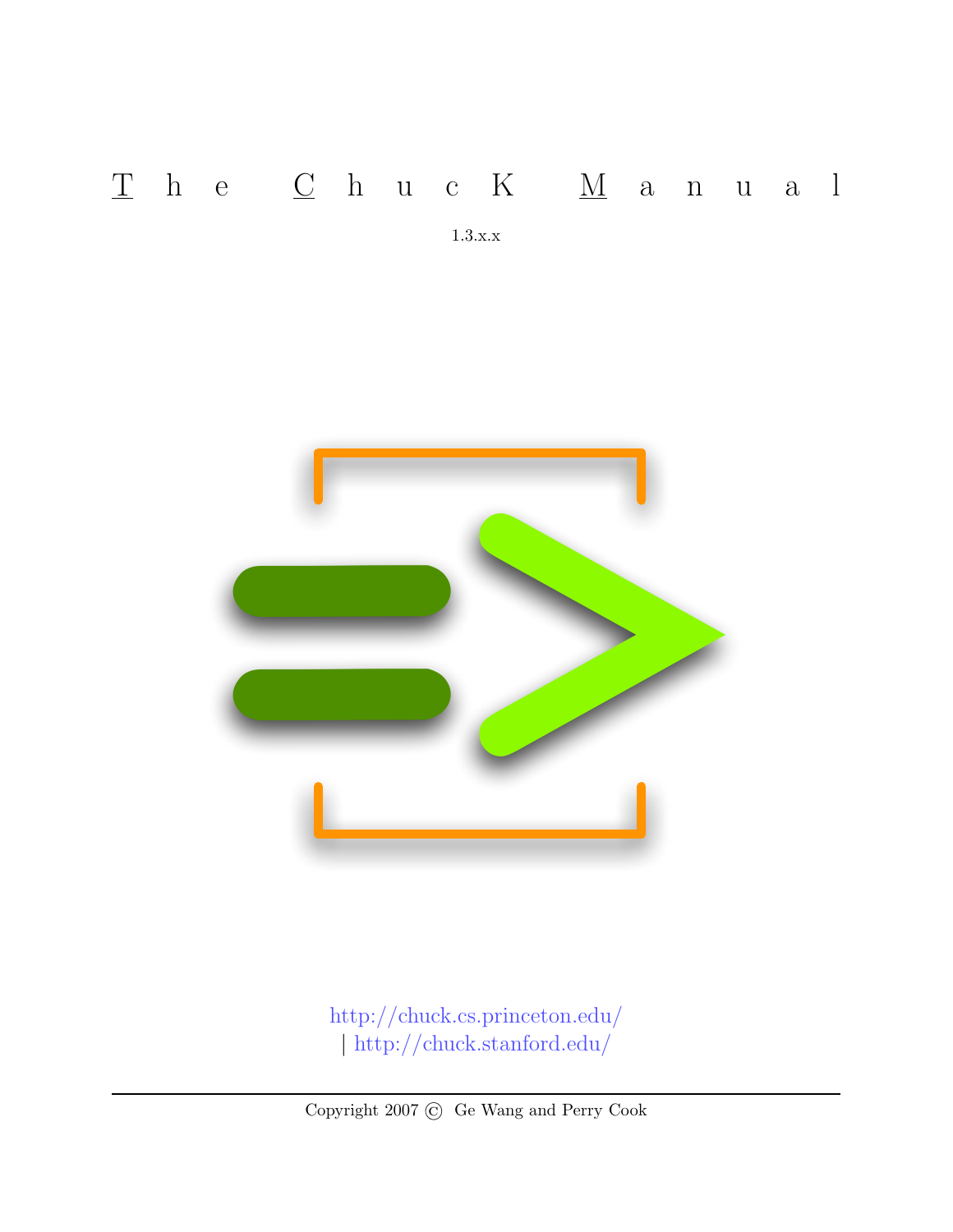#### Authors of ChucK

<span id="page-1-0"></span>Originated by: Ge Wang Perry R. Cook

Chief Architect and Designer: Ge Wang

Lead Developers:

Ge Wang – ge@ccrma.stanford.edu | gewang@cs.princeton.edu Perry R. Cook – prc@cs.princeton.edu Spencer Salazar – ssalazar@cs.princeton.edu Rebecca Fiebrink – fiebrink@cs.princeton.edu Ananya Misra – amisra@cs.princeton.edu Philip Davidson – philipd@alumni.princeton.edu Ari Lazier – alazier@cs.princeton.edu

Documentation:

Adam Tindale – adam.tindale@acad.ca Ge Wang Rebecca Fiebrink Philip Davidson Ananya Misra Spencer Salazar

Lead Testers:

The ChucK Development/User Community – http://chuck.cs.princeton.edu/community/ Ge Wang Ajay Kapur – akapur@alumni.princeton.edu Spencer Salazar Philip Davidson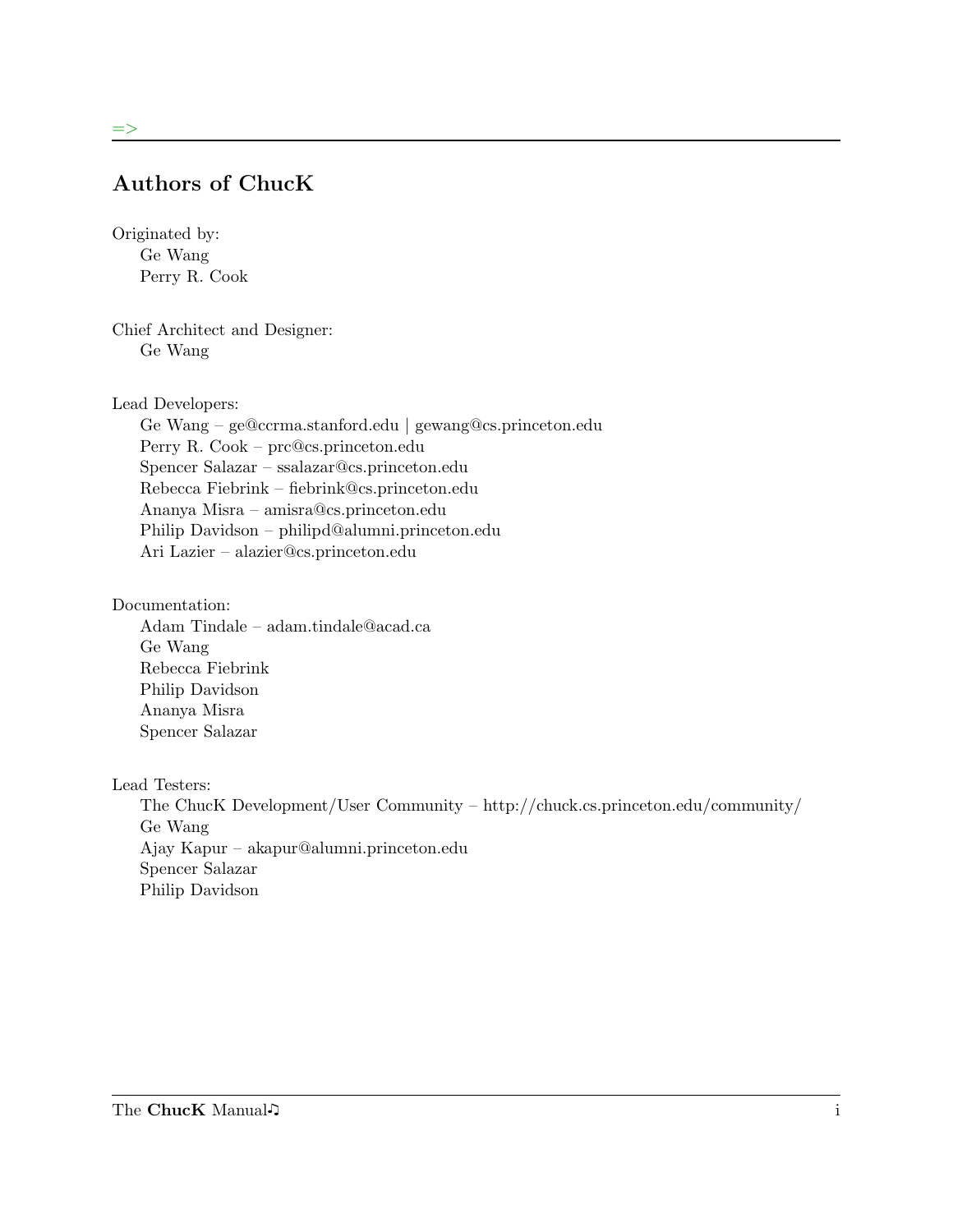#### Thank You

=>

<span id="page-2-0"></span>Many people have further contributed to ChucK by suggesting great new ideas and improvements, reporting problems, or submitting actual code. Here is a list of these people. Help us keep it complete and exempt of errors.

- Andrew Appel
- Brian Kernighan
- Paul Lansky
- Roger Dannenberg
- Dan Trueman
- Ken Steiglitz
- $\bullet~$  Max Mathews
- Chris Chafe
- Szymon Rusinkiewicz
- Graham Coleman
- Scott Smallwood
- Mark Daly
- Kassen
- Kijjaz
- Gary Scavone
- Brad Garton
- Nick Collins
- Tom Briggs
- Paul Calamia
- Mikael Johanssons
- Magnus Danielson
- Rasmus Kaj
- Princeton Graphics Group
- Princeton Laptop Orchestra
- Stanford Laptop Orchestra
- CCRMA community
- Smule
- ChucK users community!!!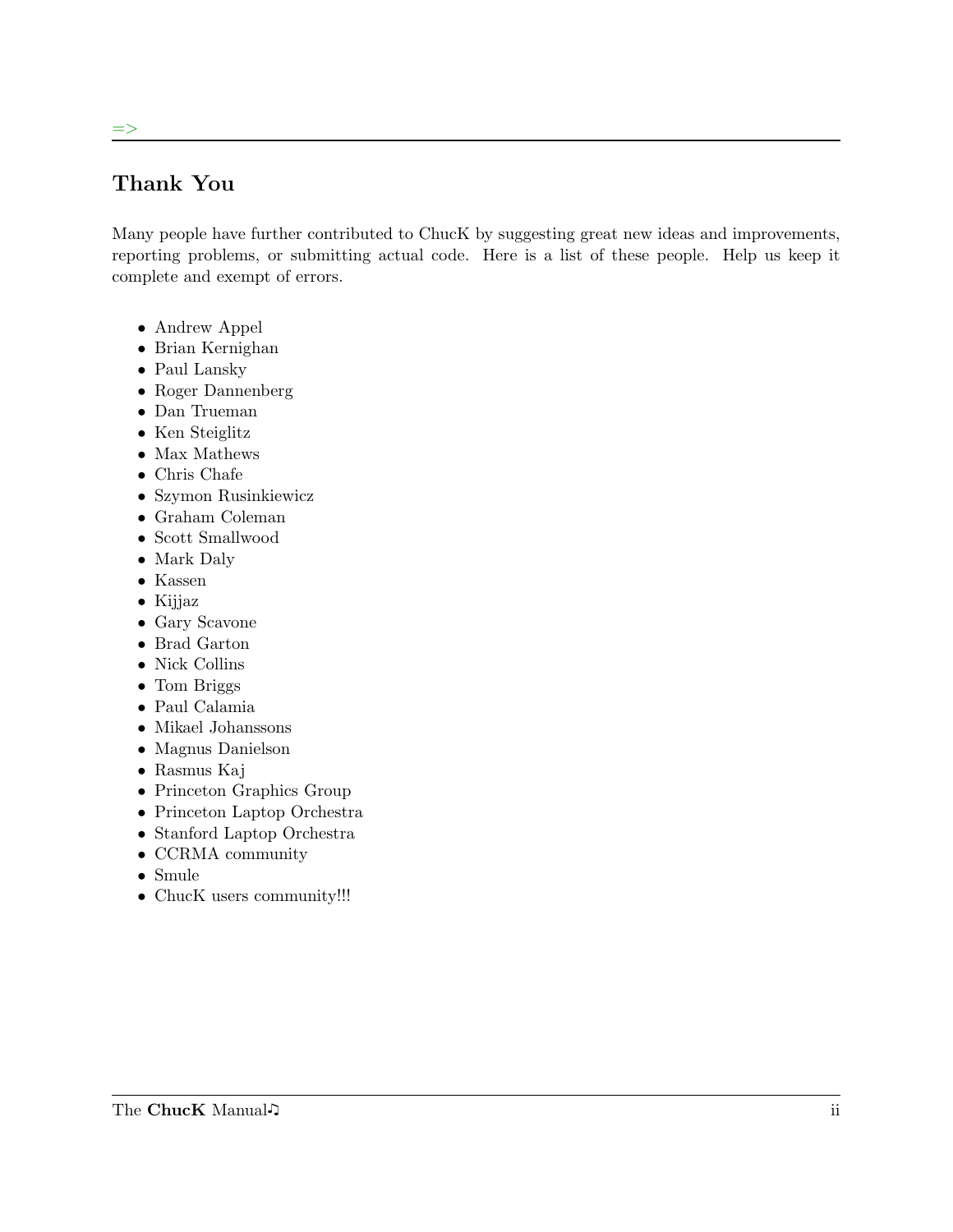#### ChucK Places

 $\Rightarrow$ 

<span id="page-3-0"></span>

| ChucK home page (Princeton):   |  |
|--------------------------------|--|
| http://chuck.cs.princeton.edu/ |  |

ChucK home page (Stanford): <http://chuck.stanford.edu/>

- ChucK Documentation + Tutorials: <http://chuck.cs.princeton.edu/doc/>
- For the most updated tutorial: <http://chuck.cs.princeton.edu/doc/learn/>

```
For the ideas and design behind ChucK, read the papers at:
     http://chuck.cs.princeton.edu/doc/publish/
```
#### ChucK PhD Thesis:

[http://www.cs.princeton.edu/](http://www.cs.princeton.edu/~gewang/thesis.html)∼gewang/thesis.html

#### ChucK Community:

<http://chuck.cs.princeton.edu/community/>

#### ChucK Wiki

<http://chuck.cs.princeton.edu/wiki>

#### miniAudicle:

<http://audicle.cs.princeton.edu/mini/>

#### Audicle:

<http://audicle.cs.princeton.edu/>

#### Princeton Sound Lab:

<http://soundlab.cs.princeton.edu/>

#### Stanford University, CCRMA: <http://ccrma.stanford.edu/>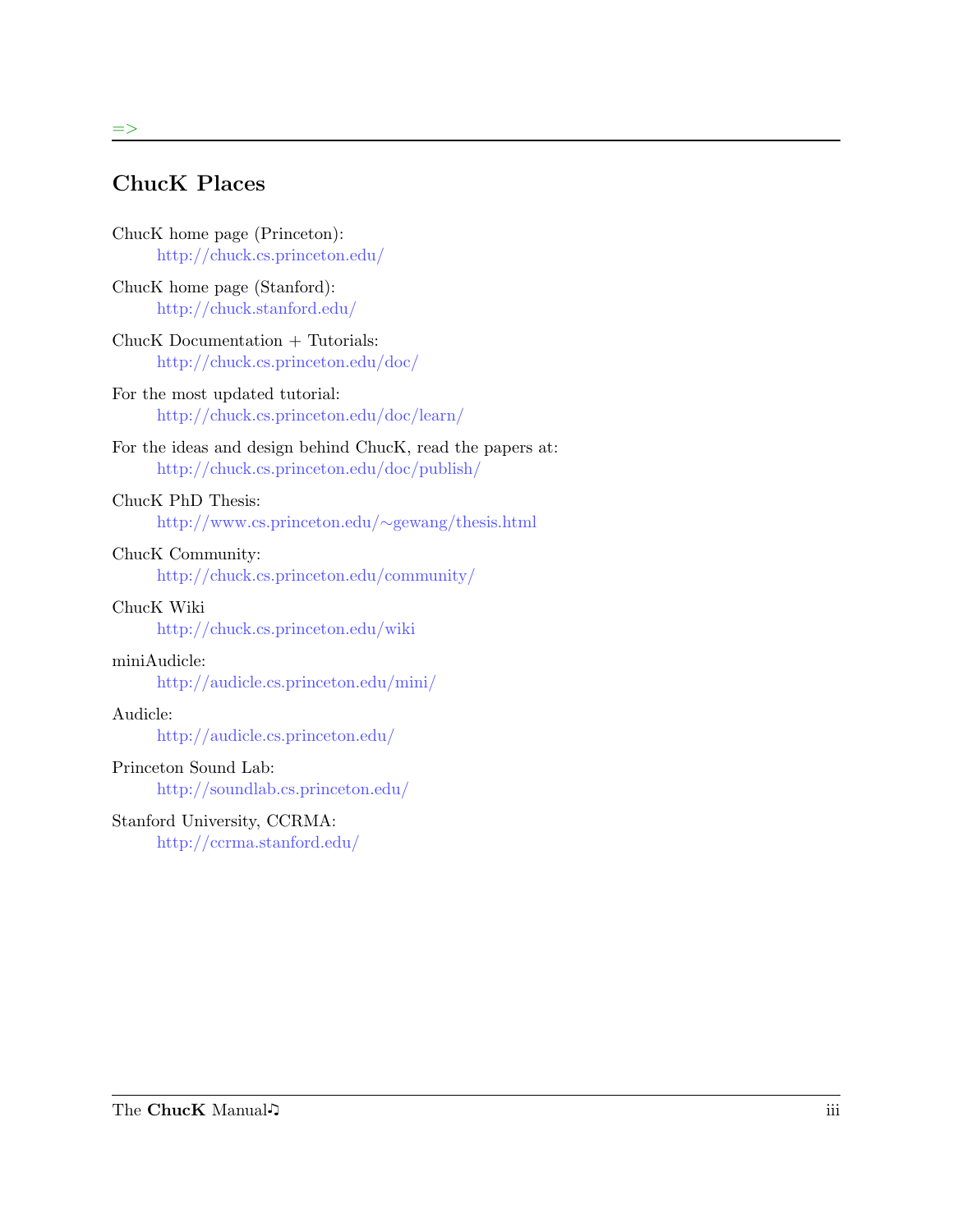## CONTENTS

| $\mathbf{1}$ | <b>Intro-ChucK-tion</b> | $\mathbf{1}$ |
|--------------|-------------------------|--------------|
| $\mathbf{2}$ | <b>Installation</b>     | 3            |
|              |                         | 3            |
|              |                         |              |
| 3            | <b>ChucK Tutorials</b>  | 8            |
|              |                         |              |
|              |                         |              |
|              |                         |              |
|              |                         |              |
|              |                         |              |
|              |                         |              |
|              |                         |              |
|              |                         |              |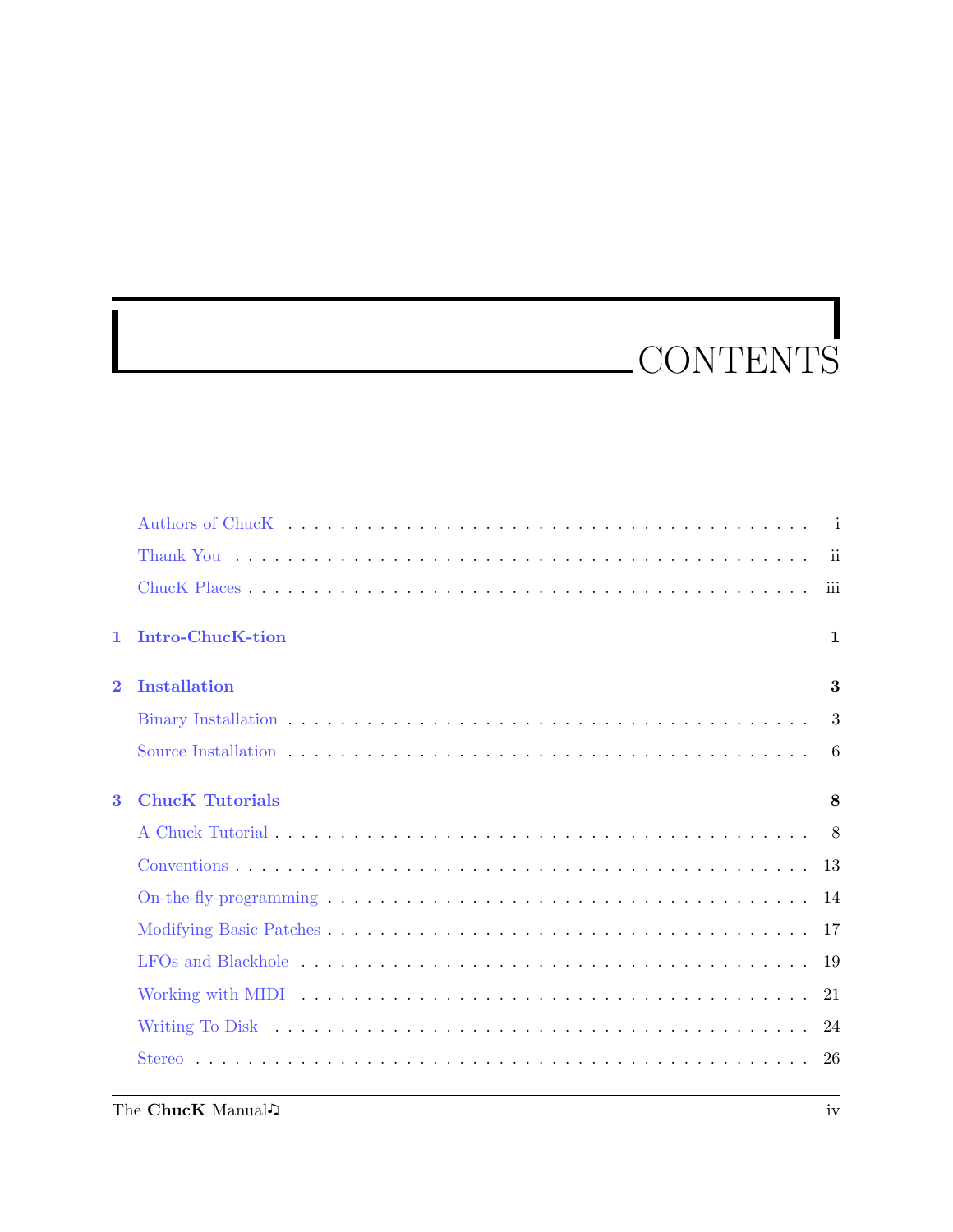| $\overline{4}$   | <b>Overview</b>                                        | 32 |
|------------------|--------------------------------------------------------|----|
|                  |                                                        |    |
|                  |                                                        |    |
|                  |                                                        |    |
|                  |                                                        |    |
| $5\phantom{.0}$  | <b>Types, Values, and Variables</b>                    | 38 |
|                  |                                                        |    |
|                  |                                                        |    |
|                  |                                                        |    |
|                  |                                                        |    |
|                  |                                                        |    |
| $\boldsymbol{6}$ | <b>Arrays</b>                                          | 43 |
|                  |                                                        |    |
|                  |                                                        | 44 |
|                  |                                                        |    |
|                  |                                                        |    |
|                  |                                                        |    |
| $\overline{7}$   | <b>Operators and Operations</b>                        | 51 |
|                  | $cast \dots \dots \dots \dots \dots \dots \dots \dots$ | 54 |
| 8                | <b>Control Structures</b>                              | 57 |
|                  |                                                        |    |
|                  |                                                        |    |
|                  |                                                        |    |
|                  |                                                        |    |

<u> 1989 - Johann Stoff, fransk politik (d. 1989)</u>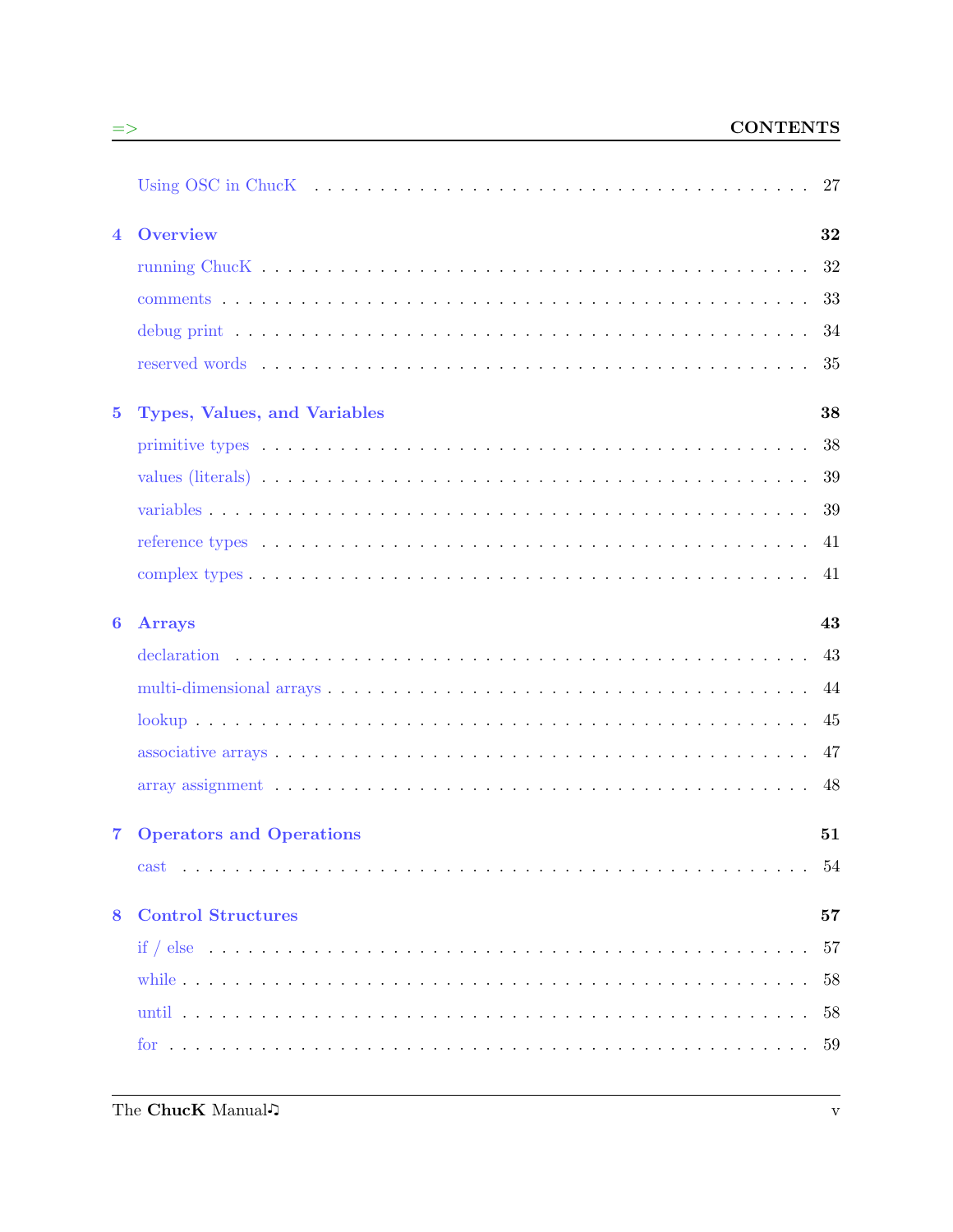#### => CONTENTS

| 9 | <b>Functions</b>                                                                                                                                                                                                               | 61 |
|---|--------------------------------------------------------------------------------------------------------------------------------------------------------------------------------------------------------------------------------|----|
|   |                                                                                                                                                                                                                                |    |
|   |                                                                                                                                                                                                                                |    |
|   |                                                                                                                                                                                                                                |    |
|   | <b>10 Concurrency and Shreds</b>                                                                                                                                                                                               | 64 |
|   | sporking shreds (in code) $\ldots \ldots \ldots \ldots \ldots \ldots \ldots \ldots \ldots \ldots \ldots \ldots 65$                                                                                                             |    |
|   |                                                                                                                                                                                                                                |    |
|   |                                                                                                                                                                                                                                |    |
|   |                                                                                                                                                                                                                                |    |
|   | 11 Time and Timing                                                                                                                                                                                                             | 69 |
|   | time and duration $\ldots \ldots \ldots \ldots \ldots \ldots \ldots \ldots \ldots \ldots \ldots \ldots \ldots$                                                                                                                 |    |
|   | operations on time and duration (arithmetic) (and the set of the set of the set of the set of the set of the set of the set of the set of the set of the set of the set of the set of the set of the set of the set of the set |    |
|   |                                                                                                                                                                                                                                |    |
|   |                                                                                                                                                                                                                                |    |
|   | 12 Events                                                                                                                                                                                                                      | 75 |
|   |                                                                                                                                                                                                                                |    |
|   |                                                                                                                                                                                                                                |    |
|   |                                                                                                                                                                                                                                |    |
|   |                                                                                                                                                                                                                                |    |
|   |                                                                                                                                                                                                                                |    |
|   | 13 Objects                                                                                                                                                                                                                     | 81 |
|   |                                                                                                                                                                                                                                | 81 |
|   |                                                                                                                                                                                                                                | 82 |
|   |                                                                                                                                                                                                                                |    |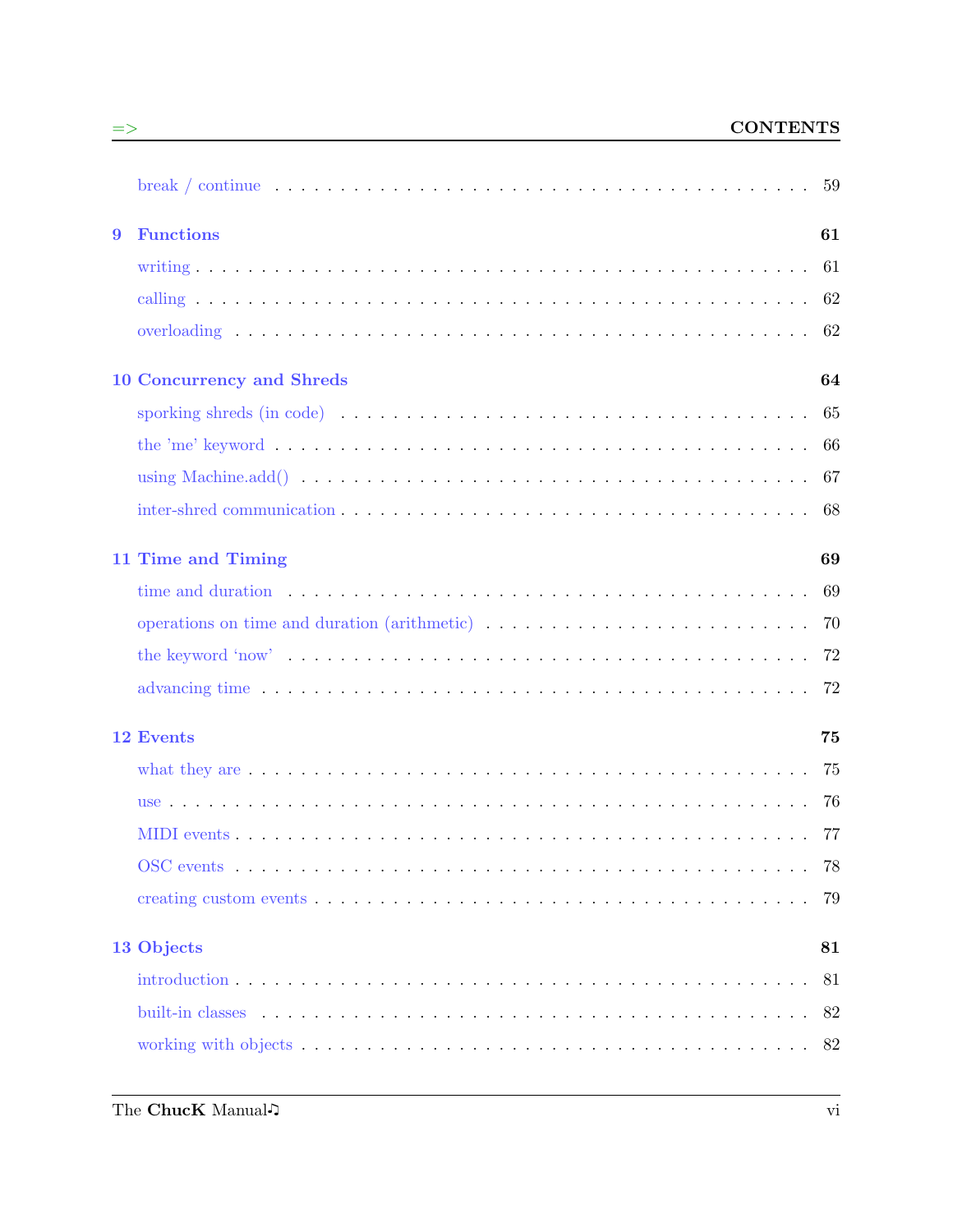|                                                                                                                                                                                                                               | 84  |
|-------------------------------------------------------------------------------------------------------------------------------------------------------------------------------------------------------------------------------|-----|
|                                                                                                                                                                                                                               | 86  |
| static $(data + functions) \dots \dots \dots \dots \dots \dots \dots \dots \dots \dots \dots \dots \dots \dots \dots$                                                                                                         | 86  |
|                                                                                                                                                                                                                               | 87  |
|                                                                                                                                                                                                                               | 90  |
| 14 The ChucK Compiler + Virtual Machine                                                                                                                                                                                       | 91  |
| <b>15 Unit Analyzers</b>                                                                                                                                                                                                      | 94  |
|                                                                                                                                                                                                                               | 95  |
|                                                                                                                                                                                                                               | 95  |
|                                                                                                                                                                                                                               | 96  |
|                                                                                                                                                                                                                               |     |
|                                                                                                                                                                                                                               |     |
| performing analysis in UAna networks matrix of the set of the set of the UAna networks matrix of the set of the set of the set of the set of the set of the set of the set of the set of the set of the set of the set of the |     |
|                                                                                                                                                                                                                               |     |
|                                                                                                                                                                                                                               |     |
|                                                                                                                                                                                                                               |     |
| 16 UAna objects                                                                                                                                                                                                               | 105 |
| 17 On-the-fly Programming Commands                                                                                                                                                                                            | 117 |
| <b>18 Standard Libraries API</b>                                                                                                                                                                                              | 120 |
| <b>19 Unit Generators</b>                                                                                                                                                                                                     | 127 |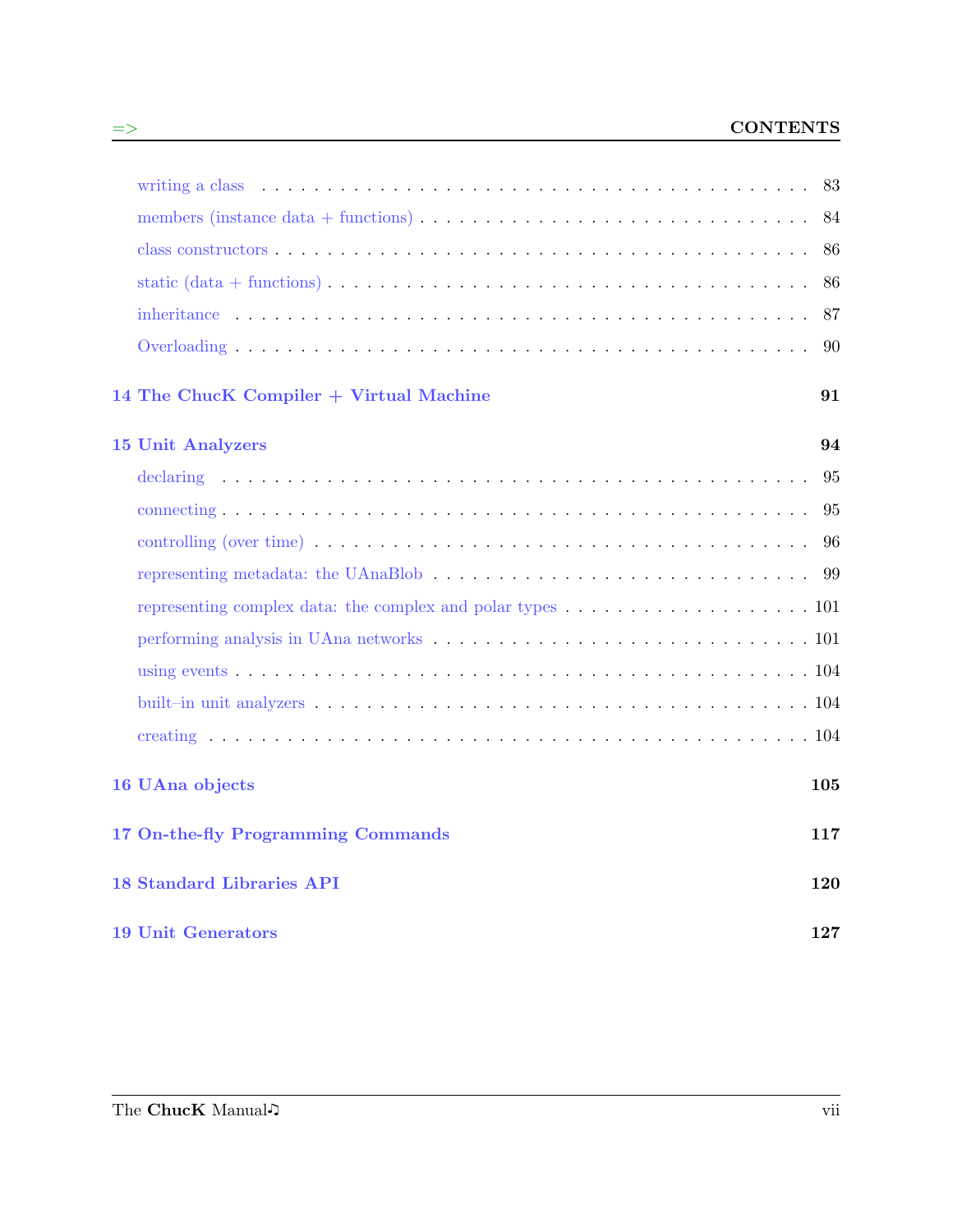### Getting Started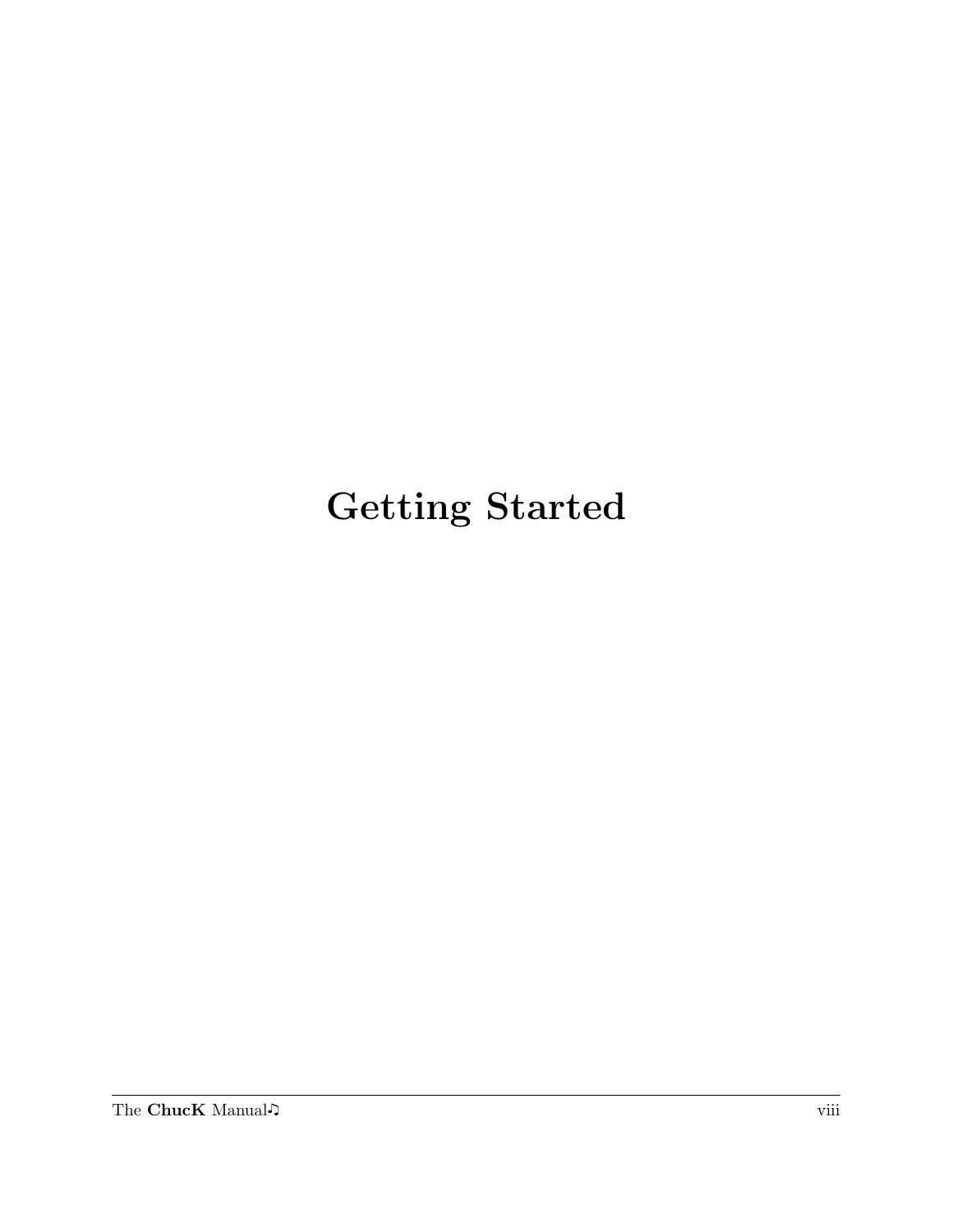## <span id="page-9-0"></span>**CHAPTER** Intro-ChucK-tion

what is it: ChucK is a general-purpose programming language, intended for real-time audio synthesis and graphics/multimedia programming. It introduces a truly concurrent programming model that embeds timing directly in the program flow (we call this strongly-timed). Other potentially useful features include the ability to write/change programs on-the-fly.

who it is for: audio/multimedia researchers, developers, composers, and performers

supported platforms:

- MacOS X (CoreAudio)
- Linux (ALSA/OSS/Jack)
- Windows/also Cygwin (DirectSound)

#### Strongly-timed

ChucK's programming model provides programmers direct, precise, and readable control over time, durations, rates, and just about anything else involving time. This makes ChucK a potentially fun and highly flexible tools for describing, designing, and implementing sound synthesis and musicmaking at both low and high levels.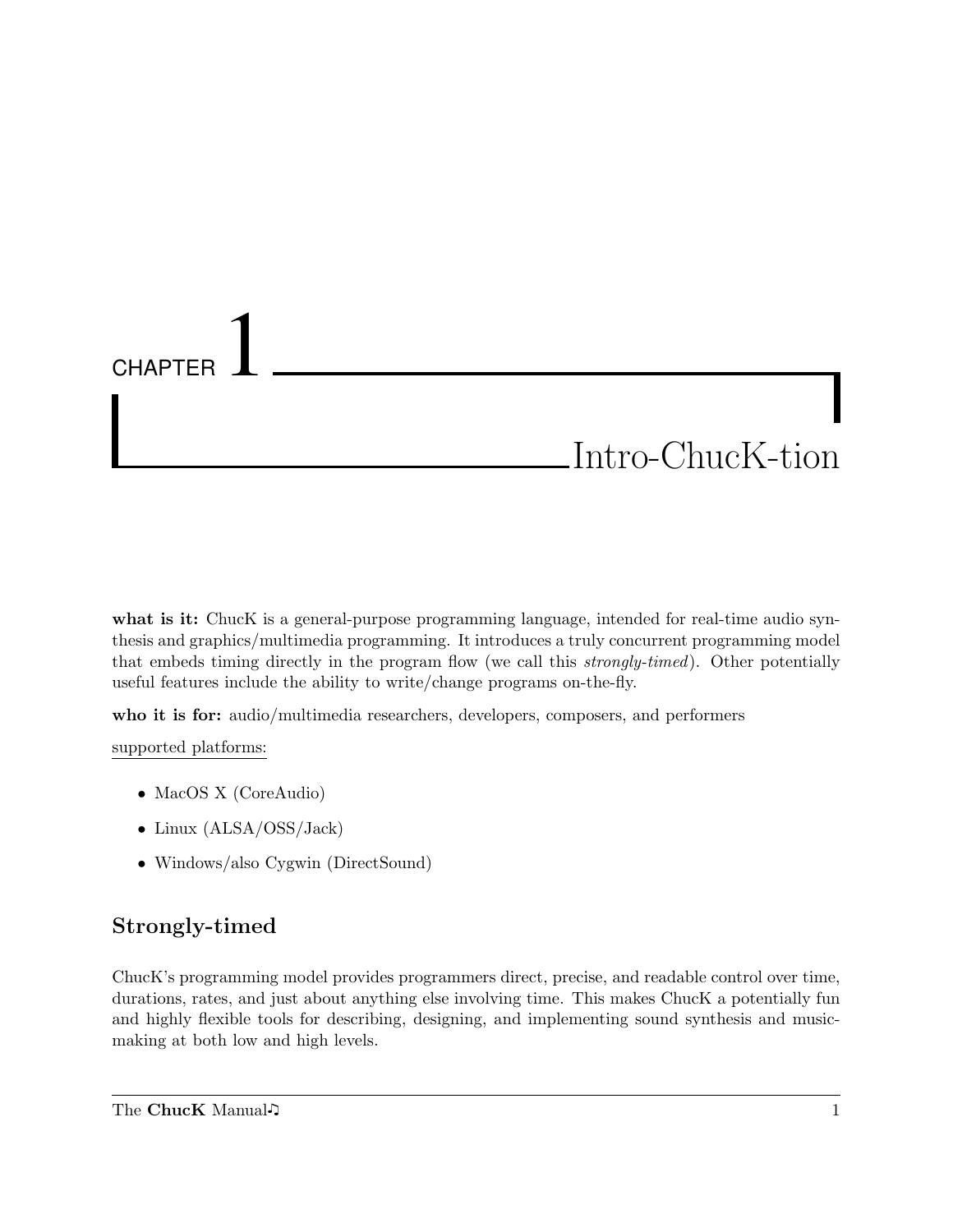#### On-the-fly Programming

On-the-fly programming is a style of programming in which the programmer/performer/composer augments and modifies the program while it is running, without stopping or restarting, in order to assert expressive, programmable control for performance, composition, and experimentation at run-time. Because of the fundamental powers of programming languages, we believe the technical and aesthetic aspects of on-the-fly programming are worth exploring.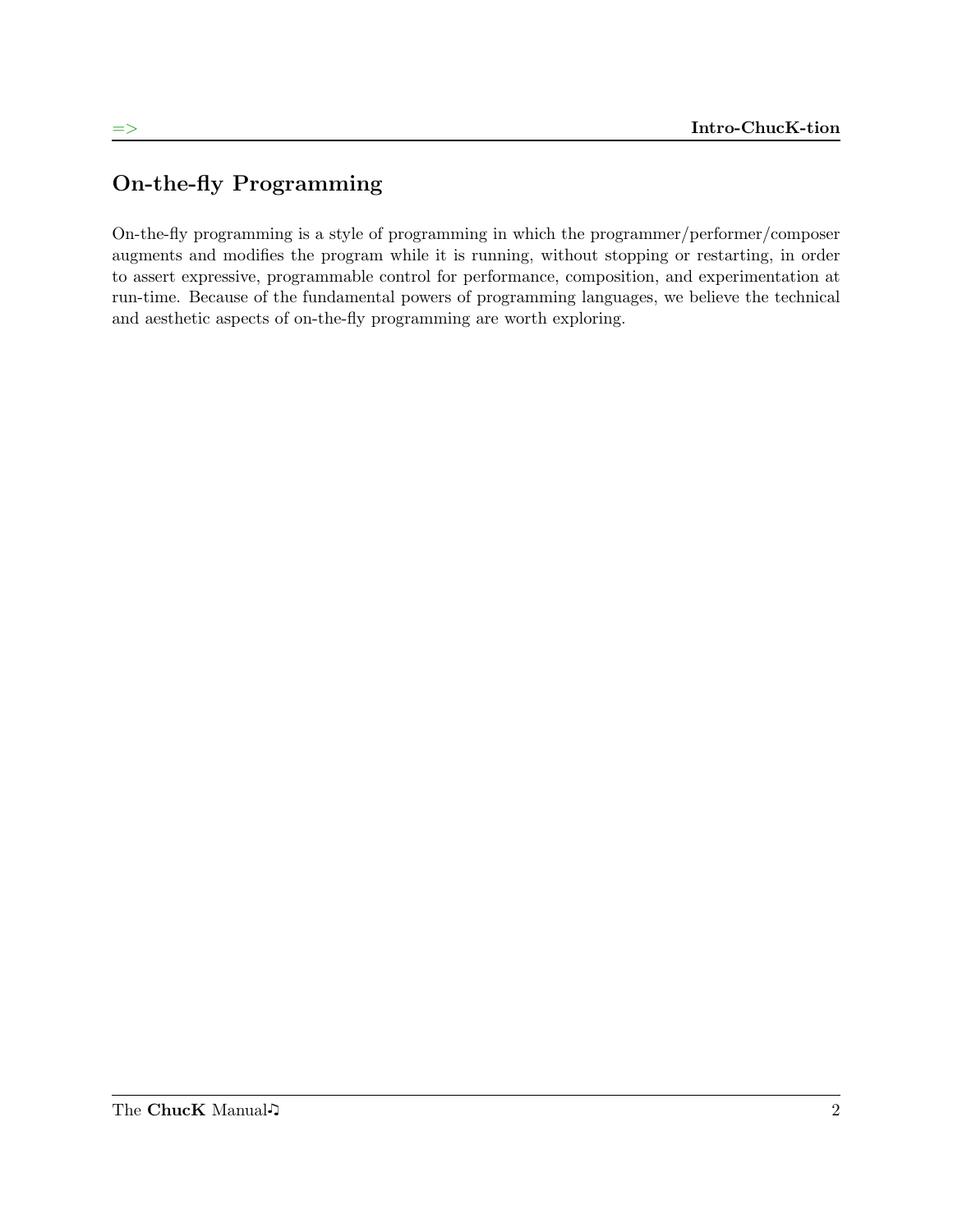# <span id="page-11-0"></span>**CHAPTER** Installation

We tried to make ChucK as easy as possible to build (if desired), install, and re-use. All sources files - headers source for compiler, vm, and audio engine - are in the same directory. Platforms differences are abstracted to the lowest level (in part thanks to Gary Scavone). None of the compiler/vm has any OS-depedent code.

There are also pre-compiled executables available for OS X and Windows.

The classic 'chuck' runs as a command line program. There are GUI-based integrated development and performance environments as well that can be used as standalone chuck virtual machines, or in conjunction with the command version of 'chuck'. GUI-based environments include the miniAudicle [\(http://audicle.cs.princeton.edu/mini\)](http://audicle.cs.princeton.edu/mini/). This section deals mainly with the classic, command-line version of chuck.

#### Binary Installation

<span id="page-11-1"></span>The binary distributions include a directory called bin/ that contains the precompiled binary of ChucK for your operating system. The binary distribution is a great way to dive into ChucK.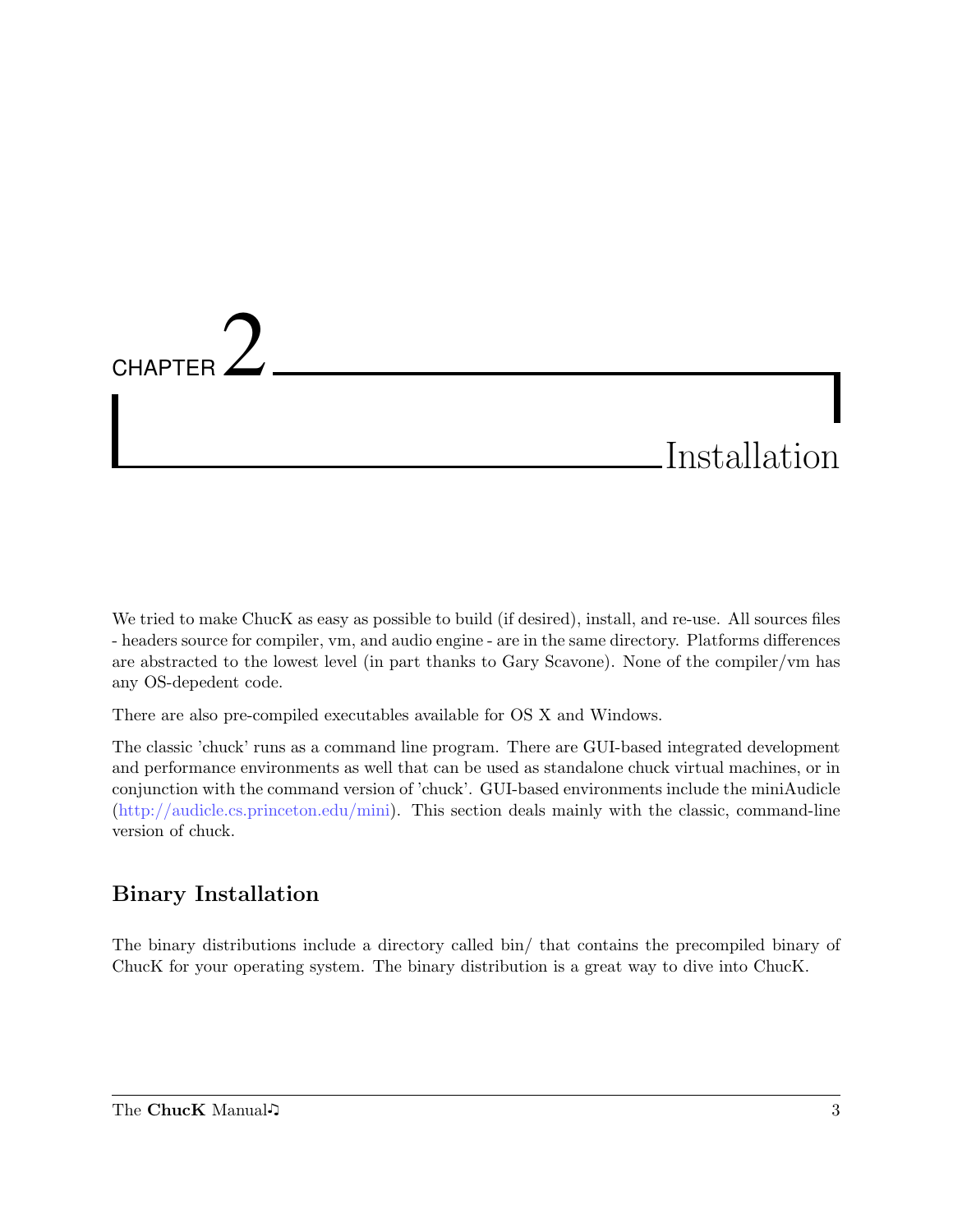#### OS X

1. The terminal is located in the Utilities/ folder in the Applications/ folder of your hard drive. Open terminal (create a shortcut to it in the dock if you want, since we will be using it a lot with the command-line chuck). In the terminal go to the bin/ directory (replace chuck-x.x.x.x-exe with the actual directory name):

%>cd chuck-x.x.x.x-exe/bin

2. Install it using the following command.

 $\%$ >sudo cp chuck /usr/bin/

(enter password when prompted)

%>sudo chmod 755 /usr/bin/chuck

Now you should be able to run 'chuck' from any directory.

3. Test to make sure it is was installed properly.

%>chuck

You should see the following message (which is the correct behavior):

[chuck]: no input files... (try –help)

#### Windows

- 1. Place chuck.exe (found in the 'bin' folder) into c:\windows\system32\
- 2. Open a command window found in start->run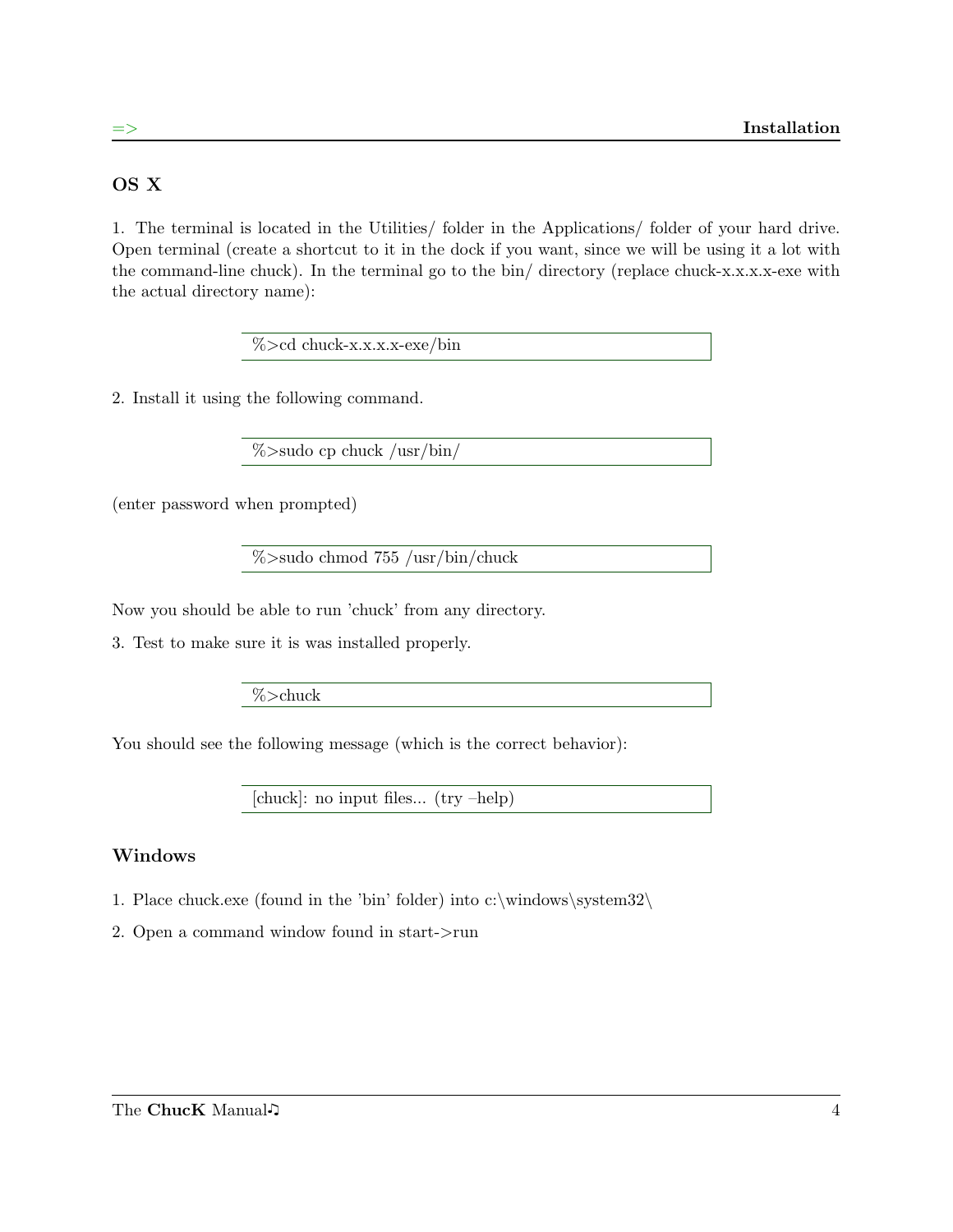

3. Type cmd and press return

| Run                                                                                                      |                        |  |
|----------------------------------------------------------------------------------------------------------|------------------------|--|
| Type the name of a program, folder, document, or<br>Internet resource, and Windows will open it for you. |                        |  |
| Open:                                                                                                    | cmd                    |  |
|                                                                                                          | Cancel<br>ОК<br>Browse |  |

4. Type chuck and press return, you should see:

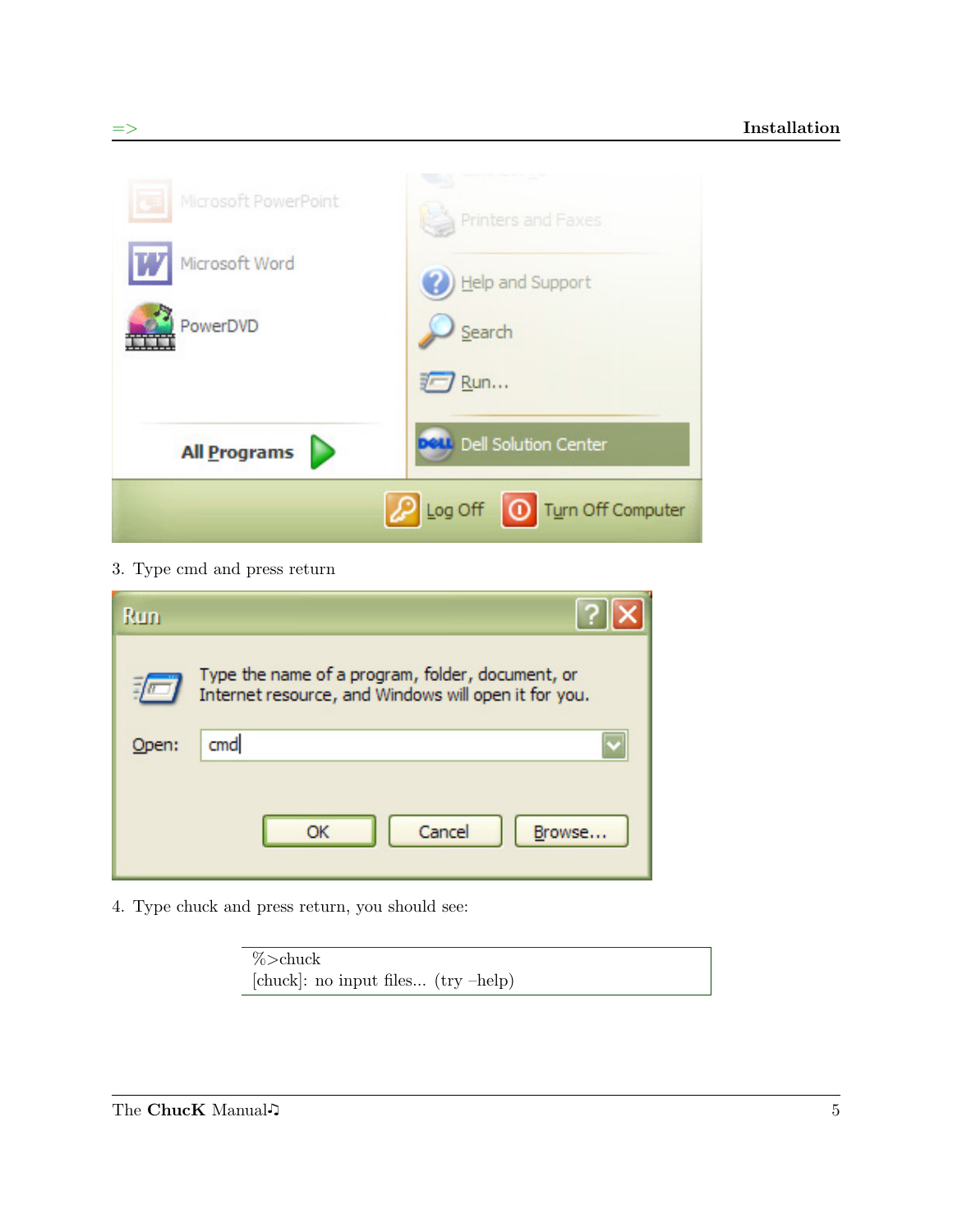#### Source Installation

<span id="page-14-0"></span>To build chuck from the source (Windows users: it's possible to build ChucK from both Visual  $C++6.0$  and from cygwin - this section describes the cygwin build):

1. Go to the src/ directory (replace chuck-x.x.x.x with the actual directory name):

 $\%$  > cd chuck-x.x.x.x/src

2. If you type 'make' here, you should get the following message:

%>make [chuck] : please use one of the following configurations: make osx, make osx-ub, make win32, make linux-oss, make linux-alsa, make linux-jack

Now, type the command corresponding to your platform...

for example, for MacOS X (universal binary):

%>make osx-ub

for example, for MacOS X (current):

%>make osx

for example, for Windows (under cygwin):

%>make win32

3. If you would like to install chuck (cp into /usr/bin by default). If you don't like the destination, edit the makefile under 'install', or skip this step altogether. (we recommend putting it somewhere in your path, it makes on-the-fly programming easier)

> $#$  (optional: edit the makefile first) %>make install

You may need to have administrator privileges in order to install ChucK. If you have admin access then you can use the sudo command to install.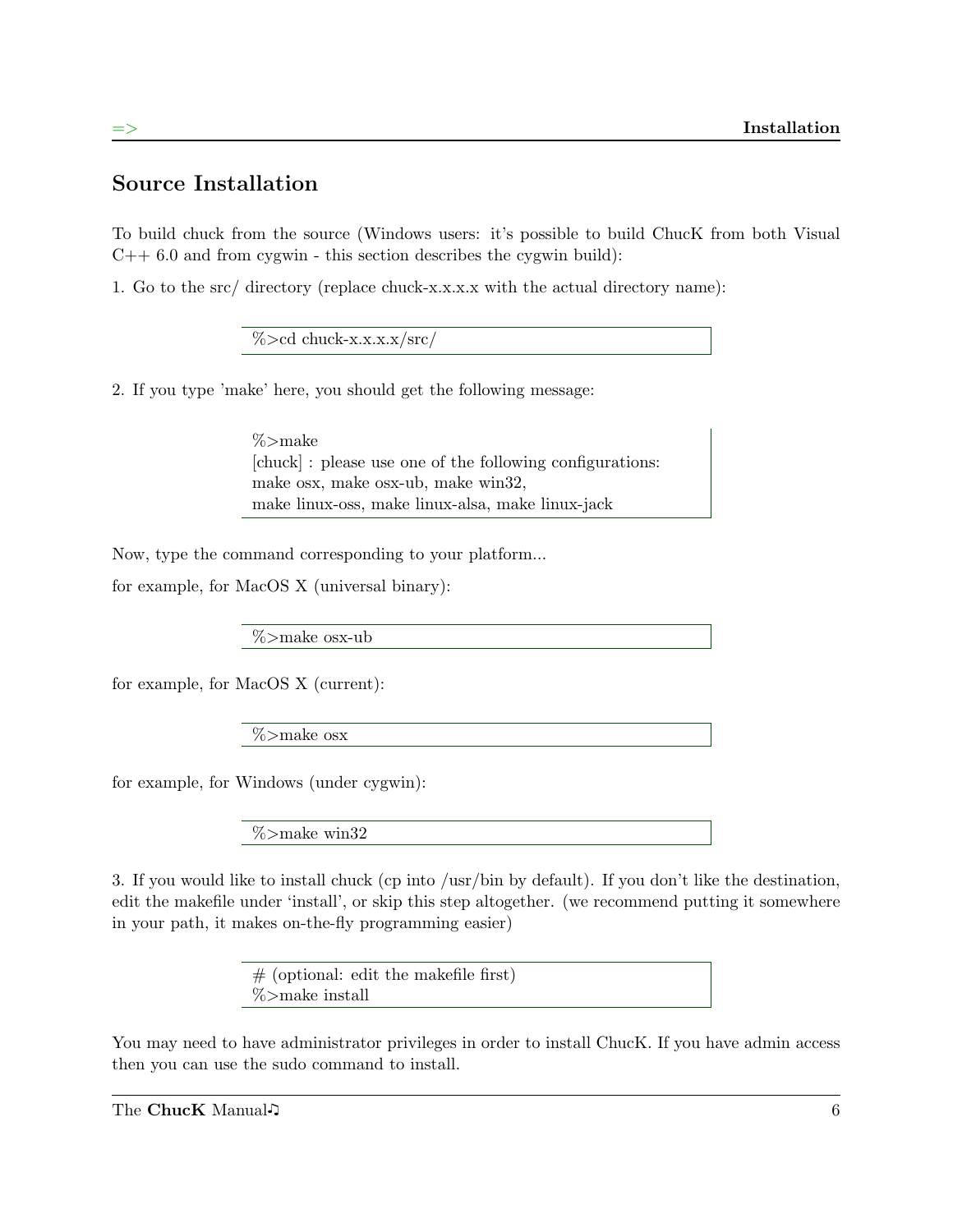%>sudo make install

4. If you haven't gotten any egregious error messages up to this point, then you should be done! There should be a 'chuck' executable in the current directory. For a quick sanity check, execute the following (use './chuck' if chuck is not in your path), and see if you get the same output:

%>chuck [chuck]: no input files...

(if you do get error messages during compilation, or you run into some other problem - please let us know and we will do our best to provide support)

You are ready to ChucK. If this is your first time programming in ChucK, you may want to look at the documentation, or take the ChucK Tutorial ( [http://chuck.cs.princeton.edu/doc/\)](http://chuck.cs.princeton.edu/doc).

ThanK you very much. Go forth and ChucK - email us for support or to make a suggestion or to call us idiots.

 $Ge + Perry$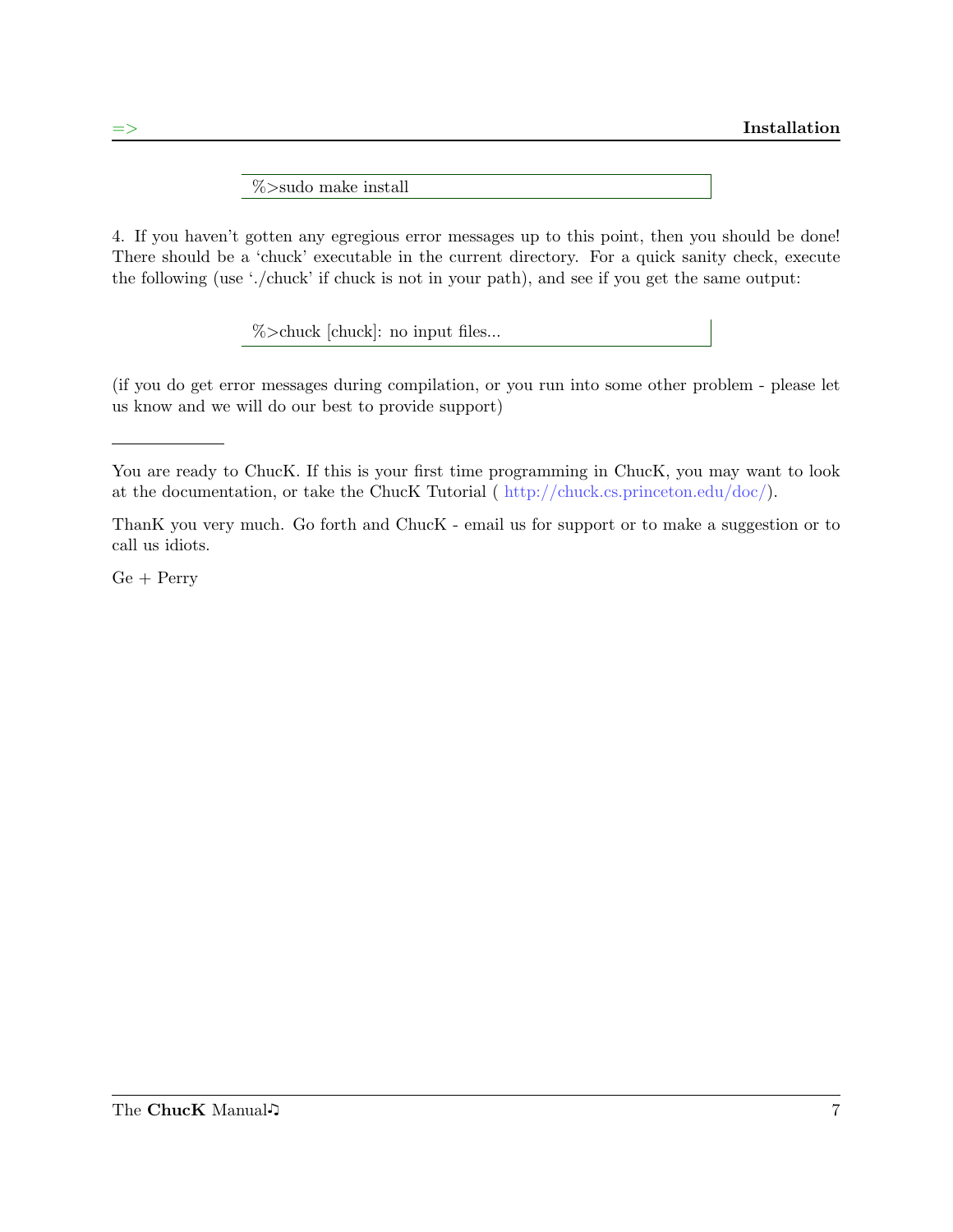# <span id="page-16-0"></span>**CHAPTER** ChucK Tutorials

#### A Chuck Tutorial

<span id="page-16-1"></span>Hello ChucK:

This tutorial was written for the command line version of ChucK (currently the most stable and widely supported). Other ways of running ChucK include using the miniAudicle (download and documentation at: [http://audicle.cs.princeton.edu/mini/\)](http://audicle.cs.princeton.edu/mini/) and the Audicle (in pre-pre-alpha). The ChucK code is the same, but the way to run them differs, depending the ChucK system.

The first thing we are going to do is do generate a sine wave and send it to the speaker so we can hear it. We can do this easily in Chuck by connecting audio processing modules (unit generators) and having them work together to compute the sound.

We start with a blank ChucK program and add the following line of code:

// connect sine oscillator to D/A convertor (sound card) SinOsc  $s \Rightarrow$  dac;

NOTE: by default, a ChucK program starts executing from the first instruction in the top-level (global) scope.

The above does several things:

The ChucK Manual  $\sqrt{ }$  8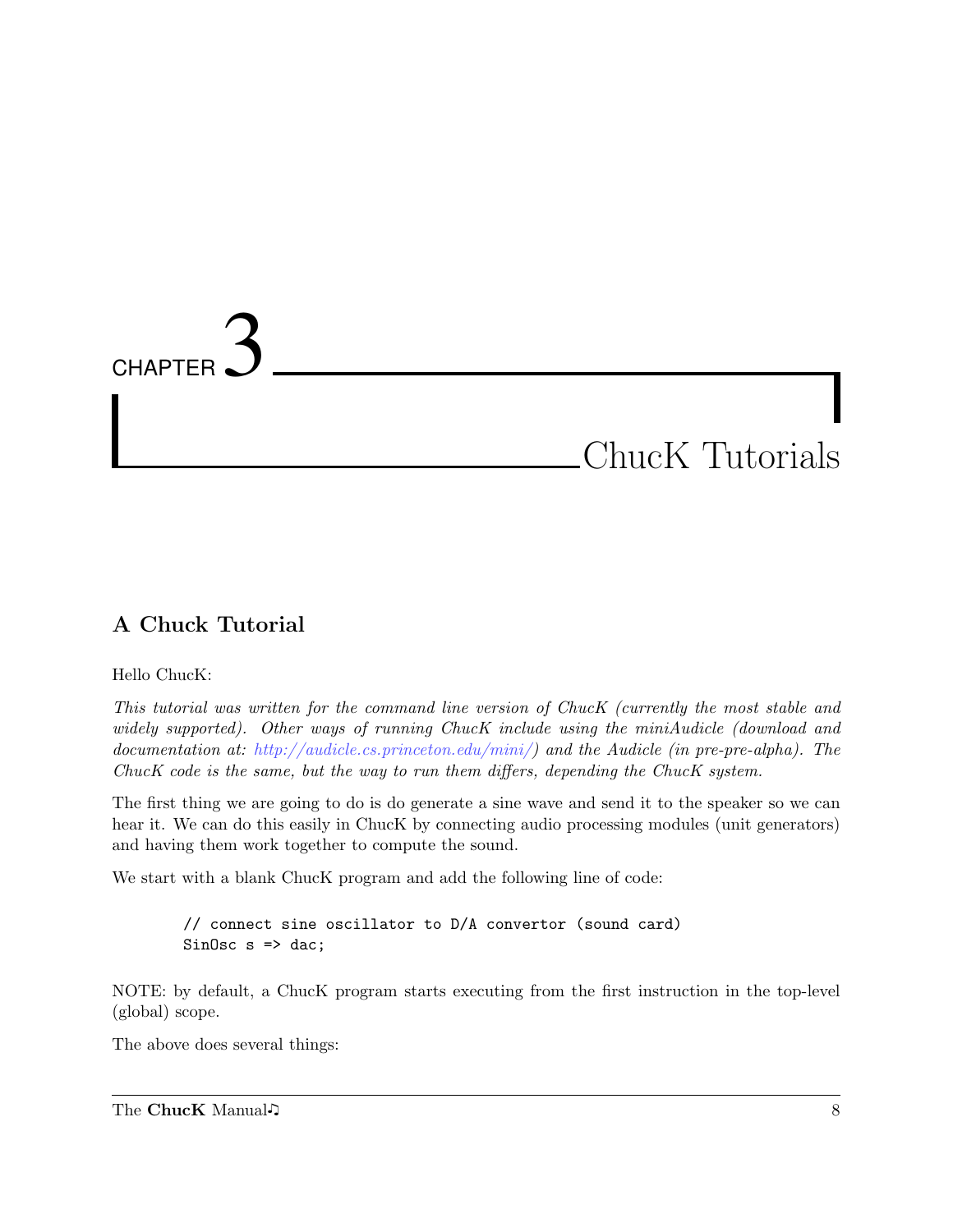- 1. it creates a new unit generator of type 'SinOsc' (sine oscillator), and stores its reference in variable 's'.
- 2. 'dac' (D/A convertor) is a special unit generator (created by the system) which is our abstraction for the underlying audio interface.
- 3. we are using the ChucK operator  $(=>)$  to ChucK 's' to 'dac'. In ChucK, when one unit generator is ChucKed to another, we connect them. We can think of this line as setting up a data flow from 's', a signal generator, to 'dac', the sound card/speaker. Collectively, we will call this a 'patch'.

The above is a valid ChucK program, but all it does so far is make the connection  $-$  if we ran this program, it would exit immediately. In order for this to do what we want, we need to take care of one more very important thing: time. Unlike many other languages, we don't have to explicitly say "play" to hear the result. In ChucK, we simply have to "allow time to pass" for data to be computed. As we will see, time and audio data are both inextricably related in ChucK (as in reality), and separated in the way they are manipulated. But for now, let's generate our sine wave and hear it by adding one more line:

```
// connect sine oscillator to D/A convertor (sound card)
SinOsc s \Rightarrow dac;
// allow 2 seconds to pass
2:: second \Rightarrow now;
```
Let's now run this (assuming you saved the file as 'foo.ck'):

%>chuck foo.ck

This would cause the sound to play for 2 seconds (the :: operator simply multiplies the arguments), during which time audio data is processed (and heard), after which the program exits (since it has reached the end). For now, we can just take the second line of code to mean "let time pass for 2 seconds (and let audio compute during that time)". If you want to play it indefinitely, we could write a loop:

```
// connect sine oscillator to D/A convertor (sound card)
SinOsc s \Rightarrow dac;
// loop in time
while( true ) {
    2::second => now;
}
```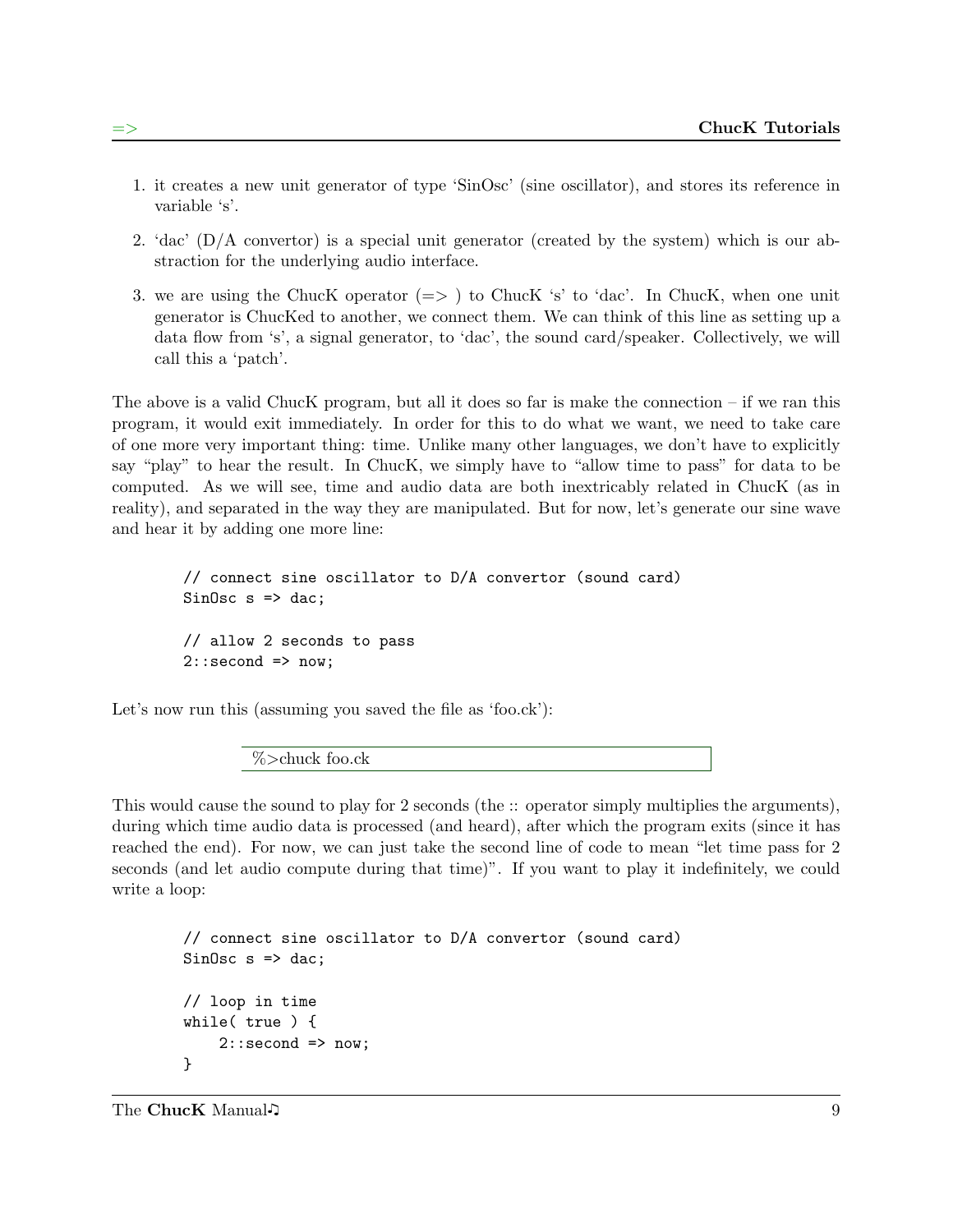In ChucK, this is called a 'time-loop' (in fact this particular one is an 'infinite time loop'). This program executes (and generate/process audio) indefinitely. Try running this program.

IMPORTANT: perhaps more important than how to run ChucK is how to stop ChucK. To stop a ongoing ChucK program from the command line, hit (ctrl c).

So far, since all we are doing is advancing time; it doesn't really matter (for now) what value we advance time by - (we used 2::second here, but we could have used any number of 'ms', 'second', 'minute', 'hour', 'day', and even 'week'), and the result would be the same. It is good to keep in mind from this example that almost everything in ChucK happens naturally from the timing.

Now, let's try changing the frequency randomly every 100ms:

```
// make our patch
SinOsc s \Rightarrow dac;
// time-loop, in which the Osc's frequency is changed every 100 ms
while( true ) {
    100::ms => now;
    Std.rand2f(30.0, 1000.0) => s.freq;
}
```
This should sound like computer mainframes in old sci-fi movies. Two more things to note here. (1) We are advancing time inside the loop by 100::ms durations. (2) A random value between 30.0 and 1000.0 is generated and 'assigned' to the oscillator's frequency, every 100::ms.

Go ahead and run this (again replace foo.ck with your filename):

%>chuck foo.ck

Play with the parameters in the program. Change 100::ms to something else (like 50::ms or 500::ms, or 1::ms, or 1::samp(every sample)), or change 1000.0 to 5000.0.

Run and listen:

%>chuck foo.ck

Once things work, hold on to this file - we will use it again soon.

Concurrency in ChucK:

Now let's write another (slightly longer) program:

The ChucK Manual  $\sqrt{ }$  10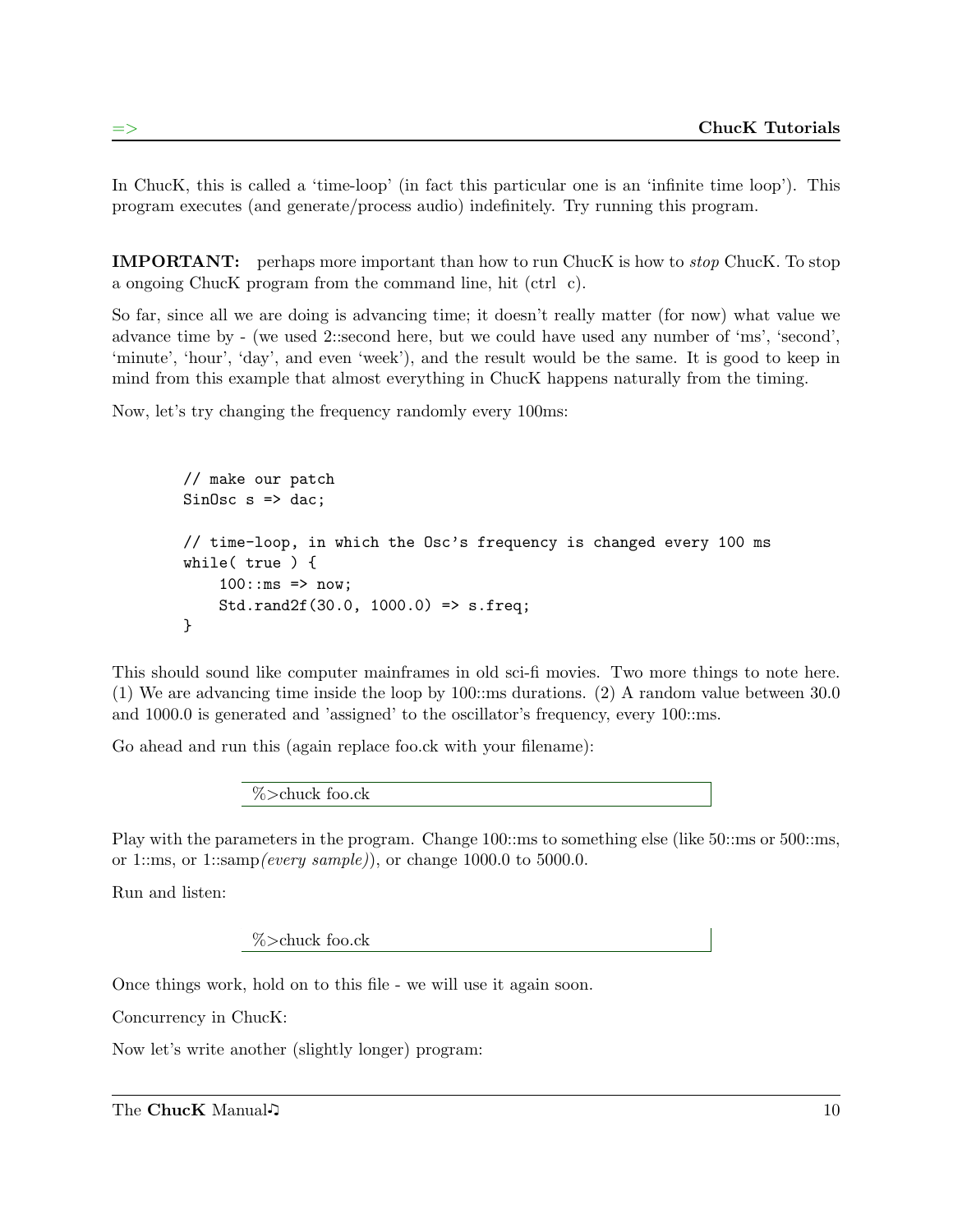```
// impulse to filter to dac
Impulse i \Rightarrow BiQuad f \Rightarrow dac;
// set the filter's pole radius
.99 \Rightarrow f.prad;// set equal gain zero's
1 \Rightarrow f.eqzs;// initialize float variable
0.0 \Rightarrow float v;
// infinite time-loop
while( true )
{
    // set the current sample/impulse
    1.0 \Rightarrow i.next;// sweep the filter resonant frequency
    Std.fabs(Math.sin(v)) * 4000.0 => f.pfreq;
    // increment v
    v + .1 => v;
    // advance time
    100::ms => now;
}
```
Name this moe.ck, and run it:

%>chuck moe.ck

Now, make two copies of moe.ck - larry.ck and curly.ck. Make the following modifications:

- 1. change larry.ck to advance time by 99::ms (instead of 100::ms).
- 2. change curly.ck to advance time by 101::ms (instead of 100::ms).
- 3. optionally, change the 4000.0 to something else (like 400.0 for curly).

Run all three in parallel:

%>chuck moe.ck larry.ck curly.ck

What you hear (if all goes well) should be 'phasing' between moe, larry, and curly, with curly emitting the lower-frequency pulses.

ChucK supports sample-synchronous concurrency via the ChucK timing mechanism. Given any number of source files that uses the timing mechanism above, the ChucK VM can use the timing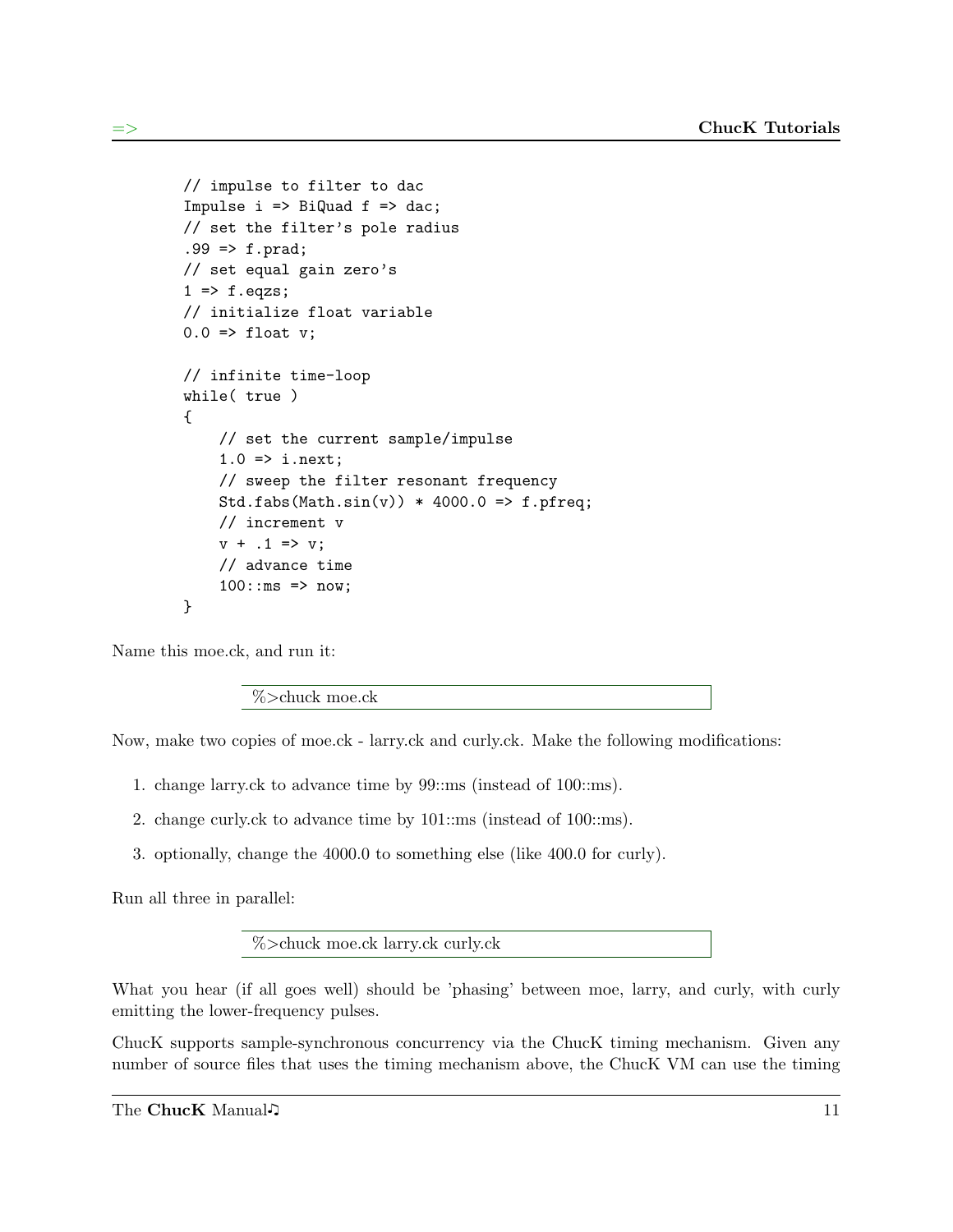information to automatically synchronize all of them. Furthermore, the concurrency is 'samplesynchronous', meaning that inter-process audio timing is guaranteed to be precise to the sample. The audio samples generated by our three stooges in this examples are completely synchronized. Note that each process do not need to know about each other - it only has to deal with time locally. The VM will make sure things happen correctly and globally.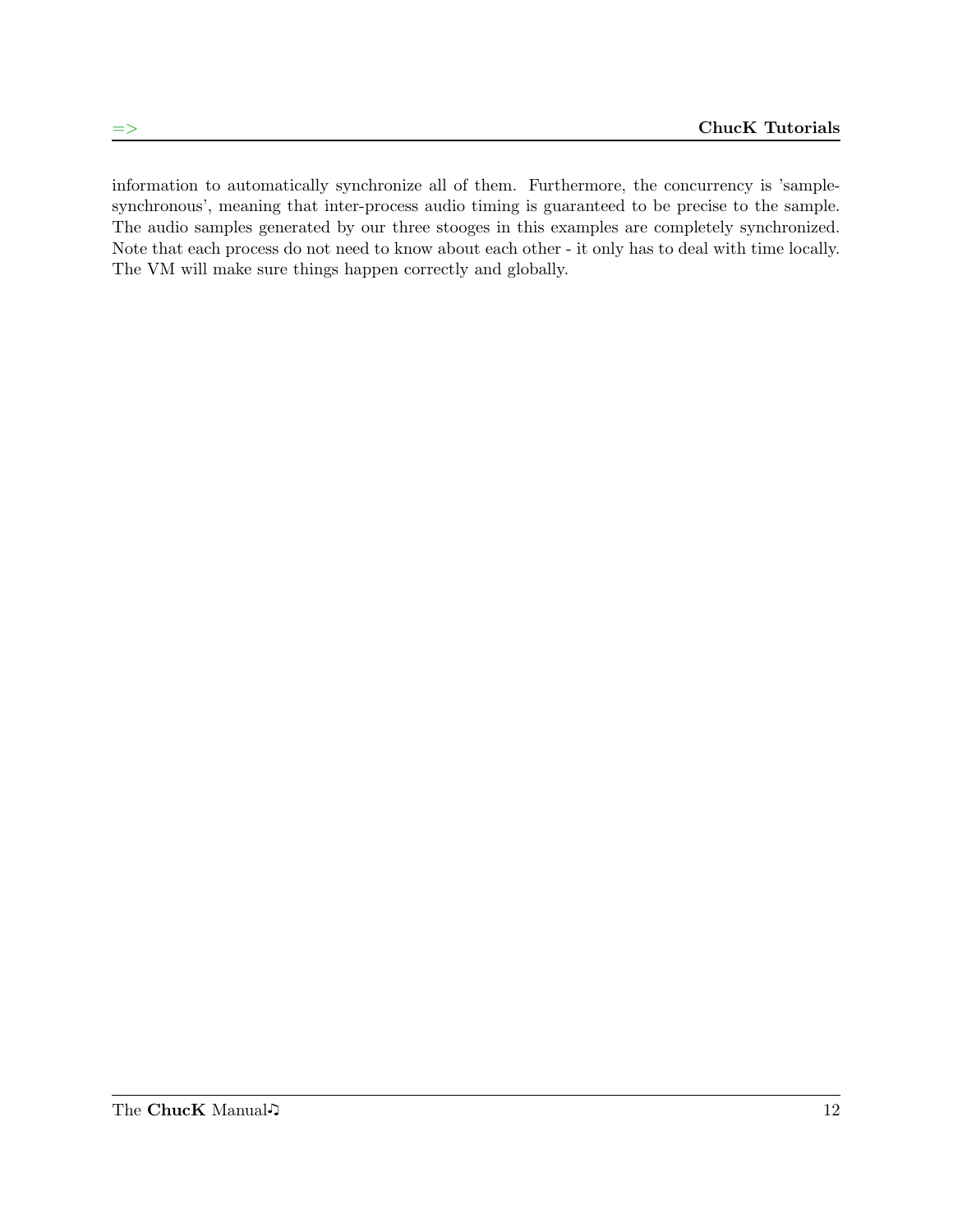#### Conventions

<span id="page-21-0"></span>ChucK is supported under many different operating systems. While ChucK code is intended to be truly "platform-independent", each different OS has their own "features" that make the experience of working with ChucK slightly different. This chapter will outline some of these differences.

ChucK is used as a terminal application in this tutorial, so you will need to know how to access and navigate in the terminal. Here are some hints about getting started with the terminal on your operating system.

#### OS X

The terminal is located in the Utilities/ folder in the Applications/ folder of your hard drive. Double click on Terminal. You can click and hold on the icon in the Dock and select the "Keep in Dock" option. Now the Terminal application will be conveniently located in the Dock.

<http://www.macdevcenter.com/pub/ct/51>

<http://www.atomiclearning.com/macosxterminalx.shtml>

#### Windows

The terminal is accessed by clicking on the Start Menu and then clicking on run. In the window that opens type cmd.

<http://www.c3scripts.com/tutorials/msdos/> <http://www.ss64.com/nt/>

#### Linux

No hints needed here.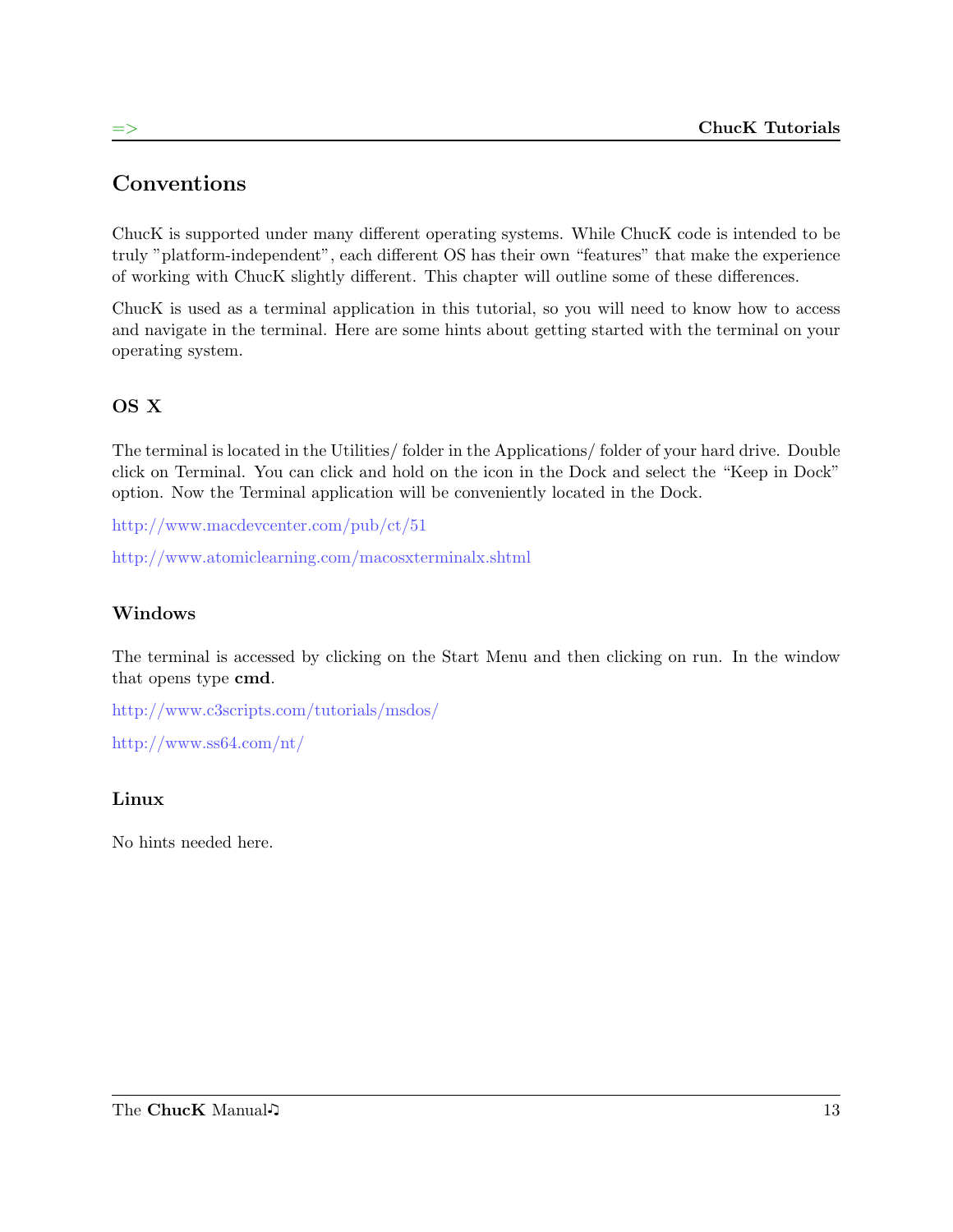#### On-the-fly-programming

#### <span id="page-22-0"></span>by Adam Tindale

Navigate to the examples folder in the ChucK distribution then run the following command:

%>chuck moe.ck

In this case, ChucK will run whatever is in **moe.ck**. You can replace **moe.ck** with the name of another ChucK file. If this script is a just a loop that never ends then we need to stop ChucK eventually. Simply press CTRL-C (hold control and press c). This is the "kill process" hotkey in the terminal.

Some first things to try is to test the concurrency (running multiple ChucK files in parallel) are moe, larry, and curly. First, run them each individually ( run chuck on moe.ck, larry.ck, or curly.ck as shown above). Then, run them all in parallel, like this:

%>chuck moe.ck larry.ck curly.ck

They are written to go in and out of phase with each other. Again, if any of these scripts will go on forever then you have to use CTRL-C to halt ChucK. Give it a try.

Also try the improved versions of our little friends:  $larry++.ck \text{ curl}y++.ck \text{ mode}++.ck$ 

#### Two Window ChucK

Now lets roll up our sleeves a little bit and see some real ChucK power! We are going to run two window ChucK, and on-the-fly! This section will walk you through a ChucK session.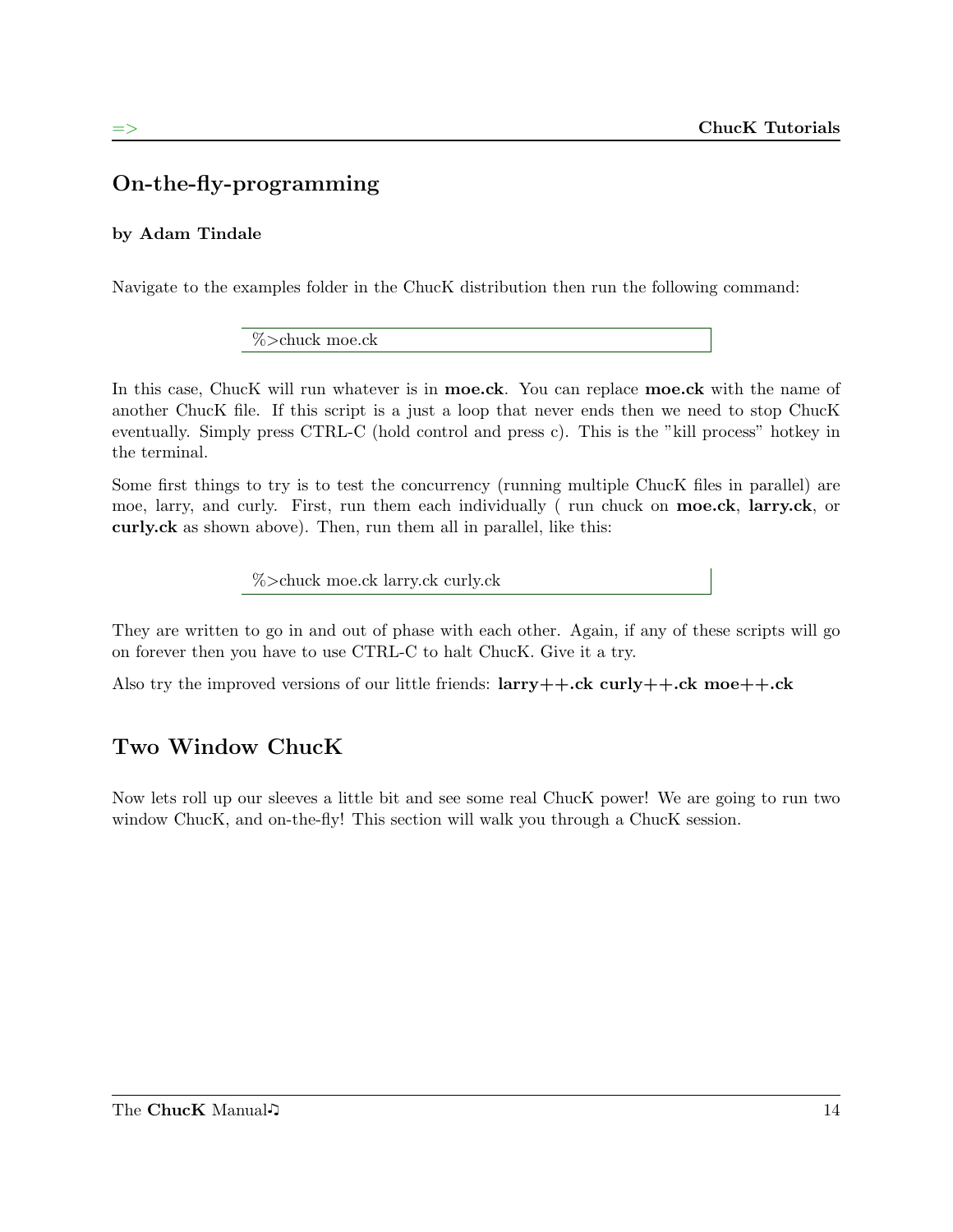

Here is what you do: open another terminal window just like this one. In this new window type:

%>chuck - -loop

This will start ChucK running. ChucK is now waiting for something to do. Go back to your original window where you are in your ChucK home. Be careful. If you type chuck test1.ck you will start a second ChucK running test1.ck. What we want to do is add a script to the ChucK that we set running in our second window. We will use the + operator to add a script to our ChucK and the - operator to remove a script.

| $%$ > chuck + test1.ck |  |
|------------------------|--|
| $\%$ >chuck - 1        |  |
| $\%$ > chuck test.ck   |  |
| $\%$ > chuck test.ck   |  |
| $%$ > chuck test.ck    |  |

What happened? That is the power of on-the-fly programming. We added test1.ck. It was added as the first shred in our ChucK. Since we knew it was shred 1 we removed it by typing chuck - 1. Great. Next we added three copies of the same script! Isn't that cool? You can also do this chuck + test1.ck test1.ck test1.ck How do you keep track of shreds?

You can ask ChucK how he is doing by typing chuck --status The shortcut is chuck ChucK will answer in the other window where we left him running. He will tell you what shreds there are and what their id numbers are. He will also tell you how long he has been running.

When you have had enough of ChucK you can go to the other window and use your fancy CTRL-C trick or you can type chuck - -kill in your original window.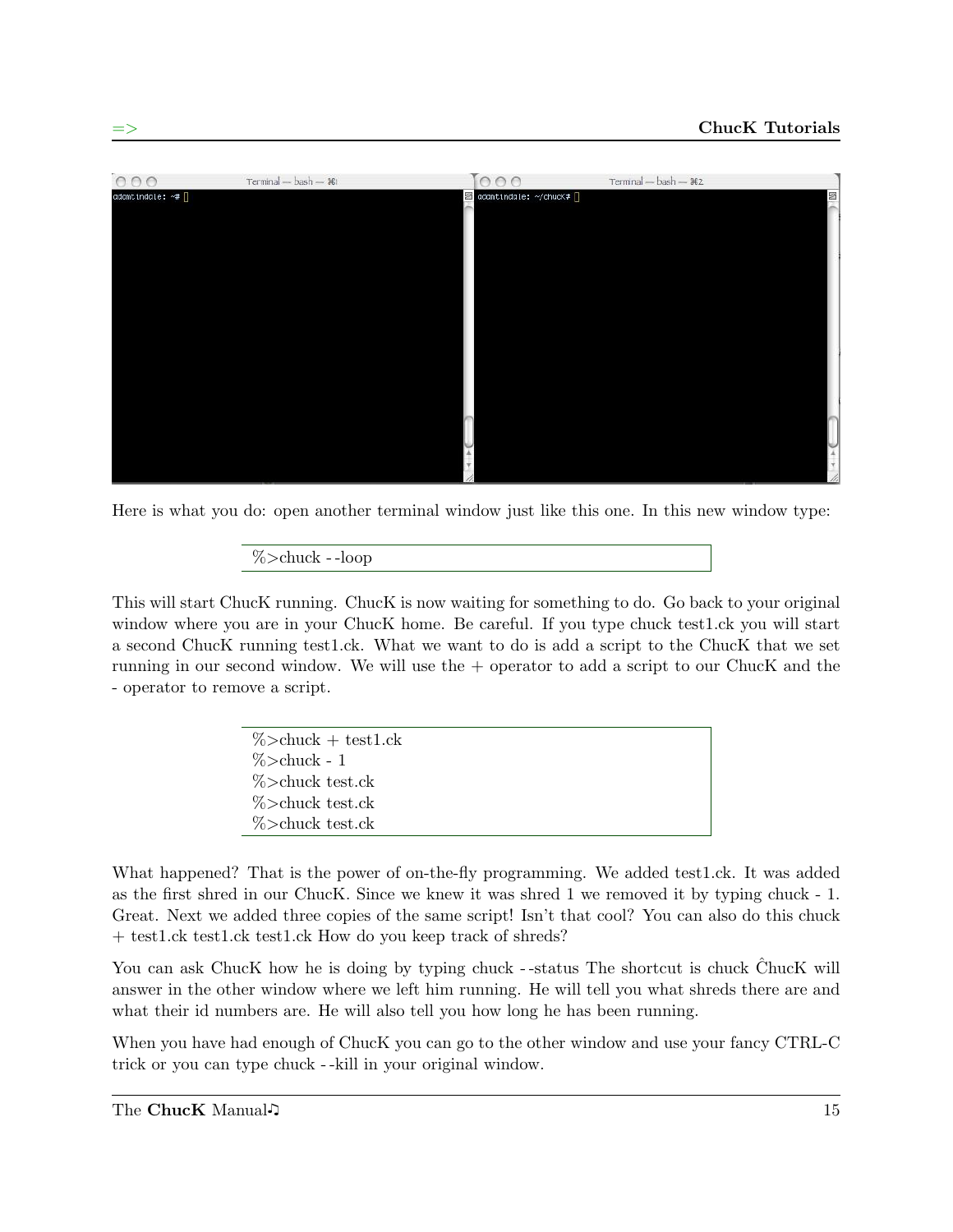%>chuck - -kill

#### One Window ChucK

So you think you are pretty good? One window ChucK is only for the hardest of hardcore.<sup>[1](#page-24-0)</sup> You have been warned.

The concept is pretty similar to two window ChucK: first, you start a ChucK going, then you manage the adding and removal of scripts to it. How do you start a ChucK and get the command prompt to return, you ask? In your shell you can add an ampersand (& ) after the command and that will tell the shell to run the command as a background process and give you the prompt back.

 $\%$  > chuck - -loop &

The rest is as it should be. You will have to be careful when writing your patches to not put too many print statements. When you print you will temporarily lose control of the prompt as the shell prints. This can be bad when are you are printing MIDI input. The same applies when you use the - -status command to ChucK. It can also be fun to fight for your command line. Who will win?

<span id="page-24-0"></span><sup>&</sup>lt;sup>1</sup>As one adventurous Windows user has noted, due to its reliance on launching background processes, it is in fact only for the hardest of hardcore Mac and Linux users, or those valiant Windows traitors employing Cygwin or similar Unix-like interfaces.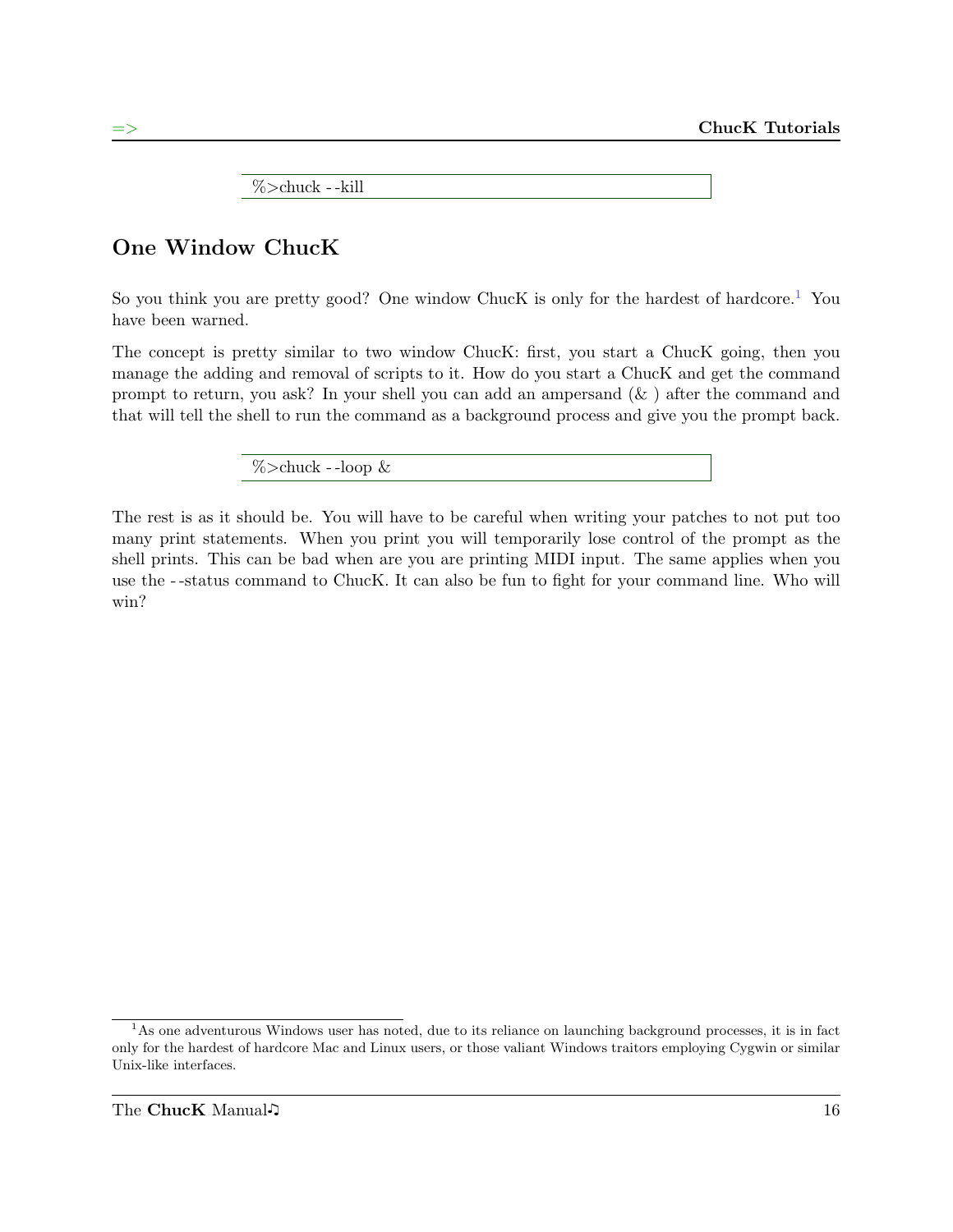#### Modifying Basic Patches

#### <span id="page-25-0"></span>by Adam Tindale

We have a basic patch running in ChucK but it still doesn't sound very good. In this chapter we will cover some simple ways to rectify that problem. ChucK allows one to quickly make modifications to patches that can drastically change the sound.

First what we can do is change the type of our oscillator. There are many different oscillators available to use: SinOsc (sine wave), SawOsc (sawtooth), SqrOsc (square wave) and PulseOsc (pulse wave). We can simply change the type of oscillator just like below.

SawOsc  $s \Rightarrow$  dac;

Try changing the oscillator to all of the different types and a get a feel for how they sound. When changing the different Ugens always be sure to check the rest of your patches so that the parameter calls are valid. If you were to use the .width method of PulseOsc and others on a SinOsc ChucK will complain. You can comment out lines that are temporarily broken by using double slashes  $\frac{1}{2}$ .

Now let's add some effects to our patch. ChucK has many different standard effects that can be added to Ugen chains. The simplest effect we can add is an amplifier. In ChucK, this object is Gain.

SawOsc  $s \Rightarrow$  Gain  $g \Rightarrow$  dac;

Now we can change the parameters of our effect. Gain has a parameter gain that can be used to change the gain of signals passing through the object. Let's go about changing the gain.

 $.5$  =>  $g.gain;$ 

This is redundant. All Ugens have the ability to change their gain in a similar manner. (See the UGEN section in Reference for more information about UGEN parameters.)

 $.5 \Rightarrow s \cdot \text{gain};$ 

However, this is useful when we have multiple Ugens connect to one place. If we were to connect 2 oscillators to the dac then we will get distortion. By default, these oscillators oscillate between -1 and 1. When they are connected to the same input they are added, so now they go between -2 and 2. This will clip our output. What to do? **Gain** to the rescue!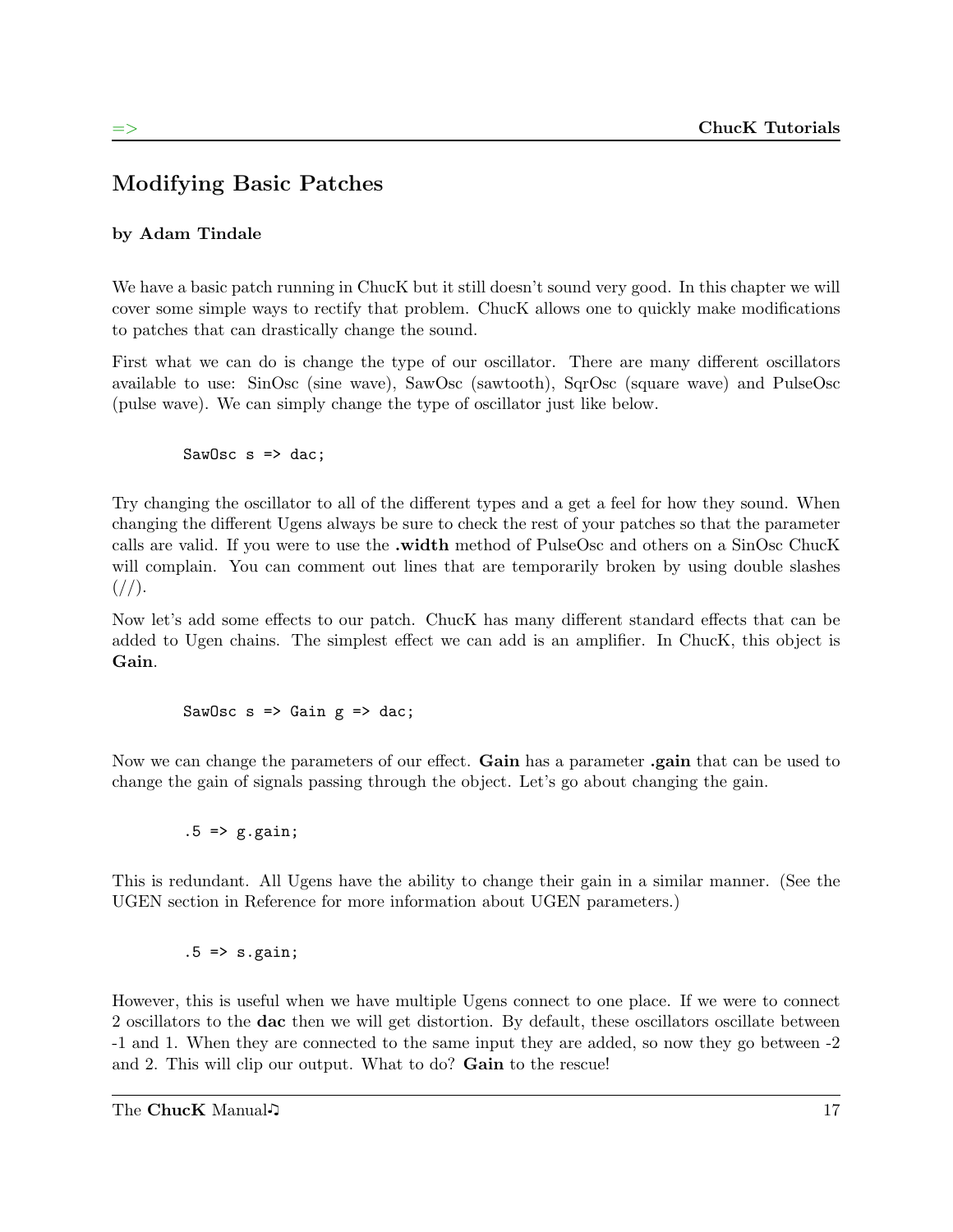SinOsc  $s1 \Rightarrow$  Gain  $g \Rightarrow$  dac; SinOsc  $s2 \Rightarrow g$ ;  $.5$  =>  $g.gain;$ 

Now our oscillators are scaled between -1 and 1 and everything is right in the world.

More effects were promised, now you will see some in action. Again, one of the wonders of ChucK is how easy it is to change Ugens. We can take the above patch and change 'Gain' for 'PRCRev'.

```
SinOsc s1 => PRCRev g => dac;
SinOsc s2 \Rightarrow g;
.5 \Rightarrow g_{.}gain;
```
The Gain Ugen has been replaced by a reverb and the output is scaled by using the '.gain' parameter that all Ugens posess. Now we can add a few spices to the recipe. 'PRCRev' has a '.mix' parameter that can be changed between 0. and 1. If we wanted to have this parameter set to the same value as what we are ChucKing to g.gain we can chain it along. After assignment a Ugen will return the value that was ChucKed to it. We can use this method to propogate paramters to our oscillators.

 $.5$  =>  $g$ .gain =>  $g$ .mix;  $500 \Rightarrow s1.$ freq => s2.freq;

Another technique for setting parameters is to read a parameter, then modify it and then ChucK it back to itself. Accessing parameters requires the addition of brackets () after the name of the parameter. Here is an example of doubling the frequency of an oscillator.

 $s1.freq() * 2 => s1.freq;$ 

Let's change the type of oscillators for some more fun. We can simply replace 'SinOsc' with any other type of oscillator. Check the Ugen section in the reference for ideas. Try changing the frequency of the oscillators and the mix parameter of the reverb for each type of oscillator you try. Endless hours of fun!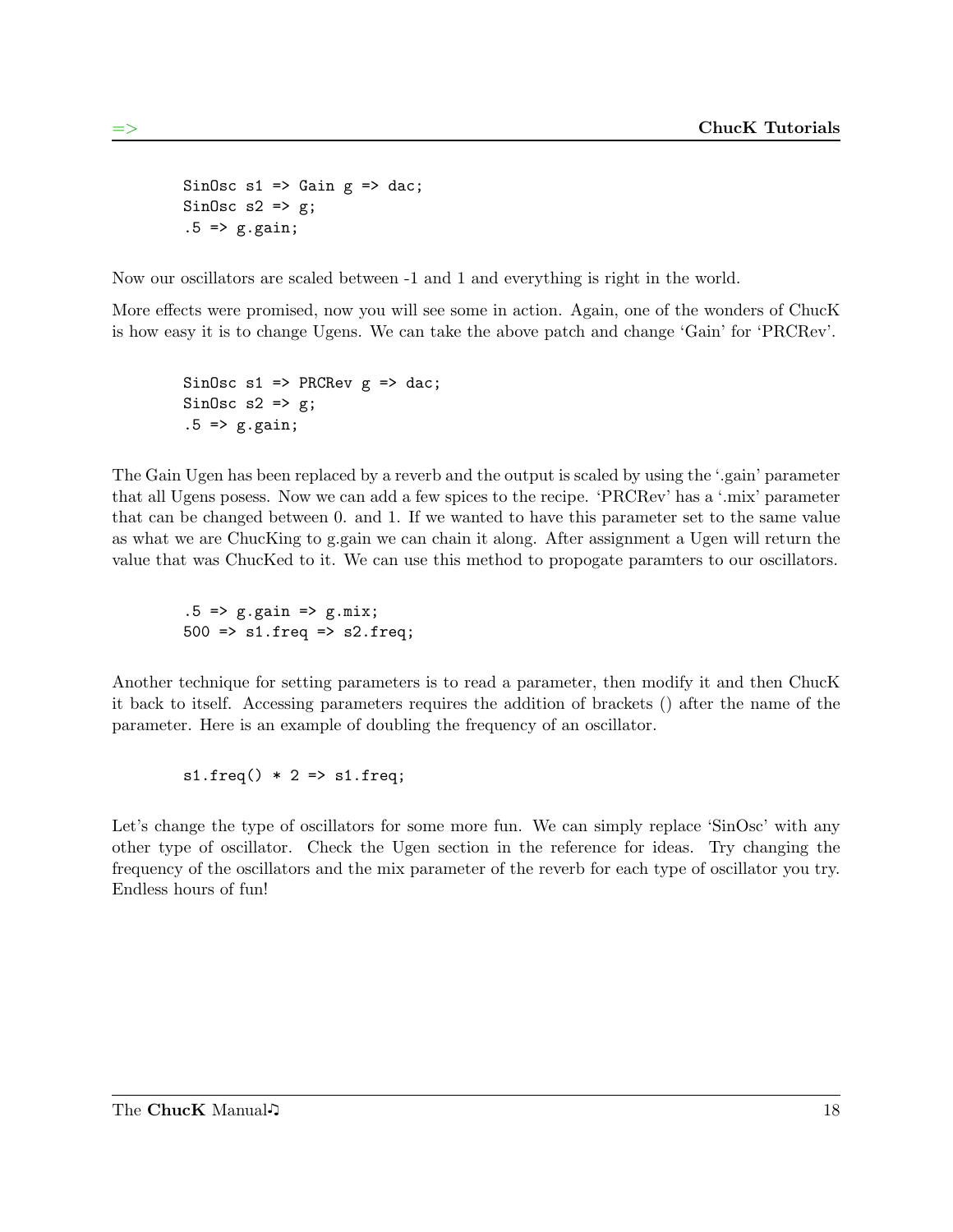#### LFOs and Blackhole

#### <span id="page-27-0"></span>by Adam Tindale

A common technique to add variation to synthesis is modulation. Modulation is the process of changing someting, usually the parameter of a signal like frequency. A Low Frequency Oscillator (LFO) is typically used for this task because the variations are fast enough to be interesting, yet slow enough to be perceptable. When a signal is modulated quickly (ie. over 20Hz or so) it tends to alter the timbre of the signal rather than add variation.

Ok, let's use this idea. What we need to do is set up two oscillators and have one modulate a paremeter of another. ChucK does not support the connection of Ugen signal outputs to parameter inputs. This piece of code will not work:

SinOsc  $s \Rightarrow$  dac; SinOsc lfo => s.freq;

Foiled. What we need to do is poll our lfo at some rate that we decide on, for now we will update the frequency of s every 20 milliseconds. Remember that a SinOsc oscillates between -1 and 1, so if we just put that directly to the frequency of s we wouldn't be able to hear it (unless you are using ChucK in a tricked out civic...). What we are going to do is multiply the output of the lfo by 10 and add it to the frequency 440. The frequency will now oscillate between 430 and 450.

```
SinOsc s \Rightarrow dac;
SinOsc lfo;
// set the frequency of the lfo
5 \Rightarrow lfo.freq;
while (20::ms => now){
  ( lfo.last() * 10 ) + 440 \Rightarrow s.freq;}
```
ChucK is a smart little devil. This didn't work and now we will look into the reason. Why? Ugens are connected in a network and usually passed to the dac. When a patch is compiled ChucK looks at what is connected to the dac and as each sample is computed ChucK looks through the network of Ugens and grabs the next sample. In this case, we don't want our Ugen connected to the dac, yet we want ChucK to grab samples from it. Enter blackhole: the sample sucker. If we connect our lfo to blackhole everything will work out just fine.

SinOsc lfo => blackhole;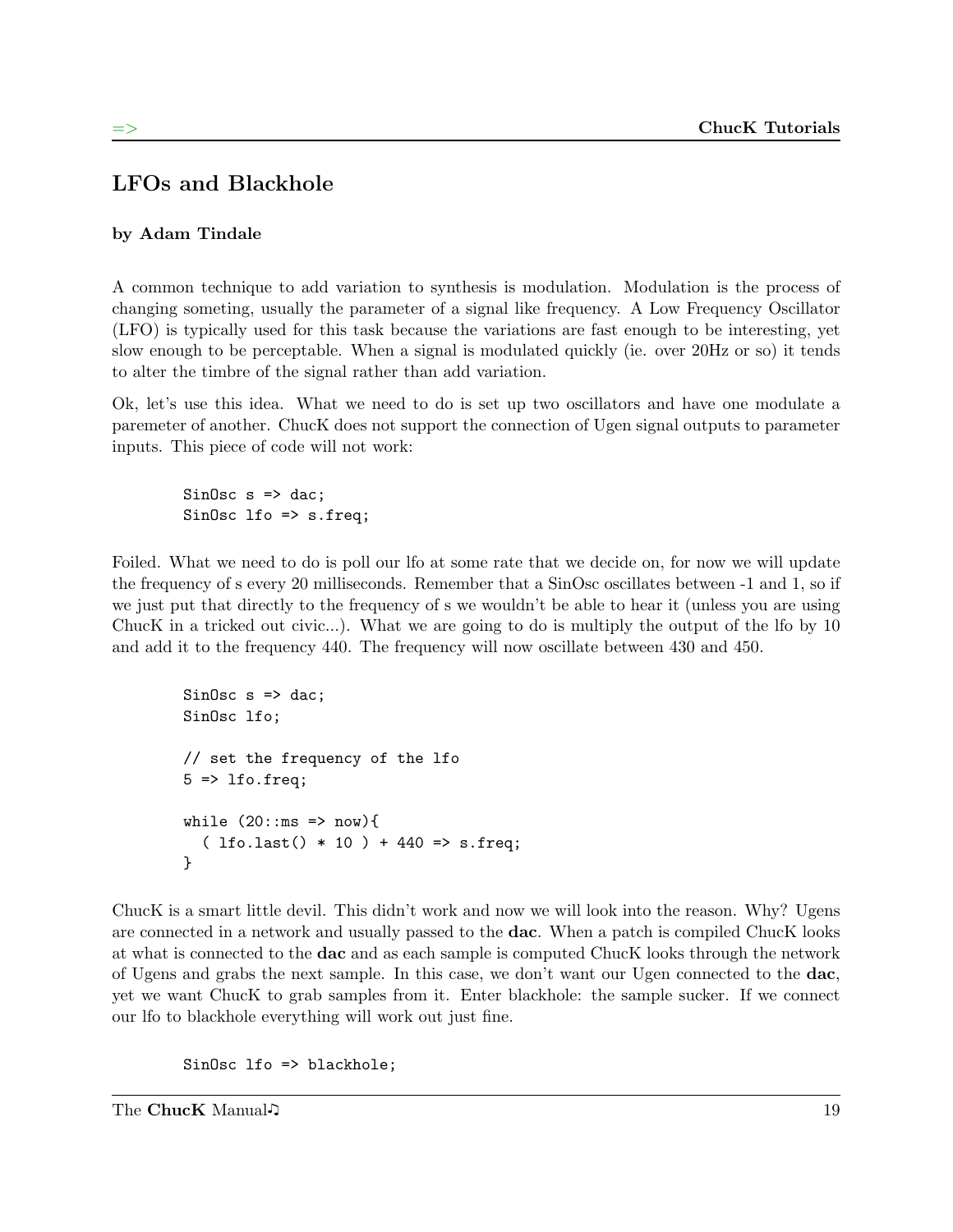Play around with this patch in its current form and find interesting values for the poll rate, lfo frequency and the lfo amount. Try changing the Ugens around for more interesting sounds as well.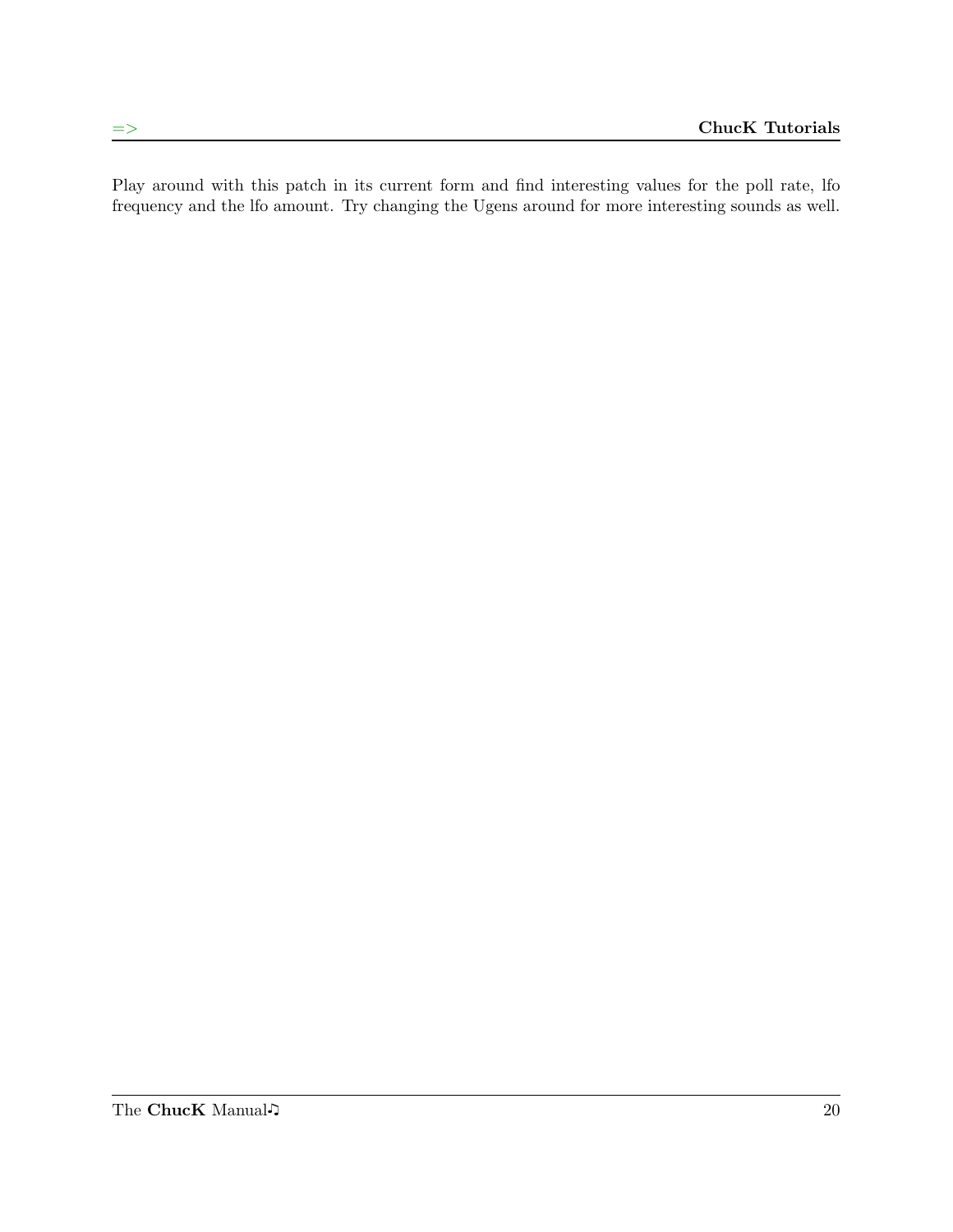#### Working with MIDI

#### <span id="page-29-0"></span>by Adam Tindale

Adding a MIDI controller is a great way to add variety to your ChucK patches. Conversely, ChucK offers a simple and powerful way to utilize a MIDI controller for making music.

The first thing to do when working with MIDI is to make sure that ChucK sees all of your devices. You can do this by using the --probe start flag. Like this:

%>chuck - -probe

ChucK will display a list of the connected audio and MIDI devices and their reference ID. We will assume that your controller is found to have and ID of 0. First, we must open a connection between ChucK and the port. We can accomplish this by creating a MidiIn object and then connecting it to a port.

```
//create object
MidiIn min;
//connect to port 0
min.open(0);
```
If you want to send MIDI out of ChucK you use the MidiOut object and then open a port.

```
//create object
MidiOut mout;
//connect to port 0
mout.open(0);
```
When opening ports it is suggested that you check whether the **open** function returns properly. In some situations it doesn't make any sense for the shred to live on if there is no MIDI data available to be sent along. You can check the return value of the .open function and then exit the shred using the me keyword with the exit() function.

MidiIn min; min.open( 0 ) => int AmIOpen; if( !AmIOpen ) { me.exit(); }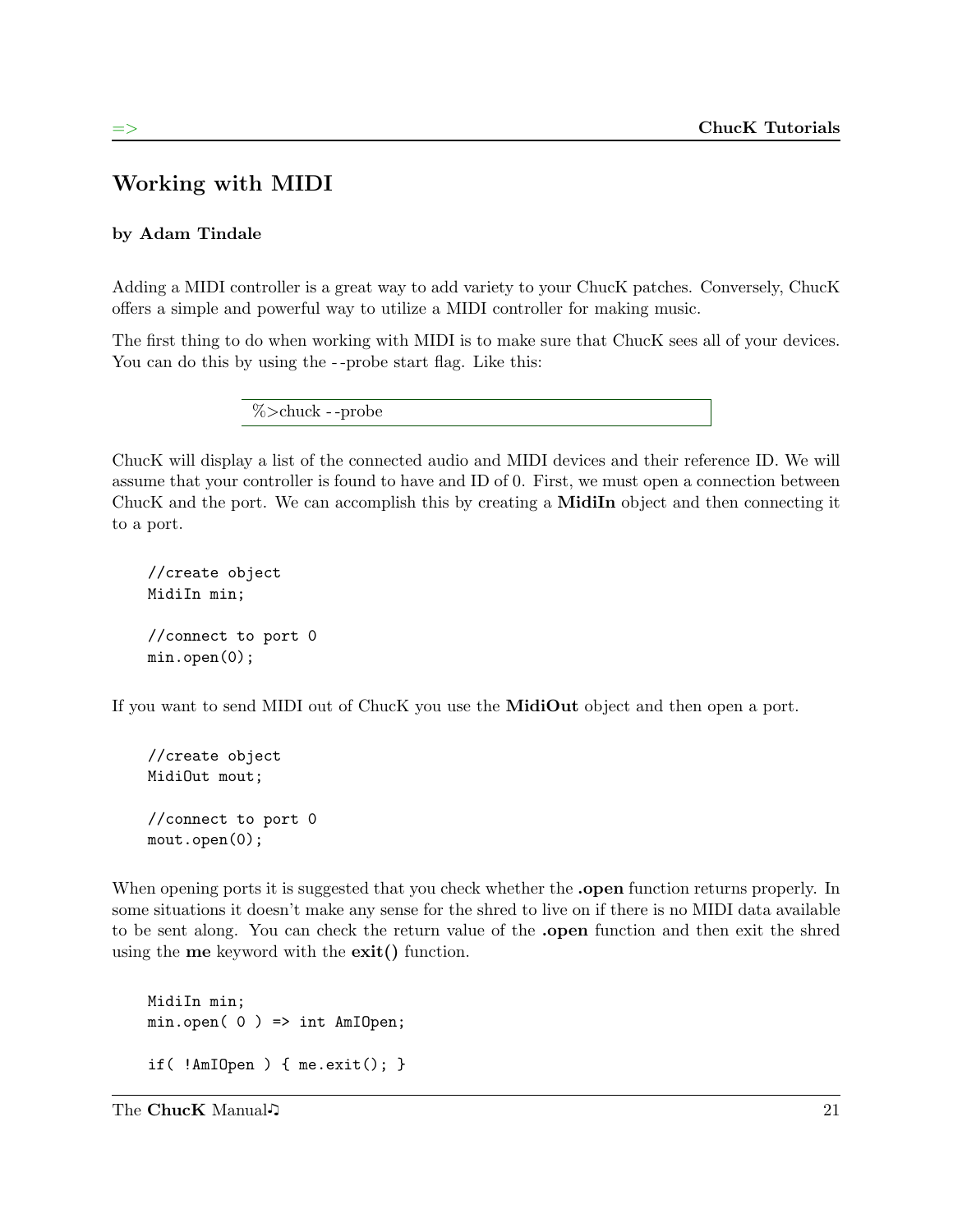We can do this in fewer lines of code. We can put the min.open $(0)$  in the condition of the if statement. This way min.open will return true or false (which is represented as ints with a value of 1 or 0). The ! will give the opposite return value of min.open. Now the statement will mean if min.open doesn't return true then exit. Yeah?

```
if( !min.open(0) ) { me.exit(); }
```
#### Getting MIDI

In order to receive any of the juicy data you are piping into ChucK we need to ceate a MidiMsg object. This object is used to hold data that can be input into ChucK or output to a MIDI port. Unless you are high skilled at managing the state of these messages (or you enjoy the headache you get from debugging) it is recommended that you create a minimum of one MidiMsg for each port you are using.

What we need to do is get the data from the Midiln object into a message that we can use inside of ChucK. The MidiMsg object is just a container with three slots: data1, data2 and data3. We fill these slots up by putting our message in the **.recv(** MidiMsg ) function of a MidiIn object. MidiIn keeps its messages in a queue so that you can poll it for messages and it will keep giving messages until it is empty. The .recv( MidiMsg ) function returns true and false so we can put it in a while loop and it will continue to run through the loop until there are no more messages left.

```
// check for messages every 10 milliseconds
while(10::ms => now){
     //
     while( min.recv(msg) ){
        <<<msg.data1,msg.data2,msg.data3,"MIDI Message">>>;
     }
}
```
The Event system makes life a little easier and also makes sure that MIDI input is dealt with as soon as ChucK receives it. All that has to be done is to ChucK the Midiln object to **now** and it will wait until a message is received to go further in the program.

```
while(true){
     // Use the MIDI Event from MidiIn
     min => now;
     while( min.recv(msg) ){
        <<<msg.data1,msg.data2,msg.data3,"MIDI Message">>>;
     }
}
```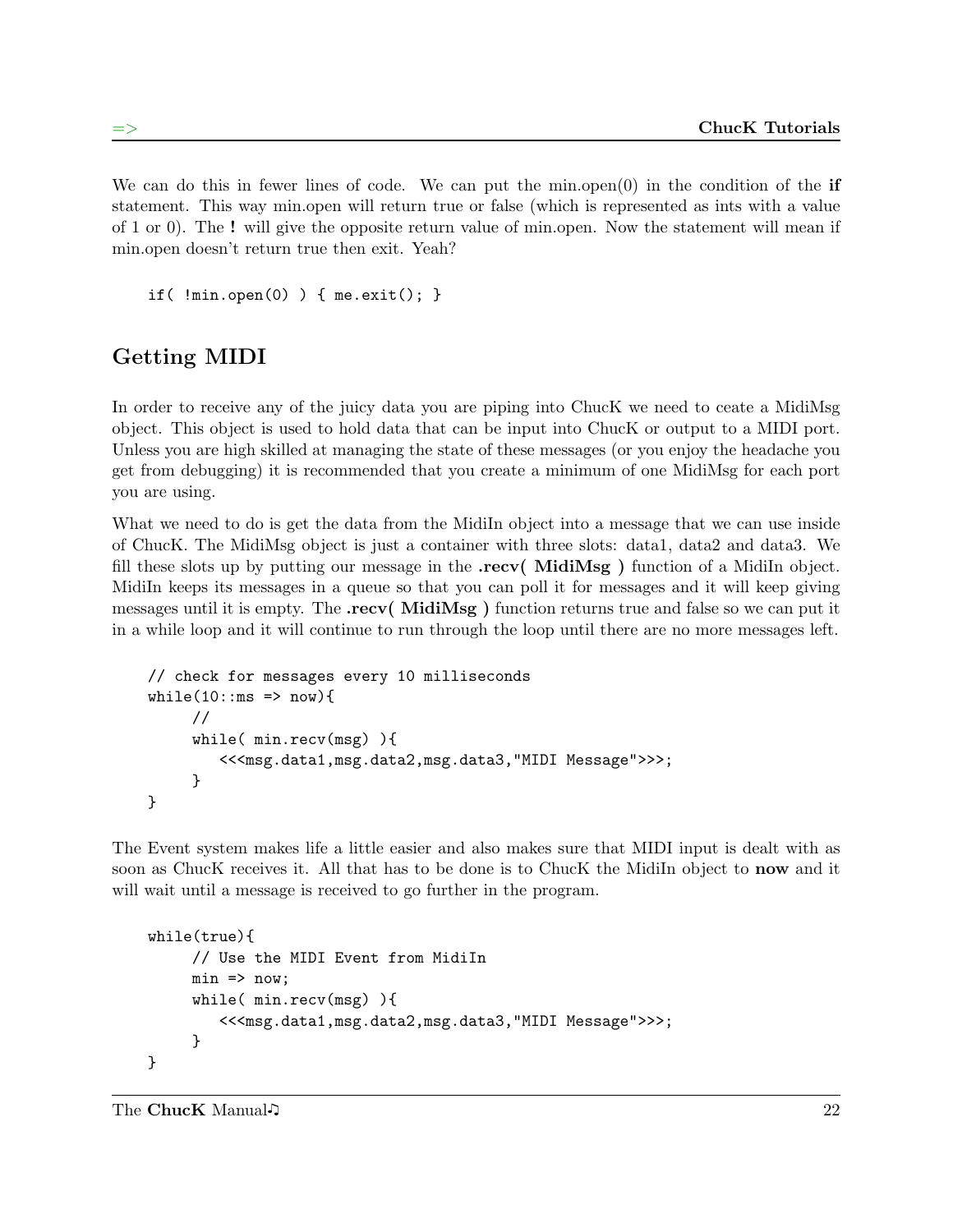### Midi Output

If you have a synthesizer that you want to trigger from ChucK you can send MIDI messages to it simply. All you have to do is have a MidiMsg that will serve as the container for your data and then you will hand it to MidiOut using the .send( MidiMsg) function.

```
MidiOut mout;
MidiMsg msg;
// check if port is open
if( !mout.open( 0 ) ) me.exit();
// fill the message with data
144 => msg.data1;
52 \Rightarrow msg.data2;100 \Rightarrow \text{msg.data3};// bugs after this point can be sent
// to the manufacturer of your synth
mout.send( msg );
```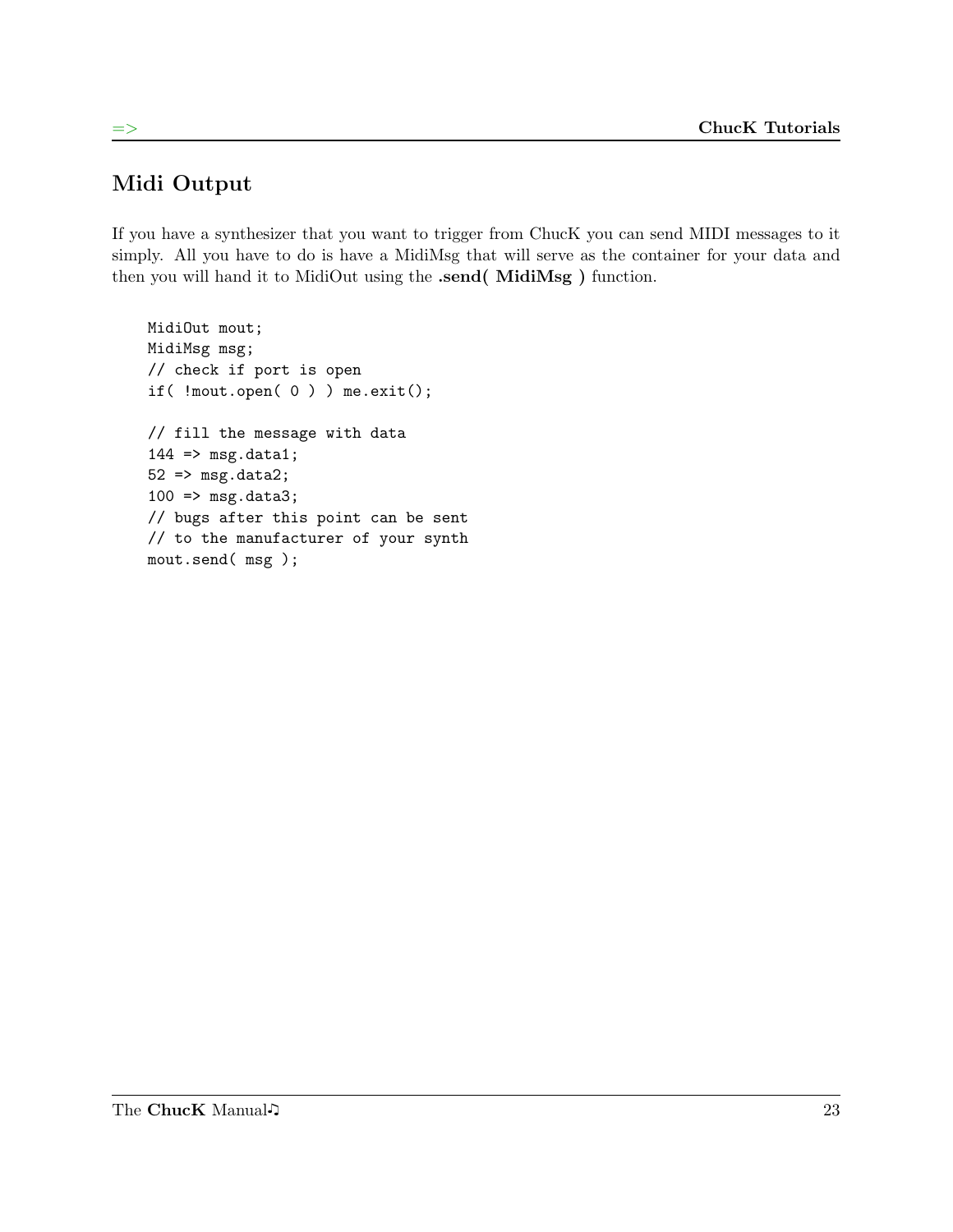#### Writing To Disk

#### <span id="page-32-0"></span>by Adam Tindale and Ge Wang

Here is a brief tutorial on writing to disk...

— 1. recording your ChucK session to file is easy!

example: you want to record the following:

%>chuck foo.ck bar.ck

all you's got to do is ChucK a shred that writes to file:

%>chuck foo.ck bar.ck rec.ck

no changes to existing files are necessary. an example rec.ck can be found in examples/basic/, this guy/gal writes to "foo.wav". edit the file to change. if you don't want to worry about overwriting the same file everytime, you can:

%>chuck foo.ck bar.ck rec-auto.ck

rec-auto.ck will generate a file name using the current time. You can change the prefix of the filename by modifying

```
"data/session" => w.autoPrefix;
```
w is the WvOut in the patch.

Oh yeah, you can of course chuck the rec.ck on-the-fly...

from terminal 1

%>chuck - -loop

from terminal 2

 $% >$ chuck + rec.ck

 $-2.$  silent mode

you can write directly to disk without having real-time audio by using - -silent or -s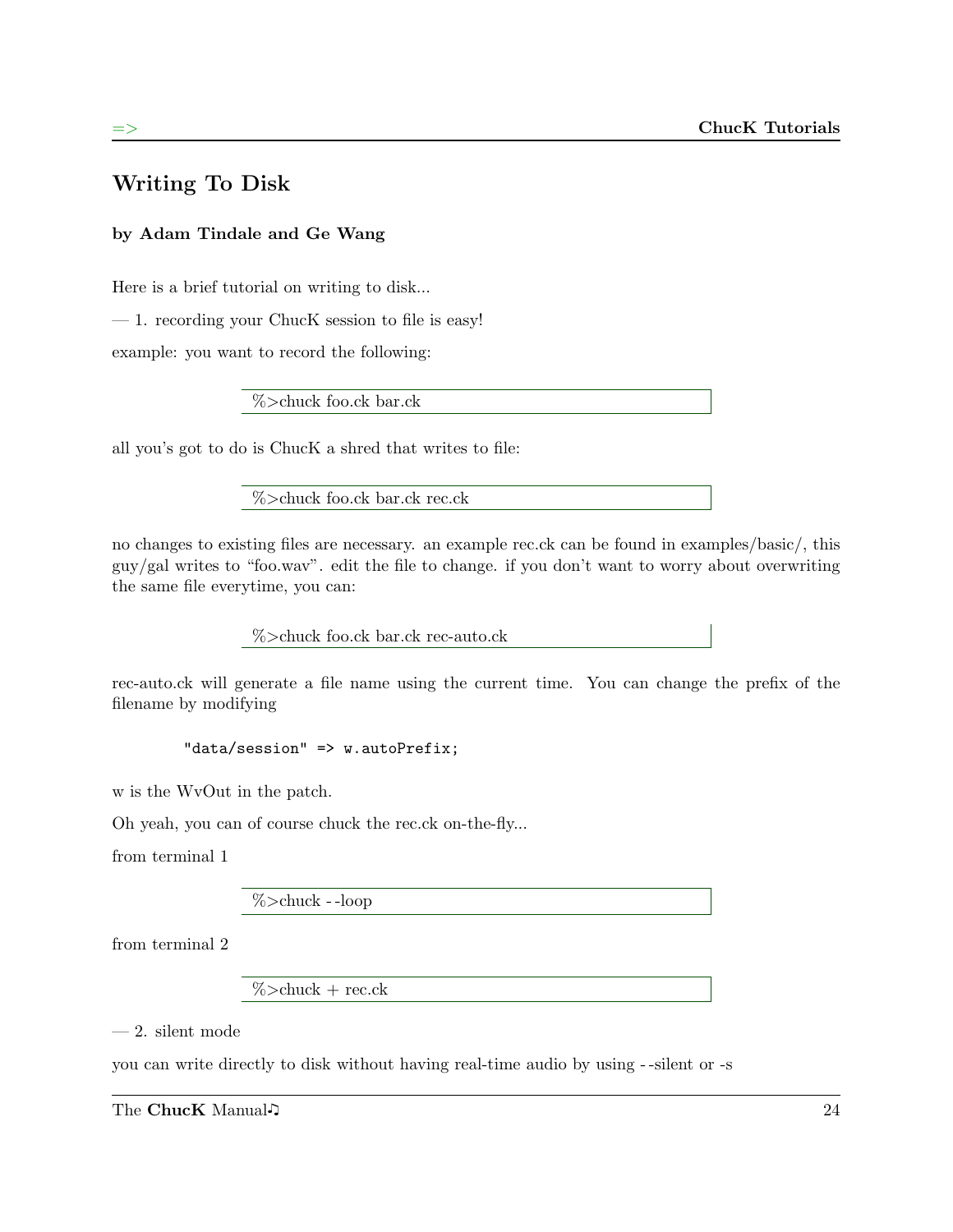%>chuck foo.ck bar.ck rec2.ck -s

this will not synchronize to the audio card, and will generate samples as fast as it can.

— 3. start and stop

you can start and stop the writing to file by:

 $1 \Rightarrow w$ . record; // start  $0 \Rightarrow$  w.record; // stop

as with all thing ChucKian, this can be done sample-synchronously.

— 4. another halting problem

what if I have infinite time loop, and want to terminate the VM, will my file be written out correctly? the answer:

Ctrl-C works just fine.

ChucK STK module keeps track of open file handles and closes them even upon abnormal termination, like Ctrl-C. Actually for many, Ctrl-C is the natural way to end your ChucK session. At any rate, this is quite ghetto, but it works. As for seg-faults and other catastrophic events, like computer catching on fire from ChucK exploding, the file probably is toast.

hmmmm, toast...

— 5. the silent sample sucker strikes again

as in rec.ck, one patch to write to file is:

dac => Gain  $g$  => WvOut  $w$  => blackhole;

the blackhole drives the WvOut, which in turns sucks samples from Gain and then the dac. The WvOut can also be placed before the dac:

Noise  $n \Rightarrow Wv0$ ut  $w \Rightarrow$  dac;

The WvOut writes to file, and also pass through the incoming samples.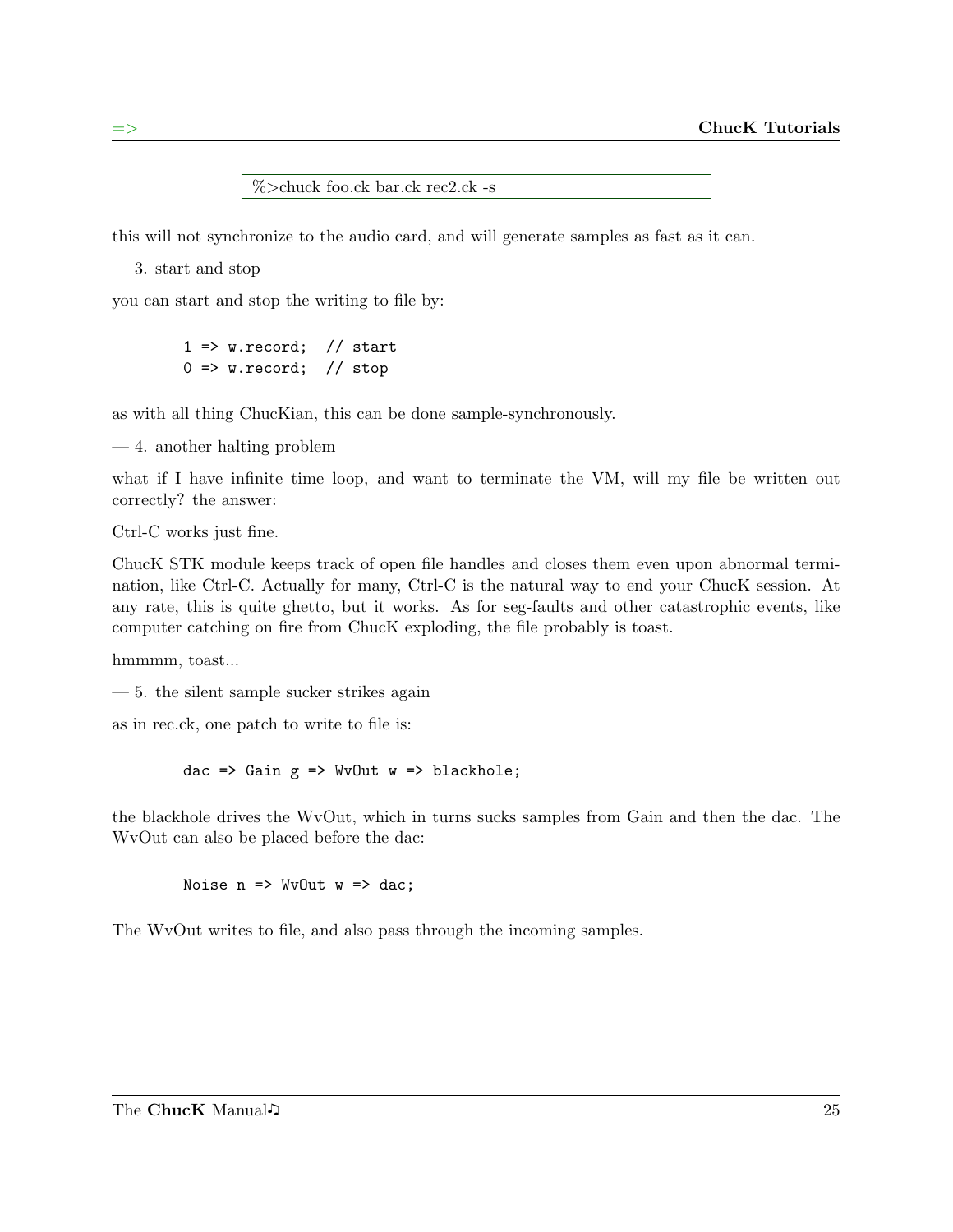#### Stereo

#### <span id="page-34-0"></span>by Adam Tindale

At long last, ChucK is stereo! Accessing the stereo capabilities of ChucK is relatively simple. dac now has three access points.

UGen u; // standard mono connection  $u \Rightarrow$  dac; // simple enough!  $u \Rightarrow$  dac.left;  $u \Rightarrow$  dac.right;

adc functionality mirrors dac.

// switcheroo adc.right => dac.left; adc.left => dac.right;

If you have your great UGen network going and you want to throw it somewhere in the stereo field you can use **Pan2**. You can use the **pan** function to move your sound between left  $(-1)$  and right (1).

```
// this is a stereo connection to the dac
SinOsc s \Rightarrow Pan2 p \Rightarrow dac;
1 \Rightarrow p.pan;while(1::second \Rightarrow now)// this will flip the pan from left to right
     p.pan() * -1. \Rightarrow p.pan;}
```
You can also mix down your stereo signal to a mono signal using the Mix2 object.

 $\text{adc} \Rightarrow \text{Mix2 m} \Rightarrow \text{dac}.\text{left};$ 

If you remove the Mix2 in the chain and replace it with a Gain object it will act the same way. When you connect a stereo object to a mono object it will sum the inputs. You will get the same effect as if you connect two mono signals to the input of another mono signal.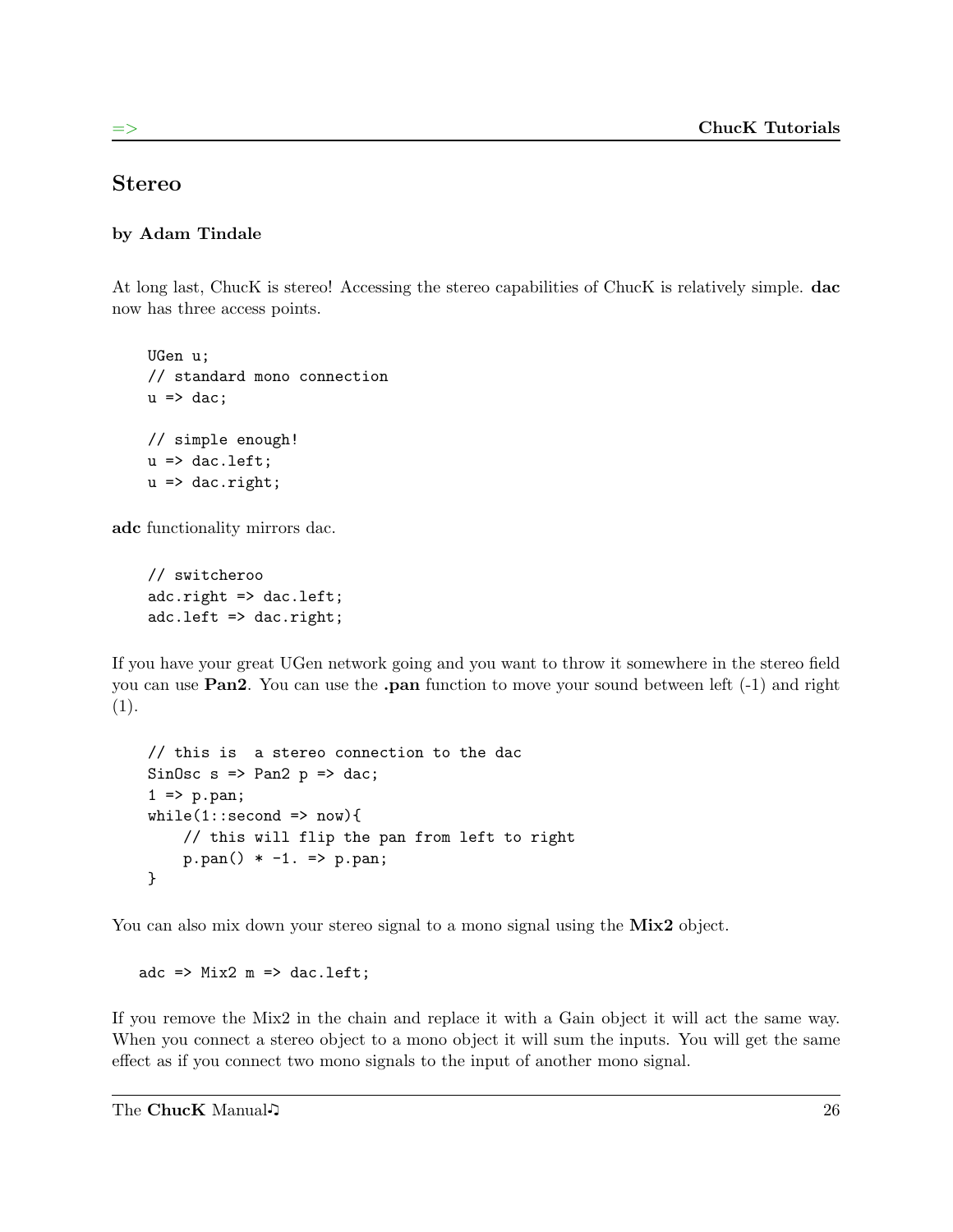#### Using OSC in ChucK

<span id="page-35-0"></span>by Rebecca Fiebrink

#### To send OSC:

Host

Decide on a host to send the messages to. E.g., "splash.local" if sending to computer named "Splash," or "localhost" to send to the same machine that is sending.

Port

Decide on a port to which the messages will be sent. This is an integer, like 1234.

Message "address" For each type of message you're sending, decide on a way to identify this type of message, formatted like a web URL e.g., "conductor/downbeat/beat1" or "Rebecca/message1"

Message contents

Decide on whether the message will contain data, which can be 0 or more ints, floats, strings, or any combination of them.

For each sender:

//Create an OscSend object: OscSend xmit; //Set the host and port of this object: xmit.setHost("localhost", 1234);

For every message, start the message by supplying the address and format of contents, where "f" stands for float, "i" stands for int, and "s" stands for string:

```
//To send a message with no contents:
xmit.startMsg("conductor/downbeat");
//To send a message with one integer:
xmit.startMsg("conductor/downbeat, i");
//To send a message with a float, an int, and another float:
xmit.startMsg("conductor/downbeat, f, i, f");
```
For every piece of information in the contents of each message, add this information to the message:

//to add an int:

The ChucK Manual 27 27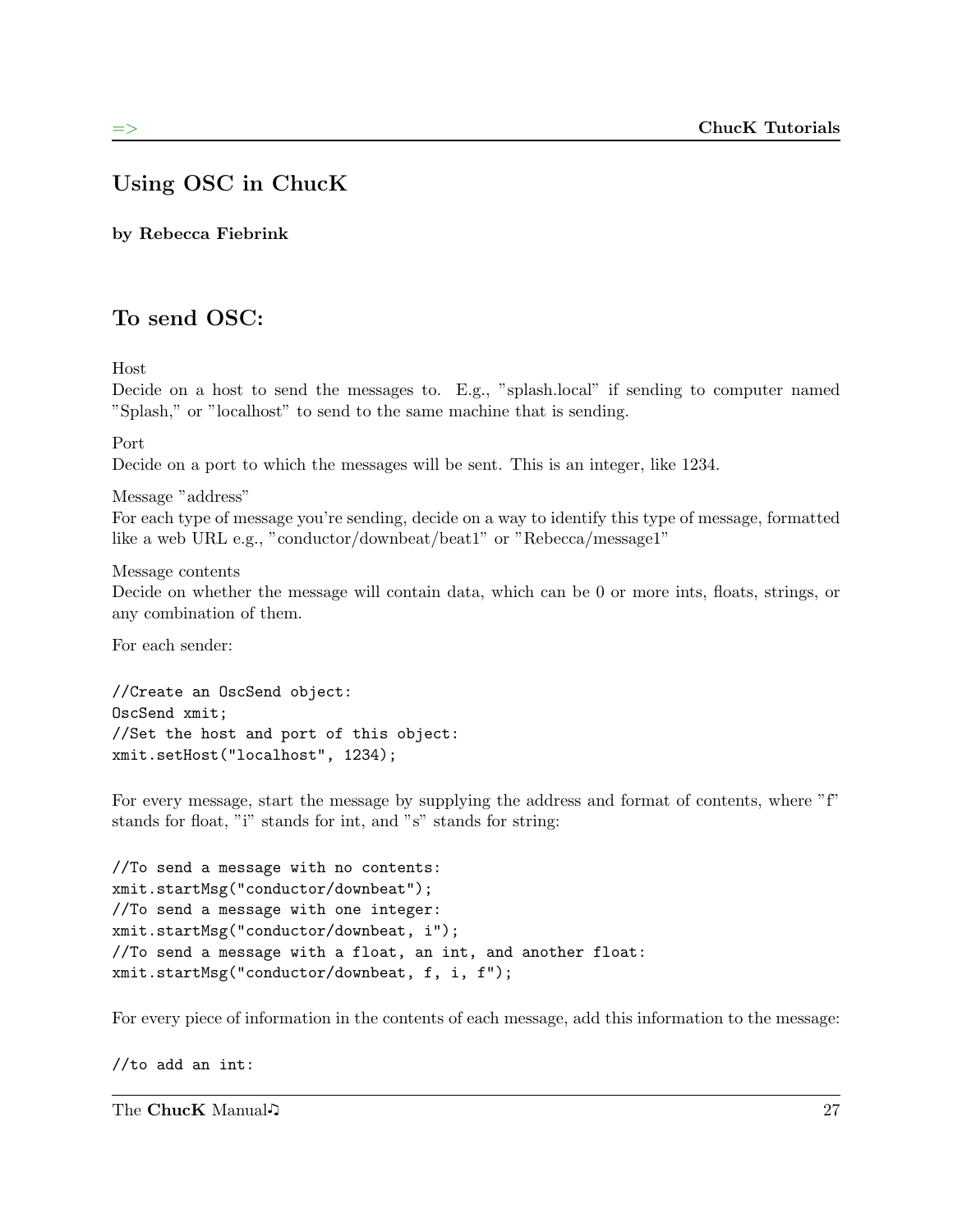```
xmit.addInt(10);
//to add a float:
xmit.addFloat(10.);
//to add a string:
xmit.addString("abc");
```
Once all parts of the message have been added, the message will automatically be sent.

#### To receive OSC:

Port:

Decide what port to listen on. This must be the same as the port the sender is using. Message address and format of contents: This must also be the same as what the sender is using; i.e., the same as in the sender's startMsg function.

Code: for each receiver

```
//Create an OscRecv object:
OscRecv orec;
//Tell the OscRecv object the port:
1234 => orec.port;
//Tell the OscRecv object to start listening for OSC messages on that port:
orec.listen();
```
For each type of message, create an event that will be used to wait on that type of message, using the same argument as the sender's startMsg function: e.g.,

```
orec.event("conductor/downbeat, i") @=> OscEvent myDownbeat;
```
To wait on an OSC message that matches the message type used for a particular event e, do

 $e \Rightarrow now;$ 

(just like waiting for regular Events in chuck)

To process the message: Grab the message out of the queue (mandatory!)

e.nextMsg(); For every piece of information in the message, get the data out. You must call these functions in order, according to your formatting string used above.

```
e.getInt() => int i;
e.getFloat() => float f;
e.getString() => string s;
```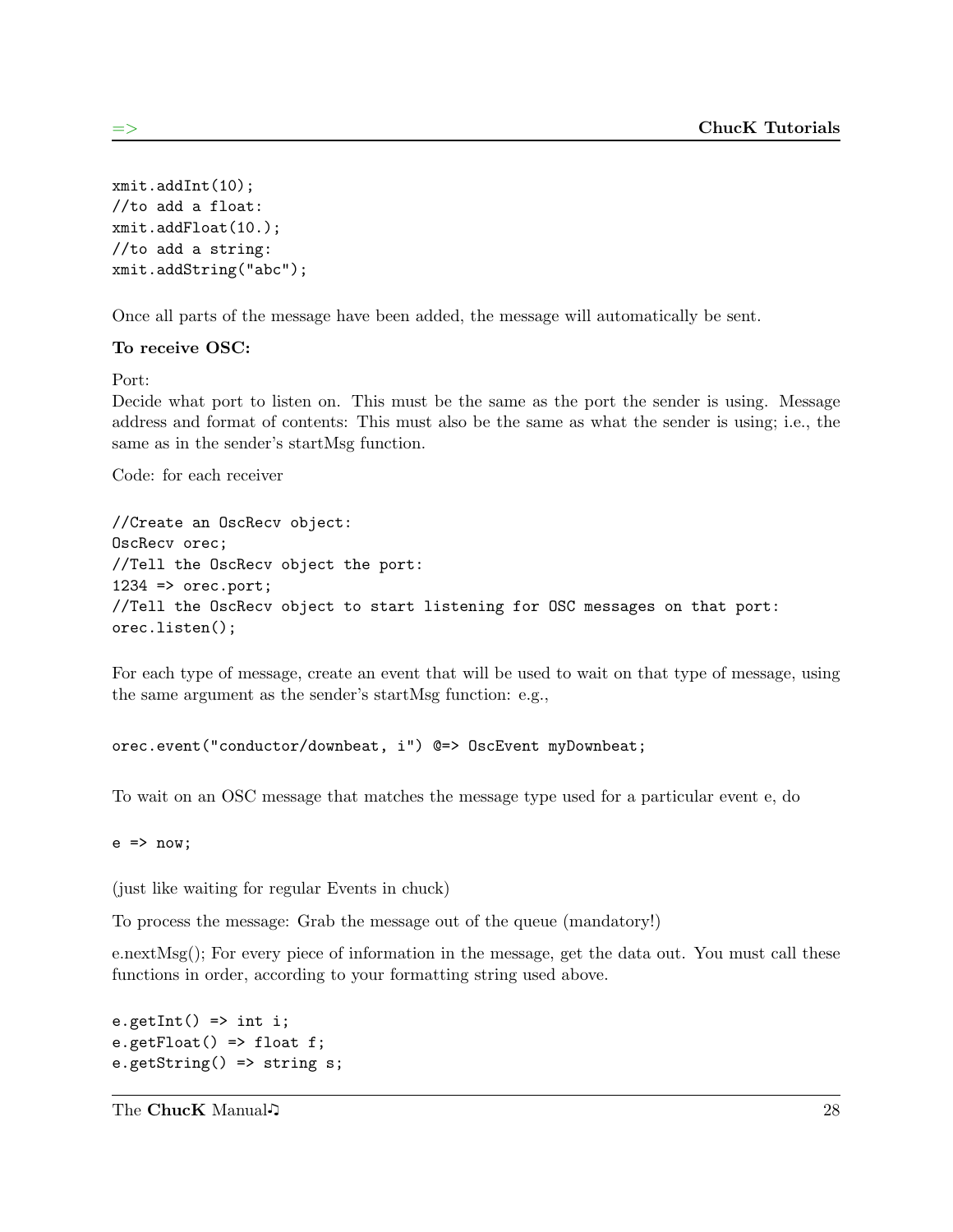If you expect you may receive more than one message for an event at once, you should process every message waiting in the cue:

```
while (e.nextMsg() != 0){
//process message here (no need to call nextMsg again
}
```
### Using OscIn/OscOut:

For each sender:

//Create an OscOut object: OscOut xmit; //Set the host and port of this object: xmit.dest("localhost", 1234);

For every message, start the message by supplying the address and format of contents, where "f" stands for float, "i" stands for int, and "s" stands for string:

```
//To send a message with no contents:
xmit.start("conductor/downbeat");
//To send a message with one integer:
xmit.start("conductor/downbeat, i");
//To send a message with a float, an int, and another float:
xmit.start("conductor/downbeat, f, i, f");
```
For every piece of information in the contents of each message, add this information to the message:

```
//to add an int:
10 \Rightarrow xmit.add;//to add a float:
10. => xmit.add;
//to add a string:
"abc" => xmit.add;
// send
xmit.send();
```
To receive OSC: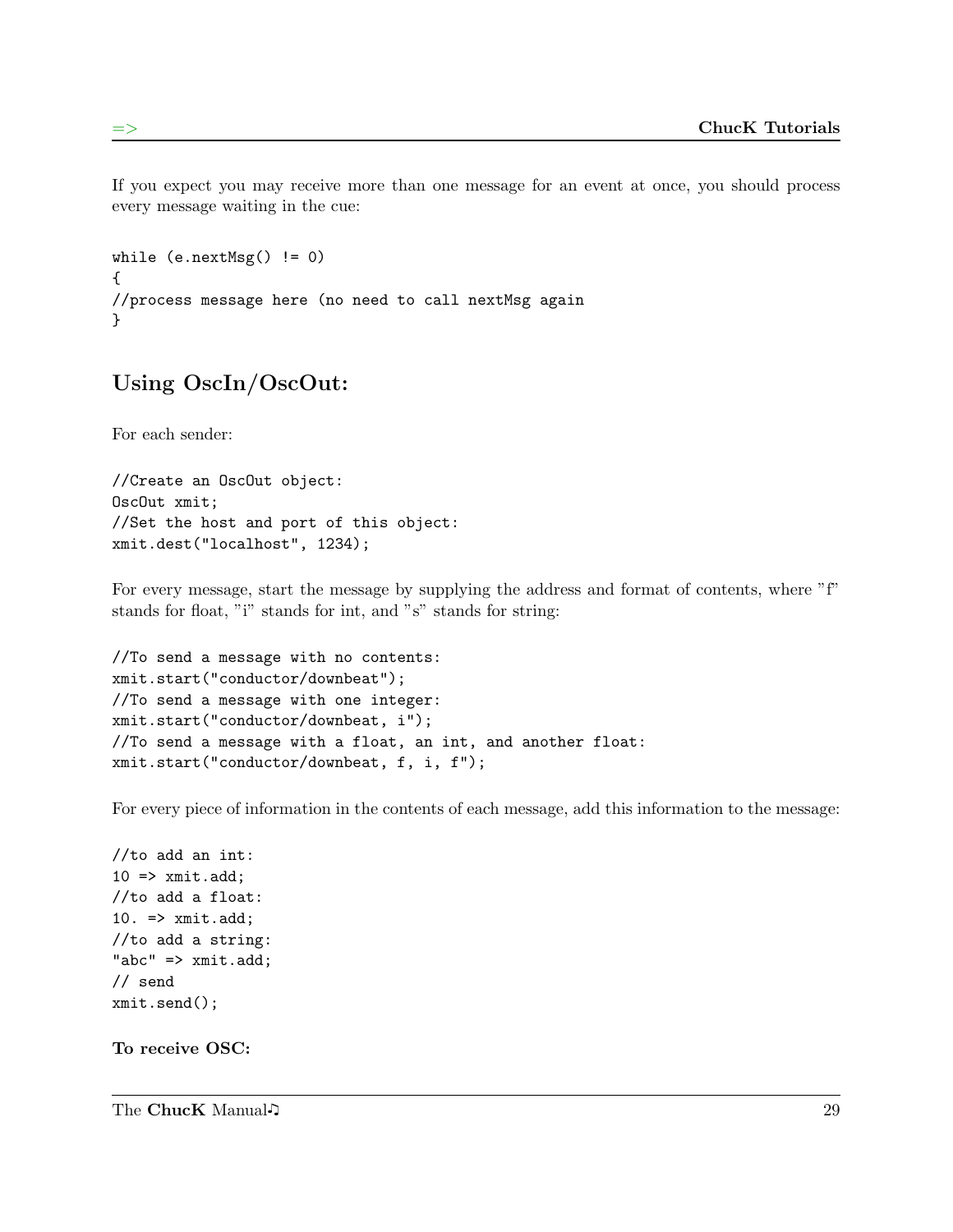Port:

Decide what port to listen on. This must be the same as the port the sender is using. Message address and format of contents: This must also be the same as what the sender is using; i.e., the same as in the sender's startMsg function.

Code: create a receiver

//Create an OscIn object: OscIn oin; //Tell the OscIn object the port:  $1234$  =>  $oin.port;$ //Tell the OscIn object to start listening for OSC messages on that port: oin.addAddress("conductor/downbeat, i");

Alternatively, listen to all incoming OSC messages on that port:

oin.listenAll();

To wait for OSC messages do

 $\sin$  =>  $\cos$ ;

(just like waiting for regular Events in chuck)

To process the message: Grab the message out of the queue (mandatory!)

OscMsg msg; oin.recv(msg);

For every piece of information in the message, get the data out. Call these functions to retrieve arguments by indices, starting with 0. The types should match the types in the type tag.

 $msg.getInt(0) \Rightarrow int i;$  $msg.getFloat(1) \Rightarrow float f;$ msg.getString(2) => string s;

If you expect you may receive more than one message for an event at once, you should process every message waiting in the cue:

```
OscMsg msg;
while (oin.recv(msg) != 0){
    //process message here
}
```
The ChucK Manual 5 30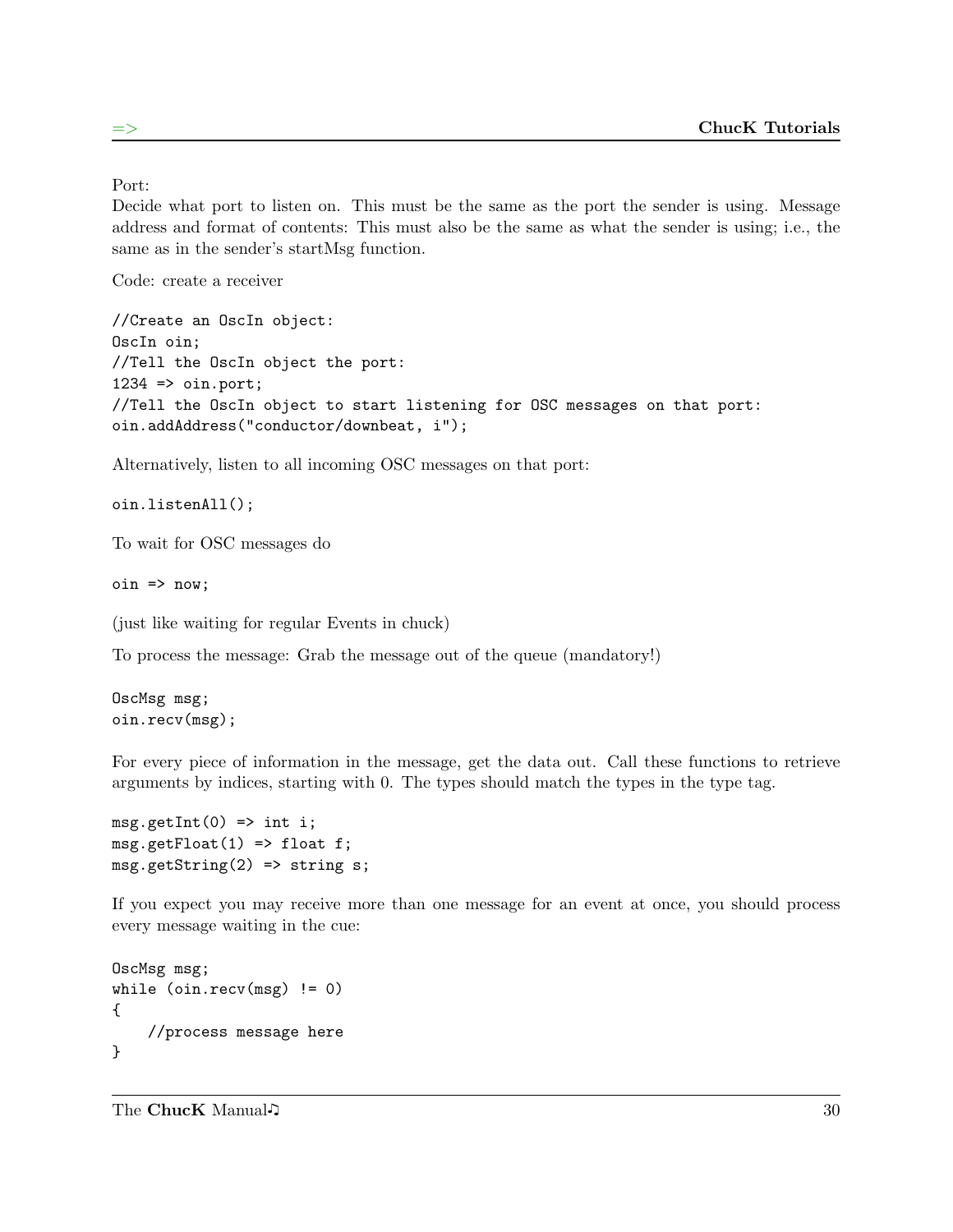# Reference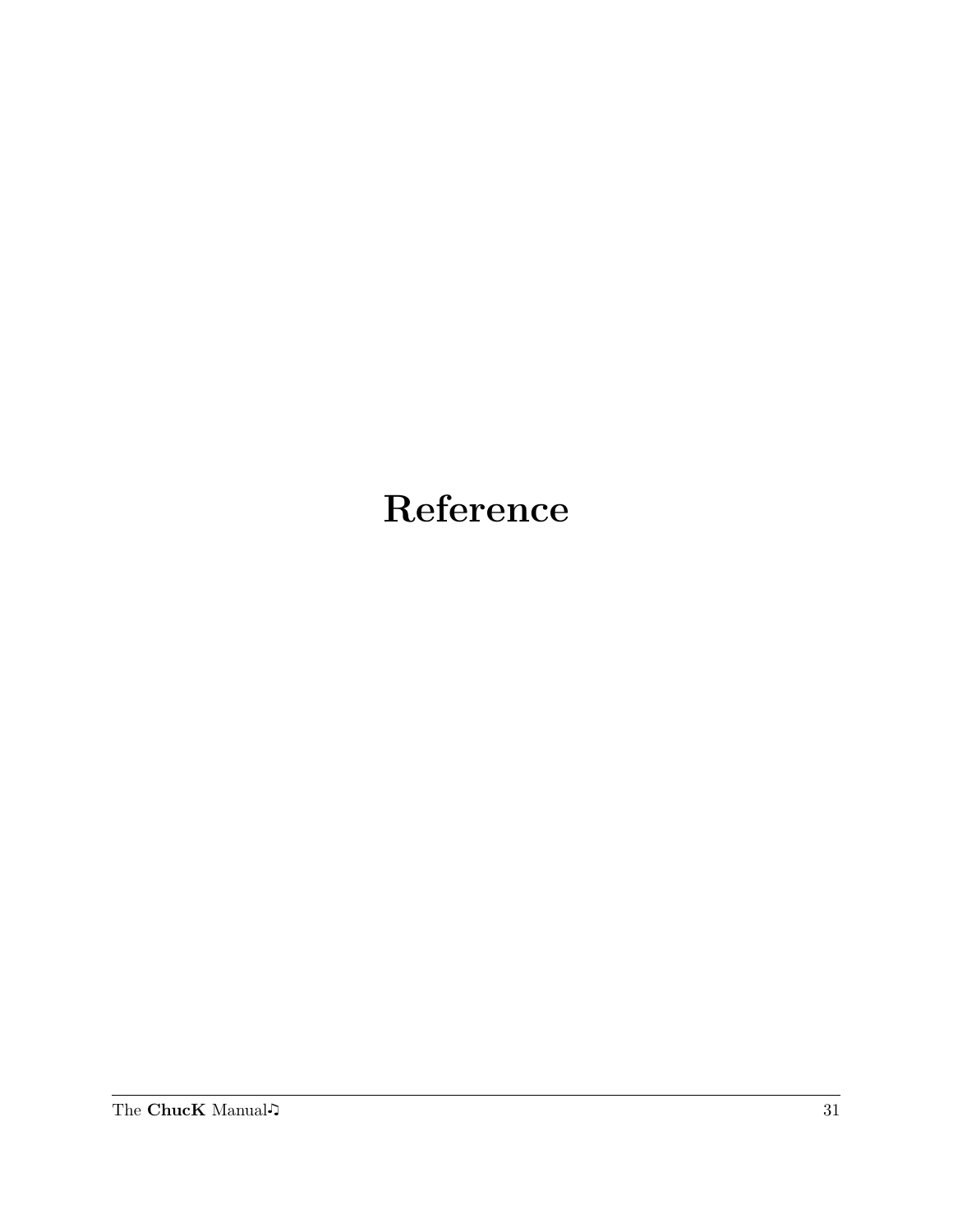

ChucK is a strongly-typed, strongly-timed, concurrent audio and multimedia programming language. It is compiled into virtual instructions, which is immediately run in the ChucK Virtual Machine. This guide documents the features of the Language, Compiler, and Virtual Machine for a ChucK programmer.

# running ChucK

Some quick notes:

- you can install ChucK (see build instructions) or run it from a local directory.
- ChucK is a command line application called chuck. (also see the Audicle)
- use command line prompt/terminal to run ChucK: (e.g. Terminal or xterm on OS X, cmd or cygwin on Windows, on Linux, you surely have your preferred terminal.)
- this is a quick overview, see VM options for a more complete guide to command line options.

To run ChucK with a program/patch called foo.ck simply run chuck and then the name of the file:

%>chuck foo.ck

To run ChucK with multiple patches concurrently (or the same one multiple times):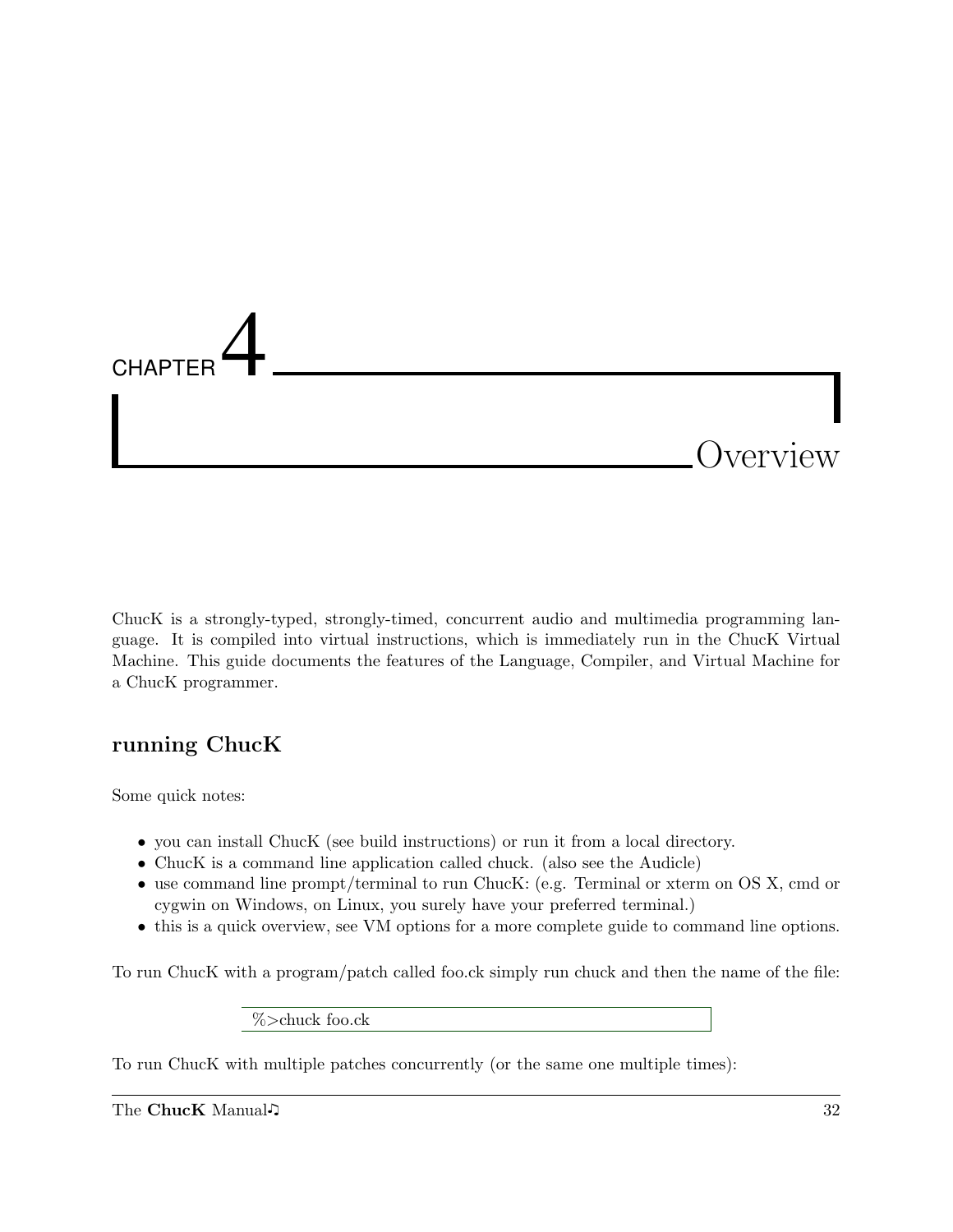%>chuck foo.ck bar.ck bar.ck boo.ck

There are several flags you can specify to control how ChucK operates, or to find out about the system. For example,the following probes the audio system and prints out all available audio devices and MIDI devices. You may then refer to them (by number usually) from the command line or from your program. (again, see VM Options for a complete list)

%>chuck - -probe

ChucK can be run in a different terminal as a host/listener that patches may be sent to. The server should invoke the –loop flag to specify that the virtual machine should not halt automatically (when the current programs exit).

%>chuck - -loop

(See the guide to On-the-fly Programming for more information)

If a ChucK listener is running, we can (from a second terminal) send a program/patch to to the listener by using the  $+$  command line option:

 $% >$ chuck + foo.ck

Similarly, you can use - and  $=$  to remove/replace a patch in the listener, and use to find out the status. Again, see On-the-fly Programming for more information.

To run most of the code or examples in this language specification, you only need to use the basic chuck program.

#### comments

Comments are sections of code that are ignored by a compiler. These help other programmers (and yourself) interpret and document your code. Double slashes indicate to the compiler to skip the rest of the line.

// this is a comment int foo; // another comment

Block comments are used to write comments that last more than one line, or less than an entire line. A slash followed by an asterisk starts a block comment. The block comment continues until the next asterisk followed by a slash.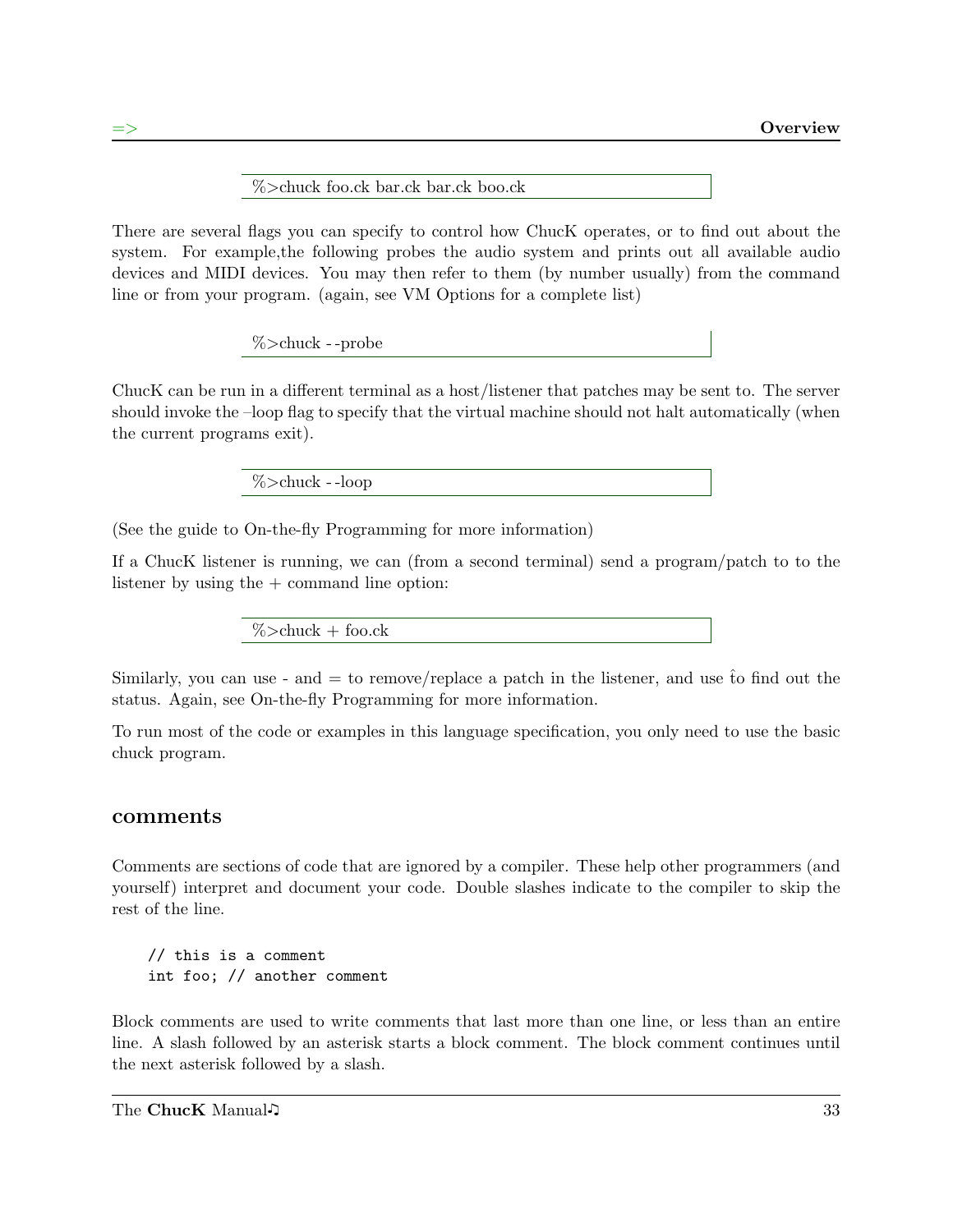```
/* this
   is a
   block
   comment */
int /* another block comment */ foo;
```
Comments can also be used to temporarily disable sections of your program, without deleting it entirely. ChucK code that is commented-out will be ignored by the compiler, but can easily be brought back if you change your mind later. In the following example, the PRCRev UGen will be ignored, but we could easily re-insert it by deleting the block comment delimiters.

SinOsc s => /\* PRCRev  $r$  => \*/ dac;

### debug print

ChucK currently lacks a comprehensive system for writing to files or printing to the console. In its place we have provided a debug print syntax:

// prints out value of expression <<< expression >>>;

This will print the values and types of any expressions placed within them. This debug print construction may be placed around any non-declaration expression ( non l-value ) and will not affect the execution of the code. Expressions which represent an object will print the value of that object's reference address:

```
// assign 5 to a newly declared variable
5 \Rightarrow int i;
// prints "5 : (int)"
<<<i>>>;
// prints "hello! : (string)"
<<<"hello!">>>; //prints "hello! : (string)"
// prints "3.5 : (float)"
<<1.0 + 2.5 >>>=> float x;
```
For more formatted data output, a comma-separated list of expressions will print only their respective values (with one space between):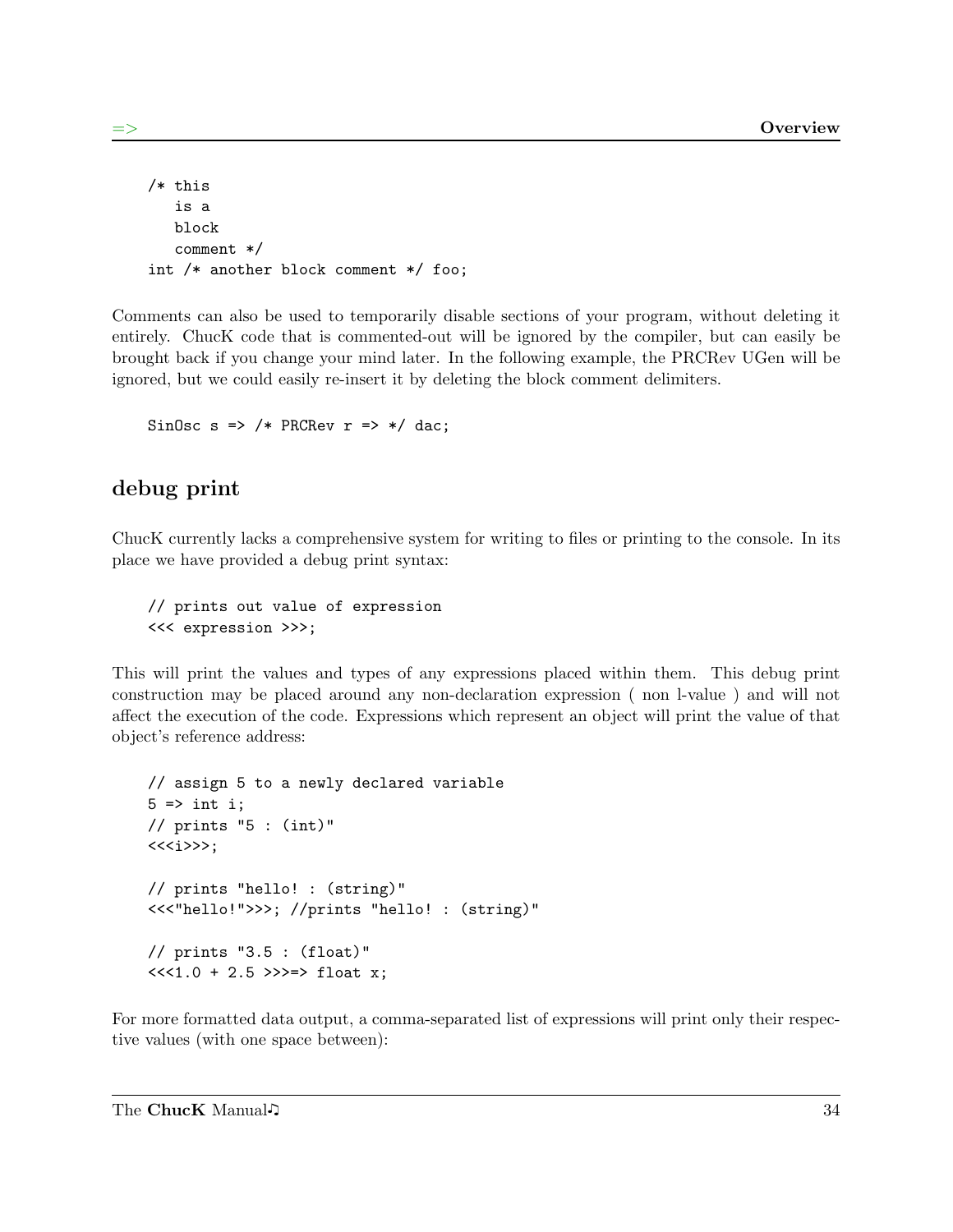```
// prints "the value of x is 3.5" (x from above)
<<"the value of x is", x >>>;
// prints "4 + 5 is 9"
<<"4 + 5 is", 4 + 5>>>;
// prints "here are 3 random numbers ? ? ?"
<<<"here are 3 random numbers",
    Std.rand2(0,9),
    Std.rand2(0,9),
    Std.rand2(0,9) >>>;
```
#### reserved words

(primitive types)

- int
- float
- time
- dur
- void
- same (unimplemented)

(control structures)

- if
- else
- while
- until
- for
- repeat
- break
- continue
- $\bullet\,$  return
- switch (unimplemented)

(class keywords)

- class
- extends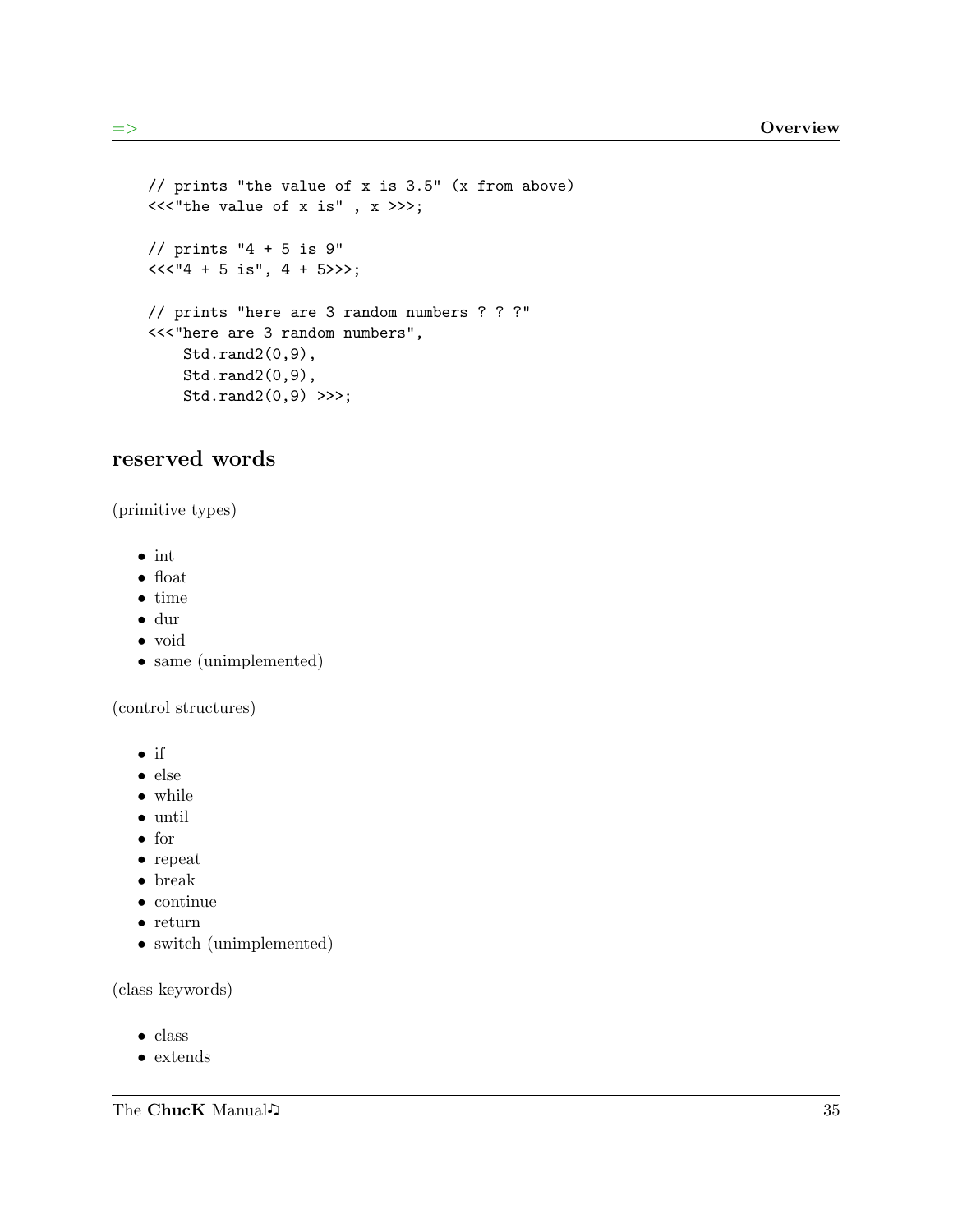- $\Rightarrow$ 
	- public
	- static
	- pure
	- $\bullet\,$  this
	- super (unimplemented)
	- interface (unimplemented)
	- implements (unimplemented)
	- protected (unimplemented)
	- private (unimplemented)

(other chuck keywords)

- function
- $\bullet\,$  fun
- spork
- const
- new

(special values)

- now
- true
- false
- maybe
- null
- NULL
- me
- pi

(special : default durations)

- samp
- ms
- second
- minute
- hour
- day
- week

(special : global ugens)

• dac

The ChucK Manual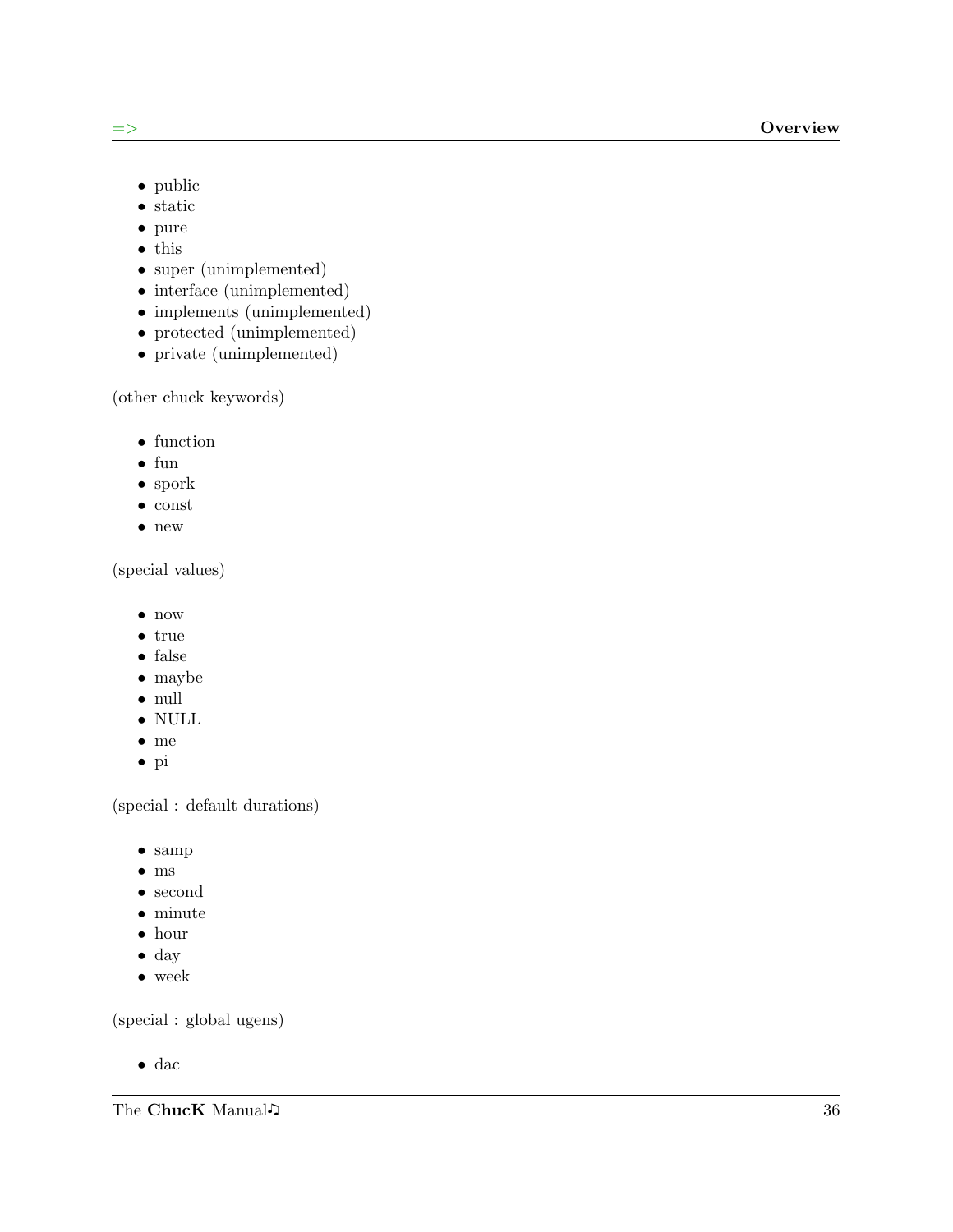- $\Rightarrow$ 
	- $\bullet\,$ adc
	- $\bullet\,$ blackhole

(operators)

- $\bullet$  +
- $\bullet$  -
- $\bullet$  \*
- $\bullet$  /
- $\bullet$  %
- $\bullet$   $\Rightarrow$
- $\bullet$  =<
- $\bullet$   $!=>$
- || •  $&&$
- $\bullet =$
- ∧
- $\bullet$  &
- $\bullet$
- $\bullet$
- $\bullet$  ::
- $\bullet$  ++
- $\bullet$   $--$
- $\bullet$  >
- $\bullet$  >=
- $\bullet$  <  $\bullet$   $<=$
- $\bullet$   $@=\gt$
- $\bullet$  +=>
- $\bullet$  -=>
- $\bullet$  \*=>
- $\bullet$  /=>
- $\bullet \times \rightarrow$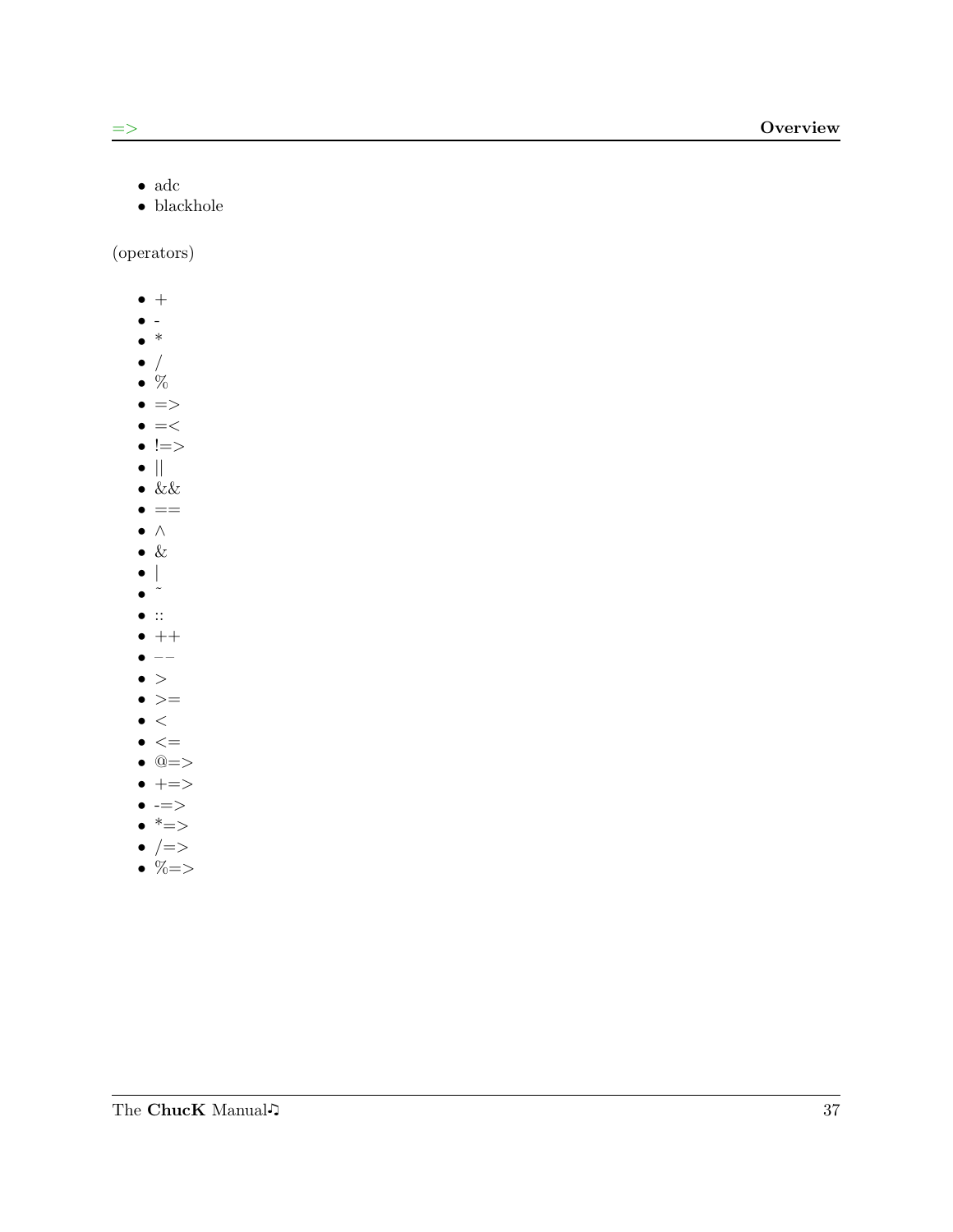# **CHAPTER** Types, Values, and Variables

ChucK is a strongly-typed language, meaning that types are resolved at compile-time. However, it is not quite statically-typed, because the compiler/type system is a part of the ChucK virtual machine, and is a runtime component. This type system helps to impose precision and clarity in the code, and naturally lends to organization of complex programs. At the same time, it is also dynamic in that changes to the type system can take place (in a well-defined manner) at runtime. This dynamic aspect forms the basis for on-the-fly programming.

This section deals with types, values, and the declaration and usage of variables. As in other strongly-typed programming languages, we can think of a type as associated behaviors of data. (For example, an 'int' is a type that means integer, and adding two integer is defined to produce a third integer representing the sum.) Classes and objects allow us to extend the type system with our own custom types, but we won't cover them in this section. We will focus mainly on primitive types here, and leave the discussion of more complex types for classes and objects.

### primitive types

The primitive, or intrinsic types are those which are simple datatypes (they have no additional data attributes). Objects are not primitive types. Primitive types are passed by value. Primitive types cannot be extended. The primitive types in ChucK are:

• int : integer (signed)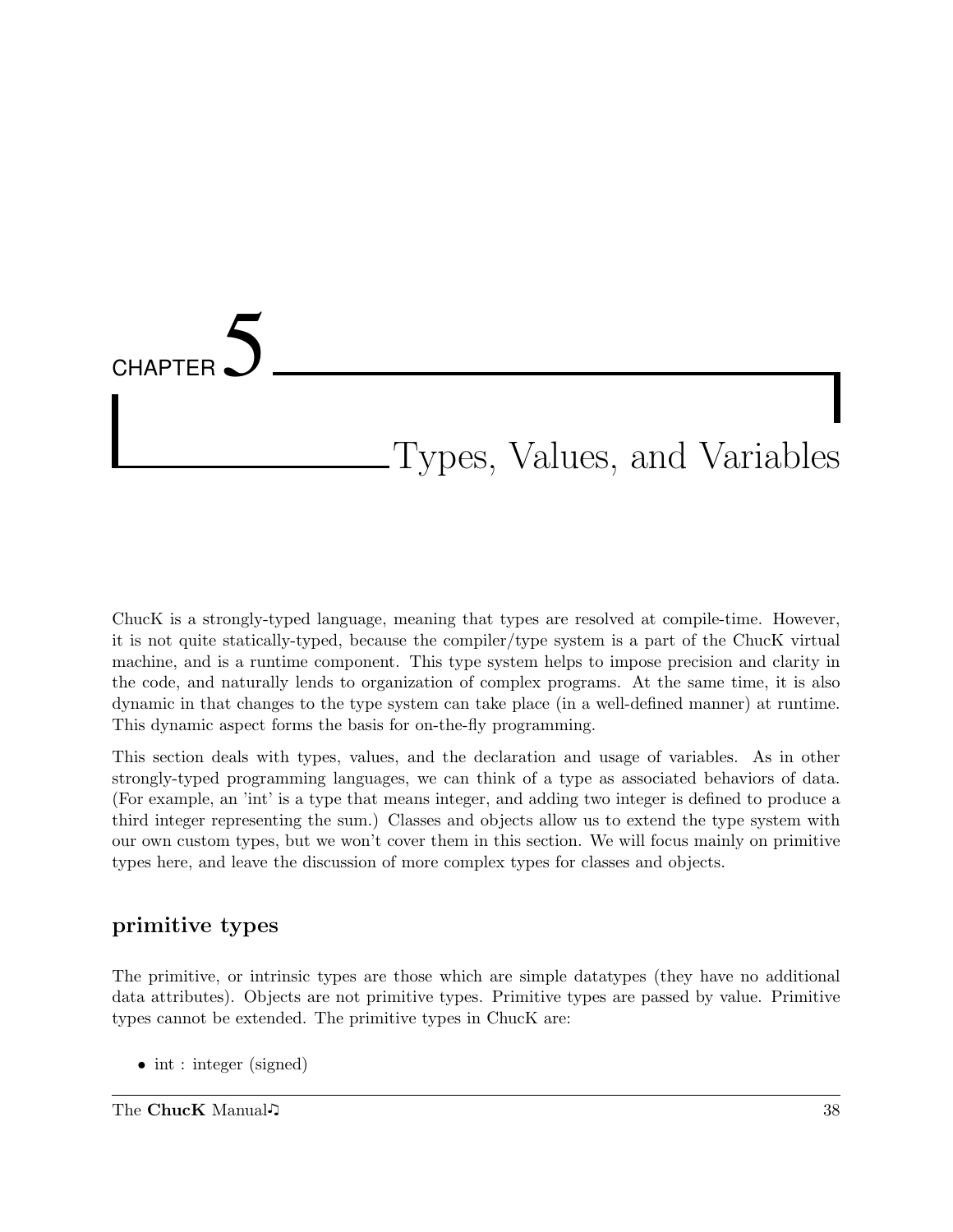- float : floating point number (in ChucK, a float is by default double-precision)
- time : ChucKian time
- dur : ChucKian duration
- void : (no type)

For a summary of operations on these types, go to operations and operators.

All other types are derived from 'object', either as part of the ChucK standard library, or as a new class that you create. For specification, go to classes and objects.

# values (literals)

Literal values are specified explicitly in code and are assigned a type by the compiler. The following are some examples of literal values:

int:

int (hexidecimal):

0xaf30

float:

1.323

dur:

5.5::second

In the above code, second is an existing duration variable. For more on durations, see the manipulating time section.

### variables

Variables are locations in memory that hold data. Variables have to be declared in ChucK before they are used. For example, to declare a variable of type int called foo: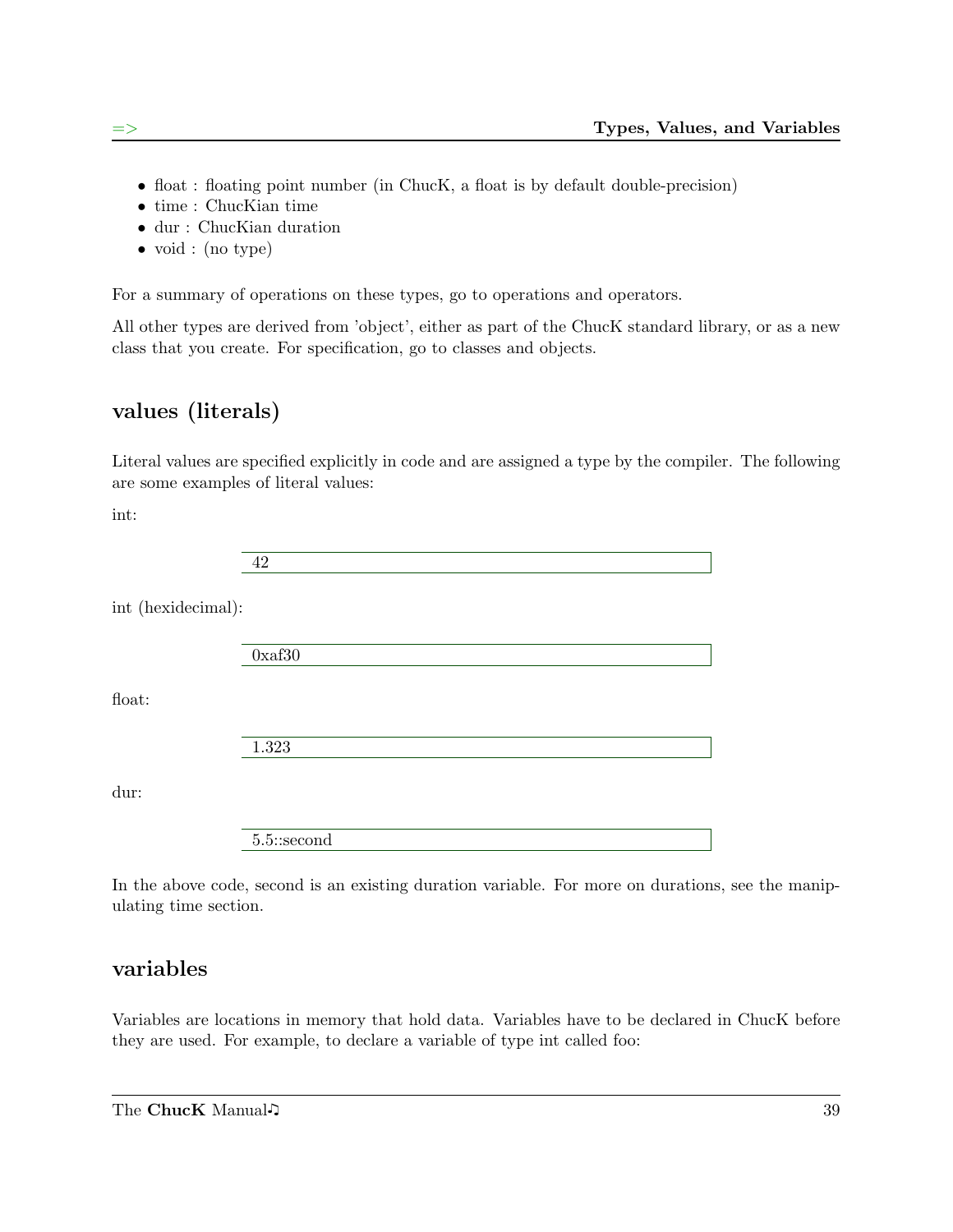```
// declare an 'int' called 'foo'
int foo;
```
We can assign a value to an existing variable by using the ChucK operator  $(=>)$ . This is one of the most commonly used operators in ChucK, it's the way to do work and take action! We will discuss this family of operators in operators and operations.

```
// assign value of 2 to 'foo'
2 \Rightarrow foo;
```
It is possible to combine the two statements into one:

// assign 2 to a new variable 'foo' of type 'int'  $2 \Rightarrow$  int foo;

To use a variable, just refer to it by name:

// debug-print the value of foo <<< foo >>>;

To update the value of foo, for example:

// multiply 'foo' by 10, assign back to 'foo' foo  $* 10 \Rightarrow$  foo;

You can also do the above using a  $*=>(\text{mult-chuck})$ :

// multiply 'foo' by 10, and then assign to 'foo' 10 \*=> foo;

Here is an example of a duration:

// assign value of '5 seconds' to new variable bar  $5::second$  => dur bar;

Once you have bar, you can inductively use it to construct new durations:

// 4 bar, a measure?  $4::bar \Rightarrow dur measure;$ 

Since time is central to programming ChucK, it is important to understand time, dur, the relationship and operations between them. There is more information in the manipulating time section.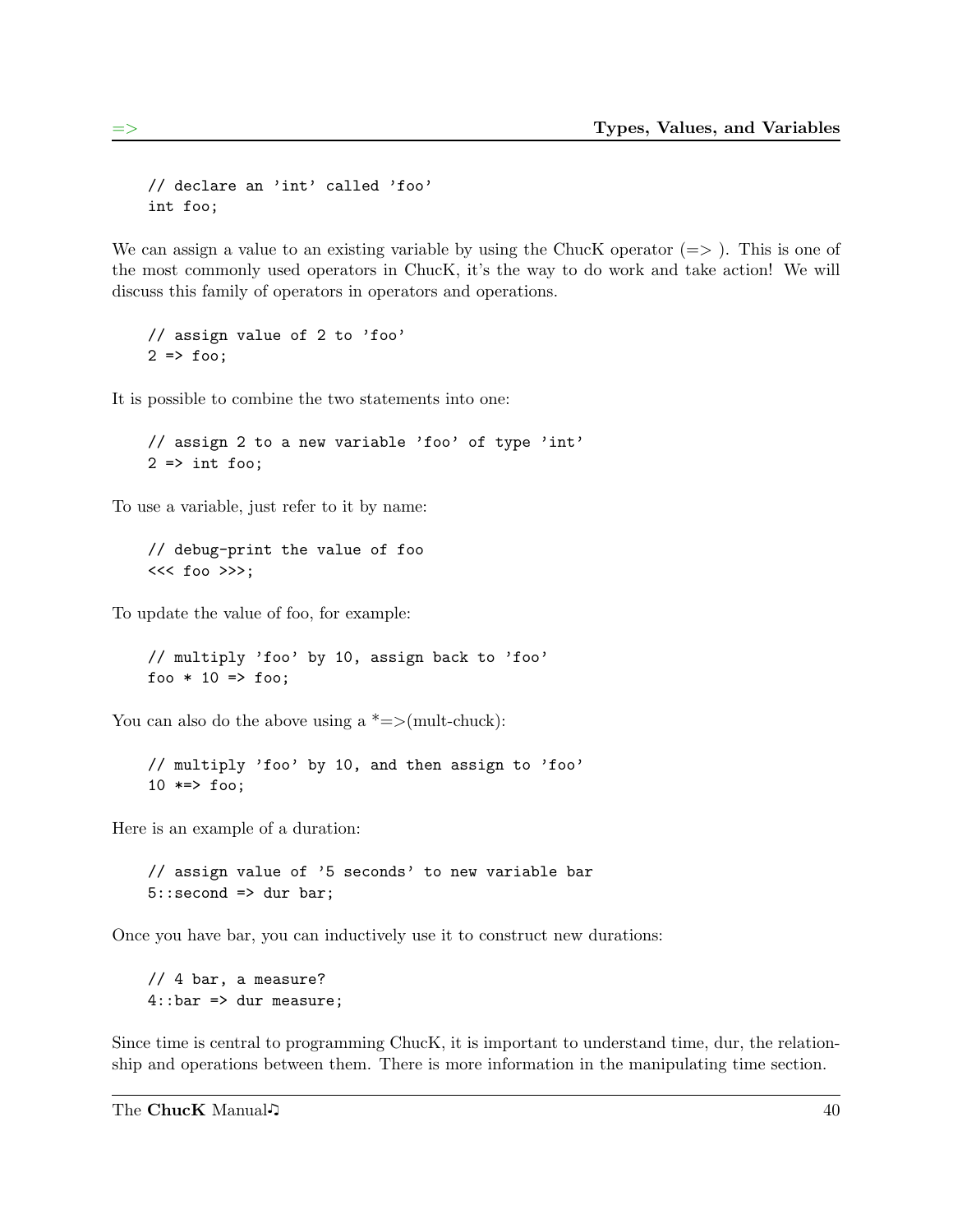# reference types

Reference types are types which inherit from the object class. Some default reference types include:

- Object : base type that all classes inherit from (directly or indirectly)
- array : N-dimensional ordered set of data (of the same type)
- Event : fundamental, extendable, synchronization mechanism
- UGen : extendable unit generator base class
- string : string (of characters)

New classes can be created. All classes are reference types. We will leave the full discussion to the objects and classes section.

#### complex types

Two special primitive types are available to to represent complex data, such as the output of an FFT: complex and polar. A complex number of the form a + bi can be declared as

 $\#(2,3)$  => complex cmp; //cmp is now  $2 + 3i$ 

where the  $\#(...)$  syntax explicitly denotes a complex number in rectangular form. Similarly, explicit complex numbers can be manipulated directly:

 $\#(5, -1.5)$  => complex cmp; // cmp is  $5 - 1.5i$  $\#(2,3) + \#(5,6) + \text{cmp} \implies \text{complex sum}; // sum is now 12 + 7.5i$ 

The (floating point) real and imaginary parts of a complex number can be accessed with the .re and .im components of a complex number:

```
#(2.0, 3.5) => complex cmp;
cmp.re => float x; // x is 2.0
cmp.im => float y; //y is 3.5
```
The polar type offers an equivalent, alternative representation of complex numbers in terms of a magnitude and phase value. A polar representation of a complex number can be declared as

 $\%/2, .5*pi$  => polar pol; // pol is 2-V.5p

The magnitude and phase values can be accessed via .mag and .phase: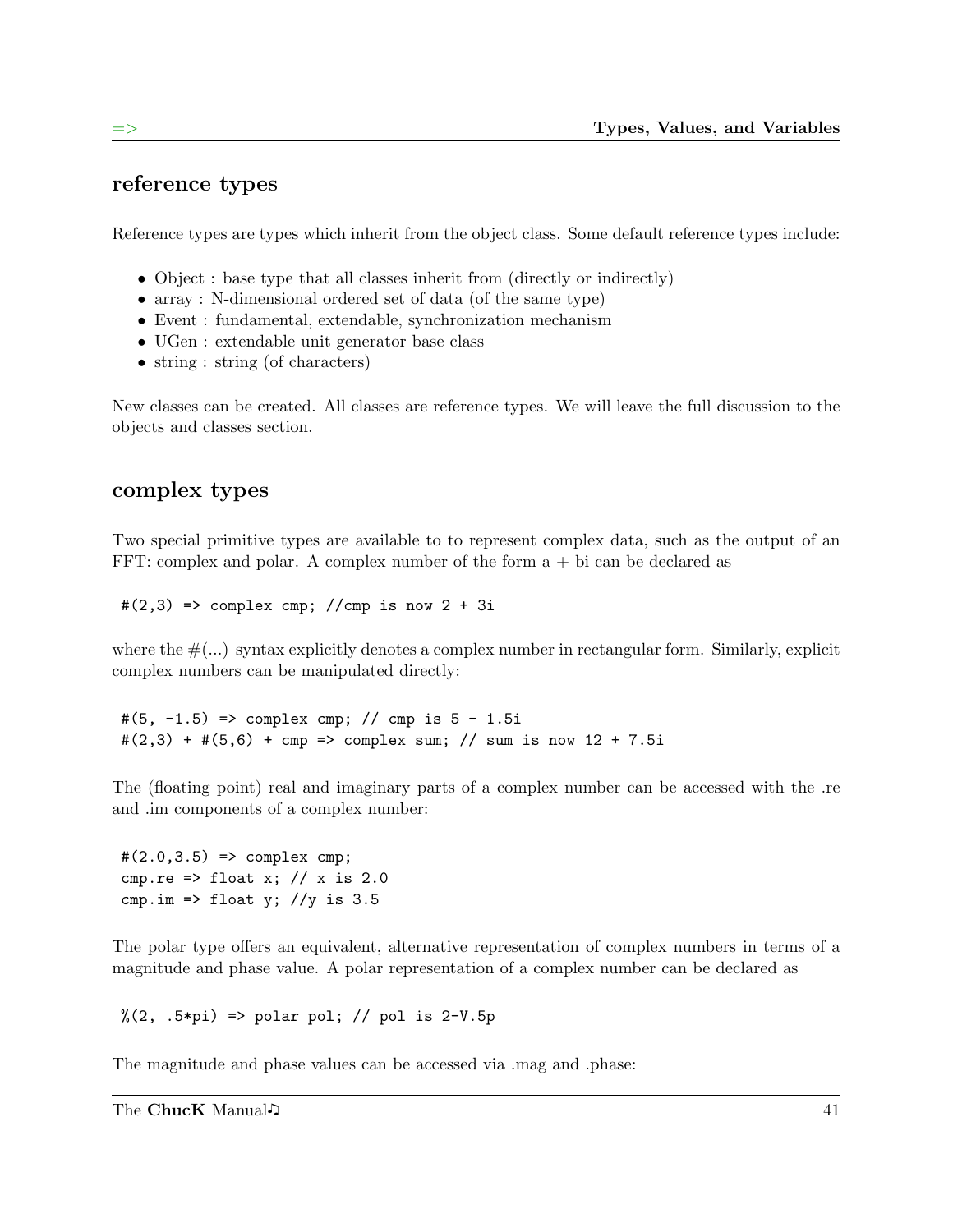```
% (2, .5*pi) => polar pol;
pol.mag \Rightarrow float m; // m is 2
pol.phase => float p; //p is .5p
```
polar and complex representations can be cast to each other and multiplied/ added/assigned/etc.:

```
% (2, .5*pi) => polar pol;
#(3, 4) => complex cmp;
pol \text{\$ complex +#(10, 3) + cmp \Rightarrow complex cmp2;}cmp $ polar + \frac{6}{10}, .25*pi) - pol => polar pol2;
```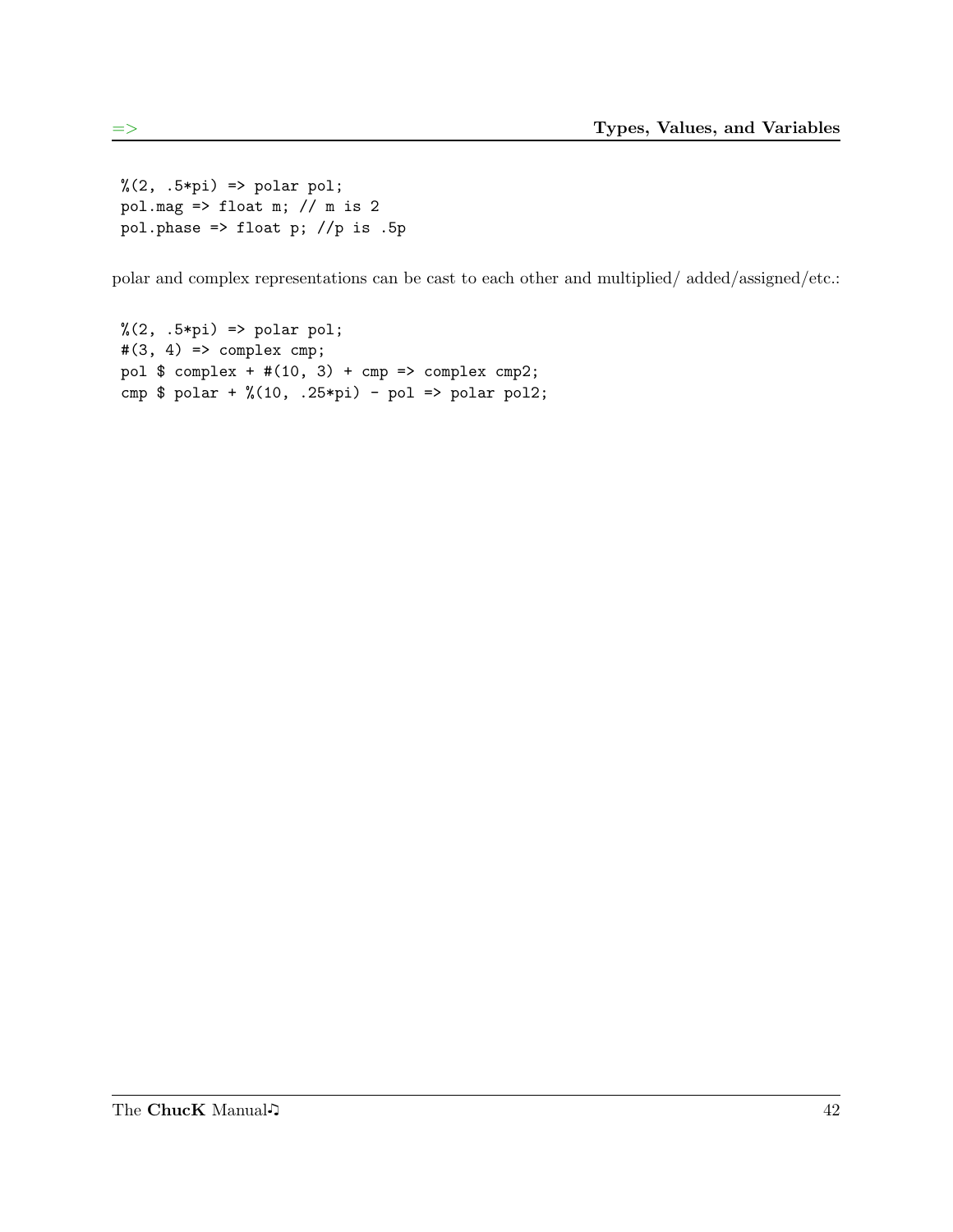# **CHAPTER** Arrays

Arrays are used represent N-dimensional ordered sets of data (of the same type). This sections specifies how arrays are declared and used in ChucK. Some quick notes:

- arrays can be indexed by integer (0-indexed).
- any array can also be used as an associative map, indexed by strings.
- it is important to note that the integer-indexed portion and the associative portion of an array are stored in separate namespaces
- arrays are objects (see objects and classes), and will behave similarly under reference assignment and other operations common to objects.

#### declaration

Arrays can be declared in the following way:

```
// declare 10 element array of int, called foo
int foo[10];
// since array of int (primitive type), the contents
// are automatically initialized to 0
```
Arrays can also be initialized: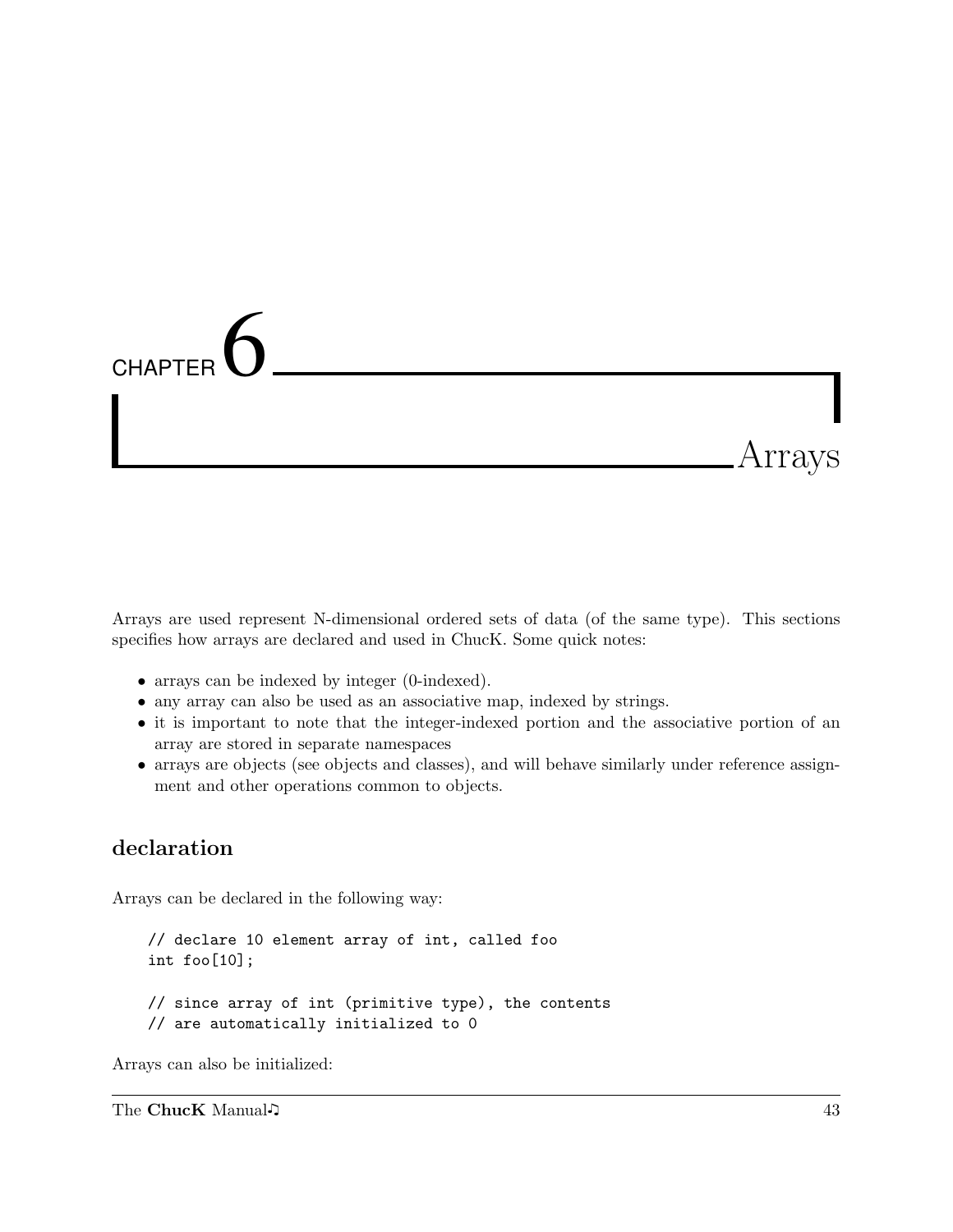```
// chuck intializer to array reference
[1, 1, 2, 3, 5, 8] Q=> int foo[];
```
In the above code, there are several things to note.

- initializers must contain the same or similar types. the compiler will attempt to find the highest common base type of all the elements. if no such common element is found, an error is reported.
- the type of the initializer  $[1, 1, 2, 3, 5, 8]$  is int $[$ . the initializer is an array that can be used directly when arrays are expected.
- the at-chuck operator  $(\mathbb{Q} \Longrightarrow)$  means assignment, and is discussed at length in operators and operations.
- int foo[] is declaring an empty reference to an array. the statement assigns the initializer array to foo.
- arrays are objects.

When declaring an array of objects, the objects inside the array are automatically instantiated.

```
// objects in arrays are automatically instantiated
Object group[10];
```
If you only want an array of object references:

```
// array of null object references
Object @ group[10];
```
The size method returns the total count of elements in an array. This is sometimes called 'length' in other languages.

```
[1, 2, 8, 1] Q=> int foo[];
foo.size(); // returns 4
foo.cap(); // also returns 4, as it is an alias of the size method.
```
Check here more information on object declaration and instantation in Chuck.

The above examples are 1-dimensional arrays (or vectors). Coming up next are multi-dimensional arrays!

#### multi-dimensional arrays

It is possible (and equally easy) to declare multi-dimensional arrays: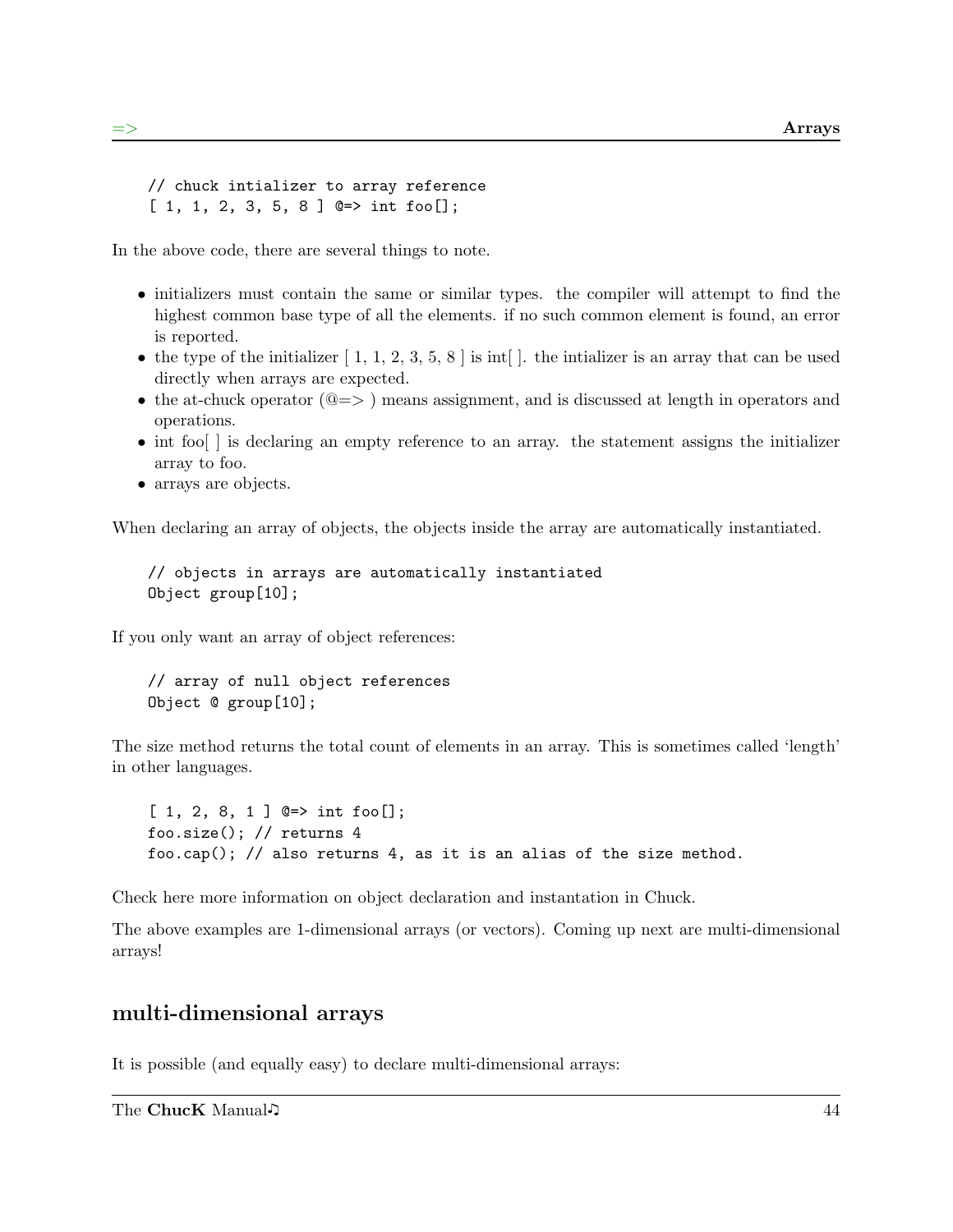```
// declare 4 by 6 by 8 array of float
float foo3D[4][6][8];
```
Initializers work in similar ways:

```
// declare 2 by 2 array of int
[1,3], [2,4] ] @\Rightarrow int bar[] [];
```
In the above code, note the two [ ][ ] since we make a matrix.

#### lookup

Elements in an array can be accessed using [ ] (in the appropriate quantities).

```
// declare an array of floats
[ 3.2, 5.0, 7 ] @=> float foo[];
// access the 0th element (debug print)
<<< foo[0] >>>; // hopefully 3.2
// set the 2nd element
8.5 \Rightarrow foo[2];
```
Looping over the elements of an array:

```
// array of floats again
[1, 2, 3, 4, 5, 6] Q \Rightarrow float foo[];
// loop over the entire array
for( 0 \Rightarrow int i; i < foo.size(); i++ )
{
    // do something (debug print)
    <<< foo[i] >>>;
}
```
Accessing multi-dimensional array:

```
// 2D array
int foo[4][4];// set an element
10 \Rightarrow f \circ [2][2];
```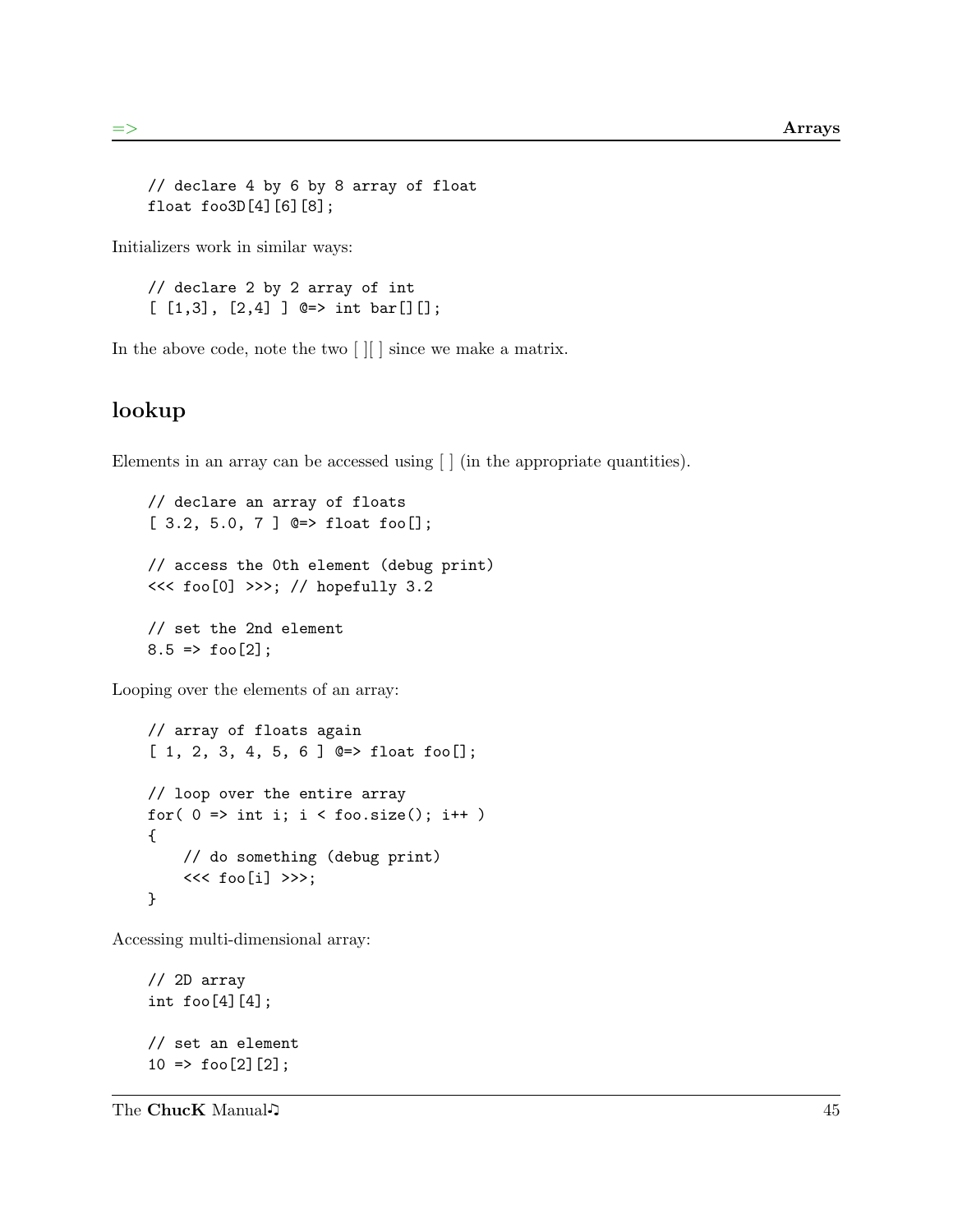If the index exceeds the bounds of the array in any dimension, an exception is issued and the current shred is halted.

```
// array size is 5
int foo[5];
// this should cause ArrayOutOfBoundsException
// access element 6 (index 5)
<< foo[5] >>>;
```
a longer program: otf<sub>-06.ck</sub> from examples:

```
// the period
.5::second => dur T;
// synchronize to period (for on-the-fly synchronization)
T - (\text{now } %T) \Rightarrow now;// our patch
SinOsc s \Rightarrow JCRev r \Rightarrow dac;
// initialize
.05 => s.gain;
.25 => r.mix;// scale (pentatonic; in semitones)
[0, 2, 4, 7, 9] @\Rightarrow int scale[];
// infinite time loop
while( true )
{
    // pick something from the scale
    scale[ Math.rand2(0,4) ] => float freq;
    // get the final freq
    Std.mtof( 69 + (Std.random2(0,3)*12 + freq) ) => s.freq;
    // reset phase for extra bandwidth
    0 \Rightarrow s.phase;
    // advance time
    if( Std.randf() > -.5 ) .25::T => now;
    else .5::T => now;
}
```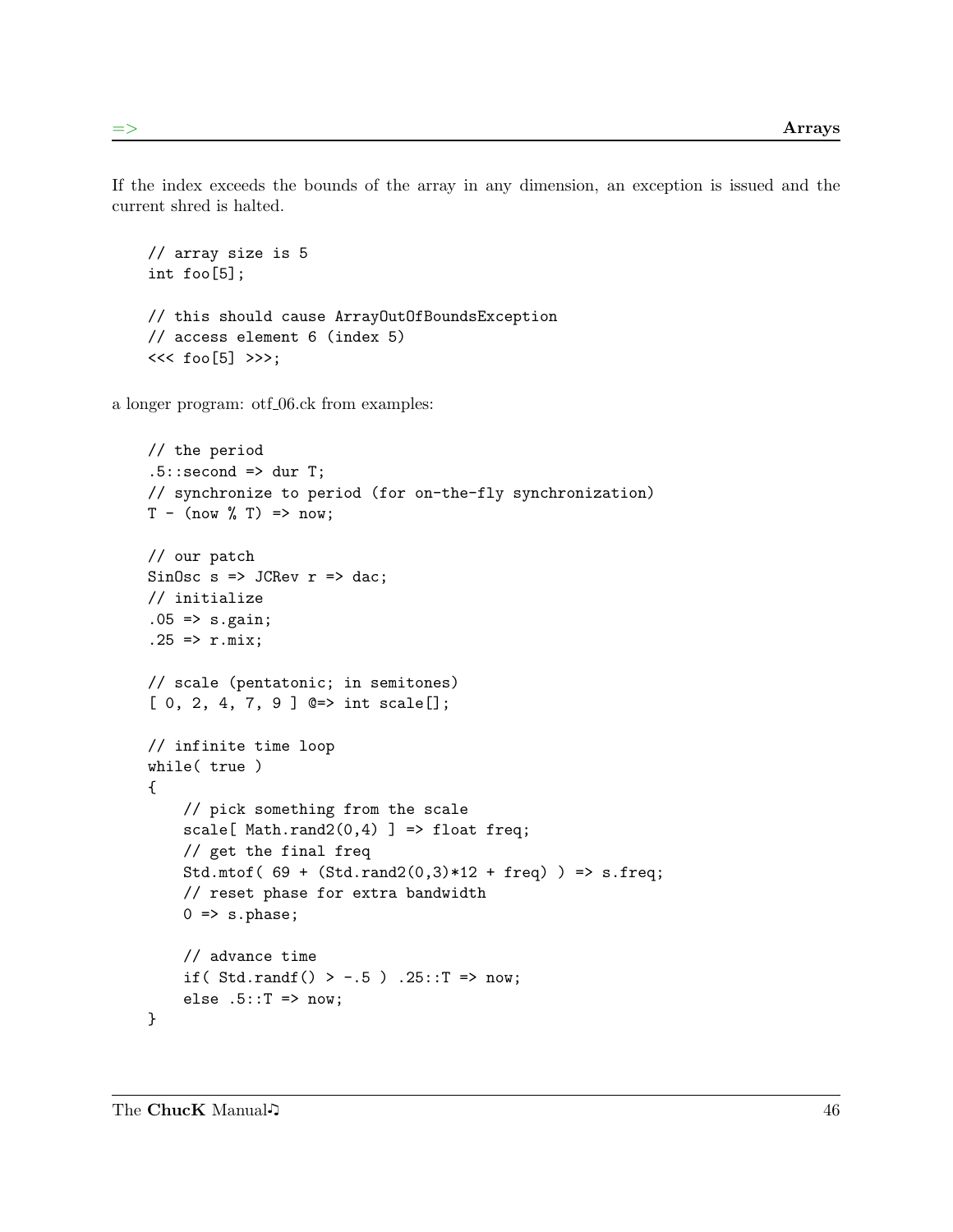#### associative arrays

Any array can be used also as an associative array, indexed on strings. Once the regular array is instantiated, no further work has to be done to make it associative as well - just start using it as such.

```
// declare regular array (size doesn't matter so much)
float foo[4];
// use as integer-indexed array
2.5 => foo[0];
// use as associative array
4.0 => foo["yoyo"];
// access as associative (print)
<<< foo["yoyo"] >>>;
// access empty element
<<< foo["gaga"] >>>; // -> should print 0.0
```
It is important to note (again), that the address space of the integer portion and the associative portion of the array are completely separate. For example:

```
// declare array
int foo[2];
// put something in element 0
10 \Rightarrow f \circ [0];// put something in element "0"
20 \Rightarrow foo["0"];
// this should print out 10 20
<<< foo[0], foo["0"] >>>;
```
The size of an array relates only to the integer portion of it. An array with an integer portion of size 0, for example, can still have any number of associative indexes.

// declare array of 0 size int foo[0];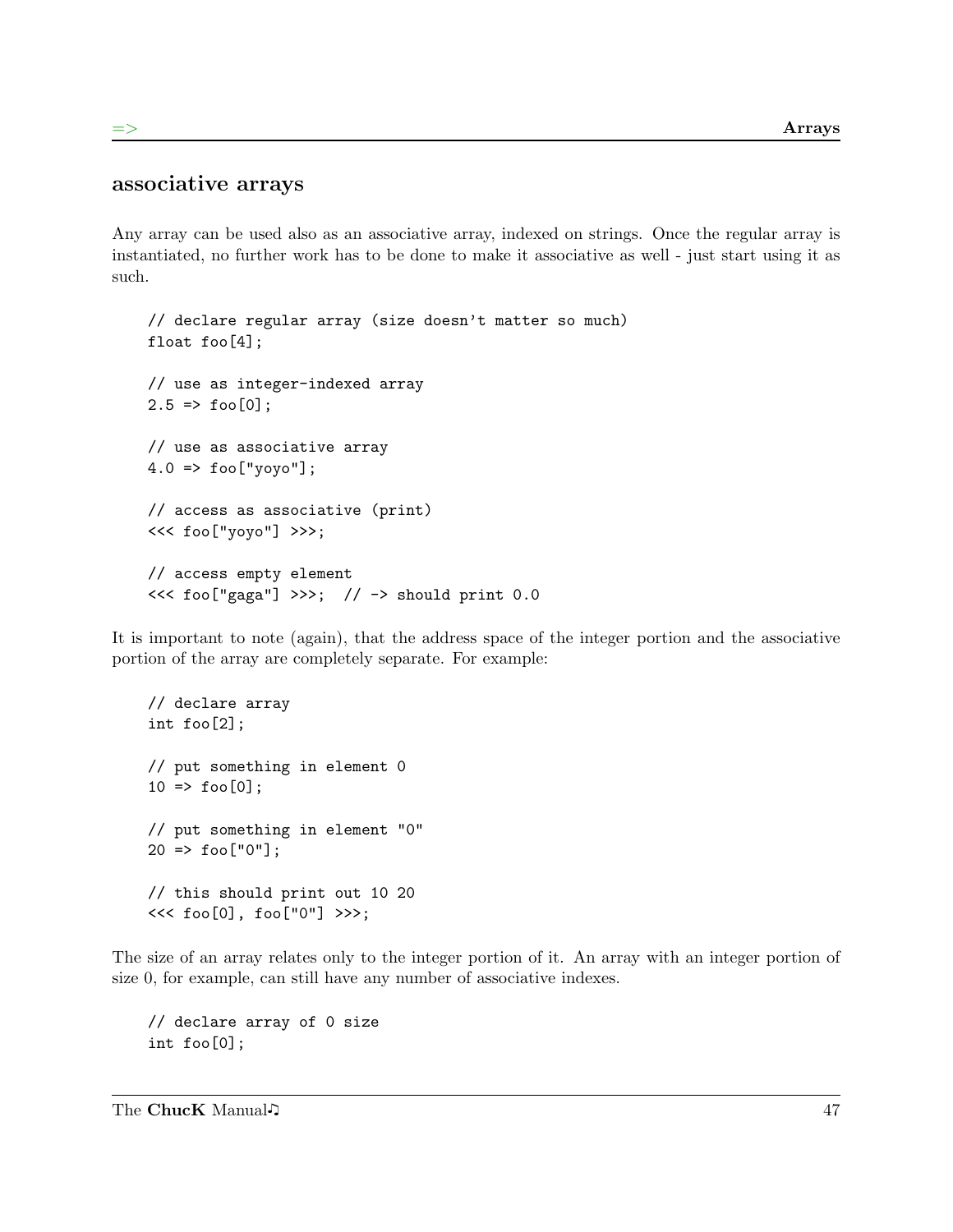```
// put something in element "here"
20 => foo["here"];
// this should print out 20
<<< foo["here"] >>>
// this should cause an exception
<<< foo[0] >>>
```
Note: The associative capacity of an array is not defined, so objects used in the associative namespace must be explicitly instantiated, in contrast to those in the integer namespace

Accessing an uninstantiated element of the associate array will return a null reference. Please check the class documentation page for an explanation of ChucK objects and references.

```
class Item {
   float weight;
}
Item box[10];
// integer indices ( up to capacity ) are pre-instantiated.
1.2 => box[1].weight;// instantiate element "lamp";
new Item @=> box["lamp"];
// access allowed to "lamp"
2.0 => box["lamp"].weight;
// access causes a NullPointerException
2.0 => box["sweater"].weight;
```
#### array assignment

Arrays are objects. So when we declare an array, we are actually (1) declaring a reference to array (reference variable) and (2) instantiating a new array and reference assigned to the variable. A (null) reference is a reference variable that points to no object or null. A null reference to an array can be created in this fasion:

// declare array reference (by not specifying a size)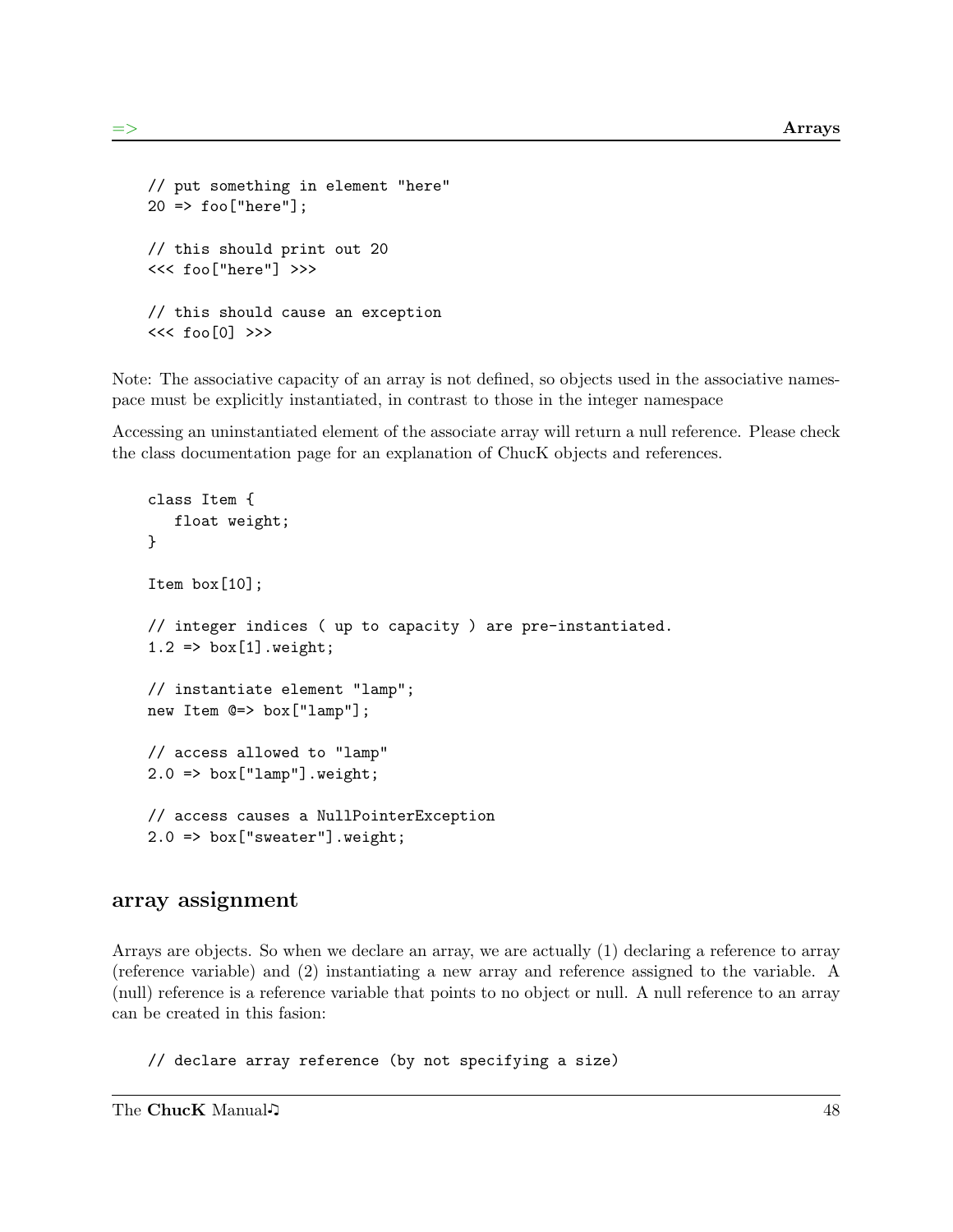```
int foo[];
// we can now assign any int[] to foo
[1, 2, 3] @=> foo;
// print out 0th element
<<< foo[0] >>>;
```
This is also useful in declaring functions that have arrays as arguments or return type.

```
// our function
fun void print( int bar[] )
{
    // print it
    for( 0 \Rightarrow int i; i < bar.size(); i++ )
        << bar[0] >>>;
}
// we can call the function with a literal
print( [ 1, 2, 3, 4, 5 ] );
// or can we can pass a reference variable
int foo[10];
print( foo );
```
Like other objects, it is possible make multiple references to a single array. Like other objects, all assignments are reference assignments, meaning the contents are NOT copied, only a reference to array is duplicated.

```
// our single array
int the_array[10];
// assign reference to foo and bar
the_array => int foo[] => int bar[];
// (the_array, foo, and bar now all reference the same array)
// we change the_array and print foo...
// they reference the same array, changing one is like changing the other
5 \Rightarrow the_array[0];
<<< foo[0] >>>; // should be 5
```
It is possible to reference sub-sections of multi-dimensional arrays.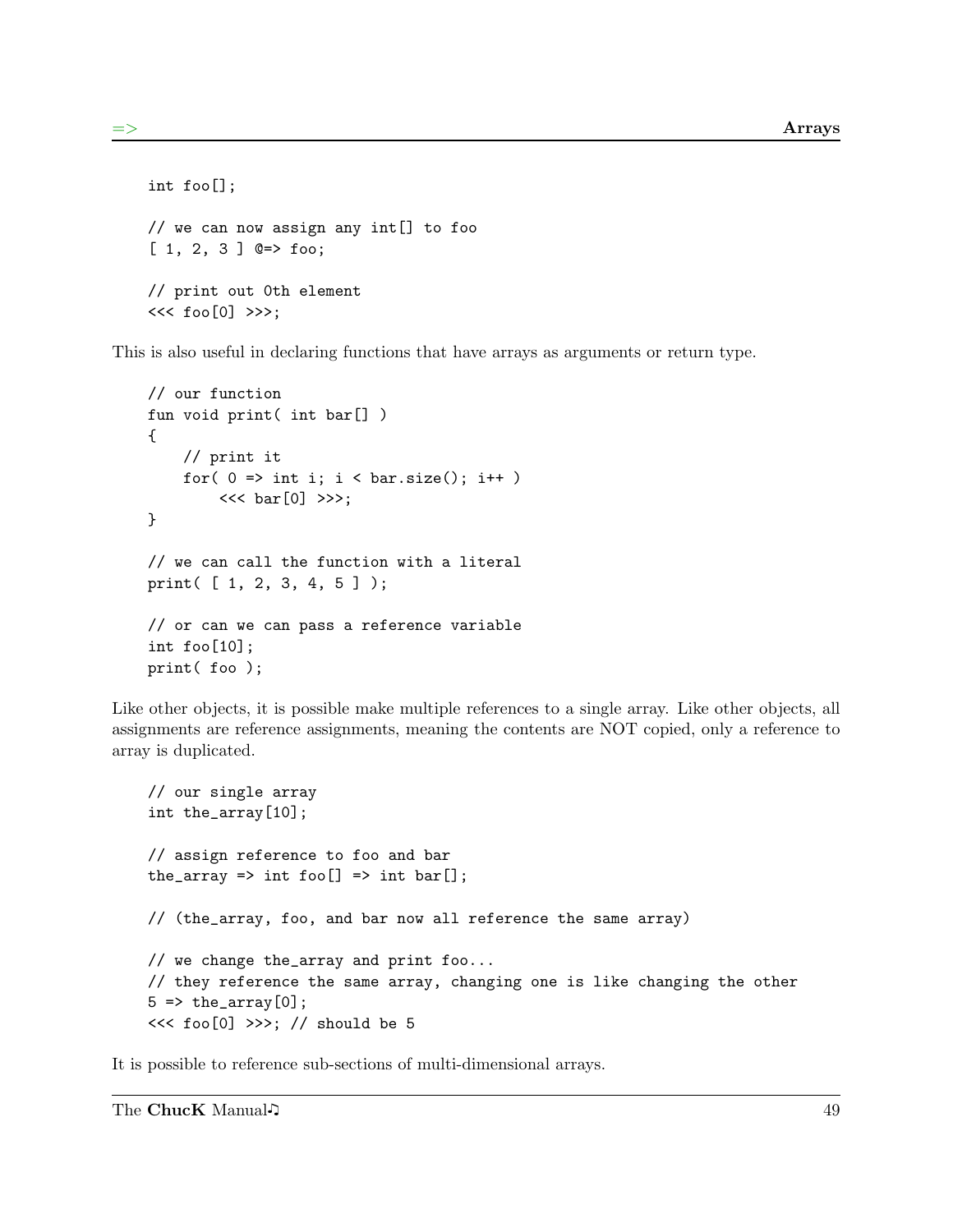```
// a 3D array
int foo3D[4][4][4];
// we can make a reference to a sub-section
foo3D[2] \Rightarrow int bar[][];
// (note that the dimensions must add up!)
```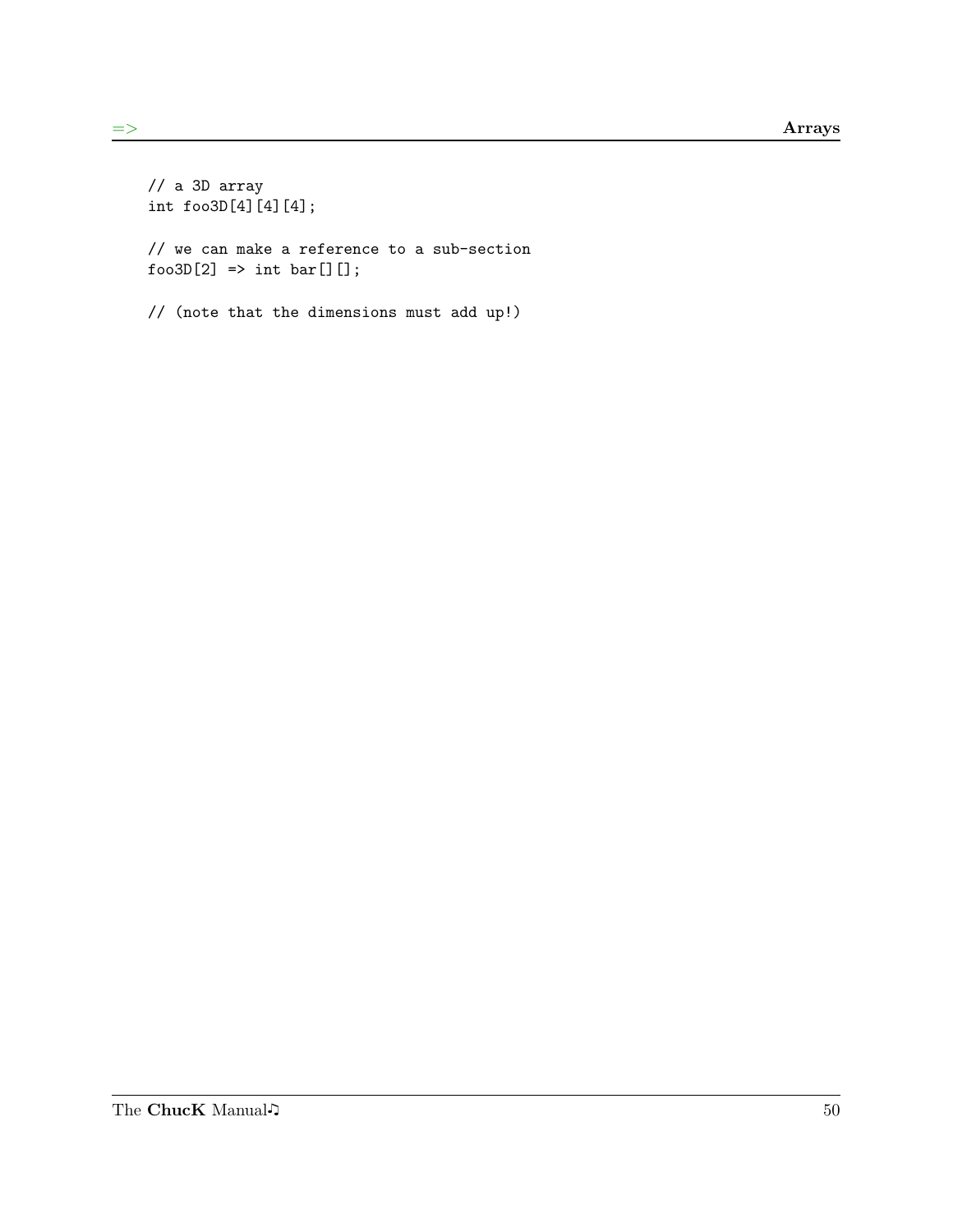# **CHAPTER** Operators and Operations

Operations on data are achieved through operators. This sections defines how operators behave on various datatypes. You may have seen many of the operators in other programming languages (C/Java). Some others are native to ChucK. We start with the family of ChucK operators.

 $\Rightarrow$  (the Chuck operator)

The ChucK operator  $(=>)$  is a massively overloaded operator that, depending on the types involved, performs various actions. It denotes action, can be chained, and imposes and clarifies order (always goes from left to right). The ChucK operator is the means by which work is done in ChucK. Furthermore, the ChucK operator is not a single operator, but a family of operators.

 $\Rightarrow$  (foundational Chuck operator)

We start with the standard, plain-vanilla ChucK operator  $(=)$ ). It is left-associative (all ChucK operators are), which allows us to specify any ordered flow of data/tasks/modules (such as unit generator connection) from left-to-right, as in written (English) text. What  $\Rightarrow$  does depends on the context. It always depends on the type of the entity on the left (the chucker) and the one on the right (the chuckee), and it sometimes also depends on the nature of the entity (such as whether it is a variable or not).

Some examples:

// a unit generator patch - the signal flow is apparent // (in this case, => connects two unit generators)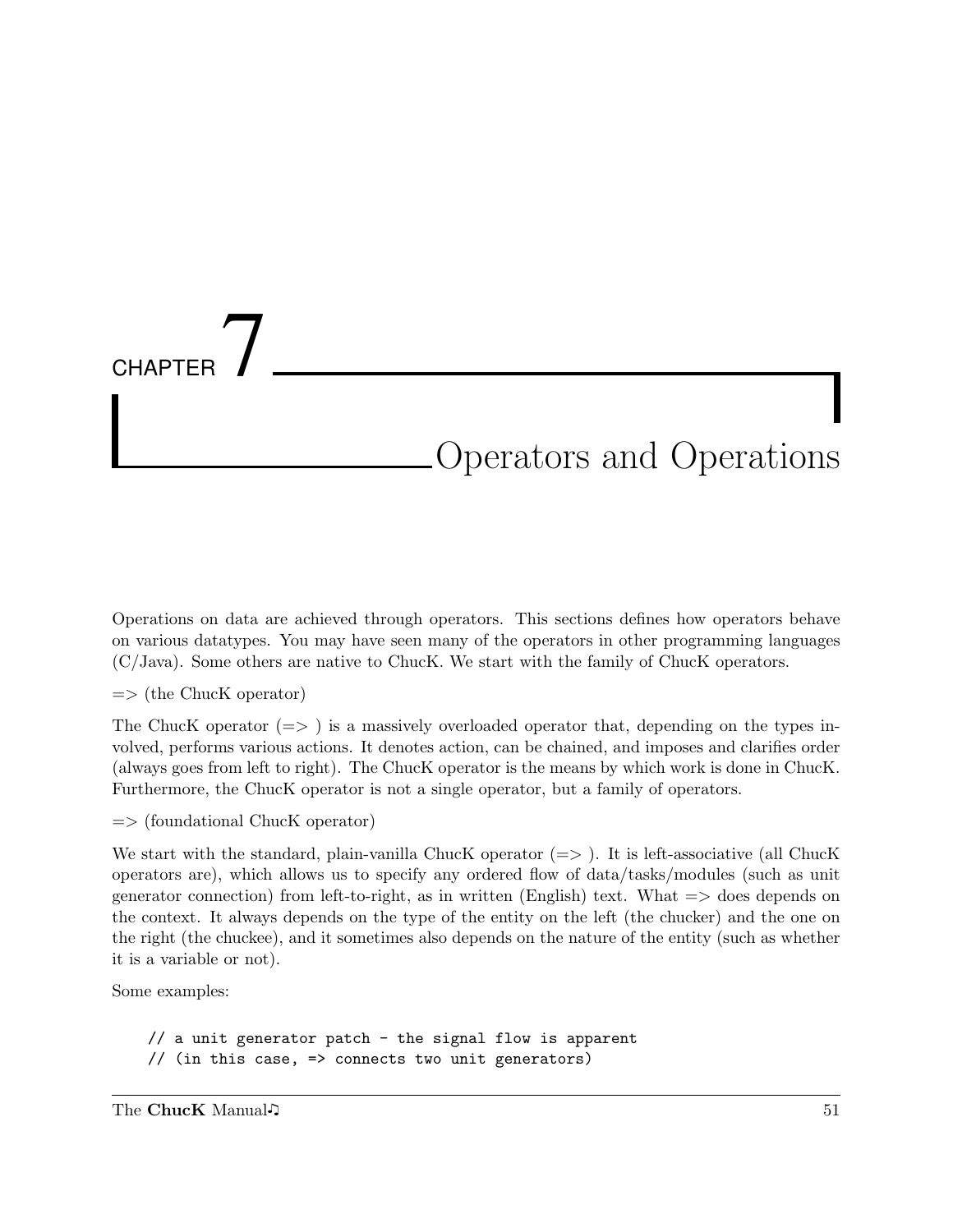```
SinOsc b \Rightarrow Gain g \Rightarrow BiQuad f \Rightarrow dac;
// add 4 to foo, chuck result to new 'int' variable 'bar'
// (in this case, => assigns a value to a variable (int)
4 + foo => int bar;
// chuck values to a function == function call
// (same as Math.rand2f( 30, 1000))
( 30, 1000 ) => Math.rand2f;
```
There are many other well-defined uses of the ChucK operator, depending on the context.

@=> (explicit assignment ChucK operator)

In ChucK, there is no standard assignment operator  $(=)$ , found in many other programming languages. Assignment is carried out using ChucK operators. In the previous examples, we have used  $\Rightarrow$  for assignment:

```
// assign 4 to variable foo
4 \Rightarrow int foo;// assign 1.5 to variable bar
1.5 => float bar;
// assign duration of 100 millisecond to duh
100::ms => dur duh;
// assign the time "5 second from now" to later
5::second + now => time later;
```
The  $@=>$  explicit assignment ChucK operator behaves exactly the same for the above types (int, float, dur, time). However, the difference is that  $@>$  can also be used for reference assignments of objects (see objects and classes) whereas  $\Rightarrow$  only does assignment on primitive types (int, float, dur, time). The behavior of  $\Rightarrow$  on objects is completely context-dependent.

```
// using @=> is same as => for primitive types
4 @=> int foo;
// assign 1.5 to variable bar
1.5 @=> float bar;
// (only @=> can perform reference assignment on objects)
```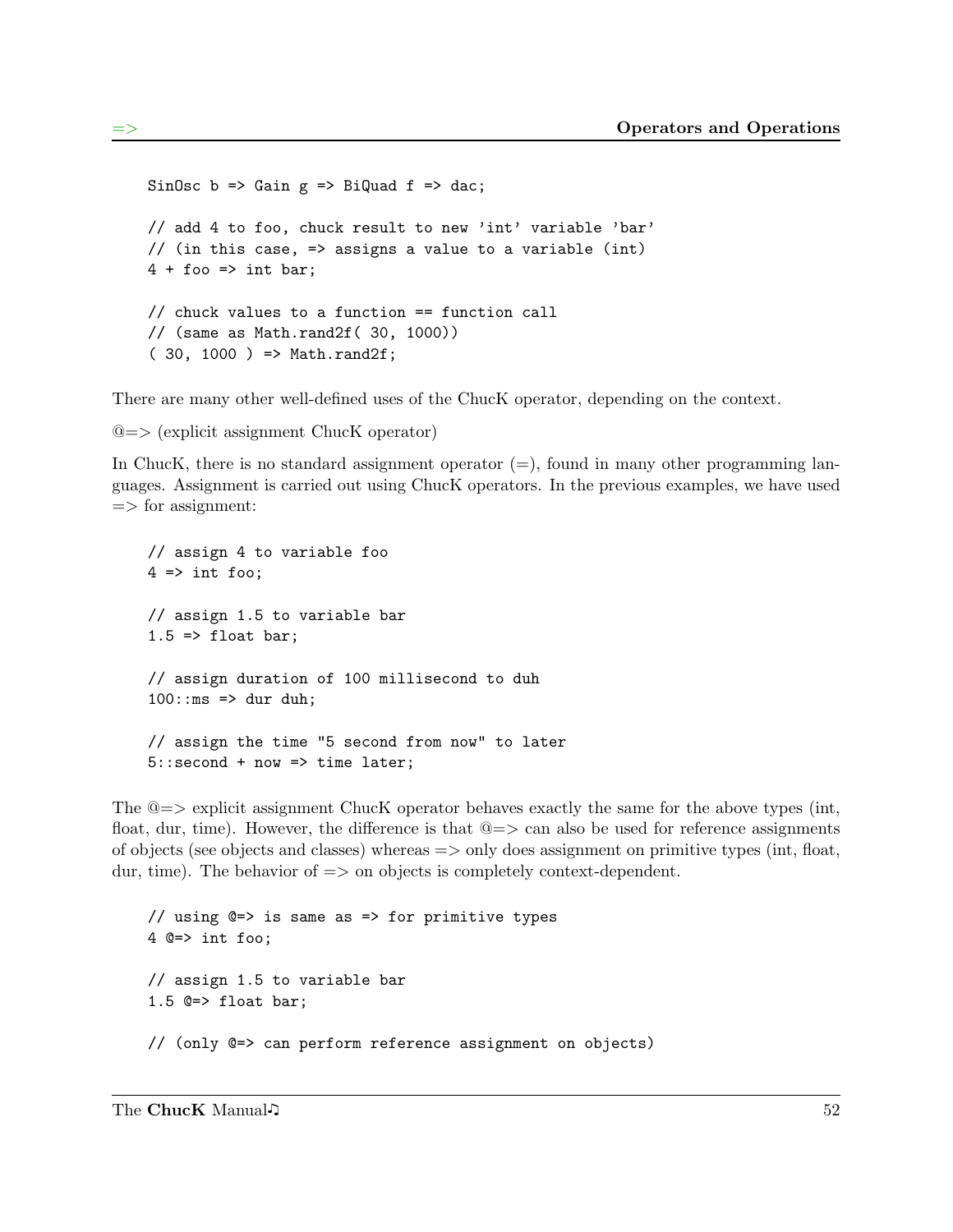```
// reference assign moe to larry
// (such that both moe and larry reference the same object)
Object moe @=> Object @ larry;
// array initialization
[ 1, 2 ] Q=> int ar[];
// using new
new Object @=> moe;
```
In its own screwed-up way, this is kind of nice because there is no confusion between assignment  $(@=> or => )$  and equality  $(==)$ . In fact the following is not a valid ChucK statement:

// not a valid ChucK statement! int foo =  $4$ ;

 $\Rightarrow$   $\Rightarrow$   $\Rightarrow$   $\Rightarrow$   $\Rightarrow$   $\Rightarrow$  etc. (arithmetic Chuck operators)

These operators are used with variables (using 'int' and 'float') to perform one operation with assignment.

```
// add 4 to foo and assign result to foo
foo + 4 => too;// add 4 to foo and assign result to foo
4 +=> foo;
// subtract 10 from foo and assign result to foo
// remember this is (foo-10), not (10-foo)
10 \rightarrow \neq foo;
// 2 times foo assign result to foo
2 *=> foo;
// divide 4 into foo and assign result to foo
// again remember this is (foo/4), not (4/foo)
4 / = > foo;
```
It is important to note the relationship between the value and variable when using  $=$ >and  $/=$ >, since these operations are not commutative.

// mod foo by T and assign result to foo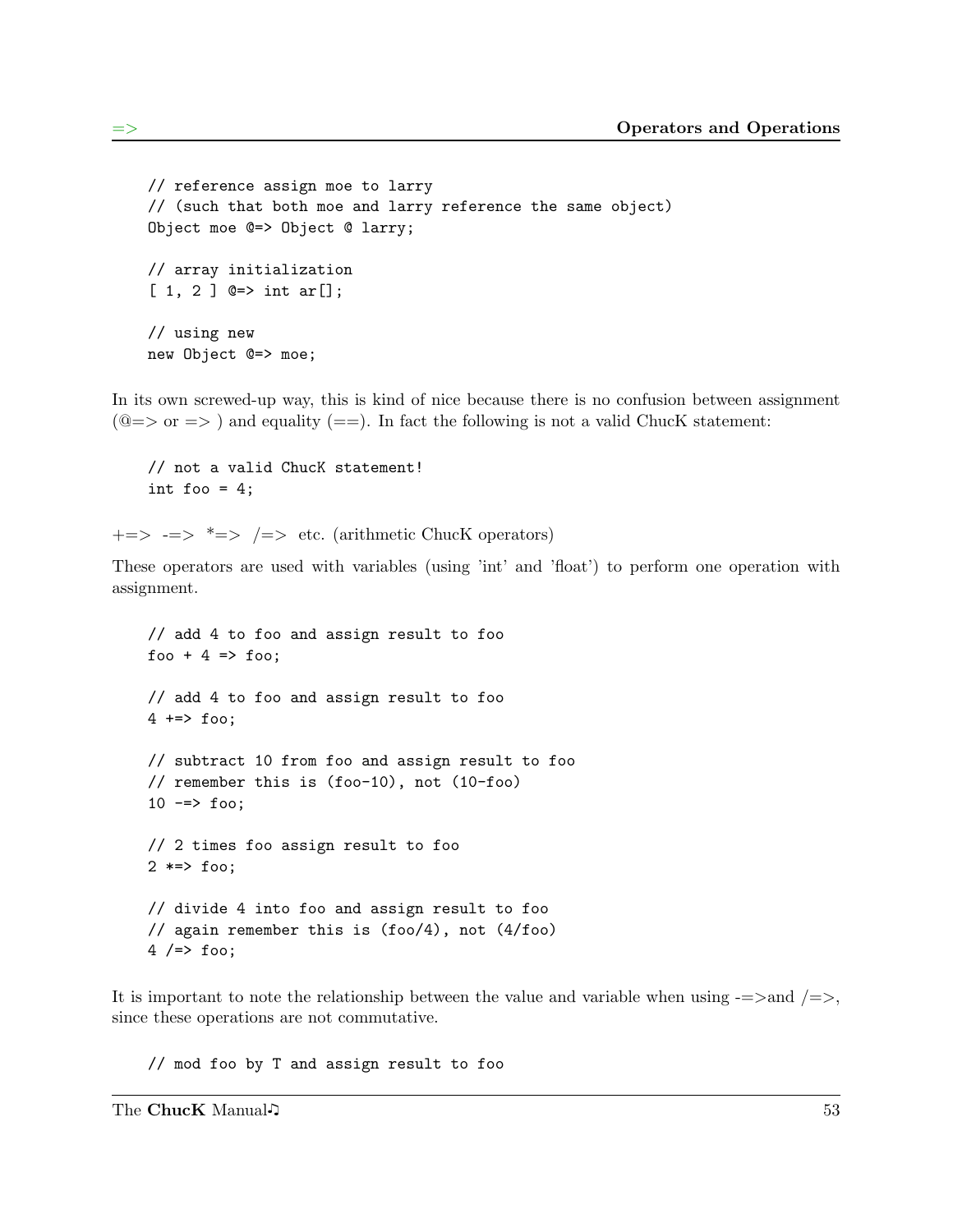```
T %=> foo;
// bitwise AND 0xff and bar and assign result to bar
0xff k \Rightarrow bar;
// bitwise OR 0xff and bar and assign result to bar
0xff |=> bar;
```
That's probably enough operator abuse for now...

 $+$  -  $*$  / (arithmetic)

Can you add, subtract, multiply and divide? So can ChucK!

```
// divide (and assign)
16 / 4 => int four;
// multiply
2 * 2 \Rightarrow four;
// add
3 + 1 \implies four;
// subtract
93 - 89 => four;
```
#### cast

ChucK implicitly casts int values to float when float is expected, but not the other around. The latter could result in a loss of information and requires an explicit cast.

```
// adding float and int produces a float
9.1 + 2 \Rightarrow float result;
// however, going from float to int requires cast
4.8 $ int => int foo; // foo == 4
// this function expects two floats
Math.rand2f( 30.0, 1000.0 );
// this is ok because of implicit cast
Math.rand2f ( 30, 1000 );
```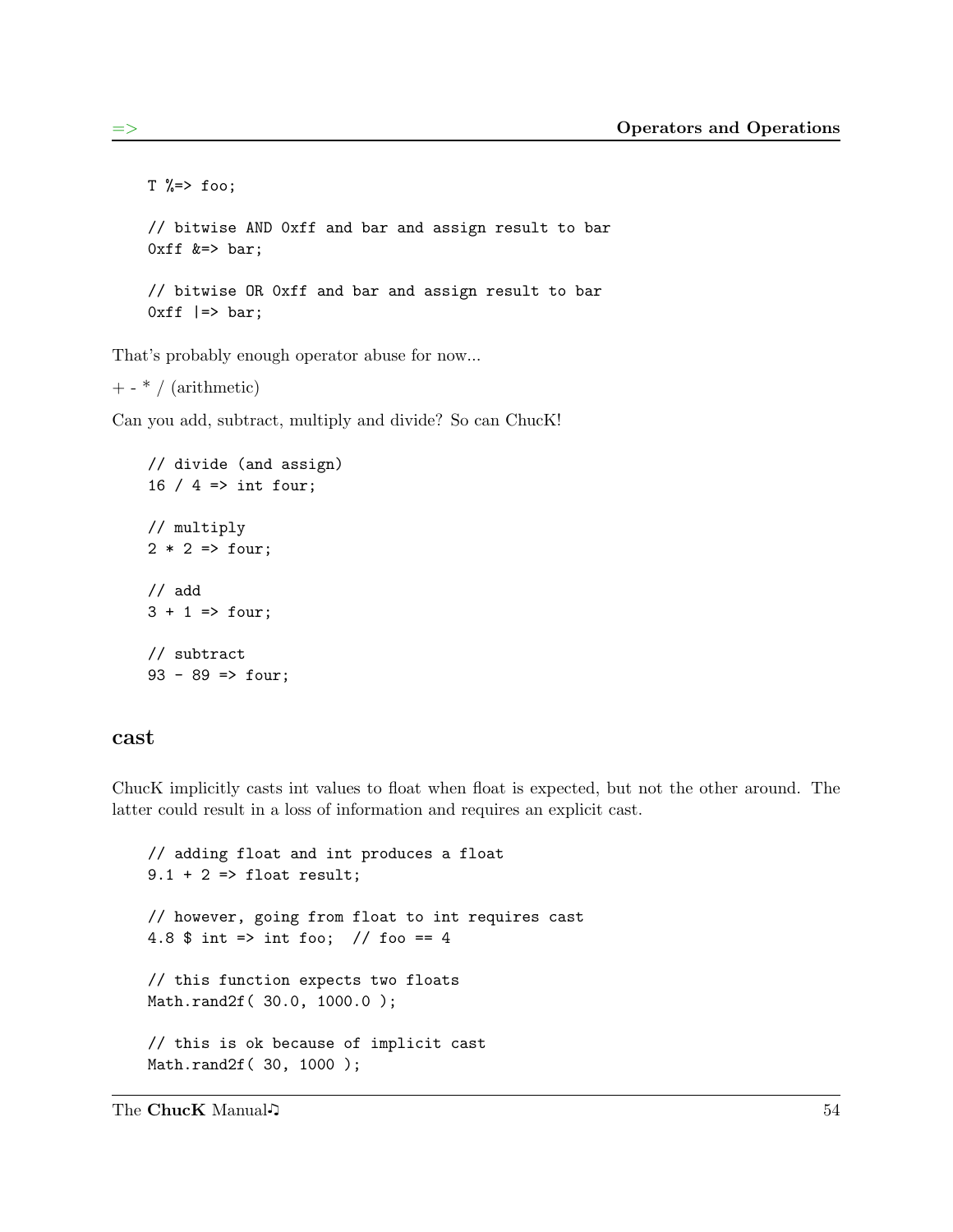% (modulo)

The modulo operator % computes the remainder after integer, floating point, duration, and time/duration division.

```
// 7 mod 4 (should yield 3)
7 % 4 => int result;
// 7.3 mod 3.2 floating point mod (should yield .9)
7.3 % 3.2 => float resultf;
// duration mod
5::second % 2::second => dur foo;
// time/duration mod
now % 5::second => dur bar;
```
the latter (time/duration mod) is one of many ways to dynamically synchronize timing in shreds. the examples ot formulated other other other through other examples) make use of this to on-the-fly synchronize its various parts, no matter when each shred is added to the virtual machine:

```
// define period (agreed upon by several shreds)
.5:: second \Rightarrow dur T;
// compute the remainder of the current period ...
// and advance time by that amount
T - (\text{now } %T) \Rightarrow \text{now};// when we reach this point, we are synchronized to T period boundary
// the rest of the code
// ...
```
This is one of many ways to compute and reason about time in ChucK. The appropriate solution(s) in each case depends on the intended functionality. Have fun!

 $&\&\| == != <= > >= (\text{logic})$ 

Logical operators - each of these need two operands. The result is an integer value of 0 or 1.

- $&\&$  : and
- $\bullet$  ||: or
- $\bullet$  == : equals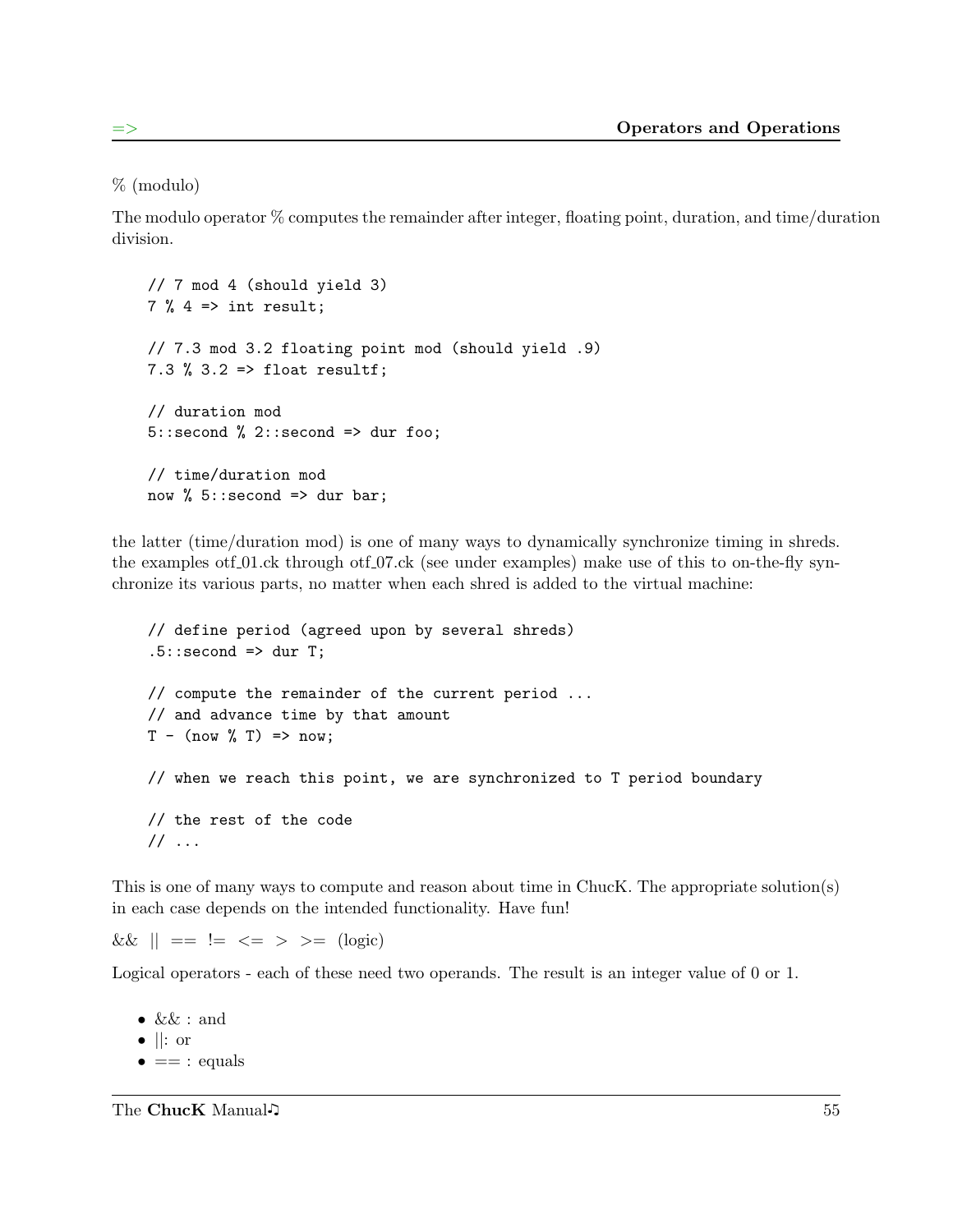- $\bullet \models :$  does not equal
- $\bullet$  >: greater than
- $\bullet \geq \, =$ : greater than or equal to
- $\bullet$   $\lt$ : less than
- $\bullet \leq \cdot$ : less than or equal to

```
// test some universal truths
if( 1 \leq 4 & true )
    <<<"horray">>>;
```
 $>> << \&$  |  $\hat{ }$  (bitwise)

These are used on int values at the bit level, often for bit masking.

- >>: shift bits right ( $8 \gg 1 = 4$ )
- $<<:$  shift bits left (  $8<<1=16$  )
- $\bullet\,$  & : bitwise AND
- |: bitwise OR
- ˆ: bitwise XOR

```
++ - (inc / dec)
```
Values may be incremented or decremented by appending the ++ or - -operators.

```
4 \Rightarrow int foo;
foot+;
foo--;
```

```
! + - new (unary)
```
These operators come before one operand.

```
// logical invert
if( !true == false )
    <<<"yes">>>;
// negative
-1 => int foo;
// instantiate object
new object @=> object @ bar;
```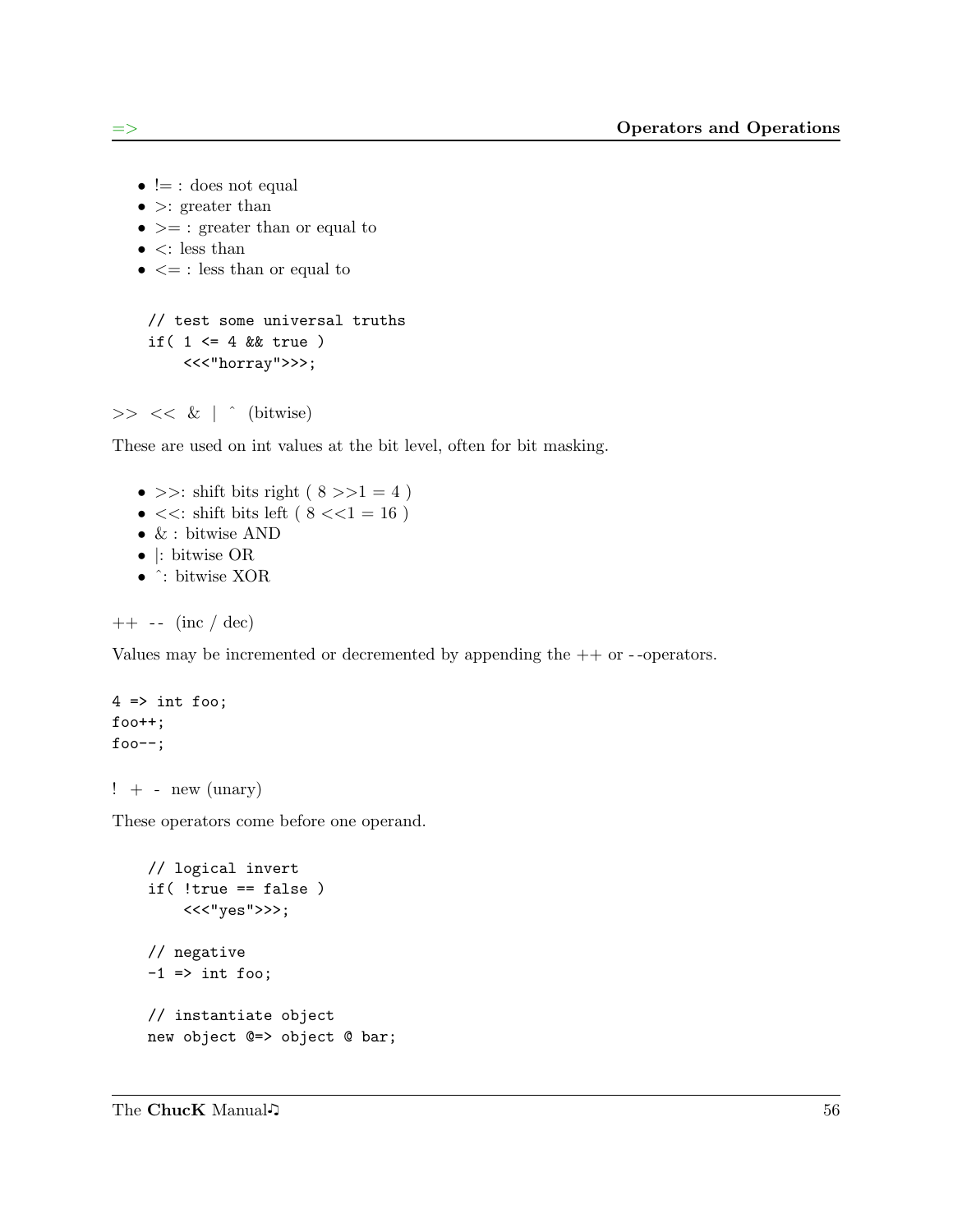# **CHAPTER** Control Structures

ChucK includes standard control structures similar to those in most programming languages. A condition (of type 'int') is evaluated and then a proceeding block is potentially executed. Blocks are separated either by semicolons or by curly brackets .

# if / else

The if statement executes a block if the condition is evaluated as non-zero.

```
if( condition )
{
    // insert code here
}
```
In the above code, condition is any expression that evaluates to an int.

The else statement can be put after the if block to handle the case where the condition evaluates to 0.

```
if( condition )
{
    // your code here
```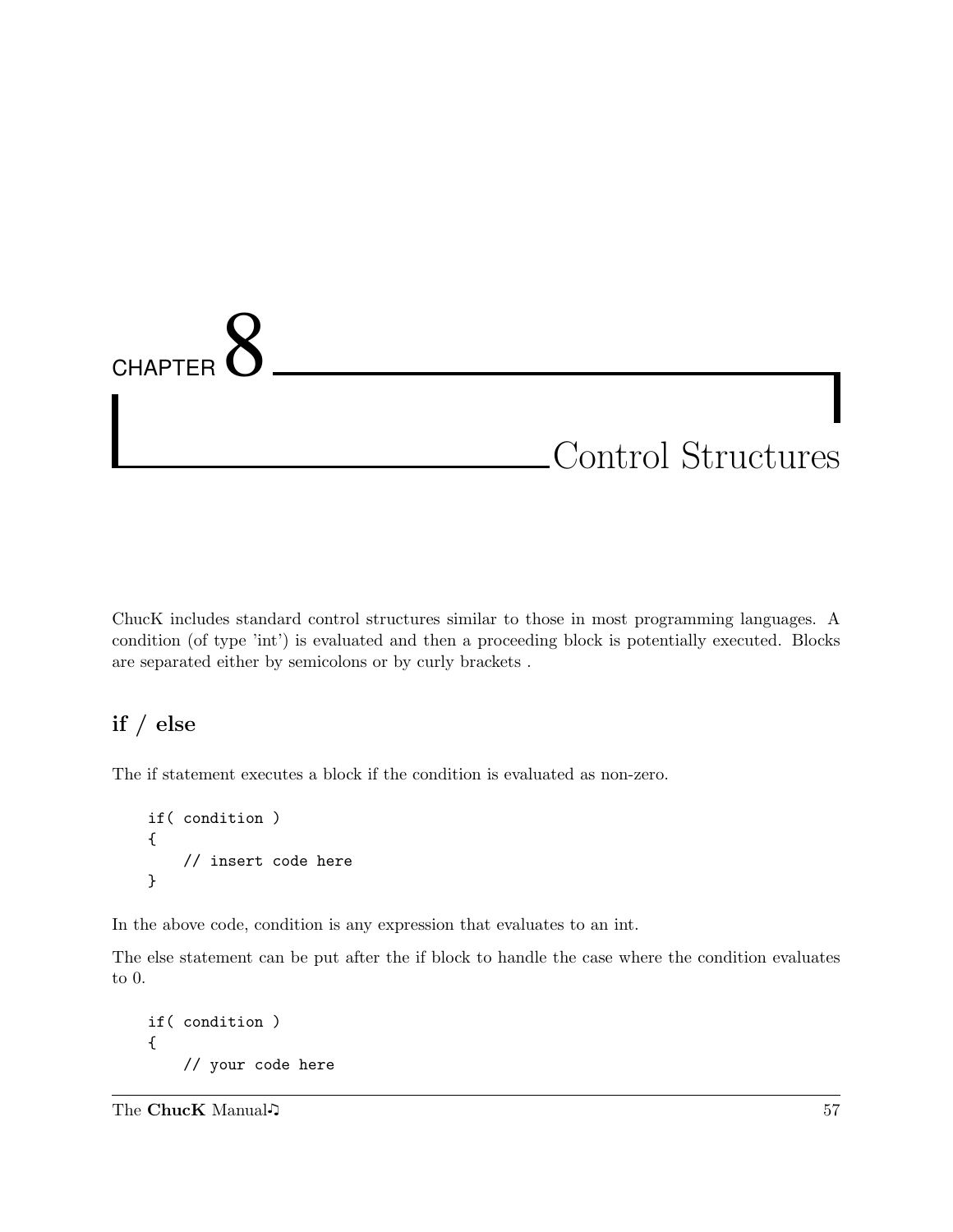```
}
else
{
    // your other code here
}
```
If statements can be nested.

### while

The while statement is a loop that repeatedly executes the body as long as the condition evaluates as non-zero.

```
// here is an infinite loop
while( true )
{
    // your code loops forever!
    // (sometimes this is desirable because we can create
    // infinite time loops this way, and because we have
    // concurrency)
}
```
The while loop will first check the condition, and executes the body as long as the condition evaluates as non-zero. To execute the body of the loop before checking the condition, you can use a do/while loop. This guarantees that the body gets executed as least once.

```
do {
    // your code executes here at least once
} while( condition );
```
A few more points:

- while statements can be nested.
- see break/continue for additional control over your loops

#### until

The until statement is the opposite of while, semantically. A until loop repeatedly executes the body until the condition evaluates as non-zero.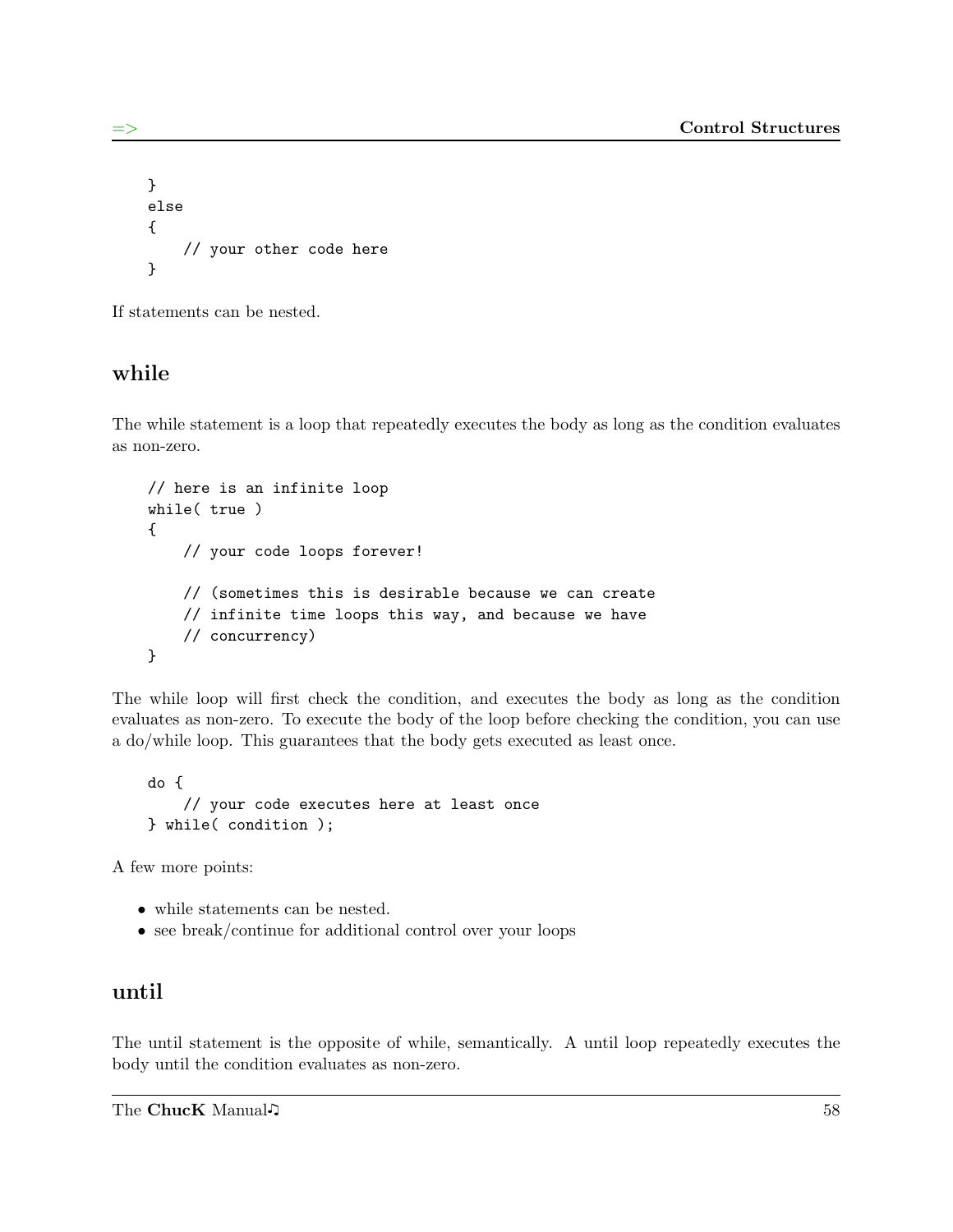```
// an infinite loop
until( false )
{
    // your great code loops forever!
}
```
The while loop will first check the condition, and executes the body as long as the condition evaluates as zero. To execute the body of the loop before checking the condition, you can use a do/until loop. This guarantees that the body gets executed as least once.

```
do {
    // your code executes here at least once
} until( condition );
```
A few more points:

- until statements can be nested.
- see break/continue for additional control over your loops

#### for

A loop that iterates a given number of times. A temporary variable is declared that keeps track of the current index and is evaluated and incremented at each iteration.

```
// for loop
for( 0 \Rightarrow int foo; foo < 4 ; foo++ )
{
    // debug-print value of 'foo'
    <<<foo>>>;
}
```
### break / continue

Break allows the program flow to jump out of a loop.

```
// infinite loop
while( 1 )
{
    if( condition )
```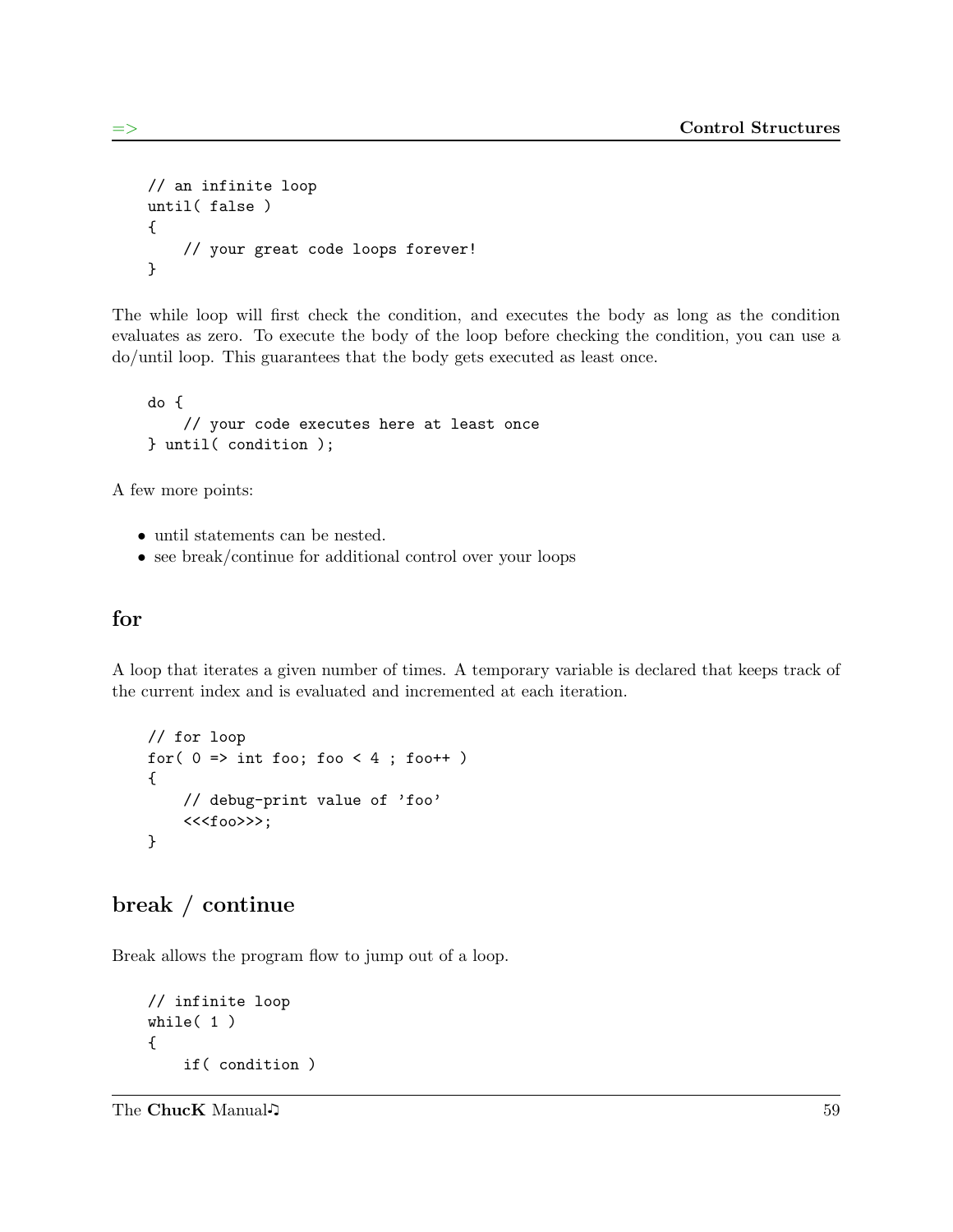break;

}

Continue allows a loop to continue looping but not to execute the rest of the block for the iteration where continue was executed.

```
// another infinite loop
    while( 1 )
    {
        // check condition
        if( condition )
            continue;
        // some great code that may get skipped (if continue is taken)
}
```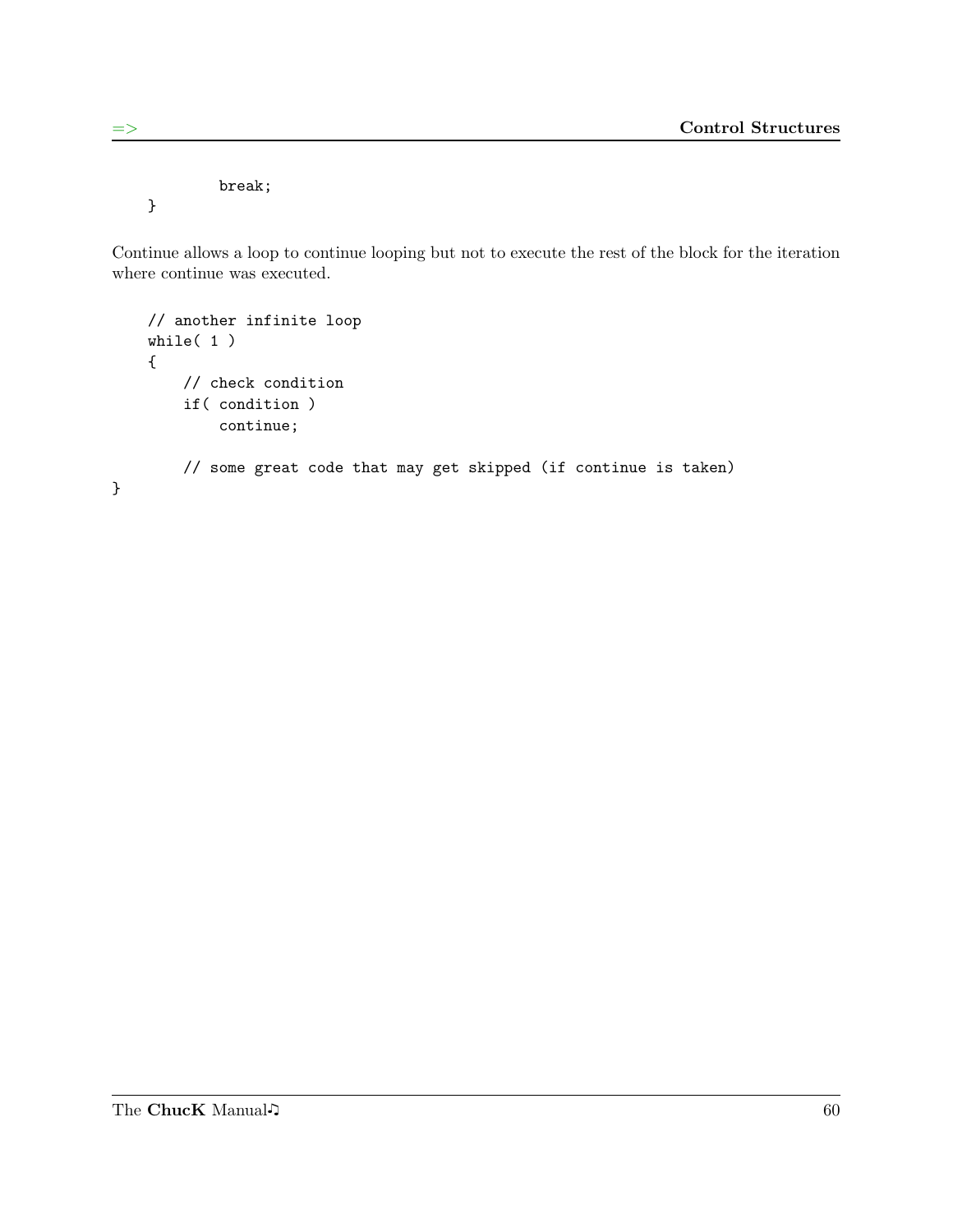# **CHAPTER** Functions

Functions provide ways to break up code/common tasks into individual units. This helps to promote code re-usability and readability.

#### writing

Declare functions with the keyword fun (or function) followed by the return type and then the name of the function. After the name of the function parentheses must be opened to declare the types of the input arguments.

```
// define function call 'funk'
fun void funk( int arg )
{
    // insert code here
}
```
The above function returns no values (the return type is void). If the function is declared to return any other type of values, the function body must return a value of the appropriate type.

```
// define function 'addOne'
fun int addOne(int x)
```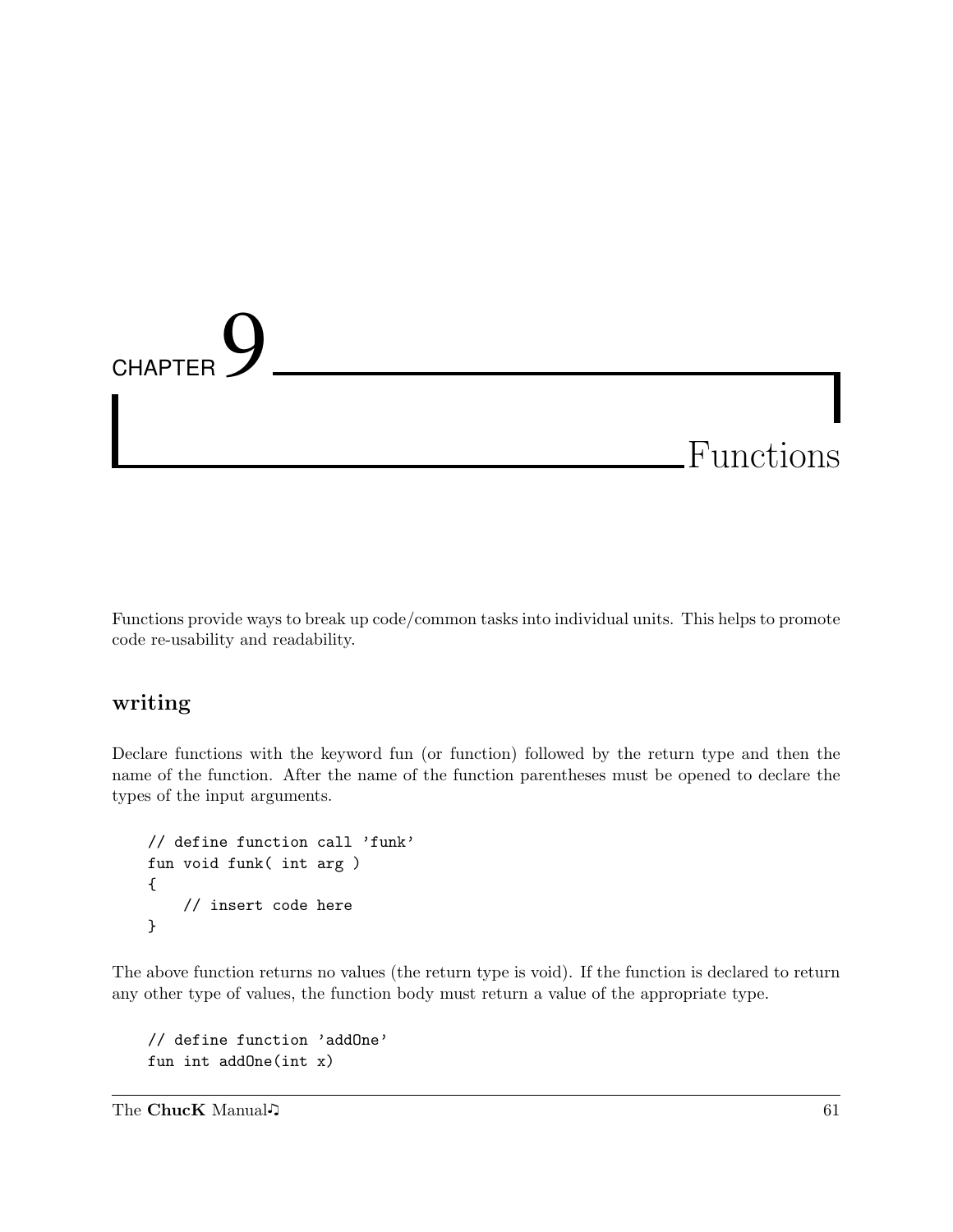```
{
    // result
    return x + 1;
}
```
# calling

To call a function use the name of the function with appropriate arugments.

```
// define 'hey'
fun int hey( int a, int b )
{
    // do something
    return a + b;
}
// call the function; store result
hey( 1, 2 ) => int result;
```
You can also use the ChucK operator to call functions!

```
// call hey
(1, 2) => hey => int result;
// same
hey( 1, 2 ) => int result;
// several in a row
(10, 100) => Std.rand2 => Std.mtof => float foo;
// same
Std.mtof( Std.rand2( 10, 100 ) \Rightarrow float foo;
```
#### overloading

Overloading a function allows functions with the same name to be defined with different arguments. The function must be written in separate instances to handle the input, and the return type must agree.

 $//$  funk( int)

The ChucK Manual  $\sqrt{ }$  62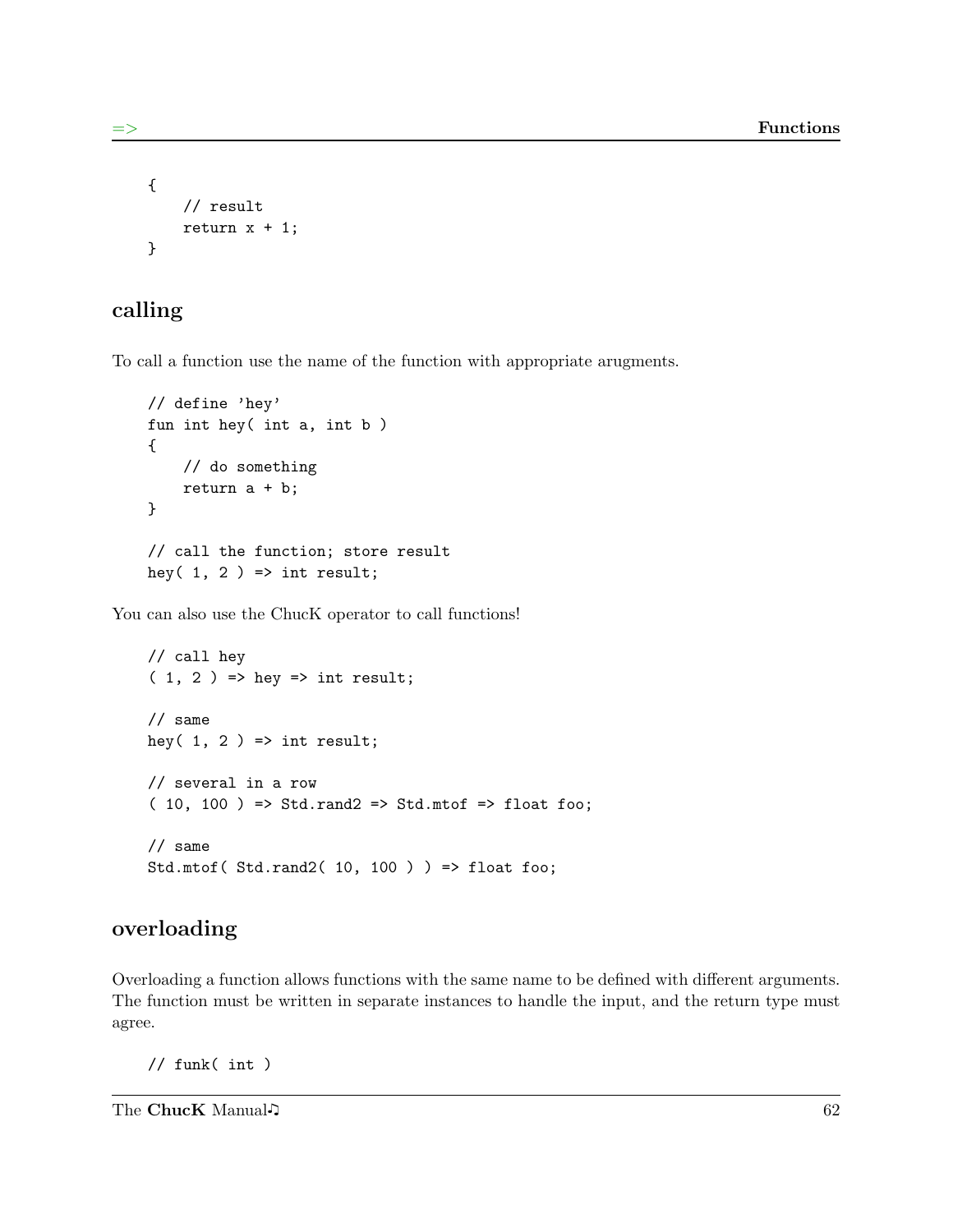```
fun int add(int x)
{
    return x + x;
}
// funk( int, int )
fun int add(int x, int y)
{
    return x + y;
}
// compiler automatically choose the right one to call
add(1) => int foo;
add(1, 2) => int bar;
```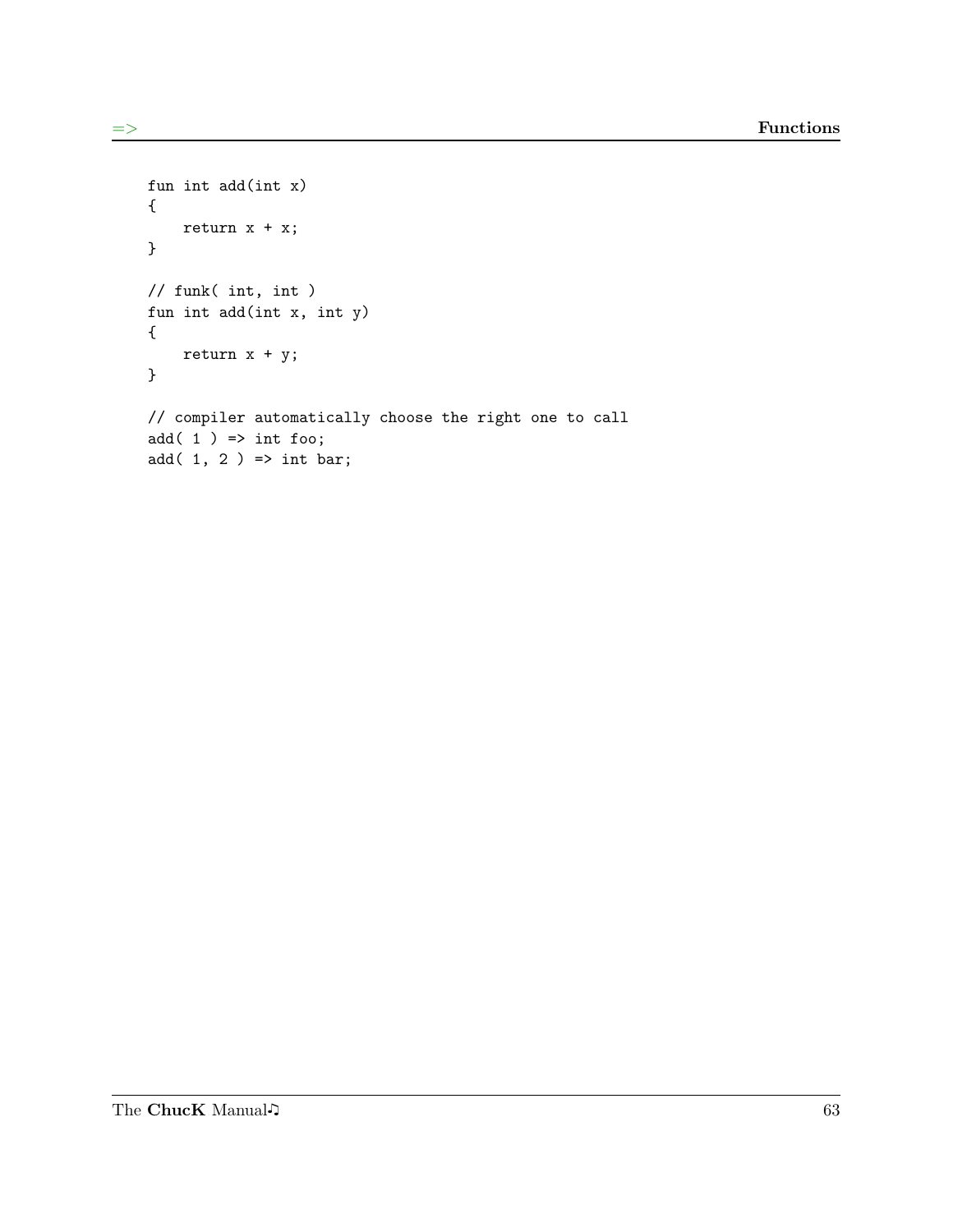## CHAPTER  $10$ Concurrency and Shreds

ChucK is able to run many processes concurrently (the process behave as if they are running in parallel). A ChucKian process is called a shred. To spork a shred means creating and adding a new process to the virtual machine. Shreds may be sporked from a variety of places, and may themselves spork new shreds.

ChucK supports sample-synchronous, non-preemptive concurrency. Via the timing mechanism. any number of programs/shreds can be automatically shreduled and synchronized use the timing information. A shreduler in the virtual machine does the shreduling. The concurrency is 'samplesynchronous', meaning that inter-process audio timing is guaranteed to be precise to the sample. Note that each process/shred does not necessarily need to know about each other - it only has to deal with time locally. The virtual machine will make sure things happen correctly "across the board". Finally, concurrency - like timing - is deterministic in ChucK.

The simplest way to to run shreds concurrently is to specify them on the command line:

%>chuck foo.ck bar.ck boo.ck

The above command runs chuck on foo.ck, bar.ck, and boo.ck concurrently. There are other ways to run shreds concurrently (see on-the-fly programming commands). Next, we show how to create new shreds from within ChucK programs.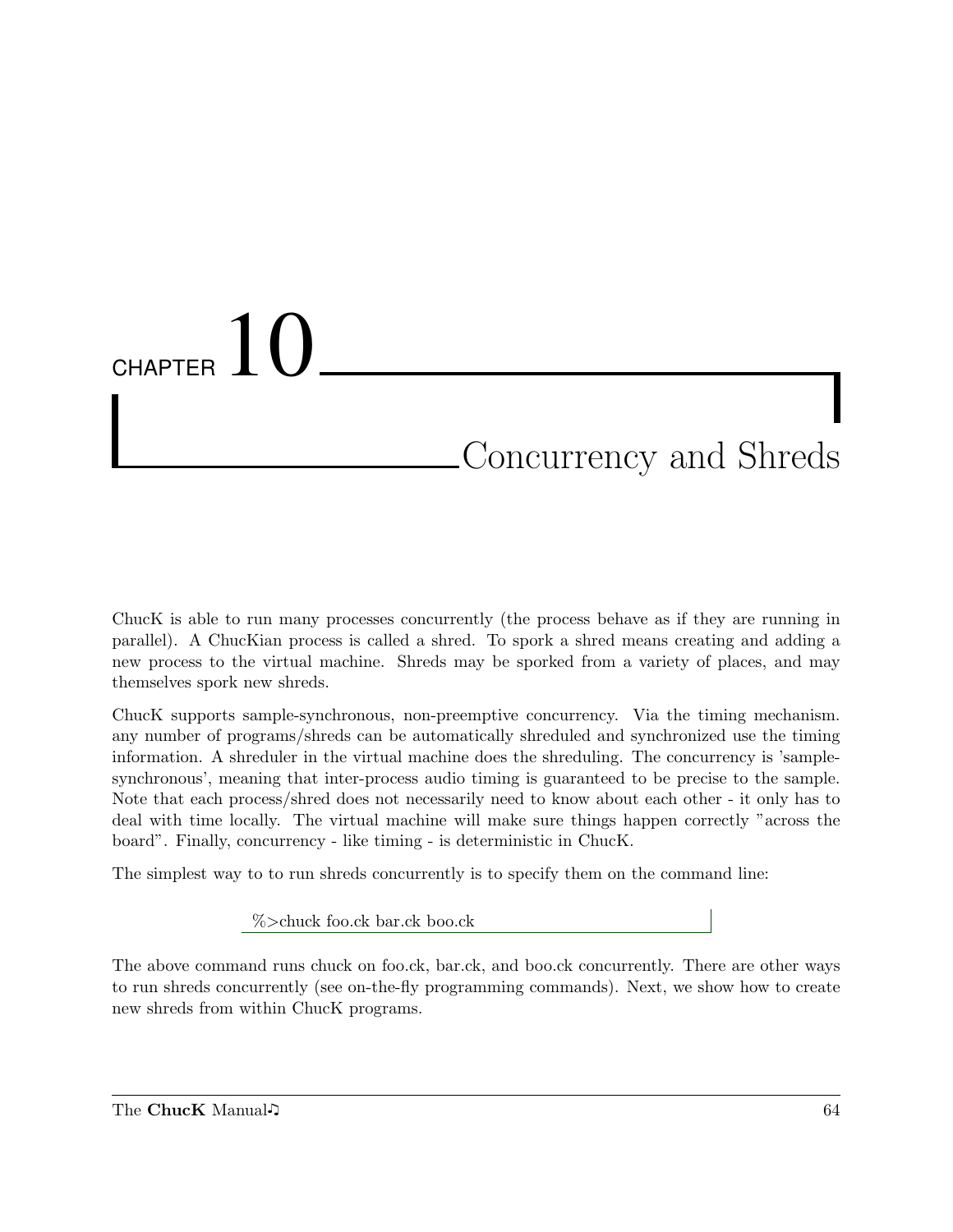## sporking shreds (in code)

To spork means to shredule a new shred.

To spork a shred, use the spork keyword/operator:

- spork dynamically sporks shred from a function call
- this operation is sample-synchronous, the new shred is shreduled to execute immediately
- the parent shred continues to execute, until time is advanced (see manipulating time) or until the parent explicitly yields (see next section).
- in the current implementation, when a parent shred exits, all child shreds all exit (this behavior will be enhanced in the future.)
- sporking a functions returns reference to the new shred, note that this operation does not return what functions returns - the ability to get back the return value at some later point in time will be provided in a future release.

```
// define function go()
fun void go()
{
    // insert code
}
// spork a new shred to start running from go()
spork \degree go();
// spork another, store reference to new shred in offspring
spork \degree go() => Shred @ offspring;
```
a slightly longer example:

```
// define function
fun void foo( string s )
{
    // infinite time loop
    while( true )
    {
        // print s
        << s >>>;
        // advance time
        500::ms => now;
    }
}
```
The ChucK Manual  $\sqrt{5}$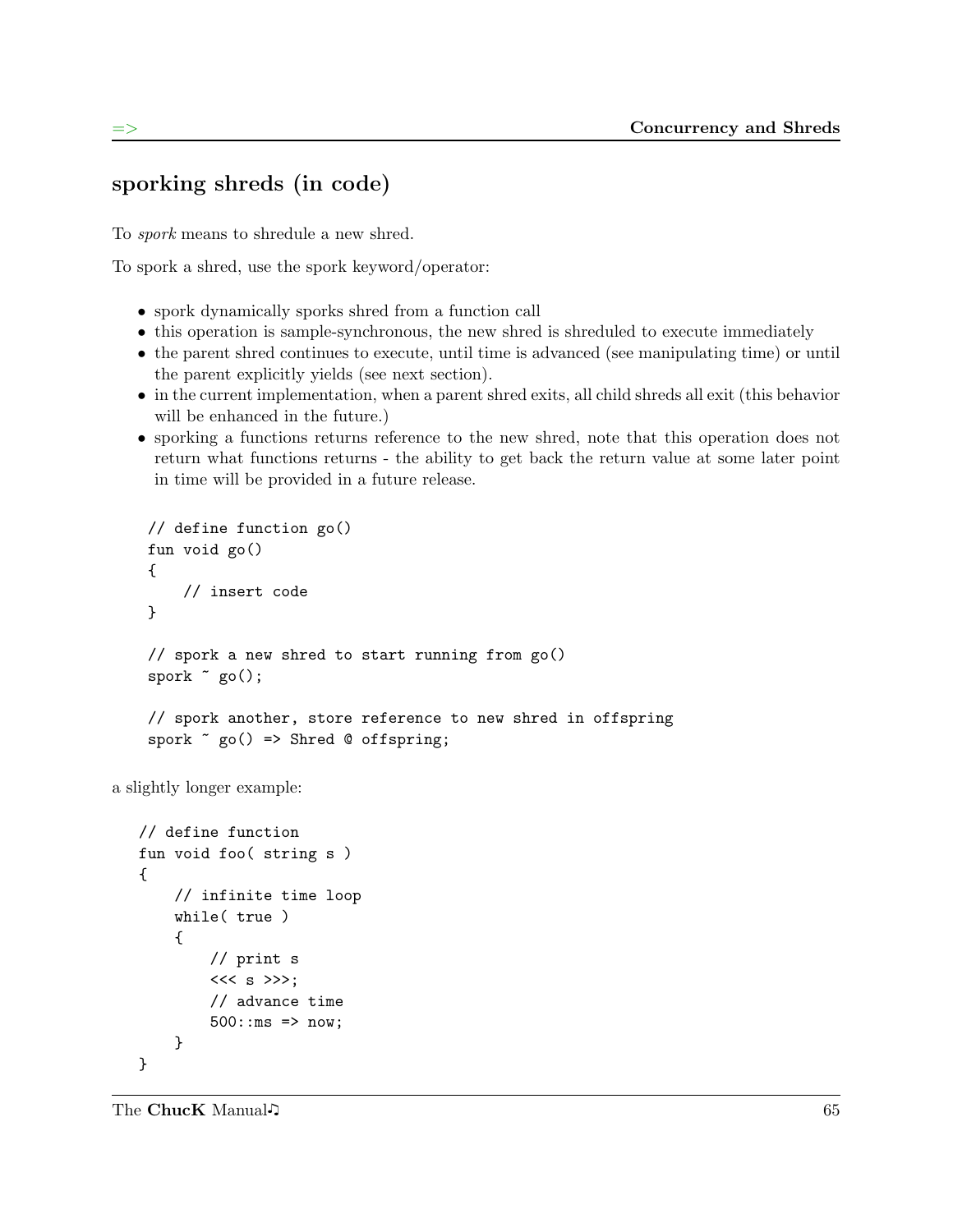```
// spork shred, passing in "you" as argument to foo
spork ~ foo( "you" );
// advance time by 250 ms
250::ms => now;
// spork another shred
spork ~ foo( "me" );
// infinite time loop - to keep child shreds around
while( true )
     1::second => now;
```
also see function section for more information on working with functions.

### the 'me' keyword

The me keyword (type Shred) refers the current shred.

Sometimes it is useful to suspend the current shred without advancing time, and let other shreds shreduled for the current time to execute. me.yield() does exactly that. This is often useful immediately after sporking a new shred, and you would like for that shred to have a chance to run but you do not want to advance time yet for yourself.

```
// spork shred
spork ~ go();
// suspend the current shred ...
// ... give other shreds (shreduled for 'now') a chance to run
me.yield();
```
It may also be useful to exit the current shred. For example if a MIDI device fails to open, you may exit the current shred.

```
// make a MidiIn object
MidiIn min;
// try to open device 0 (chuck --probe to list all device)
if( !min.open( 0 ) )
{
    // print error message
    <<< "can't open MIDI device" >>>;
```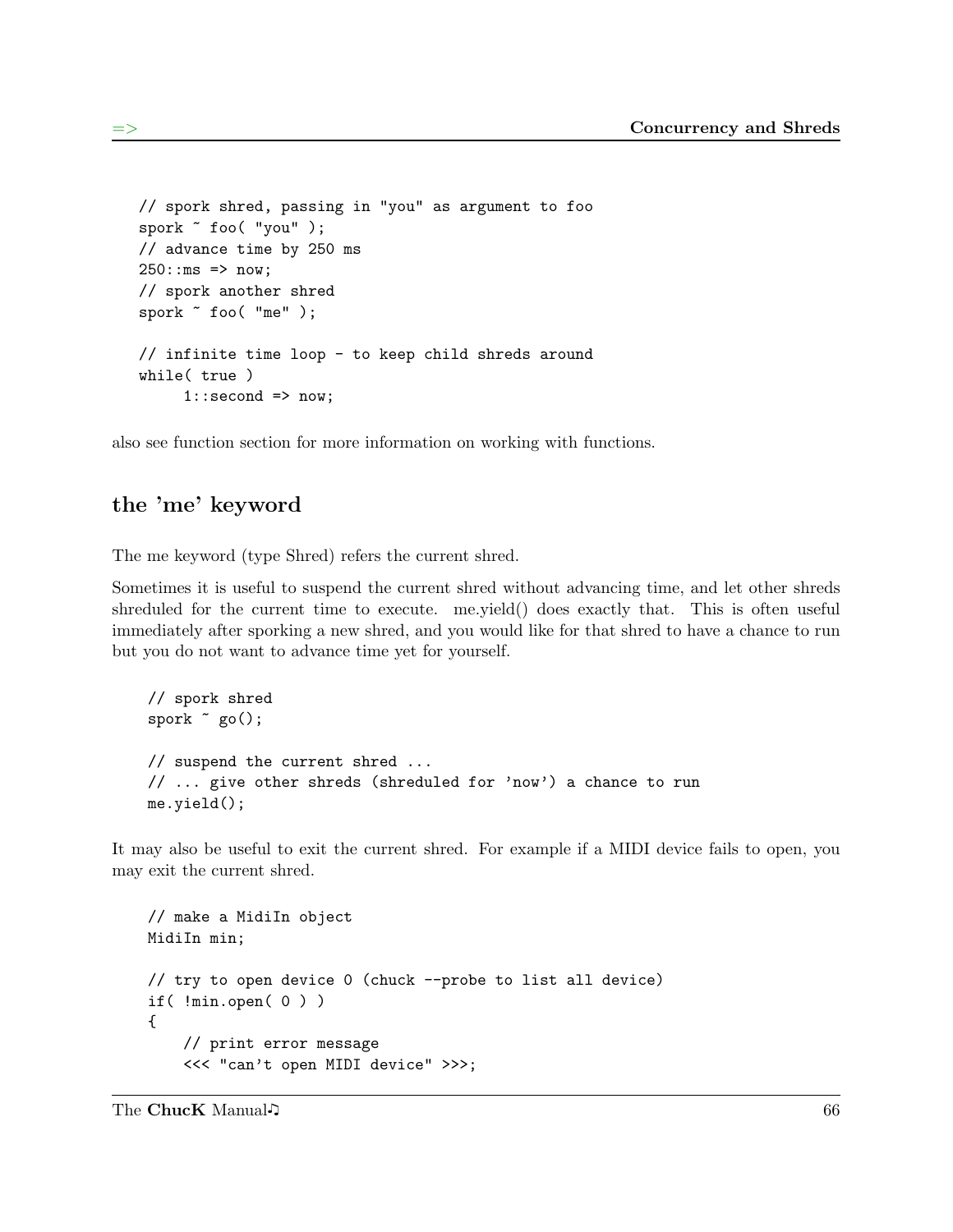```
// exit the current shred
    me.exit();
}
```
You can get the shred id:

```
// print out the shred id
<<< me.id(); >>>;
```
You can get the arguments passed to the shred like:

```
me.argv() => int count;
for (0 \Rightarrow int i; i < count; i++)<<"argument #"+i+": "+me.arg(i)>>>;
```
These functions are common to all shreds, but yield() and exit() are commonly used with the current shred.

## using Machine.add()

Machine.add (string path) takes the path to a chuck program, and sporks it. Unlike spork, there is no parent-child relationship between the shred that calls the function and the new shred that is added. This is useful for dynamically running stored programs.

```
// spork "foo.ck"
Machine.add( "foo.ck" );
```
Presently, this returns the id of the new shred, not a reference to the shred. This will likely be changed in the future.

Similarly, you can remove shreds from the virtual machine.

```
// add
Machine.add( "foo.ck" ) => int id;
// remove shred with id
Machine.remove( id );
// add
Machine.add( "boo.ck" ) => id
// replace shred with "bar.ck"
Machine.replace( id, "bar.ck" );
```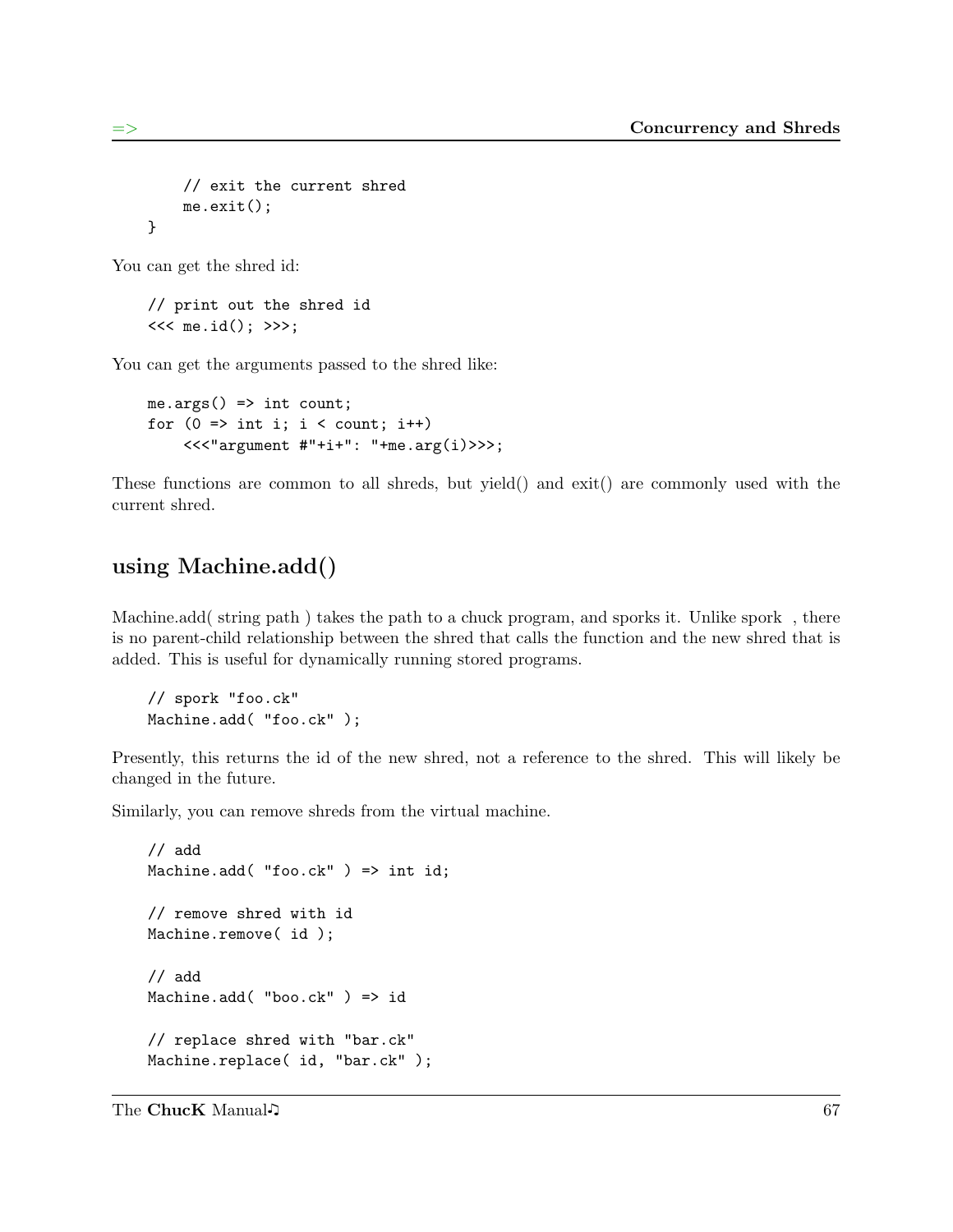## inter-shred communication

Shreds sporked in the same file can share the same global variables. They can use time and events to synchronize to each other. (see events) Shreds sporked from different files can share data (including events). For now, this is done through a public class with static data (see classes). Static data is not completely implemented! We will fix this very soon!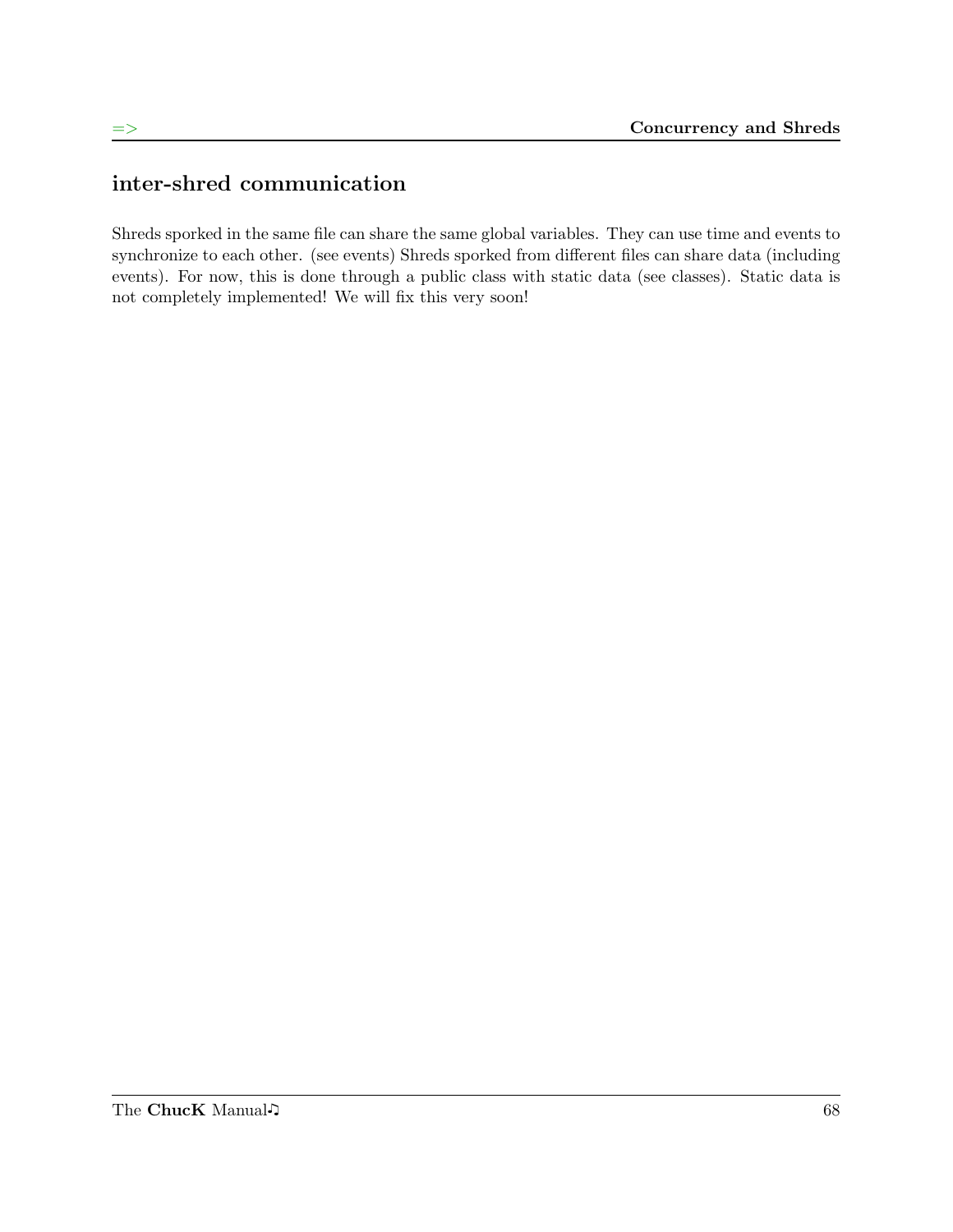## CHAPTER  $11$ Time and Timing

ChucK is a strongly-timed language, meaning that time is fundamentally embedded in the language. ChucK allows the programmer to explicitly reason about time from the code. This gives extremely flexible and precise control over time and (therefore) sound synthesis.

In ChucK:

- time and duration are native types in the language
- keyword now holds the current logical time
- time is *advanced* (and can only be advanced) by explicitly manipulating **now**
- you have flexible and precise control

## time and duration

Time and duration are native types in ChucK. time represents an absolute point in time (from the beginning of ChucK time). dur represents a duration (with the same logical units as time).

```
// a duration of one second
1::second => dur foo;
// a point in time (duration of foo from now)
now + foo => time later;
```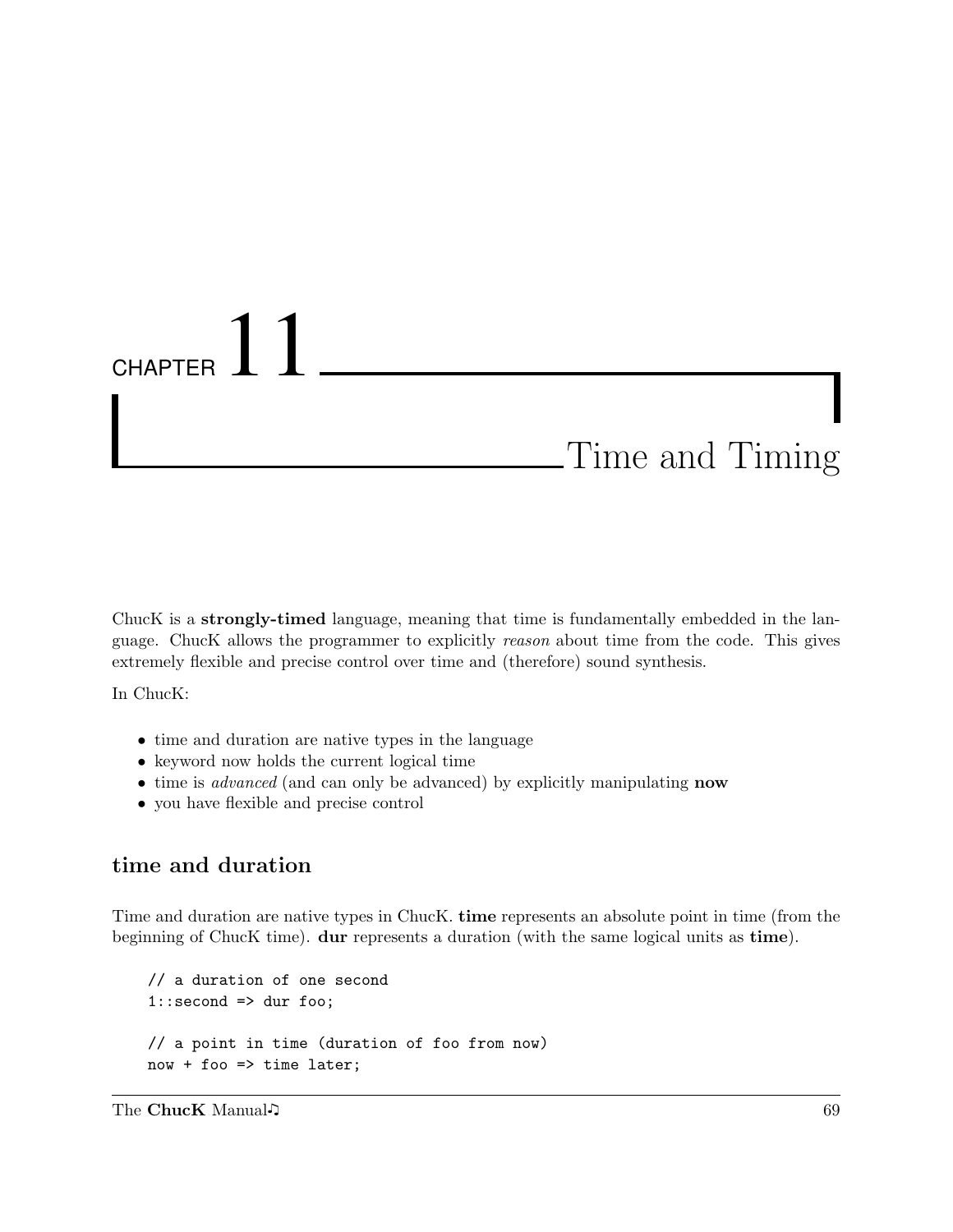Later in this section, we outline the various arithmetic operations to perform on time and duration.

Durations can be used to construct new durations, which then be used to inductively construct yet other durations. For example:

```
// .5 second is a quarter
.5:: second => dur quarter;
// 4 quarters is whole
4::quarter => dur whole;
```
By default, ChucK provides these preset duration values:

- samp : duration of 1 sample in ChucK time
- ms : duration of 1 millisecond
- second : duration of 1 second
- minute : 1 minute
- hour : 1 hour
- $\bullet$  day : 1 day
- week : 1 week

Use these to represent any duration.

```
// the duration of half a sample
.5::sampling \Rightarrow dur foo;// 20 weeks
20::week => dur waithere;
// use in combination
2:: minute + 30:: second => dur bar;
// same value as above
2.5::minute => dur bar;
```
## operations on time and duration (arithmetic)

In ChucK, there are well-defined arithmetic operations on values of type **time** and **dur**. example 1 (time offset):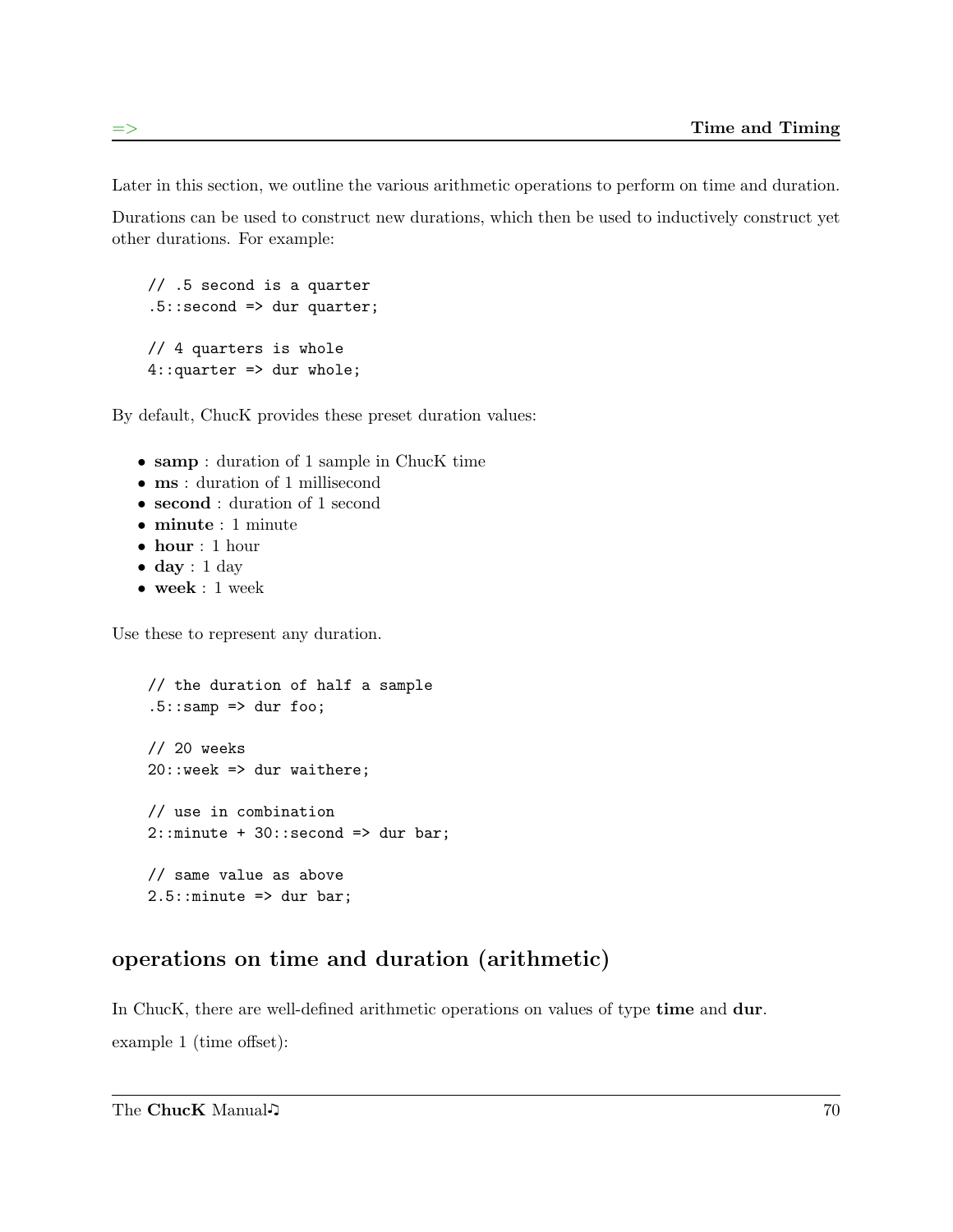```
// time + dur yields time
    now + 10::second \Rightarrow time later;example 2 (time subtraction):
    // time - time yields dur
    later - now => dur D;example 3 (addition):
    // dur + dur yields dur
    10::second + 100::sampling \Rightarrow dur foo;example 4 (subtraction):
    // dur - dur yields dur
    10::second - 100::sampling \Rightarrow dur bar;example 5 (division):
    // dur / dur yields float
    10::second / 20::ms => float n;
example 6 (time mod):
     // time mod dur yields dur
     now % 1:: second => dur remainder;
example 7 (synchronize to period):
    // synchronize to period of .5 second
    .5:: second \Rightarrow dur T;
    T - (\text{now } %T) \Rightarrow now;example 8 (comparison on time):
    // compare time and time
    if( t1 < t2 )
         // do something...
example 9 (comparison on duration):
    // compare dur and dur
    if( 900::ms < 1::second )
         <<< "yay!" >>>;
```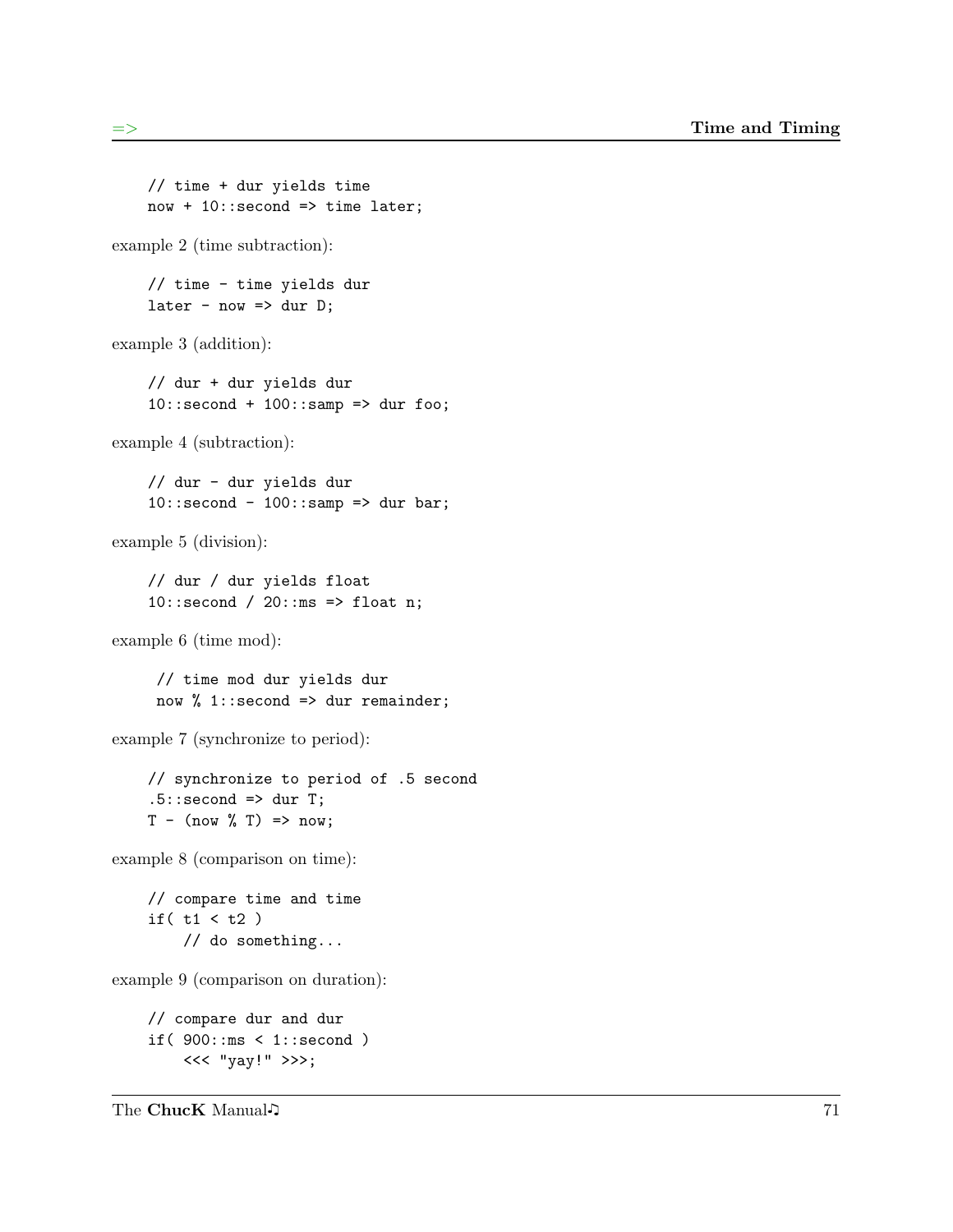## the keyword 'now'

The keyword **now** is the key to reasoning about and controlling time in ChucK.

Some properties of now include:

- now is a special variable of type time.
- now holds the current ChucK time (when read).
- modifying now has the side effects of:
- advancing time (see below);
- suspending the current process (called shred) until the desired time is reached allowing other
- shreds and audio synthesis to compute;
- the value of **now** only changes when it is explicitly modified.

(also see next section on advancing time).

Example:

```
// compute value that represents "5 seconds from now"
now + 5::second => time later;
// while we are not at later yet...
while( now < later )
{
    // print out value of now
    << now >>;
    // advance time by 1 second
    1::second => now;
}
```
## advancing time

Advancing time allows other shreds (processes) to run and allows audio to be computed in a controlled manner. There are three ways of advancing time in ChucK:

- chucking  $(=>)$  a duration to **now**: this will advance time by that duration.
- chucking  $(=>)$  a time to **now**: this will advance time to that point. (note that the desired time must be later than the current time, or at least be equal to it.)
- chucking  $(=)$  an Event to now: time will advance until the event is triggered. (also see event)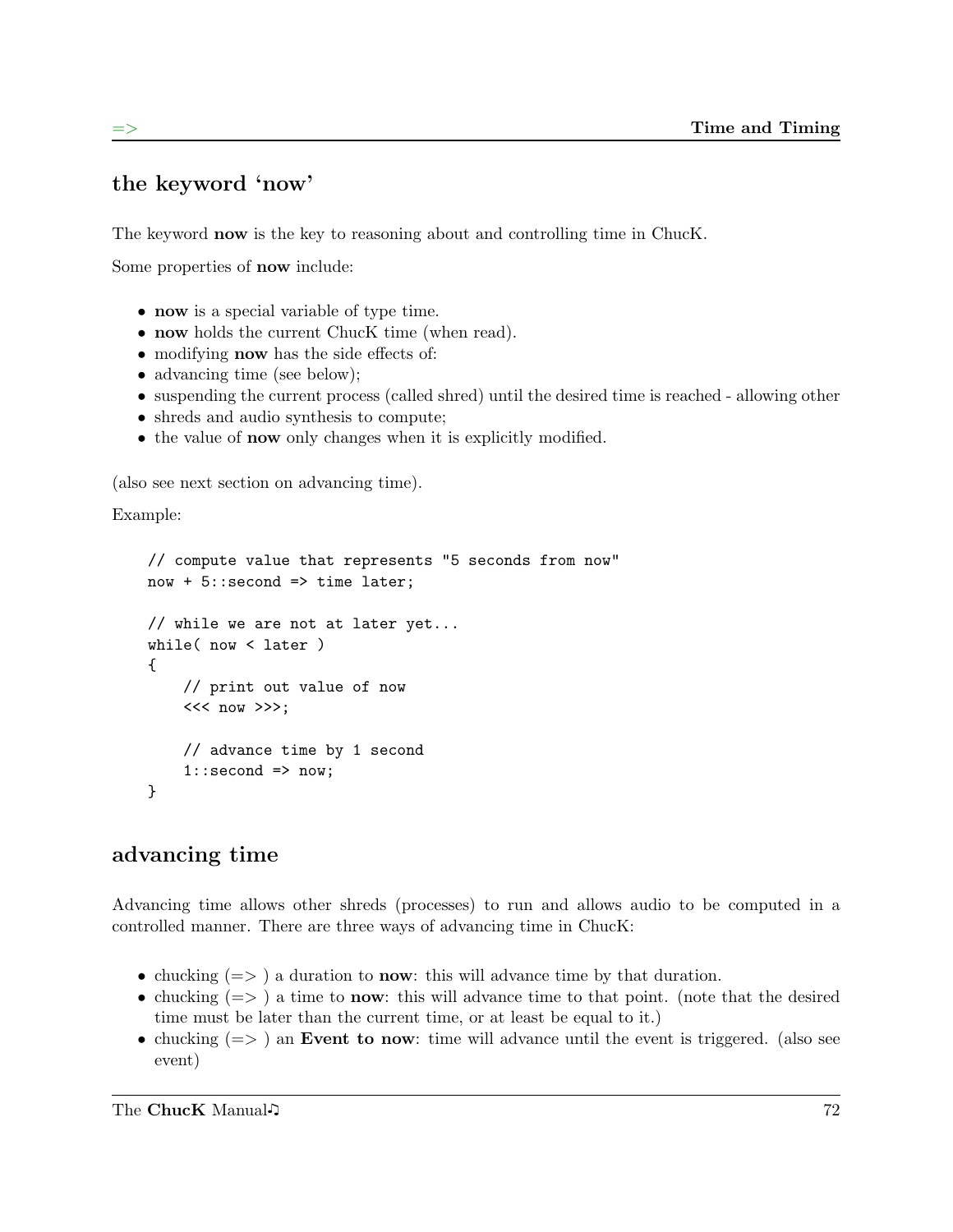#### advancing time by duration

```
// advance time by 1 second
1::second => now;
// advance time by 100 millisecond
100::ms => now;
// advance time by 1 samp (every sample)
1::\text{ samp} \Rightarrow \text{now};// advance time by less than 1 samp
.024::sampling => now;
```
advancing time by absolute time

// figure out when  $now + 4::hour \implies time later;$ // advance time to later  $later \Rightarrow now;$ 

A time chucked to now will have ChucK wait until the appointed time. ChucK never misses an appointment (unless it crashes)! Again, the time chucked to now must be greater than or equal to now, otherwise an exception is thrown.

#### advancing time by event

```
// wait on event
e \Rightarrow now;
```
See events for a more complete discussion of using events!

The advancement of time can occur at any point in the code.

```
// our patch: sine oscillator -> dac
SinOsc s \Rightarrow dac;
// infinite time loop
while( true )
{
```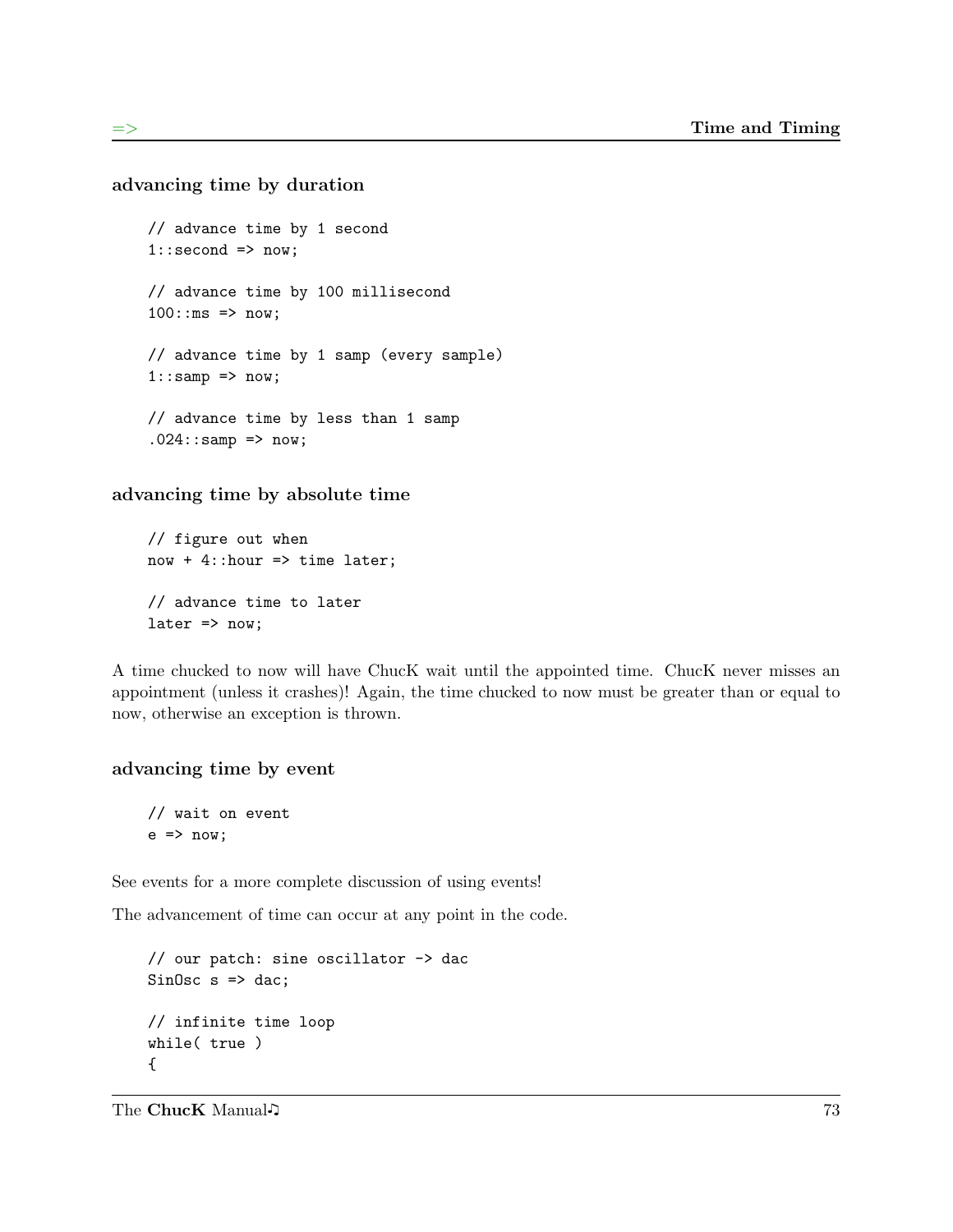```
// randomly choose frequency from 30 to 1000
    Std.rand2f( 30, 1000 ) => s.freq;
    // advance time by 100 millisecond
    100::ms => now;
}
```
Furthermore, there are no restrictions (other than underlying floating point precision) on how much time is advanced. So it is possible to advance time by a microsecond, a samp, 2 hours, or 10 years. The system will behave accordingly and deterministically.

This mechanism allows time to be controlled at any desired rate, according to any programmable pattern. With respect to sound synthesis, it is possible to control any unit generator at literally any rate, even sub-sample rate.

The power of the timing mechanism is extended by the ability to write parallel code, which is discussed in concurrency and shreds.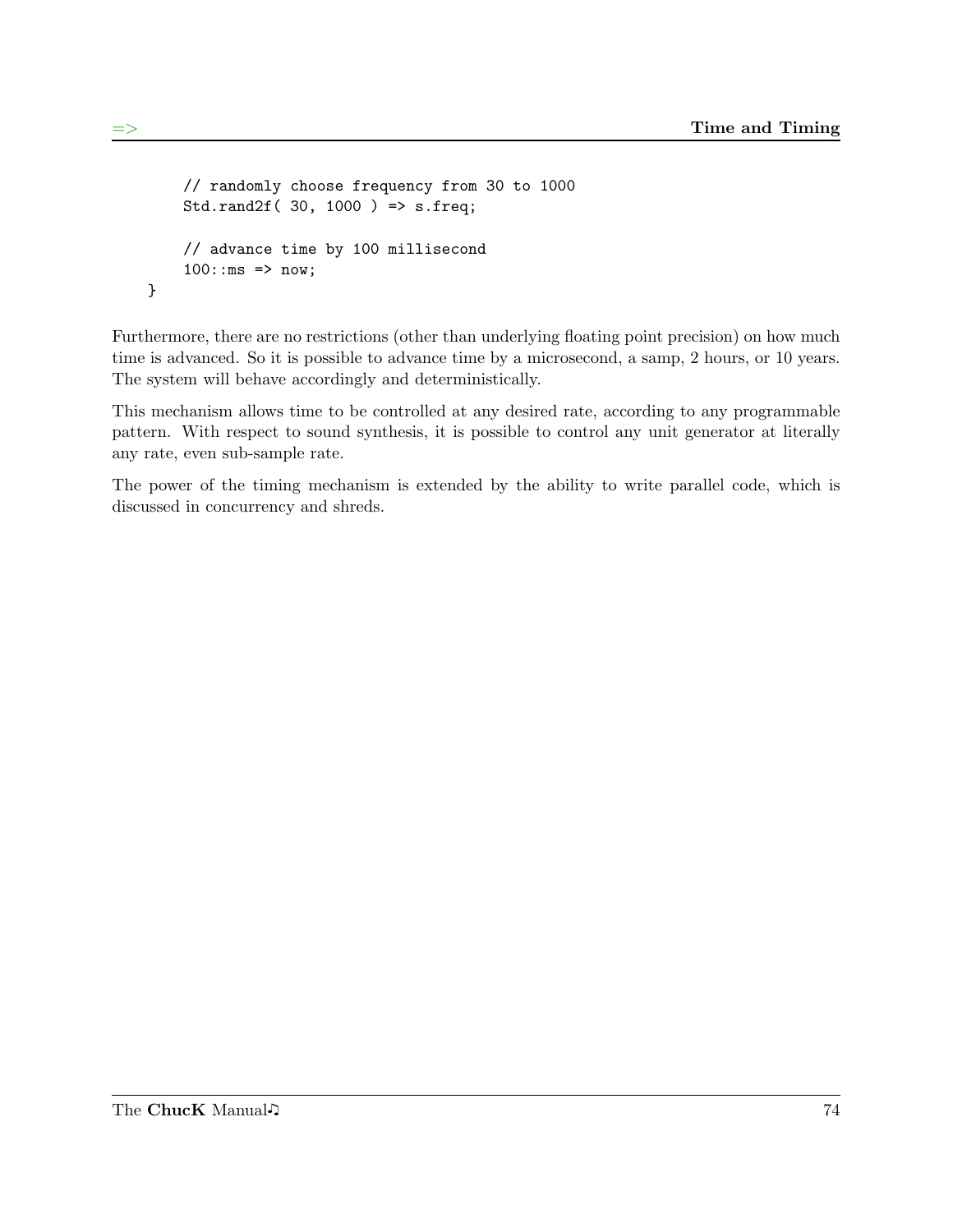## CHAPTER  $12$ Events

In addition to the built-in timing mechanisms for internal control, ChucK has an event class to allow exact synchronization across an arbitrary number of shreds.

### what they are

ChucK events are a native class within the ChucK language. We can create an event objects, and then chuck  $(=i)$  that event to now. The event places the current shred on the event's waiting list, suspends the current shred (letting time advance from that shred's point of view). When the the event is triggered, one or more of the shreds on its waiting list is shreduled to run immediately. This trigger may originate from another ChucK shred, or from activities taking place outside the Virtual Machine ( MIDI, OSC, or IPC ).

```
// declare event
Event e;
// function for shred
fun void eventshred( Event event, string msg )
{
    // infinite loop
    while ( true )
```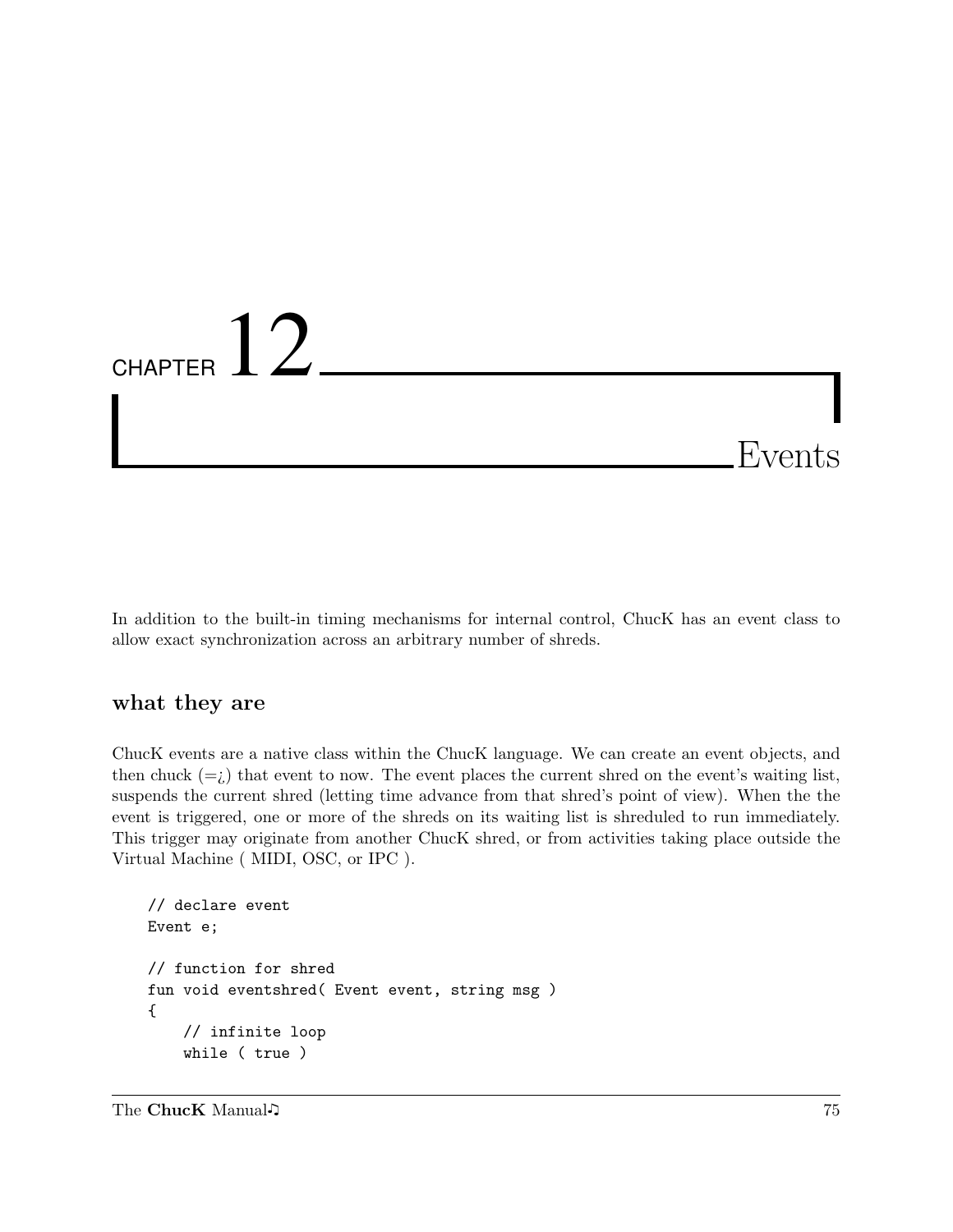```
{
        // wait on event
        event => now;
        // print
        <<sg>>>;
    }
}
// create shreds
spork ~ eventshred ( e, "fee" );
spork \tilde{ } eventshred ( e, "fi" );
spork ~ eventshred ( e, "fo" );
spork ~ eventshred ( e, "fum" );
// infinite time loop
while ( true )
{
    // either signal or broadcast
    if( maybe )
    {
        <<<"signaling...">>>;
        e.signal();
    }
    else
    {
        <<<"broadcasting...">>>;
        e.broadcast();
    }
    // advance time
    0.5::second => now;
}
```
#### use

Chucking an event to now suspends the current shred, letting time advance:

// declare Event Event e;

// ...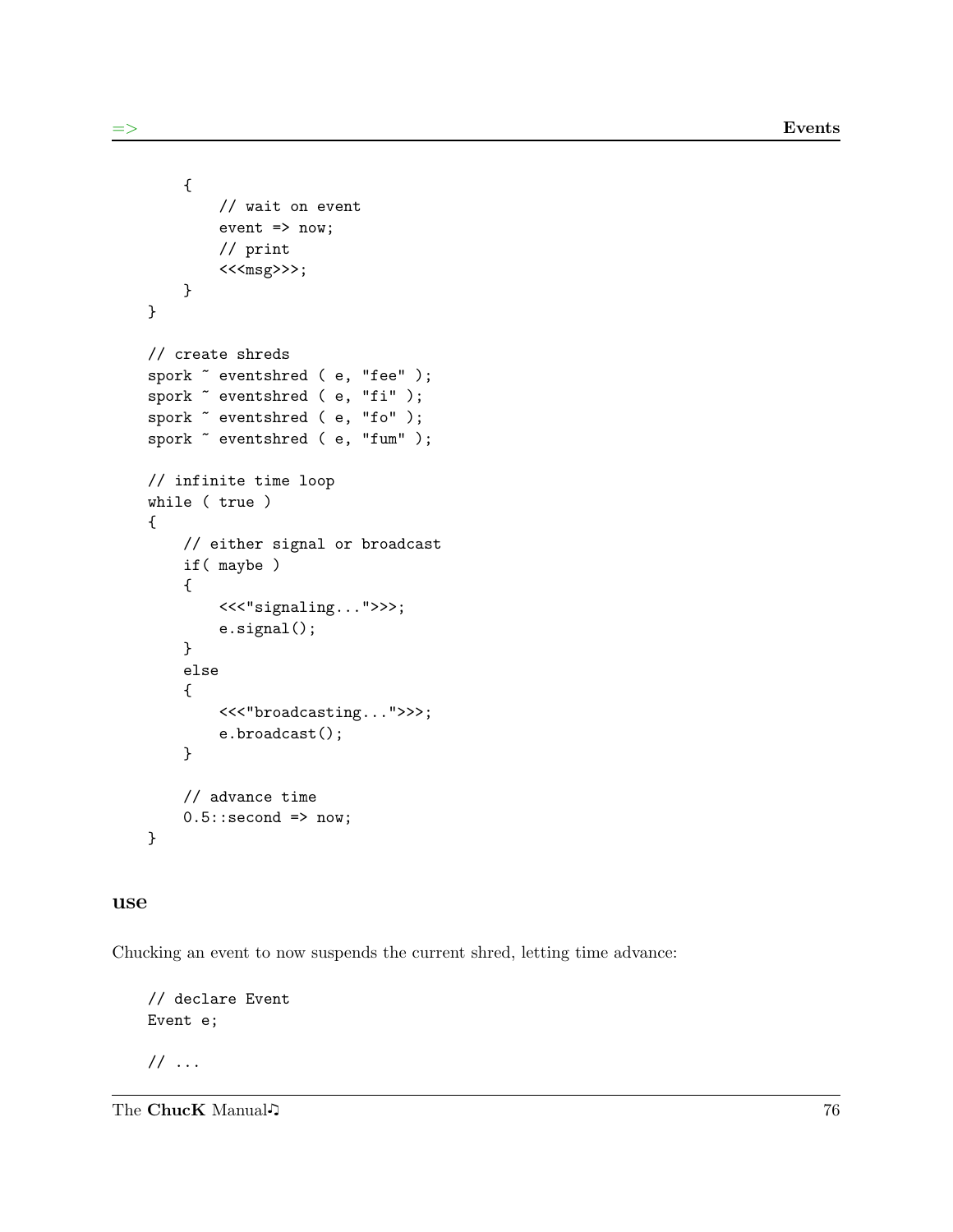```
// wait on the event
e \Rightarrow now;// after the event is trigger
<<< "I just woke up" >>>;
```
as shown above, events can be triggered in two ways, depending on the desired behavior.

```
// signal one shred waiting on the event e
e.signal();
```
signal() releases the first shred in that event's queue, and shredule it to run at the current time, respecting the order in which shreds were added to the queue.

```
// wake up all shreds waiting on the event e
e.broadcast();
```
broadcast() releases all shreds queued by that event, in the order they were added, and at the same instant in time

The released shreds are shreduled to run immediately. But of course they will respect other shreds also shreduled to run at the same time. Furthermore, the shred that called signal() or broadcast() will continue to run until it advances time itself, or yield the virtual machine without advancing time. (see me.yield() under concurrency)

## MIDI events

ChucK contains built-in MIDI classes to allow for interaction with MIDI based software or devices.

```
MidiIn min;
MidiMsg msg;
// open midi receiver, exit on fail
if ( !min.open(0) ) me.exit();
while( true )
{
    // wait on midi event
    min => now;
```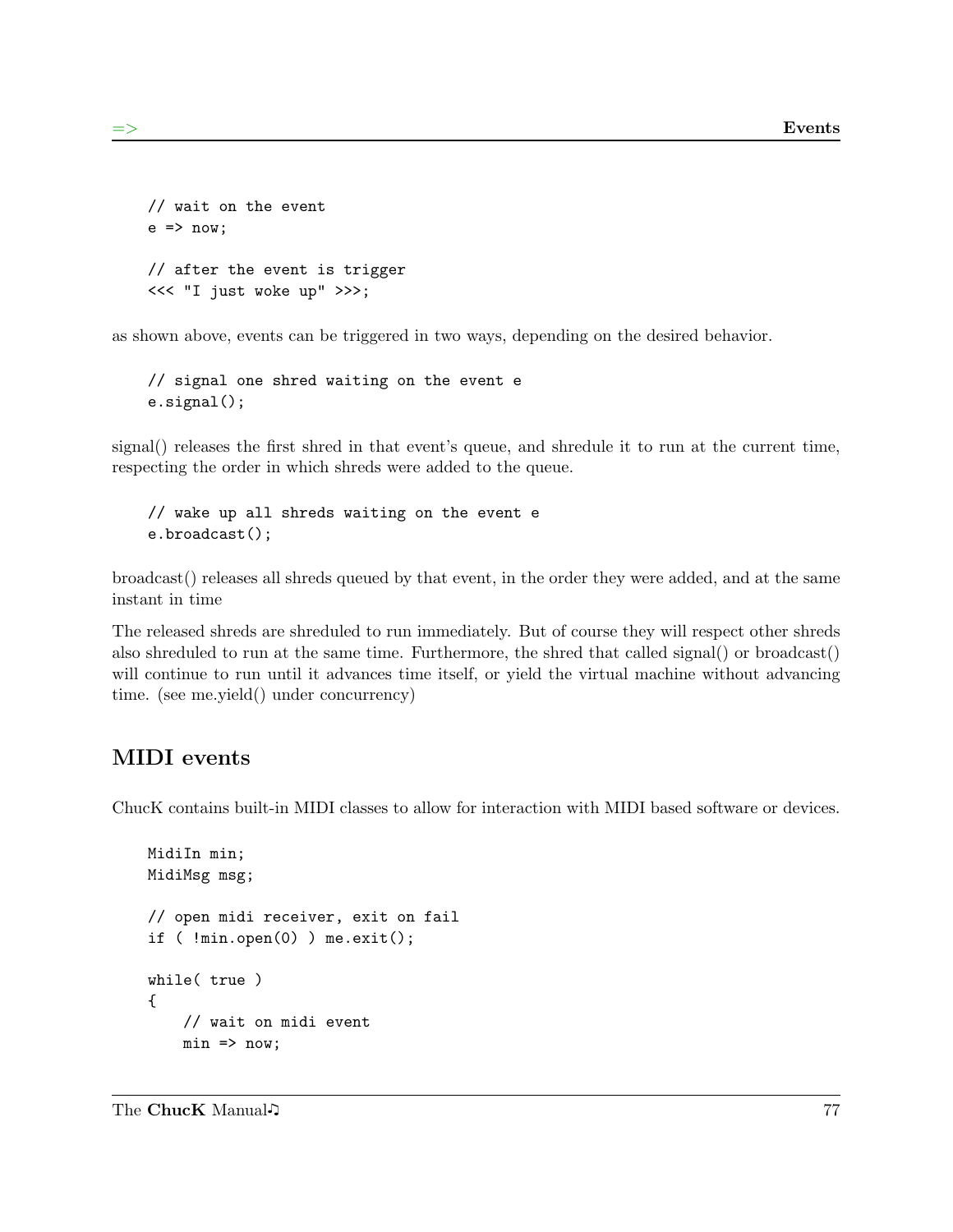```
// receive midimsg(s)
    while( min.recv( msg ) )
    {
        // print content
        <<< msg.data1, msg.data2, msg.data3 >>>;
    }
}
...
```
MidiIn is a subclass of Event, as as such can be ChucKed to now. MidiIn then takes a MidiMsg object to its .recv() method to access the MIDI data. As a default, MidiIn events trigger the broadcast() event behavior.

### OSC events

In addition to MIDI, ChucK has OSC communication classes as well:

```
...
// create our OSC receiver
OscRecv orec;
// port 6449
6449 => orec.port;
// start listening (launch thread)
orec.listen();
function void rate_control_shred()
{
    // create an address in the receiver
    // and store it in a new variable.
    orec.event("/sndbuf/buf/rate,f") @=> OscEvent oscdata;
    while ( true )
    {
        oscdata => now; //wait for events to arrive.
        // grab the next message from the queue.
        while( oscdata.nextMsg() != 0 )
        {
            // getFloat fetches the expected float
```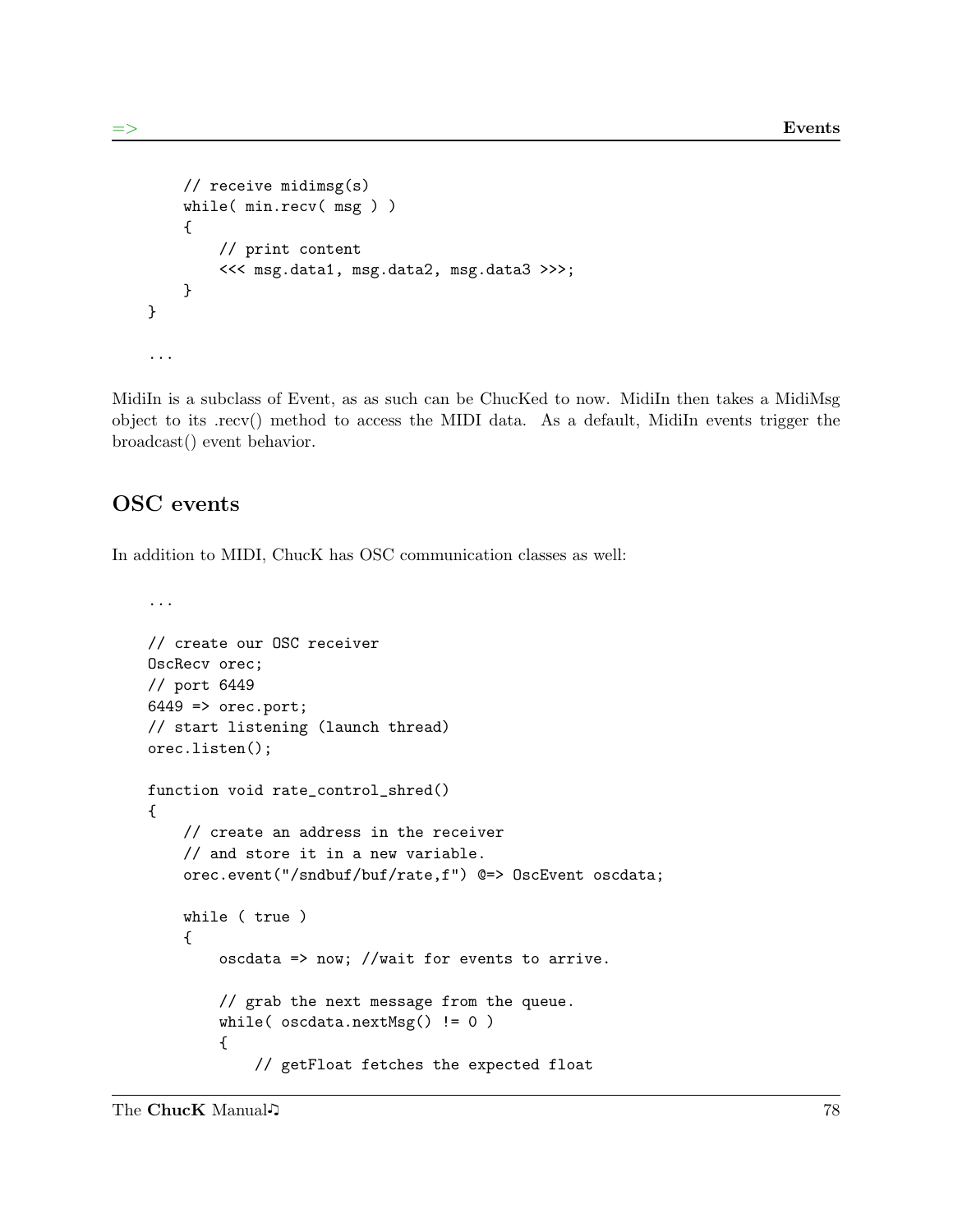```
// as indicated in the type string ",f"
             buf.rate( oscdata.getFloat() );
             0 \Rightarrow buf.pos;
         }
    }
}
...
```
The OscRecv class listens for incoming OSC packets on the specified port. Each instance of OscRecv can create OscEvent objects using its event() method to listen for packets at any valid OSC address pattern.

An OscEvent event can then be ChucKed to now to wait for messages to arrive, after which the nextMsg() and get $\{Float|String|Int\}$ () methods can be used to fetch message data.

### creating custom events

Events, like any other class, can be subclassed to add functionality and transmit data:

```
// extended event
class TheEvent extends Event
{
    int value;
}
// the event
TheEvent e;
// handler
fun int hi( TheEvent event )
{
    while( true )
    {
        // wait on event
        event => now;// get the data
        <<<e.value>>>;
    }
}
```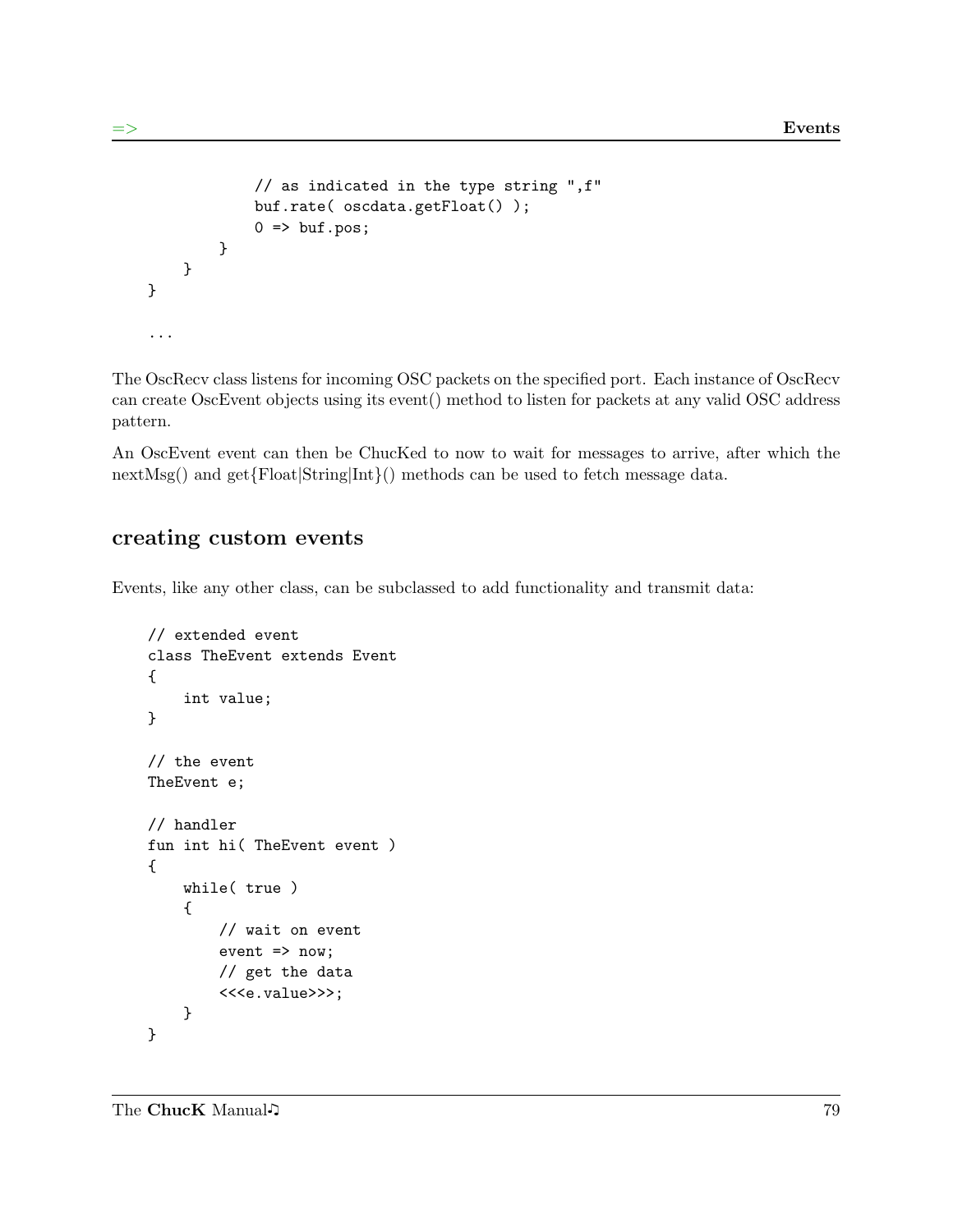```
// spork
spork ~ hi( e );
spork ~ hi( e );
spork ~ hi( e );
spork ~ hi( e );
// infinite time loop
while( true )
{
    // advance time
    1::second \Rightarrow now;// set data
    Math.rand2(0, 5) => e.value;
    // signal one waiting shred
    e.signal();
 }
```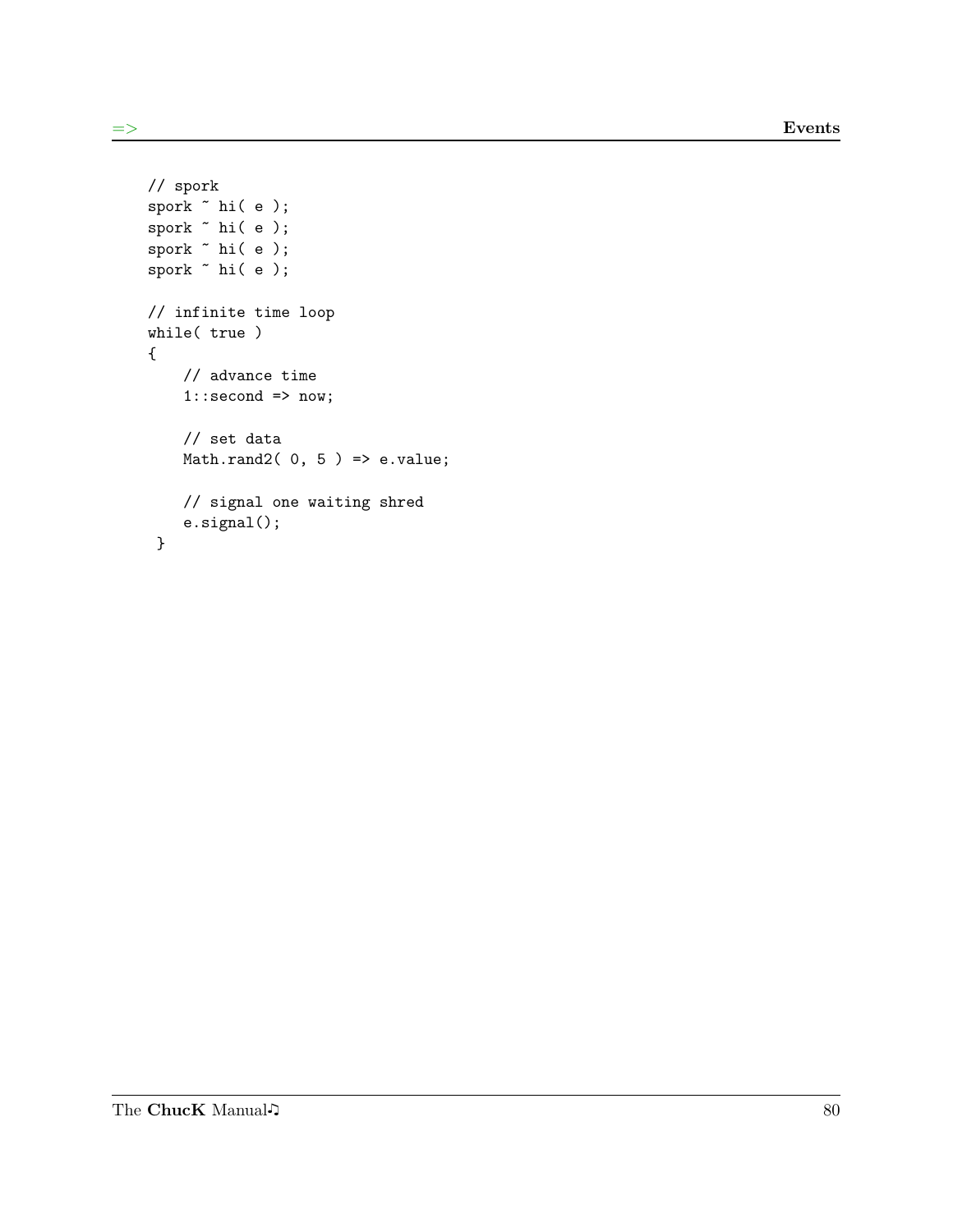# CHAPTER  $13$

## introduction

Chuck implements an object system that borrows from both C++ and Java conventions. In our case this means:

- You can define custom classes as new types and instantiate objects
- ChucK supports *polymorphic inheritance* (this is the same model used in Java, and also known as virtual inheritance in  $C++$ )
- All object variables are *references* (like Java), but instantiation resembles  $C++$ . We will discuss this in detail below.
- There is a default class library.
- All objects inherit from the Object class (as in Java)

For the sake of clarity we will define these terms:

- a class is an abstraction of data (members) and behavior (methods)
- a class is a type.
- an object is an *instantiation* of that class
- a reference variable refers indirectly to an object it is not the object itself. All ChucK object variables are reference variables (like in Java).

Objects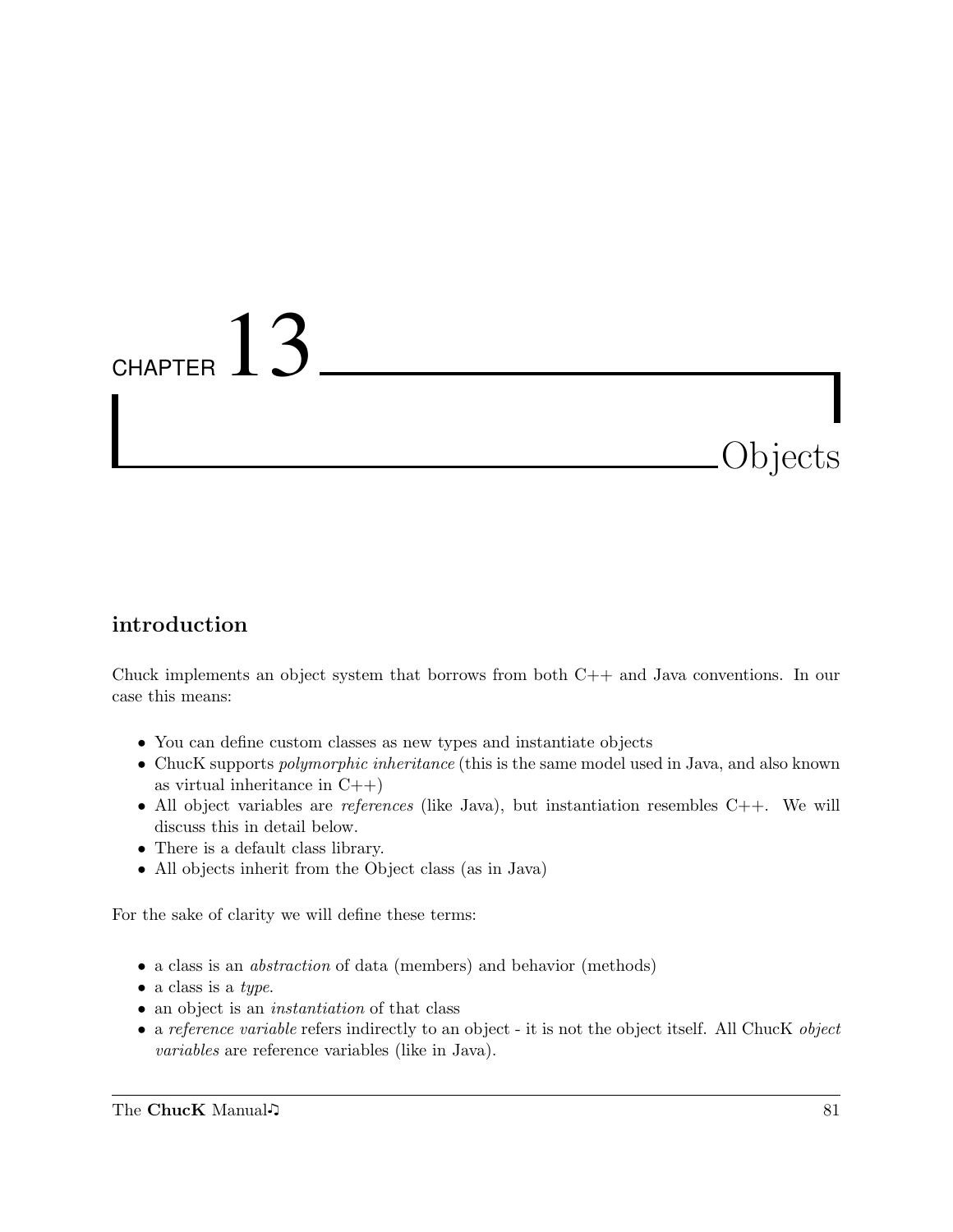• similarly, *reference assignment* duplicates a reference to an object and assigns the reference to a reference variable. The object itself is not duplicated. All ChucK object assignments are reference assignments.

## built-in classes

ChucK has a number of classes defined within the language.

- Object : base class to all ChucK objects.
- Event : ChucK's basic synchronization mechanism; may be extended to create custom Event functionality (discussed here).
- Shred : basic abstraction for a non-premptive Chuck process.
- **UGen** : base unit generator class (discussed here).

These are some of the more commonly used classes in ChucK.

### working with objects

Let's begin with some examples. For these examples, let's assume Foo is a defined class.

```
// create a Foo object; stored in reference variable bar
Foo bar;
```
The above code does two things:

- a reference variable bar is declared; its type is Foo.
- a new instance of Foo is created, and its reference is assigned to bar.

Note that in contrast to Java, this statement both declares a reference variable and instantiates a instance of that class and assigns the reference to the variable. Also note that in contrast to  $C++$ , bar is a reference, and does not represent the object itself.

To declare a reference variable that refers to nothing (also called a null reference):

// create a null reference to a Foo object Foo @ bar;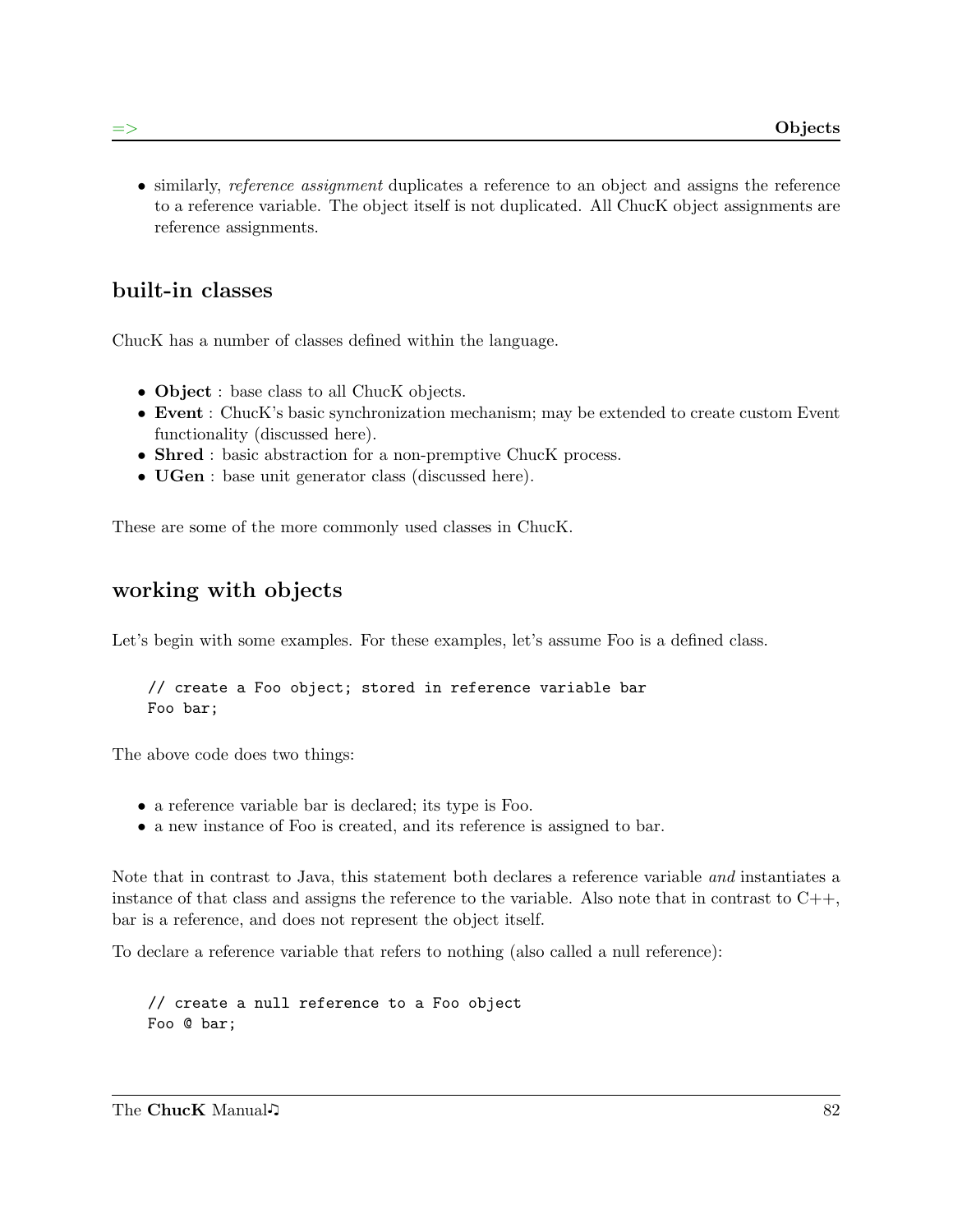The above code only declare a reference and initializes it to null. (random note: the above statement may be read as "Foo at bar")

We can assign a new instance to the reference variable:

```
// assign new instance of Foo to bar
new Foo @=> Foo @ bar;
// (this statement is equivalent to 'Foo bar', above)
```
The code above is exactly equivalent to Foo bar; as shown above. The new operator creates an instance of a class, in this case Foo. The  $\mathbb{Q} = i$  operator performs the reference assignment. (see Operators chapter for more information on  $@=i$ .

It is possible to make many references to same object:

```
// make a Foo
Foo bar;
// reference assign to duh
bar @=> Foo @ duh;
// (now both bar and duh points to the same object)
```
ChucK objects are reference counted and garbage collection takes place automatically. (note: this is still being implemented!)

As stated above, a classes may contain data and behavior, in the form of *member variables* and *mem*ber functions, respectively. Members are accessed by using 'dot notation' - reference.memberdata and reference.memberfunc(). To invoke a member function of an object (assuming class Foo has a member function called compute that takes two integers and returns an integer):

```
// make a Foo
Foo bar;
// call compute(), store result in boo
bar.compute(1, 2) => int boo;
```
#### writing a class

If a class has already been defined in the ChucK virtual machine (either in the same file or as a public class in a different file) then it can be instantiated similar to primitive types.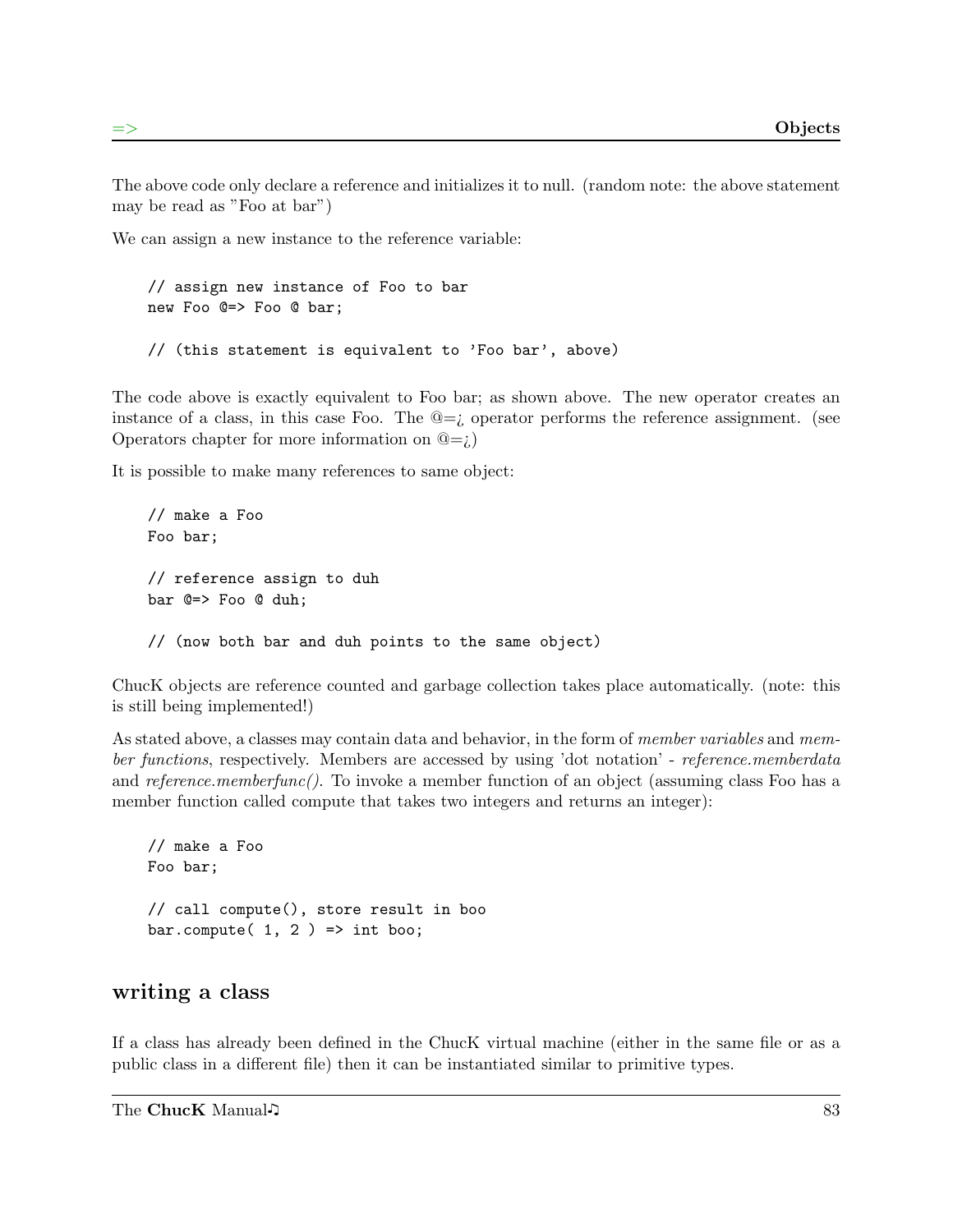Unless declared public, class definitions are scoped to the shred and will not conflict with identically named classes in other running shreds.

Classes encapsulate a set of behaviors and data. To define a new object type, the keyword class is used followed by the name of that class.

```
// define class X
class X
{
    // insert code here
}
```
If a class is defined as public, it is integrated into the central namespace (instead of the local one), and can be instantiated from other programs that are subsequently compiled. There can be at most one public class per file.

```
// define public class MissPopular
public class MissPopular
{
    // ...
}
// define non-public class Flarg
class Flarg
{
    // ...
}
// both MissPopular and Flarg can be used in this file
// only MissPopular can be used from another file
```
We define member data and methods to specify the data types and functionality required of the class. Members, or instance data and instance functions are associated with individual instances of a class, whereas static data and functions are only associated with the class (and shared by the instances).

## members (instance  $data + functions$ )

Instance data and methods are associated with an object.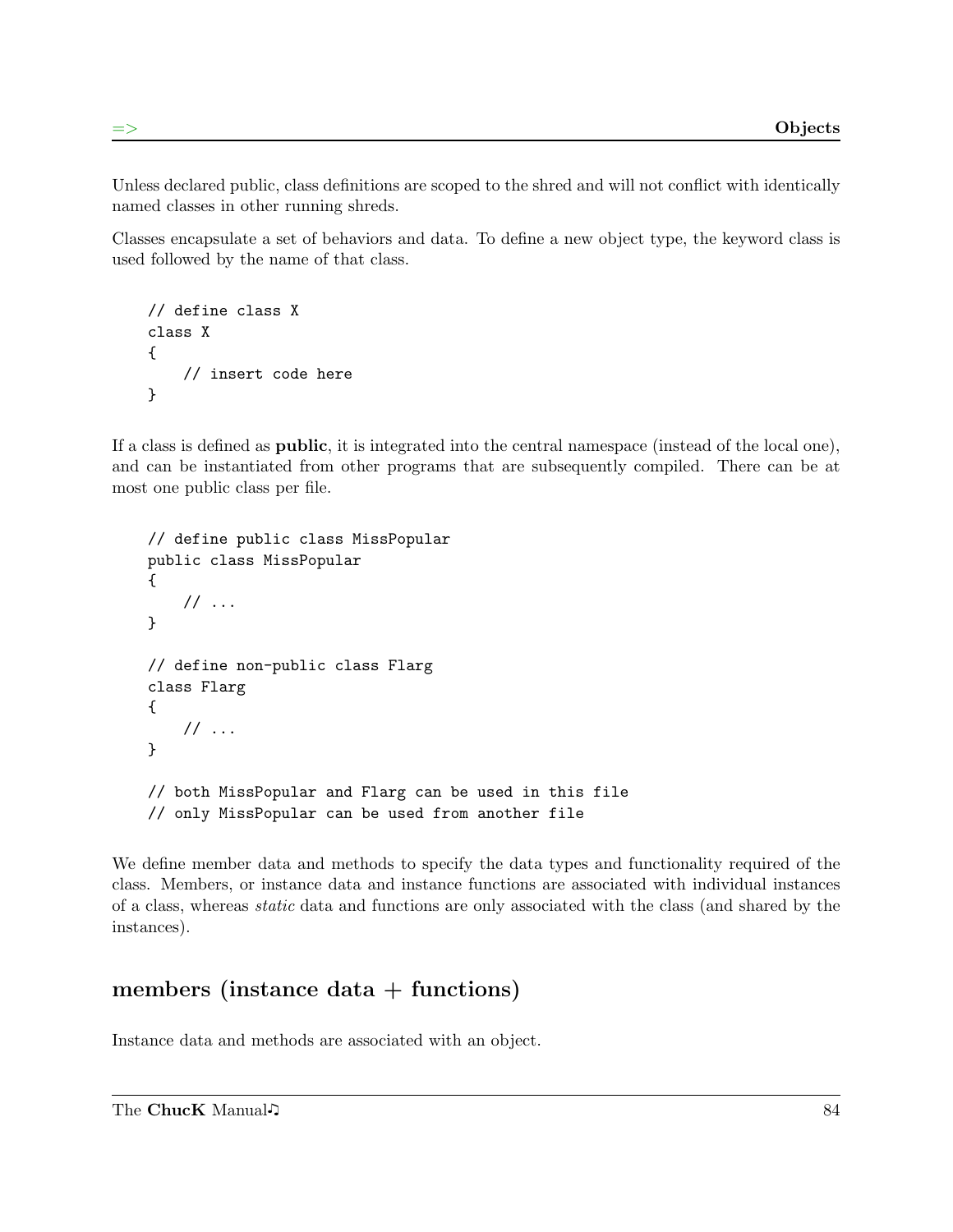```
// define class X
class X
{
    // declare instance variable 'm_foo'
    int m_foo;
    // another instance variable 'm_bar'
    float m_bar;
    // yet another, this time an object
    Event m_event;
    // function that returns value of m_foo
    fun int getFoo() { return m_foo; }
    // function to set the value of m_foo
    fun void setFoo( int value ) { value => m_foo; }
    // calculate something
    fun float calculate( float x, float y )
    {
        // insert code
    }
    // print some stuff
    fun void print()
    {
        <<< m_foo, m_bar, m_event >>>;
    }
}
// instantiate an X
X x;
// set the Foo
x.setFoo( 5 );
// print the Foo
<<< x.getFoo() >>>;
// call print
x.print();
```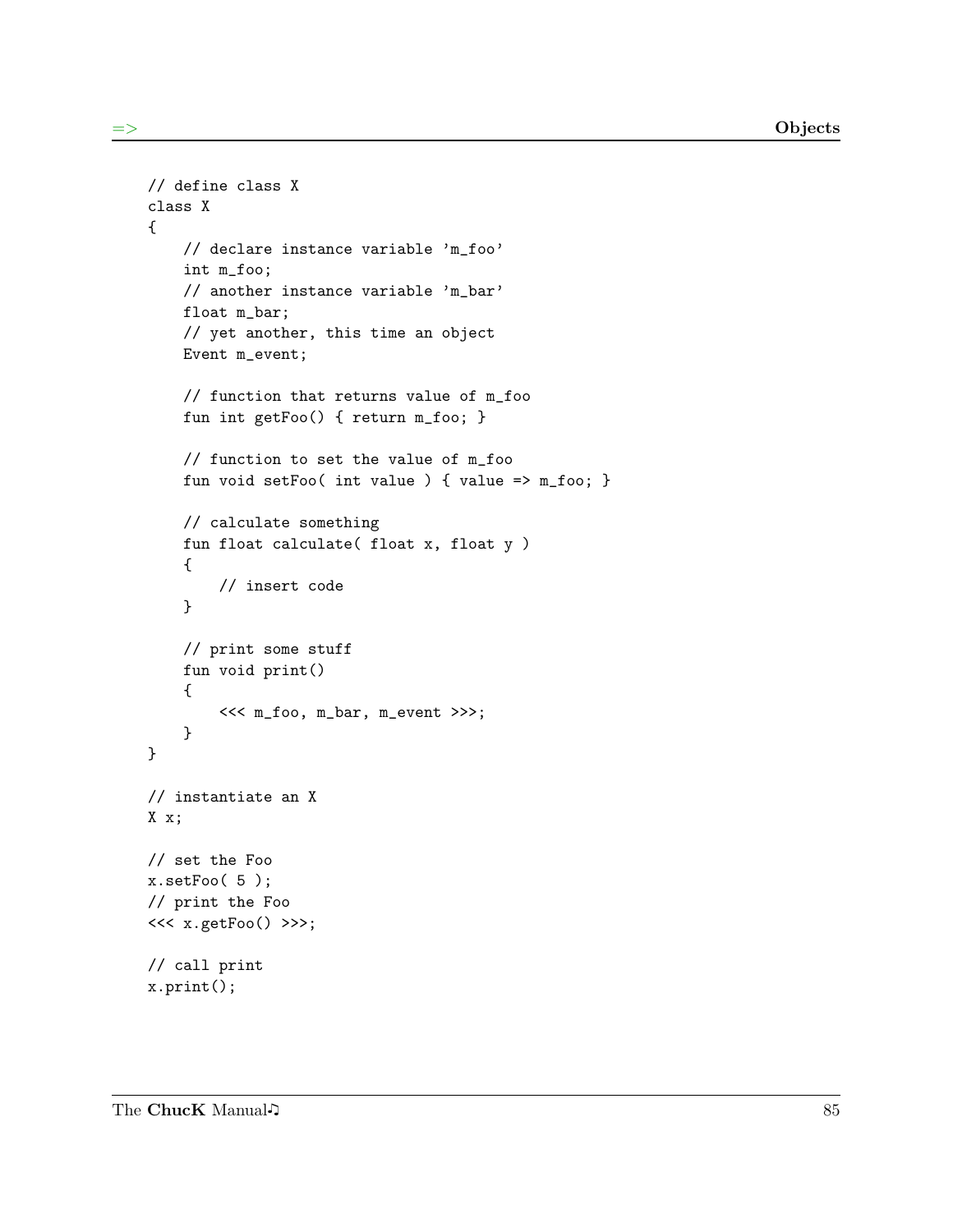### class constructors

In the initial release, we do not support constructors yet. However, we have a single pre-constructor. The code immediately inside a class definiton (and not inside any functions) is run every time an instance of that class is created.

```
// define class X
class X
{
    // we can put any ChucK statements here as pre-constructor
    // initialize an instance data
    109 => int m_foo;
    // loop over stuff
    for( 0 \Rightarrow int i; i < 5; i++){
        // print out message how silly
        <<< "part of class pre-constructor...", this, i >>>;
    }
    // function
    fun void doit()
    {
        // ...
    }
}
// when we instantiate X, the pre-constructor is run
X x;
// print out m_foo
<<< x.m_foo >>>;
```
## static  $(data + functions)$

Static data and functions are associated with a class, and are shared by all instances of that class – in fact,static elements can be accessed without an instance, by using the name of the class: Classname.element.

// define class X

The ChucK Manual  $\sqrt{ }$  86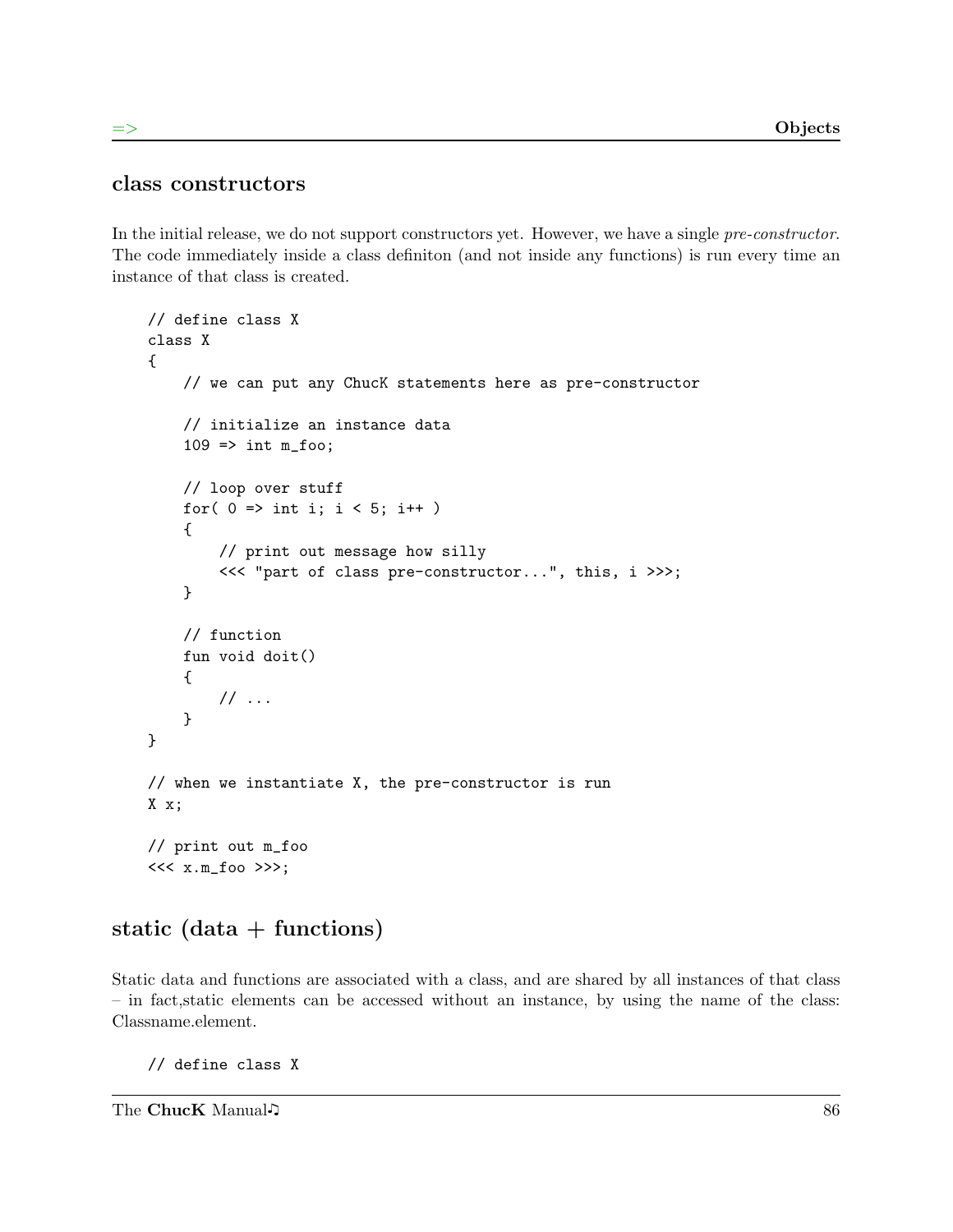```
class X
{
    // static data
    static int our_data;
    // static function
    fun static int doThatThing()
    {
        // return the data
        return our_data;
    }
}
// do not need an instance to access our_data
2 \Rightarrow X.our_data;
// print out
<<< X.our_data >>>;
// print
<<< X.doThatThing() >>>;
// create instances of X
X x1;
X x2;
// print out their static data - should be same
<<< x1.our_data, x2.our_data >>>;
// change use one
5 \Rightarrow x1.our_data;
// the other should be changed as well
<<< x1.our_data, x2.our_data >>>;
```
## inheritance

Inheritance in object-oriented code allows the programmer to take an existing class and extend or alter its functionality. In doing so we can create a taxonomy of classes that all share a specific set of behaviors, while implementing those behaviors in different, yet well-defined, ways. We indicate that a new class inherits from another class using the extends keyword. The class from which we inherit is referred to as the parent class, and the inheriting class is the child class. The Child class receives all of the member data and functions from the parent class, although functions from the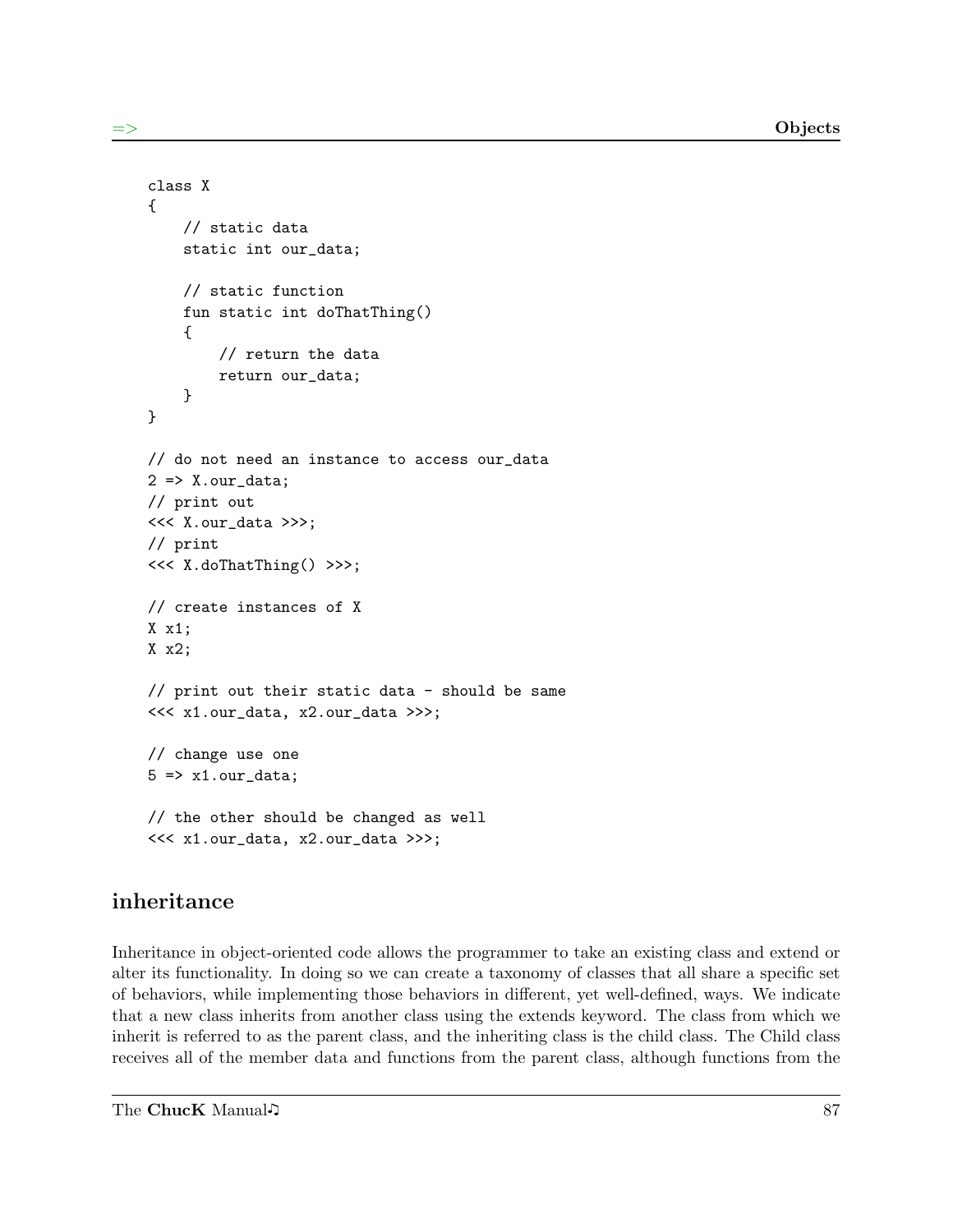parent class may be overridden ( below ). Because the children contain the functionality of the parent class, references to instances of a child class may be assigned to a parent class reference type.

For now, access modifiers (public, protected, private) are included but not fully implemented. Everything is public by default.

```
// define class X
class X
{
    // define member function
    fun void doThatThing()
    {
        <<<"Hallo">>>;
    }
    // define another
    fun void hey()
    {
    <<<"Hey!!!">>>;
    }
    // data
    int the_data;
}
// define child class Y
class Y extends X
{
    // override doThatThing()
    fun void doThatThing()
    {
        <<<"No! Get away from me!">>>;
    }
}
// instantiate a Y
Y y;
// call doThatThing
y.doThatThing();
// call hey() - should use X's hey(), since we didn't override
```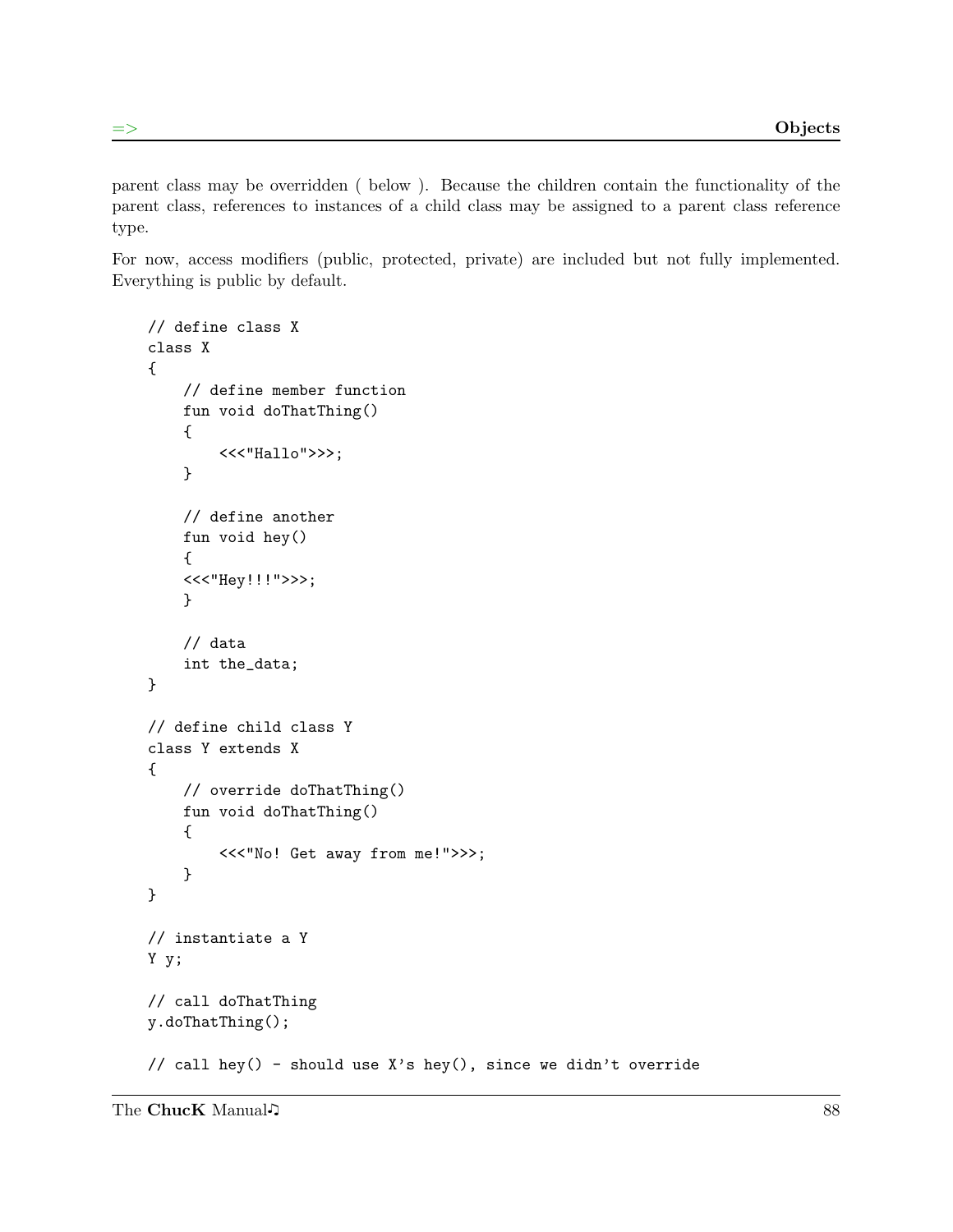```
y.hey();
// data is also inherited from X
<<< y.the_data >>>;
```
Inheritance provides us a way of efficiently sharing code between classes which perform similar roles. We can define a particular complex pattern of behavior, while changing the way that certain aspects of the behavior operate.

```
// parent class defines some basic data and methods
class Xfunc
{
    int x;
    fun int doSomething( int a, int b ) {
        return 0;
    }
}
// child class, which overrides the doSomething function with an addition operation
class Xadds extends Xfunc
{
    fun int doSomething ( int a, int b )
    {
         return a + b;
    }
}
// child class, which overrides the doSomething function with a multiply operation
class Xmuls extends Xfunc
{
    fun int doSomething ( int a, int b )
    {
         return a * b;
    }
}
// array of references to Xfunc
Xfunc @ operators[2];
// instantiate two children and assign reference to the array
new Xadds @=> operators[0];
```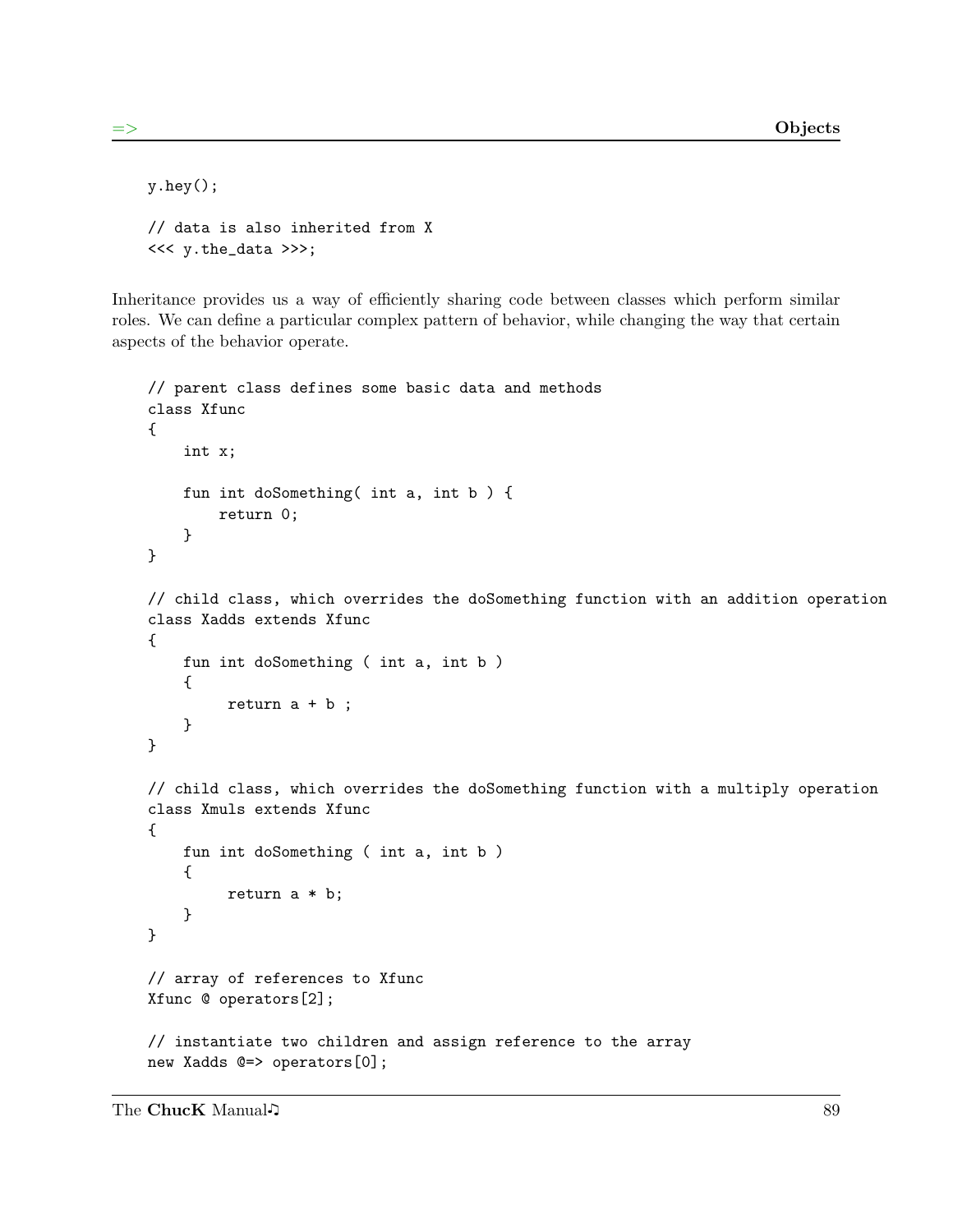```
new Xmuls @=> operators[1];
// loop over the Xfunc
for(0 \Rightarrow int i; i < operators.cap(); i++ )
{
    // doSomething, potentially different for each Xfunc
    <<< operators[i].doSomething( 4, 5 ) >>>;
}
```
because Xmuls and Xadds each redefine doSomething( int a, int b ) with their own code, we say that they have overridden the behavior of the parent class. They observe the same interface, but have potentially different implementation. This is known as polymorphism.

## Overloading

Function overloading in classes is similar to that of regular functions. see functions.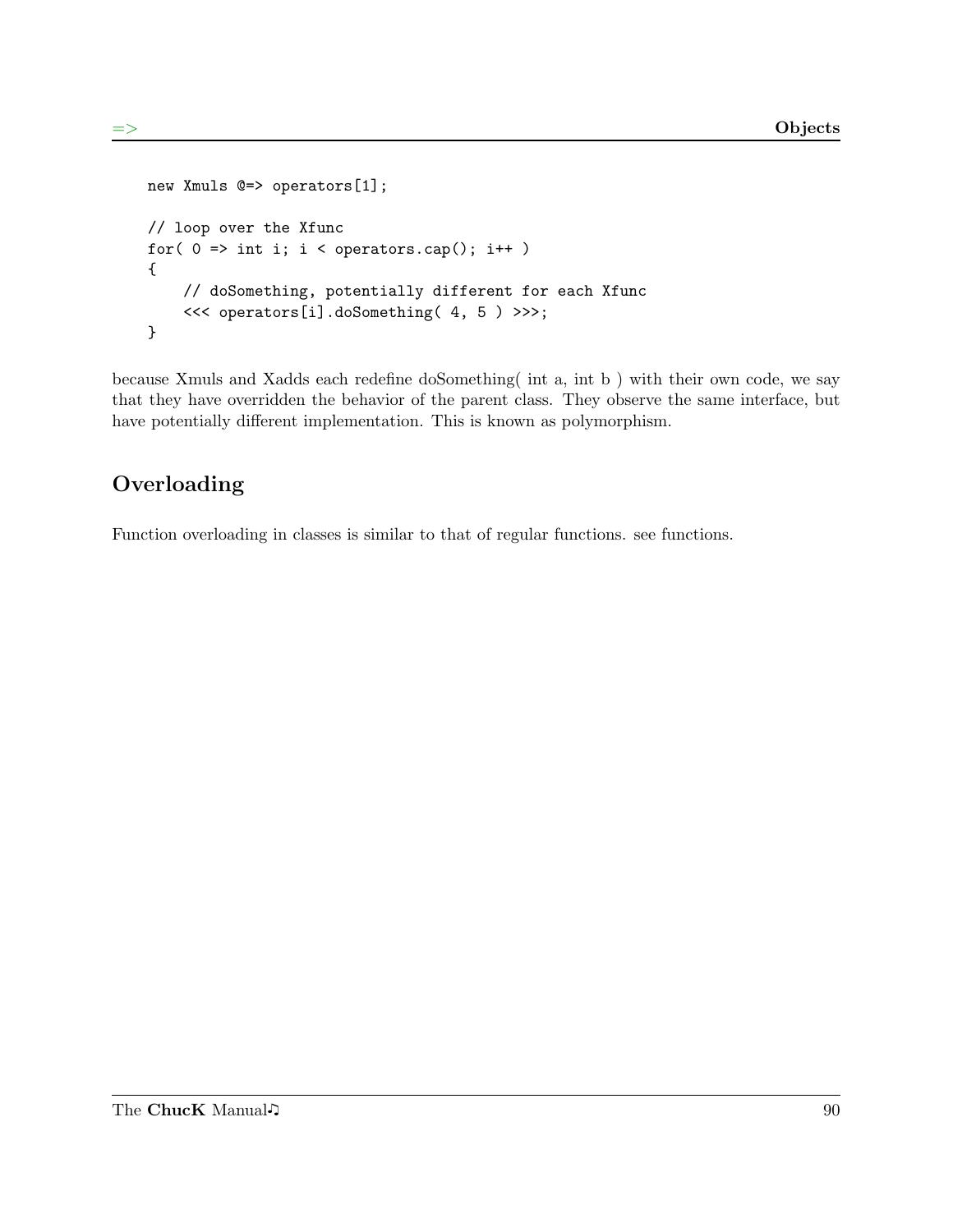## CHAPTER  $14$  $The Chuck Computer + Virtual Machine$

Let's start with the compiler/virtual machine, both of which runs in the same process. By now, you should have built/installed ChucK (guide), and perhaps taken the tutorial. This guide is intended to be more complete and referential than the tutorial.

SYNOPSIS (a man-esque page)

usage:

| chuck -- $\lceil$ options commands $\lceil$ $\lceil$ +-= $\rceil$ file1 file2 file3            |     |
|------------------------------------------------------------------------------------------------|-----|
| options $\vert$ = halt $\vert$ loop   audio   silent   dump   nodump   about                   |     |
| $srate < N>$  bufsize $< N>$  bufnum $< N>$  dac $< N>$  adc $< N>$                            |     |
| remote <hostname> port<n> verbose<n> probe</n></n></hostname>                                  | re- |
| $\text{mote}\leq\text{hostname}\geq\text{port}\leq\text{N}\geq$                                |     |
| $commands$ = add remove replace status time kill                                               |     |
| $\begin{bmatrix} +(-1)^{n-1} \\ -1 \end{bmatrix}$ = shortcuts for add, remove, replace, status |     |

#### DESCRIPTION

[ source ChucK files ] : ChucK can run 1 or more processes in parallel and interactively. The programmer only needs to specify them all on the command line, and they will be compiled and run in the VM. Each input source file (.ck suffix by convention) will be run as a separate 'shred' (user-level ChucK threads) in the VM. They can 'spork' additional shreds and interact with existing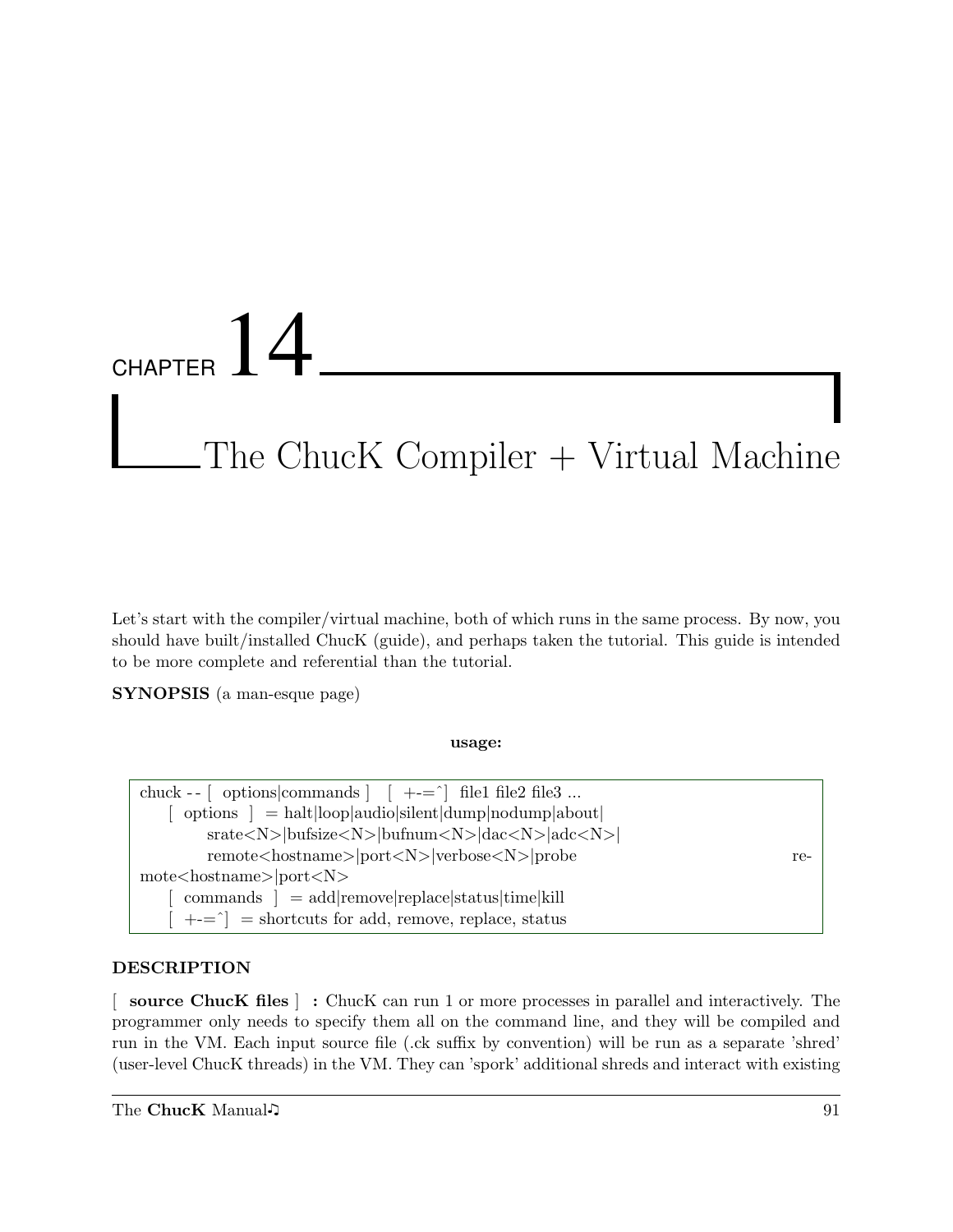shreds. Thanks to the ChucK timing mechanism, shreds don't necessarily need to know about each other in order to be precisely 'shreduled' in time - they only need to keep track of they own time, so to speak.

Addtionally, more shreds can be added/removed/replaced manually at run-time, using on-the-fly programming [ Wang and Cook 2004 ] - (see publications and http://on-the-fly.cs.princeton.edu/).

[ options ] :

#### $-$ halt  $/$  -h

(on by default) - tells the vm to halt and exit if there are no more shreds in the VM.

#### $-$ loop  $/$  -l

tells the ChucK VM to continue executing even if there no shreds currently in the VM. This is useful because shreds can be added later on-the-fly. Furthermore, it is legal to specify this option without any input files. For example:

%>chuck - -loop

the above will 'infinite time-loop' the VM, waiting for incoming shreds.

#### - -audio / -a

(on by default) - enable real-time audio output

#### $-$ silent  $/$  -s

disable real-time audio output - computations in the VM is not changed, except that the actual timing is no longer clocked by the real-time audio engine. Timing manipulations (such as operations on 'now') still function fully. This is useful for synthesizing audio to disk or network. Also, it is handy for running a non-audio program.

#### $-$ -dump  $/ +d$

dump the virtual instructions emitted to stderr, for all the files after this flag on the command line, until a 'nodump' is encountered (see below). For example:

 $\%$ >chuck foo.ck +d bar.ck

will dump the virtual ChucK instructions for bar.ck (only), with argument values, to stderr. --dump can be used in conjunction with - -nodump to selectively dump files.

#### - -nodump / -d

(default state) cease the dumping of virtual instructions for files that comes after this flag on the command line, until a 'dump' is encountered (see above). For example:

%>chuck +d foo.ck -d bar.ck +d doo.ck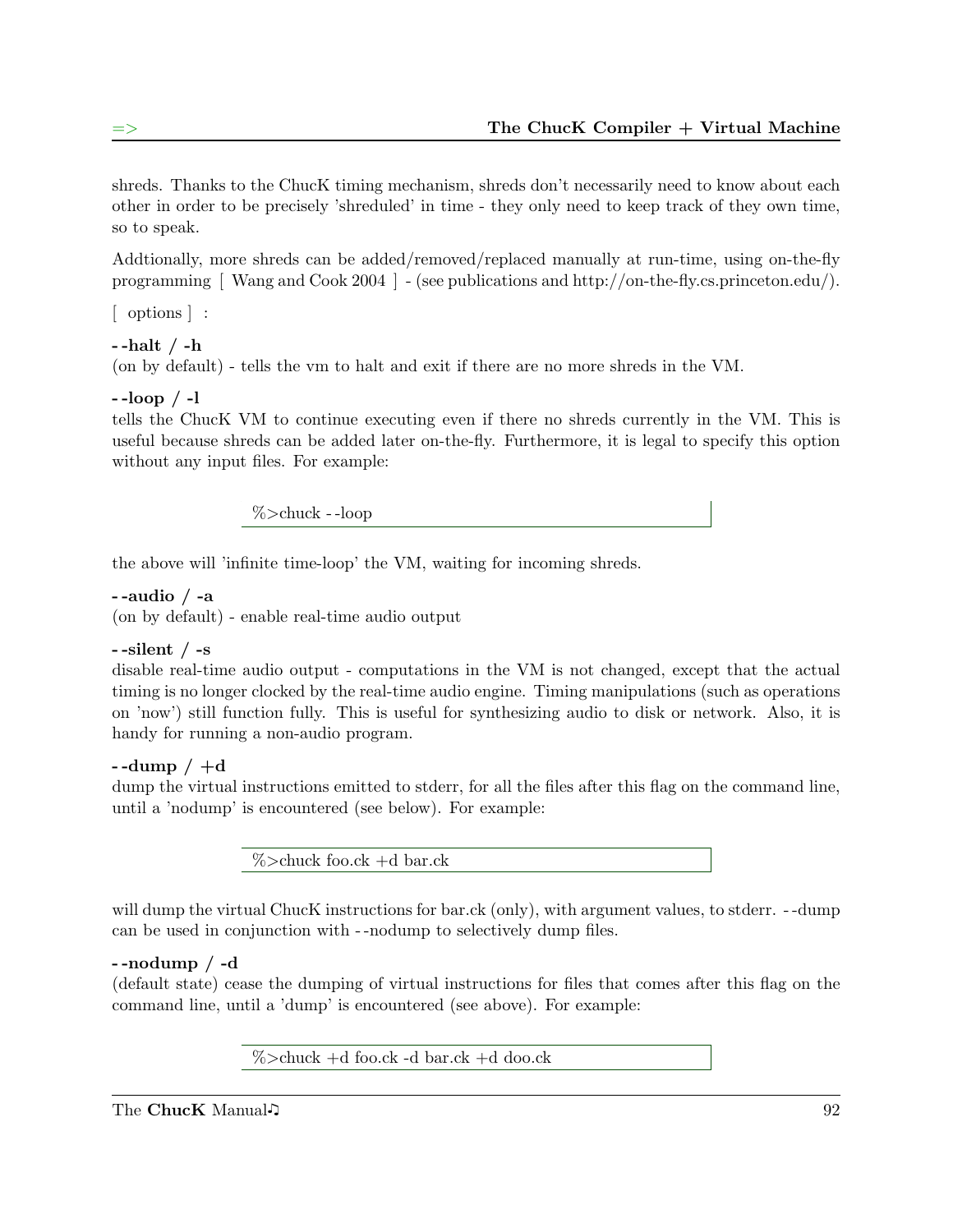will dump foo.ck, then doo.ck - but not bar.ck.

These are useful for debug ChucK itself, and for other entertainment purposes.

#### $-$ srate $(N)$

set the internal sample rate to (N) Hz. by default, ChucK runs at 44100Hz on OS X and Windows, and 48000Hz on linux/ALSA. even if the VM is running in - -silent mode, the sample rate is still used by some unit generaters to compute audio, this is important for computing samples and writing to file. Not all sample rates are supported by all devices!

#### - -bufsize(N)

set the internal audio buffer size to (N) sample frames. larger buffer size often reduce audio artifacts due to system/program timing. smaller buffers reduce audio latency. The default is 512. If (N) is not a power of 2, the next power of 2 larger than  $(N)$  is used. For example:

%>chuck - -bufsize950

sets the buffer size to 1024.

#### $-$ -dac $(N)$

opens audio output device  $\#(N)$  for real-time audio. by default,  $(N)$  is 0.

 $-$ adc $(N)$ 

opens audio input device  $\#(N)$  for real-time audio input. by default,  $(N)$  is 0.

 $-$ -chan(N) / -c(N)

opens N number of input and output channels on the audio device. by default, (N) is 2.

#### $-i\text{in(N)}$  /  $-i(N)$

opens N number of input channels on the audio device. by default (N) is 2.

 $\text{-}out(N)$  -o(N)

opens N number of output channels on the audio device. by default (N) is 2.

 $-$ -about  $/$  --help

prints the usage message, with the ChucK URL

## - -callback

Utilizes a callback for buffering (default).

#### - -blocking Utilizes blocking for buffering.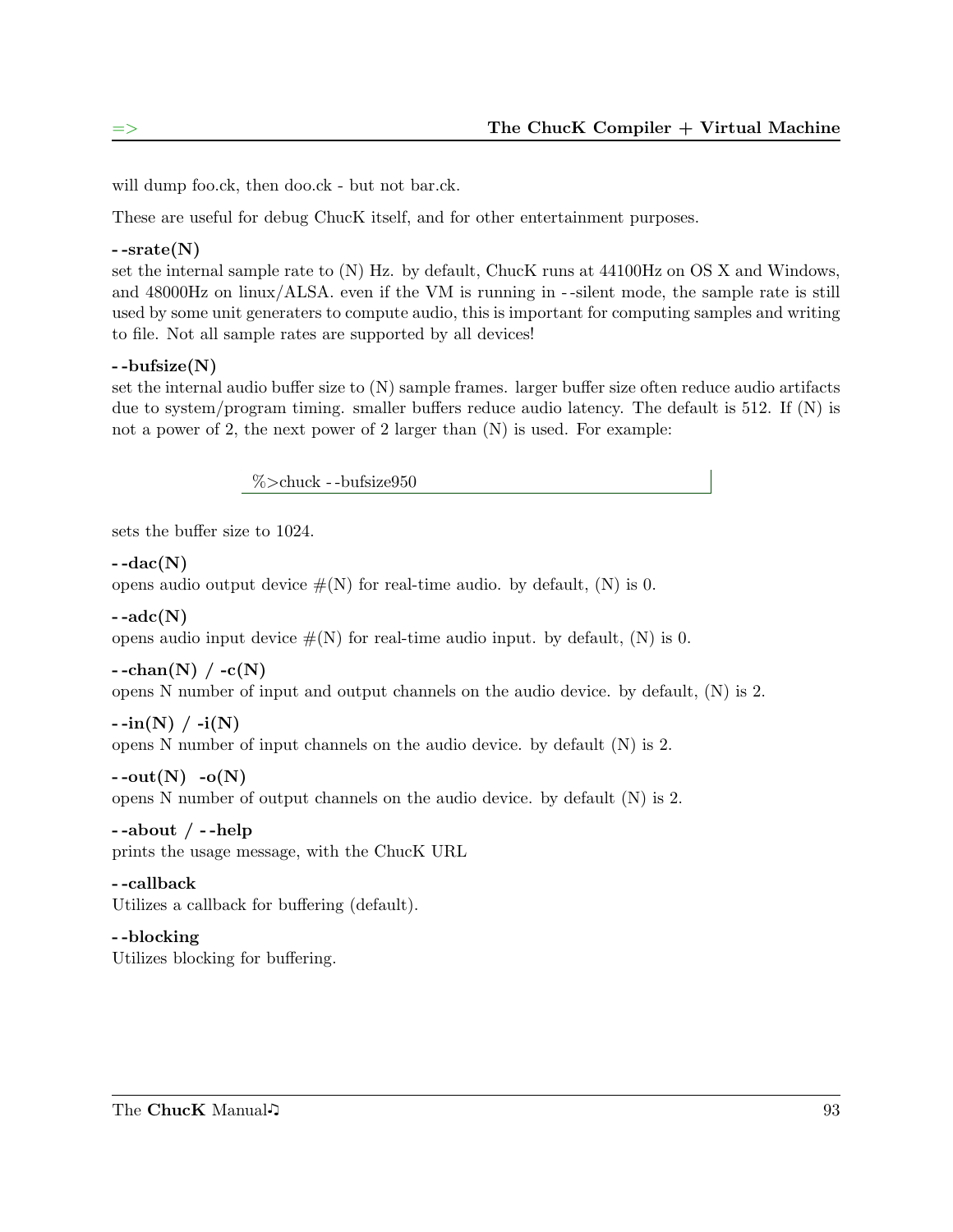## CHAPTER  $15$

## Unit Analyzers

Unit Analyzers (UAnae) are analyis building blocks, similar in concept to unit generators. They perform analysis functions on audio signals and/or metadata input, and produce metadata analysis results as output. Unit analyzers can be linked together and with unit generators to form analysis/synthesis networks. Like unit generators, several unit analyzers may run concurrently, each dynamically controlled at different rates. Because data passed between UAnae is not necessarily audio samples, and the relationship of UAna computation to time is fundamentally different than that of UGens (e.g., UAnae might compute on blocks of samples, or on metadata), the connections between UAnae have a different meaning from the connections between UGens formed with the ChucK operator,  $\Rightarrow$  This difference is reflected in the choice of a new connection operator, the upChucK operator:  $=$   $\hat{ }$ . Another key difference between UGens and UAnae is that UAnae perform analysis (only) on demand, via the upchuck() function (see below). Some more quick facts about ChucK unit analyzers:

- All ChucK unit analyzers are objects (not primitive types). (see objects)
- All ChucK unit analyzers inherit from the UAna class. The operation foo  $=$   $\hat{ }$  yah, where foo and yah are UAnae, connects foo to yah.
- Unit analyzer parameters and behaviors are controlled by calling / chucking to member functions over time, just like unit generators.
- Analysis results are always stored in an object called a UAnaBlob. The UAnaBlob contains a time-stamp indicating when it was computed, and it may store an array of floats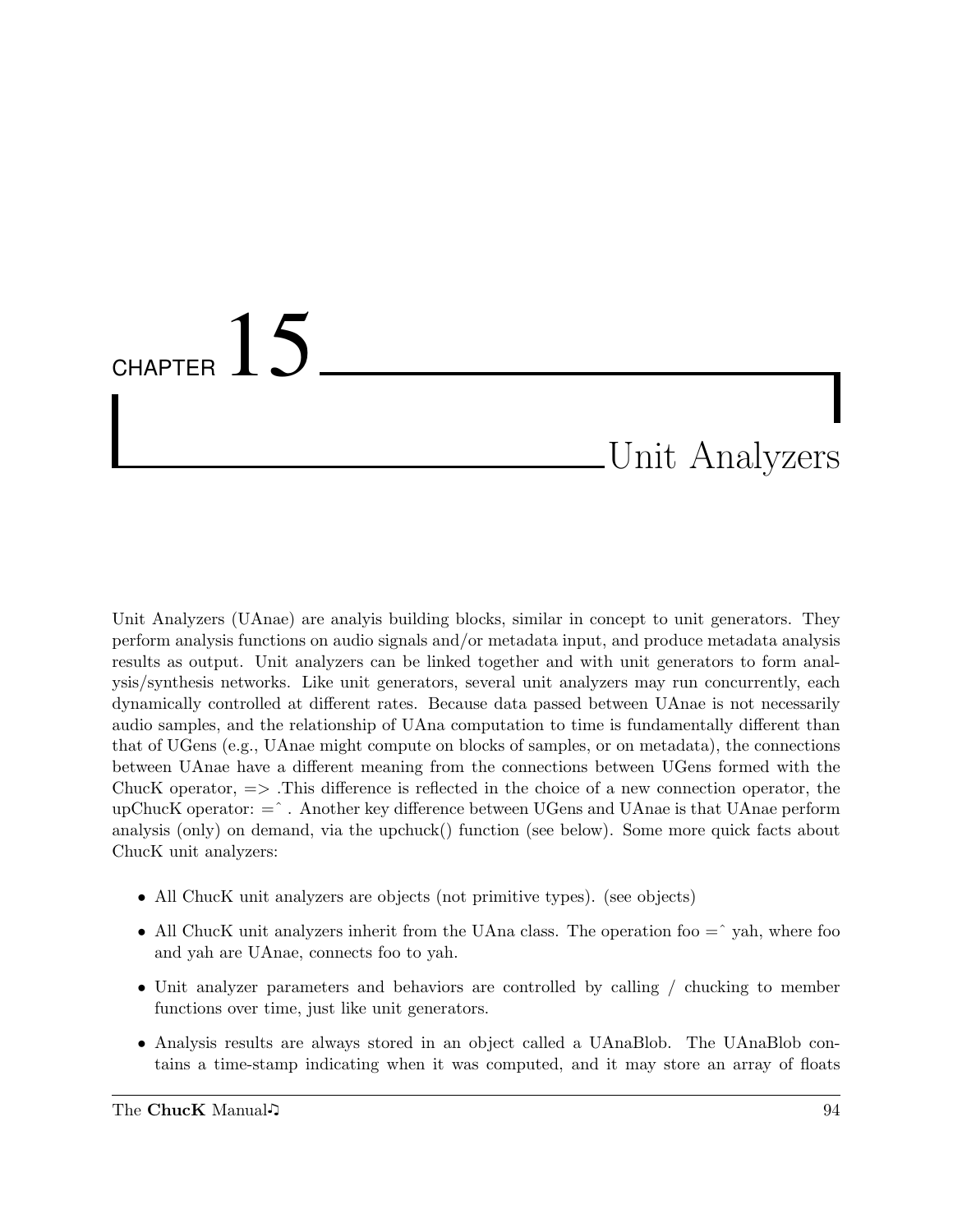and/or complex values. Each UAna specifies what information is present in the UAnaBlob it produces.

- All unit analyzers have the function upchuck(), which when called issues a cascade of analysis computations for the unit analyzer and any "upstream" unit analyzers on which its analysis depends. In the example of foo  $=$   $\alpha$  yah, yah.upchuck() will result in foo first performing its analysis (possibly requesting analysis results from unit analyzers further upstream), then yah, using foo's analysis results in its computation. upchuck() returns the analysis results in the form of a UAnaBlob.
- Unit analyzers are specially integrated into the virtual machine such that each unit analyzer performs its analysis on its input whenever it or a downstream UAna is upchuck()-ed. Therefore, we have the ability to assert control over the analysis process at any point in time and at any desired control rate.

## declaring

Unit analyzers (UAnae) are objects, and they need to be instantiated before they can be used. We declare unit analyzers the same way we declare UGens and other objects.

// instantiate an FFT, assign reference to variable f FFT f;

#### connecting

The upChucK operator  $(=\hat{\ } )$  is only meaningful for unit analyzers. Similar to the behavior of the ChucK operator between UGens, using  $=$  to connect one UAna to another connects the analysis results of the first to the analysis input of the second.

// instantiate FFT and flux objects, // connect to allow computation of spectrum and spectral flux on adc input adc => FFT fft = $\hat{ }$  Flux flux => blackhole;

Note that the last UAna in any chain must be chucked to the blackhole or dac to "pull" audio samples from the aaddcc or other unit generators upstream. It is also possible to linearly chain many UAnae together in a single statement. In the example below, the analysis of flux capacitor depends on the results of flux, so the flux object will always perform its analysis computation before the computation of flux capacitor.

// Set up analysis on adc, via an FFT object, a spectral flux object, and a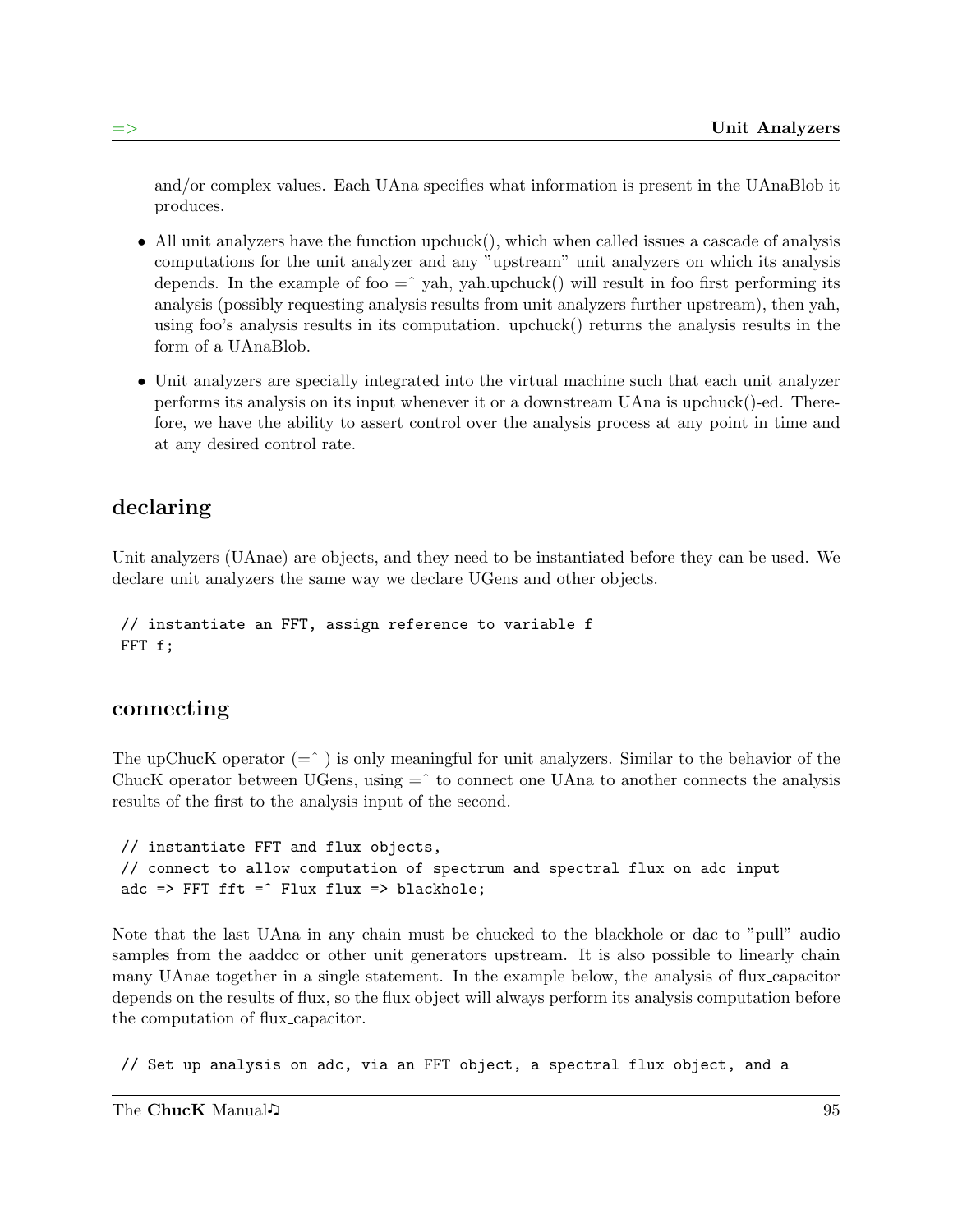```
// made-up object called a FluxCapacitor that operates on the flux value.
adc => FFT f = \hat{ } Flux flux =\hat{ } FluxCapacitor flux_capacitor => blackhole;
```
Very importantly, it is possible to create connection networks containing both UAane and UGens. In the example below, an FFT transforms two (added) sinusoidal inputs, one of which has reverb added. An IFFT transforms the spectrum back into the time domain, and the result is processed with a third sinusoid by a gain object before being played through the dac. (No, this example is not supposed to do anything musically interesting, only help you get a feel for the syntax. Notice that any connection through which audio samples are passed is denoted with the => operator, and the connection through which spectral data is passed (from the FFT to the IFFT) is denoted with the  $=\hat{ }$  operator.

```
//Chain a sine into a reverb, then perform FFT, then IFFT, then apply gain,
then output
 SinOsc s => JCRev r => FFT f = \hat{ } IFFT i => Gain g => dac;
 // Chuck a second sine into the FFT
 SinOsc s2 \Rightarrow f;
 // Chuck a third sine into the final gain
SinOsc s3 \Rightarrow g;
```
FFT, IFFT, and other UAnae that perform transforms between the audio domain and another domain play a special role, as illustrated above. FFT takes audio samples as input, so unit generators connect to it with the ChucK operator  $\Rightarrow$ . However, it outputs analysis results in the spectral domain, so it connects to other UAnae with the upChucK operator  $=$   $\hat{ }$ . Conversely, UAnae producing spectral domain output connect to the IFFT using  $\Rightarrow$ , and IFFT can connect to the ddaacc or other UGens using  $\Rightarrow$ . This syntax allows the programmer to clearly reason about the expected behavior of an analysis/synthesis network, while it hides the internal mechanics of ChucK timing and sample buffering from the programmer. Finally, just as with unit generators, it is possible to dynamically disconnect unit analyzers, using the UnChucK operator ( $!=>$  or  $=<$ ).

### controlling (over time)

In any ChucK program, it is necessary to advance time in order to pull audio samples through the UGen network and create sound. Additionally, it is necessary to trigger analysis computations explicitly in order for any analysis to be performed, and for sound synthesis that depends on analysis results (e.g., IFFT) to be performed. To explicitly trigger computation at a point in time, the UAna's upchuck() member function is called. In the example below, an FFT computation is triggered every 1024 samples.

adc  $\Rightarrow$  FFT fft  $\Rightarrow$  dac;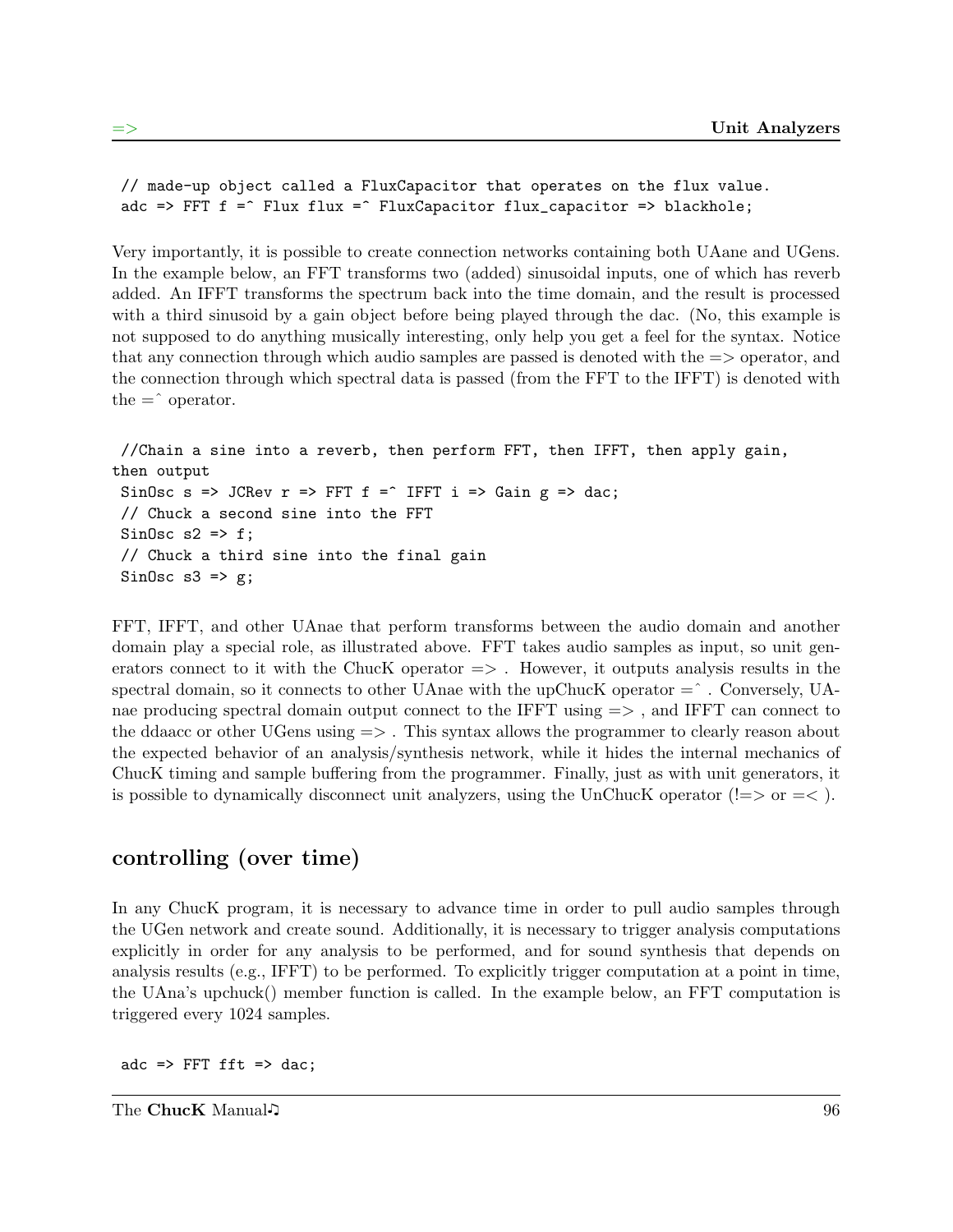```
// set the FFT to be of of size 2048 samples
 2048 \Rightarrow fft.size;
while (true) {
// let 1024 samples pass
  1024::sampling \Rightarrow now;// trigger the FFT computation on the last 2048 samples (the FFT size)
  fft.upchuck();
 }
```
In the example above, because the FFT size is 2048 samples, the while-loop causes a standard "sliding-window" FFT to be computed, where the hop size is equal to half a window. However, ChucK allows you to perform analysis using nonstandard, dynamically set, or even multiple hop sizes with the same object. For example, in the code below, the FFT object fft performs computation every 5 seconds as triggered by shred1, and it additionally performs computation at a variable rate as triggered by shred2.

```
adc \Rightarrow FFT fft \Rightarrow dac;
 2048 => fft.size;
// spork two shreds: shred1 and shred2
spork "shred1();
 spork "shred2();
// shred1 computes FFT every 5 seconds
shred1() {
while (true) {
5::second => now;
fft.upchuck();
}
}
// shred2 computes FFT every n seconds, where n is a random number between 1
and 10
shred2() {
while (true) {
Std.Rand2f(1, 10): second => now;
fft.upchuck();
}
}
```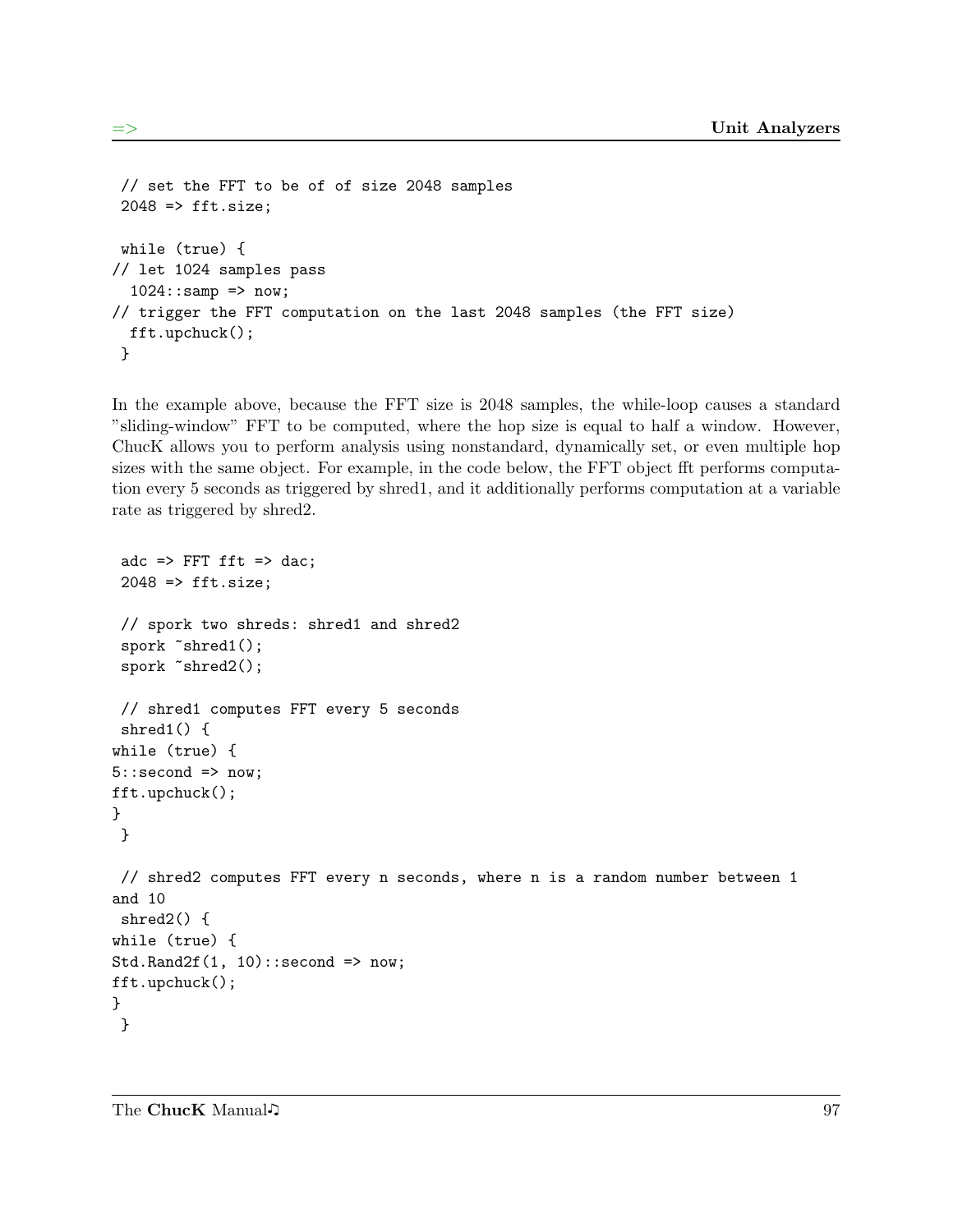Parameters of unit analyzers may be controlled and altered at any point in time and at any control rate. We only have to assert control at the appropriate points as we move through time, by setting various parameters of the unit analyzer. To set the a value for a parameter of a UAna, a value of the proper type should be ChucKed to the corresponding control function.

```
// connect the input to an FFT
adc => FFT fft => blackhole;
//start with a size of 1024 and a Blackman-Harris window
1024 => fft.size;
Windowing.blackmanHarris(512) => fft.window;
//advance time and compute FFT
1:: minute => now;
fft.upchuck();
// change window to Hamming
Windowing.hamming(512) => fft.window;
// let time pass... and carry on.
```
Since the control functions are member functions of the unit analyzer, the above syntax is equilavent to calling functions. For example, the line below could alternatively be used to change the FFT window to a Hamming window, as above.

fft.window(Windowing.hamming(512));

For a list of unit analyzers and their control methods, consult UAna reference. Just like unit generators, to read the current value of certain parameters of a Uana, we may call an overloaded function of the same name. Additionally, assignments can be chained together when assigning one value to multiple targets.

```
// connect adc to FFT
adc => FFT fft => blackhole;
// store the current value of the FFT size
fft.size() => int fft\_size;
```
What if a UAna that performs analysis on a group of audio samples is upchuck()- ed before its internal buffer is filled? This is possible if an FFT of size 1024 is instantiated, then upchuck()-ed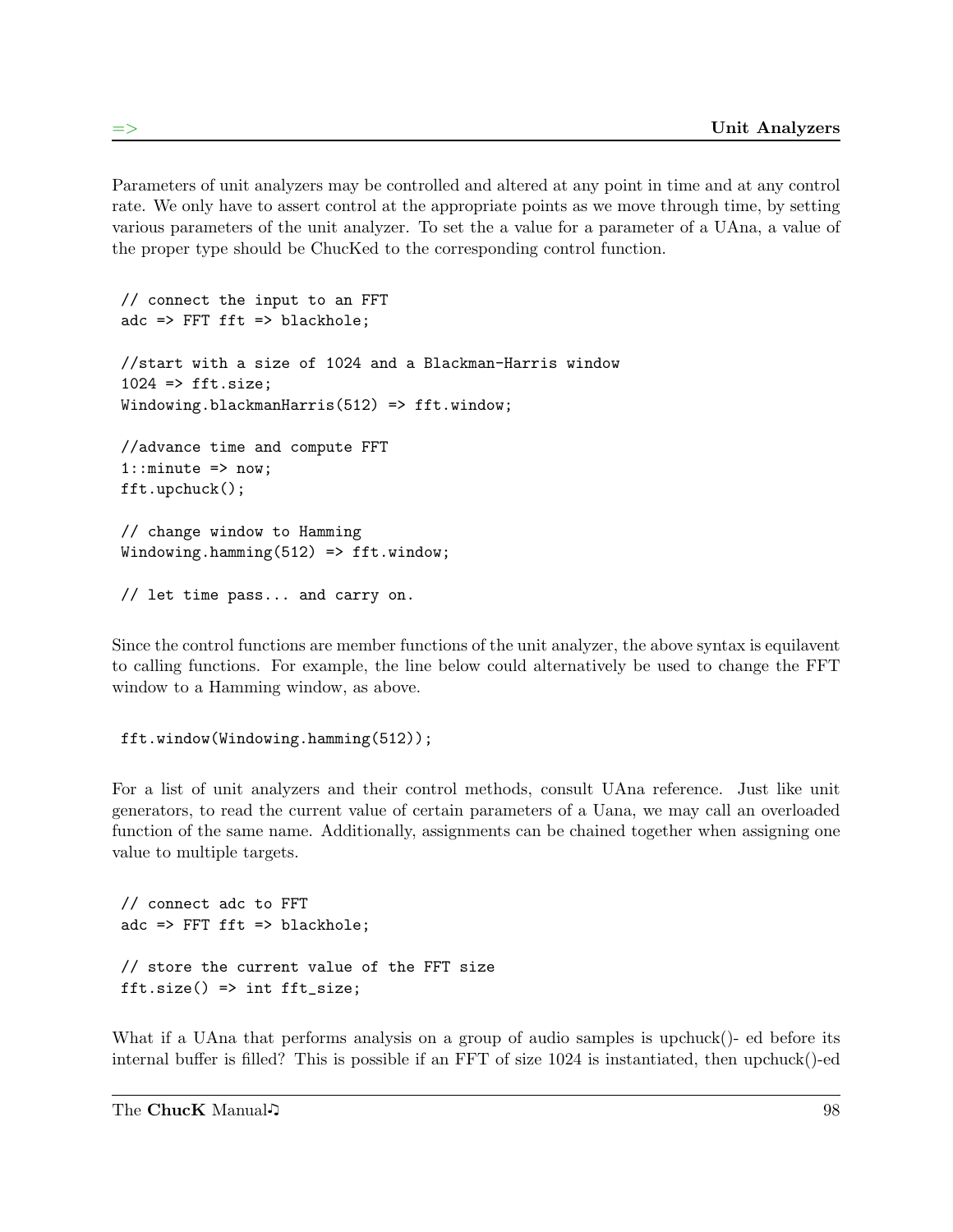after only 1000 samples, for example. In this case, the empty buffer slots are treated as 0's (that is, zero-padding is applied). This same behavior will occur if the FFT object's size is increased from 1024 to 2048, and then only 1023 samples pass after this change is applied; the last sample in the new (larger) buffer will be 0. Keep in mind, then, that certain analysis computations near the beginning of time and analysis computations after certain parameters have changed will logically involve a short "transient" period.

```
// connect adc to FFT to blackhole
adc => FFT fft => blackhole;
// set the FFT size to 1024 samples
1024 => fft.size;
// allow 1000 samples to pass
1000::sampling \Rightarrow now;// compute the FFT: the last 24 spots in the FFT buffer haven't been filled, so they are zero-
// the computation is nevertheless valid and proceeds.
fft.upchuck();
1::minute => now; // let time pass for a while
// increase the size of the FFT, and therefore the size of the sample buffer it uses
2048 => fft.size;
// let 1023 samples pass
1023::\text{ samp} \Rightarrow \text{now};// at this point, only 2047 of the 2048 buffer spots have been filled
// the following computation therefore zeros out the last audio buffer spot
fft.upchuck();
1::minute => now; //let time pass for a while
// now the buffer is happy and full
fft.upchuck(); // proceeds normally on a full buffer
```
### representing metadata: the UAnaBlob

It is great to be able to trigger analysis computations like we've been doing above, but what if you want to actually use the analysis results? Luckily, calling the upchuck() function on a UAna returns a reference to an object that stores the results of any UAna analysis, called a UanaBlob.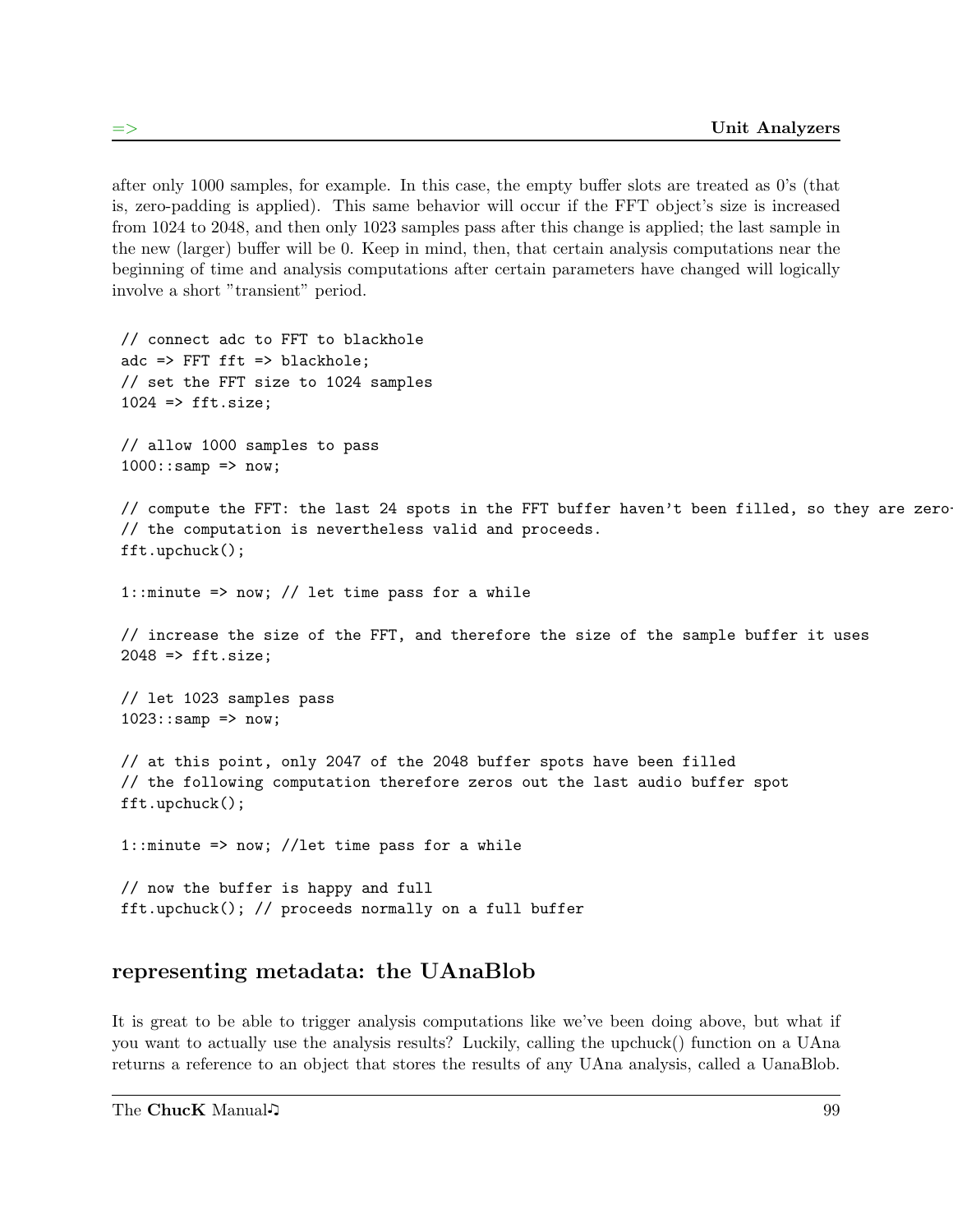UanaBlobs can contain an array of floats, and/or an array of complex numbers (see the next section). The meaning and formatting of the UanaBlob fields is different for each UAna subtype. FFT, for example (see specification), fills in the complex array with the spectrum and the floating point array with the magnitude spectrum. Additionally, all UanaBlobs store the time when the blob was last computed.

The example below demonstrates how one might access the results of an FFT:

```
adc => FFT fft => blackhole;
 // ... set FFT parameters here ...
UAnaBlob blob;
while (true) {
  50:ms \Rightarrow now; // use hop size of 50 msfft.upchuck() @=> blob; // store the result in blob.
blob.fvals @=> float mag_spec[]; // get the magnitude spectrum as float array
blob.cvals @=> complex spec[]; // get the whole spectrum as complex array
mag_spec[0] => float first_mag; // get the first bin of the magnitude spectrum
blob.fvals(0) => float first_mag2; // equivalent way to get first bin of mag spectrum
fft.upchuck().fvals(0) => float first_mag3 // yet another equivalent way
fft.upchuck().cvals(0) => float first_spec // similarly, get 1st spectrum bin
        blob.when => time when_computed; // get the time it was computed
}
```
Beware: whenever a UAna is upchuck()-ed, the contents of its previous UAnaBlob are overwritten. In the following code, blob1 and blob2 refer to the same UAnaBlob. When fft.upchuck() is called the second time, the contents of the UAnaBlob referred to by blob1 are overwritten.

adc => FFT fft => blackhole; UAnaBlob blob1, blob2; 1::minute => now; //let time pass for a while fft.upchuck() @=> blob1; // blob1 points to the analysis results 1::minute => now; // let time pass again fft.upchuck() @=> blob2; // now both blob1 and blob2 refer to the same object: the new result

Also beware: if time is not advanced between subsequent upchuck()s of a UAna, any upchuck() after the first will not re-compute the analysis, even if UAna parameters have been changed. After the code below, blob refers to a UAnaBlob that is the result of computing the first (size 1024) FFT.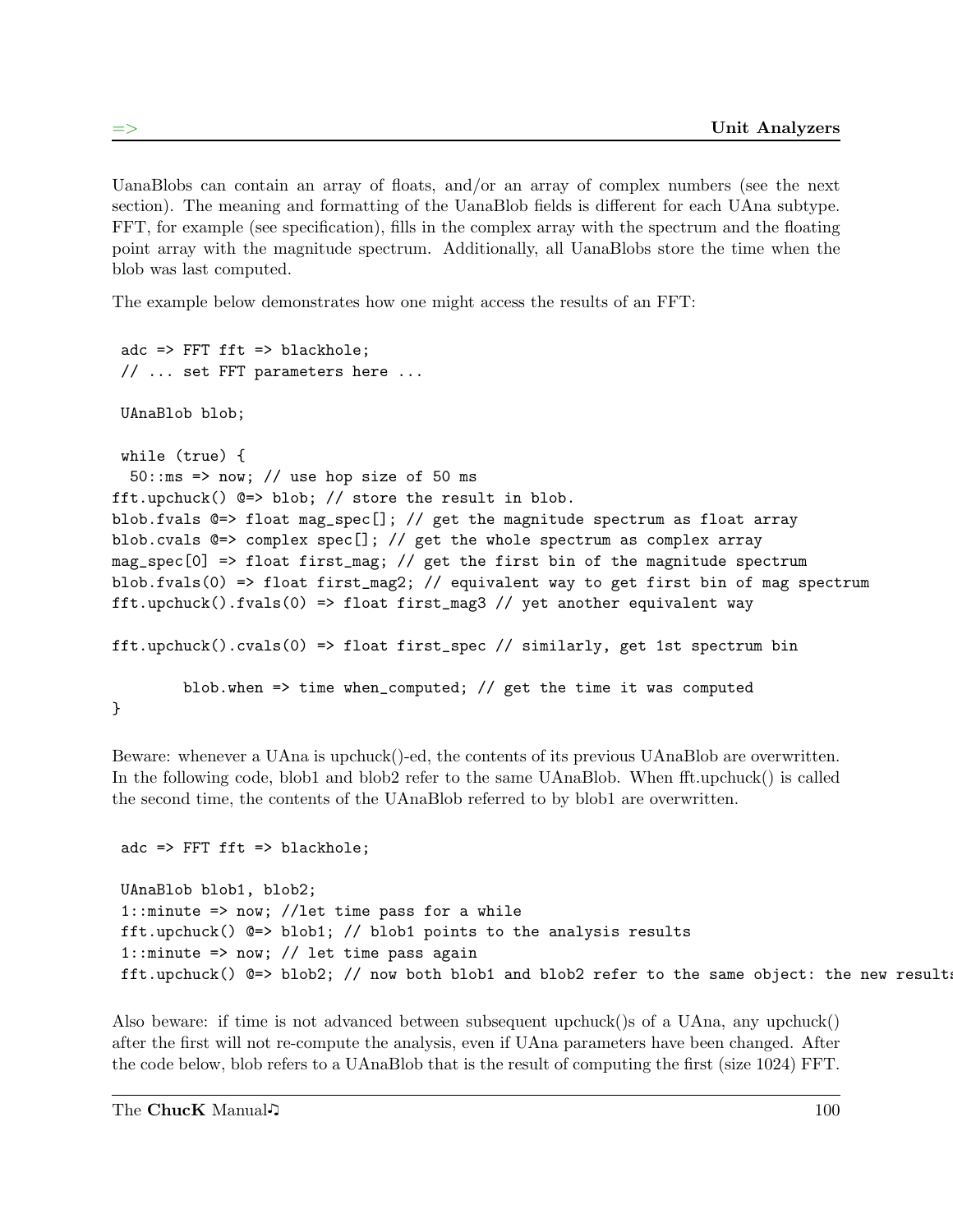```
adc => FFT fft => blackhole;
1024 => fft.size;
UAnaBlob blob;
1::minute => now; //let time pass for a while
fft.upchuck() @=> blob; // blob holds the result of the FFT
512 \Rightarrow \text{fft.size};
fft.upchuck() @\Rightarrow blob; // time hasn't advanced since the last computation, so no re-computat
```
#### representing complex data: the complex and polar types

In order to represent complex data, such as the output of an FFT, two new datatypes have been added to ChucK: complex and polar. These types are described with examples here.

#### performing analysis in UAna networks

Often, the computation of one UAna will depend on the computation results of "upstream" UAnae. For example, in the UAna network below, the spectral flux is computed using the results of an FFT.

```
adc => FFT fft =\hat{ } Flux flux => blackhole;
```
The flow of computation in UAna networks is set up so that every time a UAna aa is upchuck()-ed, each UAna whose output is connected to aa's input via  $=$  is upchuck()-ed first, passing the results to aa for it to use. For example, a call to flux.upchuck() will first force fft to compute an FFT on the audio samples in its buffer, then flux will use the UanaBlob from fft to compute the spectral flux. This flow of computation is handled internally by ChucK; you should understand the flow of control, but you don't need to do fft.upchuck() explicitly. Just writing code like that below will do the trick:

```
adc \Rightarrow FFT fft =^ Flux flux => blackhole;
UAnaBlob blob;
while (true) {
100::ms => now;
flux.upchuck() @=> blob; // causes fft to compute, then computes flux and
stores result in blob
 }
```
Additionally, each time a UAna upchuck()s, its results are cached until time passes. This means that a UAna will only perform its computation once for a particular point in time.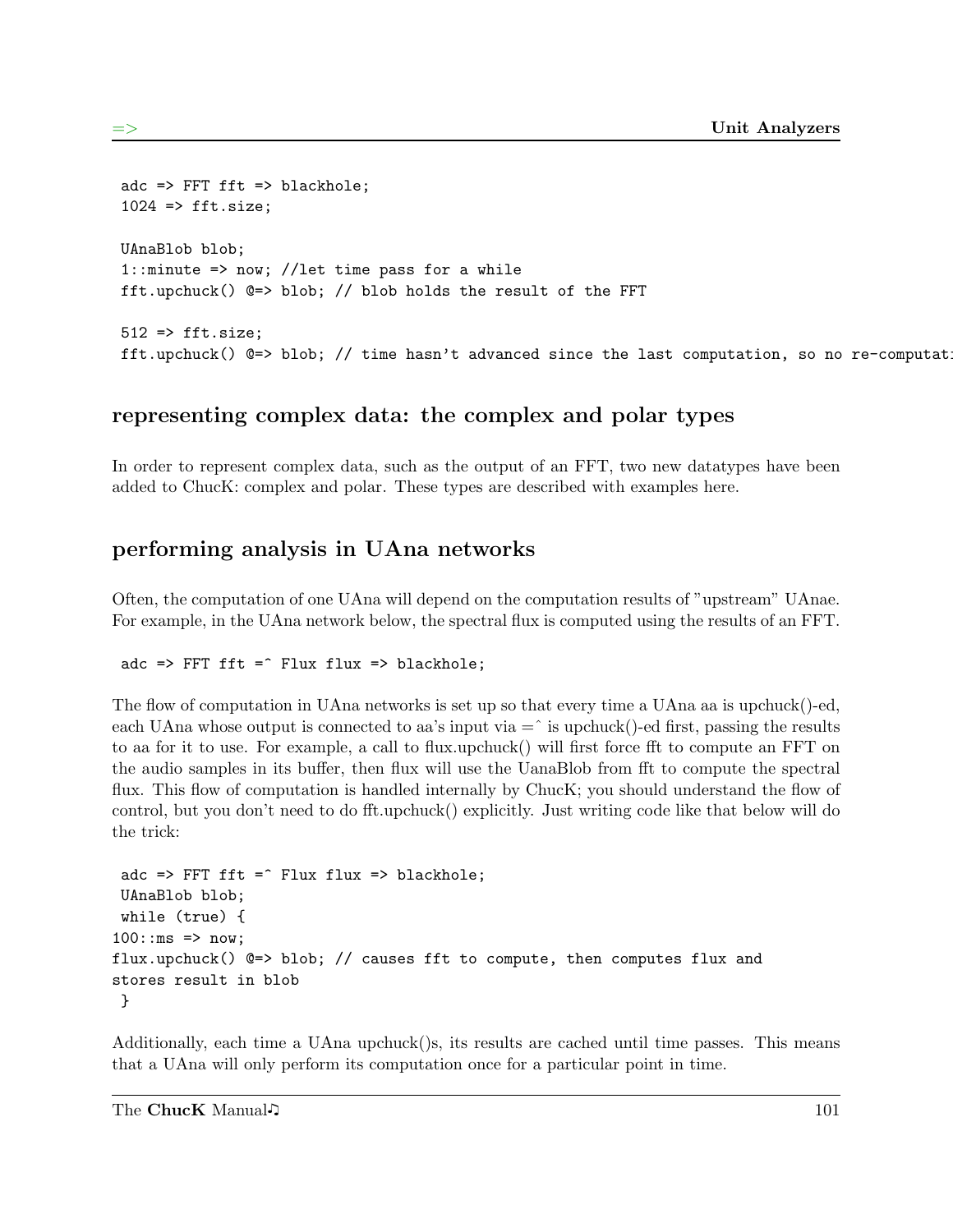```
adc => FFT fft =\hat{ } Flux flux => blackhole;
fft =\hat{ } Centroid c => blackhole;
UAnaBlob blob, blob2;
 while (true) {
100::ms => now;
flux.upchuck() @=> blob; // causes fft to compute, then computes flux and stores result in blo
  c.upchuck() @=> blob2; // uses cached fft results from previous line to compute centroid
 }
```
When no upchuck() is performed on a UAna, or on UAnae that depend on it, it will not do computation. For example, in the network below, the flux is never computed.

```
adc => FFT fft =\hat{ } Flux flux => blackhole;
UAnaBlob blob;
while (true) {
100::ms => now;
fft.upchuck() @=> blob; // compute fft only
}
```
The combination of this "compute-on-demand" behavior and UAna caching means that different UAnae in a network can be upchuck()-ed at various/varying control rates, with maximum efficiency. In the example below, the FFT, centroid, and flux are all computed at different rates. When the analysis times for flux and fft or centroid and fft overlap, fft is computed just once due to its internal caching. When it is an analysis time point for fft but not for flux, flux will not be computed.

```
adc => FFT fft =\hat{ } Flux flux => blackhole;
 fft =\hat{ } Centroid c => blackhole;
 UAnaBlob blob1, blob2, blob3;
 spork ~do_fft();
 spork ~do_flux();
 spork ~do_centroid();
 do_fft() {
while (true) {
50:ms \Rightarrow now;fft.upchuck() @=> blob1;
}
}
```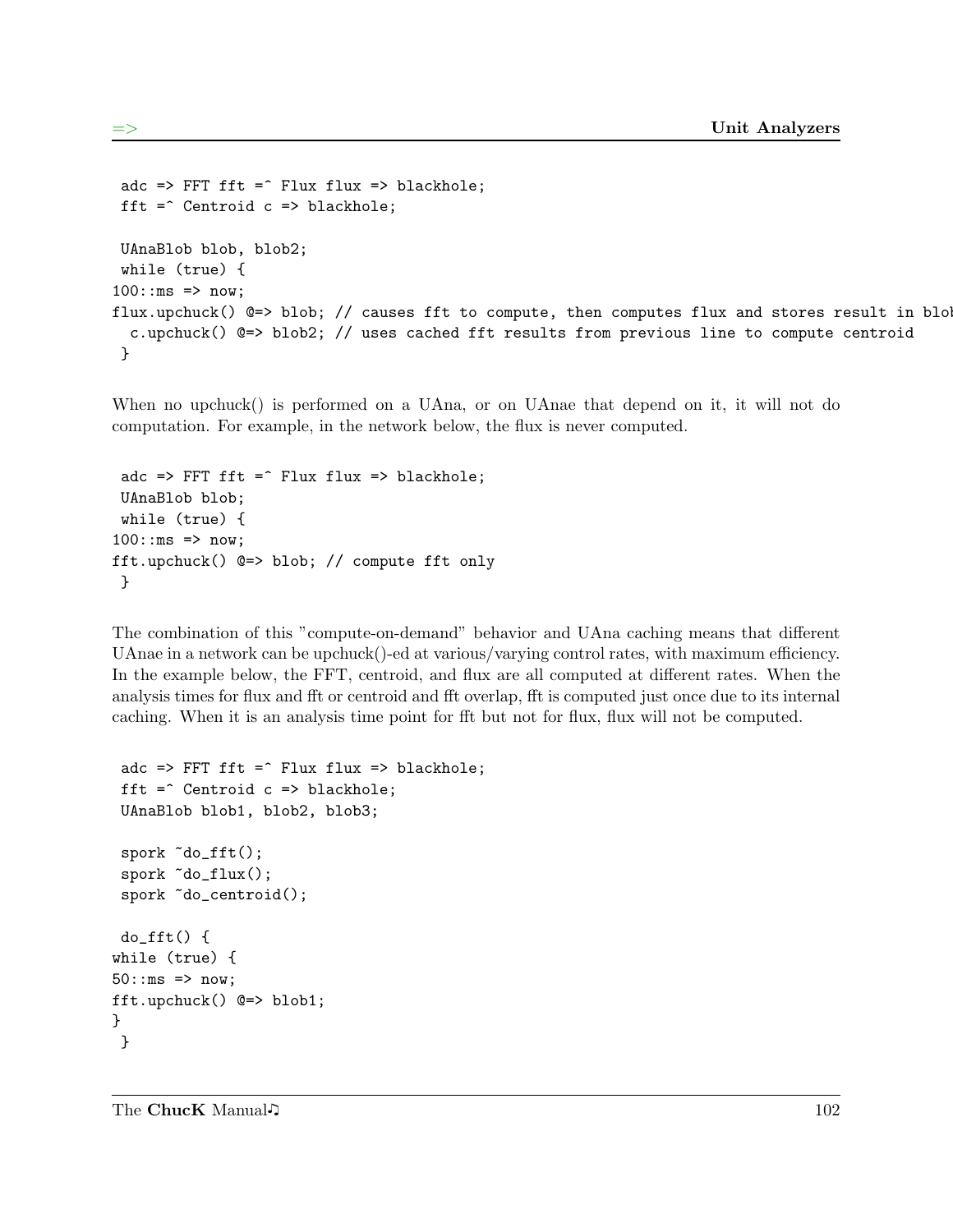```
do_flux() {
while (true) {
110::ms => now;
flux.upchuck() @=> blob2;
}
}
 do_centroid() {
while (true) {
250::ms => now;
c.upchuck() @=> blob3;
}
}
```
An easy way to synchronize analysis of many UAnae is to upchuck() an "agglomerator" UAna. In the example below, agglom.upchuck() triggers analysis of all upstream UAnae in the network. Because agglom is only a member of the UAna base class, it does no computation of its own. However, after agglom.upcuck() all other UAnae will have up-to-date results that are synchronized, computed, and cached so that they are available to be accessed via upchuck()on each UAna (possibly by a different shred waiting for an event- - see below).

```
adc => FFT fft =^ Flux flux =^ UAna agglom => blackhole;
 fft =^{\sim} Centroid centroid => agglom;
 // could add abitrarily many more UAnae that connect to agglom via =while (true) {
  100::ms => now;
agglom.upchuck(); // forces computation of both centroid and flux (and
therefore fft, too)
 }
```
Because of the dependency and caching behavior of upchuck()-ing in UAna networks, UAna feedback loops should be used with caution. In the network below, each time cc is upchuck()-ed, it forces bb to compute, which forces aa to compute, which then recognizes that bb has been traversed in this upChucK path but has not been able to complete its computation– thereby recognizing a loop in the network. aa then uses bb's last computed UAnaBlob to perform its computation. This may or may not be desirable, so be careful.

```
adc => UAna a =^ UAna b =^ Uana c => blackhole;
b = a; // creates a feedback loop
while (true) {
```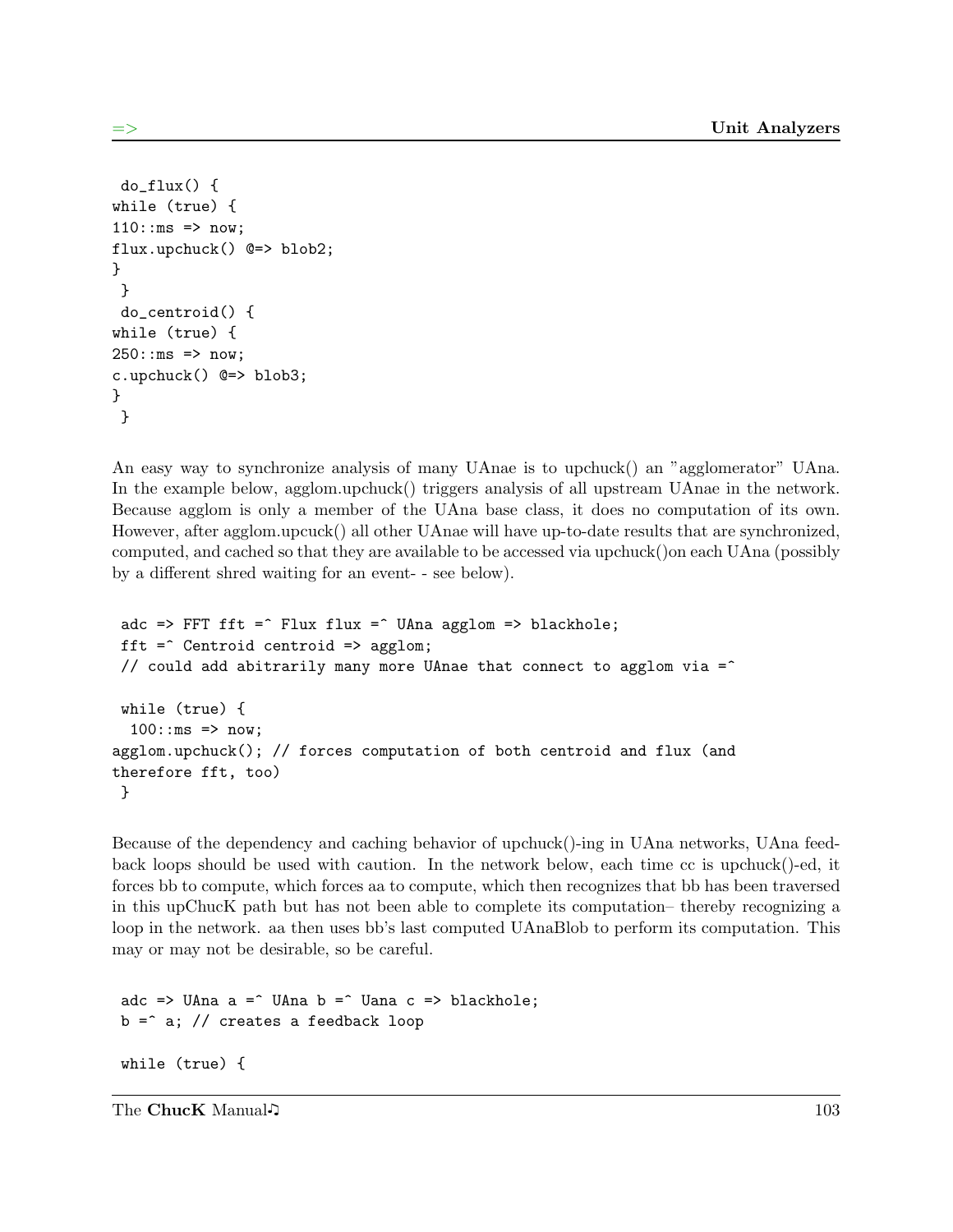```
100::ms => now;
c.upchuck(); // involves a using b's analysis results from 100 ms ago
}
```
#### using events

When a UAna is upchuck()-ed, it triggers an event. In the example below, a separate shred prints the results of FFT whenever it is computed.

```
adc => FFT fft => blackhole;
spork "printer(); // spork a printing shred
while (true) {
50::ms => now; // perform FFT every 50 ms
fft.upchuck();
}
printer() {
 UAnaBlob blob;
while (true) {
// wait until fft has been computed
fft \Rightarrow now;
fft.upchuck() @=> blob; // get (cached) fft result
for (int i = 0; i < 5lob.fvals().cap(); i++)<<< blob.fvals(i) >>>;
}
}
```
#### built–in unit analyzers

ChucK has a number of built-in UAna classes. These classes perform many basic transform functions (FFT, IFFT) and feature extraction methods (both spectral and time-domain features). A list of built-in ChucK unit analyzers can be found here.

#### creating

( someday soon you will be able to implement your own unit analyzers! )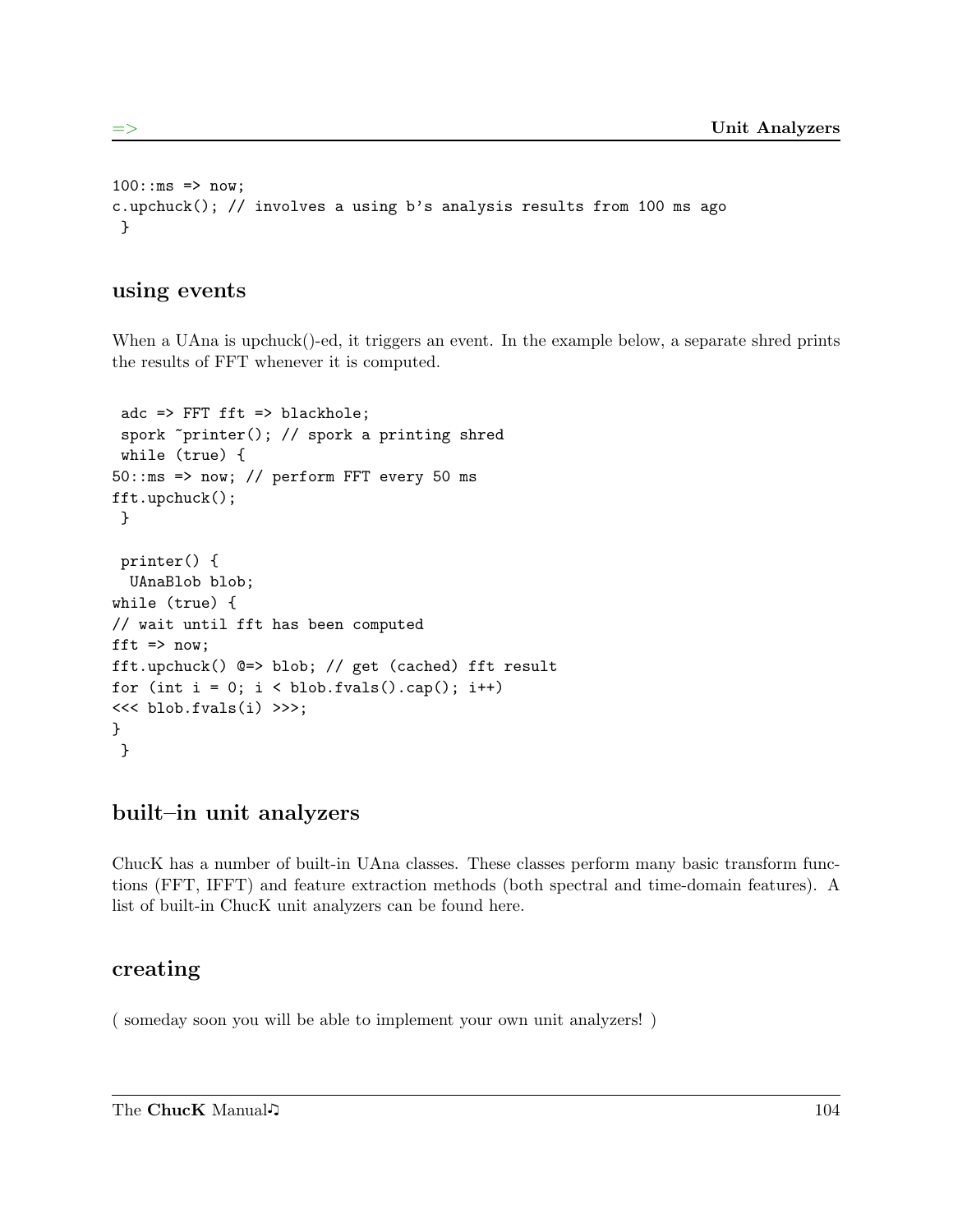## CHAPTER  $16$

### UAna objects

#### UAna

• Unit Analyzer base class

Base class from which all unit analyzers (UAnae) inherit; UAnae (note plural form) can be interconnected via => (standard chuck operator) or via =^ (upchuck operator), specify the the types of and when data is passed between UAnae and UGens. When .upchuck() is invoked on a given UAna, the UAna-chain (UAnae connected via  $=$   $\hat{ }$ ) is traversed backwards from the upchucked UAna, and analysis is performed at each UAna along the chain; the updated analysis results are stored in UAnaBlobs.

extends UGen

[ function ] UAnaBlob .upchuck() initiate analysis at the UAna returns result.

#### [object]:UAnaBlob

• Unit Analyzer blob for contain of data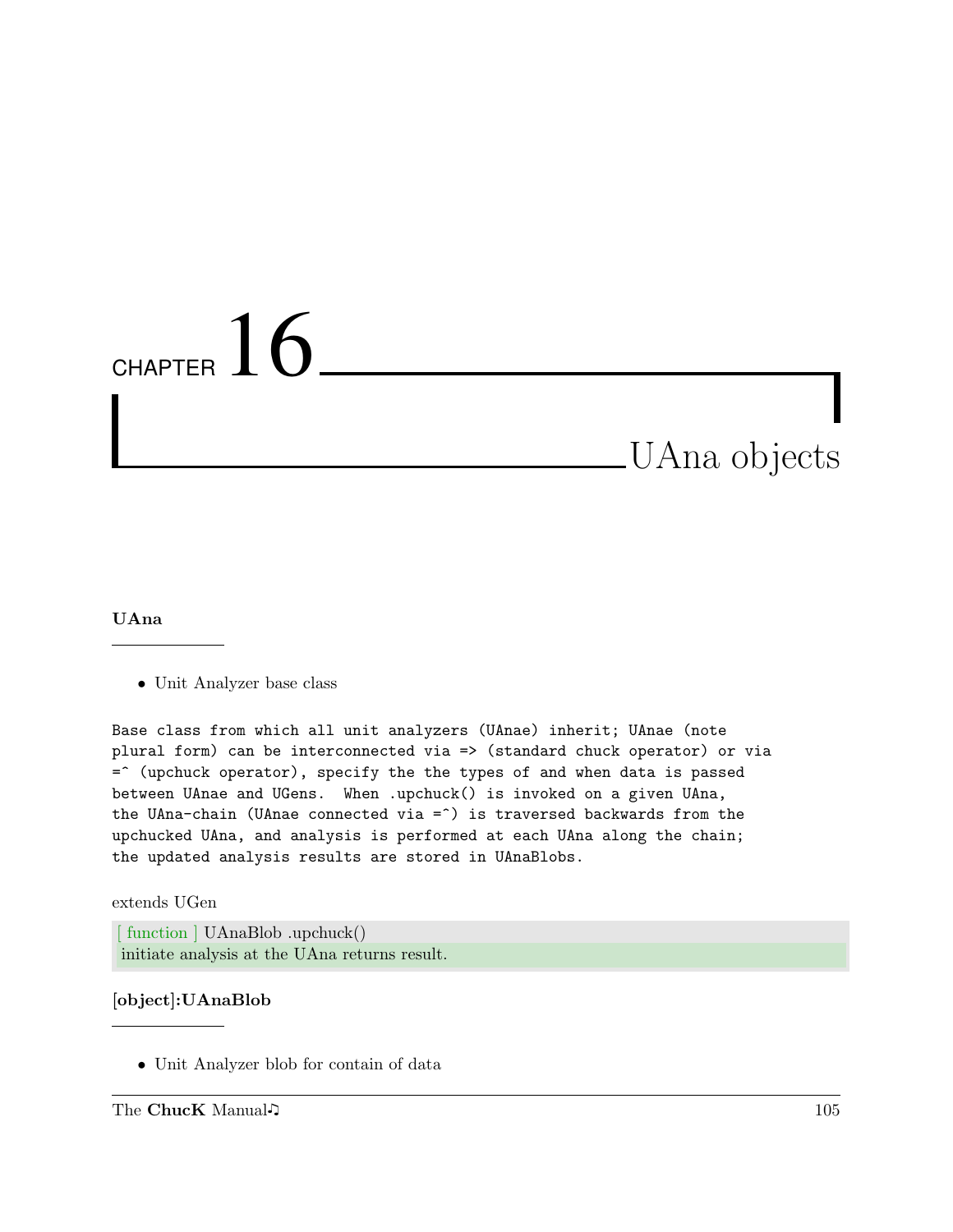This object contains results associated with UAna analysis. There is a UAnaBlob associated with every UAna. As a UAna is upchucked, the result is stored in the UAnaBlob's floating point vector and/or complex vector. The intended interpretation of the results depends on the specific UAna.

| function   float .fval(int index)<br>get blob's float value at index        |
|-----------------------------------------------------------------------------|
| [function ] complex .cval(int index)<br>get blob's complex value at index   |
| $\lceil$ function $\rceil$ float $\lceil$ fvals()<br>get blob's float array |
| [function ] complex[] .cvals()<br>get blob's complex array                  |
| [function ] time .when()<br>get the time when blob was last upchucked       |

#### [object]: Windowing

• Helper class for generating transform windows

This class contains static methods for generating common transform windows for use with FFT/IFFT. The windows are returned in a static array associated with the Windowing class (note: do not use the returned array for anything other than reading/setting windows in FFT/IFFT).

| [function ] float[] .rectangle(int length)<br>generate a rectangular window |
|-----------------------------------------------------------------------------|
| [function ] float[] .triangle(int length)                                   |
| generate a triangular (or Barlett) window                                   |
| [function ] float[] .hann(int length)                                       |
| generate a Hann window                                                      |
| [function ] float[] .hamming(int length)                                    |
| generate a Hamming window                                                   |
| [function   float <sup>[]</sup> .blackmanHarris(int length)                 |
| generate a blackmanHarris window<br>examples: win.ck                        |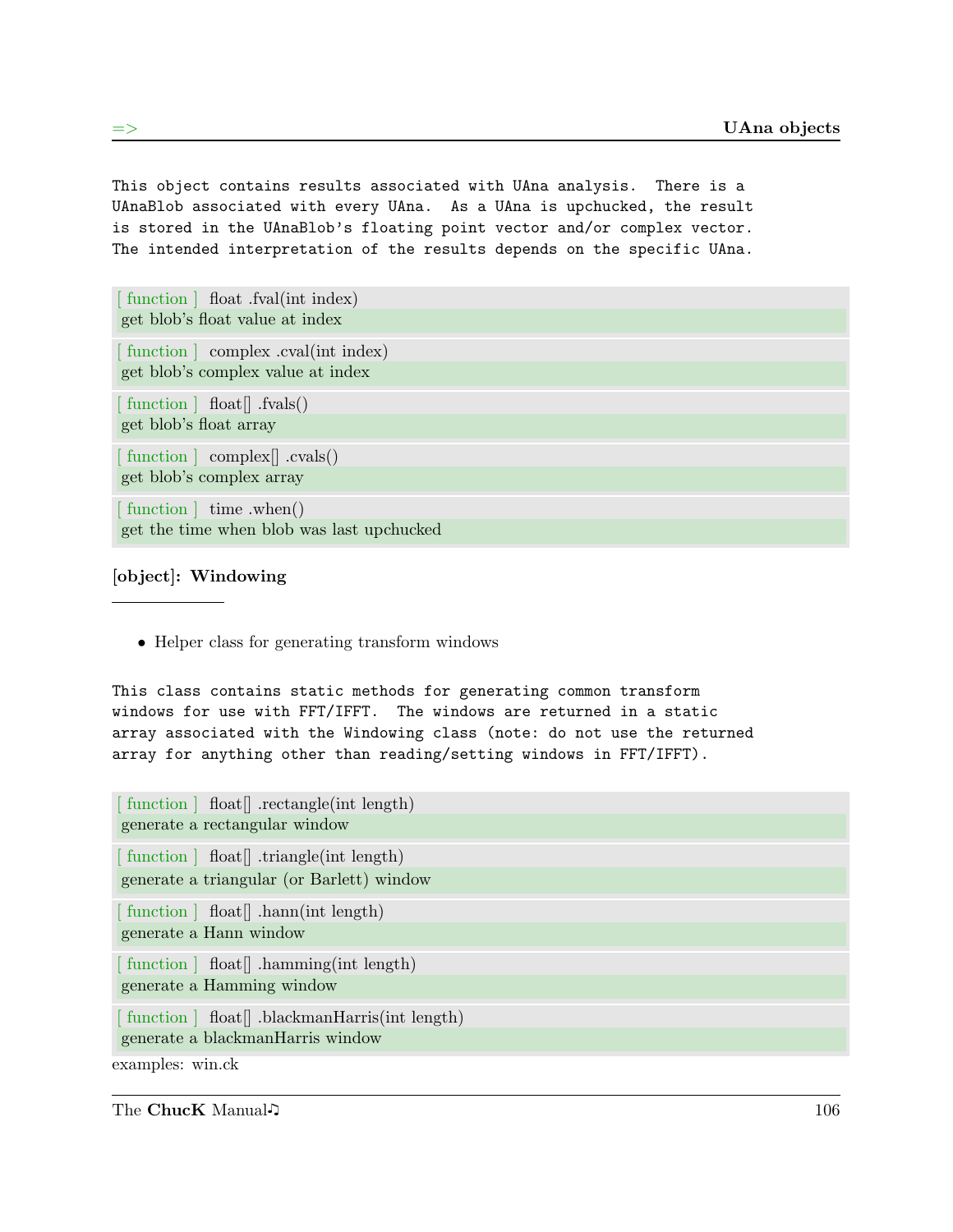#### domain transformations

[uana]: FFT

• Fast Fourier Transform

This object contains results associated with UAna analysis. There is a UAnaBlob associated with every UAna. As a UAna is upchucked, the result is stored in the UAnaBlob's floating point vector and/or complex vector. The intended interpretation of the results depends on the specific UAna. This UAna computes the Fast Fourier Transform on incoming audio samples, and outputs the result via its UAnaBlob as both the complex spectrum and the magnitude spectrum. A buffering mechanism maintains the previous FFTsize # of samples, allowing FFT's to be taken at any point in time, on demand (via .upchuck() or by upchucking a downstream UAna; The window size (along with an arbitry window shape) is controlled via the .window method. The hop size is completely dynamic, and is throttled by how time is advanced.

#### extends UAna

| [function ] .size (float, READ/WRITE)                                                                                 |
|-----------------------------------------------------------------------------------------------------------------------|
| get/set the FFT size                                                                                                  |
| [function ] .window() (float[], READ/WRITE)<br>get/set the transform window/size (also see AAA Windowing)             |
| [function ] .windowSize (int, READ only)<br>get the current window size                                               |
| [function ] transform (float [], WRITE only)<br>manually take FFT (as opposed to using .upchuck() / upchuck operator) |
| [function ] .spectrum (complex], READ only)<br>manually retrieve the results of a transform                           |
|                                                                                                                       |

(UAna input/output)

| [function ] <b>input:</b> audio samples from an incoming UGen                   |
|---------------------------------------------------------------------------------|
| [function ] output spectrum in complex array, magnitude spectrum in float array |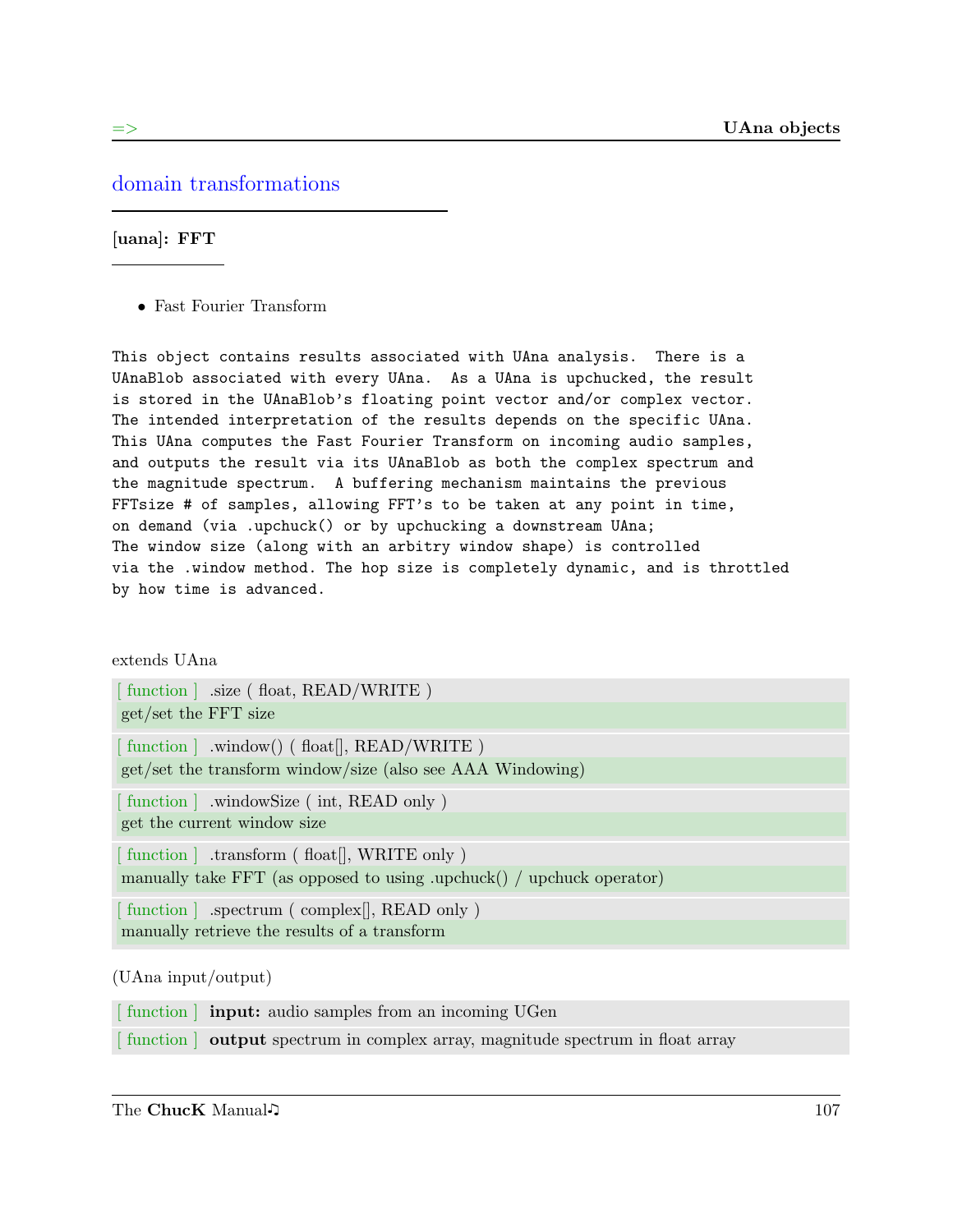examples: fft.ck, fft2.ck, fft3.ck win.ck

[uana]: IFFT

• Inverse Fast Fourier Transform

This UAna computes the inverse Fast Fourier Transform on incoming spectral frames (on demand), and overlap-adds the results into its internal buffer, ready to be sent to other UGen's connected via =>. The window size (along with an arbitry window shape) is controlled via the .window method.

extends UAna

[ function ] .size - ( int, READ/WRITE )

get/set the IFFT size

 $\lceil$  function  $\rceil$  .window() - ( float  $\lceil$ , READ/WRITE )

get/set the transform window/size (also see AAA Windowing)

[function ] .windowSize - (int, READ only) get the current window size

[function ] .transform - ( complex[], WRITE only ) manually take IFFT (as opposed to using .upchuck() / upchuck operator)

[function ] .samples - (float[], READ only) manually retrieve the result of the previous IFFT

(UAna input/output)

 $\lceil$  function  $\lceil$  **input:** complex spectral frames (either via UAnae connected via  $=$   $\hat{ }$ , or manullay via .transform())

[function ] output audio samples (overlap-added and streamed out to UGens connected via  $\Longrightarrow$ )

examples: ifft.ck, fft2.ck, ifft3.ck

[uana]: DCT

• Discrete Cosine Transform

This UAna computes the Discrete Cosine Transform on incoming audio samples, and outputs the result via its UAnaBlob as real values in the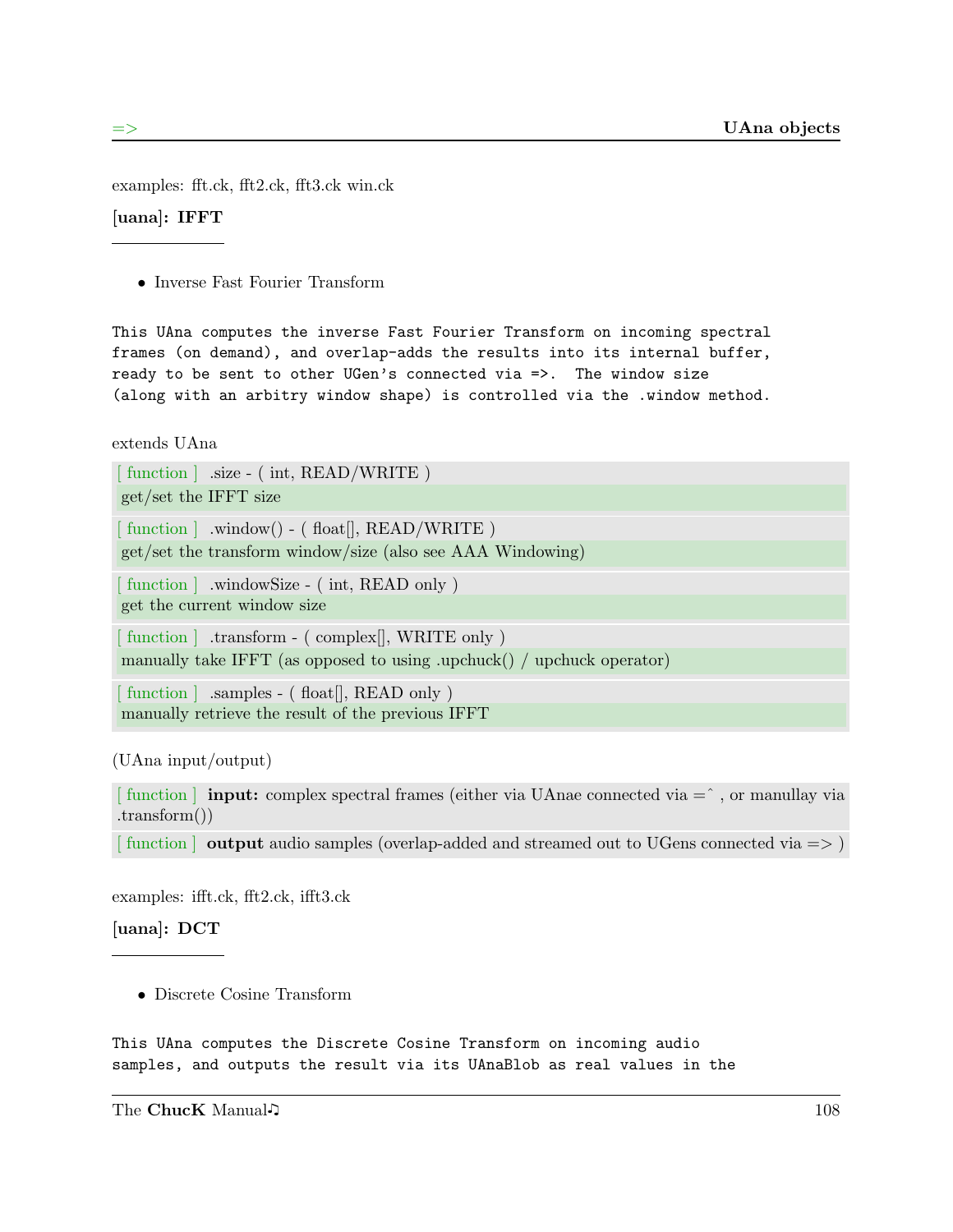D.C. spectrum. A buffering mechanism maintains the previous DCT size # of samples, allowing DCT to be taken at any point in time, on demand (via .upchuck() or by upchucking a downstream UAna; The window size (along with an arbitry window shape) is controlled via the .window method. The hop size is complete dynamic, and is throttled by how time is advanced.

extends UAna

| [function ] .size - (int, READ/WRITE)                                 |
|-----------------------------------------------------------------------|
| get/set the DCT size                                                  |
| $\lceil$ function $\rceil$ .window() - (float $\rceil$ , READ/WRITE)  |
| get/set the transform window/size (also see AAA Windowing)            |
| [function ] windowSize - (int, READ only)                             |
| get the current window size                                           |
| [function ] .transform - (float [], WRITE)                            |
| manually take DCT (as opposed to using .upchuck() / upchuck operator) |
| [function ] .spectrum - (float [], READ only)                         |
| manually retrieve the results of a transform                          |

(UAna input/output)

 $\lceil$  function  $\lceil$  **input:** audio samples (either via UAnae connected via  $=$   $\lceil$ , or manullay via .trans $form()$ 

[ function ] **output** discrete cosine spectrum

examples: dct.ck

[uana]: IDCT

• Inverse Discrete Cosine Transform

This UAna computes the inverse Discrete Cosine Transform on incoming spectral frames (on demand), and overlap-adds the results into its internal buffer, ready to be sent to other UGen's connected via =>. The window size (along with an arbitry window shape) is controlled via the .window method.

extends UAna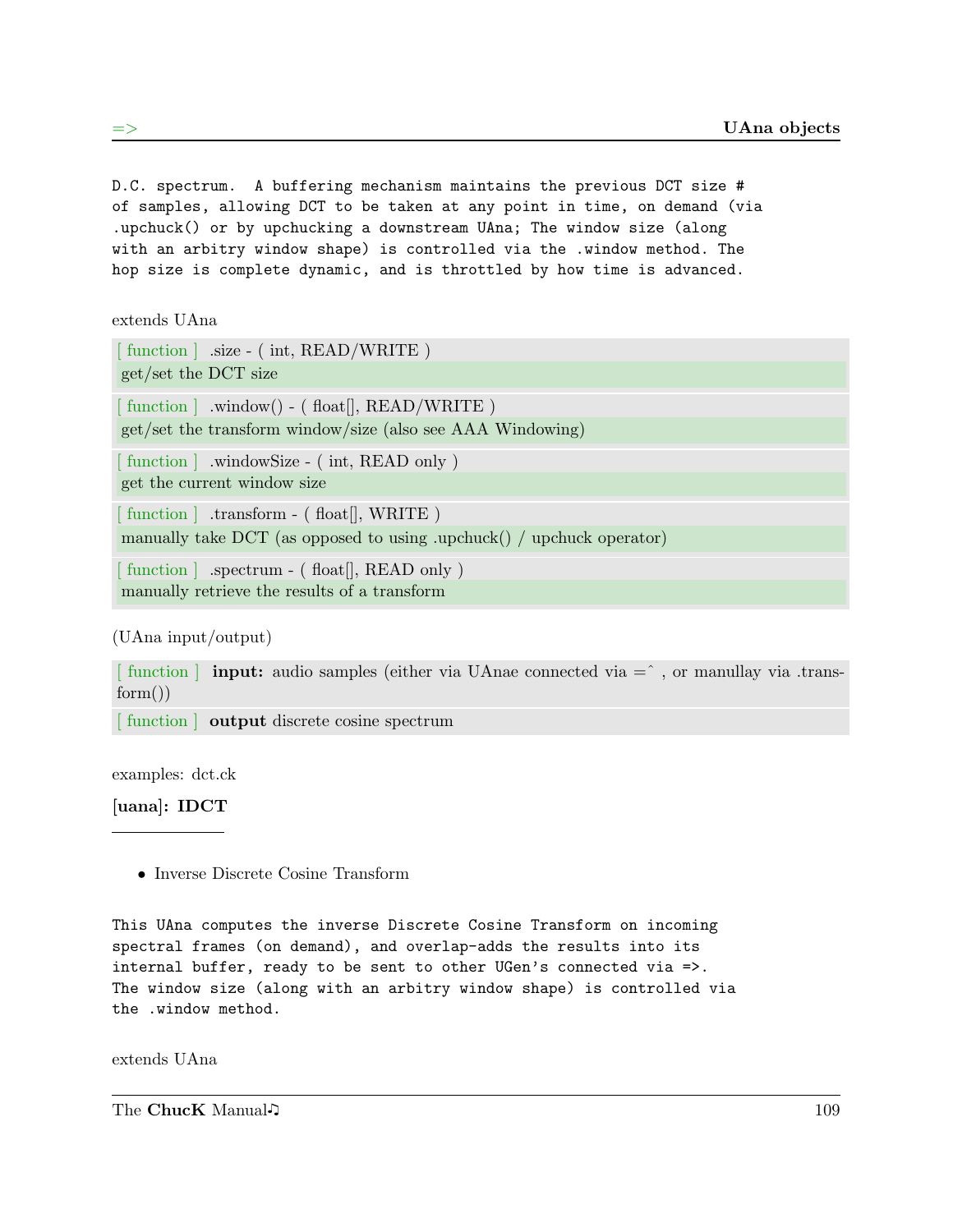```
[function ] .size - (int, READ/WRITE)
get/set the IDCT size
[function ] .window() - (float[], READ/WRITE)
get/set the transform window/size (also see AAA Windowing)
[function ] .windowSize - (int, READ only)
get the current window size
[function ] .transform - (float[], WRITE )
manually take IDCT (as opposed to using .upchuck() / upchuck operator)
[function ] .samples - (float[], WRITE )
manually get result of previous IDCT
```
(UAna input/output)

 $\lceil$  function  $\lceil$  **input:** real-valued spectral frames (either via UAnae connected via  $=$   $\hat{ }$ , or manullay via .transform())

[function ] output audio samples (overlap-added and streamed out to UGens connected via  $\Rightarrow$  )

examples: idct.ck

[uana]: Flip

• Transform signal into analysis domain

This UAna converts the signal from an upstream UGen into the analysis domain for consumption by other UAnae.

extends UAna

```
[ function ] .size ( int, READ/WRITE )
get/set the sample buffer size
[function ] .window() (float[], READ/WRITE)
get/set the transform window/size (also see AAA Windowing)
[function ] .windowSize (int, READ only)
get the current window size
[function ] .transform (float[], WRITE only)
manually transform the buffer(as opposed to using .upchuck() / upchuck operator)
```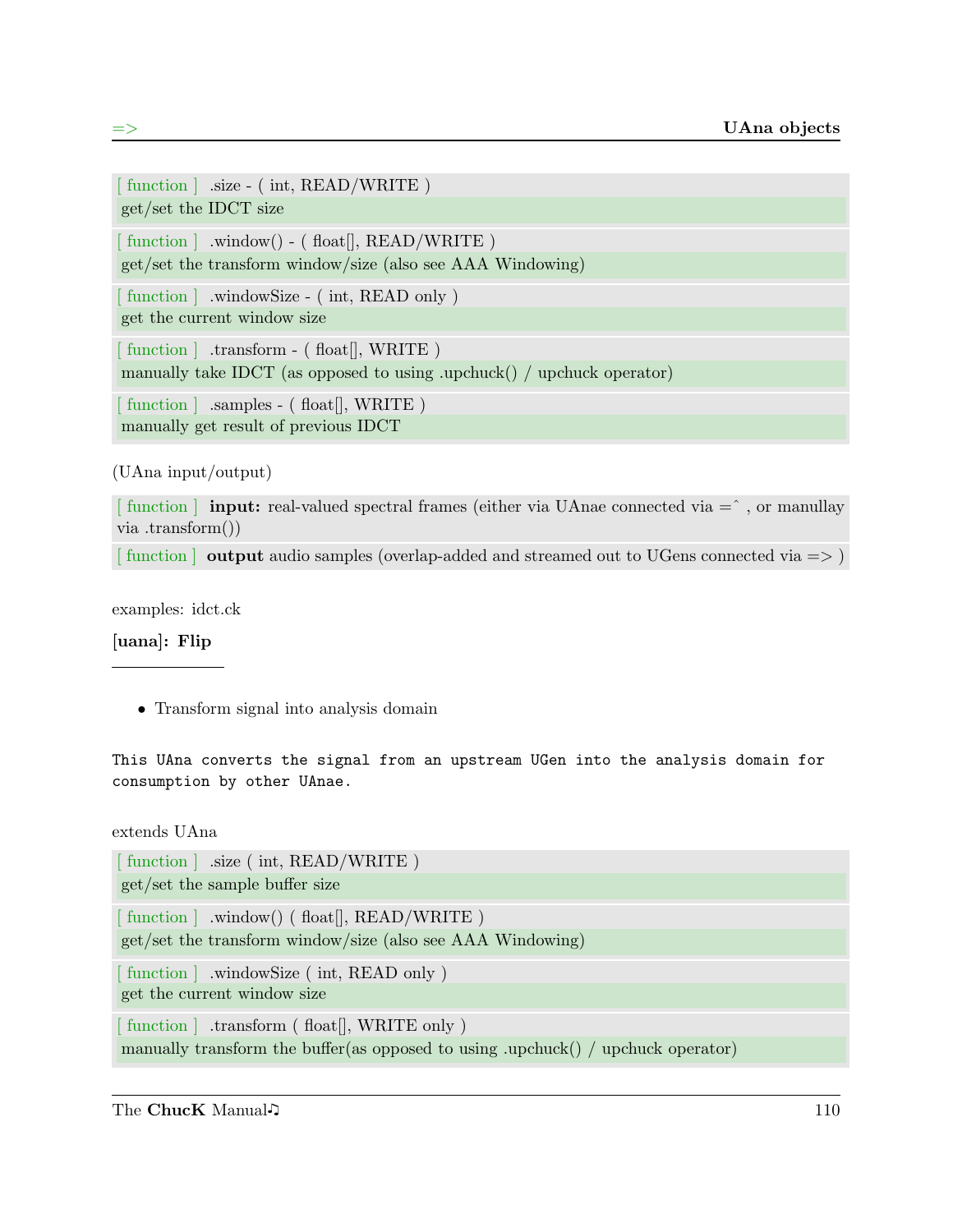#### (UAna input/output)

[ function ] input: audio samples from an incoming UGen

[ function ] **output** magnitude spectrum in float array

example: flip.ck

[uana]: pilF

• transform from analysis domain to signal

This UAna undoes the conversion of Flip, changing analysis buffers into signal for audiation or consumption by UGens.

#### extends UAna

[ function ] .size ( int, READ/WRITE ) get/set the sample buffer size [function ] .window() (float[], READ/WRITE ) get/set the transform window/size (also see AAA Windowing) [function ] .windowSize (int, READ only) get the current window size

[function ] .transform (float[], WRITE only) manually transform the buffer(as opposed to using .upchuck() / upchuck operator)

(UAna input/output)

[ function ] input: analysis buffer from an incoming UAna [ function ] output analysis buffer transformed into signal domain

example: flip.ck

feature extractors

#### [uana]: Centroid

• Spectral Centroid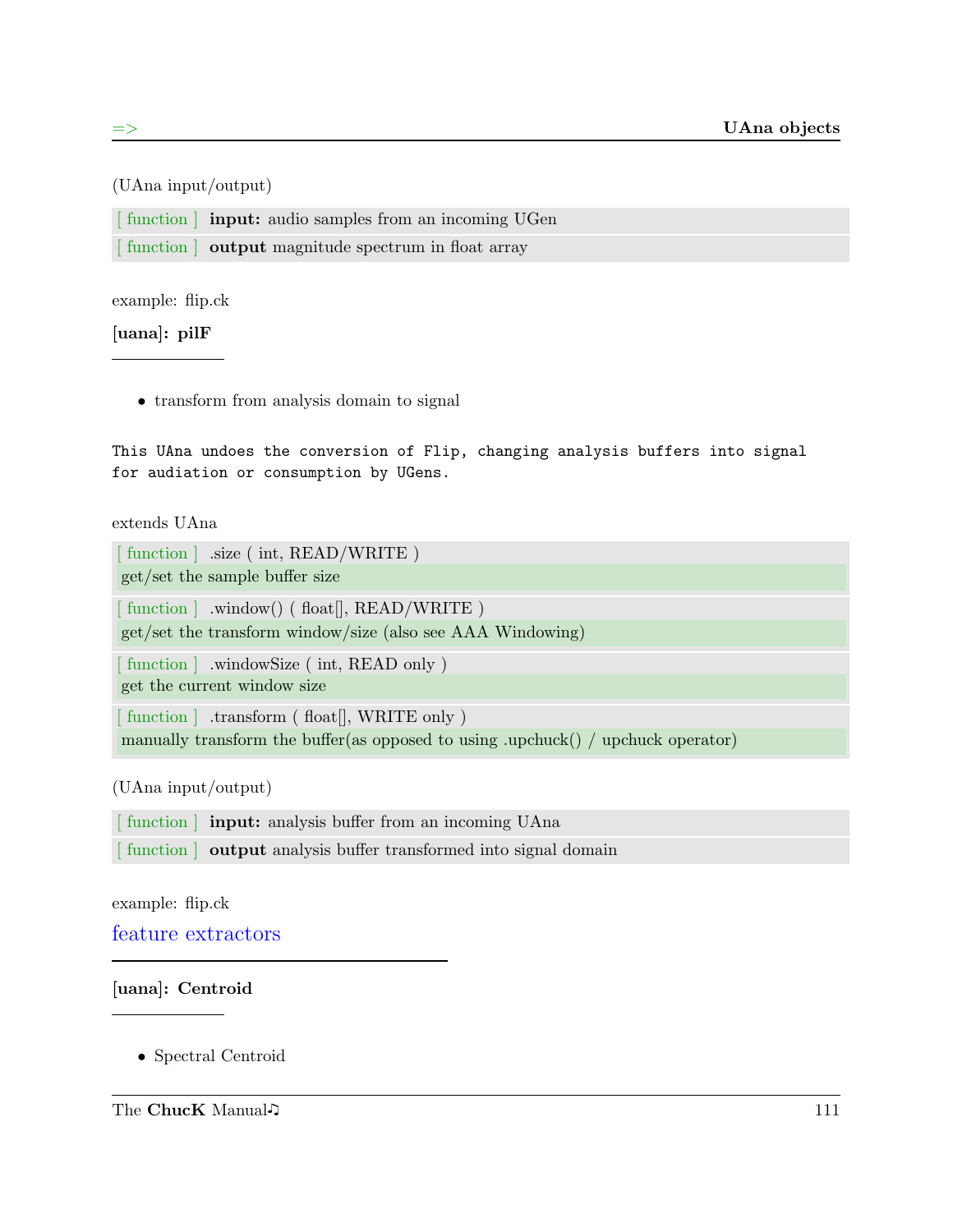This UAna computes the spectral centroid from a magnitude spectrum (either from incoming UAna or manually given), and outputs one value in its blob.

extends UAna

[function ] float .compute(float[]) manually computes the centroid from a float array

(UAna input/output)

 $\lceil$  function  $\lceil$  **input:** complex spectral frames (e.g., via UAnae connected via  $=$   $\lceil$ )

[ function ] output the computed Centroid value is stored in the blob's floating point vector, accessible via .fval $(0)$ . This is a normalized value in the range  $(0,1)$ , mapped to the frequency range 0Hz to Nyquist

examples: centroid.ck

[uana]: Flux

• Spectral Flux

This UAna computes the spectral flux between successive magnitude spectra (via incoming UAna, or given manually), and outputs one value in its blob.

extends UAna

| [function ] void reset()                                                                             |
|------------------------------------------------------------------------------------------------------|
| reset the extractor                                                                                  |
| $\lceil$ function $\rceil$ float .compute(float $\lceil$ fl, float $\lceil$ f2)                      |
| manually computes the flux between two frames                                                        |
| $\lceil$ function $\rceil$ float .compute(float $\lceil$ fl, float $\lceil$ f2, float $\lceil$ diff) |
| manually computes the flux between two frames, and stores the difference in a third array            |

(UAna input/output)

[ function ] **input:** complex spectral frames (e.g., via UAnae connected via  $=$  ^)

[function ] **output** the computed Flux value is stored in the blob's floating point vector, accessible via .fval(0)

examples: flux.ck, flux0.ck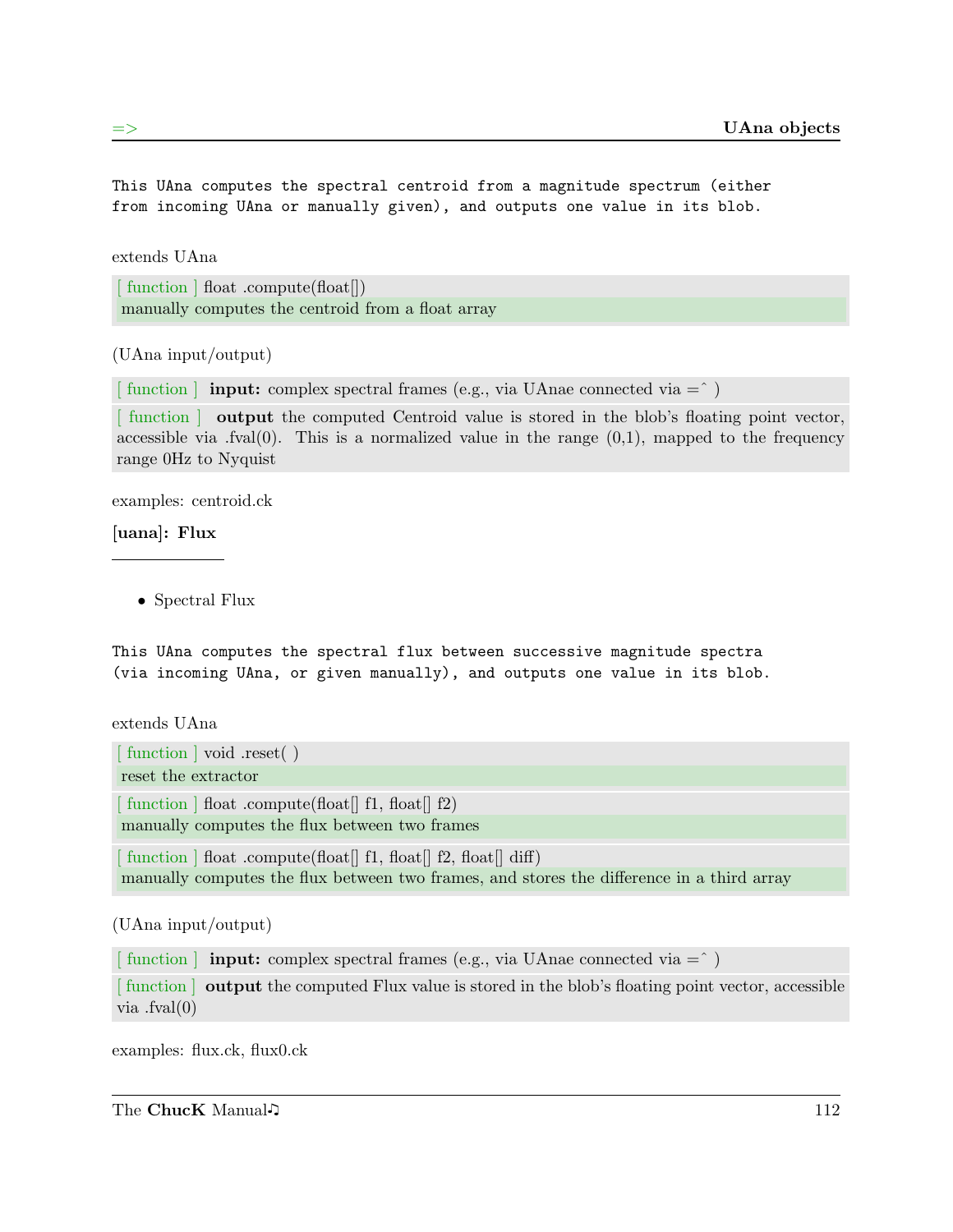[uana]: RMS

• Spectral RMS

This UAna computes the RMS power mean from a magnitude spectrum (either from an incoming UAna, or given manually), and outputs one value in its blob.

extends UAna

[function ] float .compute(float[]) manually computes the RMS from a float array

(UAna input/output)

 $\lceil$  function  $\lceil$  **input:** complex spectral frames (e.g., via UAnae connected via  $=$   $\lceil$ )

[ function ] output the computed RMS value is stored in the blob's floating point vector, accessible via .fval(0)

examples: rms.ck

[uana]: RollOff

• Spectral RollOff

```
This UAna computes the spectral rolloff from a magnitude spectrum (either
from incoming UAna, or given manually), and outputs one value in its blob.
```
extends UAna

[function ] float .percent( float READ/WRITE ) set the percentage for computing rolloff

[function ] float .compute(float[]) manually computes the rolloff from a float array

(UAna input/output)

 $\lceil$  function  $\lceil$  **input:** complex spectral frames (e.g., via UAnae connected via  $=$   $\lceil$ )

[ function ] output the computed rolloff value is stored in the blob's floating point vector, accessible via .fval(0). This is a normalized value in the range [0,1), mapped to the frequency range 0 to nyquist frequency.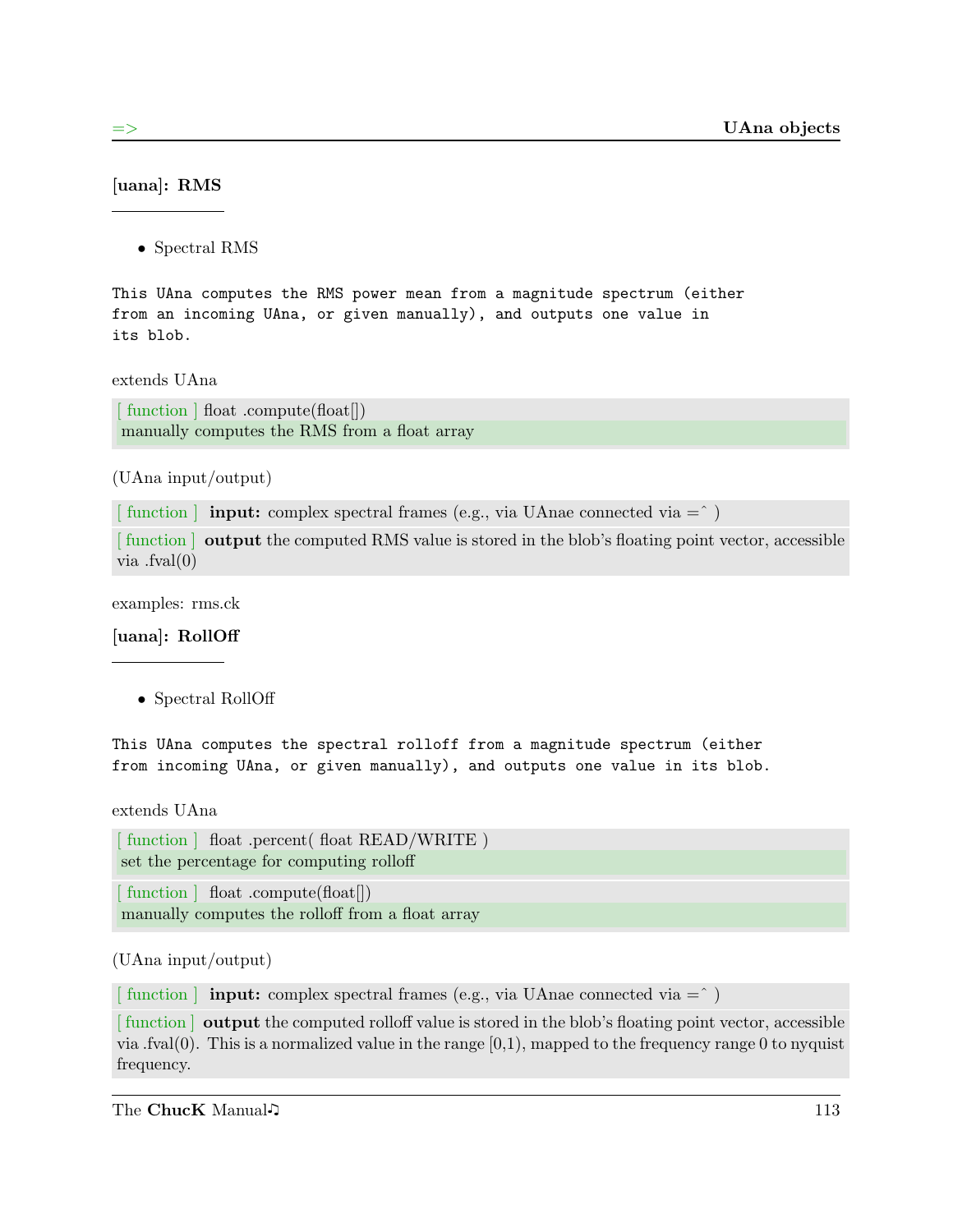examples: rolloff.ck

#### [uana]: XCorr

• Cross-correlation

This UAna computes the correlation of the first two incoming UAnae and outputs the result via its UAnaBlob in the magnitude spectrum. Only UAna inputs are considered; any signal/UGen inputs are ignored. See the Flip UAna for converting a UGen's signal into a suitable input.

#### extends UAna

[function ] int .normalize( int READ/WRITE) whether to normalize the correlation result to the range [0, 1)

 $\lceil$  function  $\lceil$  float $\lceil$  .compute( float $\lceil$ , float $\lceil$ ) manually computes the cross-correlation of two float arrays

(UAna input/output)

 $\lceil$  function  $\lceil$  **input:** complex spectral frames (e.g., via UAnae connected via  $=$   $\lceil$ )

[ function ] output the computed correlation result is stored in the blob's floating point vector, accessible via .fvals().

examples: xcorr.ck

#### [uana]: AutoCorr

• Auto-correlation

This UAna is a convenience class for the case of using XCorr with two identical inputs. It computes the auto-correlation of the input UAna.

#### extends UAna

[function ] int .normalize(int READ/WRITE) whether to normalize the correlation result to the range  $[0, 1)$ 

[function ] float[] .compute(float[])

manually computes the auto-correlation of a float array

(UAna input/output)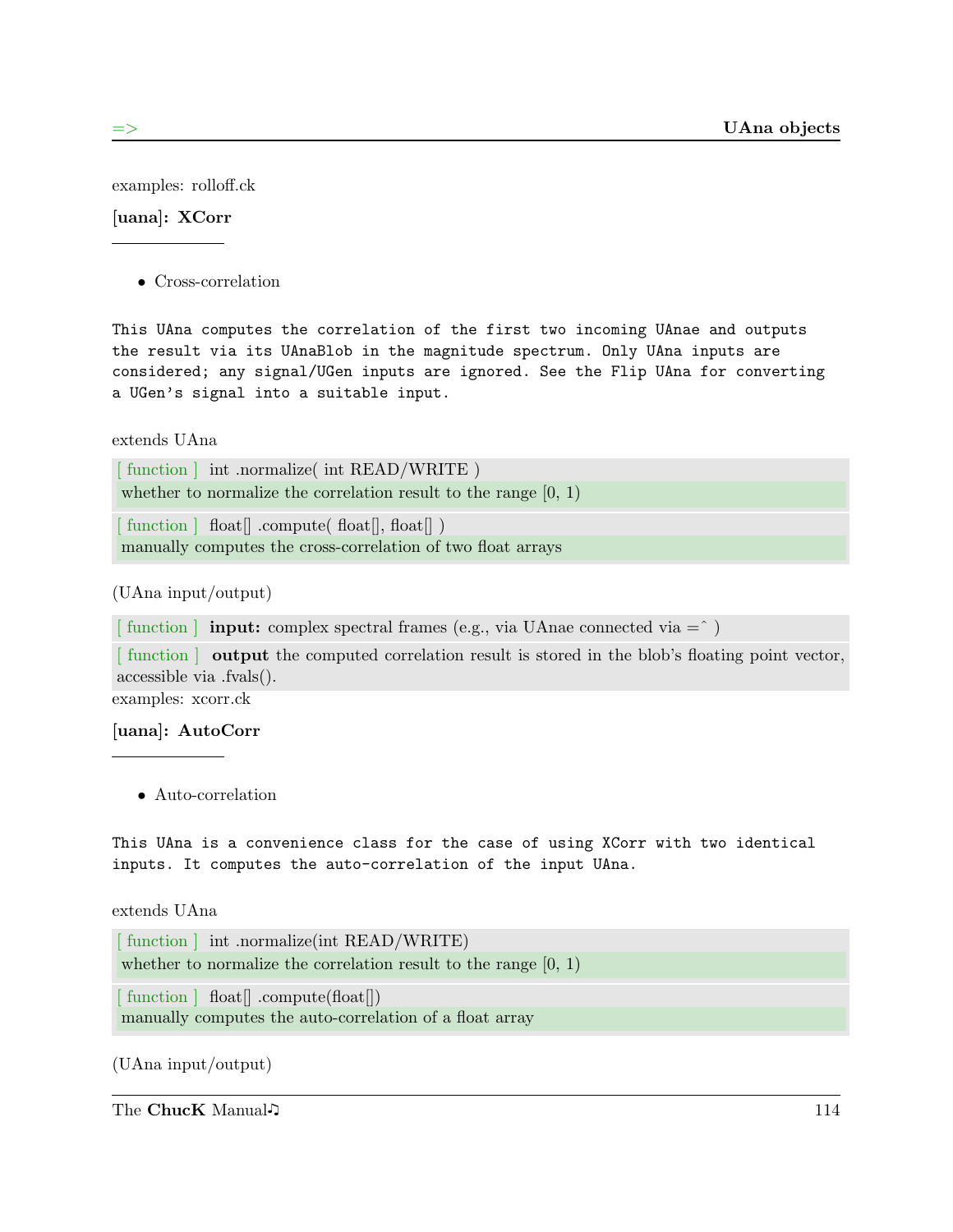$\lceil$  function  $\lceil$  **input:** complex spectral frames (e.g., via UAnae connected via  $=$   $\lceil$ )

[ function ] output the computed correlation result is stored in the blob's floating point vector, accessible via .fvals().

examples: autocorr.ck

#### [uana]: ZeroX

• zero-crossing counter

This UAna counts the number of zero crossings in the sample buffer and outputs the count in the first element of the UAnaBlob's magnitude buffer (fvals). Only UAna inputs are considered. See the Flip UAna for converting a UGen's signal into the analysis domain. If the input buffer is non-empty, this assumes a "half" crossing, so 0.5 is added to the output. This is why the "counted" result is a float and not an int.

extends UAna

[function ] float .compute( float[]) manually computes the number of zero crossings in the sample buffer

#### (UAna input/output)

 $\lceil$  function  $\lceil$  **input:** complex spectral frames (e.g., via UAnae connected via  $=$   $\lceil$ )

[ function ] output the number of zero crossings is stored in the first element of the blob's floating point vector, accessible via .fvals().

examples: zerox.ck

#### [uana]: FeatureCollector

• UAnae vector concatenator

This UAna concatenates the feature vectors of all connected UAnae. The resulting vector can be used as input to a classifier, for example.

extends UAna

(UAna input/output)

 $\lceil$  function  $\lceil$  **input:** complex spectral frames (e.g., via UAnae connected via  $=$   $\lceil$ )

[function ] **output** a single float vector of the concatenated upstream UAnae magnitude vectors, in the order in which they were upChucKed.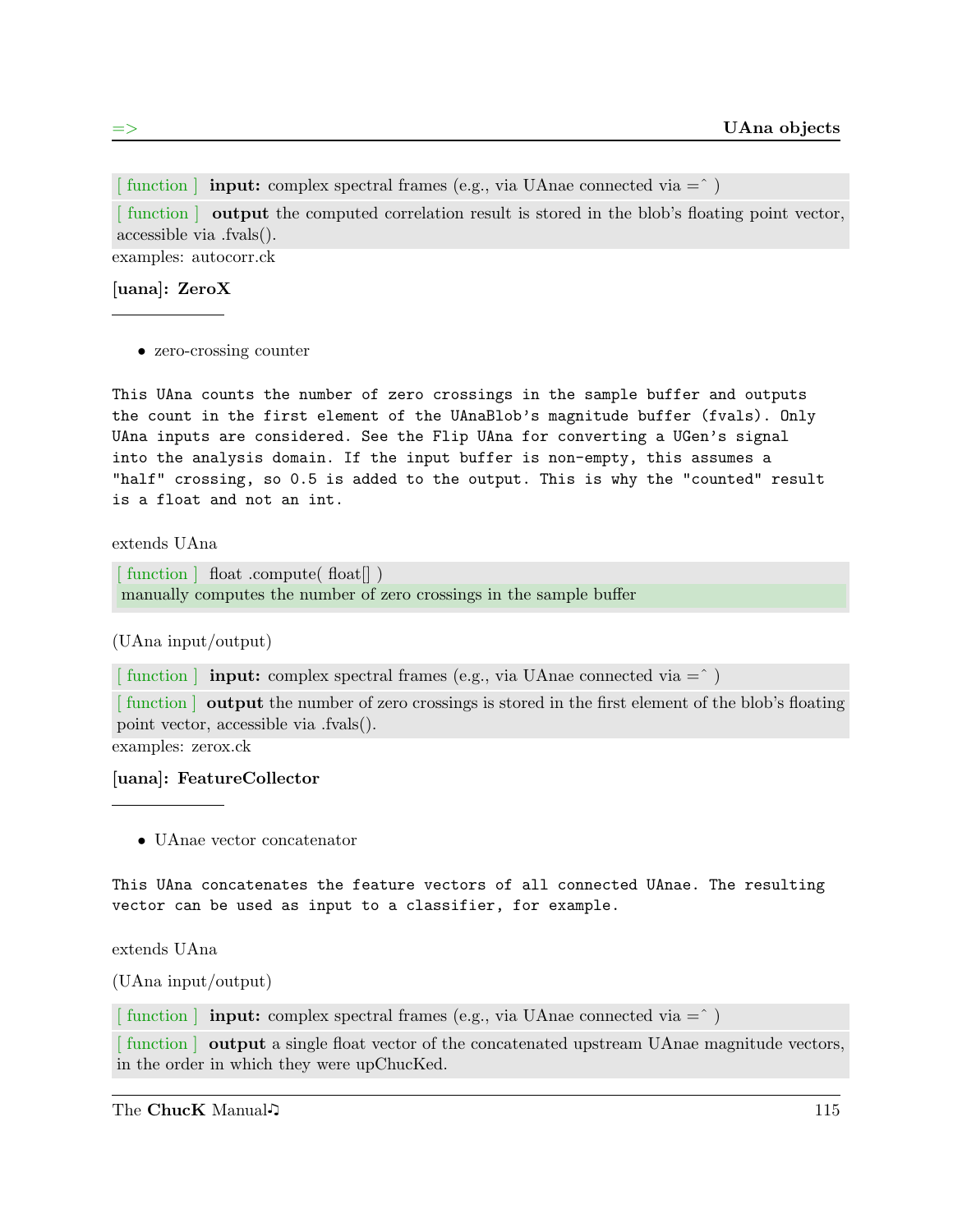examples: concat.ck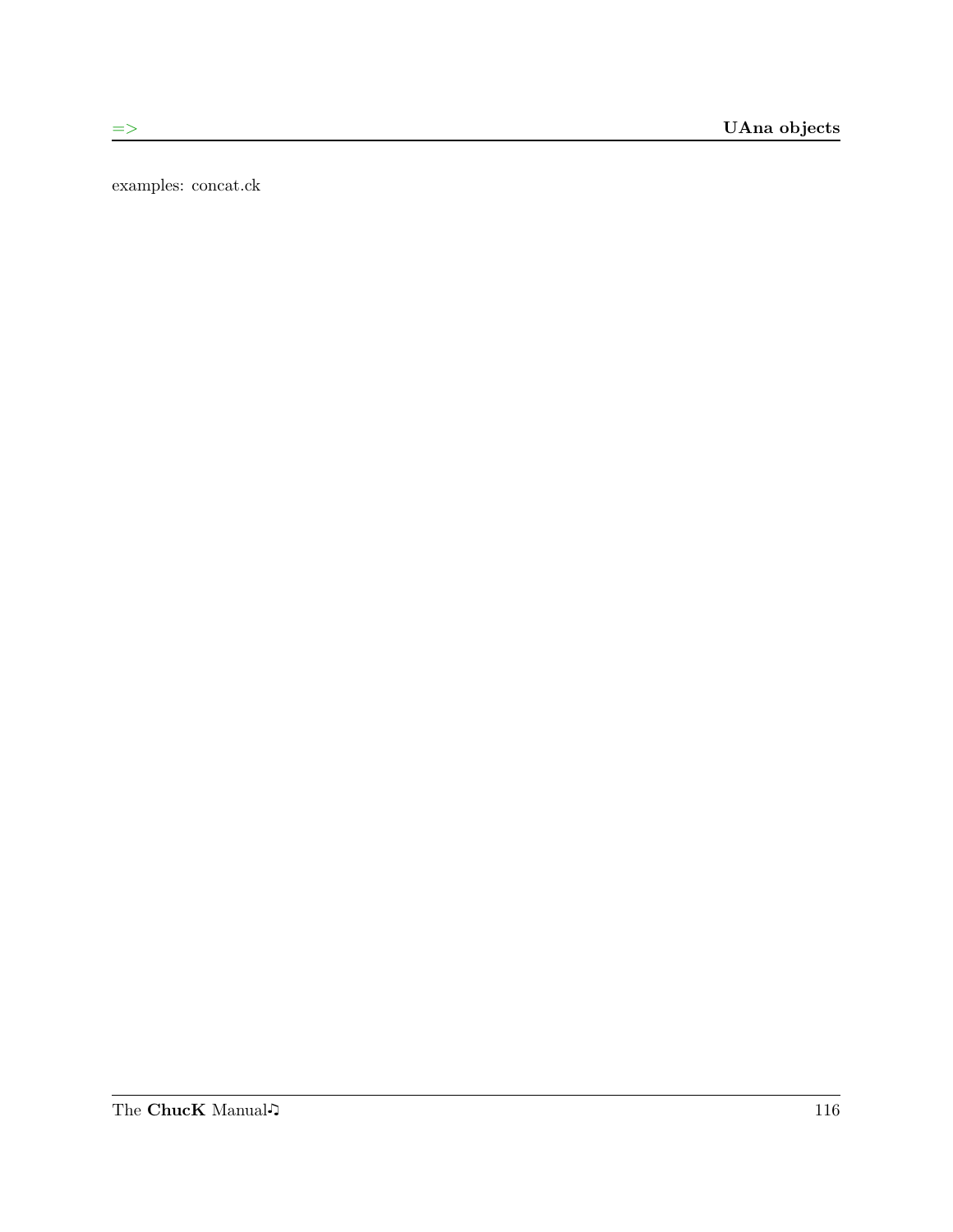## CHAPTER  $17$ On-the-fly Programming Commands

These are used for on-the-fly programming (see http://on-the-fly.cs.princeton.edu). By default, this requires that a ChucK virtual machine be already running on the localhost. It communicates via sockets to add/remove/replace shreds in the VM, and to query VM state. The simplest way to set up a ChucK virtual machine to accept these commands is by starting an empty VM with - -loop:

%>chuck - -loop

this will start a VM, looping (and advancing time), waiting for incoming commands. Successive invocations of 'chuck' with the appropriate commands will communicate with this listener VM.

(for remote operations over TCP, see below)

#### $-$ add  $/ +$

adds new shreds from source files to the listener VM. this process then exits. for example:

 $\%$ >chuck + foo.ck bar.ck

integrates foo.ck and bar.ck into the listener VM. the shreds are internally responsible for finding about the timing and other shreds via the timing mechanism and vm interface.

#### - -remove / -

removes existing shreds from the VM by ID. how to find out about the id? (see - -status below) for example: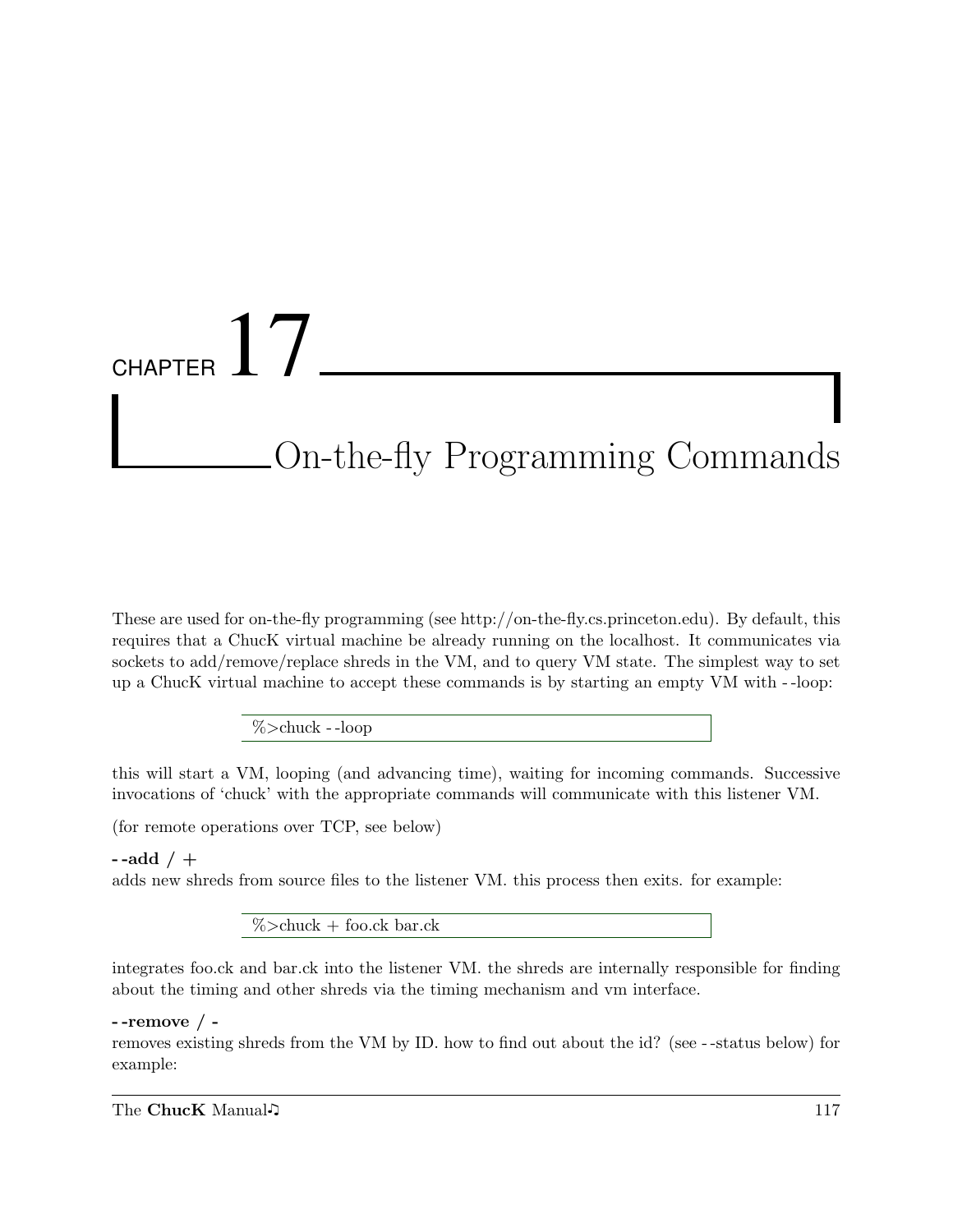%>chuck - 2 3 8

removes shred 2, 3, 8.

--replace  $/$   $=$ 

replace existing shred with a new shred. for example:

 $%$  > chuck = 2 foo.ck

replaces shred 2 with foo.ck

 $-$ status  $/$   $\hat{ }$ 

queries the status of the VM - output on the listener VM. for example:

%>chuck ˆ

this prints the internal shred start at the listener VM, something like:

 $[\text{chuck}](VM)$ : status (now == 0h:2m:34s) ... [shred id]: 1 [source]: foo.ck [sporked]: 21.43s ago [shred id]: 2 [source]: bar.ck [sporked]: 28.37s ago

#### - -time

prints out the value of now on the listener VM. for example:

%>chuck - -time

something like:

| $[chuck](VM)$ : the value of now: | $now = 403457 (samp)$ |
|-----------------------------------|-----------------------|
| $= 9.148685$ (second)             |                       |
| $= 0.152478$ (minute)             |                       |
| $= 0.002541$ (hour)               |                       |
| $= 0.000106$ (day)                |                       |
| $= 0.000015$ (week)               |                       |

#### - -kill

semi-gracefully kills the listener VM - removes all shreds first.

#### - -remote /

specifies where to send the on-the-fly command. must appear in the command line before any on-the-fly commands. for example: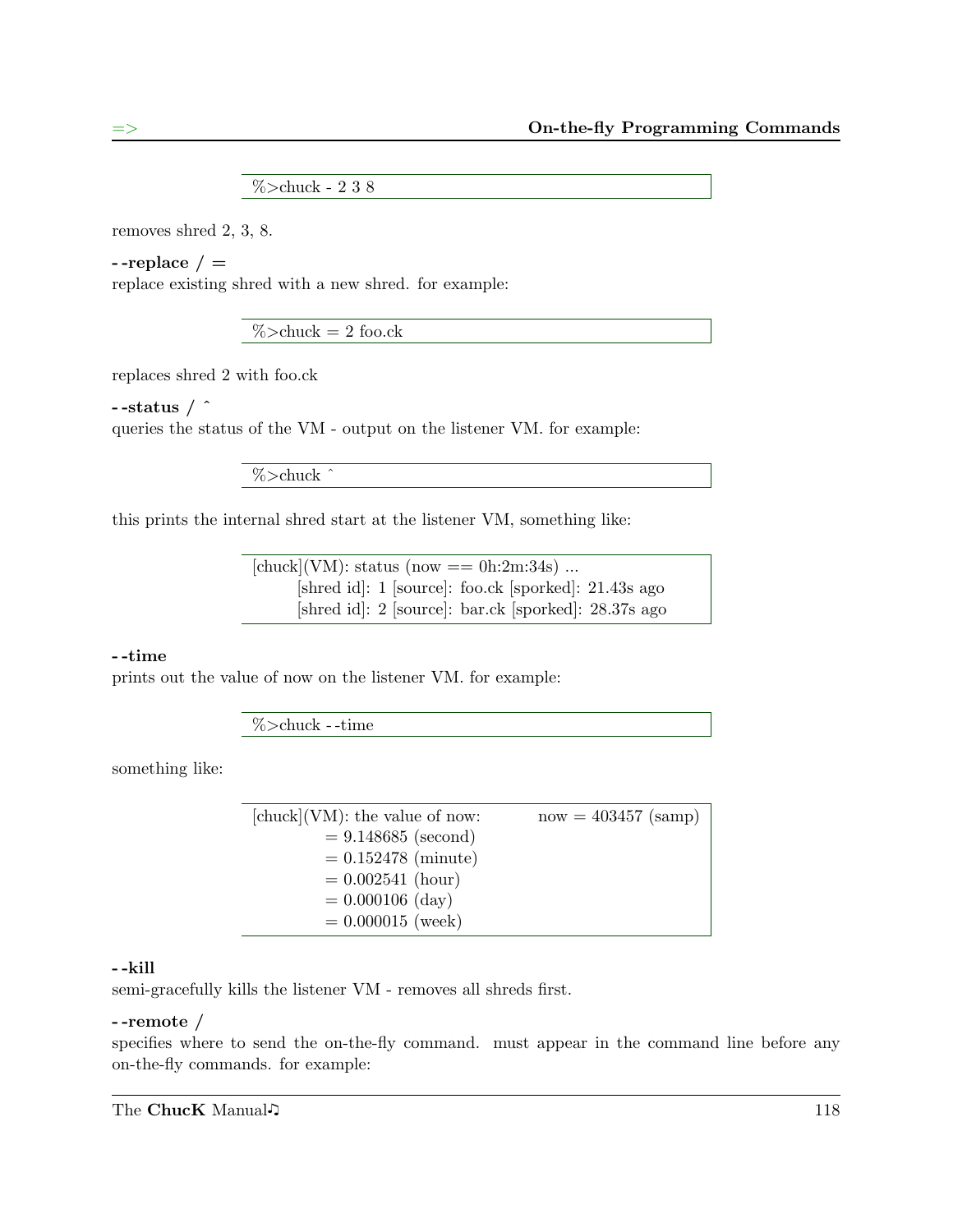$\%\!\!>$ chuck @192.168.1.1 + foo.ck bar.ck (or) %>chuck @foo.bar.com -p8888 + foo.ck bar.ck

sends foo.ck and bar.ck to VM at 192.168.1.1 or foo.bar.com:8888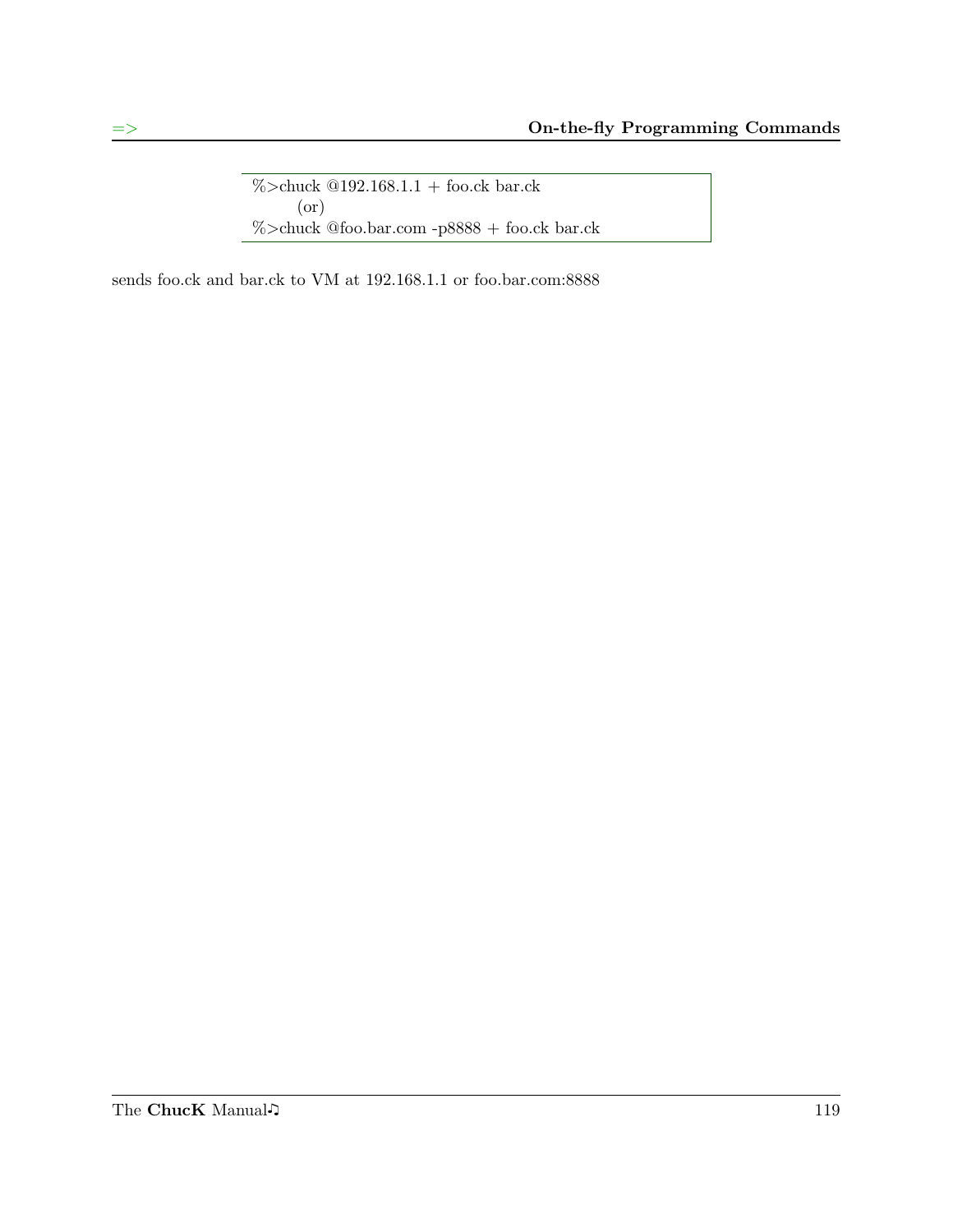## CHAPTER  $18$

### Standard Libraries API

ChucK Standard Libraries API these libraries are provide by default with ChucK - new ones can also be imported with ChucK dynamic linking (soon to be documented...). The existing libraries are organized by namespaces in ChucK. They are as follows.

#### namespace: Std

Std is a standard library in ChucK, which includes utility functions, random number generation, unit conversions and absolute value.

[example]

```
/* a simple example... */
   // infinite time-loop
   while( true )
   {
       // generate random float (and print)
       <<< Std.rand2f( 100.0, 1000.0 ) >>>;
       // wait a bit
       50::ms => now;
   }
[function ] int abs (int value);
returns absolute value of integer
```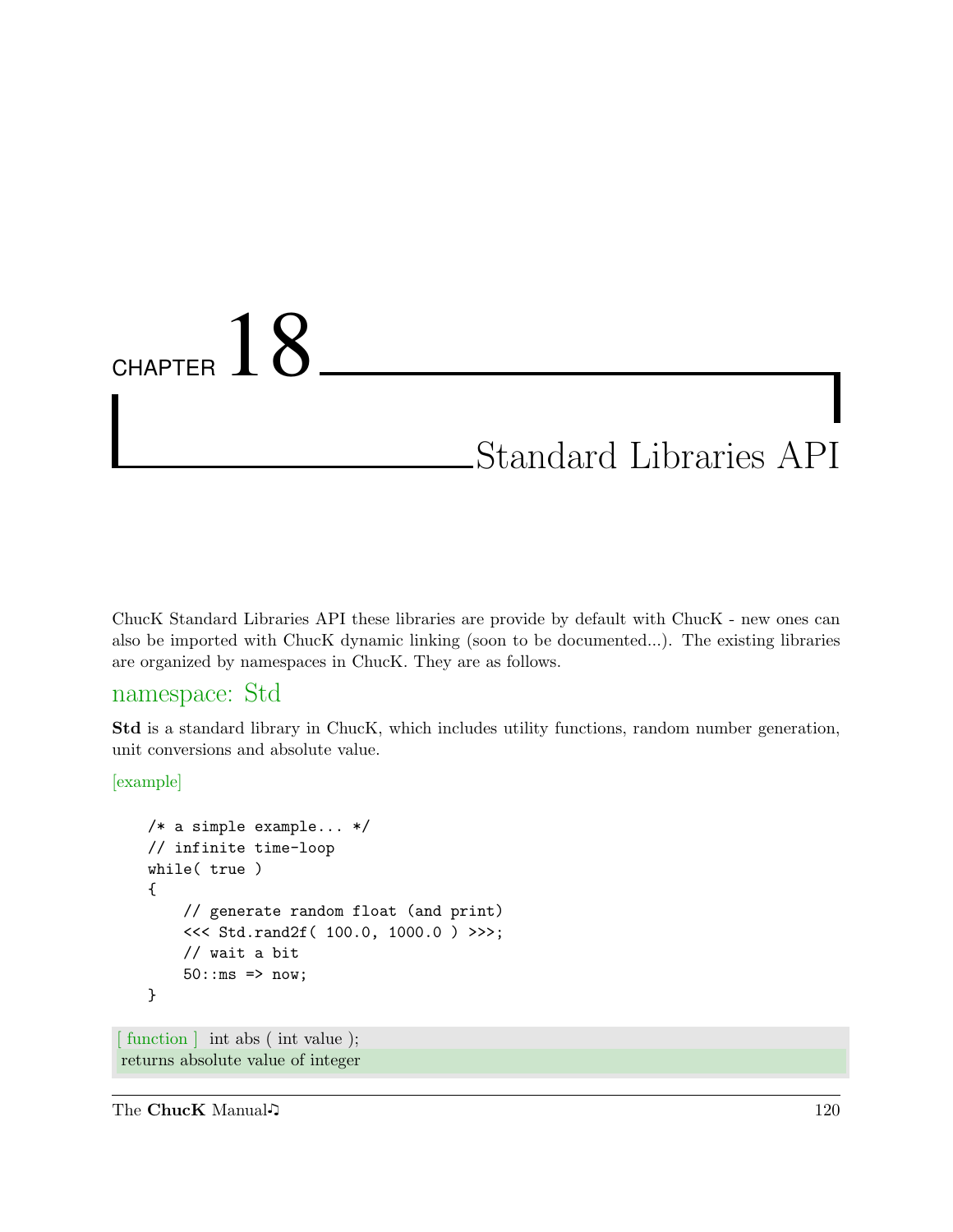[ function ] float fabs ( float value ); returns absolute value of floating point number

[function ] int rand ( ); generates random integer

[function ] int rand2 (int min, int max ); generates random integer in the range [min, max]

[function ] float randf ( ); generates random floating point number in the range [-1, 1]

function  $\vert$  float rand2f (float min, float max); generates random floating point number in the range [min, max]

[function ] float srand (int value) seeds value for random number generation

[function ] float sgn (float value); computes the sign of the input as -1.0 (negative), 0 (zero), or 1.0 (positive)

function  $\vert$  int system (string cmd); pass a command to be executed in the shell

[function ] int atoi (string value); converts ascii (string) to integer (int)

[function ] float atof (string value); converts ascii (string) to floating point value (float)

[function ] string geteny (string value); returns the value of an environment variable, such as of "PATH"

[function ] int setenv (string key, string value); sets environment variable named 'key' to 'value'

[function ] float mtof (float value); converts a MIDI note number to frequency (Hz) note the input value is of type 'float' (supports fractional note number)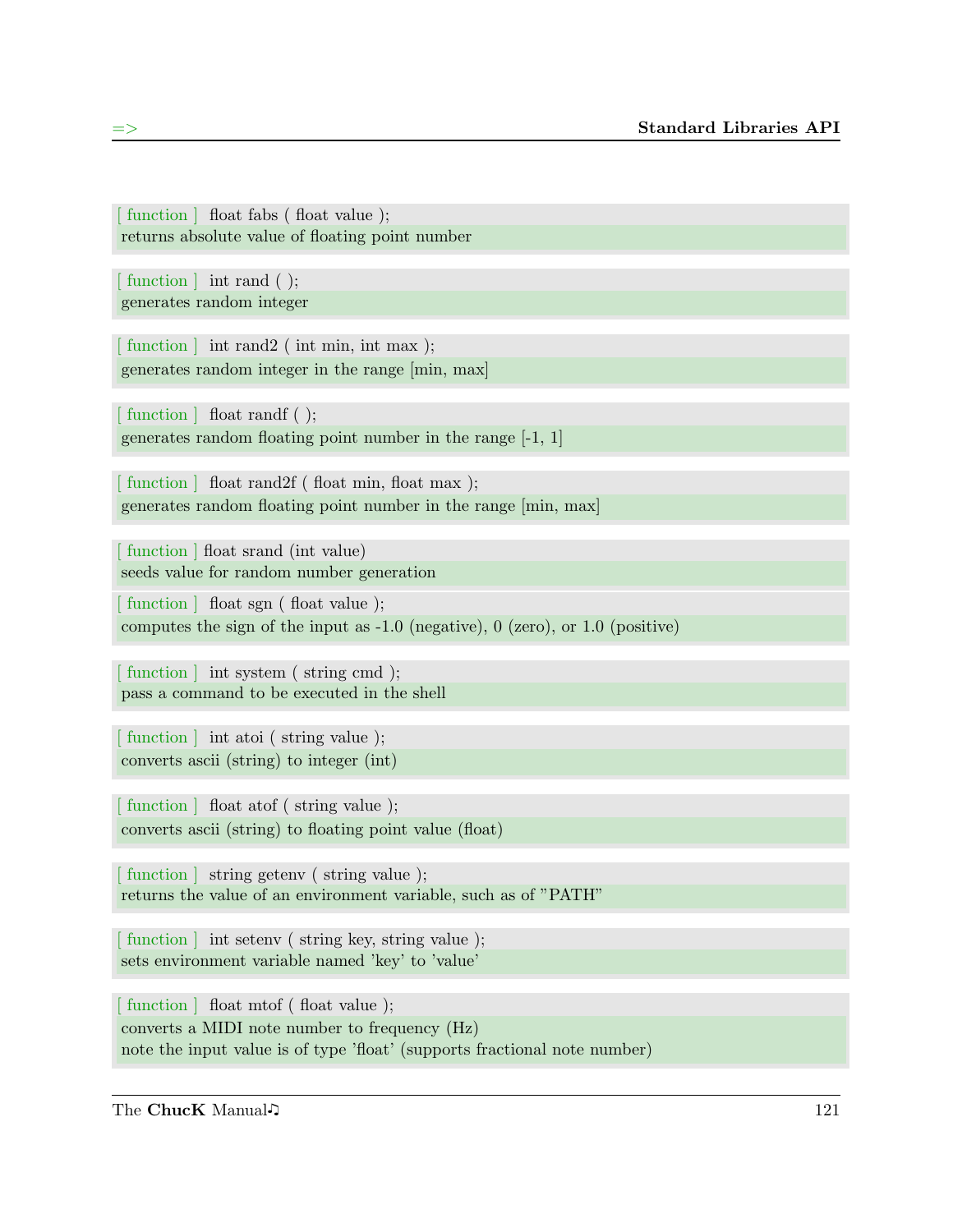[function ] float ftom (float value); converts frequency (Hz) to MIDI note number space [function ] float powtodb (float value); converts signal power ratio to decibels (dB) [function ] float rmstodb (float value); converts linear amplitude to decibels (dB) [function ] float dbtopow (float value); converts decibels (dB) to signal power ratio [function ] float dbtorms (float value); converts decibles (dB) to linear amplitude

#### namespace: Machine

Machine is ChucK runtime interface to the virtual machine. this interface can be used to manage shreds. They are similar to the On-the-fly Programming Commands, except these are invoked from within a ChucK program, and are subject to the timing mech anism.

[example]

```
//add a file foo.ck to the VM
machine.add("foo.ck");
//check the virtual machine like chuck ^
machine.status();
//wait a week and cause ChucK to crash
1::week => now;machine.crash();
```

```
[function ] int add (string path);
compile and spork a new shred from file at 'path' into the VM now
returns the shred ID
(see example/machine.ck)
```

```
[ function ] int spork ( string path );
same as add/+
```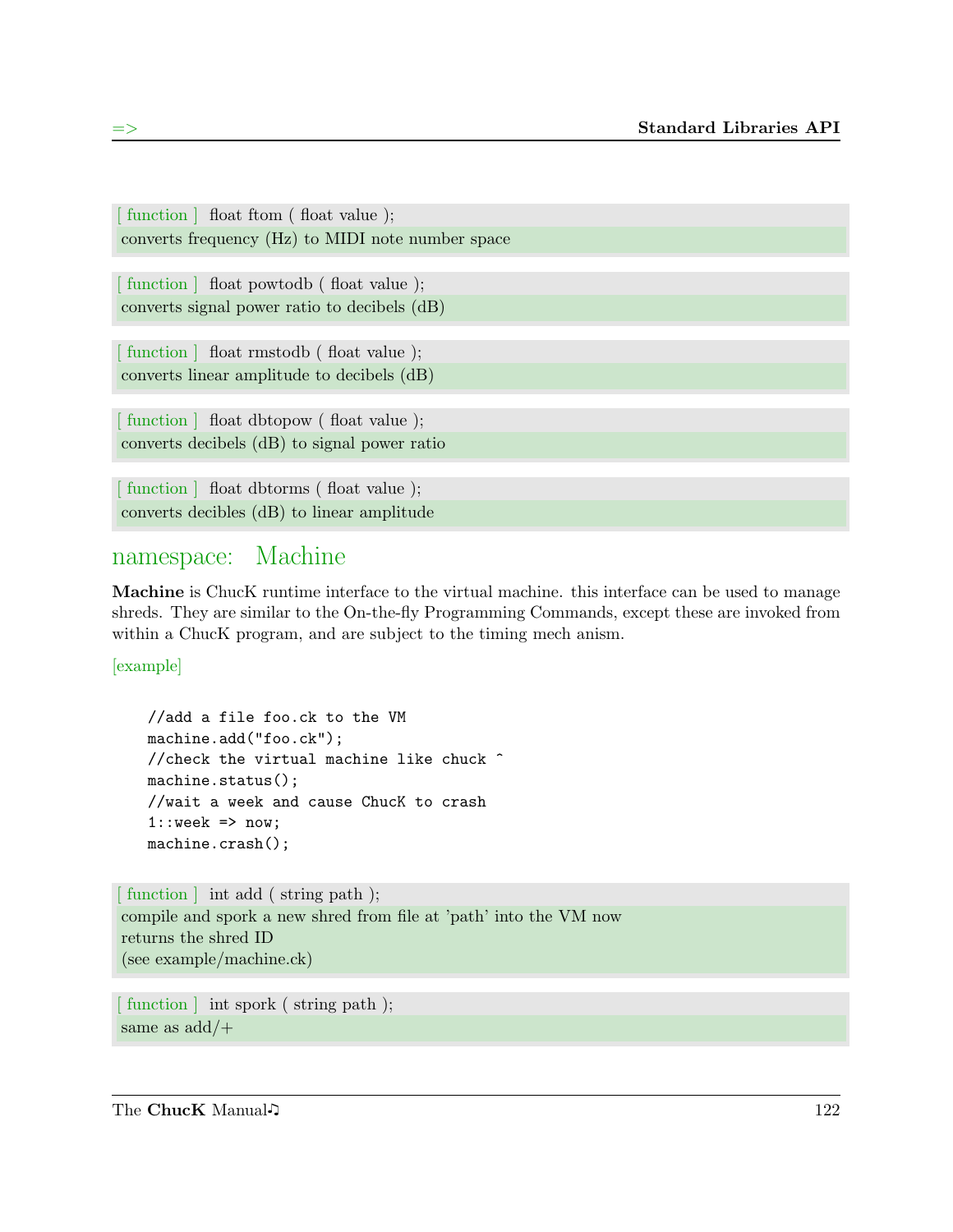[ function ] int remove ( int id ); remove shred from VM by shred ID (returned by add/spork)

[function ] int replace (int id, string path); replace shred with new shred from file returns shred ID , or 0 on error

[function ] int status ( ); display current status of VM same functionality as status/ˆ (see example/status.ck)

[function ] int[] shreds ( ); returns the VMs current list of shred IDs

[function ] void crash ( ); literally causes the VM to crash. the very last resort; use with care. Thanks.

#### namespace: Math

Math contains the standard math functions. all trignometric functions expects angles to be in radians.

[example]

// print sine of pi/2 <<<< Math.sin( pi / 2.0 ) >>>;

[function ] float sin (float x ); computes the sine of x

[function ] float cos (float x); computes the cosine of x

```
[function ] float tan (float x);
computes the tangent of x
```
[function ] float asin (float x); computes the arc sine of x

[function ] float acos (float x ); computes the arc cosine of x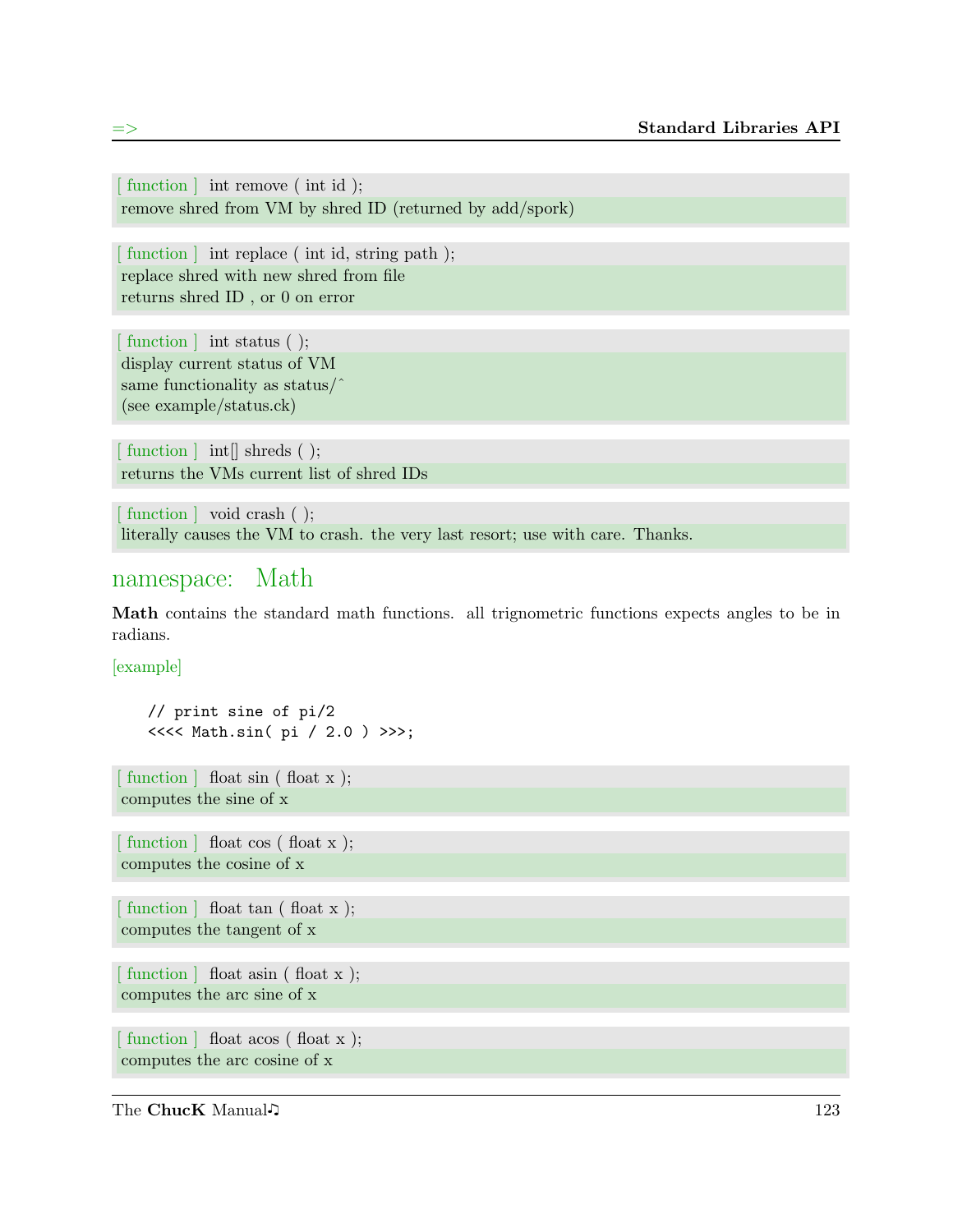[ function ] float atan ( float x ); computes the arc tangent of x

[function ] float atan2 (float x ); computes the principal value of the arc tangent of y/x, using the signs of both arguments to determine the quadrant of the return value

function  $\vert$  float sinh (float x ); computes the hyperbolic sine of x

function  $\vert$  float cosh (float x ); computes the hyperbolic cosine of x

function  $\vert$  float tanh (float x ); computes the hyperbolic tangent of x

[ function ] float hypot ( float x, float y ); computes the euclidean distance of the orthogonal vectors  $(x,0)$  and  $(0,y)$ 

function  $\vert$  float pow (float x, float y ); computes x taken to the y-th power

[function ] float sqrt (float x); computes the nonnegative square root of x (x must be  $i=0$ )

function  $\vert$  float exp (float x ); computes  $e\hat{x}$ , the base-e exponential of x

 $\lceil$  function  $\rceil$  float log (float x ); computes the natural logarithm of x

 $\lceil$  function  $\rceil$  float log2 (float x ); computes the logarithm of x to base 2

 $\lceil$  function  $\rceil$  float log10 (float x ); computes the logarithm of x to base 10

 $\lceil$  function  $\rceil$  float floor (float x); round to largest integral value (returned as float) not greater than x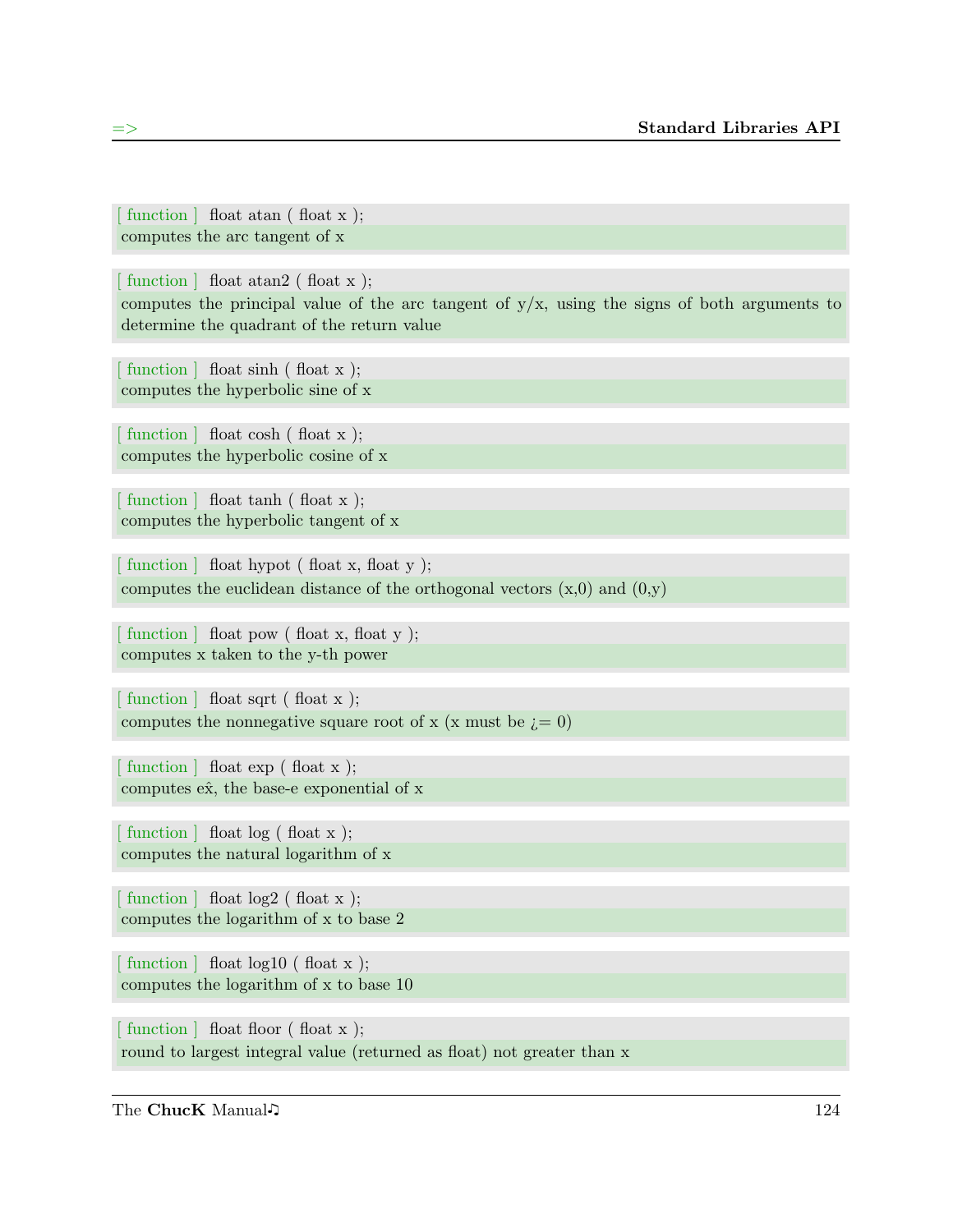[ function ] float ceil ( float x ); round to smallest integral value (returned as float) not less than x

[function ] float round (float x); round to nearest integral value (returned as float)

[function ] float trunc (float x ); round to largest integral value (returned as float) no greater in magnitude than x

[function ] float fmod (float x, float y); computes the floating point remainder of x / y

[function ] float remainder (float x, float y); computes the value r such that  $r = x - n * y$ , where n is the integer nearest the exact value of x / y. If there are two integers closest to  $x / y$ , n shall be the even one. If r is zero, it is given the same sign as x

function  $\vert$  float min (float x, float y ); choose lesser of two values

[ function ] float max ( float x, float y ); choose greater of two values

[function ] int nextpow2 (int n ); computes the integeral (returned as int) smallest power of 2 greater than the value of x

function  $\vert$  int isinf (float x ); is x infinity?

[function ] int isnan (float x) is x "not a number"?

[function ] float pi; (currently disabled - use pi)

[function ] float twopi ; (currently disabled)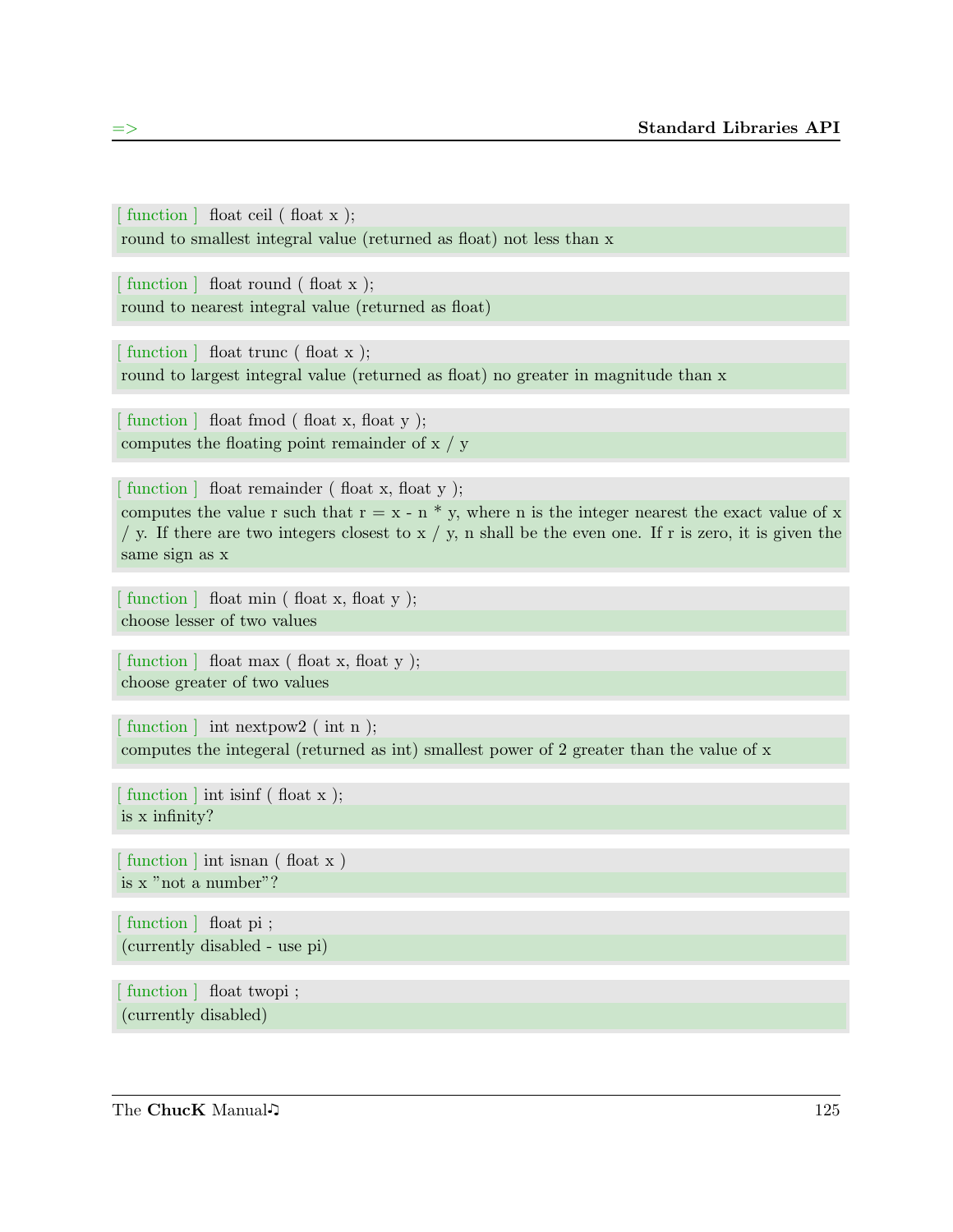[ function ] float e ; (currently disabled - use  $\mathrm{Math}.\mathrm{exp}(1)$  )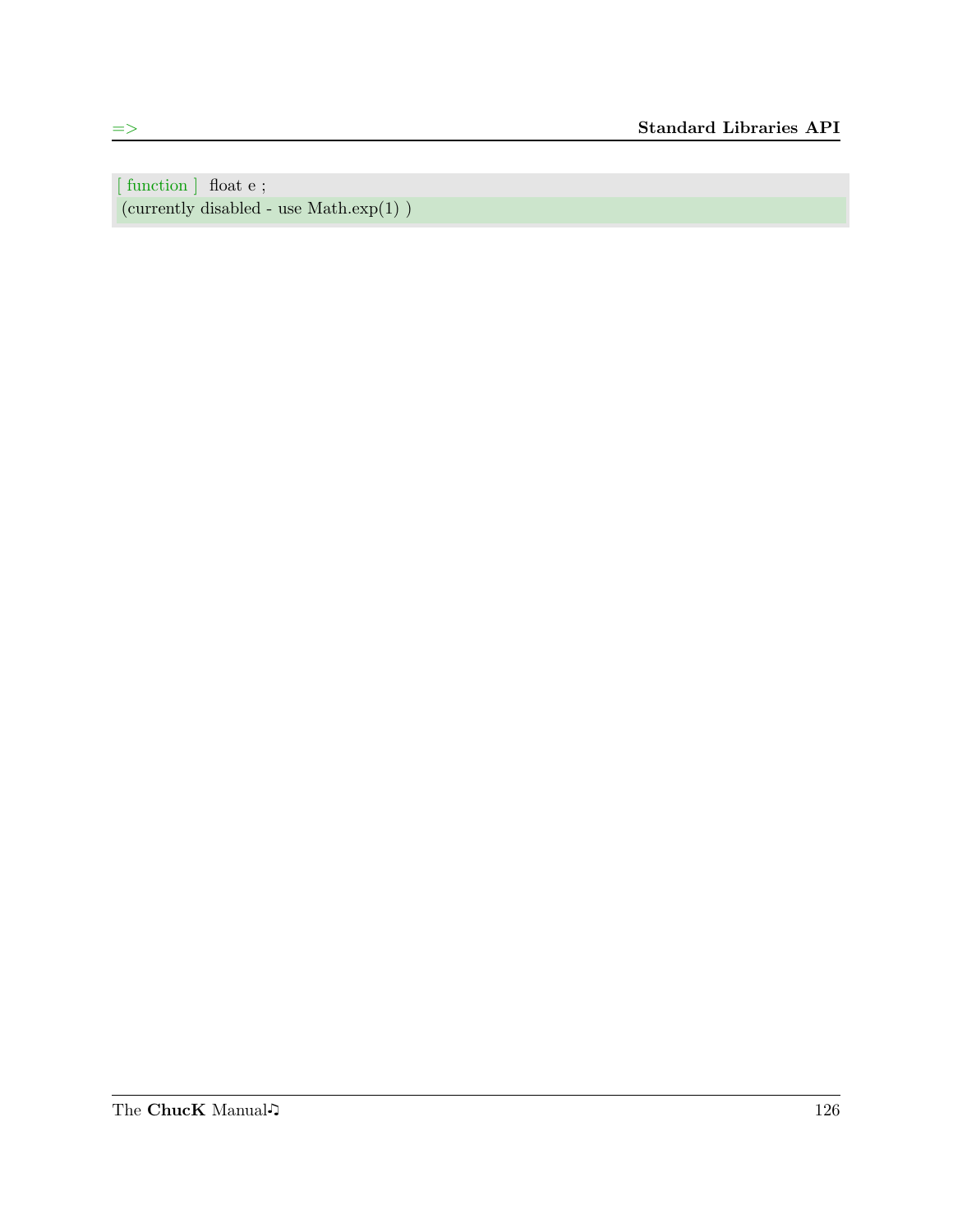# CHAPTER  $19$

### Unit Generators

Unit generators (ugens) can be connected using the ChucK operator (  $=>$  )

[example]

adc  $\Rightarrow$  dac;

the above connects the ugen 'adc' (a/d convertor, or audio input) to 'dac' (d/a convertor, or audio output).

Ugens can also unlinked (using =<) and relinked (see examples/unchuck.ck).

A unit generator may have 0 or more control parameters. A Ugen's parameters can be set also using the ChucK operator  $(=>$ , or  $->)$ 

[example]

//connect sine oscillator to dac SinOsc  $osc \Rightarrow$  dac; // set the Osc's frequency to 60.0 hz  $60.0 \Rightarrow$  osc.freq;

(see examples/osc.ck)

The ChucK Manual 127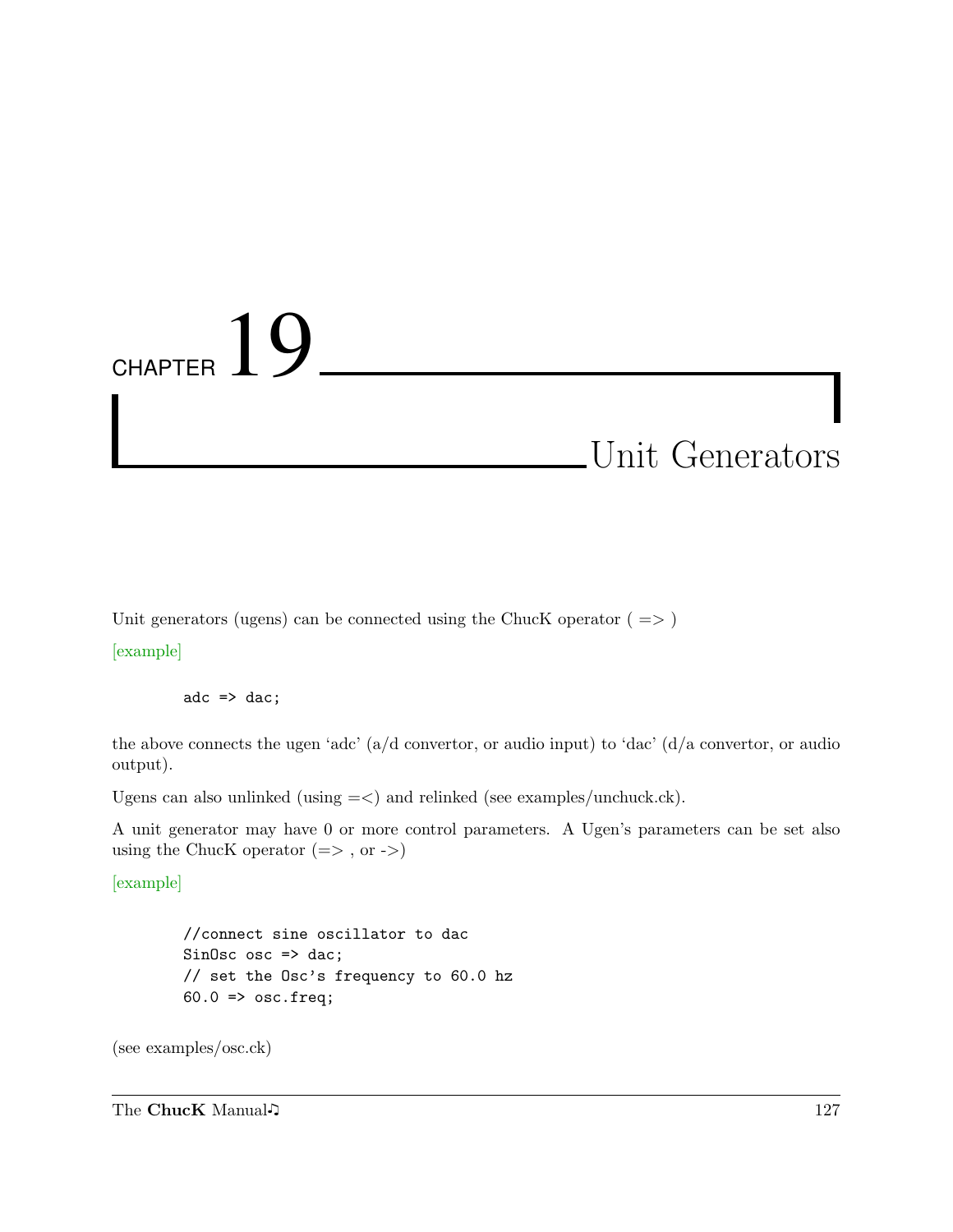All ugen's have at least the following four parameters:

[ctrl param]

- .gain (float,  $READ/WRITE)$  set gain
- .op (int, READ/WRITE) set operation type
	- 0: stop always output 0
	- 1: normal operation, add all inputs (default)
	- 2: normal operation, subtract all inputs starting from the earliest connected
	- 3: normal operation, multiply all inputs
	- 4: 4 : normal operation, divide inputs starting from the earlist connected
	- -1: passthru all inputs to the ugen are summed and passed directly to output
- last (float, READ/WRITE) the last sample computed by the unit generator
- .channels (int, READ only) the number channels on the UGen
- .chan (int) returns a reference on a channel  $(0 \rightarrow N-1)$

Multichannel UGens are adc, dac, Pan2, Mix2

[example]

```
Pan2 p;
// assumes you called chuck with at least --chan5 or -c5
p.\text{chan}(1) \Rightarrow \text{dac.chan}(4);
```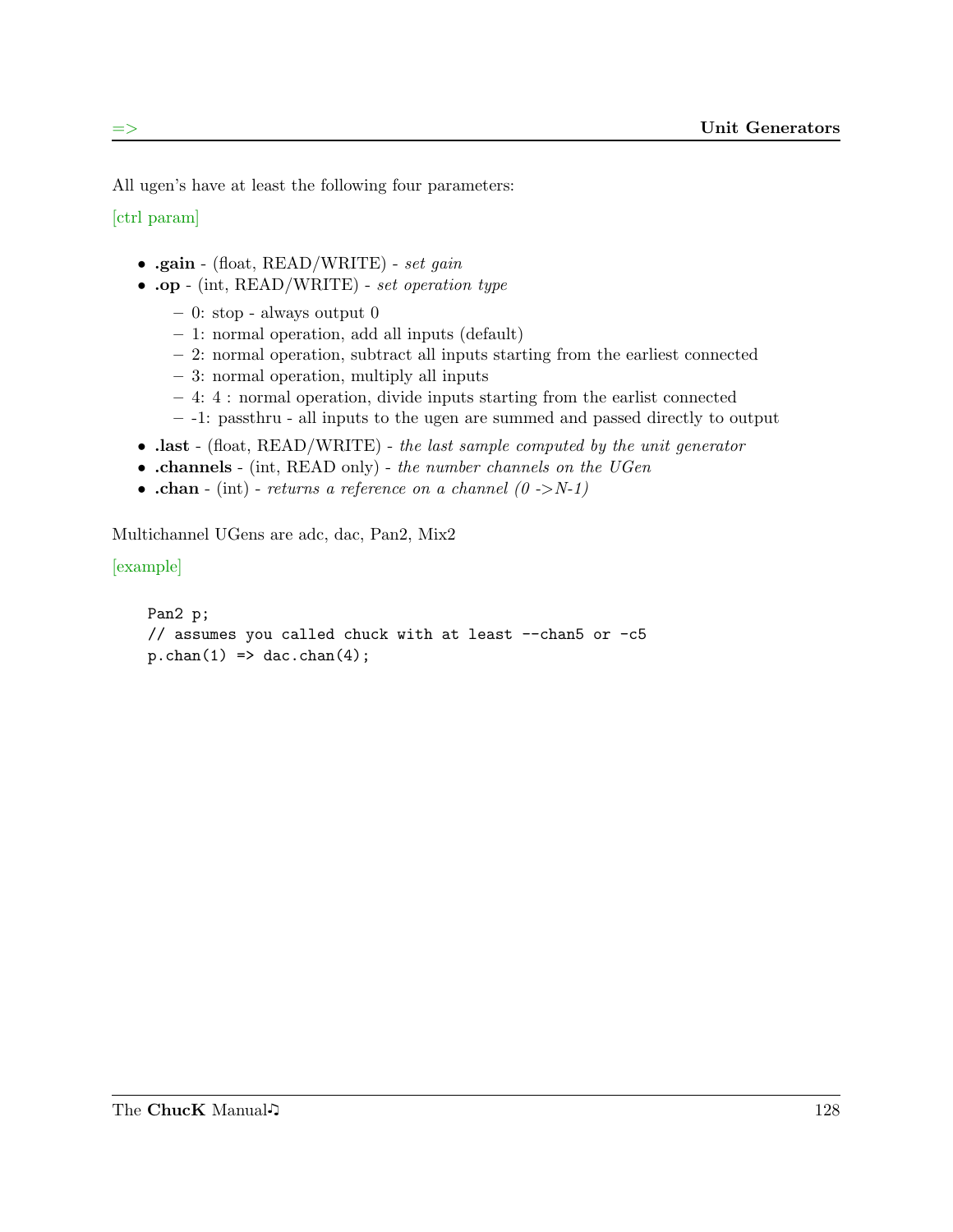#### audio output

#### dac

- digital/analog converter
- abstraction for underlying audio output device

#### [ctrl param]

- $\cdot$  left (UGen) *input to left channel*
- .right (UGen) *input to right channel*
- .chan( int n ) (UGen) input to channel N on the device  $(0 \rightarrow N-1)$
- .channels (int, READ only) returns the number of channels open on device

#### adc

- analog/digital converter
- abstraction for underlying audio input device

#### [ctrl param]

- $\cdot$  left (UGen) *output to left channel*
- .right (UGen) *output to right channel*
- .chan( int n ) (UGen) output to channel N on the device  $(0 \rightarrow N-1)$
- .channels (int, READ only) returns the number of channels open on device

#### blackhole

- sample rate sample sucker
- ( like dac, ticks ugens, but no more )
- see examples/pwm.ck

#### Gain

- gain control
- (NOTE all unit generators can themselves change their gain)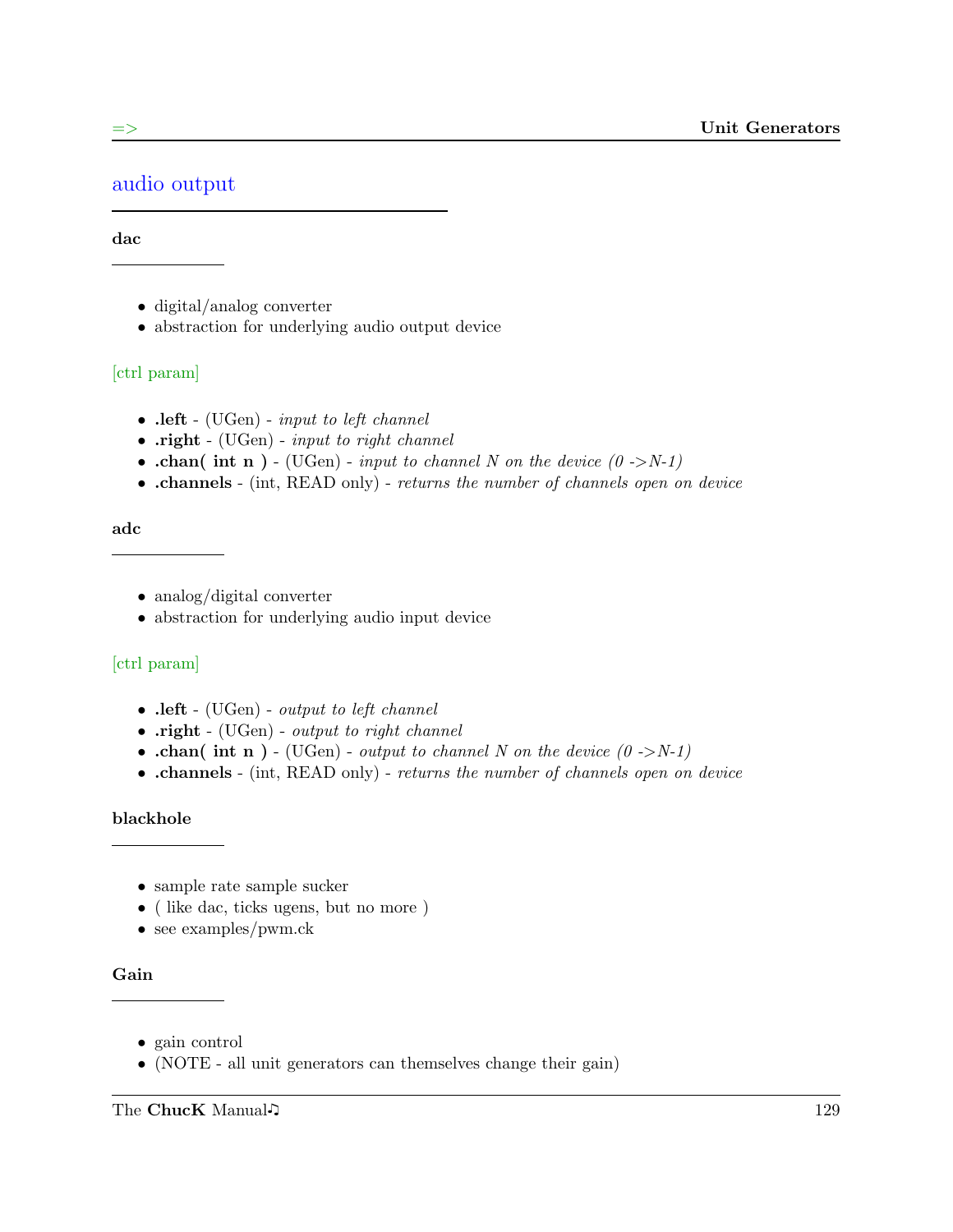- (this is a way to add N outputs together and scale them)
- used in examples/i-robot.ck

#### [ctrl param]

• .gain - (float, READ/WRITE) - set gain ( all ugen's have this)

[example]

```
Noise n \Rightarrow Gain g \Rightarrow dac;
SinOsc s \Rightarrow g;
.3 => g.gain;while( true ) { 100::ms => now; }
```
#### wave forms

Noise

- white noise generator
- see examples/noise.ck examples/powerup.ck

#### Impulse

- pulse generator can set the value of the next sample
- default for each sample is 0 if not set

#### [ctrl param]

• .next - (float, READ/WRITE) - set value of next sample

#### [example]

```
Impulse i => dac;
while( true ) {
     1.0 \Rightarrow i.next;100::ms => now;
}
```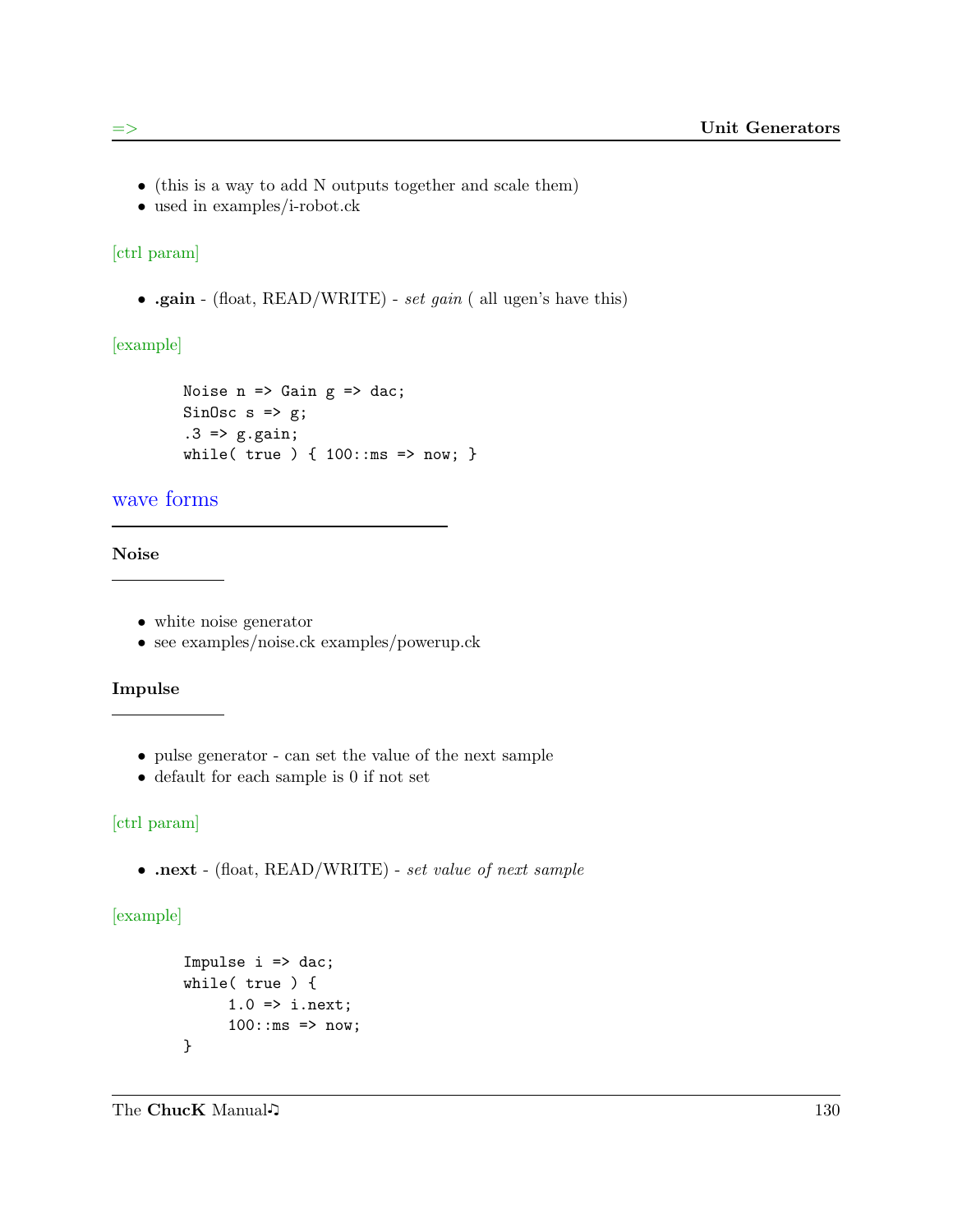Step

- step generator like Impulse, but once a value is set, it is held for all following samples, until value is set again
- see examples/step.ck

#### [ctrl param]

- .value (float, READ/WRITE) set the current value
- .next (float, READ/WRITE) set the step value

#### [example]

```
Step s \Rightarrow dac;
-1.0 => float amp;
// square wave using step
while( true ) {
-amp \Rightarrow amp \Rightarrow s.next;800::samp => now;
}
```
basic signal processing

#### HalfRect

- half wave rectifier
- for half-wave rectification

#### FullRect

• full wave rectifier

#### filters

#### BiQuad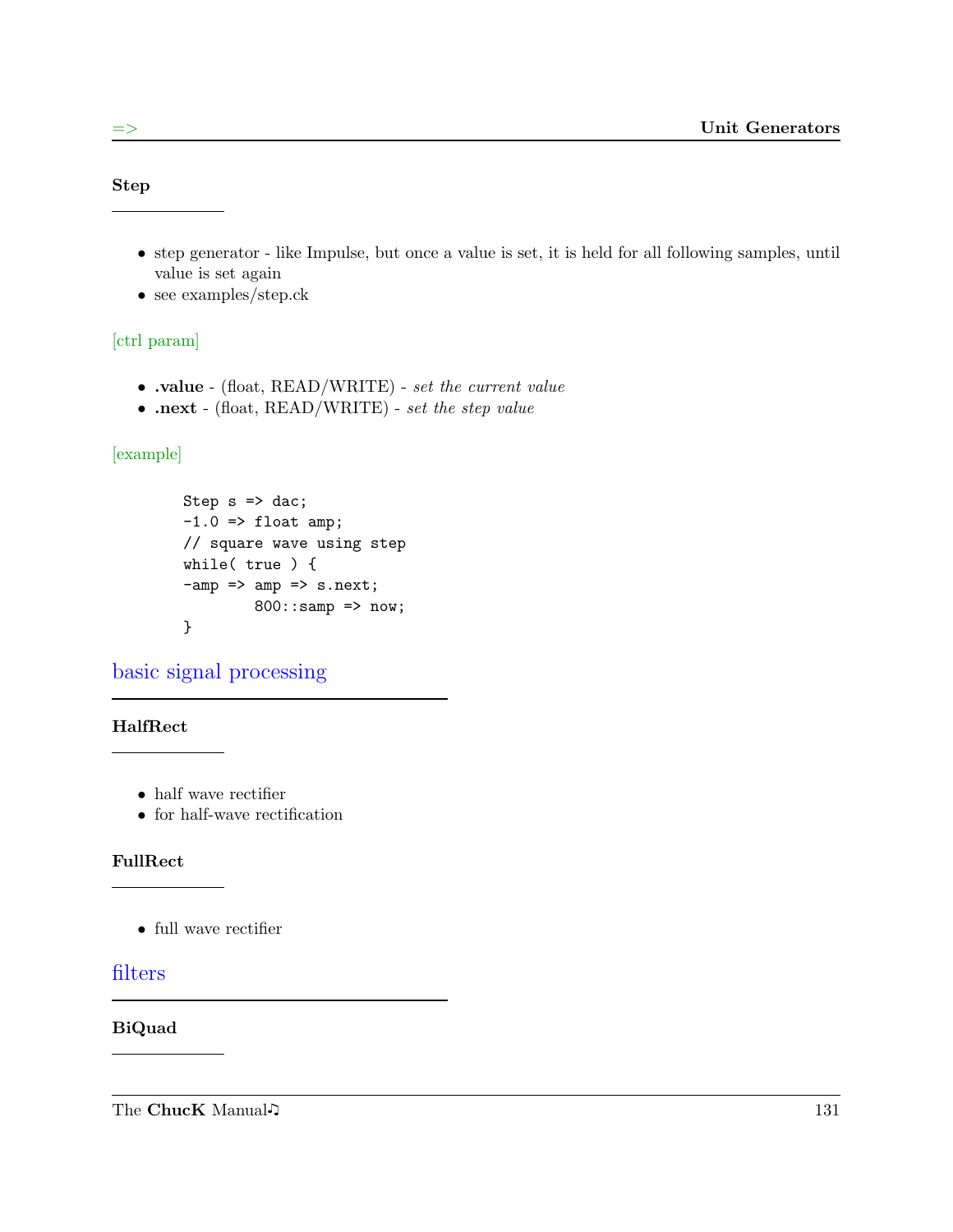• BiQuad (two-pole, two-zero) filter class.

This protected Filter subclass implements a two-pole, two-zero digital filter. A method is provided for creating a resonance in the frequency response while maintaining a constant filter gain.

by Perry R. Cook and Gary P. Scavone, 1995 - 2002.

#### [ctrl param]

- $\cdot$  .b2 (float, READ/WRITE) filter coefficient
- $\cdot$  .b1 (float, READ/WRITE) filter coefficient
- .b0 (float, READ/WRITE) filter coefficient
- .a2 (float, READ/WRITE) filter coefficient
- .a1 (float, READ/WRITE) filter coefficient
- .a0 (float, READ only) filter coefficient
- .pfreq (float, READ/WRITE) set resonance frequency (poles)
- .prad (float, READ/WRITE) pole radius  $(= 1 \text{ to be stable})$
- .zfreq (float, READ/WRITE) notch frequency
- .zrad (float, READ/WRITE) zero radius
- .norm (float, READ/WRITE) normalization
- .eqzs (float, READ/WRITE) equal gain zeroes

#### OnePole

• STK one-pole filter class.

This protected Filter subclass implements a one-pole digital filter. A method is provided for setting the pole position along the real axis of the z-plane while maintaining a constant peak filter gain.

by Perry R. Cook and Gary P. Scavone, 1995 - 2002.

#### [ctrl param]

• .a1 (float, READ/WRITE) filter coefficient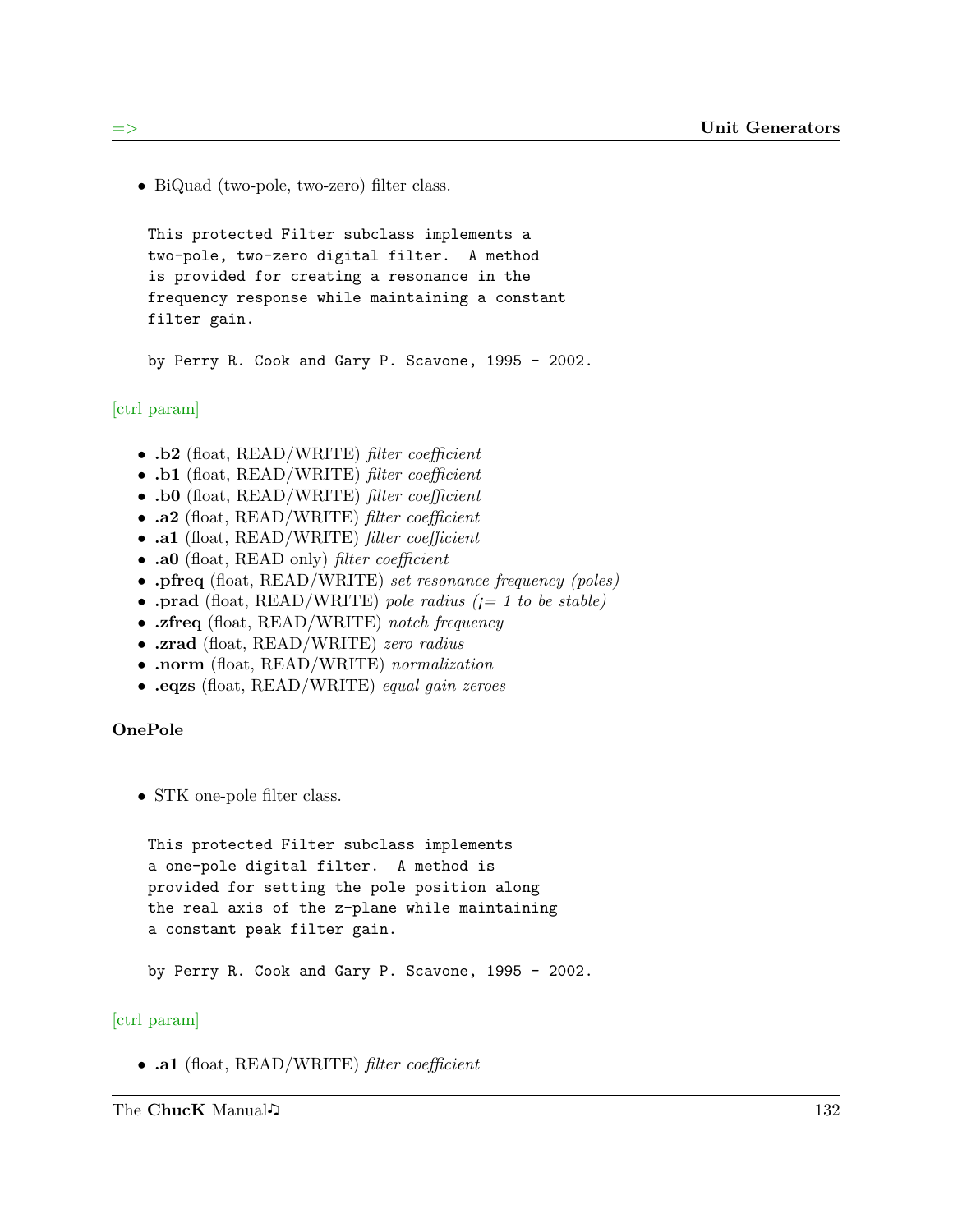- .b0 (float, READ/WRITE) *filter coefficient*
- .pole (float, READ/WRITE) set pole position along real axis of z-plane

#### TwoPole

- STK two-pole filter class.
- see examples/powerup.ck

```
This protected Filter subclass implements
a two-pole digital filter. A method is
provided for creating a resonance in the
frequency response while maintaining a nearly
constant filter gain.
```
by Perry R. Cook and Gary P. Scavone, 1995 - 2002.

#### [ctrl param]

- .a1 (float, READ/WRITE) filter coefficient
- .a2 (float, READ/WRITE) filter coefficient
- .b0 (float, READ/WRITE) filter coefficient
- .freq (float, READ/WRITE) filter resonance frequency
- .radius (float, READ/WRITE) filter resonance radius
- .norm (float, READ/WRITE) toggle filter normalization

#### OneZero

• STK one-zero filter class.

```
This protected Filter subclass implements
a one-zero digital filter. A method is
provided for setting the zero position
along the real axis of the z-plane while
maintaining a constant filter gain.
```
by Perry R. Cook and Gary P. Scavone, 1995 - 2002.

#### [ctrl param]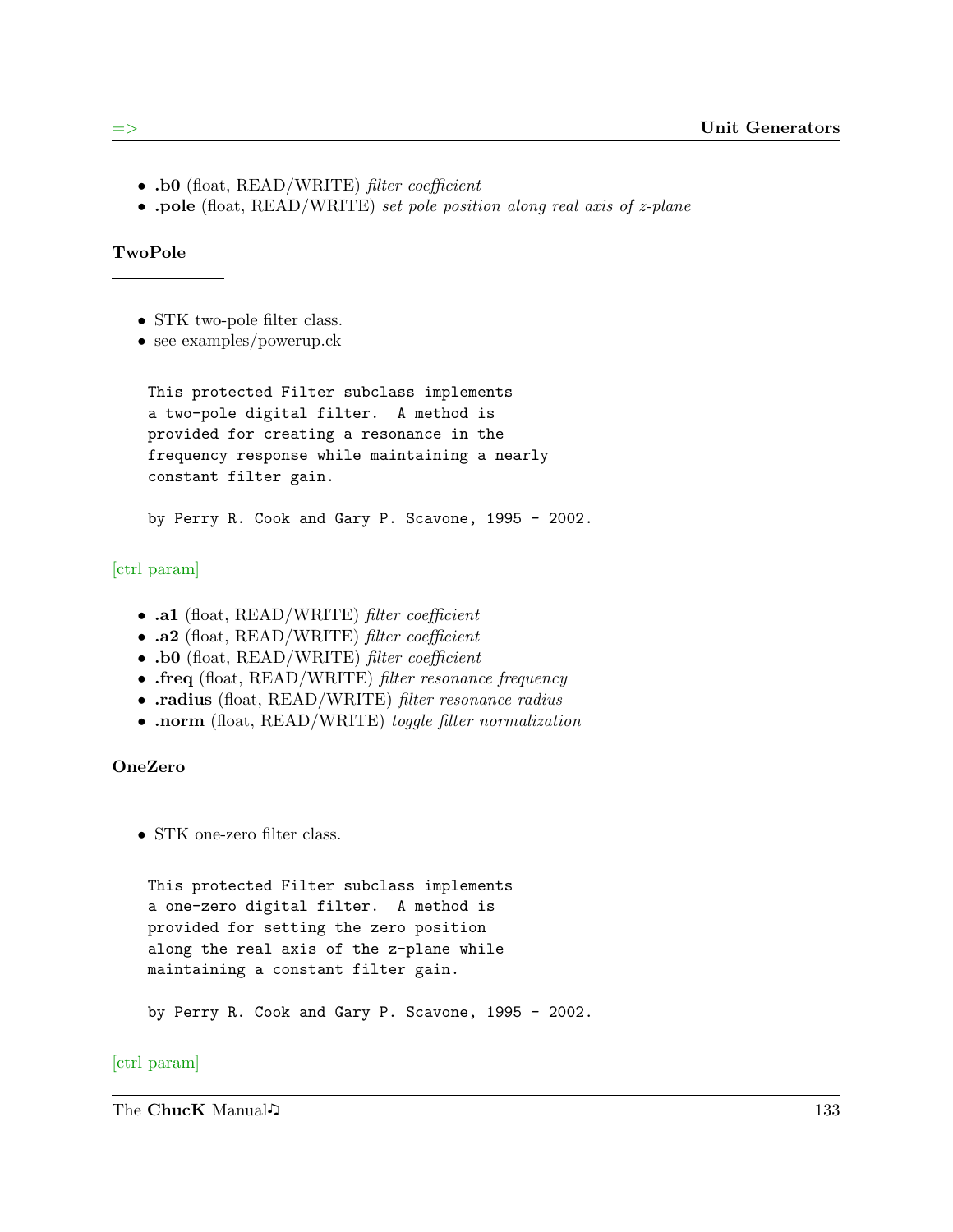- .zero (float, READ/WRITE) set zero position
- .b0 (float, READ/WRITE) filter coefficient
- .b1 (float, READ/WRITE) filter coefficient

#### TwoZero

• STK two-zero filter class.

This protected Filter subclass implements a two-zero digital filter. A method is provided for creating a "notch" in the frequency response while maintaining a constant filter gain.

by Perry R. Cook and Gary P. Scavone, 1995 - 2002.

#### [ctrl param]

- .b0 (float, READ/WRITE) filter coefficient
- .b1 (float, READ/WRITE) filter coefficient
- .b2 (float, READ/WRITE) filter coefficient
- .freq (float, READ/WRITE) filter notch frequency
- .radius (float, READ/WRITE) *filter notch radius*

#### PoleZero

• STK one-pole, one-zero filter class.

```
This protected Filter subclass implements
a one-pole, one-zero digital filter. A
method is provided for creating an allpass
filter with a given coefficient. Another
method is provided to create a DC blocking filter.
```
by Perry R. Cook and Gary P. Scavone, 1995 - 2002.

#### [ctrl param]

• .a1 (float, READ/WRITE) filter coefficient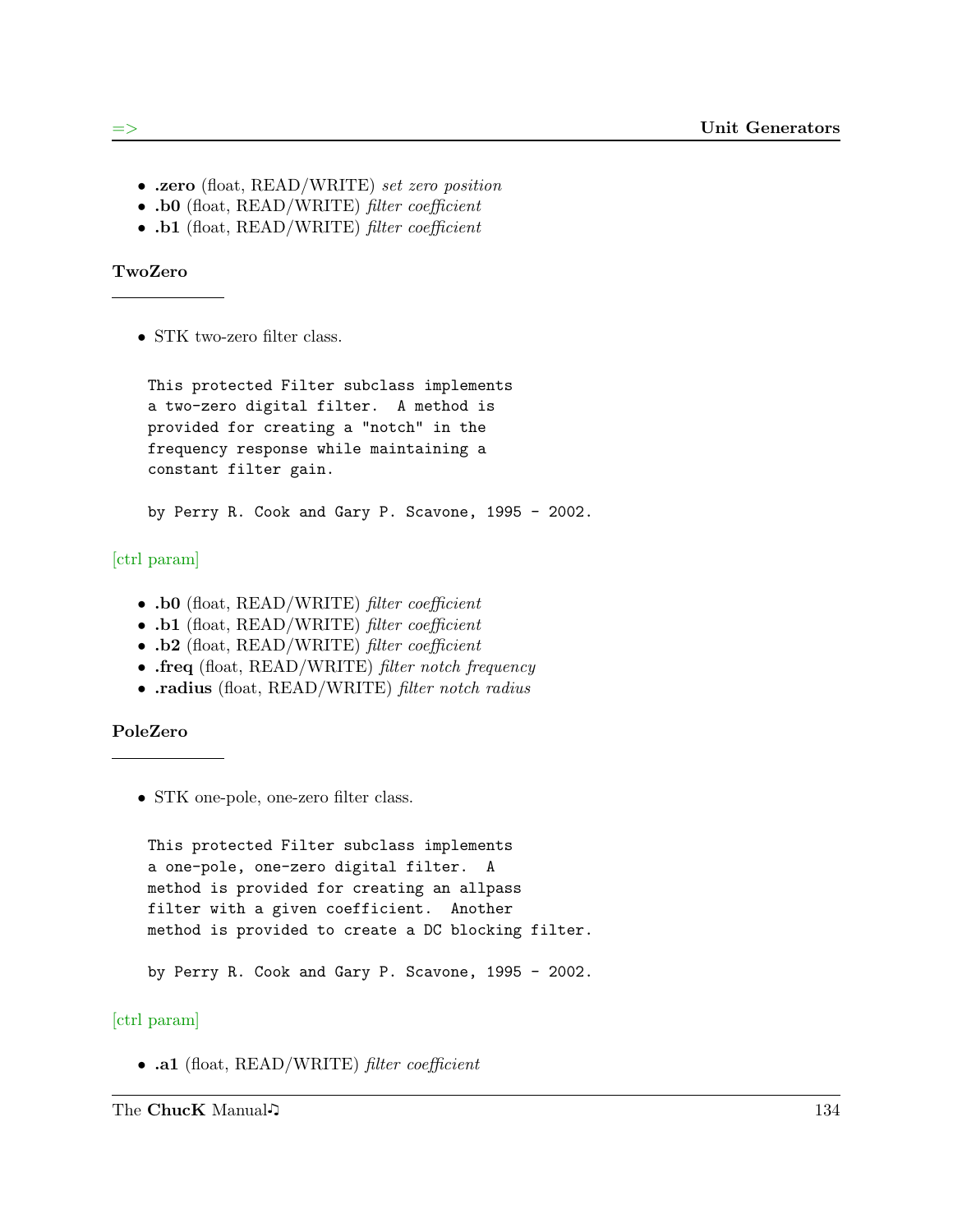- .b0 (float, READ/WRITE) *filter coefficient*
- .b1 (float, READ/WRITE) filter coefficient
- blockZero (float, READ/WRITE) DC blocking filter with given pole position
- .allpass (float, READ/WRITE) allpass filter with given coefficient

#### Filter

• STK filter class.

This class implements a generic structure which can be used to create a wide range of filters. It can function independently or be subclassed to provide more specific controls based on a particular filter type.

In particular, this class implements the standard difference equation:

 $a[0]*y[n] = b[0]*x[n] + ... + b[nb]*x[n-nb]$  $a[1]*y[n-1] - ... - a[na]*y[n-na]$ 

If a[0] is not equal to 1, the filter coeffcients are normalized by a[0].

The \e gain parameter is applied at the filter input and does not affect the coefficient values. The default gain value is 1.0. This structure results in one extra multiply per computed sample, but allows easy control of the overall filter gain.

by Perry R. Cook and Gary P. Scavone, 1995 - 2002.

#### [ctrl param]

• .coefs (string, WRITE only)

#### LPF

• Resonant low pass filter. 2nd order Butterworth. (In the future, this class may be expanded so that order and type of filter can be set.)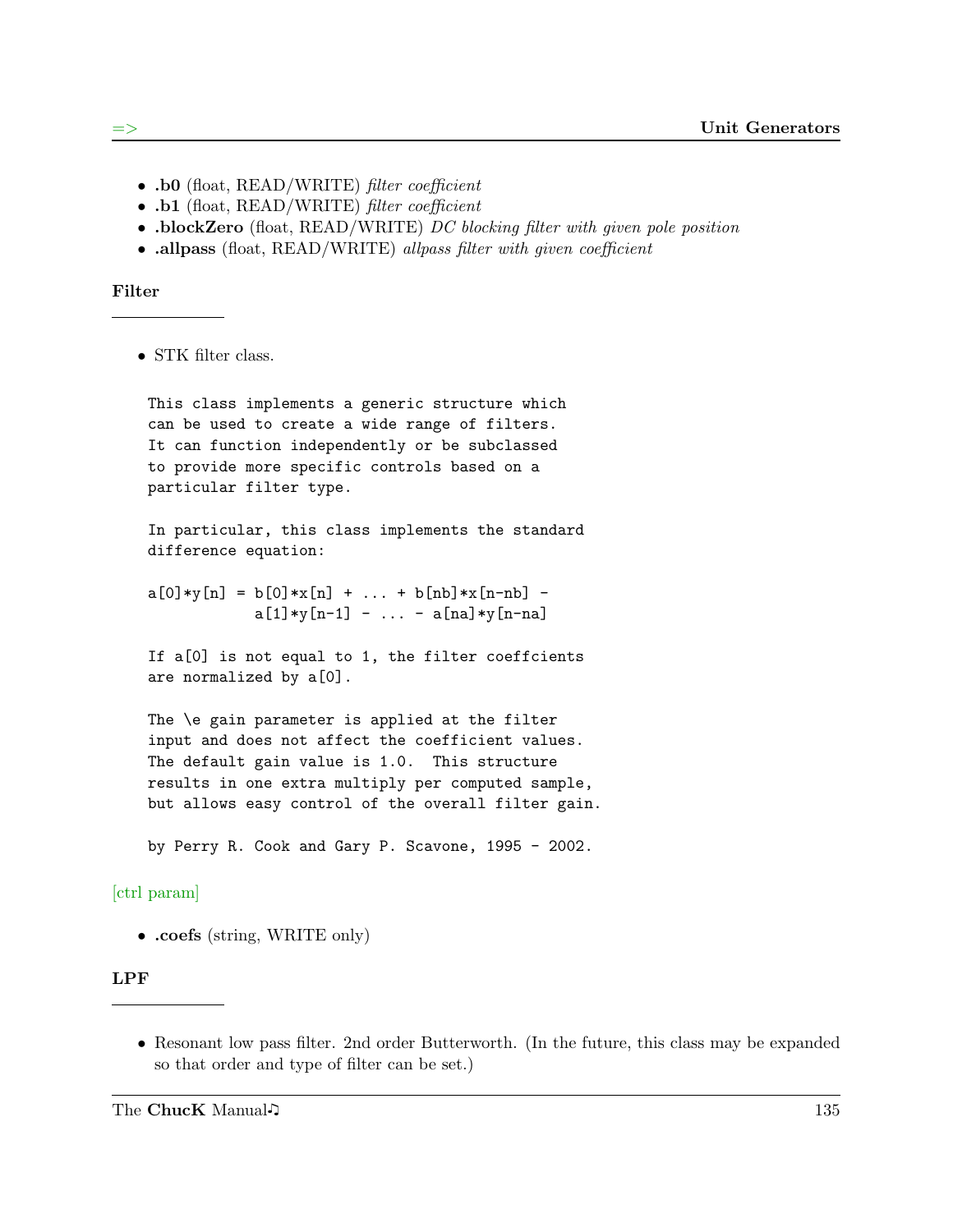extends FilterBasic

# [ctrl param]

- .freq (float, READ/WRITE) cutoff frequency  $(Hz)$
- $\Omega$  (float, READ/WRITE) resonance (default is 1)
- .set (float, float WRITE only) set freq and Q

# HPF

• Resonant high pass filter. 2nd order Butterworth. (In the future, this class may be expanded so that order and type of filter can be set.)

extends FilterBasic

# [ctrl param]

- .freq (float, READ/WRITE) cutoff frequency  $(Hz)$
- $\Omega$  (float, READ/WRITE) resonance (default is 1)
- .set (float, float WRITE only) set freq and Q

# BPF

• Band pass filter. 2nd order Butterworth. (In the future, this class may be expanded so that order and type of filter can be set.)

extends FilterBasic

# [ctrl param]

- .freq (float, READ/WRITE) center frequency  $(Hz)$
- $\cdot$  Q (float, READ/WRITE) Q (default is 1)
- .set (float, float WRITE only) set freq and Q

# BRF

• Band reject filter. 2nd order Butterworth. (In the future, this class may be expanded so that order and type of filter can be set.)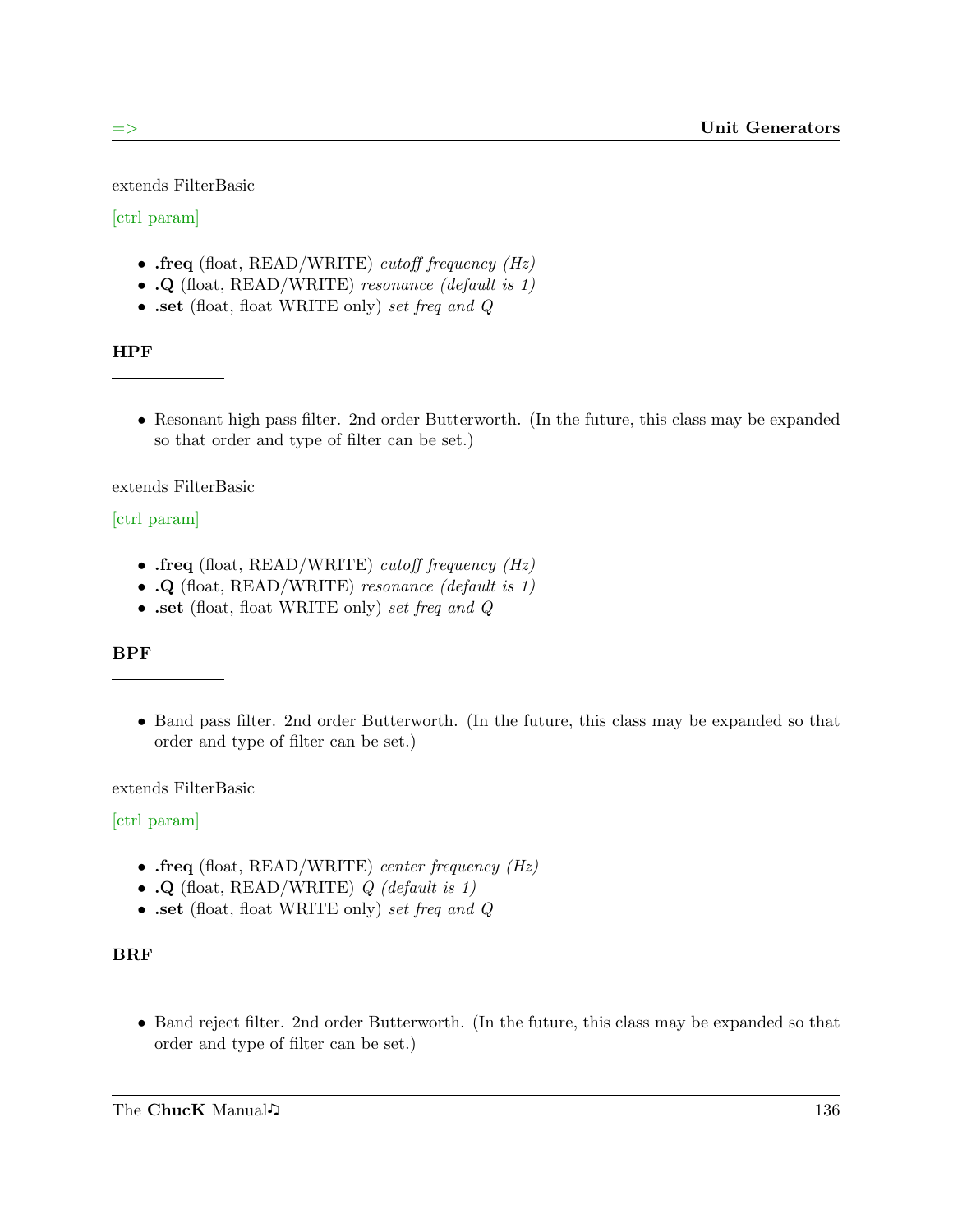extends FilterBasic

# [ctrl param]

- .freq (float, READ/WRITE) center frequency  $(Hz)$
- $\Omega$  (float, READ/WRITE) Q (default is 1)
- .set (float, float WRITE only) set freq and Q

# ResonZ

• Resonance filter. Same as BiQuad with equal gain zeros.

# extends FilterBasic

# [ctrl param]

- .freq (float, READ/WRITE) center frequency  $(Hz)$
- $\cdot$  Q (float, READ/WRITE) Q (default is 1)
- .set (float, float WRITE only) set freq and Q

# FilterBasic

• base class, don't instantiate.

# [ctrl param]

- .freq (float, READ/WRITE) cutoff/center frequency  $(Hz)$
- .Q (float, READ/WRITE) resonance/Q
- .set (float, float WRITE only) set freq and  $Q$

# sound files

# SndBuf

- sound buffer (now interpolating)
- reads from a variety of file formats
- see examples/sndbuf.ck

# [ctrl param]

The ChucK Manual 137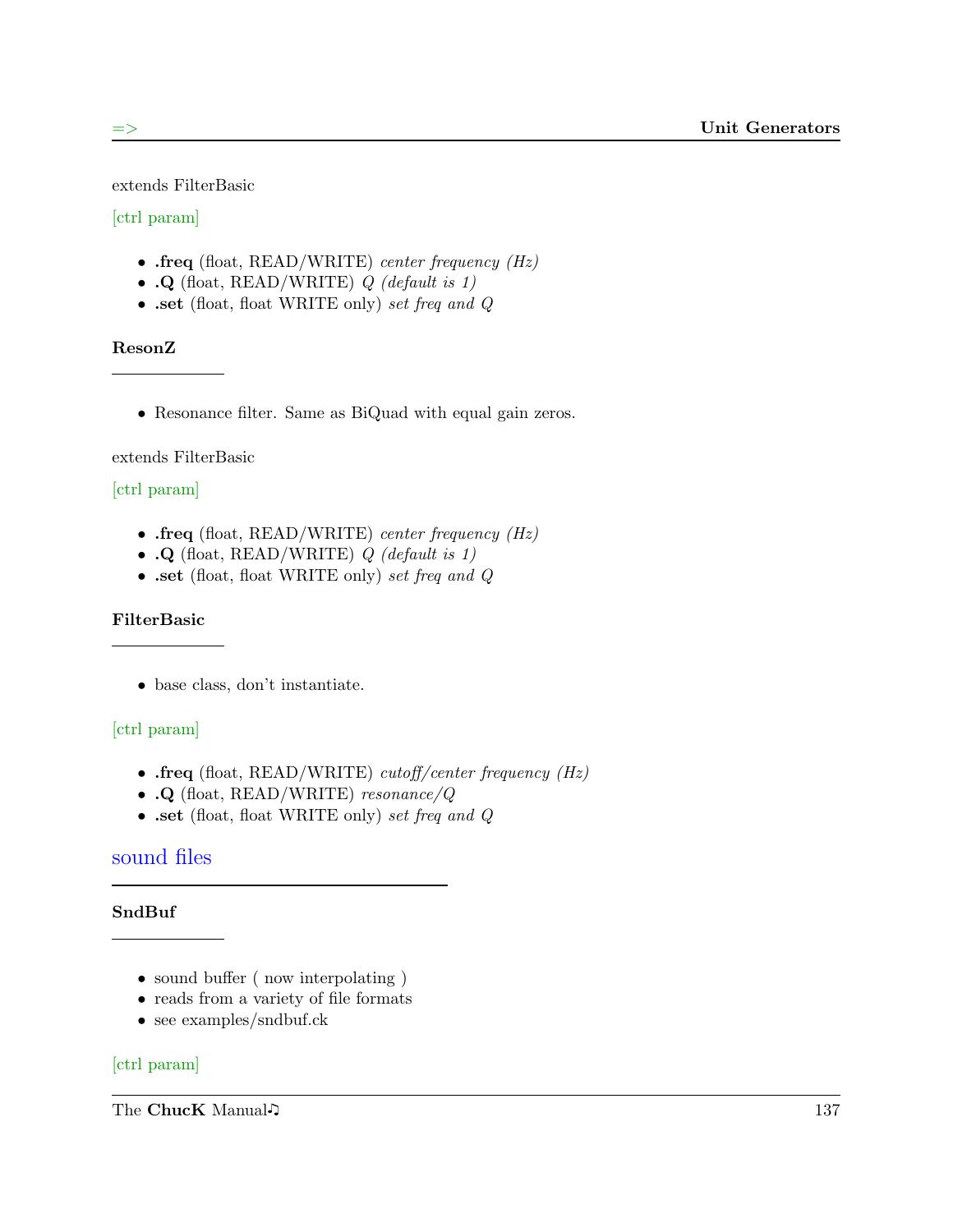- read (string, WRITE only) loads file for reading
- .chunks (int,  $READ/WRITE)$  size of chunk (# of frames) to read on-demand; 0 implies entire file, default; must be set before reading to take effect.
- .write (string, WRITE only) loads a file for writing (currently unimplemented)
- .pos (int, READ/WRITE) set position  $(0 \le p \le$ samples)
- valueAt (int, READ only) returns the value at sample index
- .loop (int, READ/WRITE) toggle looping
- .interp (int, READ/WRITE) set interpolation  $(0=drop, 1=linear, 2=sinc)$
- rate (float, READ/WRITE) playback rate (relative to the file's natural speed)
- .play (float, READ/WRITE) play (same as rate)
- .freq (float, READ/WRITE) playback rate (file loops/second)
- .phase (float, READ/WRITE) set phase position  $(0-1)$
- .channel (int, READ/WRITE) select channel  $(0 \lt x \lt$  channels)
- .phaseOffset (float, READ/WRITE) set a phase offset
- .samples (int, READ only) fetch number of samples
- .length (dur, READ only) fetch length as duration
- .channels (int, READ only) fetch number of channels

## oscillators

#### Phasor

- simple ramp generator (0 to 1)
- this can be fed into other oscillators ( with sync mode of 2 )
- as a phase control. see examples/sixty.ck for an example

### [ctrl param]

- .freq (float, READ/WRITE) *oscillator frequency*  $(Hz)$
- .sfreq (float, READ/WRITE) *oscillator frequency (Hz)*, *phase-matched*
- .phase (float, READ/WRITE) current phase
- .sync (int, READ/WRITE) (0) sync frequency to input, (1) sync phase to input, (2) fm synth
- .width (float, READ/WRITE) set duration of the ramp in each cycle. (default 1.0)

#### SinOsc

- sine oscillator
- (see examples/osc.ck)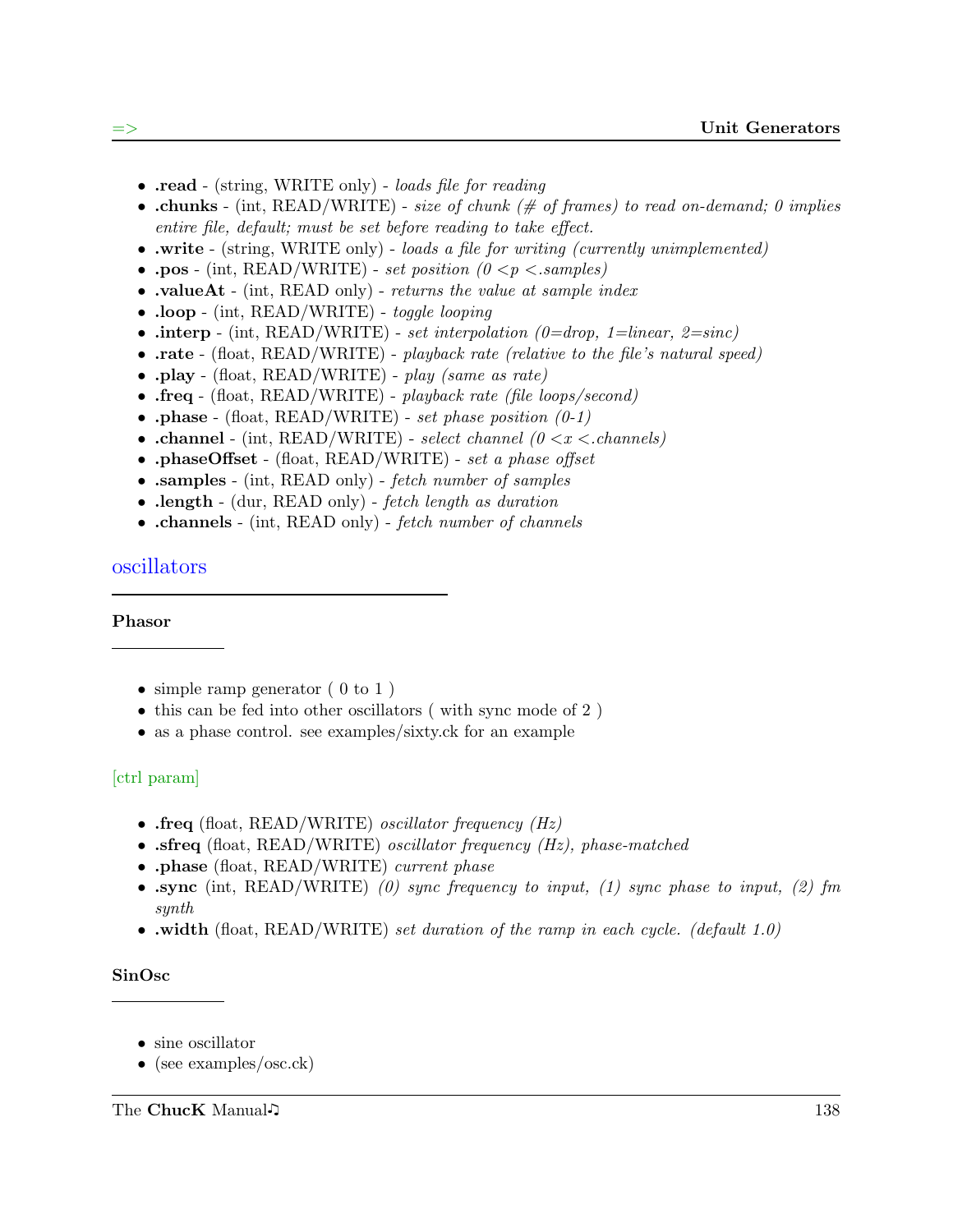# [ctrl param]

- .freq (float, READ/WRITE) *oscillator frequency*  $(Hz)$
- .sfreq (float, READ/WRITE) *oscillator frequency (Hz)*, *phase-matched*
- .phase (float, READ/WRITE) current phase
- .sync (int, READ/WRITE) (0) sync frequency to input, (1) sync phase to input, (2) fm synth

#### Blit

• band limited sine wave oscillator

### [ctrl param]

- .freq (float, READ/WRITE) *oscillator frequency*  $(Hz)$
- .phase (float, READ/WRITE) current phase
- .harmonics (int, READ/WRITE) number of harmonics

#### [example]

```
Impulse i \Rightarrow dac;
while( true ) {
      1.0 \Rightarrow i.next;100::ms => now;
}
```
#### PulseOsc

- pulse oscillators
- a pulse wave oscillator with variable width.

### [ctrl param]

- .freq (float, READ/WRITE) *oscillator frequency*  $(Hz)$
- .sfreq (float, READ/WRITE) *oscillator frequency (Hz)*, *phase-matched*
- .phase (float, READ/WRITE) current phase
- .sync (int, READ/WRITE) (0) sync frequency to input, (1) sync phase to input, (2) fm synth
- width (float, WRITE) length of duty cycle  $(0 1)$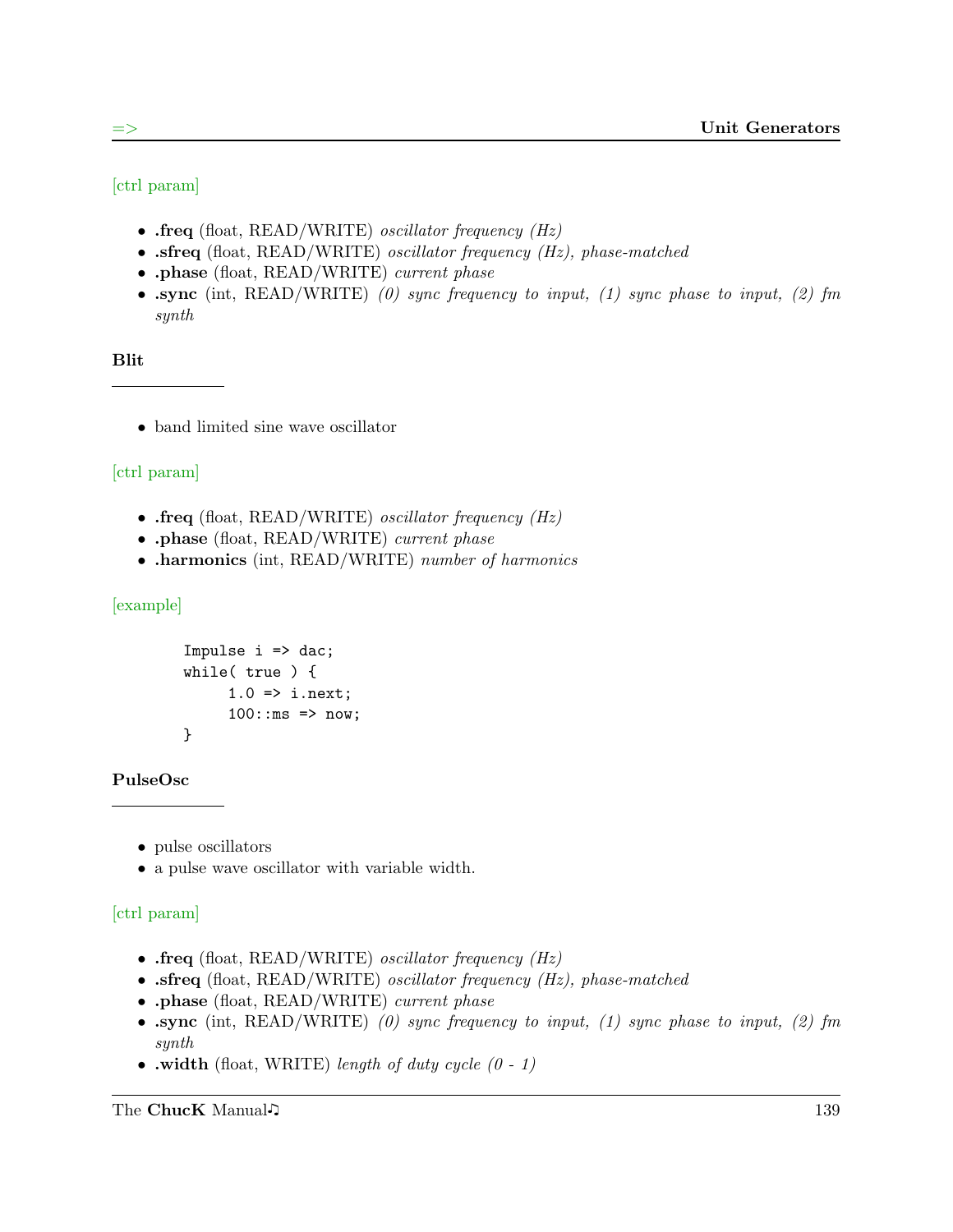### SqrOsc

• square wave oscillator

# [ctrl param]

- .freq (float, READ/WRITE) *oscillator frequency*  $(Hz)$
- .sfreq (float, READ/WRITE) *oscillator frequency (Hz)*, *phase-matched*
- .phase (float, READ/WRITE) current phase
- .sync (int, READ/WRITE) (0) sync frequency to input, (1) sync phase to input, (2) fm synth
- width (float, WRITE) fixed duty cycle of  $0.5$

### BlitSquare

• band limited square wave oscillator

# [ctrl param]

- .freq (float, READ/WRITE) oscillator frequency  $(Hz)$
- .phase (float, READ/WRITE) current phase
- .harmonics (int, READ/WRITE) number of harmonics

# TriOsc

• triangle wave oscillator

# [ctrl param]

- .freq (float, READ/WRITE) *oscillator frequency*  $(Hz)$
- .sfreq (float, READ/WRITE) *oscillator frequency (Hz)*, *phase-matched*
- .phase (float, READ/WRITE) current phase
- .sync (int, READ/WRITE) (0) sync frequency to input, (1) sync phase to input, (2) fm synth
- width (float, READ/WRITE) control midpoint of triangle  $(0 1)$

### SawOsc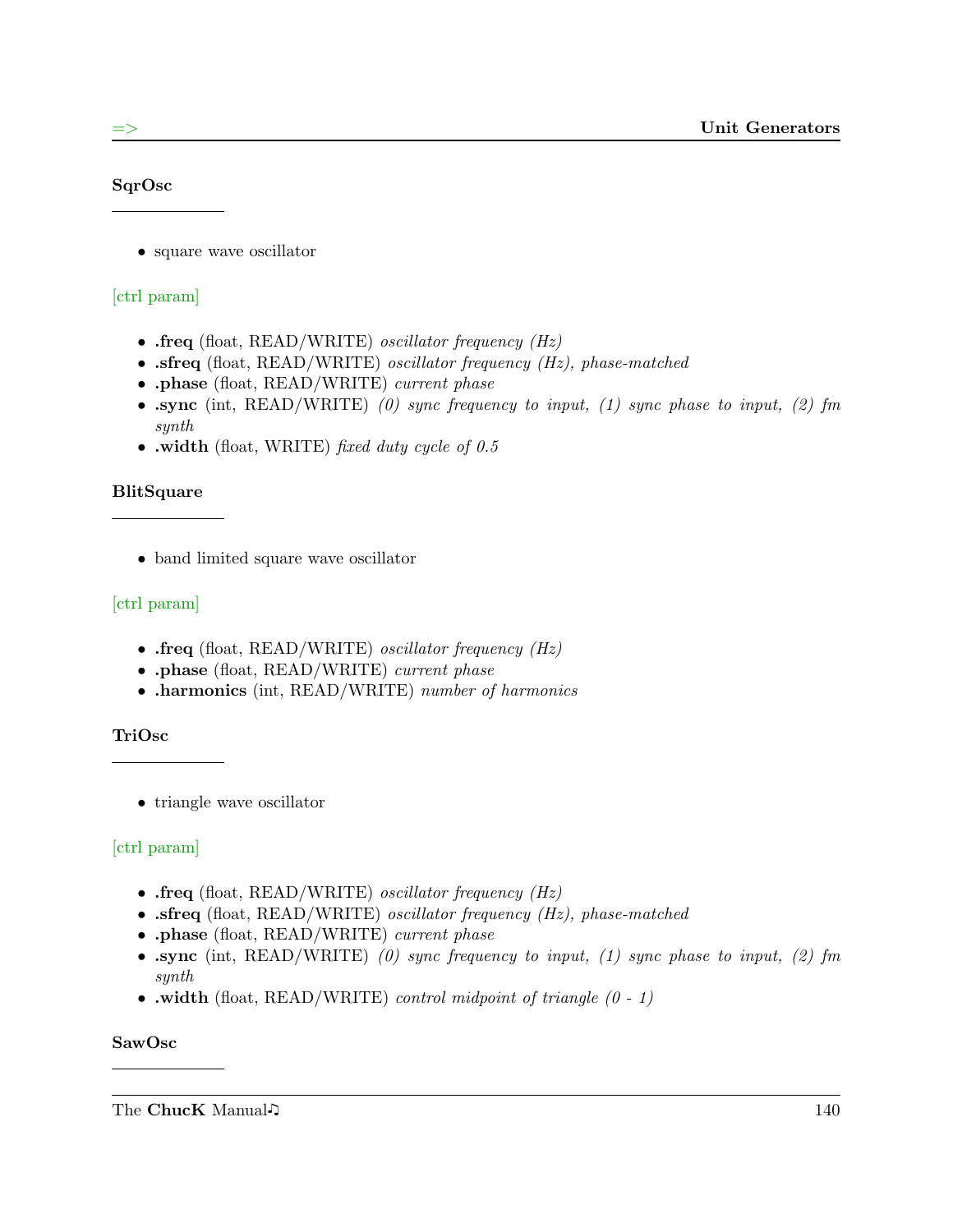• sawtooth wave oscillator ( triangle, width forced to 0.0 or 1.0)

[ctrl param]

- .freq (float, READ/WRITE) *oscillator frequency*  $(Hz)$
- .sfreq (float, READ/WRITE) *oscillator frequency (Hz)*, *phase-matched*
- .phase (float, READ/WRITE) current phase
- .sync (int, READ/WRITE) (0) sync frequency to input, (1) sync phase to input, (2) fm synth
- width (float, READ/WRITE) increasing ( $w > 0.5$ ) or decreasing ( $w < 0.5$ )

### BlitSaw

• band limited sawtooth wave oscillator

# [ctrl param]

- .freq (float, READ/WRITE) *oscillator frequency*  $(Hz)$
- .phase (float, READ/WRITE) current phase
- .harmonics (int, READ/WRITE) number of harmonics

# network

netout

• UDP-based network audio transmitter

# [ctrl param]

- .addr (string, READ/WRITE) target address
- .port (int, READ/WRITE) target port
- .size (int, READ/WRITE) packet size
- .name (string, READ/WRITE) name

netin

• UDP-based network audio receiver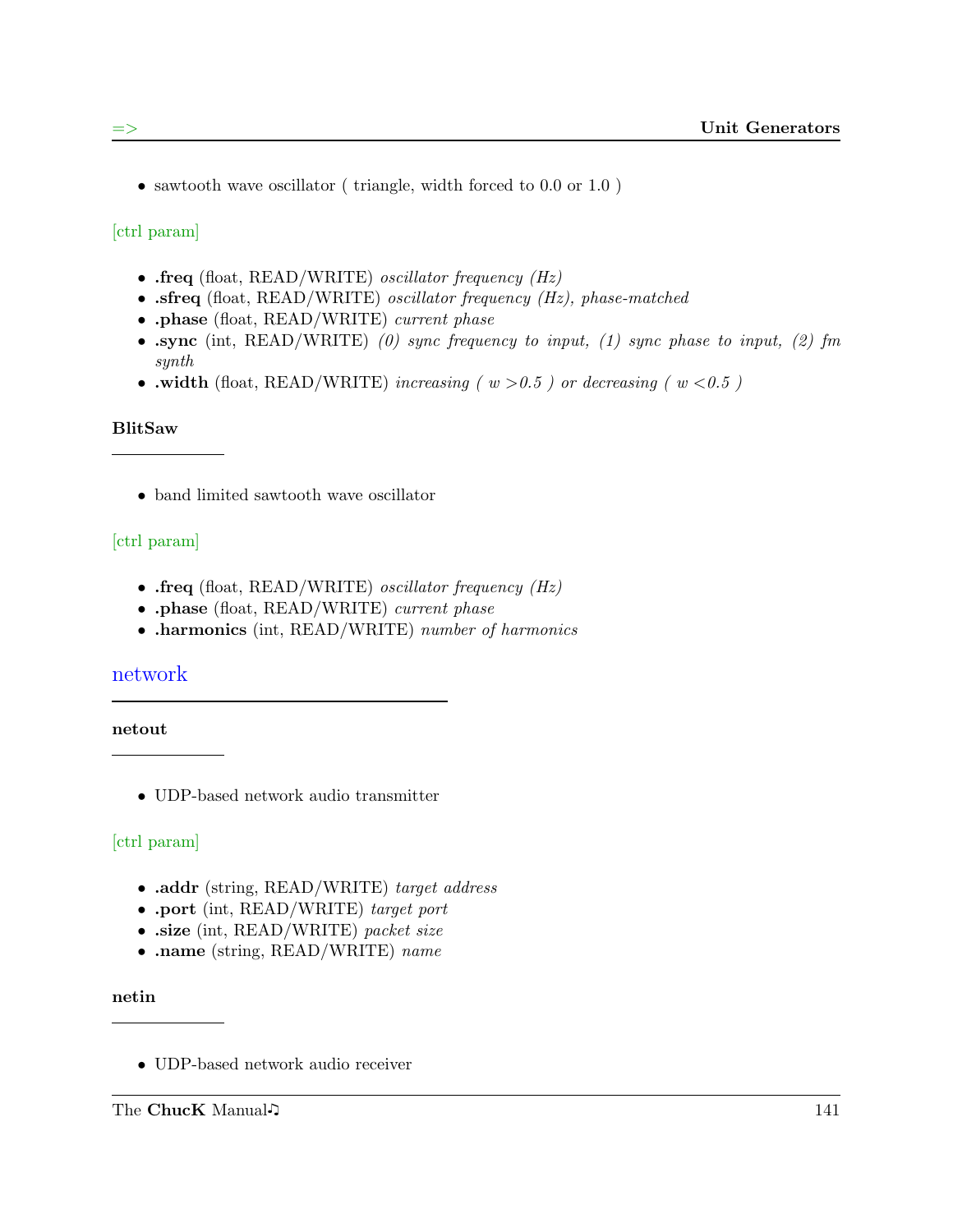# [ctrl param]

- .port (int, READ/WRITE) set port to receive
- .name (string, READ/WRITE) name

 $\mu$ mono  $\langle - \rangle$ stereo

Pan2

- spread mono signal to stereo
- see examples/stereo/moe2.ck

# [ctrl param]

- .left (UGen) left (mono) channel out
- .right (UGen) right (mono) channel out
- .pan (float, READ/WRITE) pan location value (-1 to 1)

# Mix2

• mix stereo input down to mono channel

# [ctrl param]

- .left (UGen) left (mono) channel in
- .right (UGen) right (mono) channel in
- .pan (float, READ/WRITE) mix parameter value  $(0 1)$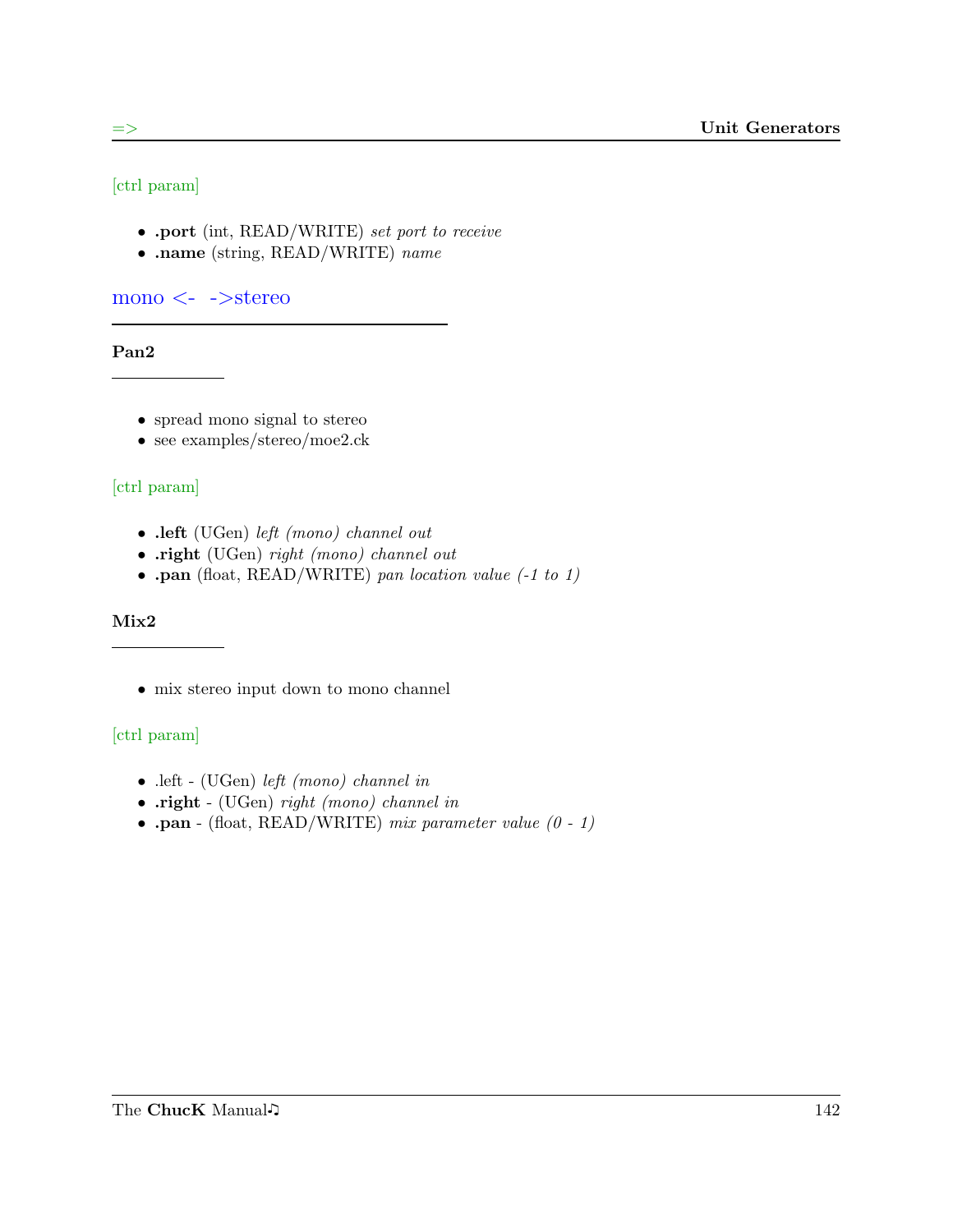# STK - Instruments

### StkInstrument

(Imported from Instrmnt)

• Super-class for STK instruments

The following UGens subclass StkInstrument:

- BandedWG
- BlowBotl
- BlowHole
- Bowed
- Brass
- Clarinet
- Flute
- FM (and all its subclasses: BeeThree, FMVoices, HevyMetl, PercFlut, Rhodey, TubeBell, Wurley)
- Mandolin
- ModalBar
- Moog
- Saxofony
- Shakers
- Sitar
- StifKarp
- VoicForm

# [ctrl param]

- .noteOn (float velocity) trigger note on
- .noteOff (float velocity) trigger note off
- .freq (float frequency)  $set/get$  frequency (Hz)
- .controlChange (int number, float value) assert control change numbers are instrument specific, value range: [0.0 - 128.0]

### BandedWG

• Banded waveguide modeling class

This class uses banded waveguide techniques to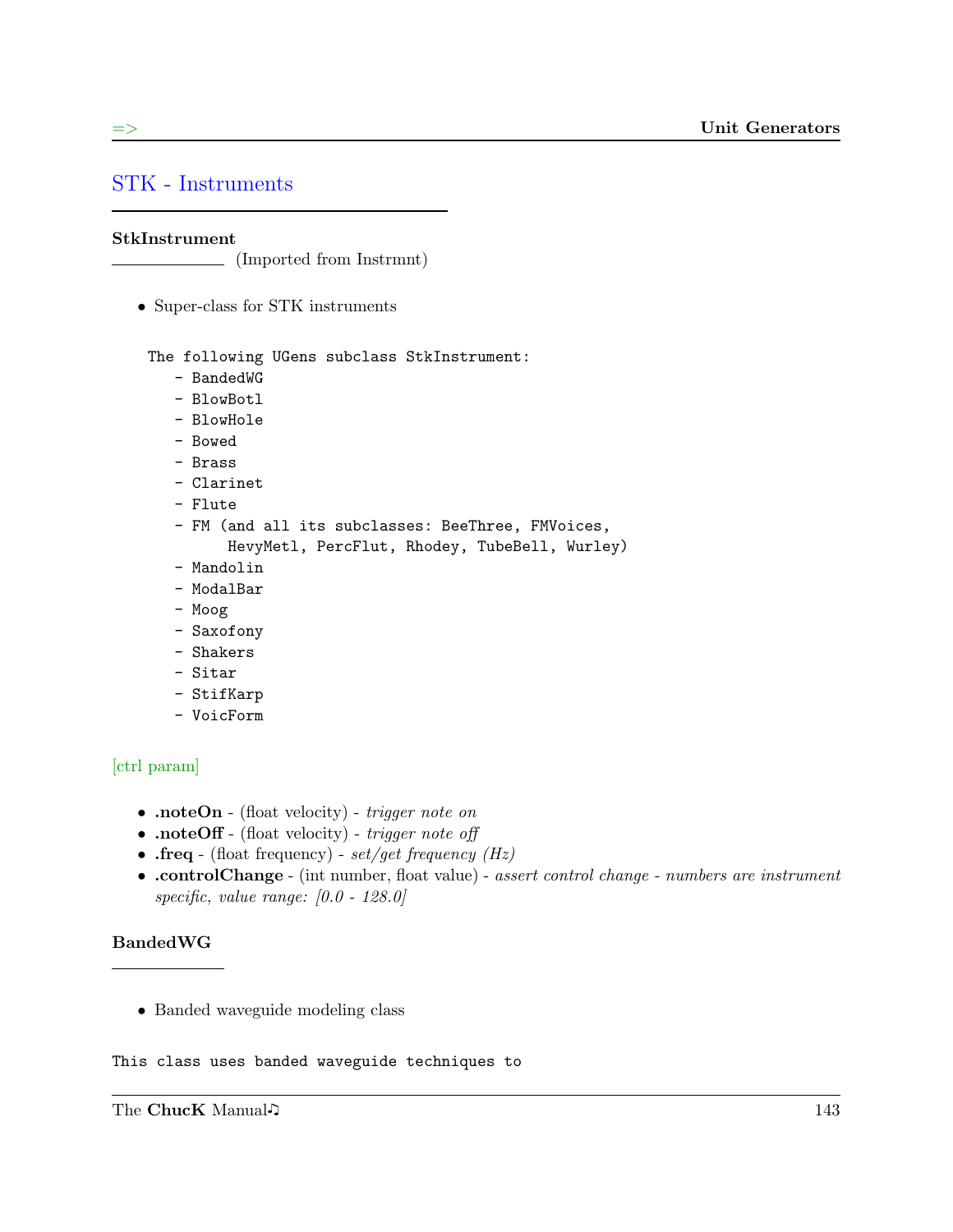```
model a variety of sounds, including bowed
bars, glasses, and bowls. For more
information, see Essl, G. and Cook, P. "Banded
Waveguides: Towards Physical Modelling of Bar
Percussion Instruments", Proceedings of the
1999 International Computer Music Conference.
Control Change Numbers:
        - Bow Pressure = 2
        - Bow Motion = 4
        - Strike Position = 8 (not implemented)
        - Vibrato Frequency = 11
        - Gain = 1
        - Bow Velocity = 128
        - Set Striking = 64
        - Instrument Presets = 16
        - Uniform Bar = 0
        - Tuned Bar = 1
        - Glass Harmonica = 2
        - Tibetan Bowl = 3
by Georg Essl, 1999 - 2002.
Modified for Stk 4.0 by Gary Scavone.
```
extends StkInstrument

# [ctrl param]

- .bowPressure (float, READ/WRITE) bow pressure  $[0.0 1.0]$
- .bowMotion (float, READ/WRITE) bow motion  $[0.0 1.0]$
- .bowRate (float, READ/WRITE) strike Position
- .strikePosition (float, READ/WRITE) strike Position
- .integrationConstant ( float , READ/WRITE ) ??  $[0.0 1.0]$
- .modesGain (float, READ/WRITE) amplitude for modes  $[0.0 1.0]$
- .preset (int, READ/WRITE) instrument presets  $(0 3, \text{ see above})$
- .pluck (float, READ/WRITE) pluck instrument  $[0.0 1.0]$
- .startBowing (float, READ/WRITE) start bowing  $[0.0 1.0]$
- .stopBowing (float, READ/WRITE) stop bowing  $[0.0 1.0]$

- .noteOn (float velocity) *trigger note on*
- .noteOff (float velocity) trigger note off
- .freq (float frequency) set/get frequency  $(Hz)$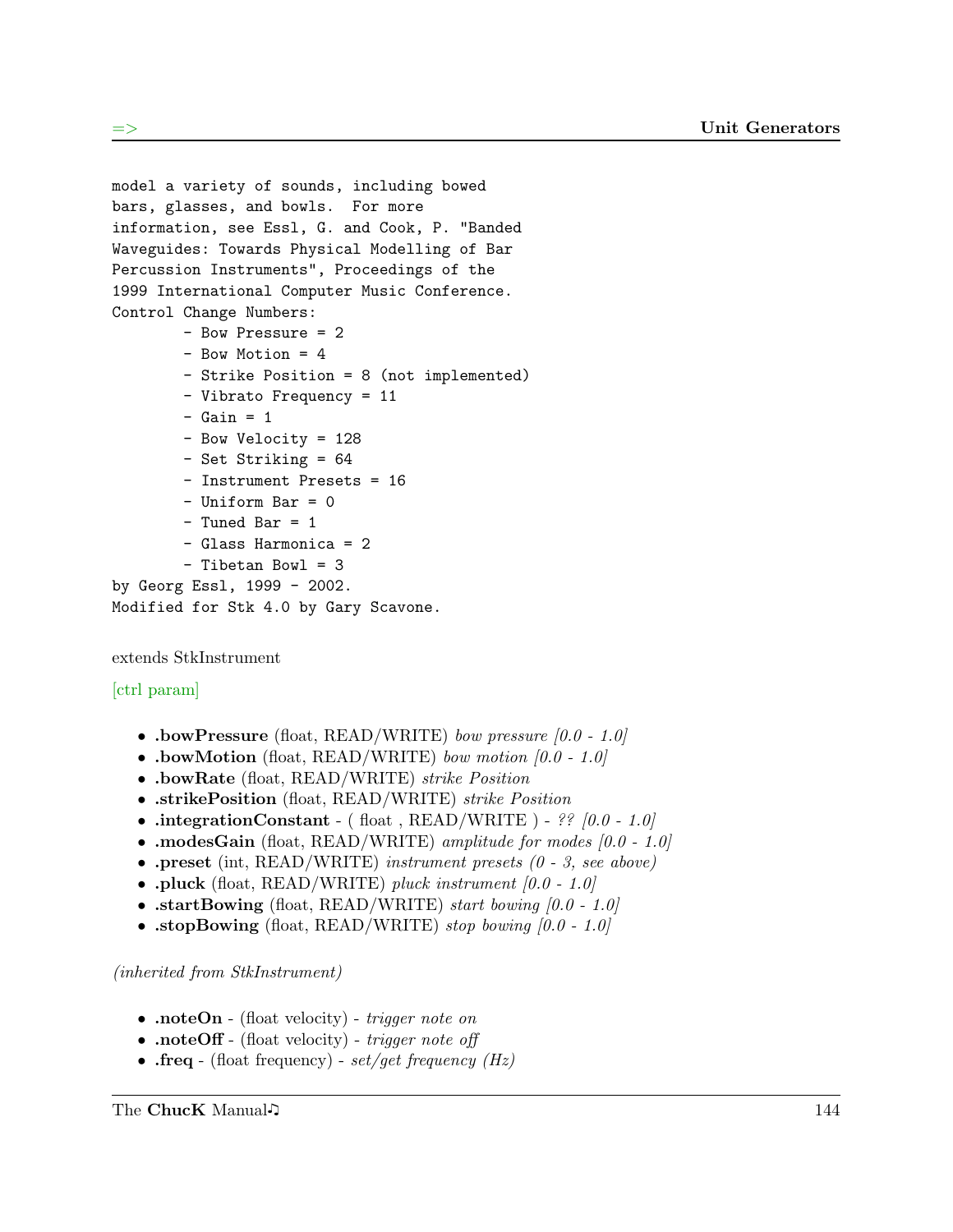• .controlChange - (int number, float value) - assert control change

### BlowBotl

• STK blown bottle instrument class

```
This class implements a helmholtz resonator
(biquad filter) with a polynomial jet
excitation (a la Cook).
Control Change Numbers:
   - Noise Gain = 4
   - Vibrato Frequency = 11
   - Vibrato Gain = 1
   - Volume = 128
by Perry R. Cook and Gary P. Scavone, 1995 - 2002.
```
extends StkInstrument [ctrl param]

- .noiseGain (float, READ/WRITE) noise component gain  $[0.0 1.0]$
- vibratoFreq ( float , READ/WRITE ) vibrato frequency  $(Hz)$
- .vibratoGain ( float , READ/WRITE ) vibrato gain  $[0.0 1.0]$
- volume ( float , READ/WRITE ) yet another volume knob  $[0.0 1.0]$
- .startBlowing (float, READ/WRITE) begin blowing  $[0.0 1.0]$
- .stopBlowing (float, READ/WRITE) stop blowing  $[0.0 1.0]$
- .rate (float, READ/WRITE) rate of attack (sec)

(inherited from StkInstrument)

- .noteOn (float velocity) *trigger note on*
- .noteOff (float velocity) *trigger note off*
- .freq (float frequency) set/get frequency  $(Hz)$
- .controlChange (int number, float value) assert control change

### BlowHole

• STK clarinet physical model with one register hole and one tonehole.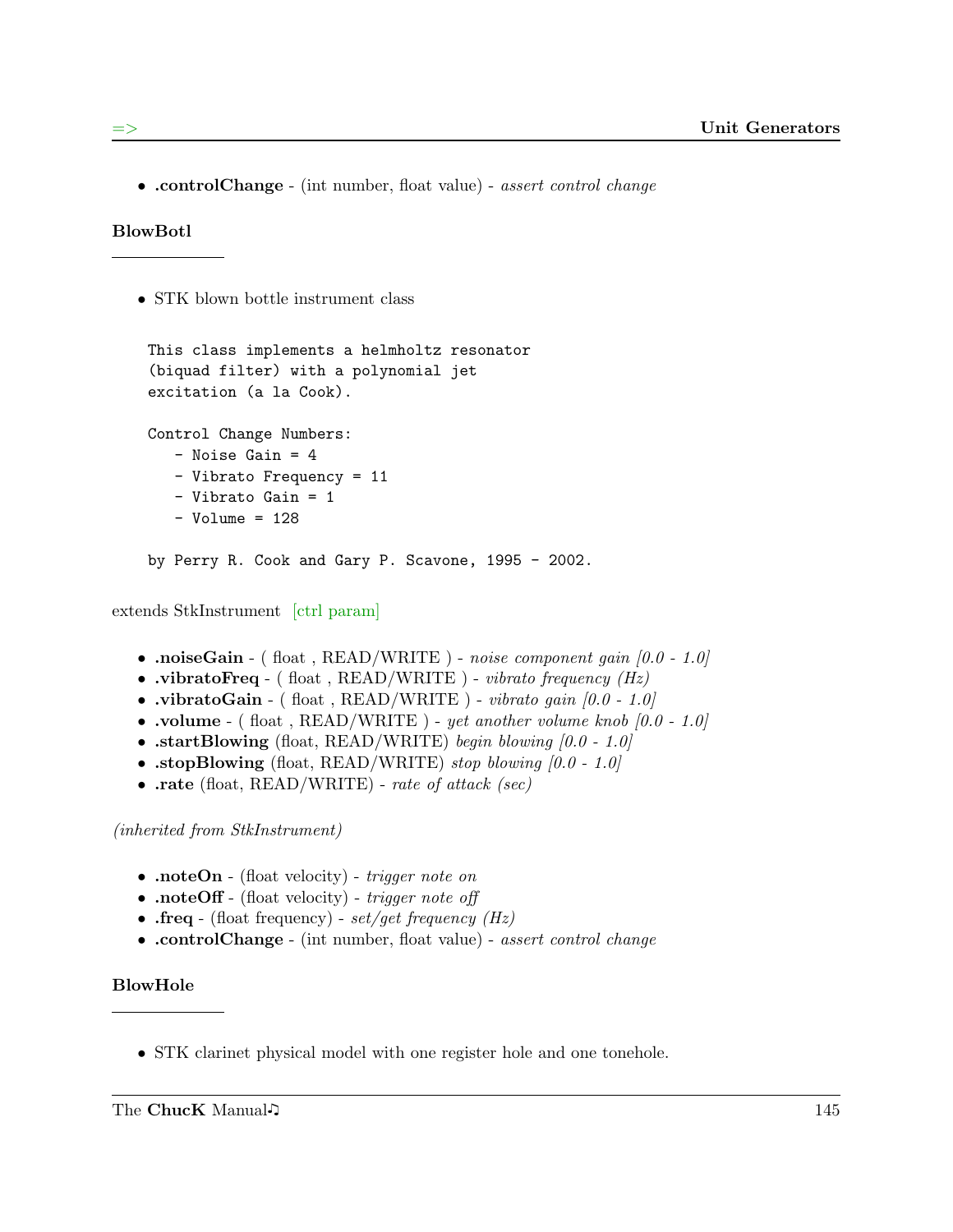register hole and one tonehole.

This class is based on the clarinet model, with the addition of a two-port register hole and a three-port dynamic tonehole implementation, as discussed by Scavone and Cook (1998).

In this implementation, the distances between the reed/register hole and tonehole/bell are fixed. As a result, both the tonehole and register hole will have variable influence on the playing frequency, which is dependent on the length of the air column. In addition, the highest playing freqeuency is limited by these fixed lengths. This is a digital waveguide model, making its use possibly subject to patents held by Stanford University, Yamaha, and others.

Control Change Numbers:

- Reed Stiffness = 2
- Noise Gain = 4
- Tonehole State = 11
- Register State = 1
- Breath Pressure = 128

by Perry R. Cook and Gary P. Scavone, 1995 - 2002.

extends StkInstrument [ctrl param]

- reed (float, READ/WRITE) reed stiffness  $[0.0 1.0]$
- noiseGain ( float , READ/WRITE ) noise component gain  $[0.0 1.0]$
- .vent (float, READ/WRITE) vent frequency  $[0.0 1.0]$
- .pressure (float, READ/WRITE) pressure  $[0.0 1.0]$
- tonehole (float, READ/WRITE) tonehole size  $[0.0 1.0]$
- .startBlowing (float, READ/WRITE) start blowing  $[0.0 1.0]$
- .stopBlowing (float, READ/WRITE) stop blowing  $[0.0 1.0]$
- .rate (float, READ/WRITE) rate of change (sec)

(inherited from StkInstrument)

• .noteOn - (float velocity) - *trigger note on*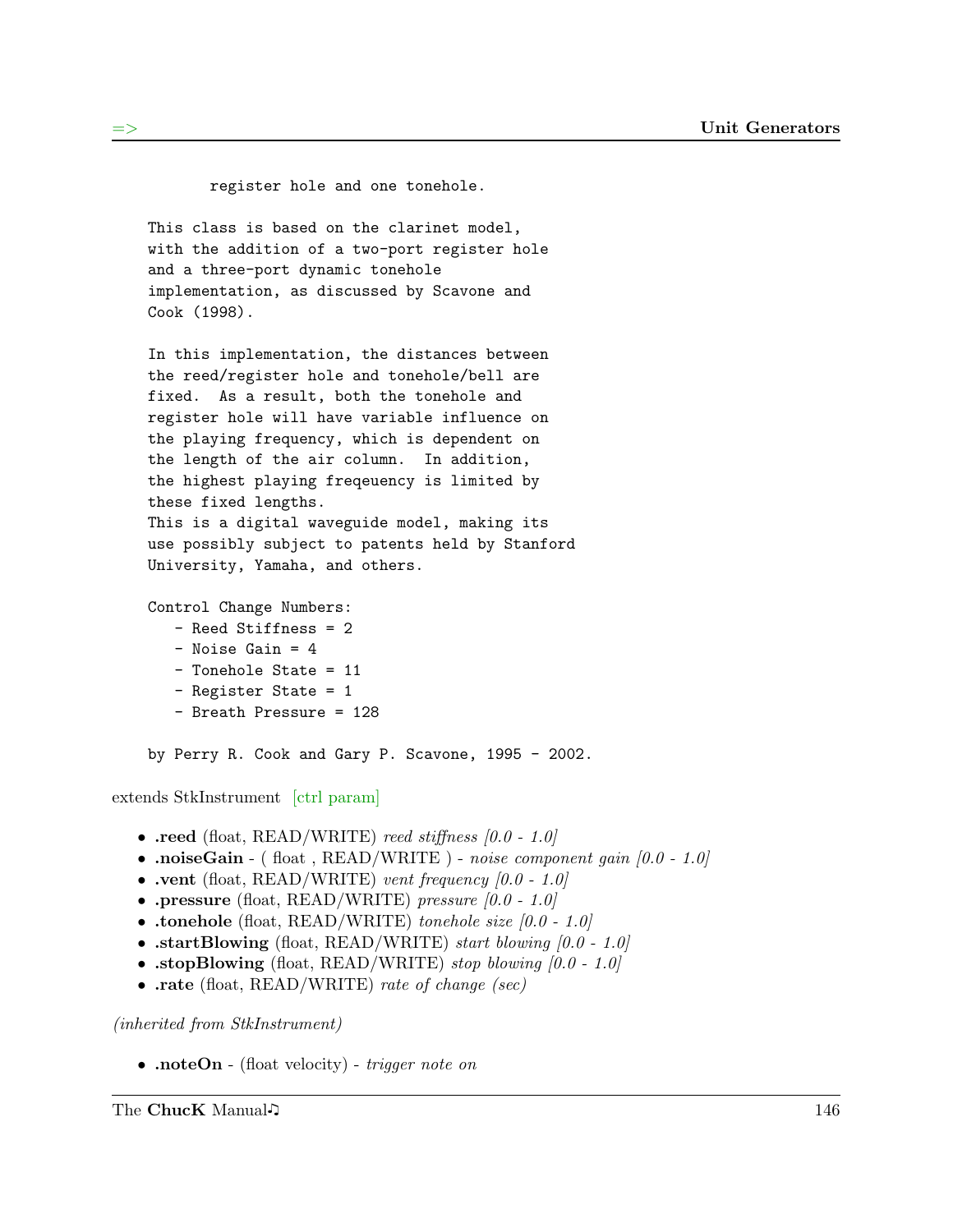- .noteOff (float velocity) *trigger note off*
- .freq (float frequency)  $set/get$  frequency (Hz)
- .controlChange (int number, float value) assert control change

### Bowed

• STK bowed string instrument class.

```
This class implements a bowed string model, a
la Smith (1986), after McIntyre, Schumacher,
Woodhouse (1983).
This is a digital waveguide model, making its
use possibly subject to patents held by
Stanford University, Yamaha, and others.
Control Change Numbers:
   - Bow Pressure = 2
   - Bow Position = 4
   - Vibrato Frequency = 11
   - Vibrato Gain = 1
```

```
- Volume = 128
```
by Perry R. Cook and Gary P. Scavone, 1995 - 2002.

extends StkInstrument [ctrl param]

- $\bullet$ .bowPressure ( float , READ/WRITE ) bow pressure [0.0 1.0]
- .bowPosition (float, READ/WRITE) bow position  $[0.0 1.0]$
- .vibratoFreq (float, READ/WRITE) vibrato frequency  $(Hz)$
- .vibratoGain ( float , READ/WRITE ) vibrato gain  $[0.0 1.0]$
- volume ( float , READ/WRITE ) volume  $[0.0 1.0]$
- .startBowing (float, READ/WRITE) begin bowing  $[0.0 1.0]$
- .stopBowing (float, READ/WRITE) stop bowing  $[0.0 1.0]$
- .rate (float, READ/WRITE) rate of attack (sec)

- .noteOn (float velocity) trigger note on
- .noteOff (float velocity) *trigger note off*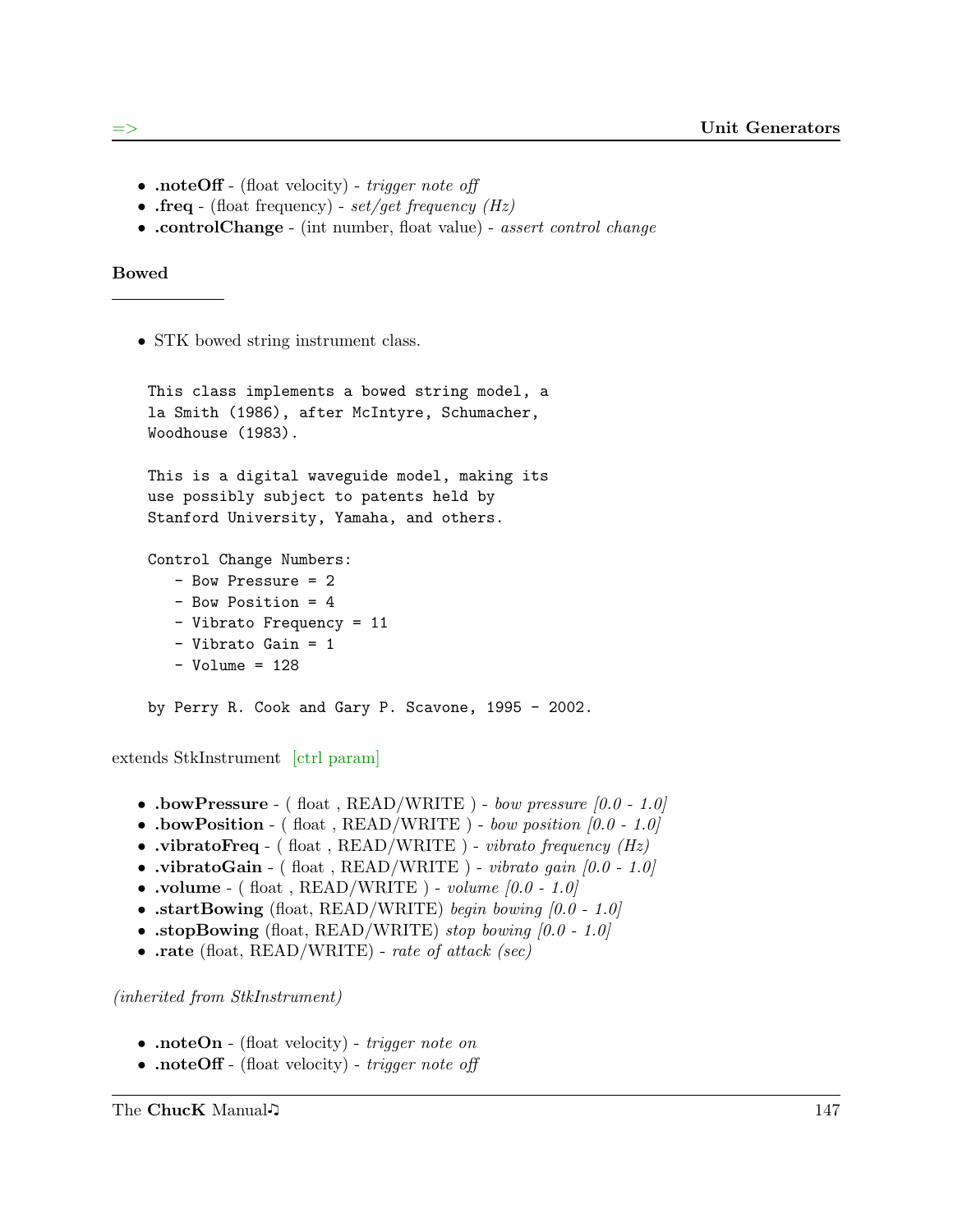- .freq (float frequency)  $set/get$  frequency (Hz)
- .controlChange (int number, float value) assert control change

Brass

• STK simple brass instrument class.

```
This class implements a simple brass instrument
waveguide model, a la Cook (TBone, HosePlayer).
This is a digital waveguide model, making its
use possibly subject to patents held by
Stanford University, Yamaha, and others.
Control Change Numbers:
  - Lip Tension = 2
   - Slide Length = 4
   - Vibrato Frequency = 11
   - Vibrato Gain = 1
   - Volume = 128
by Perry R. Cook and Gary P. Scavone, 1995 - 2002.
```
extends StkInstrument [ctrl param]

- .lip (float, READ/WRITE) lip tension  $[0.0 1.0]$
- $\mathbf{.slide}$  (float, READ/WRITE) slide length  $[0.0 1.0]$
- .vibratoFreq (float, READ/WRITE) vibrato frequency  $(Hz)$
- vibratoGain ( float , READ/WRITE ) vibrato gain  $[0.0 1.0]$
- volume ( float , READ/WRITE ) volume  $[0.0 1.0]$
- .clear (float, WRITE only) *clear instrument*
- .startBlowing (float, READ/WRITE) start blowing  $[0.0 1.0]$
- .stopBlowing (float, READ/WRITE) stop blowing  $[0.0 1.0]$
- rate (float, READ/WRITE) rate of change (sec)

- .noteOn (float velocity) *trigger note on*
- .noteOff (float velocity) trigger note off
- .freq (float frequency)  $set/get$  frequency (Hz)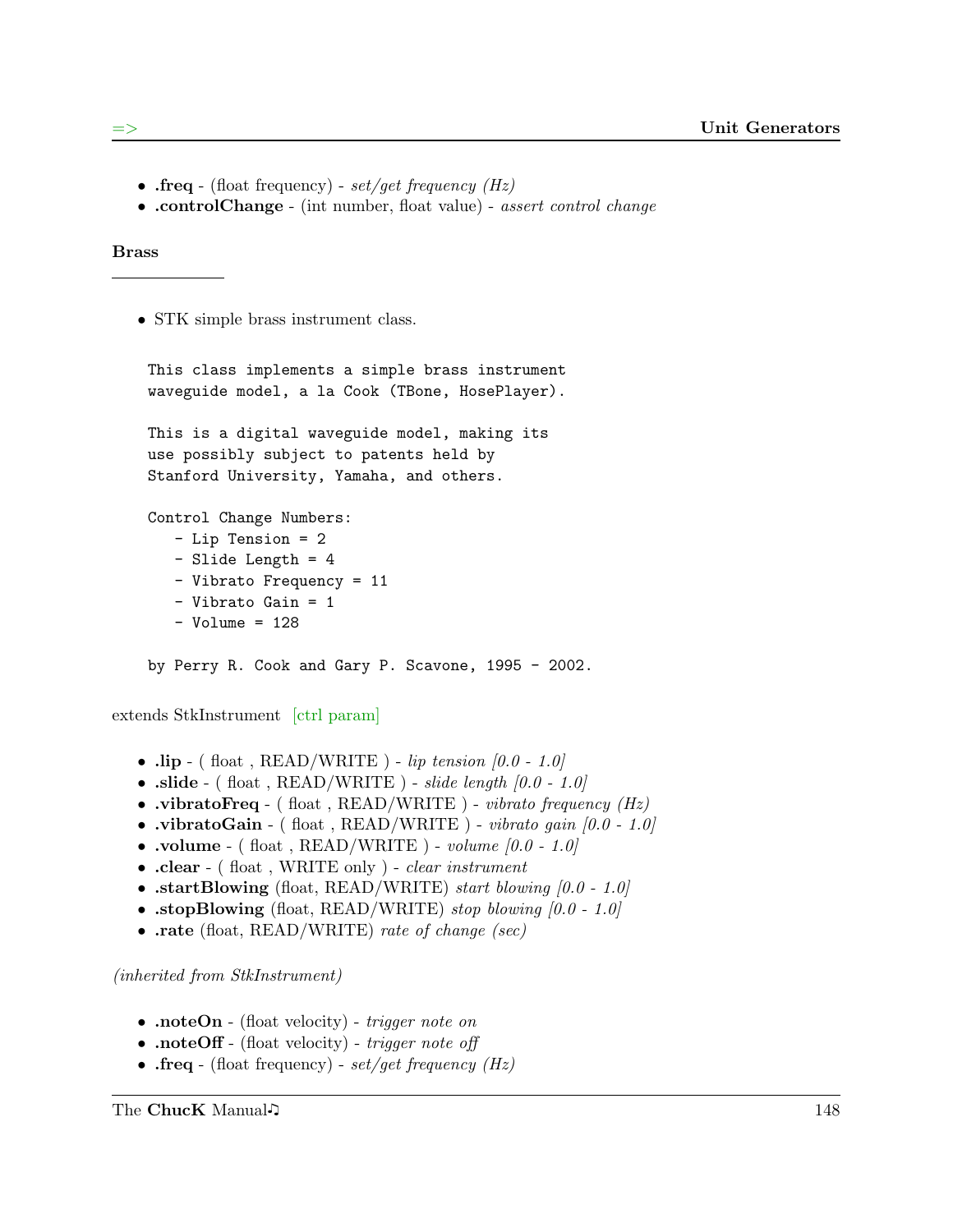• .controlChange - (int number, float value) - assert control change

Clarinet

• STK clarinet physical model class.

```
This class implements a simple clarinet
physical model, as discussed by Smith (1986),
McIntyre, Schumacher, Woodhouse (1983), and
others.
This is a digital waveguide model, making its
use possibly subject to patents held by Stanford
University, Yamaha, and others.
Control Change Numbers:
   - Reed Stiffness = 2
   - Noise Gain = 4
   - Vibrato Frequency = 11
   - Vibrato Gain = 1
   - Breath Pressure = 128
by Perry R. Cook and Gary P. Scavone, 1995 - 2002.
```
extends StkInstrument [ctrl param]

- $\text{treed } ($  float , READ/WRITE ) reed stiffness [0.0 1.0]
- .noiseGain (float, READ/WRITE) noise component gain  $[0.0 1.0]$
- $\text{.clear}$  ( ) *clear instrument*
- .vibratoFreq (float, READ/WRITE) vibrato frequency  $(Hz)$
- .vibratoGain ( float , READ/WRITE ) vibrato gain  $[0.0 1.0]$
- .pressure ( float , READ/WRITE )  $pressure/volume$  [0.0 1.0]
- .startBlowing (float, WRITE only) start blowing  $[0.0 1.0]$
- .stopBlowing (float, WRITE only) stop blowing  $[0.0 1.0]$
- $\text{rate}$  ( float , READ/WRITE ) rate of attack (sec)

- .noteOn (float velocity) trigger note on
- .noteOff (float velocity) trigger note off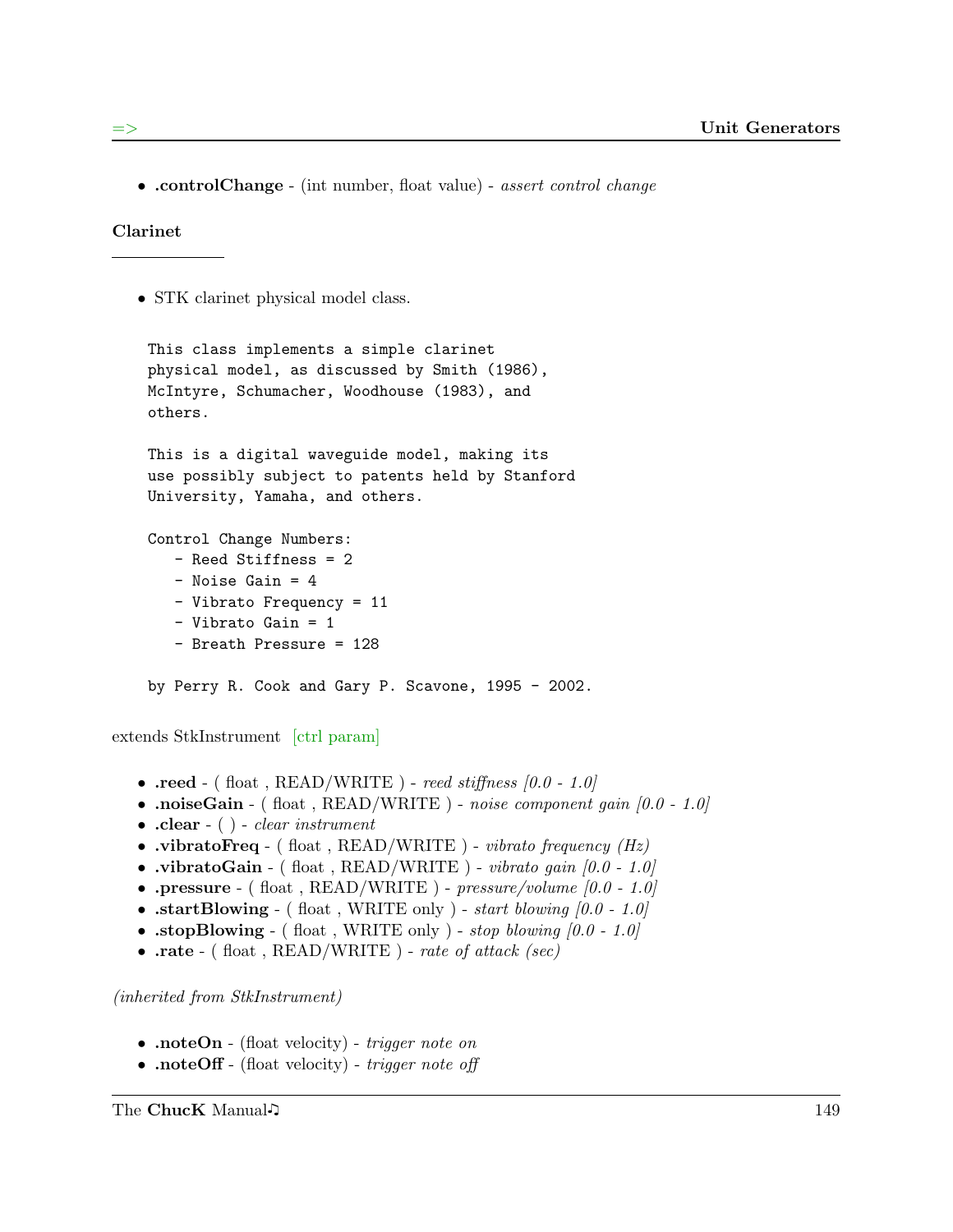- .freq (float frequency)  $set/get$  frequency (Hz)
- .controlChange (int number, float value) assert control change

#### Flute

• STK flute physical model class.

```
This class implements a simple flute
physical model, as discussed by Karjalainen,
Smith, Waryznyk, etc. The jet model uses
a polynomial, a la Cook.
This is a digital waveguide model, making its
use possibly subject to patents held by Stanford
University, Yamaha, and others.
Control Change Numbers:
   - Jet Delay = 2
   - Noise Gain = 4
   - Vibrato Frequency = 11
   - Vibrato Gain = 1
   - Breath Pressure = 128
by Perry R. Cook and Gary P. Scavone, 1995 - 2002.
```
extends StkInstrument [ctrl param]

- .jetDelay (float, READ/WRITE) jet delay  $\dots$  -item .jetReflection (float,  $READ/WRITE$  ) - jet reflection  $|...|$
- .endReflection (float, READ/WRITE) end delay  $\dots$
- .noiseGain (float, READ/WRITE) noise component gain  $[0.0 1.0]$
- $\text{.clear}$  ( ) *clear instrument*
- .vibratoFreq ( float , READ/WRITE ) vibrato frequency  $(Hz)$
- .vibratoGain ( float , READ/WRITE ) vibrato gain  $[0.0 1.0]$
- .pressure ( float , READ/WRITE )  $pressure/volume$  [0.0 1.0]
- .startBlowing (float, READ/WRITE) begin bowing  $[0.0 1.0]$
- .stopBlowing (float, READ/WRITE) stop bowing  $[0.0 1.0]$
- rate (float, READ/WRITE) rate of attack (sec)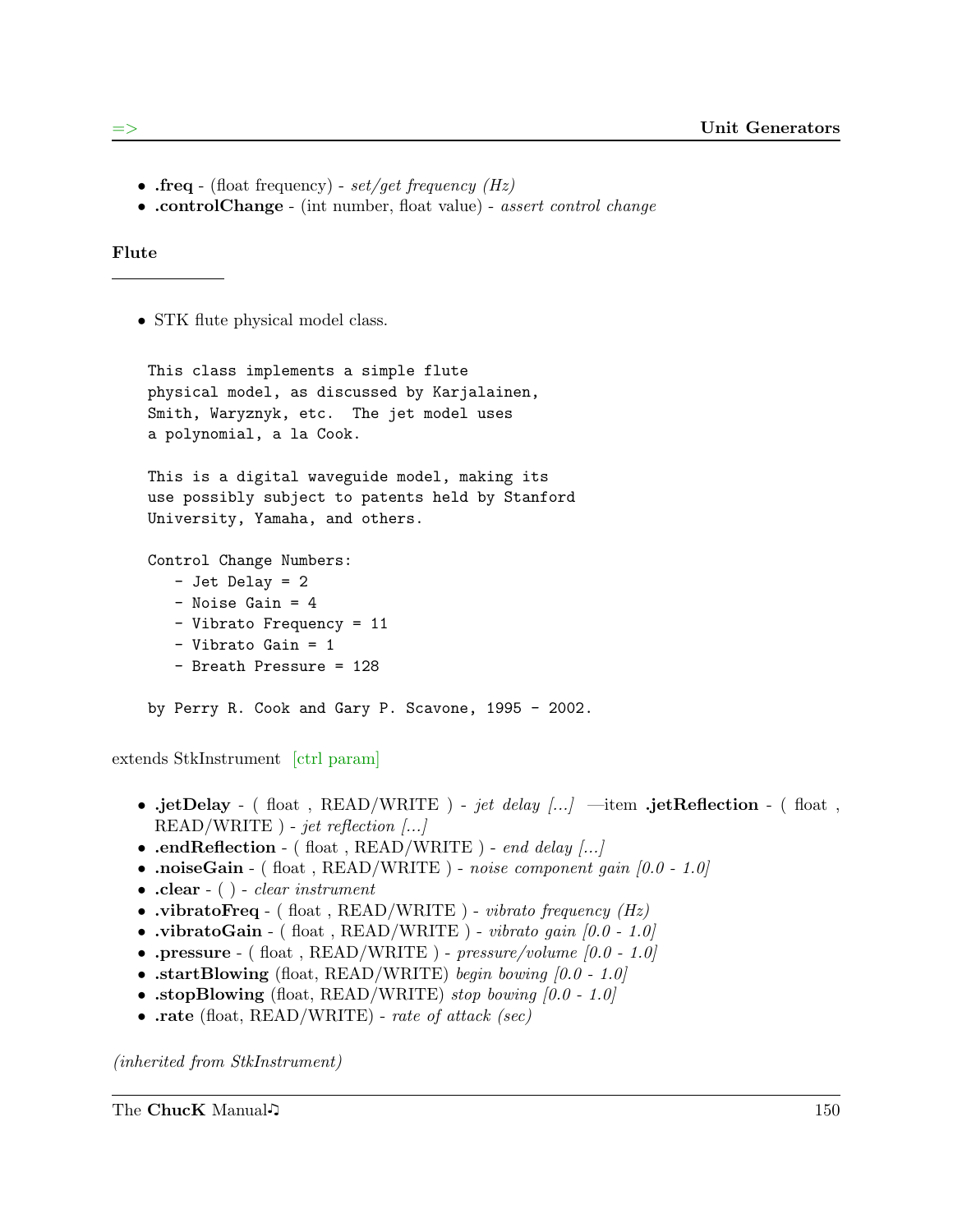- .noteOn (float velocity) *trigger note on*
- .noteOff (float velocity) trigger note off
- .freq (float frequency) set/get frequency  $(Hz)$
- .controlChange (int number, float value) assert control change

#### Mandolin

- STK mandolin instrument model class.
- see examples/mand-o-matic.ck

```
This class inherits from PluckTwo and uses
"commuted synthesis" techniques to model a
mandolin instrument.
```
This is a digital waveguide model, making its use possibly subject to patents held by Stanford University, Yamaha, and others. Commuted Synthesis, in particular, is covered by patents, granted, pending, and/or applied-for. All are assigned to the Board of Trustees, Stanford University. For information, contact the Office of Technology Licensing, Stanford University.

```
Control Change Numbers:
   - Body Size = 2
   - Pluck Position = 4
   - String Sustain = 11
   - String Detuning = 1
   - Microphone Position = 128
```
by Perry R. Cook and Gary P. Scavone, 1995 - 2002.

extends StkInstrument [ctrl param]

- .bodySize (float, READ/WRITE) body size (percentage)
- .pluckPos (float, READ/WRITE) pluck position  $[0.0 1.0]$
- .stringDamping (float, READ/WRITE) string damping  $[0.0 1.0]$
- .stringDetune (float, READ/WRITE) detuning of string pair  $[0.0 1.0]$
- .afterTouch (float, READ/WRITE) aftertouch (currently unsupported)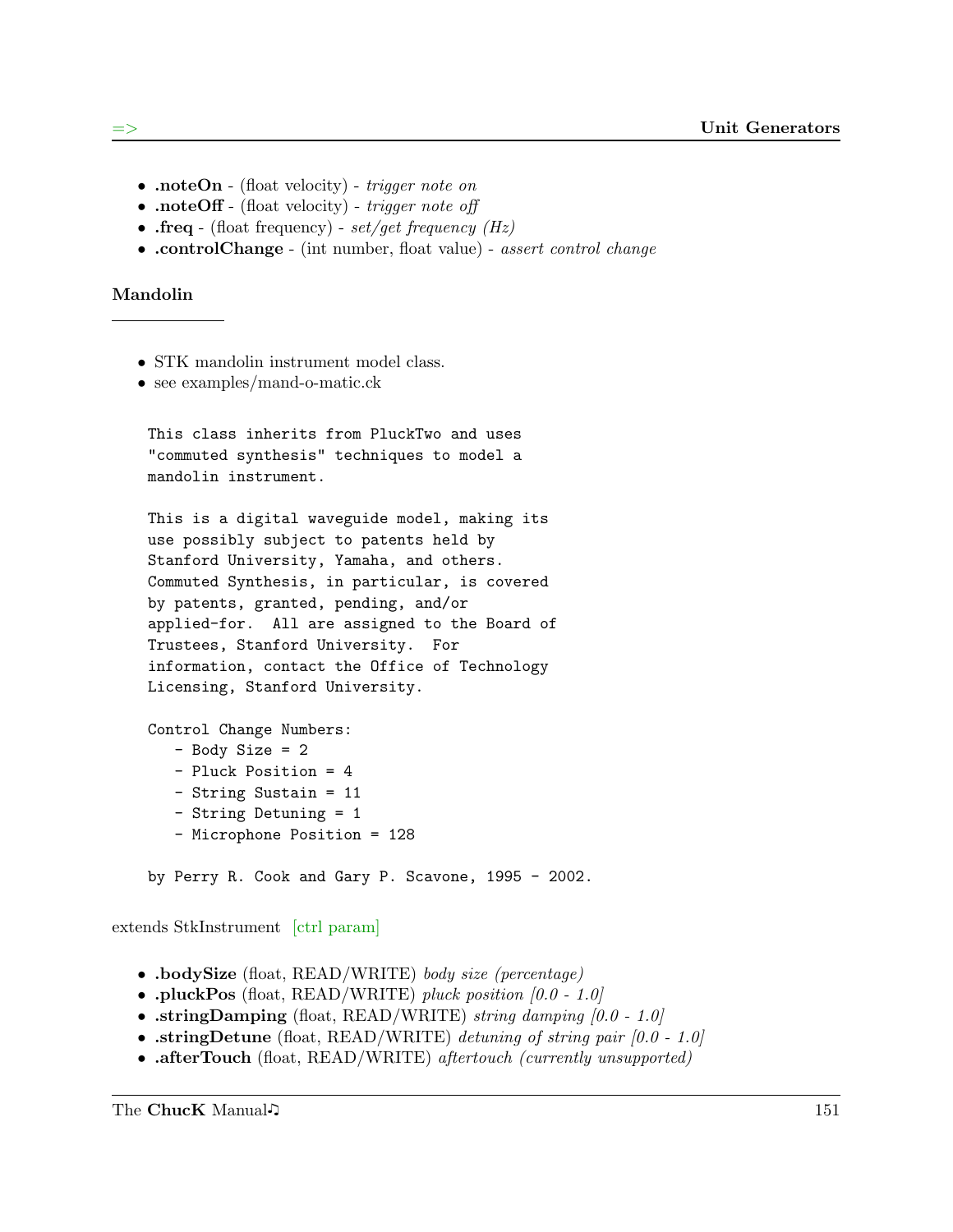• .pluck - (float, WRITE only) - pluck instrument  $[0.0 - 1.0]$ 

(inherited from StkInstrument)

- .noteOn (float velocity) *trigger note on*
- .noteOff (float velocity) trigger note off
- .freq (float frequency) set/get frequency  $(Hz)$
- .controlChange (int number, float value) assert control change

#### ModalBar

- STK resonant bar instrument class.
- see examples/modalbot.ck

```
This class implements a number of different
struck bar instruments. It inherits from the
Modal class.
```

```
Control Change Numbers:
```

```
- Stick Hardness = 2
- Stick Position = 4
- Vibrato Gain = 11
- Vibrato Frequency = 7
- Direct Stick Mix = 1
- Volume = 128
- Modal Presets = 16
  - Marimba = 0
  - Vibraphone = 1
  - Agogo = 2
 - Wood1 = 3
  - Reso = 4
  - Wood2 = 5- Beats = 6- Two Fixed = 7
  - Clump = 8
```
by Perry R. Cook and Gary P. Scavone, 1995 - 2002.

extends StkInstrument [ctrl param]

• .stickHardness - (float, READ/WRITE) - stick hardness  $[0.0 - 1.0]$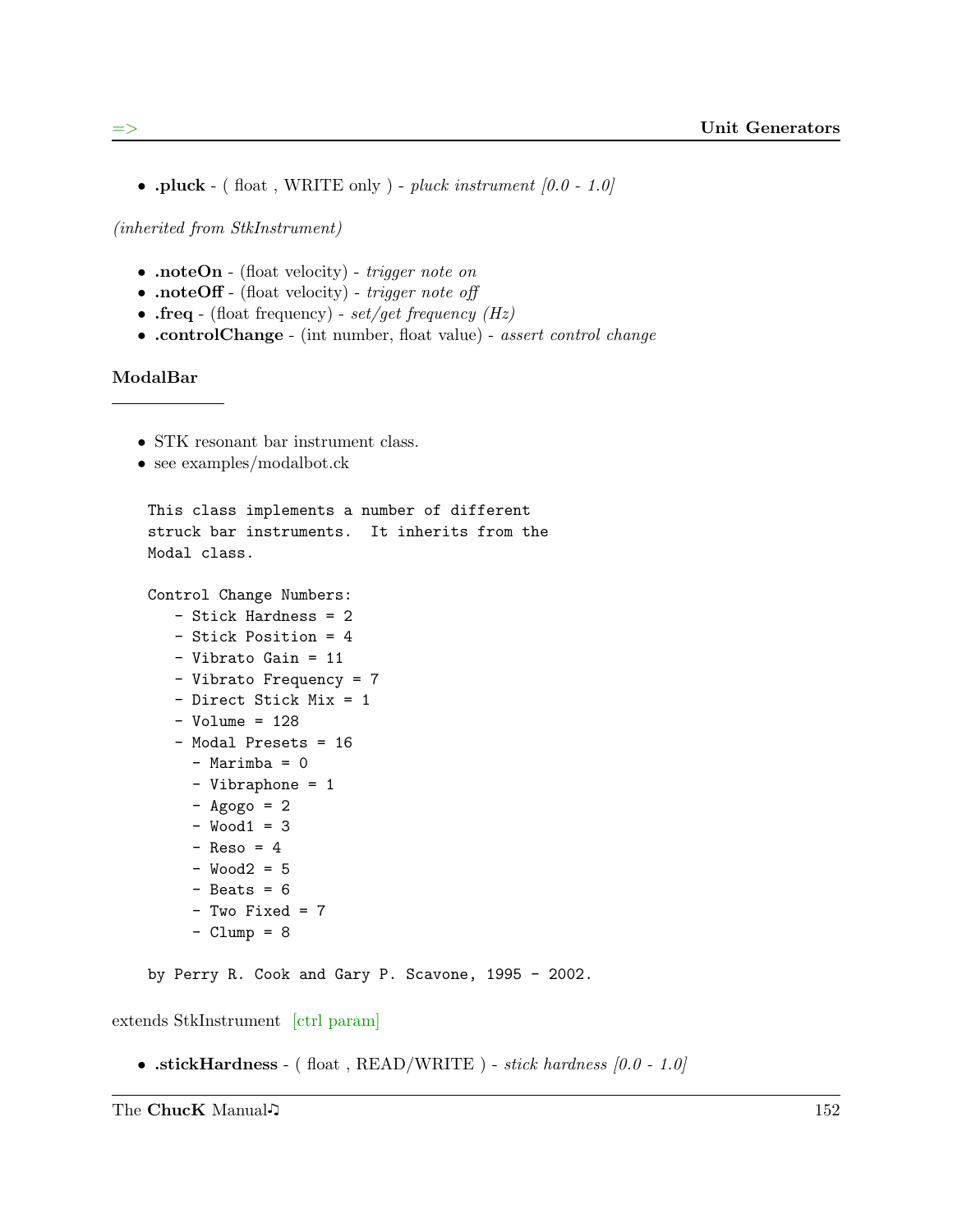- .strikePosition ( float ,  $READ/WRITE$  ) *strike position [0.0 1.0]*
- vibratoFreq ( float , READ/WRITE ) vibrato frequency  $(Hz)$
- .vibratoGain ( float , READ/WRITE ) vibrato gain  $[0.0 1.0]$
- $\cdot$  directGain (float, READ/WRITE) direct gain [0.0 1.0]
- .masterGain ( float , READ/WRITE ) master gain  $[0.0 1.0]$
- volume ( float , READ/WRITE ) volume  $[0.0 1.0]$
- .preset (int, READ/WRITE) choose preset (see above)
- .strike (float, WRITE only) strike bar  $[0.0 1.0]$
- $\text{damp} (\text{float}, \text{WRITE} \text{ only}) \text{damp bar } [0.0 1.0]$
- $\text{clear}$  ( ) reset [none]
- .mode ( int , READ/WRITE ) select mode  $[0.0 1.0]$
- .modeRatio (float, READ/WRITE) edit selected mode ratio [...]
- .modeRadius ( float , READ/WRITE ) *edit selected mode radius*  $[0.0 1.0]$
- .modeGain ( float ,  $READ/WRITE$  ) *edit selected mode qain [0.0 1.0]*

#### (inherited from StkInstrument)

- .noteOn (float velocity) *trigger note on*
- .noteOff (float velocity) *trigger note off*
- .freq (float frequency)  $set/get$  frequency (Hz)
- .controlChange (int number, float value) assert control change

#### Moog

- STK moog-like swept filter sampling synthesis class
- see examples/moogie.ck

```
This instrument uses one attack wave, one
looped wave, and an ADSR envelope (inherited
from the Sampler class) and adds two sweepable
formant (FormSwep) filters.
```

```
Control Change Numbers:
   - Filter Q = 2- Filter Sweep Rate = 4
   - Vibrato Frequency = 11
   - Vibrato Gain = 1
```
- $-$  Gain = 128
- by Perry R. Cook and Gary P. Scavone, 1995 2002.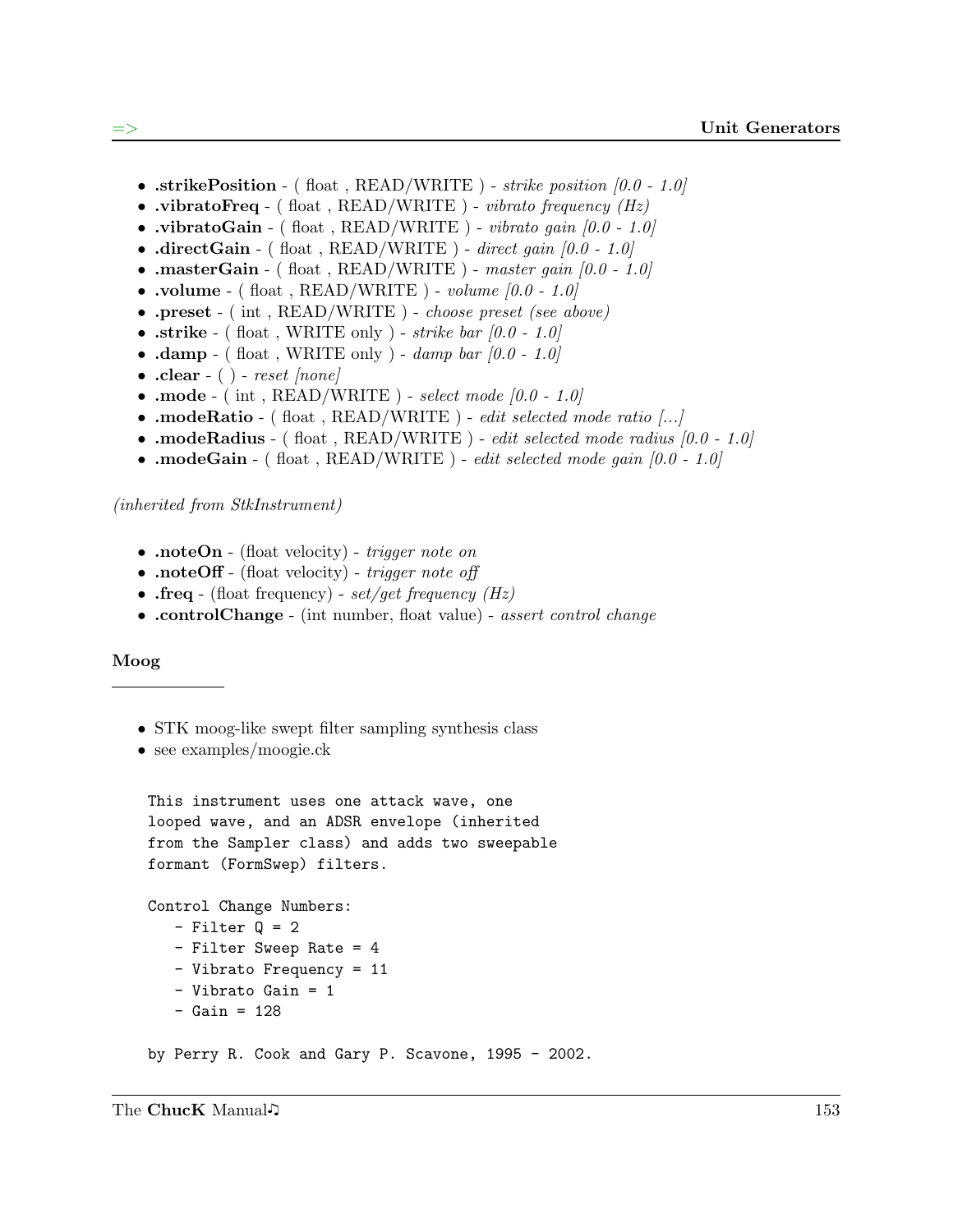extends StkInstrument [ctrl param]

- .filterQ (float, READ/WRITE) filter  $Q$  value  $[0.0 1.0]$
- .filterSweepRate ( float , READ/WRITE ) filter sweep rate  $[0.0 1.0]$
- vibratoFreq ( float , READ/WRITE ) vibrato frequency  $(Hz)$
- .vibratoGain ( float , READ/WRITE ) vibrato gain  $[0.0 1.0]$
- .afterTouch ( float , WRITE only ) aftertouch  $[0.0 1.0]$

(inherited from StkInstrument)

- .noteOn (float velocity) *trigger note on*
- .noteOff (float velocity) *trigger note off*
- .freq (float frequency)  $set/get$  frequency (Hz)
- .controlChange (int number, float value) assert control change

#### Saxofony

• STK faux conical bore reed instrument class.

This class implements a "hybrid" digital waveguide instrument that can generate a variety of wind-like sounds. It has also been referred to as the "blowed string" model. The waveguide section is essentially that of a string, with one rigid and one lossy termination. The non-linear function is a reed table. The string can be "blown" at any point between the terminations, though just as with strings, it is impossible to excite the system at either end. If the excitation is placed at the string mid-point, the sound is that of a clarinet. At points closer to the "bridge", the sound is closer to that of a saxophone. See Scavone (2002) for more details.

This is a digital waveguide model, making its use possibly subject to patents held by Stanford University, Yamaha, and others.

Control Change Numbers: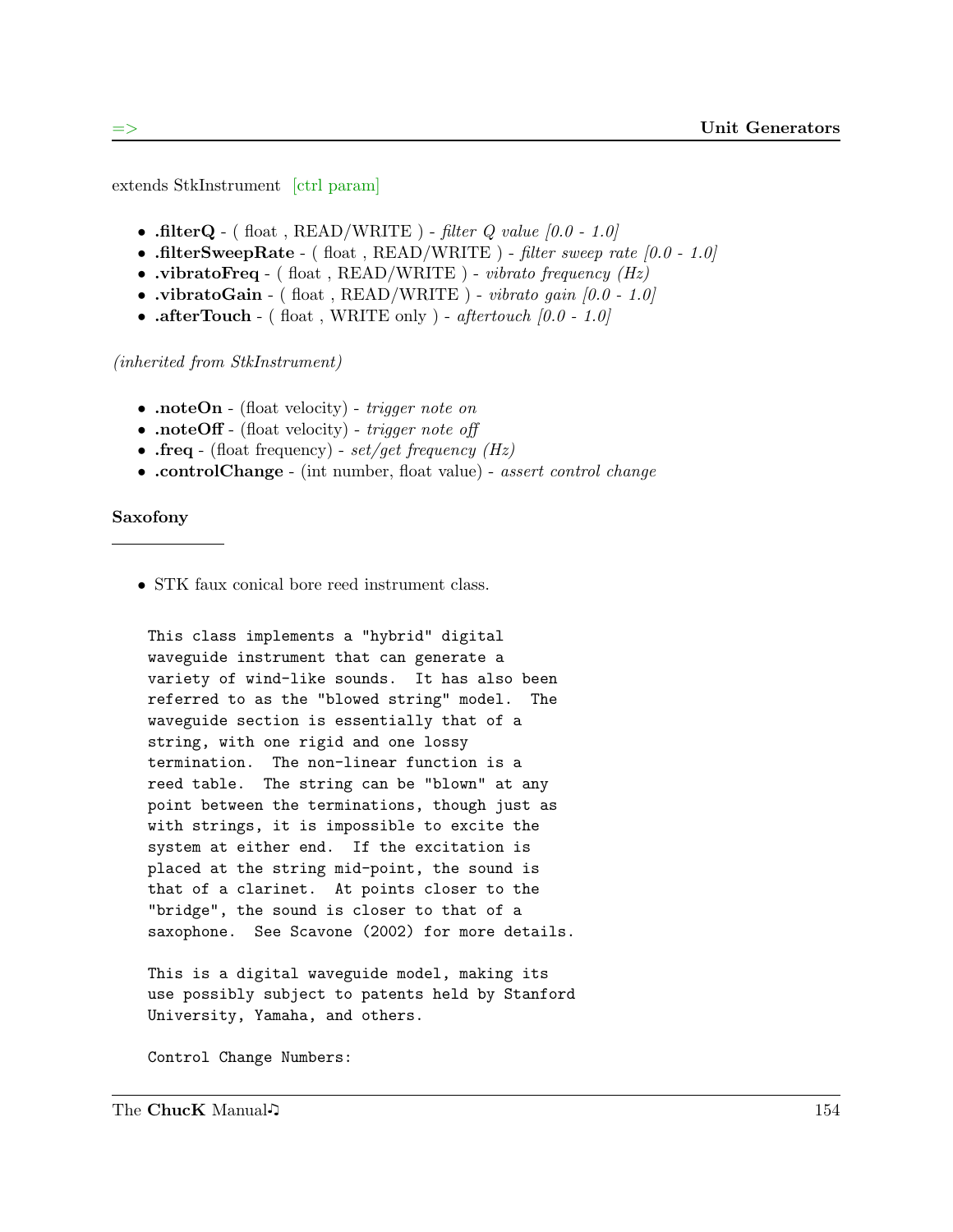```
- Reed Stiffness = 2
- Reed Aperture = 26
- Noise Gain = 4
- Blow Position = 11
- Vibrato Frequency = 29
- Vibrato Gain = 1
- Breath Pressure = 128
```
by Perry R. Cook and Gary P. Scavone, 1995 - 2002.

extends StkInstrument [ctrl param]

- .stiffness ( float , READ/WRITE ) reed stiffness  $[0.0 1.0]$
- .aperture ( float , READ/WRITE ) reed aperture  $[0.0 1.0]$
- .blowPosition (float, READ/WRITE) lip stiffness  $[0.0 1.0]$
- .noiseGain (float, READ/WRITE) noise component gain  $[0.0 1.0]$
- vibratoFreq ( float , READ/WRITE ) vibrato frequency  $(Hz)$
- .vibratoGain (float, READ/WRITE) vibrato gain  $[0.0 1.0]$
- $\text{.clear}$  ( ) *clear instrument*
- $\bullet$ .pressure ( float , READ/WRITE )  $pressure/volume$   $[0.0$   $1.0]$
- .startBlowing (float, READ/WRITE) begin blowing  $[0.0 1.0]$
- .stopBlowing (float, READ/WRITE) stop blowing  $[0.0 1.0]$
- rate (float, READ/WRITE) rate of attack (sec)

(inherited from StkInstrument)

- .noteOn (float velocity) *trigger note on*
- .noteOff (float velocity) *trigger note off*
- .freq (float frequency)  $set/get$  frequency (Hz)
- .controlChange (int number, float value) assert control change

#### Shakers

- PhISEM and PhOLIES class.
- see examples/shake-o-matic.ck

```
PhISEM (Physically Informed Stochastic Event
Modeling) is an algorithmic approach for
simulating collisions of multiple independent
sound producing objects. This class is a
```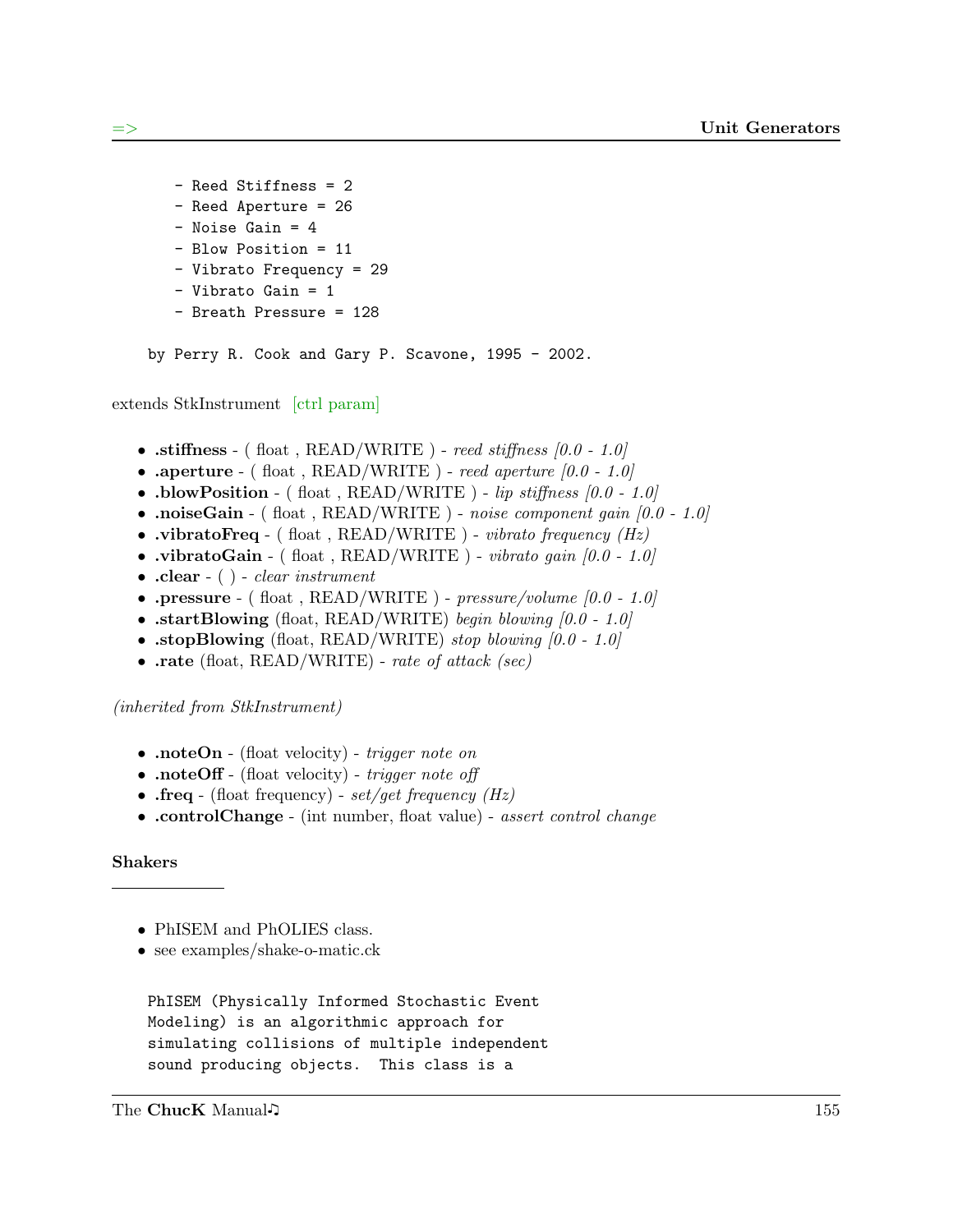```
meta-model that can simulate a Maraca, Sekere,
Cabasa, Bamboo Wind Chimes, Water Drops,
Tambourine, Sleighbells, and a Guiro.
PhOLIES (Physically-Oriented Library of
Imitated Environmental Sounds) is a similar
approach for the synthesis of environmental
sounds. This class implements simulations of
breaking sticks, crunchy snow (or not), a
wrench, sandpaper, and more.
Control Change Numbers:
   - Shake Energy = 2
   - System Decay = 4
   - Number Of Objects = 11
   - Resonance Frequency = 1
   - Shake Energy = 128
   - Instrument Selection = 1071
    -Maraca = 0- Cabasa = 1
    - Sekere = 2
    - Guiro = 3
    - Water Drops = 4
    - Bamboo Chimes = 5
    - Tambourine = 6
    - Sleigh Bells = 7
    - Sticks = 8
    - Crunch = 9
    - Wrench = 10
    - Sand Paper = 11
    - Coke Can = 12- Next Mug = 13
    - Penny + Mug = 14- Nickle + Mug = 15
    - Dime + Mug = 16
    - Quarter + Mug = 17
    - Franc + Mug = 18
    - Peso + Mug = 19
    - Big Rocks = 20
    - Little Rocks = 21
    - Tuned Bamboo Chimes = 22
```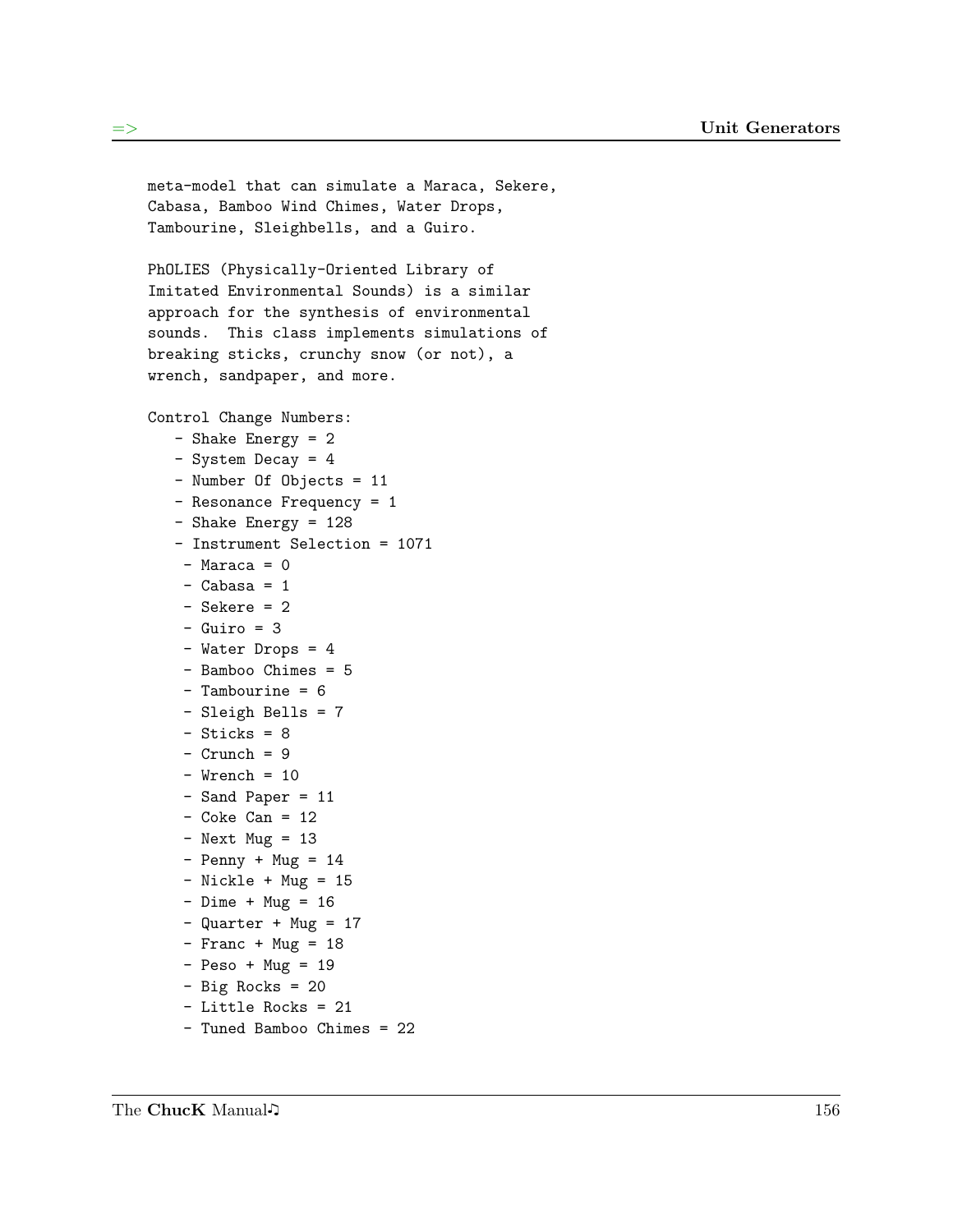by Perry R. Cook, 1996 - 1999.

extends StkInstrument [ctrl param]

- .preset (int, READ/WRITE) select instrument  $(0 22)$ ; see above)
- .energy (float, READ/WRITE) shake energy  $[0.0 1.0]$
- $\cdot$  decay (float, READ/WRITE) system decay  $[0.0 1.0]$
- $\text{.objects}$  ( float , READ/WRITE ) number of objects [0.0 128.0]

(inherited from StkInstrument)

- .noteOn (float velocity) trigger note on
- .noteOff (float velocity) trigger note off
- .freq (float frequency) set/get frequency  $(Hz)$
- .controlChange (int number, float value) assert control change

Sitar

• STK sitar string model class.

```
This class implements a sitar plucked string
physical model based on the Karplus-Strong
algorithm.
```
This is a digital waveguide model, making its use possibly subject to patents held by Stanford University, Yamaha, and others. There exist at least two patents, assigned to Stanford, bearing the names of Karplus and/or Strong.

by Perry R. Cook and Gary P. Scavone, 1995 - 2002.

extends StkInstrument [ctrl param]

- .pluck (float, WRITE only) pluck string  $[0.0 1.0]$
- .clear () reset

(inherited from StkInstrument)

The ChucK Manual  $\sqrt{ }$  157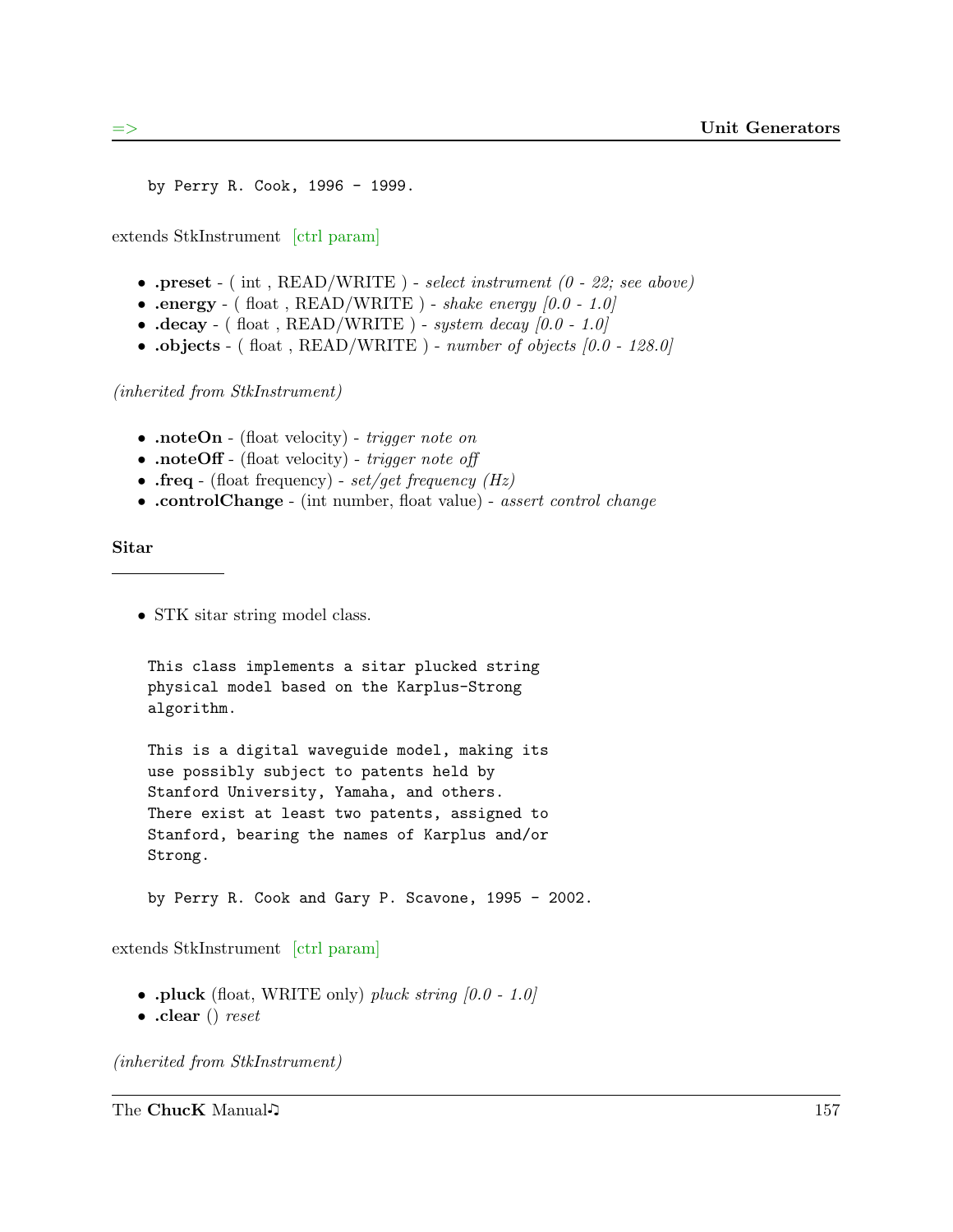- .noteOn (float velocity) *trigger note on*
- .noteOff (float velocity) *trigger note off*
- .freq (float frequency) set/get frequency  $(Hz)$
- .controlChange (int number, float value) assert control change

#### StifKarp

- STK plucked stiff string instrument.
- see examples/stifkarp.ck

This class implements a simple plucked string algorithm (Karplus Strong) with enhancements (Jaffe-Smith, Smith, and others), including string stiffness and pluck position controls. The stiffness is modeled with allpass filters.

This is a digital waveguide model, making its use possibly subject to patents held by Stanford University, Yamaha, and others.

Control Change Numbers: - Pickup Position = 4

- String Sustain = 11
- String Stretch = 1

by Perry R. Cook and Gary P. Scavone, 1995 - 2002.

extends StkInstrument [ctrl param]

- .pickupPosition (float, READ/WRITE) pickup position  $[0.0 1.0]$
- .sustain (float, READ/WRITE) string sustain  $[0.0 1.0]$
- .stretch (float, READ/WRITE) string stretch  $[0.0 1.0]$
- .pluck (float, WRITE only) pluck string  $[0.0 1.0]$
- $\cdot$  baseLoopGain (float, READ/WRITE) ??  $[0.0 1.0]$
- $\text{.clear}$  ( ) reset instrument

- .noteOn (float velocity) trigger note on
- .noteOff (float velocity) *trigger note off*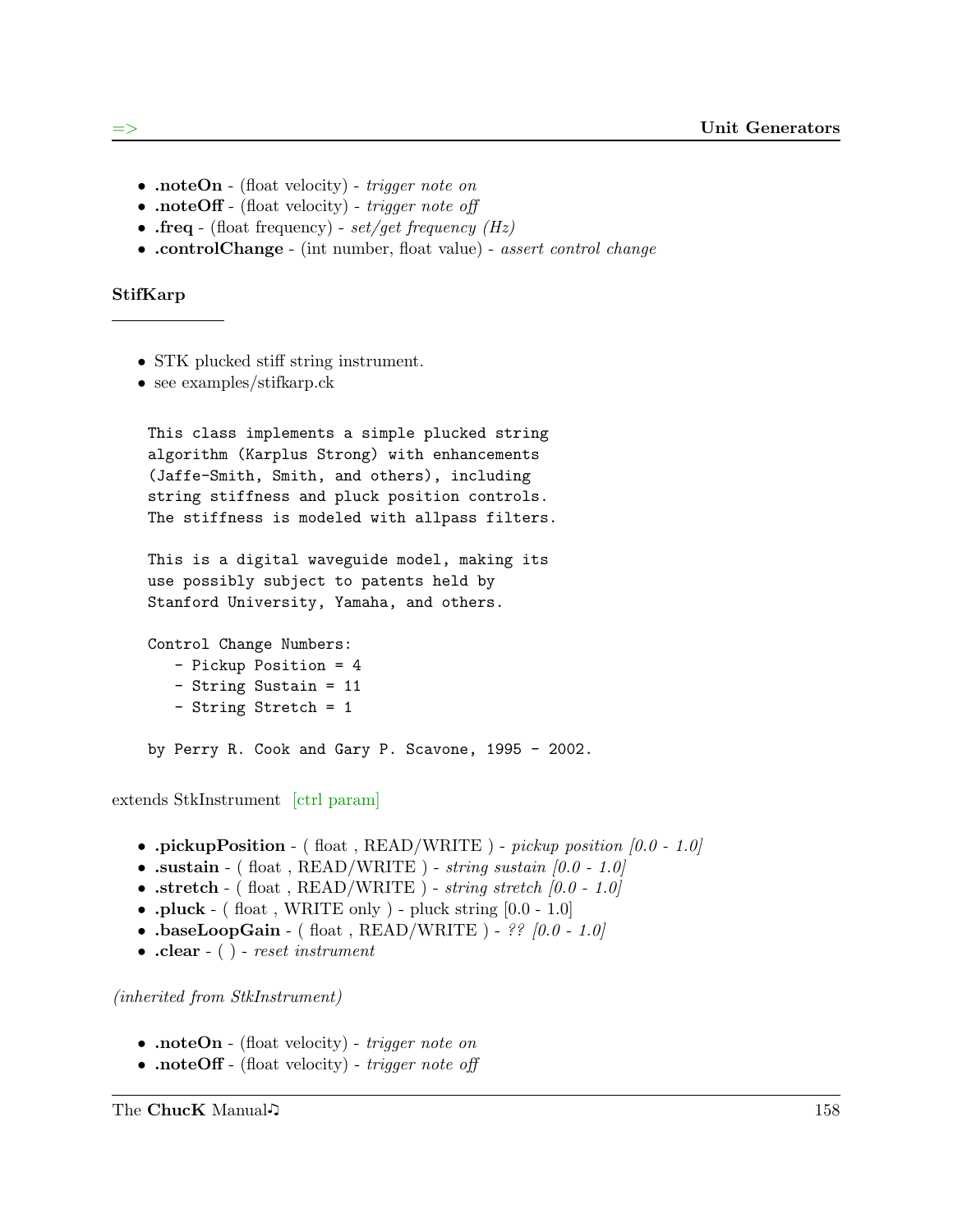- .freq (float frequency)  $set/get$  frequency (Hz)
- .controlChange (int number, float value) assert control change

### VoicForm

- Four formant synthesis instrument.
- see examples/voic-o-form.ck

This instrument contains an excitation singing wavetable (looping wave with random and periodic vibrato, smoothing on frequency, etc.), excitation noise, and four sweepable complex resonances.

Measured formant data is included, and enough data is there to support either parallel or cascade synthesis. In the floating point case cascade synthesis is the most natural so that's what you'll find here.

Control Change Numbers:

- Voiced/Unvoiced Mix = 2
- Vowel/Phoneme Selection = 4
- Vibrato Frequency = 11
- Vibrato Gain = 1
- Loudness (Spectral Tilt) = 128

by Perry R. Cook and Gary P. Scavone, 1995 - 2002.

extends StkInstrument [ctrl param]

- .phoneme (string, READ/WRITE) select phoneme ( above )
- .phonemeNum ( int ,  $READ/WRITE$  ) select phoneme by number  $[0.0 128.0]$
- .speak (float, WRITE only) start singing  $[0.0 1.0]$
- quiet (float, WRITE only) stop singing  $[0.0 1.0]$
- voiced (float, READ/WRITE) set mix for voiced component  $[0.0 1.0]$
- .unVoiced (float, READ/WRITE) set mix for unvoiced component  $[0.0 1.0]$
- .pitchSweepRate (float, READ/WRITE) pitch sweep  $[0.0 1.0]$
- voiceMix (float, READ/WRITE) voiced/unvoiced mix  $[0.0 1.0]$
- vibratoFreq (float, READ/WRITE) vibrato frequency  $(Hz)$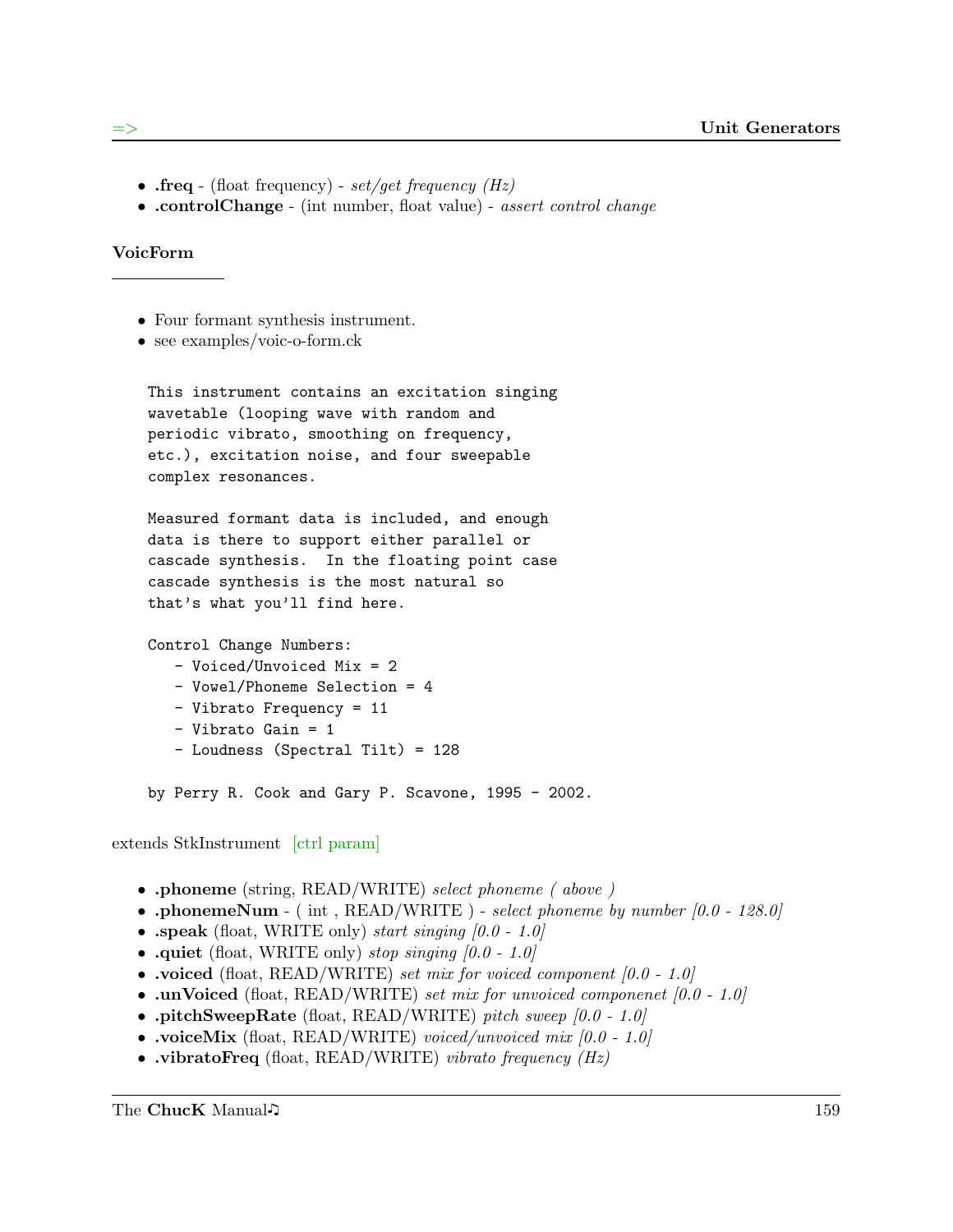- vibratoGain (float, READ/WRITE) vibrato gain  $[0.0 1.0]$
- .loudness (float, READ/WRITE) 'loudness' of voice  $[0.0 1.0]$

(inherited from StkInstrument)

- .noteOn (float velocity) *trigger note on*
- .noteOff (float velocity) trigger note off
- .freq (float frequency) set/get frequency  $(Hz)$
- .controlChange (int number, float value) assert control change

STK - FM Synths

FM

• STK abstract FM synthesis base class

```
This class controls an arbitrary number of
waves and envelopes, determined via a
constructor argument.
```
Control Change Numbers:

- Control One = 2
- Control Two = 4
- $-LFO$  Speed = 11
- LFO Depth = 1
- $-$  ADSR 2 & 4 Target = 128

```
The basic Chowning/Stanford FM patent expired
in 1995, but there exist follow-on patents,
mostly assigned to Yamaha. If you are of the
type who should worry about this (making
money) worry away.
```
by Perry R. Cook and Gary P. Scavone, 1995 - 2002.

### [ctrl param]

- .lfoSpeed (float, READ/WRITE) modulation speed  $(Hz)$
- .lfoDepth (float, READ/WRITE) modulation depth  $[0.0 1.0]$
- .afterTouch (float, READ/WRITE) aftertouch  $[0.0 1.0]$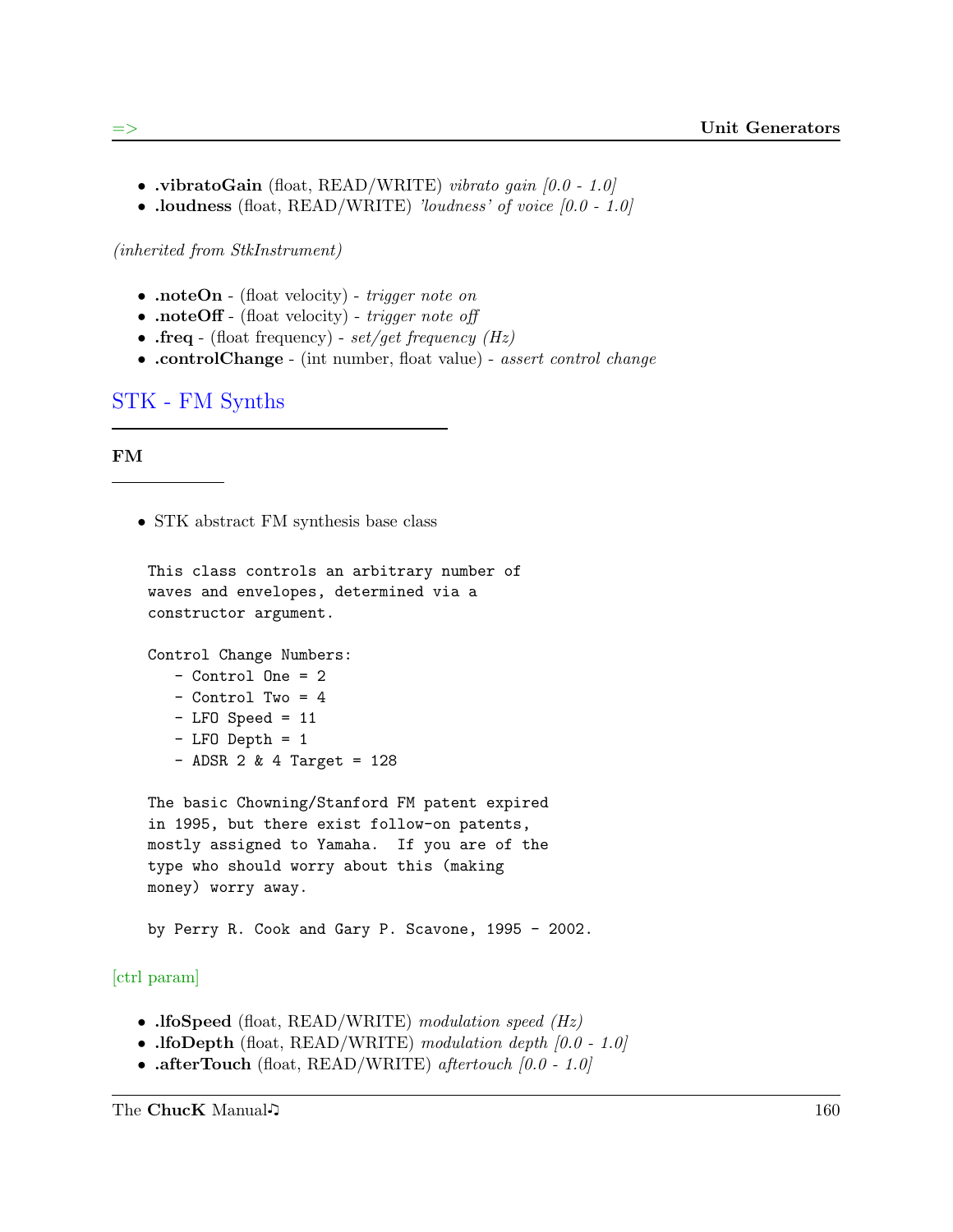- .control1 (float, READ/WRITE) FM control 1 [instrument specific]
- .control2 (float, READ/WRITE) FM control 2 [instrument specific]

it (inherited from StkInstrument)

- .noteOn (float velocity) *trigger note on*
- .noteOff (float velocity) trigger note off
- .freq (float frequency) set/get frequency  $(Hz)$
- .controlChange (int number, float value) assert control change

#### BeeThree

• STK Hammond-oid organ FM synthesis instrument.

```
This class implements a simple 4 operator
topology, also referred to as algorithm 8 of
the TX81Z.
\code
Algorithm 8 is :
                 1 - -.
                 2 - 1+-> Out
                 3 - 14 - -
```
\endcode

```
Control Change Numbers:
   - Operator 4 (feedback) Gain = 2
   - Operator 3 Gain = 4
   -LFO Speed = 11
   - LFO Depth = 1
   - ADSR 2 & 4 Target = 128
```
The basic Chowning/Stanford FM patent expired in 1995, but there exist follow-on patents, mostly assigned to Yamaha. If you are of the type who should worry about this (making money) worry away.

by Perry R. Cook and Gary P. Scavone, 1995 - 2002.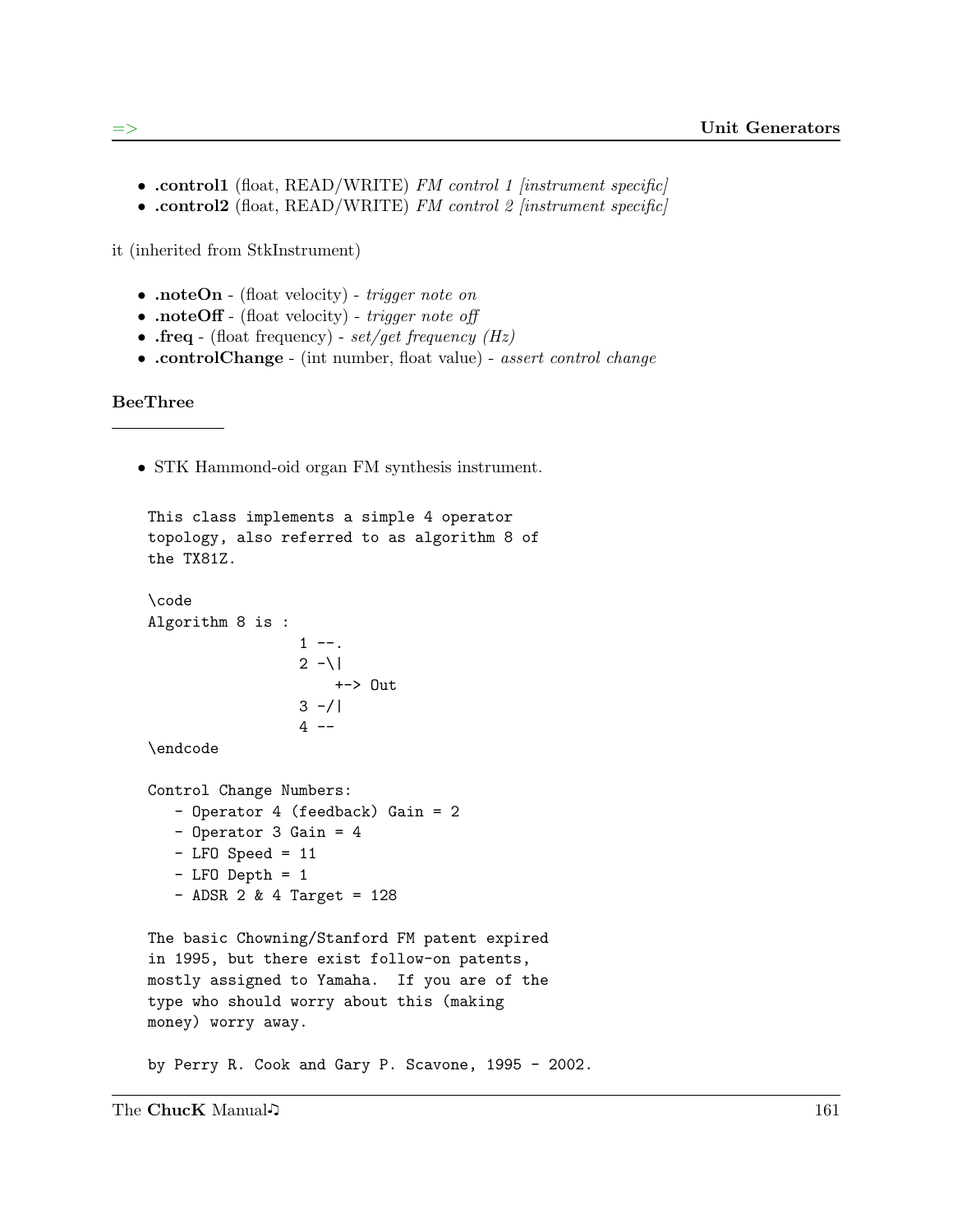extends FM

### [ctrl param]

• (see super classes)

### FMVoices

• STK singing FM synthesis instrument.

```
This class implements 3 carriers and a common
    modulator, also referred to as algorithm 6 of
    the TX81Z.
    \code
    Algorithm 6 is :
                        /->1 -\
                     4-|-->2 - +-> Out
                        \{-3 - / \}\endcode
    Control Change Numbers:
       - Vowel = 2
       - Spectral Tilt = 4
       -LFO Speed = 11
       - LFO Depth = 1
       - ADSR 2 & 4 Target = 128
    The basic Chowning/Stanford FM patent expired
    in 1995, but there exist follow-on patents,
    mostly assigned to Yamaha. If you are of the
    type who should worry about this (making
   money) worry away.
    by Perry R. Cook and Gary P. Scavone, 1995 - 2002.
extends FM
[ctrl param]
```
• .vowel (float, WRITE only) select vowel  $[0.0 - 1.0]$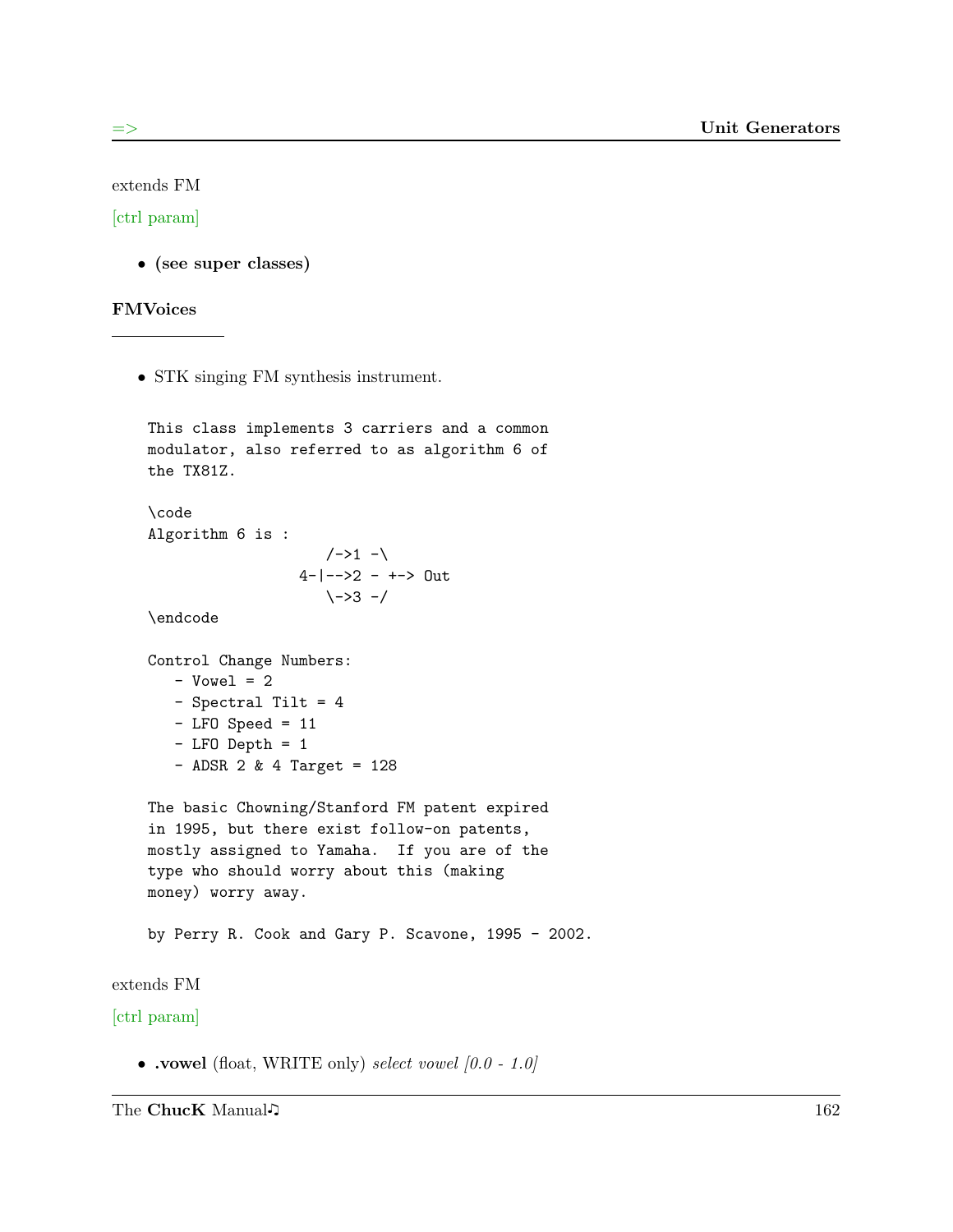- .spectralTilt (float, WRITE only) spectral tilt  $[0.0 1.0]$
- .adsrTarget (float, WRITE only) adsr targets  $[0.0 1.0]$

HevyMetl

• STK heavy metal FM synthesis instrument.

```
This class implements 3 cascade operators with
feedback modulation, also referred to as
algorithm 3 of the TX81Z.
Algorithm 3 is : 4--\3-->2-- + -->1-->Out
Control Change Numbers:
  - Total Modulator Index = 2
  - Modulator Crossfade = 4
   -LFO Speed = 11
   - LFO Depth = 1
   - ADSR 2 & 4 Target = 128
The basic Chowning/Stanford FM patent expired
in 1995, but there exist follow-on patents,
mostly assigned to Yamaha. If you are of the
type who should worry about this (making
money) worry away.
by Perry R. Cook and Gary P. Scavone, 1995 - 2002.
```
# extends FM

# [ctrl param]

• (see super classes)

# PercFlut

• STK percussive flute FM synthesis instrument.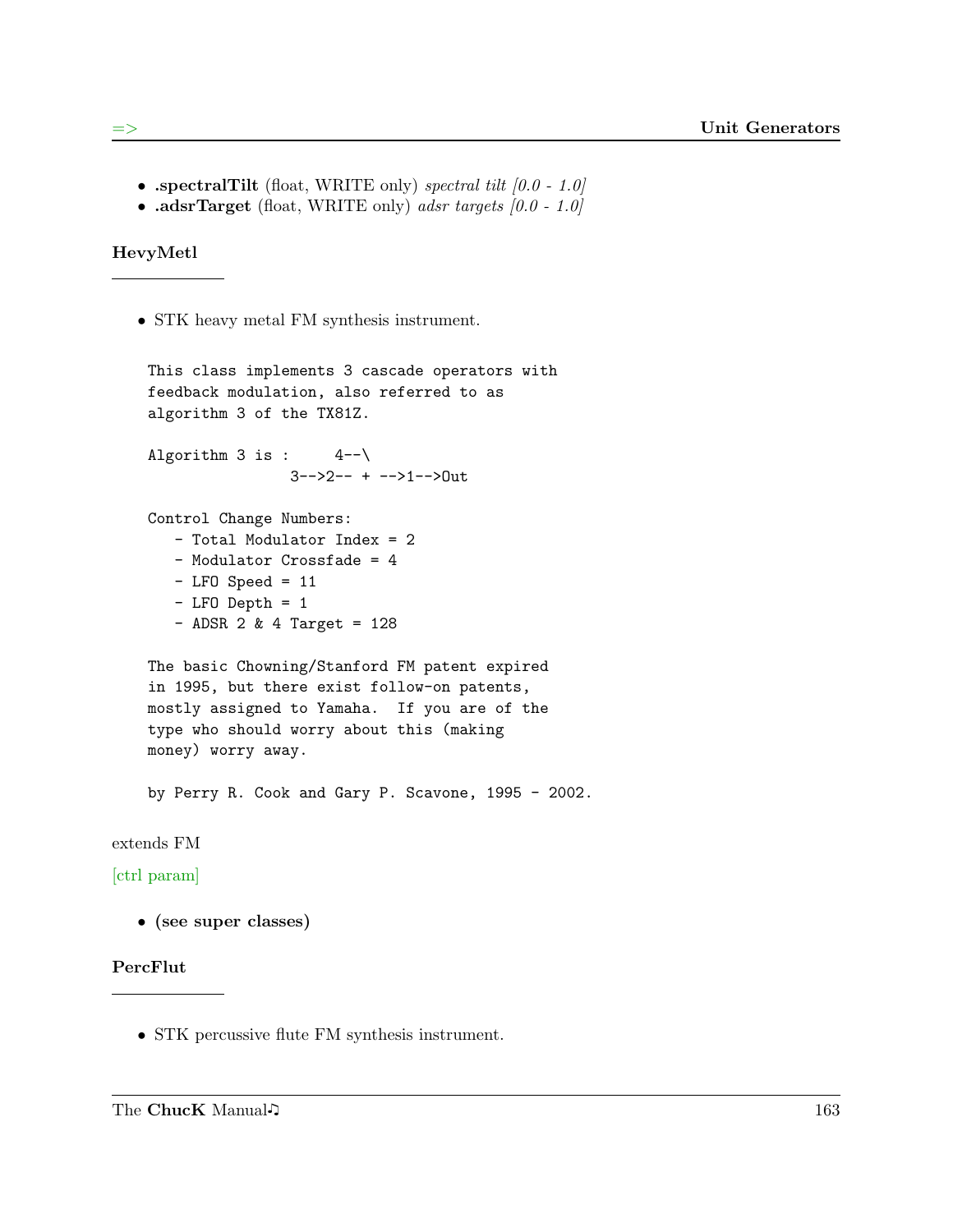```
This class implements algorithm 4 of the TX81Z.
    \code
    Algorithm 4 is : 4->3--\backslash2-- + -->1-->Out
    \endcode
    Control Change Numbers:
       - Total Modulator Index = 2
       - Modulator Crossfade = 4
       -LFO Speed = 11
       - LFO Depth = 1
       - ADSR 2 & 4 Target = 128
    The basic Chowning/Stanford FM patent expired
    in 1995, but there exist follow-on patents,
    mostly assigned to Yamaha. If you are of the
    type who should worry about this (making
    money) worry away.
    by Perry R. Cook and Gary P. Scavone, 1995 - 2002.
extends FM
[ctrl param]
   • (see super classes)
Rhodey
   • STK Fender Rhodes-like electric piano FM
   • see examples/rhodey.ck
           synthesis instrument.
    This class implements two simple FM Pairs
    summed together, also referred to as algorithm
    5 of the TX81Z.
```
\code Algorithm 5 is :  $4->3--\$ 

The ChucK Manual  $\sqrt{ }$  164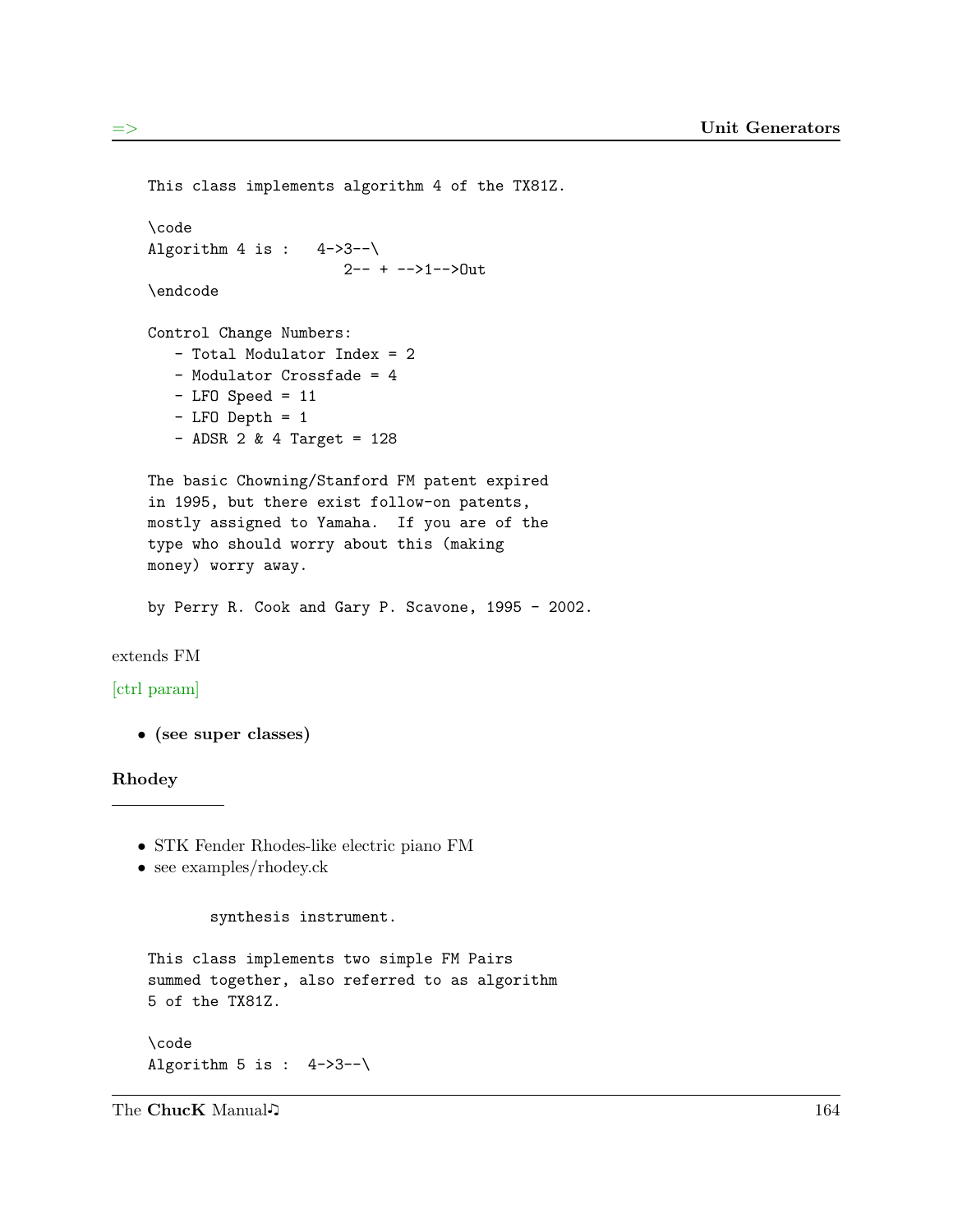```
+ --> Out
                      2 - > 1 - /\endcode
    Control Change Numbers:
       - Modulator Index One = 2
       - Crossfade of Outputs = 4
       - LFO Speed = 11
       - LFO Depth = 1
       - ADSR 2 & 4 Target = 128
    The basic Chowning/Stanford FM patent expired
    in 1995, but there exist follow-on patents,
    mostly assigned to Yamaha. If you are of the
    type who should worry about this (making
   money) worry away.
    by Perry R. Cook and Gary P. Scavone, 1995 - 2002.
extends FM
[ctrl param]
  • (see super classes)
TubeBell
  • STK tubular bell (orchestral chime) FM
  • extends FM
           synthesis instrument.
    This class implements two simple FM Pairs
    summed together, also referred to as algorithm
    5 of the TX81Z.
    \code
    Algorithm 5 is : 4->3--\+ --> Out
                      2 - > 1 - - /\endcode
```
The ChucK Manual  $\sqrt{ }$  165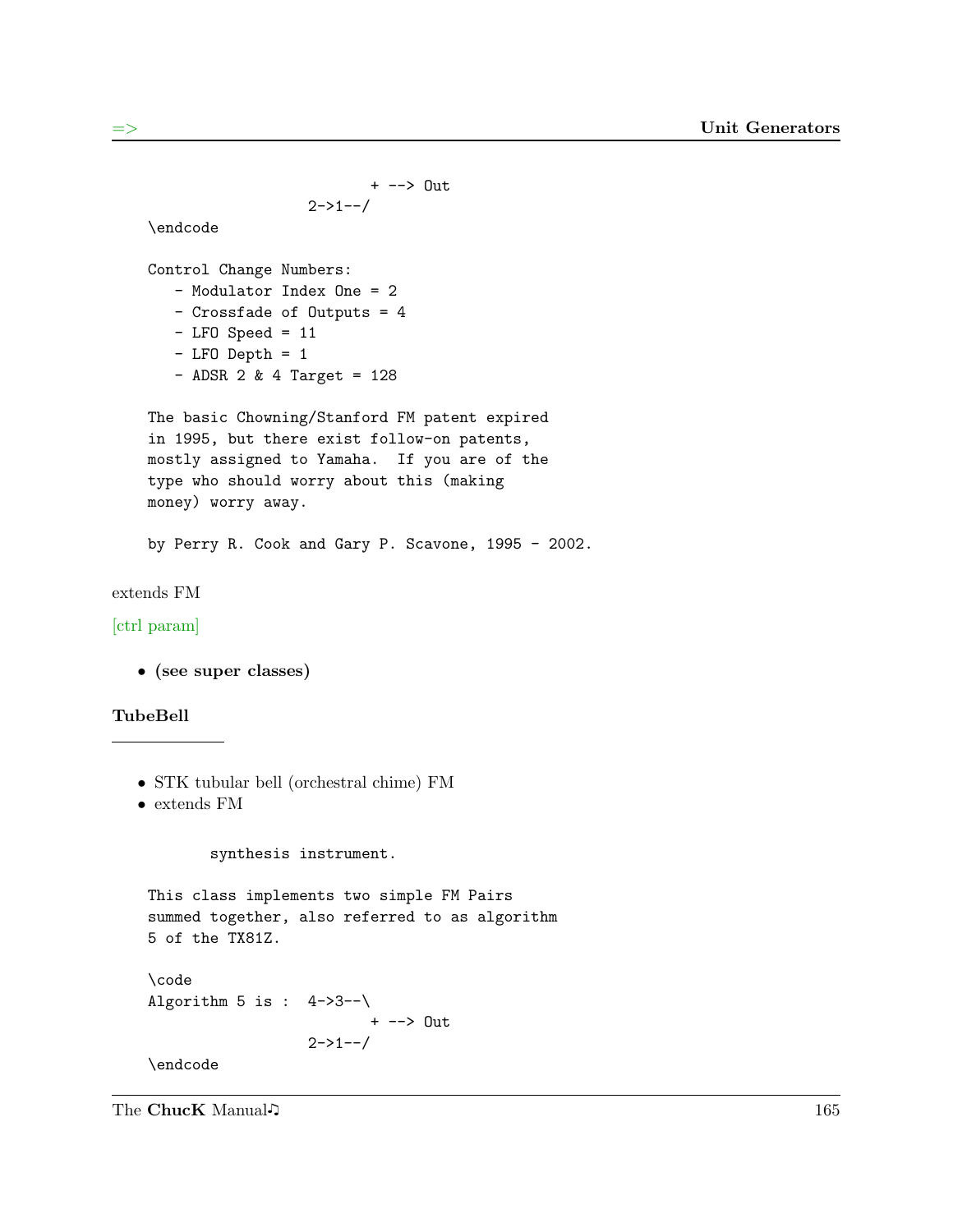```
Control Change Numbers:
  - Modulator Index One = 2
  - Crossfade of Outputs = 4
   - LFO Speed = 11
   - LFO Depth = 1
   - ADSR 2 & 4 Target = 128
The basic Chowning/Stanford FM patent expired
in 1995, but there exist follow-on patents,
mostly assigned to Yamaha. If you are of the
type who should worry about this (making
money) worry away.
by Perry R. Cook and Gary P. Scavone, 1995 - 2002.
```
# [ctrl param]

• (see super classes)

#### Wurley

- STK Wurlitzer electric piano FM
- see examples/wurley.ck extends

#### synthesis instrument.

```
This class implements two simple FM Pairs
summed together, also referred to as algorithm
5 of the TX81Z.
```

```
\code
Algorithm 5 is : 4->3--\+ --> Out
                  2 - > 1 - /
```
\endcode

```
Control Change Numbers:
   - Modulator Index One = 2
   - Crossfade of Outputs = 4
```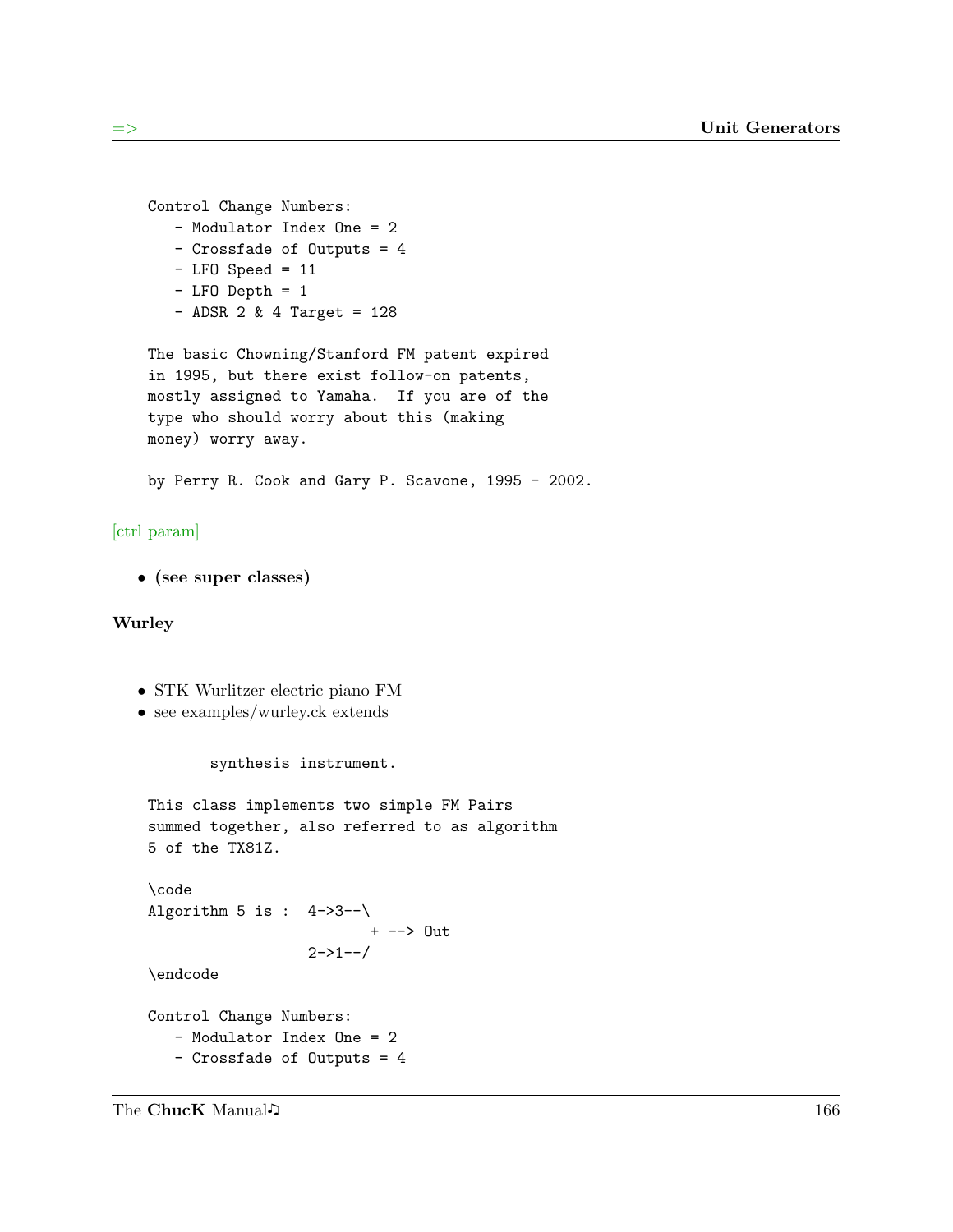```
-LFO Speed = 11
   -LFO Depth = 1
   - ADSR 2 & 4 Target = 128
The basic Chowning/Stanford FM patent expired
in 1995, but there exist follow-on patents,
mostly assigned to Yamaha. If you are of the
type who should worry about this (making
money) worry away.
```
by Perry R. Cook and Gary P. Scavone, 1995 - 2002.

#### extends FM

### [ctrl param]

• (see super classes)

# STK - Delay

Delay

- STK non-interpolating delay line class
- see examples/net\_relay.ck

This protected Filter subclass implements a non-interpolating digital delay-line. A fixed maximum length of 4095 and a delay of zero is set using the default constructor. Alternatively, the delay and maximum length can be set during instantiation with an overloaded constructor.

A non-interpolating delay line is typically used in fixed delay-length applications, such as for reverberation.

by Perry R. Cook and Gary P. Scavone, 1995 - 2002.

### [ctrl param]

The ChucK Manual  $\sqrt{ }$  167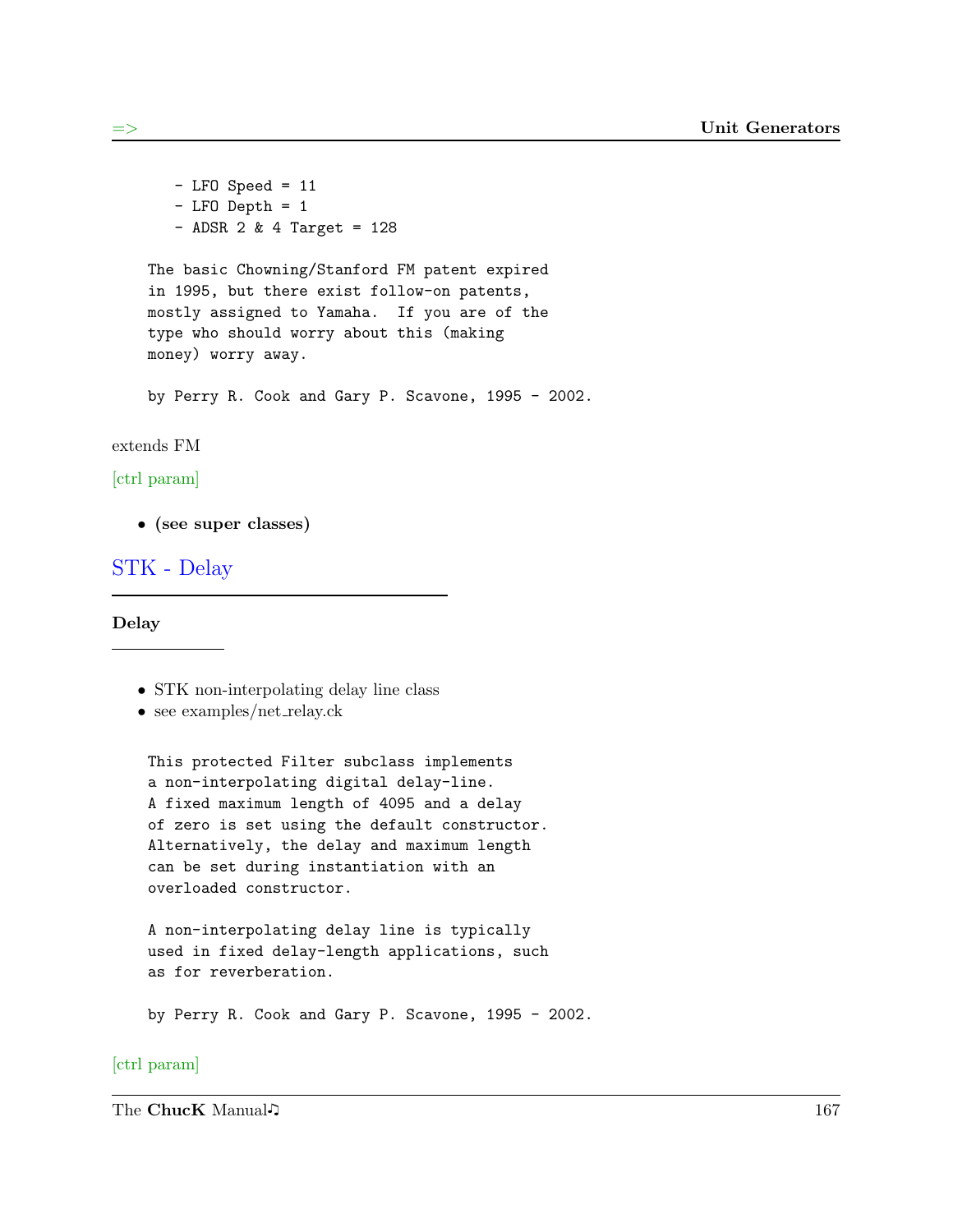- .delay (dur, READ/WRITE) length of delay
- .max (dur, READ/WRITE) max delay (buffer size)

DelayA

• STK allpass interpolating delay line class.

This Delay subclass implements a fractionallength digital delay-line using a first-order allpass filter. A fixed maximum length of 4095 and a delay of 0.5 is set using the default constructor. Alternatively, the delay and maximum length can be set during instantiation with an overloaded constructor.

An allpass filter has unity magnitude gain but variable phase delay properties, making it useful in achieving fractional delays without affecting a signal's frequency magnitude response. In order to achieve a maximally flat phase delay response, the minimum delay possible in this implementation is limited to a value of 0.5.

by Perry R. Cook and Gary P. Scavone, 1995 - 2002.

### [ctrl param]

- .delay (dur, READ/WRITE) length of delay
- .max (dur, READ/WRITE) max delay (buffer size)

DelayL

- STK linear interpolating delay line class.
- see examples/i-robot.ck

This Delay subclass implements a fractionallength digital delay-line using first-order linear interpolation. A fixed maximum length of 4095 and a delay of zero is set using the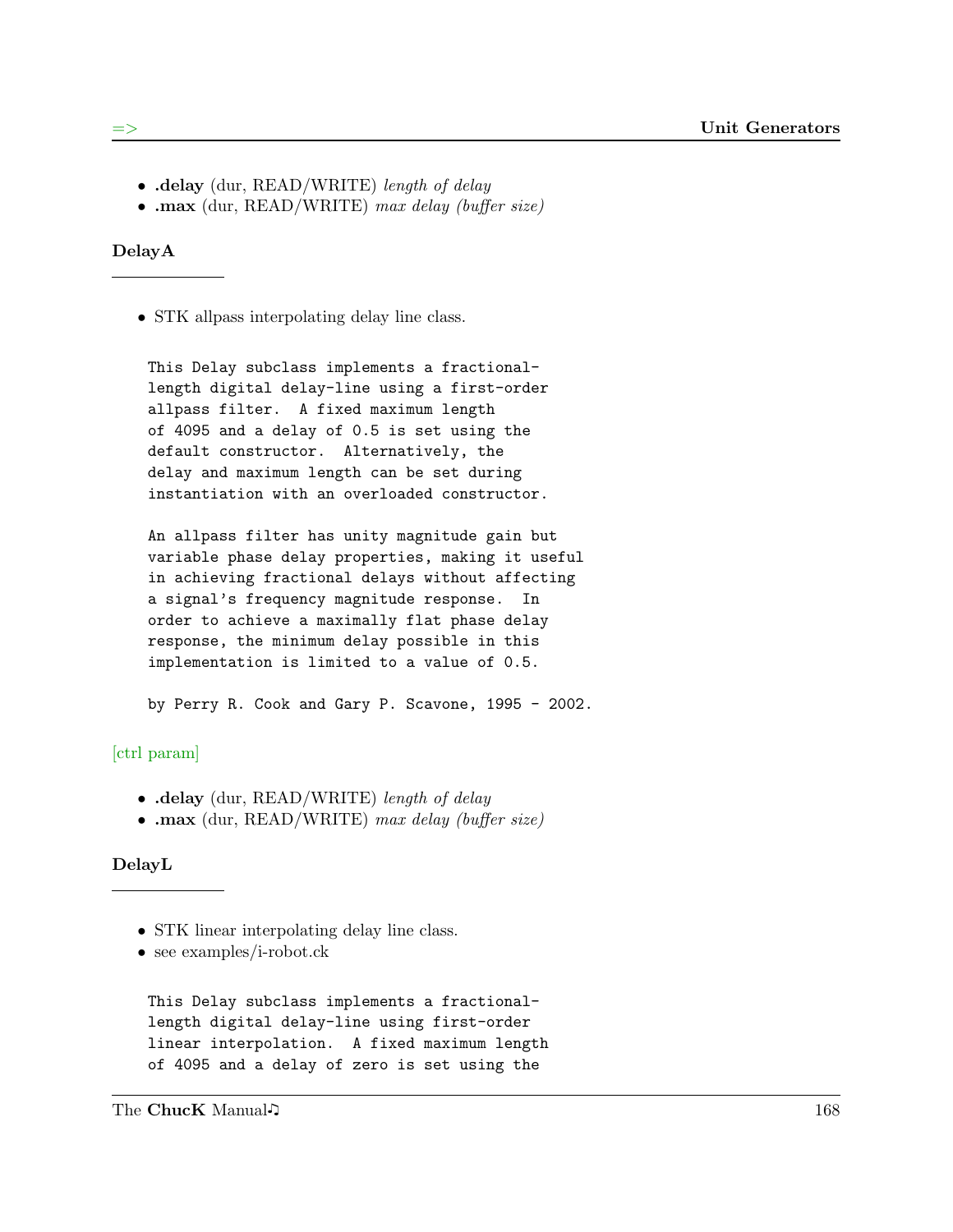default constructor. Alternatively, the delay and maximum length can be set during instantiation with an overloaded constructor.

Linear interpolation is an efficient technique for achieving fractional delay lengths, though it does introduce high-frequency signal attenuation to varying degrees depending on the fractional delay setting. The use of higher order Lagrange interpolators can typically improve (minimize) this attenuation characteristic.

by Perry R. Cook and Gary P. Scavone, 1995 - 2002.

# [ctrl param]

- .delay (dur, READ/WRITE) length of delay
- .max (dur, READ/WRITE) max delay (buffer size)

### Echo

• STK echo effect class.

This class implements a echo effect.

by Perry R. Cook and Gary P. Scavone, 1995 - 2002.

# [ctrl param]

- .delay (dur, READ/WRITE) length of echo
- .max (dur, READ/WRITE) max delay
- .mix (float, READ/WRITE) mix level (wet/dry)

# STK - Envelopes

### Envelope

• STK envelope base class.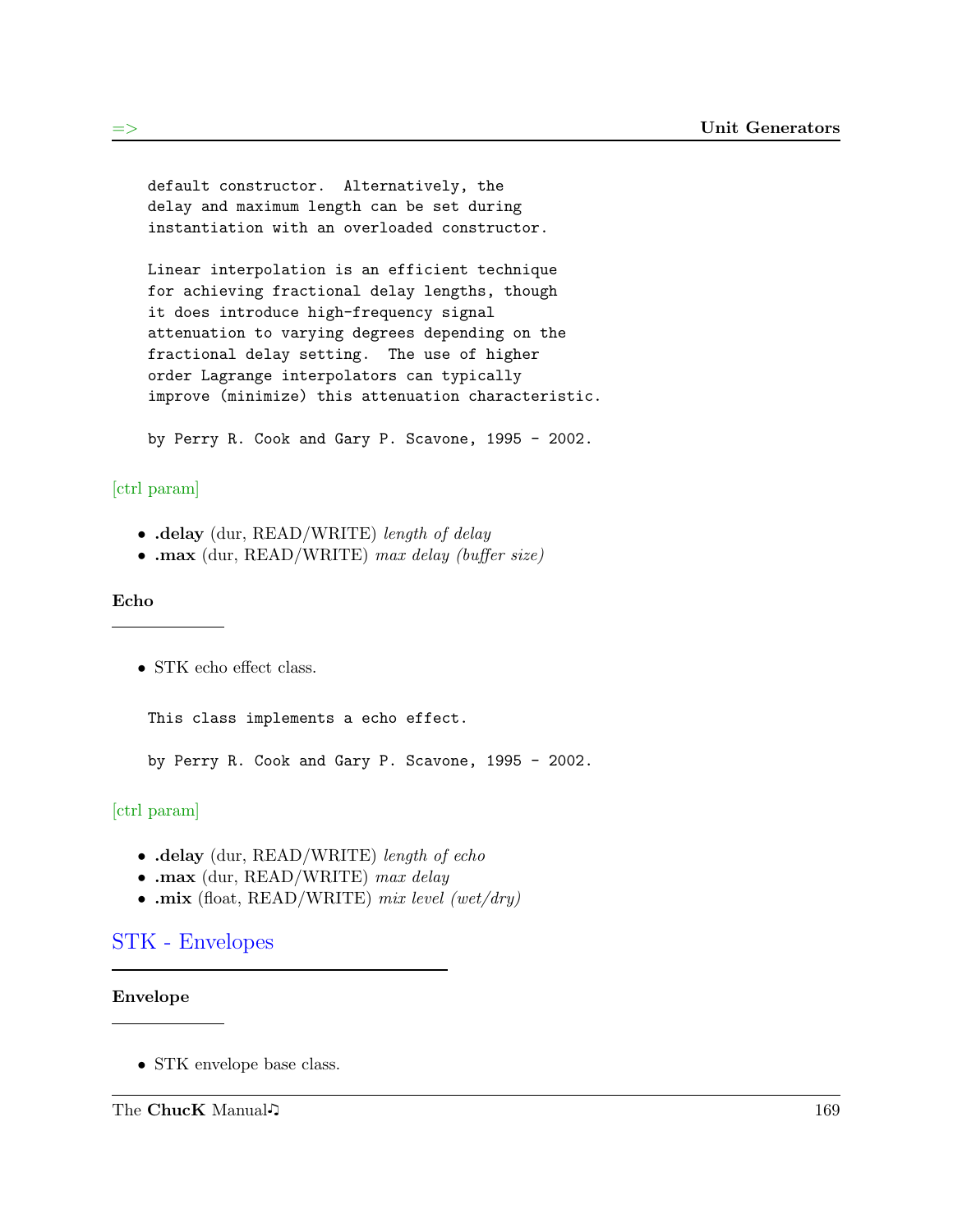• see examples/sixty.ck

This class implements a simple envelope generator which is capable of ramping to a target value by a specified \e rate. It also responds to simple \e keyOn and \e keyOff messages, ramping to 1.0 on keyOn and to 0.0 on keyOff.

by Perry R. Cook and Gary P. Scavone, 1995 - 2002.

#### [ctrl param]

- .keyOn (int, WRITE only) ramp to 1.0
- .keyOff (int, WRITE only) ramp to  $0.0$
- .target (float, READ/WRITE) ramp to arbitrary value
- .time (float, READ/WRITE) time to reach target (in second)
- .duration (dur, READ/WRITE) time to reach target
- .rate (float, READ/WRITE) rate of change
- .value (float, READ/WRITE) set immediate value

#### ADSR

- STK ADSR envelope class.
- see examples/adsr.ck

This Envelope subclass implements a traditional ADSR (Attack, Decay, Sustain, Release) envelope. It responds to simple keyOn and keyOff messages, keeping track of its state. The  $\leq$  state = ADSR::DONE after the envelope value reaches 0.0 in the ADSR::RELEASE state.

by Perry R. Cook and Gary P. Scavone, 1995 - 2002.

### [ctrl param]

• .keyOn (int, WRITE only) start the attack for non-zero values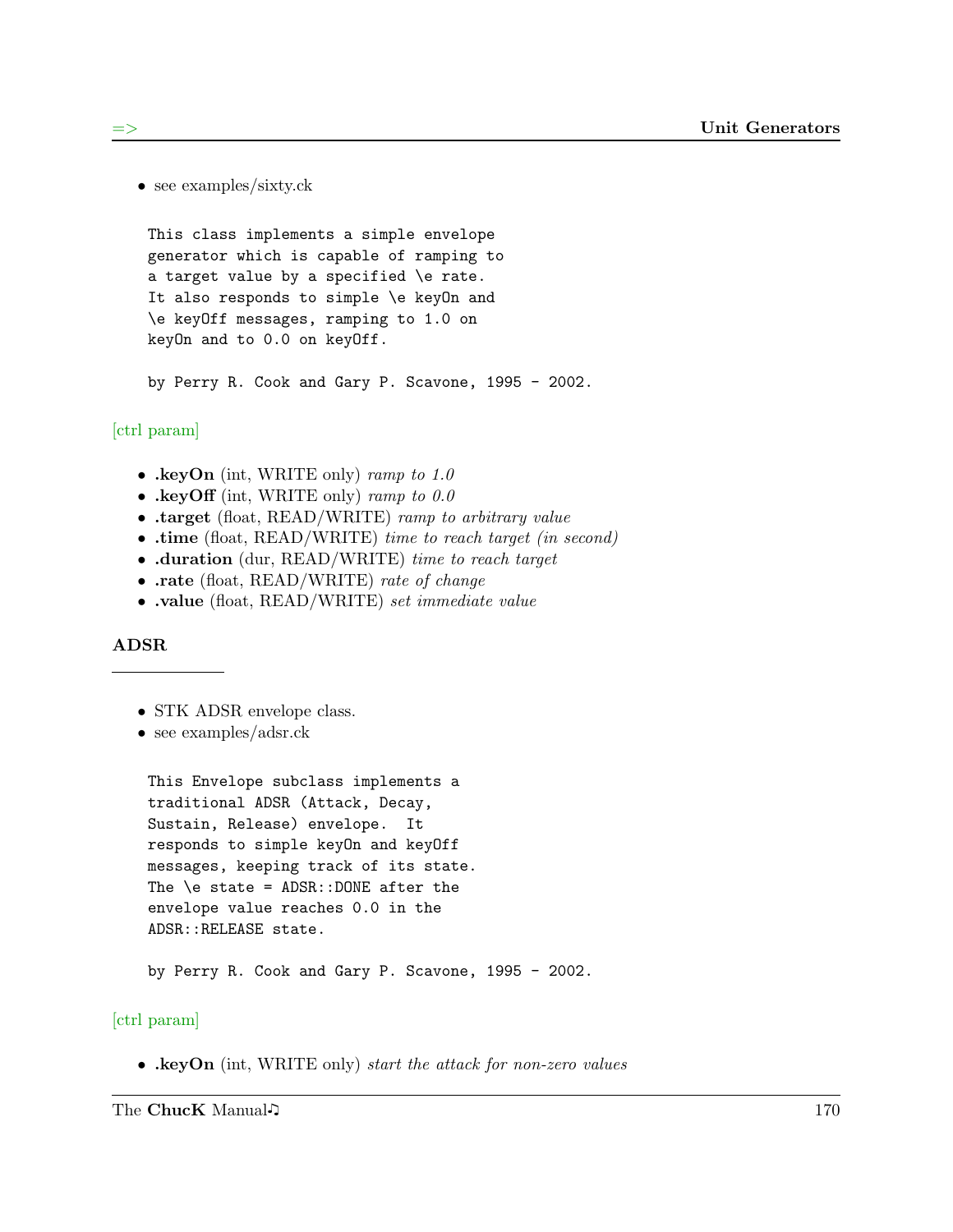- . key Off (int, WRITE only) start the release for non-zero values
- .attackTime (dur, WRITE only) attack time
- .attackRate (float, READ/WRITE) attack rate
- .decayTime (dur, READ/WRITE) decay
- .decayRate (float, READ/WRITE) decay rate
- .sustainLevel (float, READ/WRITE) sustain level
- .releaseTime (dur, READ/WRITE) release time
- .releaseRate (float, READ/WRITE) release rate
- .state (int, READ only) attack=0, decay=1, sustain=2, release=3,done=4

# STK - Reverbs

#### JCRev

• John Chowning's reverberator class.

```
This class is derived from the CLM JCRev
function, which is based on the use of
networks of simple allpass and comb delay
filters. This class implements three series
allpass units, followed by four parallel comb
filters, and two decorrelation delay lines in
parallel at the output.
```
by Perry R. Cook and Gary P. Scavone, 1995 - 2002.

### [ctrl param]

• .mix (float, READ/WRITE) mix level

#### NRev

• CCRMA's NRev reverberator class.

This class is derived from the CLM NRev function, which is based on the use of networks of simple allpass and comb delay filters. This particular arrangement consists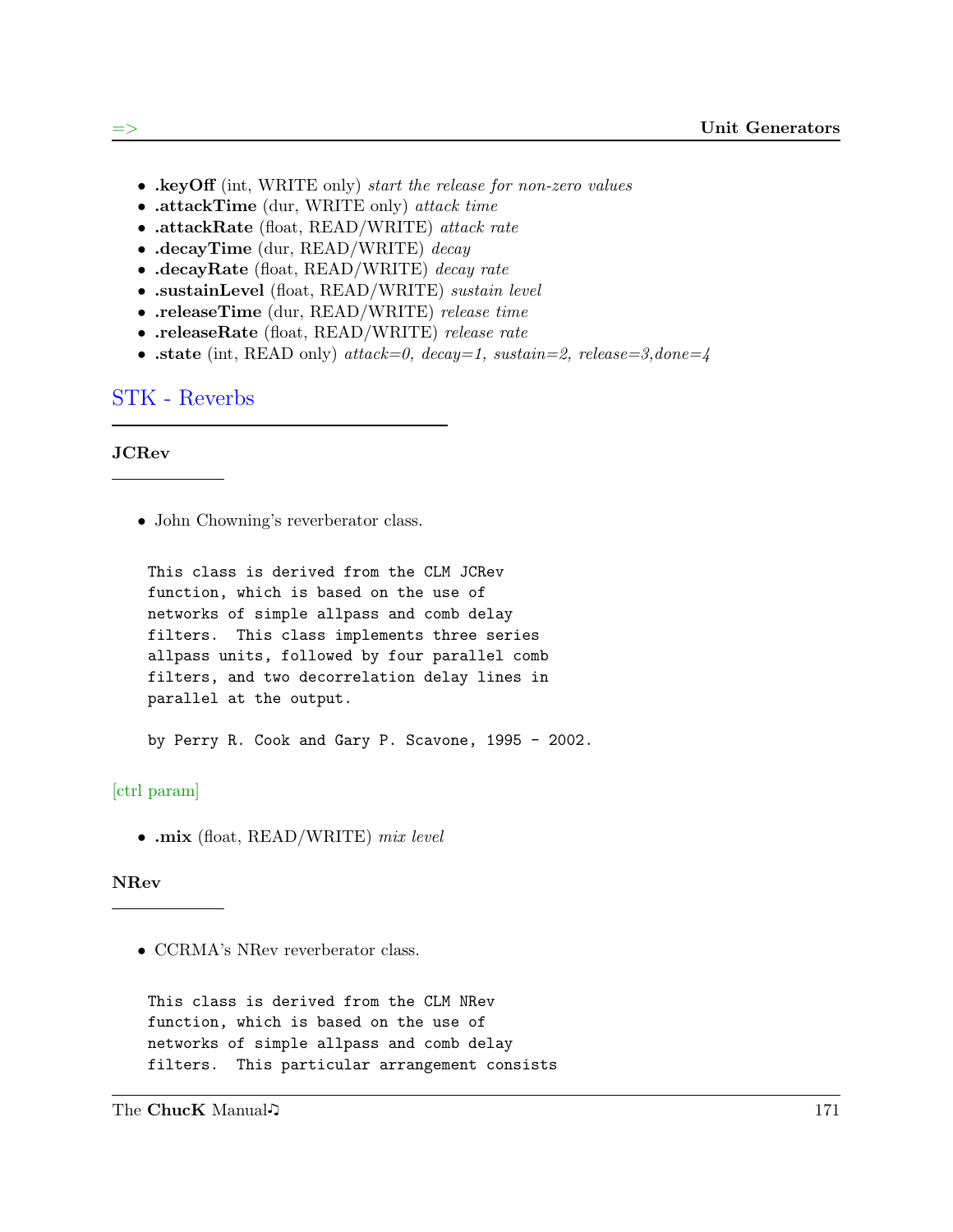```
of 6 comb filters in parallel, followed by 3
allpass filters, a lowpass filter, and another
allpass in series, followed by two allpass
filters in parallel with corresponding right
and left outputs.
```
by Perry R. Cook and Gary P. Scavone, 1995 - 2002.

[ctrl param]

• .mix (float, READ/WRITE) mix level

### PRCRev

• Perry's simple reverberator class.

This class is based on some of the famous Stanford/CCRMA reverbs (NRev, KipRev), which were based on the Chowning/Moorer/Schroeder reverberators using networks of simple allpass and comb delay filters. This class implements two series allpass units and two parallel comb filters.

by Perry R. Cook and Gary P. Scavone, 1995 - 2002.

[ctrl param]

• .mix (float, READ/WRITE) mix level

## STK - Components

#### Chorus

• STK chorus effect class.

This class implements a chorus effect.

by Perry R. Cook and Gary P. Scavone, 1995 - 2002.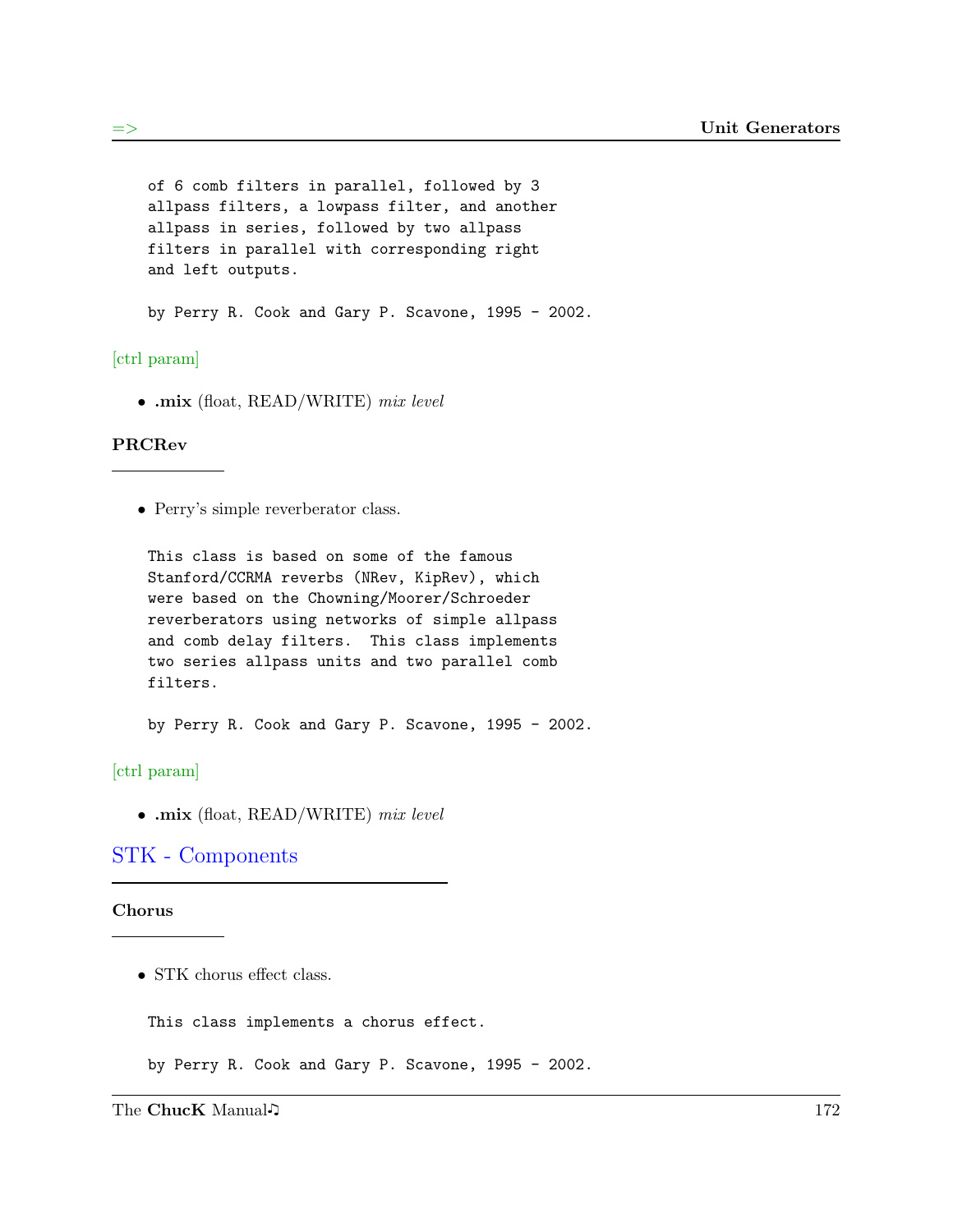## [ctrl param]

- .modFreq (float, READ/WRITE) modulation frequency
- .modDepth (float, READ/WRITE) modulation depth
- .mix (float, READ/WRITE) effect mix

### Modulate

• STK periodic/random modulator.

This class combines random and periodic modulations to give a nice, natural human modulation function.

by Perry R. Cook and Gary P. Scavone, 1995 - 2002.

## [ctrl param]

- .vibratoRate (float, READ/WRITE) set rate of vibrato
- .vibratoGain (float, READ/WRITE) gain for vibrato
- .randomGain (float, READ/WRITE) gain for random contribution

### PitShift

• STK simple pitch shifter effect class.

This class implements a simple pitch shifter using delay lines.

by Perry R. Cook and Gary P. Scavone, 1995 - 2002.

## [ctrl param]

- .mix (float, READ/WRITE) effect dry/wet mix level
- .shift (float, READ/WRITE) degree of pitch shifting

# SubNoise

The ChucK Manual  $\sqrt{ }$  173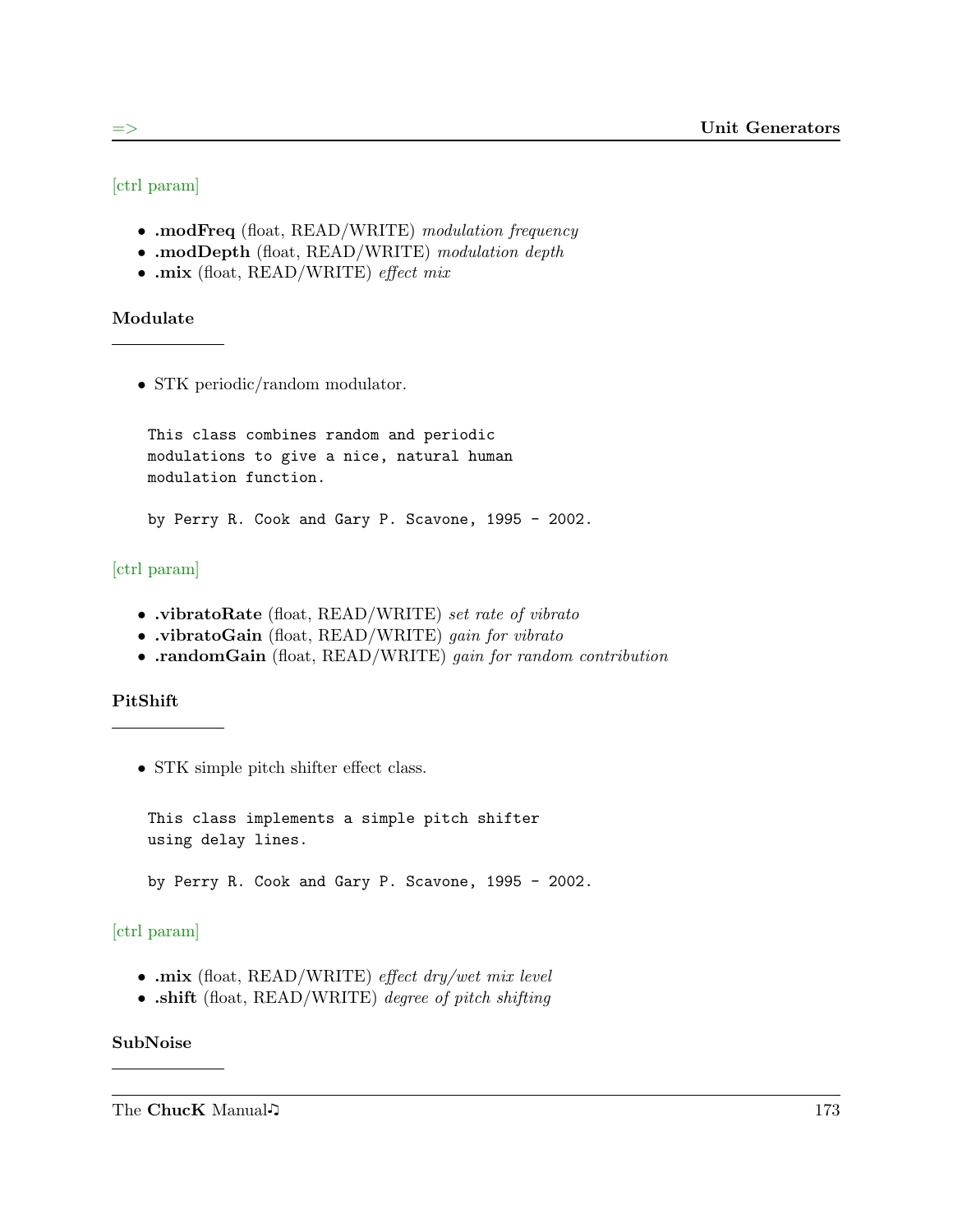• STK sub-sampled noise generator.

Generates a new random number every "rate" ticks using the C rand() function. The quality of the rand() function varies from one OS to another.

by Perry R. Cook and Gary P. Scavone, 1995 - 2002.

[ctrl param]

• .rate (int, READ/WRITE) subsampling rate

## STK - File I/O

#### WvIn

• STK audio data input base class.

This class provides input support for various audio file formats. It also serves as a base class for "realtime" streaming subclasses.

WvIn loads the contents of an audio file for subsequent output. Linear interpolation is used for fractional "read rates".

WvIn supports multi-channel data in interleaved format. It is important to distinguish the tick() methods, which return samples produced by averaging across sample frames, from the tickFrame() methods, which return pointers to multi-channel sample frames. For single-channel data, these methods return equivalent values.

Small files are completely read into local memory during instantiation. Large files are read incrementally from disk. The file size threshold and the increment size values are defined in WvIn.h.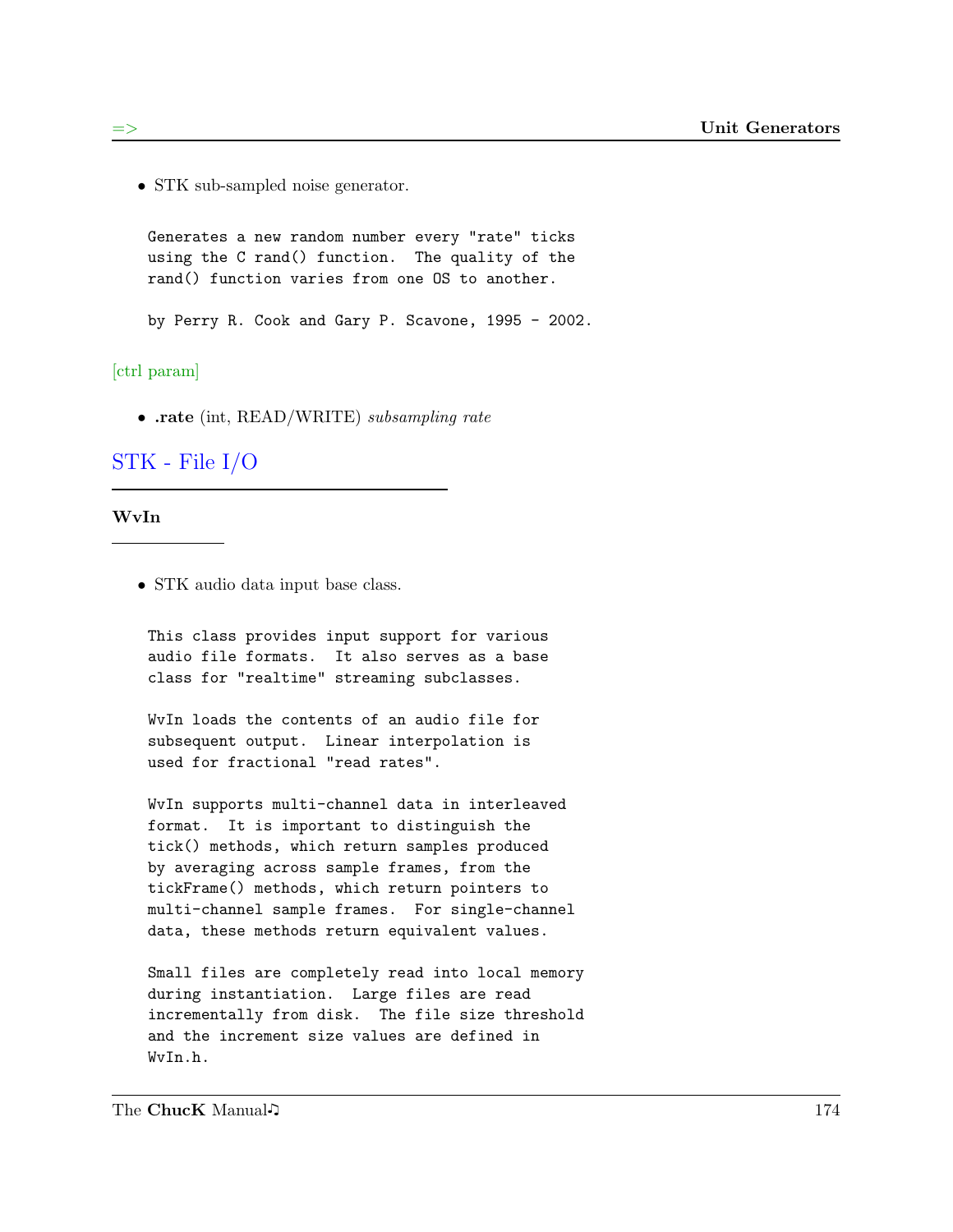WvIn currently supports WAV, AIFF, SND (AU), MAT-file (Matlab), and STK RAW file formats. Signed integer (8-, 16-, and 32-bit) and floatingpoint (32- and 64-bit) data types are supported. Uncompressed data types are not supported. If using MAT-files, data should be saved in an array with each data channel filling a matrix row.

by Perry R. Cook and Gary P. Scavone, 1995 - 2002.

### [ctrl param]

- .rate (float, READ/WRITE) playback rate
- .path (string, READ/WRITE) specifies file to be played

#### WaveLoop

- STK waveform oscillator class.
- see examples/dope.ck

This class inherits from WvIn and provides audio file looping functionality.

WaveLoop supports multi-channel data in interleaved format. It is important to distinguish the tick() methods, which return samples produced by averaging across sample frames, from the tickFrame() methods, which return pointers to multi-channel sample frames. For single-channel data, these methods return equivalent values.

by Perry R. Cook and Gary P. Scavone, 1995 - 2002.

- .freq (float, READ/WRITE) frequency of playback (loops/second)
- .addPhase (float, READ/WRITE) offset by phase
- .addPhaseOffset (float, READ/WRITE) set phase offset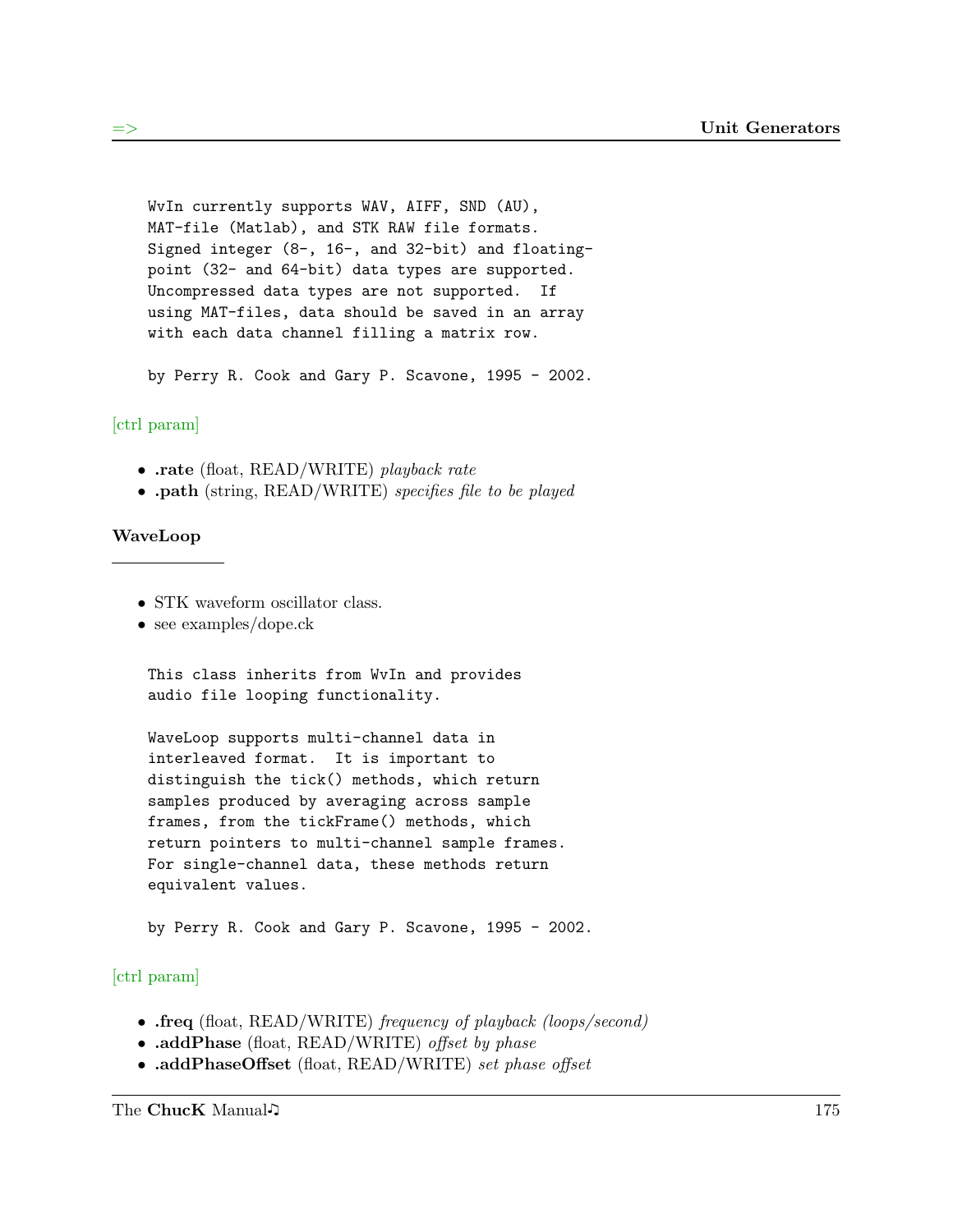#### WvOut

• STK audio data output base class.

This class provides output support for various audio file formats. It also serves as a base class for "realtime" streaming subclasses.

WvOut writes samples to an audio file. It supports multi-channel data in interleaved format. It is important to distinguish the tick() methods, which output single samples to all channels in a sample frame, from the tickFrame() method, which takes a pointer to multi-channel sample frame data.

WvOut currently supports WAV, AIFF, AIFC, SND (AU), MAT-file (Matlab), and STK RAW file formats. Signed integer (8-, 16-, and 32-bit) and floating- point (32- and 64-bit) data types are supported. STK RAW files use 16-bit integers by definition. MAT-files will always be written as 64-bit floats. If a data type specification does not match the specified file type, the data type will automatically be modified. Uncompressed data types are not supported.

Currently, WvOut is non-interpolating and the output rate is always Stk::sampleRate().

by Perry R. Cook and Gary P. Scavone, 1995 - 2002.

- .matFilename (string, WRITE only) open a matlab file for writing
- .sndFilename (string, WRITE only) open snd file for writing
- .wavFilename (string, WRITE only) open WAVE file for writing
- .rawFilename (string, WRITE only) open raw file for writing
- .aifFilename (string, WRITE only) open AIFF file for writing
- .closeFile () close file properly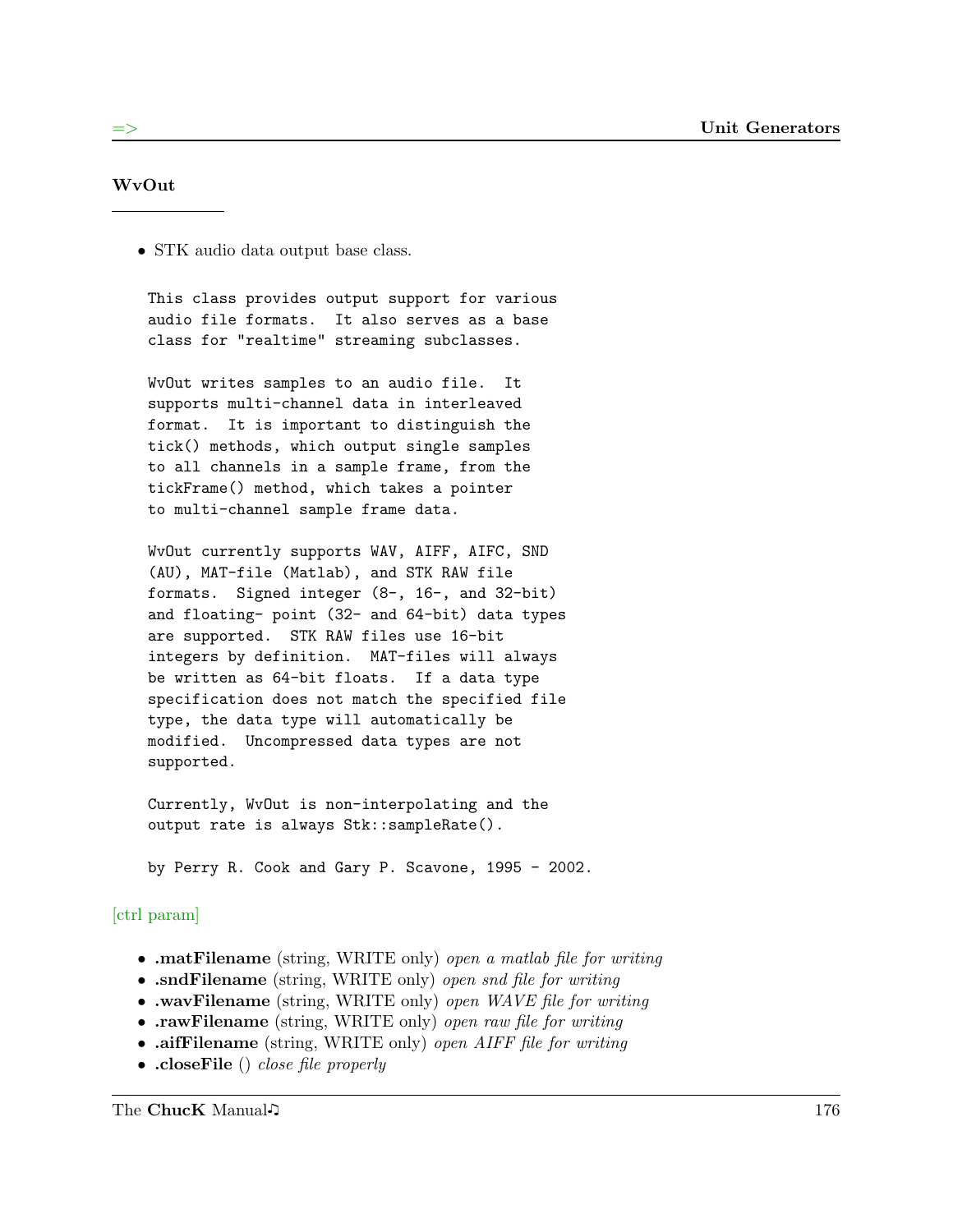### events

#### Event

• event handler

### [ctrl param]

- .signal() signals first waiting shred
- .broadcast() signals all shreds

### MidiIn

• MIDI receiver

extends Event [ctrl param]

- .open (int, READ/WRITE)  $\rightarrow$ bool set port to receive
- .open (string, READ/WRITE)  $\rightarrow$ bool set port to receive, exact name match or substring
- .recv (MidiMsg, READ)  $\rightarrow$ bool receives MIDI input, returns false if no data available
- .good (READ only)  $\rightarrow$ bool *check if open*
- .num (READ only)  $\rightarrow$ int port number
- .name (READ only)  $\rightarrow$ string port name

(see MIDI tutorial)

### MidiOut

• MIDI sender

extends Event [ctrl param]

- .open (int, READ/WRITE)  $\rightarrow$ bool set port to send
- .open (string, READ/WRITE)  $\rightarrow$ bool set port to send, exact name match or substring
- .send (MidiMsg, WRITE) sends MIDI output
- .good (READ only)  $\rightarrow$ bool *check if open*
- .num (READ only)  $\rightarrow$  int port number
- .name (READ only)  $\rightarrow$ string port name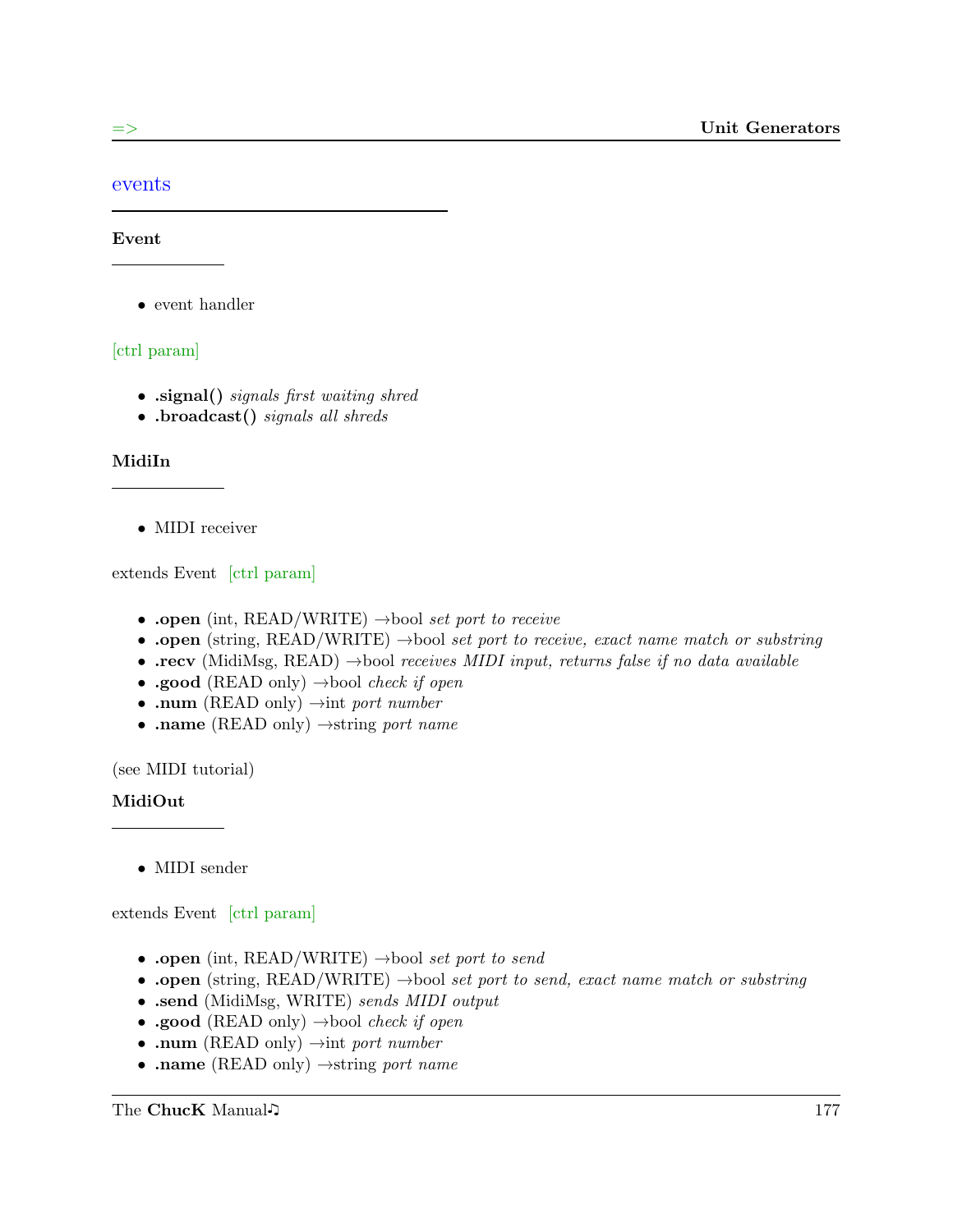(see MIDI tutorial)

# MidiMsg

• MIDI data holder

# [ctrl param]

- data1 (int, READ/WRITE) first byte of data (member variable)
- data2 (int, READ/WRITE) second byte of data (member variable)
- .data3 (int, READ/WRITE) third byte of data (member variable)

(see MIDI tutorial)

# OscRecv

• Open Sound Control receiver

# [ctrl param]

- .port (int, READ/WRITE) set port to receive
- listen () starts object listening to port
- listen (int(port)) starts object listening to port
- .event (string(spec), READ/WRITE) define string for event to receive in form "address[,types]"
- .event (string(name), string(type), READ/WRITE) define string for event to receive
- .stop () stops listening to port

(see events tutorial)

# OscSend

• Open Sound Control sender

- .setHost (string(host), int(port), WRITE) set port on the host to receive
- .startMsg (string(spec), WRITE) start message, spec should be in form "address[,types...]"
- .startMsg (string(address), string(types), WRITE) start message with address and types
- .addInt (int(value), WRITE) append value to message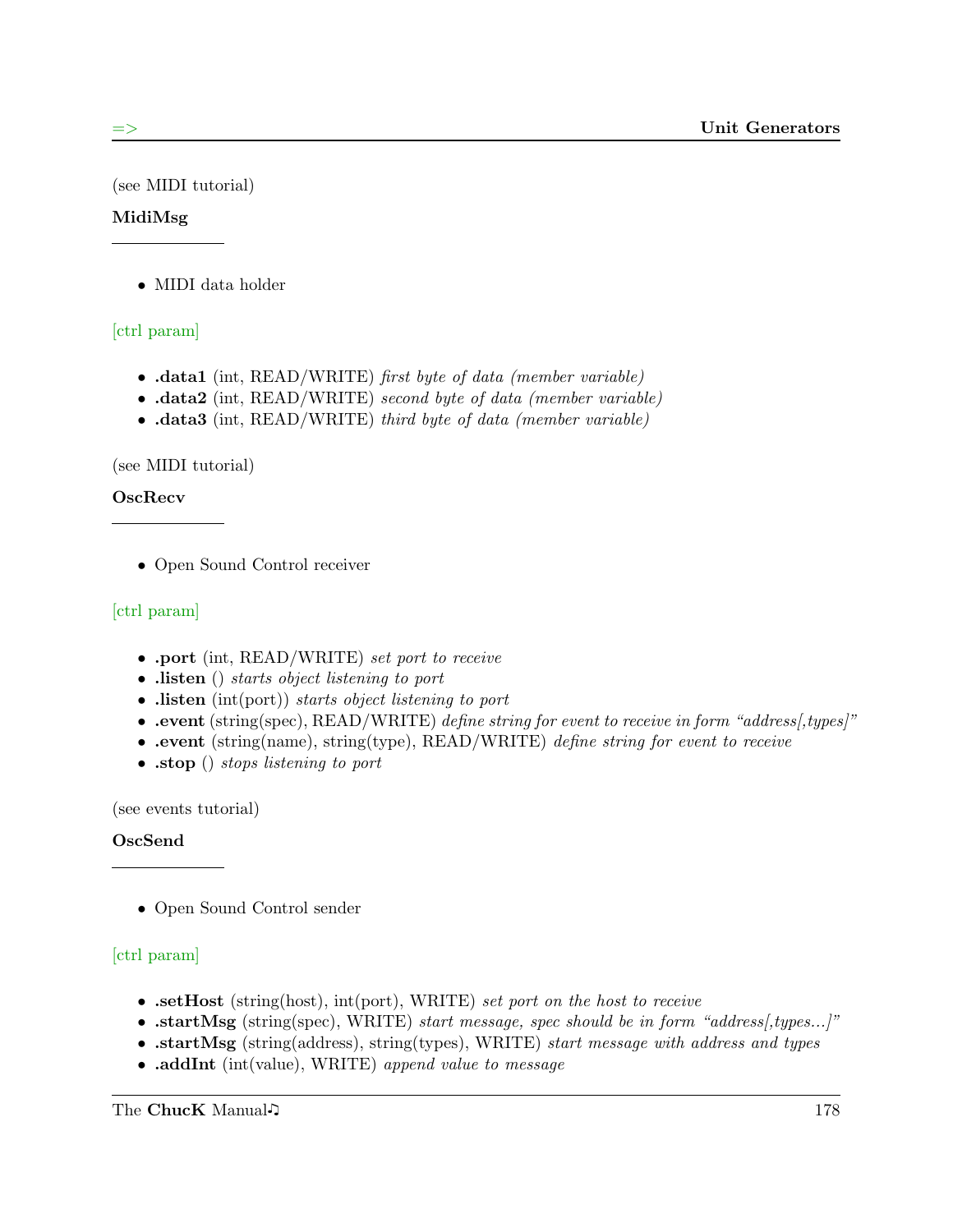- .addFloat (float(value), WRITE) append value to message
- .addString (string(value), WRITE) append value to message
- openBundle (time(value), WRITE) start bundle with the 'immediately' time tag
- .closeBundle (WRITE) close current bundle
- $\bullet$  hold (bool(on), WRITE) don't send messages immediately, hold until kicked or until a message is finished without this flag
- .kick (WRITE) kick currently held message

(see events tutorial)

## OscEvent

• Open Sound Control event

## extends Event [ctrl param]

- **.nextMsg** (READ)  $\rightarrow$  bool try to get next message from queue, return false if none left
- .getFloat (READ)  $\rightarrow$ float gets next value from message as float
- .getInt (READ)  $\rightarrow$ int gets next value from message as int
- .getString (READ)  $\rightarrow$ string gets next value from message as string
- .hasMsg (READ)  $\rightarrow$ bool check if there are messages left in queue

(see events tutorial)

## OscOut

• New Open Sound Control output

# [ctrl param]

- dest (string(host), int(port), WRITE) set port on the host to receive
- .start (string(method), WRITE) begin message for method/address
- .start (string(method), string(host), int(port), WRITE) begin message for method/address and destination
- .add (int(value), WRITE) append value
- .add (float(value), WRITE) append value
- .add (string(value), WRITE) append value
- .send () finish and send message

(see events tutorial)

## OscIn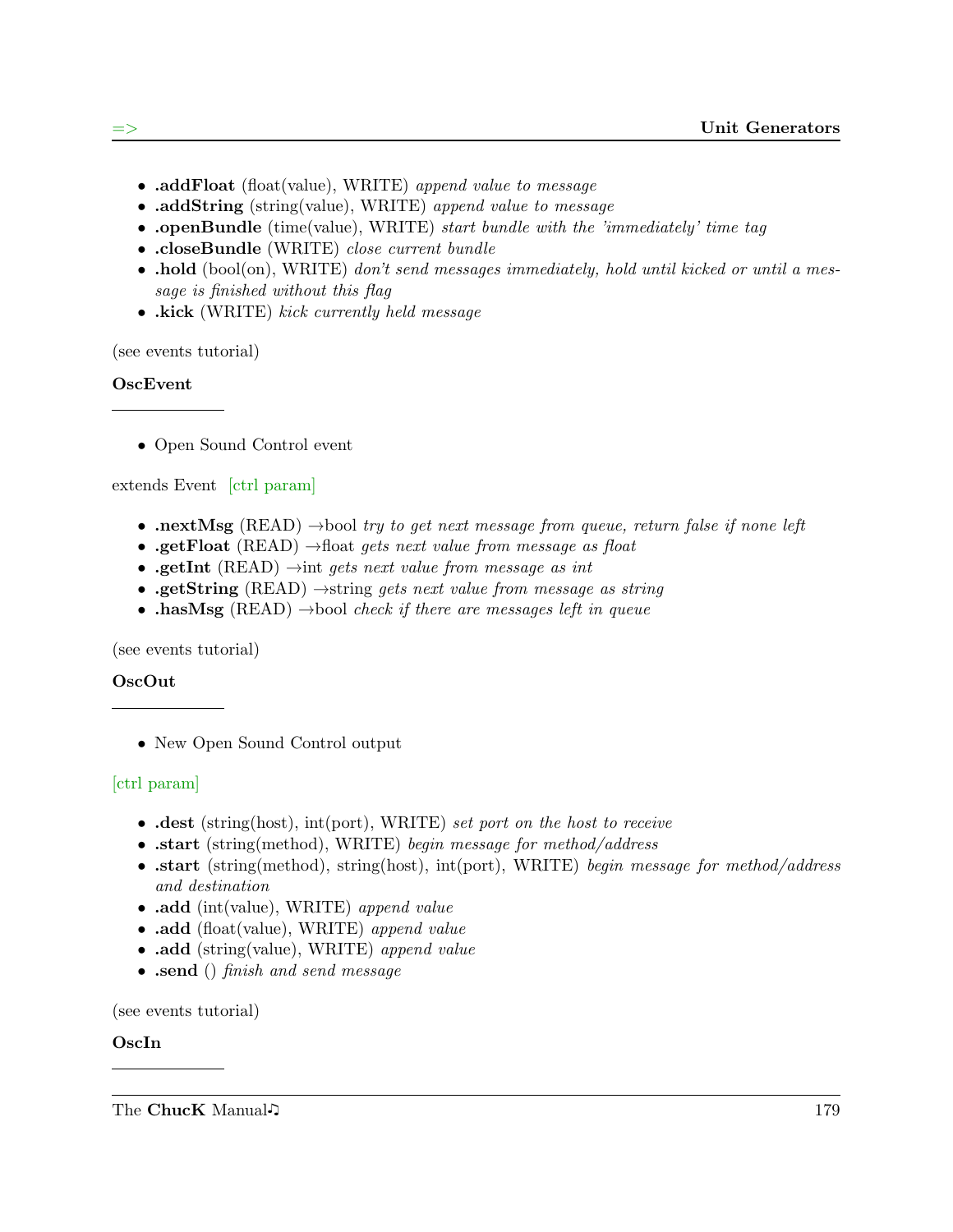• New Open Sound Control input

[ctrl param]

- .port (int, READ/WRITE) set port to receive
- .addAddress (string(address), WRITE) add OSC address/spec to receive
- .removeAddress (string(address), WRITE) remove OSC address/spec to receive
- .removeAllAddresses () remove all previously added OSC addresses/specs
- .listenAll () listen for all OSC messages
- recv (OscMsg, WRITE)  $\rightarrow$ bool return next message from queue or return false if queue empty

(see events tutorial)

### OscMsg

• New Open Sound Control message

## [ctrl param]

- .address (string READ/WRITE) OSC address
- .typetag (string READ/WRITE) OSC type tag
- .numArgs (int READ) count of OSC arguments
- .getInt (int READ)  $\rightarrow$ int get i'th argument as int
- .getFloat (int READ)  $\rightarrow$ int get i'th argument as float
- .getString (int READ)  $\rightarrow$ string get i'th argument as string

(see events tutorial)

### KBHit

• ascii keyboard event

extends Event [ctrl param]

- .getchar (int, READ) ascii value
- .more (int, READ only) returns 1 if multiple keys have been pressed

(see events tutorial)

### HidIn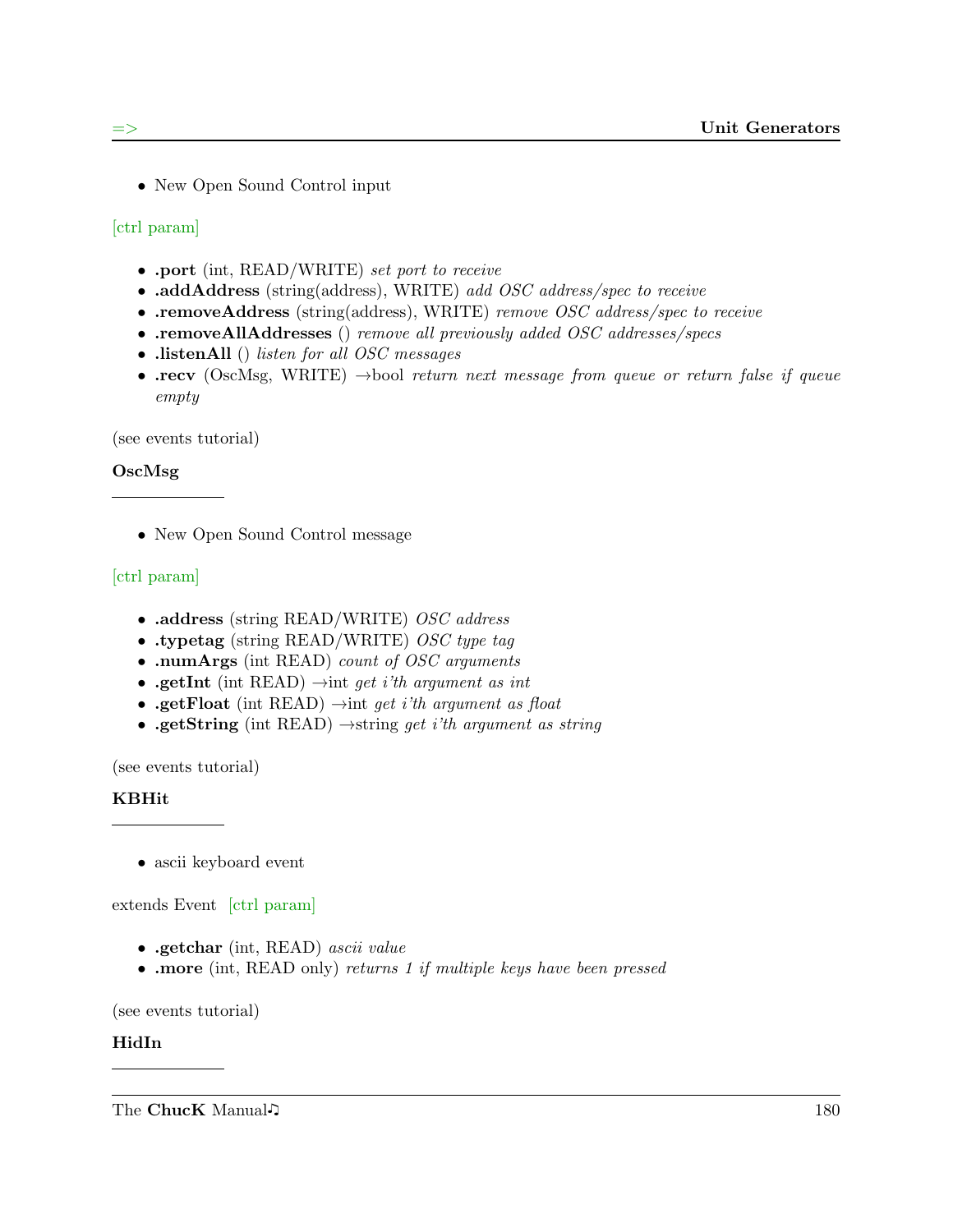• HID receiver

extends Event [ctrl param]

- .openJoystick (int(which), WRITE only) open joystick number
- .openMouse (int(which), WRITE only) *open mouse number*
- .openKeyboard (int(which), WRITE only) open keyboard number
- .num () return joystick/mouse/keyboard number
- recv (HidMsg, READ only) writes the next message available for this device to the argument
- .name () return device name

(see events tutorial)

## HidMsg

• HID data holder

# [ctrl param]

- .isAxisMotion (int. READ only) non-zero if this message corresponds to movement of a joystick axis
- .isButtonDown (int. READ only) non-zero if this message corresponds to button down or key down of any device type
- .isButtonUp (int, READ only) non-zero if this message corresponds to button up or key up of any device type
- isMouseMotion (int. READ only) non-zero if this message corresponds to motion of a pointing device
- $\bullet$  is HatMotion (int, READ only) non-zero if this message corresponds to motion of a joystick hat, point-of-view switch, or directional pad
- .which (int, READ/WRITE) HID element number (member variable)
- .axisPosition (float, READ/WRITE) position of joystick axis in the range  $[-1.0, 1.0]$  (member variable)
- $\Delta$  deltaX (float, READ/WRITE) change in X axis of pointing device (member variable)
- deltaY (float, READ/WRITE) change in Y axis of pointing device (member variable)
- deviceNum (float, READ/WRITE) device number which produced this message (member variable)
- deviceType (float, READ/WRITE) device type which produced this message (member variable)
- .type (int, READ/WRITE) message/HID element type (member variable)
- .idata (int, READ/WRITE) data (member variable)
- .fdata (int, READ/WRITE) data (member variable)

(see events tutorial)

The ChucK Manual 15 and 181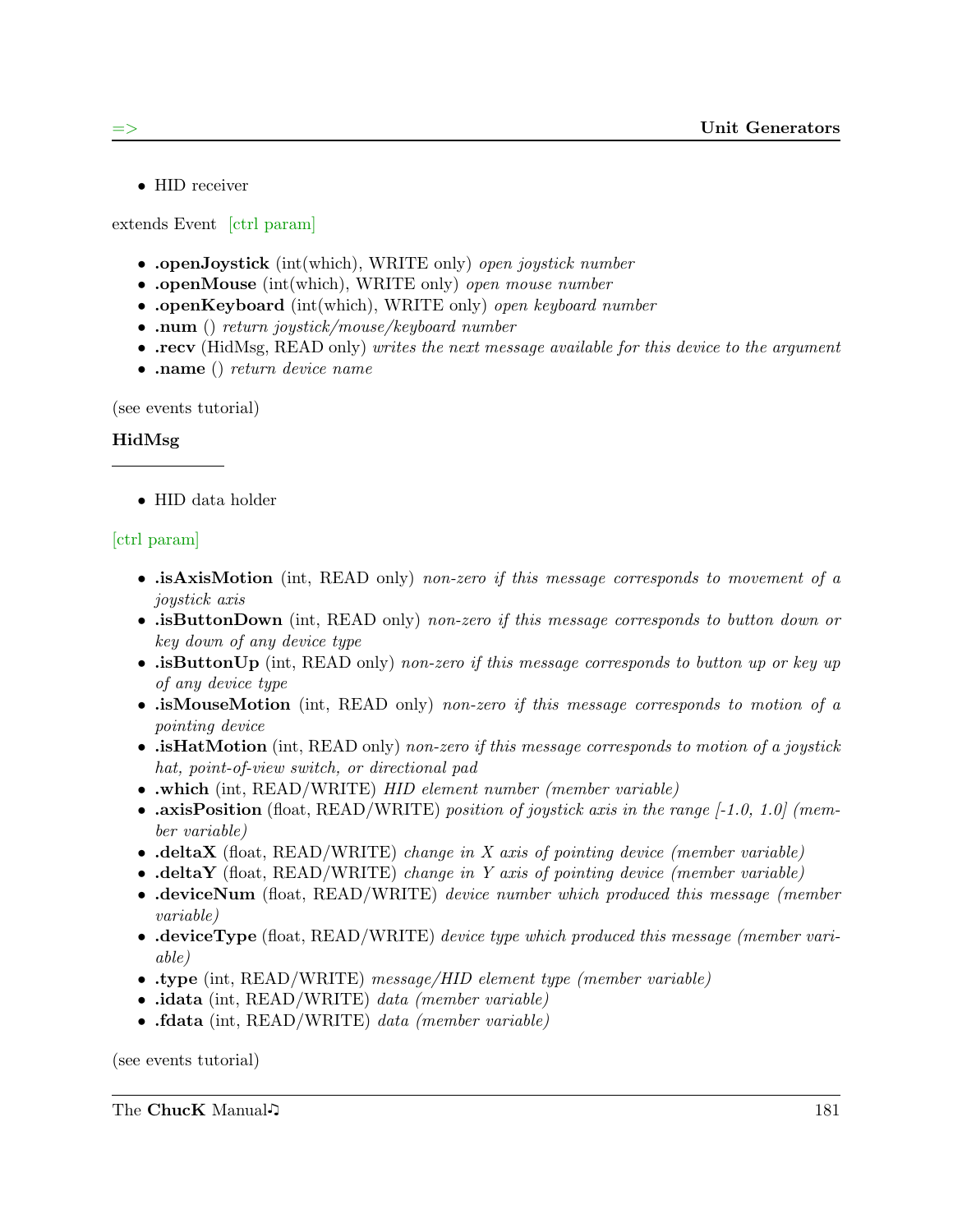GenX

- base class for classic MusicN lookup table unit generators
- see examples: readme-GenX.ck (examples/special/readme-GenX.ck)

Ported from rtcmix. See http://www.music.columbia.edu/cmix/makegens.html for more information on the GenX family of UGens. Currently coefficients past the 100th are ignored.

Lookup can either be done using the lookup() function, or by driving the table with an input UGen, typically a Phasor. For an input signal between  $[-1, 1]$ , using the absolute value for  $[-1, 0]$ , GenX will output the table value indexed by the current input.

#### [ctrl param]

- .lookup (float, READ ONLY) returns lookup table value at index  $\lceil -1, 1 \rceil$ ; absolute value is used in the range  $\lceil -1, 0 \rceil$
- .coefs (float  $\lceil \cdot \rceil$ , WRITE ONLY) set lookup table coefficients; meaning is dependent on subclass

#### Gen5

- exponential line segment lookup table table generator
- see examples: Gen5-test.ck (examples/special/Gen5-test.ck)

```
Constructs a lookup table composed of sequential exponential curves. For
a table with N curves, starting value of y', and value y_n for lookup
index x_n, set the coefficients to [y', y_0, x_0, ..., y_N-1, x_N-1
]. Note that there must be an odd number of coefficients. If an even
number of coefficients is specified, behavior is undefined. The sum of
x_n for 0 ? n < N must be 1. y_n = 0 is approximated as 0.000001 to
avoid strange results arising from the nature of exponential curves.
```
extends GenX

#### [ctrl param]

see GenX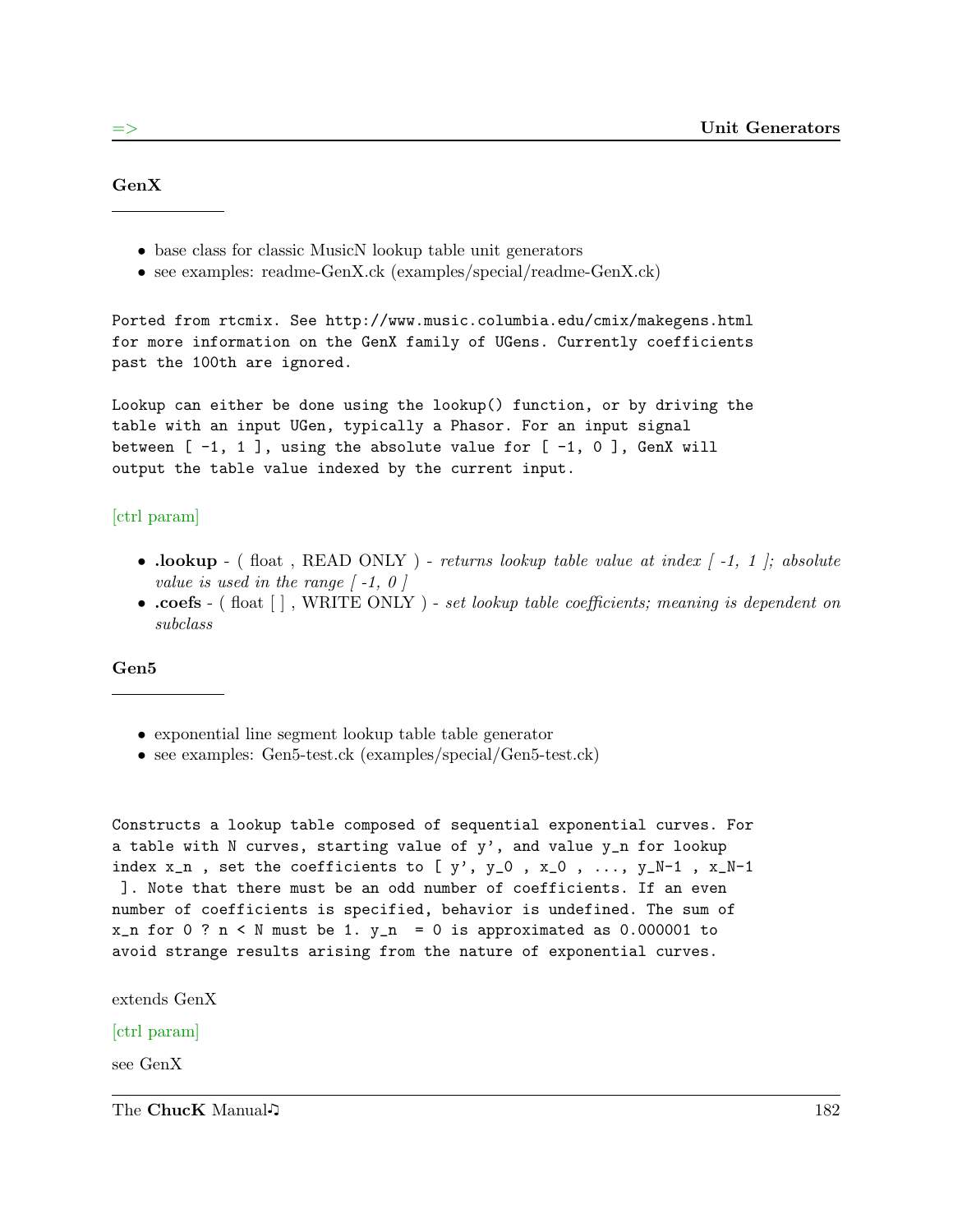### Gen7

- line segment lookup table table generator
- see examples: Gen7-test.ck (examples/special/Gen7-test.ck)

Constructs a lookup table composed of sequential line segments. For a table with N lines, starting value of  $y'$ , and value  $y_n$  for lookup index  $x_n$ , set the coefficients to [y', y\_0, x\_0, ..., y\_N-1,  $x_N-1$ ]. Note that there must be an odd number of coefficients. If an even number of coefficients is specified, behavior is undefined. The sum of x\_n for 0 ? n < N must be 1.

extends GenX

### [ctrl param]

see GenX

Gen9

- sinusoidal lookup table with harmonic ratio, amplitude, and phase control
- see examples: Gen9-test.ck (examples/special/Gen9-test.ck)

Constructs a lookup table of partials with specified amplitudes, phases, and harmonic ratios to the fundamental. Coefficients are specified in triplets of [ ratio, amplitude, phase ] arranged in a single linear array.

extends GenX

[ctrl param]

see GenX

Gen10

- sinusoidal lookup table with partial amplitude control
- see examples: Gen10-test.ck (examples/special/Gen10-test.ck)

```
Constructs a lookup table of harmonic partials with specified
amplitudes. The amplitude of partial n is specified by the n^th
element of the coefficients. For example, setting coefs to [ 1 ]
will produce a sine wave.
```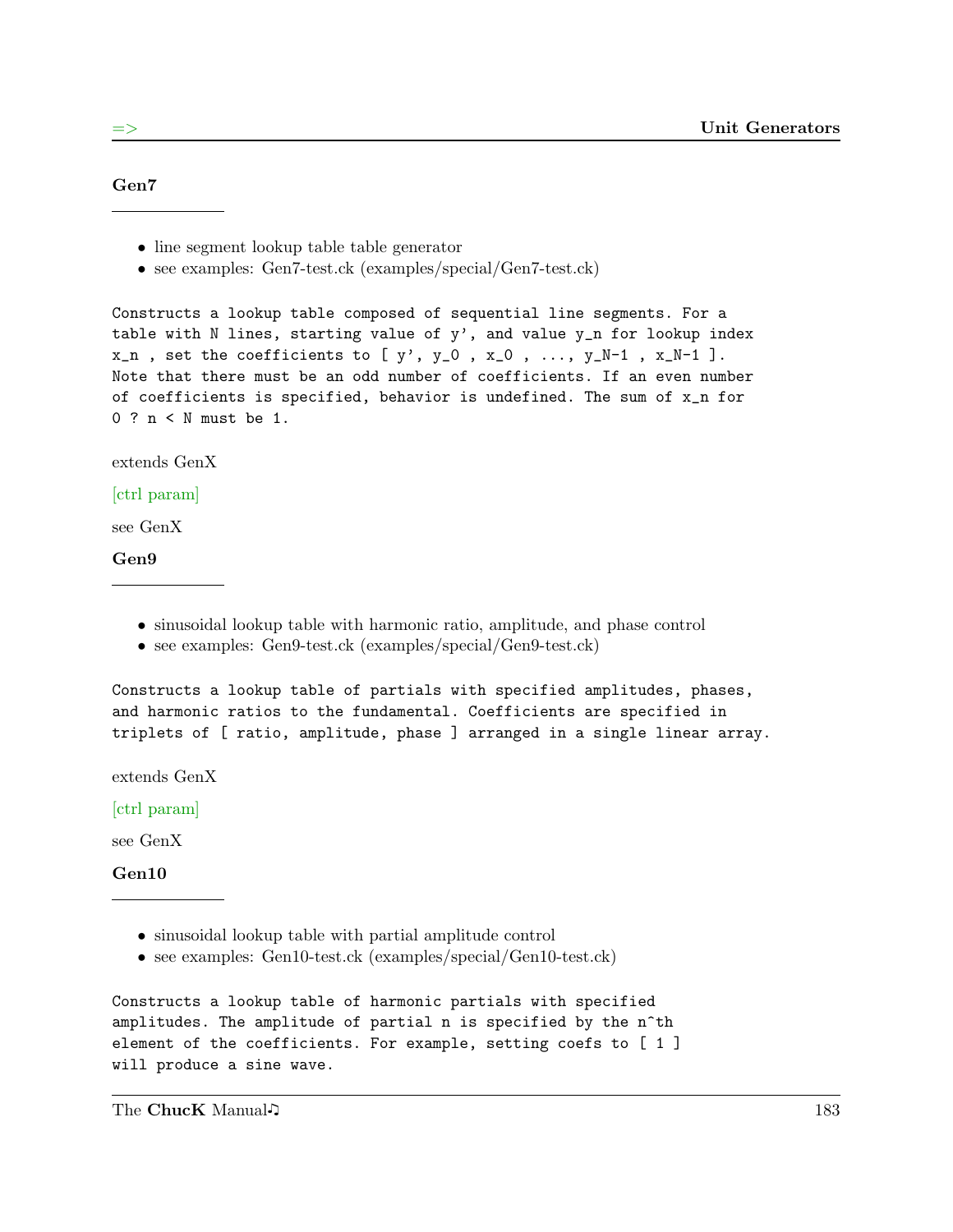extends GenX

[ctrl param]

see GenX

Gen17

- chebyshev polynomial lookup table
- see examples: Gen17-test.ck (examples/special/Gen17-test.ck)

Constructs a Chebyshev polynomial wavetable with harmonic partials of specified weights. The weight of partial n is specified by the n^th element of the coefficients.

Primarily used for waveshaping, driven by a SinOsc instead of a Phasor. See http://crca.ucsd.edu/~msp/techniques/v0.08/book-html/node74.html and http://en.wikipedia.org/wiki/Distortion\_synthesis for more information.

extends GenX

[ctrl param]

see GenX

CurveTable

- flexible curve/line segment table generator
- see examples: GenX-CurveTable-test.ck (examples/special/GenX-CurveTable-test.ck)

Constructs a wavetable composed of segments of variable times, values, and curvatures. Coefficients are specified as a single linear array of triplets of [ time, value, curvature ] followed by a final duple of [ time, value ] to specify the final value of the table. time values are expressed in unitless, ascending values. For curvature equal to 0, the segment is a line; for curvature less than 0, the segment is a convex curve; for curvature greater than 0, the segment is a concave curve.

extends GenX

### [ctrl param]

see GenX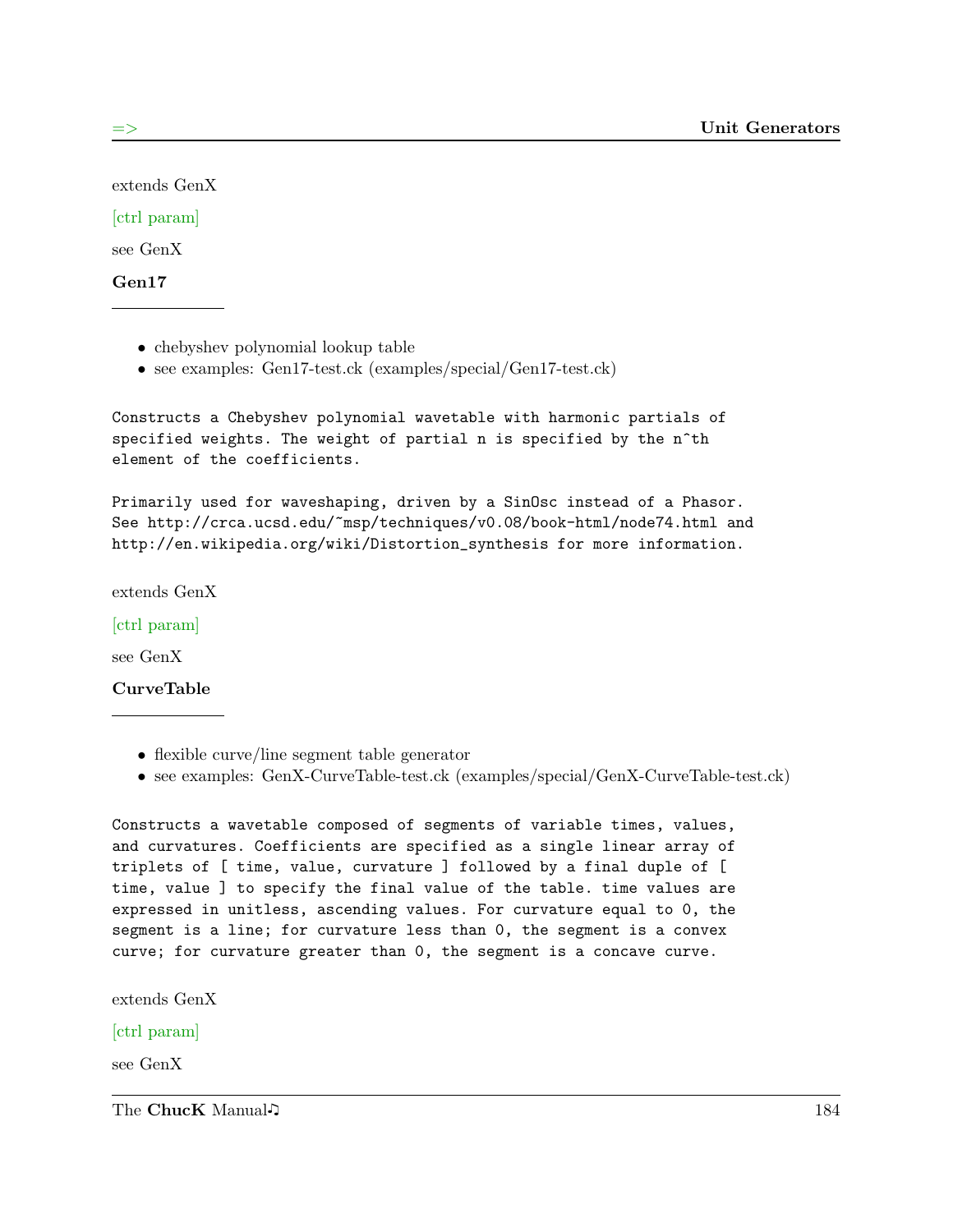### LiSa

• live sampling utility.

LiSa provides basic live sampling functionality. An internal buffer stores samples chucked to LiSa's input. Segments of this buffer can be played back, with ramping and speed/direction control. Multiple voice facility is built in, allowing for a single LiSa object to serve as a source for sample layering and granular textures. by Dan Trueman (2007) see LiSa Examples <http://wiki.cs.princeton.edu/index.php/LiSa\_examples> wiki for more, and also a slowly growing tutorial <http://music.princeton.edu/~dan/LiSa/LiSa\_tutorial.html>

- duration ( dur , READ/WRITE ) sets buffer size; required to allocate memory, also resets all parameter values to default
- record (int, READ/WRITE) turns recording on and off
- .getVoice (READ) returns the voice number of the next available voice
- .maxVoices (int, READ/WRITE) sets the maximum number of voices allowable; 10 by default (200 is the current hardwired internal limit)
- .play (int, WRITE) turn on/off sample playback /(voice 0) /
- .play ( int voice, int, WRITE) for particular voice (arg 1), turn on/off sample playback
- .rampUp ( dur, WRITE ) turn on sample playback, with ramp /(voice  $0$ ) /
- .rampUp (int voice dur, WRITE) for particular voice (arg 1), turn on sample playback, with ramp
- .rampDown ( dur, WRITE ) turn off sample playback, with ramp /(voice  $0$ ) /
- .rampDown ( int voice, dur, WRITE ) for particular voice (arg 1), turn off sample playback, with ramp
- rate ( float, WRITE ) /set playback rate (voice 0). Note that the int/float type for this method will determine whether the rate is being set (float, for voice 0) or read (int, for voice number)/
- rate ( int voice, float, WRITE) for particular voice (arg 1), / set playback rate/
- $\text{rate}$  ( READ ) /get playback rate (voice 0) /
- rate ( int voice, READ) for particular voice (arg 1), /get playback rate. Note that the int/float type for this method will determine whether the rate is being set (float, for voice 0) or read (int, for voice number) /
- .playPos ( dur, WRITE ) /set playback position (voice  $0$ ) /
- .playPos ( int voice, dur, WRITE) for particular voice (arg 1), /set playback position/
- $recPos (dur, READ/WRITE) /get/set record position /$